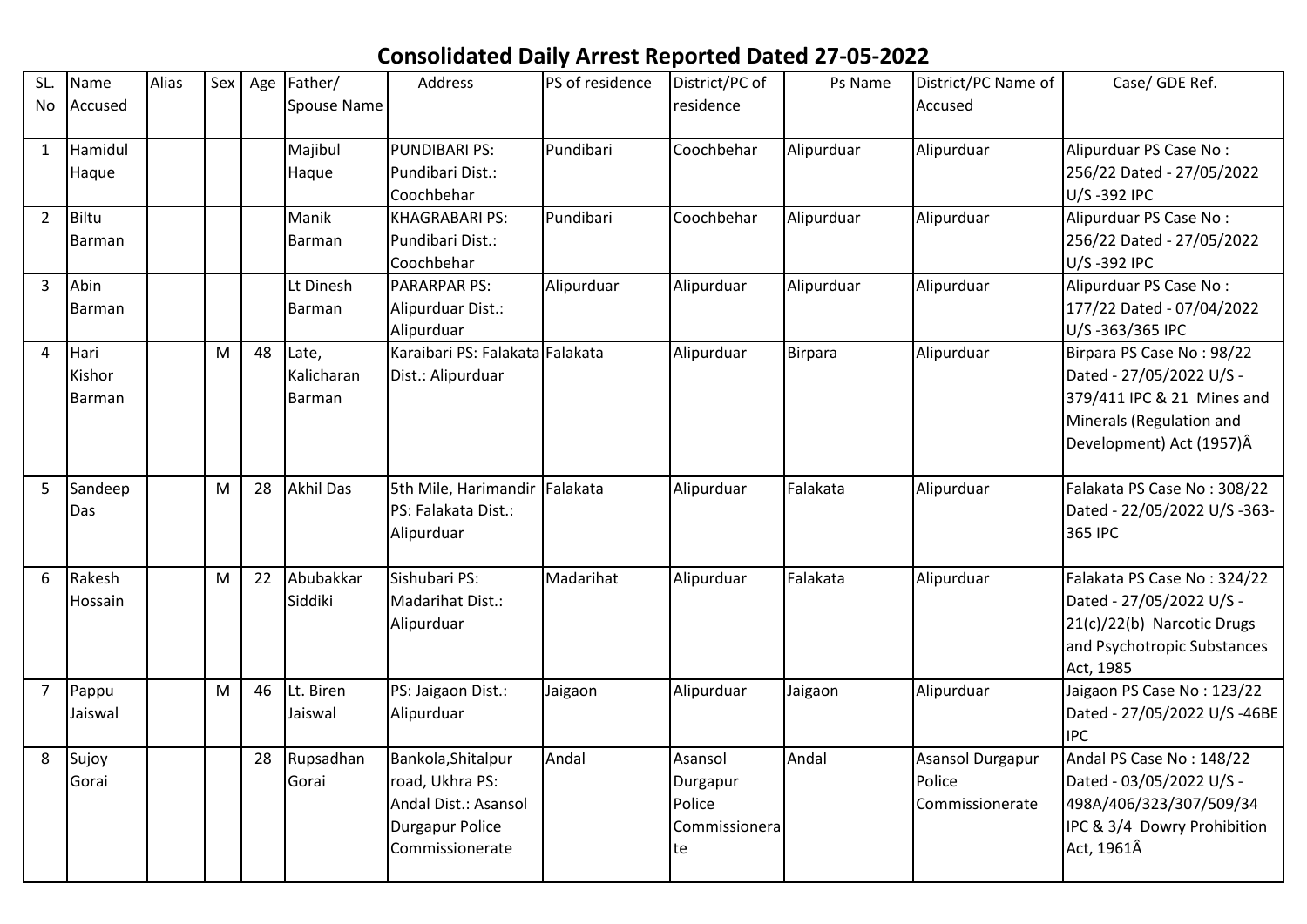| 9  | Rupsadha         | M | 61 | Lt Narayan    | Bankola shitalpur              | Andal          | Asansol       | Andal          | <b>Asansol Durgapur</b> | Andal PS Case No: 148/22     |
|----|------------------|---|----|---------------|--------------------------------|----------------|---------------|----------------|-------------------------|------------------------------|
|    | n Gorai          |   |    | Gorai         | road PS: Andal Dist.:          |                | Durgapur      |                | Police                  | Dated - 03/05/2022 U/S -     |
|    |                  |   |    |               | Asansol Durgapur               |                | Police        |                | Commissionerate         | 498A/406/323/307/509/34      |
|    |                  |   |    |               | Police                         |                | Commissionera |                |                         | IPC & 3/4 Dowry Prohibition  |
|    |                  |   |    |               | Commissionerate                |                | te            |                |                         | Act, 1961Â                   |
| 10 | Ajoy Gorai       |   | 33 | Rupsadhan     | Bankola shitalpur              | Andal          | Asansol       | Andal          | Asansol Durgapur        | Andal PS Case No: 148/22     |
|    |                  |   |    | Gorai         | road PS: Andal Dist.:          |                | Durgapur      |                | Police                  | Dated - 03/05/2022 U/S -     |
|    |                  |   |    |               | Asansol Durgapur               |                | Police        |                | Commissionerate         | 498A/406/323/307/509/34      |
|    |                  |   |    |               | Police                         |                | Commissionera |                |                         | IPC & 3/4 Dowry Prohibition  |
|    |                  |   |    |               | Commissionerate                |                | te            |                |                         | Act, 1961Â                   |
| 11 | Dhiraj           | M | 31 | <b>Binod</b>  | Master Para, Hutton            | Asansole south | Asansol       | Asansole south | Asansol Durgapur        | Asansole south PS Case No:   |
|    | Burman           |   |    | <b>Burman</b> | Road PS: Asansole              |                | Durgapur      |                | Police                  | 52/22 Dated - 06/02/2022 U/S |
|    |                  |   |    |               | south Dist.: Asansol           |                | Police        |                | Commissionerate         |                              |
|    |                  |   |    |               | <b>Durgapur Police</b>         |                | Commissionera |                |                         | 323/379/406/326/307/120B/    |
|    |                  |   |    |               | Commissionerate                |                | te            |                |                         | 506/34 IPC                   |
|    |                  |   |    |               |                                |                |               |                |                         |                              |
| 12 | <b>Md Sharif</b> | м | 30 |               | Samsul Ansari Vill- Astha, PS- |                | Basirhat      | <b>Budbud</b>  | <b>Asansol Durgapur</b> | Budbud PS Case No: 77/22     |
|    | Ansari           |   |    |               | Palajori, Dist.-               |                |               |                | Police                  | Dated - 27/05/2022 U/S -     |
|    |                  |   |    |               | Deoghar (Jharkhand)            |                |               |                | Commissionerate         | 379/411/413/414/468/471/1    |
|    |                  |   |    |               |                                |                |               |                |                         | 20B IPC & 30(ii) Coal Mines  |
|    |                  |   |    |               |                                |                |               |                |                         | (Nationalisation) Act, 1973  |
|    |                  |   |    |               |                                |                |               |                |                         |                              |
| 13 | Gojadhar         |   | 32 | Basudev       | Vill- Halud Kanali, PS-        |                | Basirhat      | <b>Budbud</b>  | Asansol Durgapur        | Budbud PS Case No: 77/22     |
|    | Yadav            |   |    | Yadav         | Mahijam, Dist.-                |                |               |                | Police                  | Dated - 27/05/2022 U/S -     |
|    |                  |   |    |               | Jamtara (Jharkhand)            |                |               |                | Commissionerate         | 379/411/413/414/468/471/1    |
|    |                  |   |    |               |                                |                |               |                |                         | 20B IPC & 30(ii) Coal Mines  |
|    |                  |   |    |               |                                |                |               |                |                         | (Nationalisation) Act, 1973  |
|    |                  |   |    |               |                                |                |               |                |                         |                              |
| 14 | Santosh          |   | 22 | Sambhu        | Of Baraboni, PS-               | Barabani       | Asansol       | <b>Budbud</b>  | <b>Asansol Durgapur</b> | Budbud PS Case No: 77/22     |
|    | Singh            |   |    | Singh         | Baraboni, Dist.-               |                | Durgapur      |                | Police                  | Dated - 27/05/2022 U/S -     |
|    |                  |   |    |               | Paschim Bardhaman              |                | Police        |                | Commissionerate         | 379/411/413/414/468/471/1    |
|    |                  |   |    |               | PS: Barabani Dist.:            |                | Commissionera |                |                         | 20B IPC & 30(ii) Coal Mines  |
|    |                  |   |    |               | <b>Asansol Durgapur</b>        |                | te            |                |                         | (Nationalisation) Act, 1973  |
|    |                  |   |    |               | Police                         |                |               |                |                         |                              |
|    |                  |   |    |               | Commissionerate                |                |               |                |                         |                              |
|    |                  |   |    |               |                                |                |               |                |                         |                              |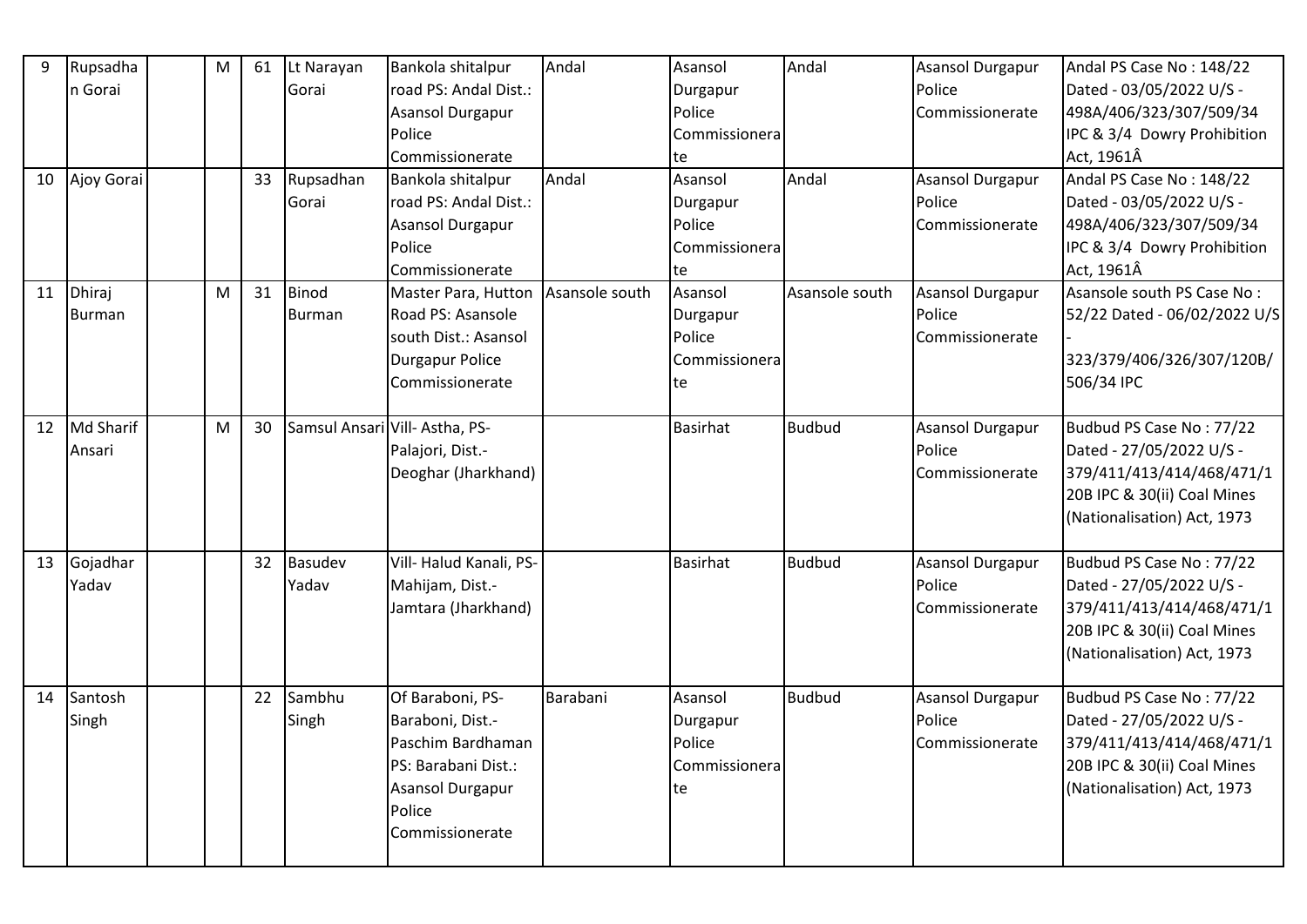| 15 | Jadav            |      | M | 50 | Jadav       | PS: Durgapur Dist.:           | Durgapur  | Asansol        | Durgapur                        | Asansol Durgapur        | Durgapur PS Case No: 167/22    |
|----|------------------|------|---|----|-------------|-------------------------------|-----------|----------------|---------------------------------|-------------------------|--------------------------------|
|    | Suresh           |      |   |    | Bhousheb    | Asansol Durgapur              |           | Durgapur       |                                 | Police                  | Dated - 15/04/2022 U/S -       |
|    |                  |      |   |    |             | Police                        |           | Police         |                                 | Commissionerate         | 376(2)(f)(n) IPC & 4/6 The     |
|    |                  |      |   |    |             | Commissionerate               |           | Commissionera  |                                 |                         | Protection of children from    |
|    |                  |      |   |    |             |                               |           | te             |                                 |                         | sexual offences Act, 2012      |
|    |                  |      |   |    |             |                               |           |                |                                 |                         | (POCSO)                        |
| 16 | Dilip            |      | M | 31 | Biswalakhya | PS: Durgapur Dist.:           | Durgapur  | Asansol        | Durgapur women Asansol Durgapur |                         | Durgapur women PS Case No:     |
|    | Soren            |      |   |    | Soren       | <b>Asansol Durgapur</b>       |           | Durgapur       |                                 | Police                  | 31/22 Dated - 27/05/2022 U/S   |
|    |                  |      |   |    |             | Police                        |           | Police         |                                 | Commissionerate         | -376/417/120B IPC              |
|    |                  |      |   |    |             | Commissionerate               |           | Commissionera  |                                 |                         |                                |
|    |                  |      |   |    |             |                               |           | te             |                                 |                         |                                |
| 17 | Gola             |      | M |    | Lt Kola     | PS: Jamuria Dist.:            | Jamuria   | Asansol        | Jamuria                         | <b>Asansol Durgapur</b> | Jamuria PS Case No: 256/22     |
|    |                  |      |   |    |             | Asansol Durgapur              |           | Durgapur       |                                 | Police                  | Dated - 27/05/2022 U/S -       |
|    |                  |      |   |    |             | Police                        |           | Police         |                                 | Commissionerate         | 341/354A/509 IPC               |
|    |                  |      |   |    |             | Commissionerate               |           | Commissionera  |                                 |                         |                                |
|    |                  |      |   |    |             |                               |           | te             |                                 |                         |                                |
| 18 | <b>Karan Das</b> |      | M | 35 | Late Sukdev | Horijan Basti, West           | Salanpur  | Asansol        | Salanpur                        | <b>Asansol Durgapur</b> | Salanpur PS Case No: 50/20     |
|    |                  |      |   |    | Das         | Rangamatia PS:                |           | Durgapur       |                                 | Police                  | Dated - 20/03/2020 U/S -       |
|    |                  |      |   |    |             | Salanpur Dist.:               |           | Police         |                                 | Commissionerate         | 302/34 IPC                     |
|    |                  |      |   |    |             | <b>Asansol Durgapur</b>       |           | Commissionera  |                                 |                         |                                |
|    |                  |      |   |    |             | Police                        |           | te             |                                 |                         |                                |
|    |                  |      |   |    |             | Commissionerate               |           |                |                                 |                         |                                |
| 19 | Atanu            |      | M | 46 | Lt. Dhiren  | Rasikganj PS:                 | Bishnupur | Bankura        | Bishnupur                       | Bankura                 | Bishnupur PS Case No: 61/22    |
|    | Saha             |      |   |    | Saha        | <b>Bishnupur Dist.:</b>       |           |                |                                 |                         | Dated - 27/05/2022 U/S -       |
|    |                  |      |   |    |             | <b>Bankura</b>                |           |                |                                 |                         | 385/34 IPC                     |
| 20 | Sk Mafij         |      |   | 44 | Sk. Sakib   | Rasikganj PS:                 | Bishnupur | <b>Bankura</b> | Bishnupur                       | Bankura                 | Bishnupur PS Case No: 61/22    |
|    |                  |      |   |    |             | <b>Bishnupur Dist.:</b>       |           |                |                                 |                         | Dated - 27/05/2022 U/S -       |
|    |                  |      |   |    |             | <b>Bankura</b>                |           |                |                                 |                         | 385/34 IPC                     |
| 21 | Raja Bauri       |      | M | 20 | Kalu Bauri  | Kankar Danga                  | Indus     | Bankura        | Indus                           | <b>Bankura</b>          | Indus PS Case No: 27/22        |
|    |                  |      |   |    |             | Kenelpar (Aangra              |           |                |                                 |                         | Dated - 25/04/2022 U/S -       |
|    |                  |      |   |    |             | Para) PS: Indus Dist.:        |           |                |                                 |                         | 363/365 IPC                    |
|    |                  |      |   |    |             | Bankura                       |           |                |                                 |                         |                                |
| 22 | Swapan           | Tela | M | 27 |             | Sadhan Lohar Sahapur PS: Onda | Onda      | Bankura        | Onda                            | <b>Bankura</b>          | Onda PS Case No: 74/22         |
|    | Lohar            |      |   |    |             | Dist.: Bankura                |           |                |                                 |                         | Dated - 25/05/2022 U/S -       |
|    |                  |      |   |    |             |                               |           |                |                                 |                         | 341/323/376AB/506 IPC & 4/6    |
|    |                  |      |   |    |             |                               |           |                |                                 |                         | The Protection of children     |
|    |                  |      |   |    |             |                               |           |                |                                 |                         | from sexual offences Act, 2012 |
|    |                  |      |   |    |             |                               |           |                |                                 |                         | (POCSO)                        |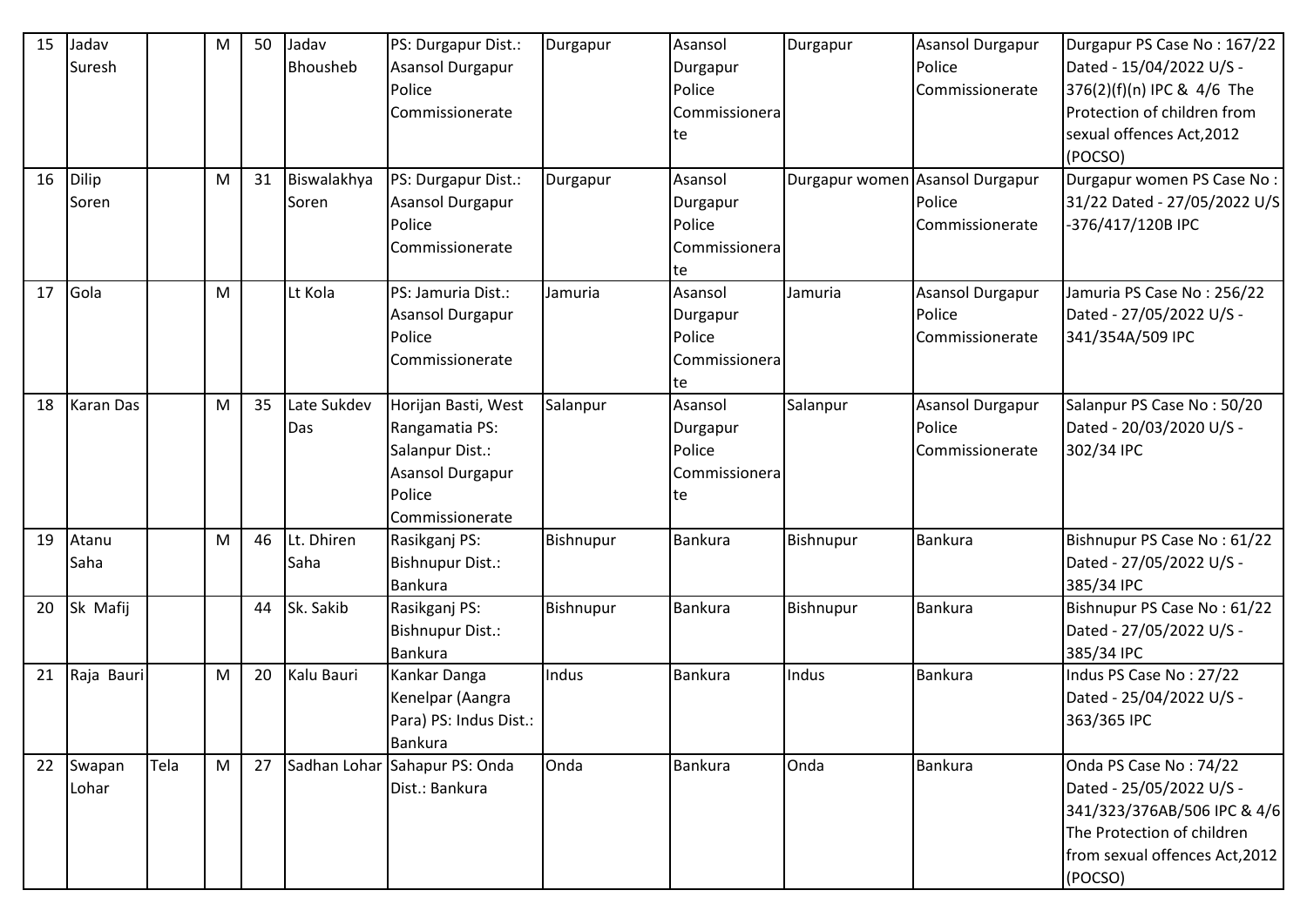| 23 | Sudhir           | M | 35 | Subal Durlav       | PS: Amdanga Dist.:               | Amdanga | <b>Barasat</b> | Amdanga     | Barasat        | Amdanga PS Case No: 231/22    |
|----|------------------|---|----|--------------------|----------------------------------|---------|----------------|-------------|----------------|-------------------------------|
|    | Durlav           |   |    |                    | <b>Barasat</b>                   |         |                |             |                | Dated - 27/05/2022 U/S -46A   |
|    |                  |   |    |                    |                                  |         |                |             |                | Bengal Excise Act, 1909       |
| 24 | Bablu            | M | 35 | Jagannath          | PS: Amdanga Dist.:               | Amdanga | Barasat        | Amdanga     | Barasat        | Amdanga PS Case No: 231/22    |
|    | Mandi            |   |    | Mandi              | <b>Barasat</b>                   |         |                |             |                | Dated - 27/05/2022 U/S -46A   |
|    |                  |   |    |                    |                                  |         |                |             |                | Bengal Excise Act, 1909       |
| 25 | Dharma           | M |    | Kangsa             | PS: Ashoknagar Dist.: Ashoknagar |         | Barasat        | Ashoknagar  | Barasat        | Ashoknagar PS Case No:        |
|    | Baidya           |   |    | Baidya             | <b>Barasat</b>                   |         |                |             |                | 471/22 Dated - 26/05/2022     |
|    |                  |   |    |                    |                                  |         |                |             |                | U/S-352/323/506/34 IPC &      |
|    |                  |   |    |                    |                                  |         |                |             |                | 24/25 Maintenance and         |
|    |                  |   |    |                    |                                  |         |                |             |                | Welfare of Parents and Senior |
|    |                  |   |    |                    |                                  |         |                |             |                | Citizens Act, 2007            |
| 26 | Ahid             |   |    | Lt Fakir           | PS: Ashoknagar Dist.: Ashoknagar |         | Barasat        | Ashoknagar  | Barasat        | Ashoknagar PS Case No:        |
|    | Mondal           |   |    | Ahamed             | Barasat                          |         |                |             |                | 470/22 Dated - 26/05/2022     |
|    |                  |   |    | Mondal             |                                  |         |                |             |                | U/S-447/326/307/506/34 IPC    |
| 27 | Arman            |   |    | <b>Ahid Mondal</b> | PS: Ashoknagar Dist.: Ashoknagar |         | Barasat        | Ashoknagar  | Barasat        | Ashoknagar PS Case No:        |
|    | Mondal           |   |    |                    | <b>Barasat</b>                   |         |                |             |                | 470/22 Dated - 26/05/2022     |
|    |                  |   |    |                    |                                  |         |                |             |                | U/S-447/326/307/506/34 IPC    |
| 28 | Shyamal          |   |    | Lt Narayan         | PS: Ashoknagar Dist.: Ashoknagar |         | Barasat        | Ashoknagar  | <b>Barasat</b> | Ashoknagar PS Case No:        |
|    | <b>Biswas</b>    |   |    | <b>Biswas</b>      | <b>Barasat</b>                   |         |                |             |                | 473/22 Dated - 27/05/2022     |
|    |                  |   |    |                    |                                  |         |                |             |                | U/S-283 IPC                   |
| 29 | Abhisek          |   |    | <b>Ashok Dey</b>   | PS: Ashoknagar Dist.: Ashoknagar |         | Barasat        | Ashoknagar  | <b>Barasat</b> | Ashoknagar PS Case No:        |
|    | Dey              |   |    |                    | <b>Barasat</b>                   |         |                |             |                | 473/22 Dated - 27/05/2022     |
|    |                  |   |    |                    |                                  |         |                |             |                | U/S-283 IPC                   |
| 30 | Ranjit           |   |    | Lt Ananta          | PS: Ashoknagar Dist.: Ashoknagar |         | <b>Barasat</b> | Ashoknagar  | <b>Barasat</b> | Ashoknagar PS Case No:        |
|    | Barui            |   |    | <b>Barui</b>       | <b>Barasat</b>                   |         |                |             |                | 474/22 Dated - 27/05/2022     |
|    |                  |   |    |                    |                                  |         |                |             |                | U/S-283 IPC                   |
| 31 | <b>Bimal Das</b> |   | 40 | Late Bijoy         | Kemia Daspara (Baro Madhyamgram  |         | Barasat        | Madhyamgram | <b>Barasat</b> | Madhyamgram PS Case No:       |
|    |                  |   |    | Das                | Bagan), PO- Kirtipur,            |         |                |             |                | 462/20 Dated - 22/11/2020     |
|    |                  |   |    |                    | PS-Madhyamgram                   |         |                |             |                | $U/S -$                       |
|    |                  |   |    |                    | PS: Madhyamgram                  |         |                |             |                | 323/324/308/354/379/509       |
|    |                  |   |    |                    | Dist.: Barasat                   |         |                |             |                | <b>IPC</b>                    |
|    |                  |   |    |                    |                                  |         |                |             |                |                               |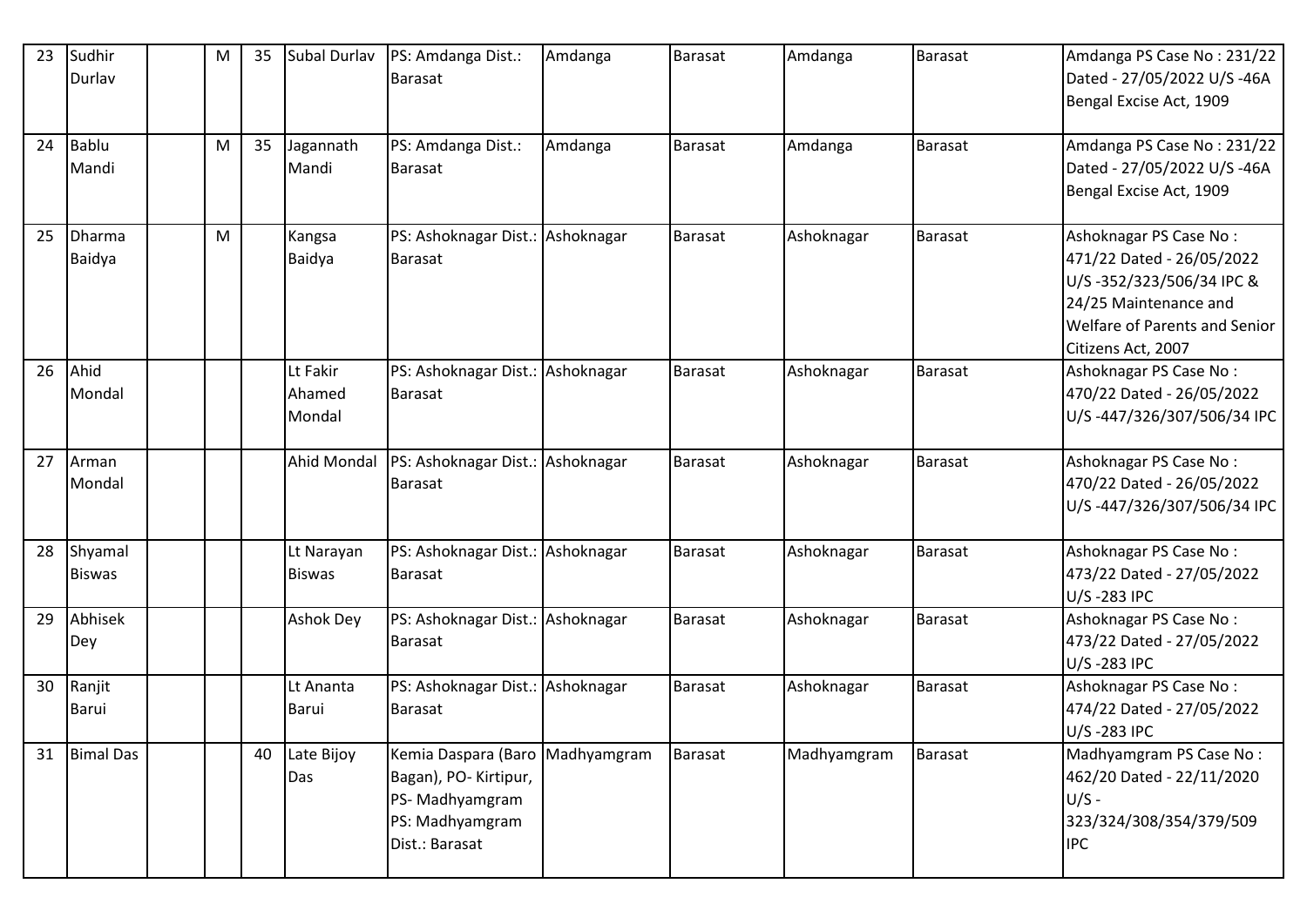| 32 | Sudipta          | Sona |   |    | Lt. Ujjal     | PS: New barrackpore New barrackpore Barrackpore |          |                                 |         | New barrackpore Barrackpore Police | New barrackpore PS Case No:        |
|----|------------------|------|---|----|---------------|-------------------------------------------------|----------|---------------------------------|---------|------------------------------------|------------------------------------|
|    | Mahanta          |      |   |    | Mahanta       | Dist.: Barrackpore                              |          | Police                          |         | Commissionerate                    | 178/22 Dated - 27/05/2022          |
|    |                  |      |   |    |               | Police                                          |          | Commissionera                   |         |                                    | U/S-46A Bengal Excise Act,         |
|    |                  |      |   |    |               | Commissionerate                                 |          | te                              |         |                                    | 1909                               |
| 33 | Fuchka           |      |   |    | Lt. Joydeb    | East Alipur, PO+PS-                             | Nimta    | Barrackpore                     | Nimta   | Barrackpore Police                 | Nimta PS Case No: 299/22           |
|    | Mondal           |      |   |    | Mondal        | Nimta, Kol-49. PS:                              |          | Police                          |         | Commissionerate                    | Dated - 22/05/2022 U/S -           |
|    |                  |      |   |    |               | Nimta Dist.:                                    |          | Commissionera                   |         |                                    | 448/341/323/324/326/34 IPC         |
|    |                  |      |   |    |               | <b>Barrackpore Police</b>                       |          | te                              |         |                                    |                                    |
|    |                  |      |   |    |               | Commissionerate                                 |          |                                 |         |                                    |                                    |
| 34 | Sagor Roy Tom    |      |   |    | Lt. Nepal Roy | Uttar Pratapgarh, PO Nimta                      |          | Barrackpore                     | Nimta   | Barrackpore Police                 | Nimta PS Case No: 264/22           |
|    |                  |      |   |    |               | & PS-Nimta, Kol-49,                             |          | Police                          |         | Commissionerate                    | Dated - 02/05/2022 U/S -           |
|    |                  |      |   |    |               | (N) 24 Pgs PS: Nimta                            |          | Commissionera                   |         |                                    | 314/323/325/354/506/34 IPC         |
|    |                  |      |   |    |               | Dist.: Barrackpore                              |          | te                              |         |                                    |                                    |
|    |                  |      |   |    |               | Police                                          |          |                                 |         |                                    |                                    |
|    |                  |      |   |    |               | Commissionerate                                 |          |                                 |         |                                    |                                    |
| 35 | Sanjib Das Bappa |      |   |    | Sanatan Das   | South Pratapgarh,                               | Nimta    | Barrackpore                     | Nimta   | Barrackpore Police                 | Nimta PS Case No: 246/22           |
|    |                  |      |   |    |               | PO & PS-Nimta, Kol-                             |          | Police                          |         | Commissionerate                    | Dated - 21/04/2022 U/S -           |
|    |                  |      |   |    |               | 49, (N) 24 Pgs. PS:                             |          | Commissionera                   |         |                                    | 399/402 IPC                        |
|    |                  |      |   |    |               | Nimta Dist.:                                    |          | te                              |         |                                    |                                    |
|    |                  |      |   |    |               | <b>Barrackpore Police</b>                       |          |                                 |         |                                    |                                    |
|    |                  |      |   |    |               | Commissionerate                                 |          |                                 |         |                                    |                                    |
| 36 | Sankar           |      | M |    | Anil Nandi    | Palta Johar colony                              | Noapara  | Barrackpore                     | Noapara | <b>Barrackpore Police</b>          | Noapara PS Case No: 168/22         |
|    | Nandi            |      |   |    |               | PS: Noapara Dist.:                              |          | Police                          |         | Commissionerate                    | Dated - 27/05/2022 U/S -           |
|    |                  |      |   |    |               | <b>Barrackpore Police</b>                       |          | Commissionera                   |         |                                    | 341/427/506 IPC & 24               |
|    |                  |      |   |    |               | Commissionerate                                 |          | te                              |         |                                    | Maintenance and Welfare of         |
|    |                  |      |   |    |               |                                                 |          |                                 |         |                                    | <b>Parents and Senior Citizens</b> |
|    |                  |      |   |    |               |                                                 |          |                                 |         |                                    | Act, 2007                          |
| 37 | Pratap           |      |   |    | S/o Late      | PS: Baruipur Dist.:                             | Baruipur | <b>Baruipur Police Baruipur</b> |         | <b>Baruipur Police</b>             | Baruipur PS Case No: 934/22        |
|    | Mondal           |      |   |    | Sankar        | <b>Baruipur Police</b>                          |          | District                        |         | <b>District</b>                    | Dated - 27/05/2022 U/S -           |
|    |                  |      |   |    | Mondal        | <b>District</b>                                 |          |                                 |         |                                    | 379/411 IPC                        |
| 38 | <b>Chhormad</b>  |      | M | 59 | Lt. Sakat Sk  | Kheria, PS –                                    | Basanti  | Baruipur Police Basanti         |         | <b>Baruipur Police</b>             | Basanti PS Case No: 386/22         |
|    | <b>Sk</b>        |      |   |    |               | Basanti, South 24                               |          | <b>District</b>                 |         | District                           | Dated - 27/05/2022 U/S -           |
|    |                  |      |   |    |               | Pgs PS: Basanti Dist.:                          |          |                                 |         |                                    | 7(1)(a)(ii) Essential              |
|    |                  |      |   |    |               | <b>Baruipur Police</b>                          |          |                                 |         |                                    | Commodities Act, 1955Â             |
|    |                  |      |   |    |               | <b>District</b>                                 |          |                                 |         |                                    |                                    |
| 39 | Saidul           |      | M | 18 | Yunus Ali     | Kuilaghurani PS:                                | Canning  | <b>Baruipur Police Canning</b>  |         | <b>Baruipur Police</b>             | Canning PS Case No: 203/22         |
|    | Molla            |      |   |    | Molla         | Canning Dist.:                                  |          | <b>District</b>                 |         | District                           | Dated - 27/05/2022 U/S -           |
|    |                  |      |   |    |               | <b>Baruipur Police</b>                          |          |                                 |         |                                    | 9/10/11 Prohibition of Child       |
|    |                  |      |   |    |               | District                                        |          |                                 |         |                                    | Marriage Act, 2006Â                |
|    |                  |      |   |    |               |                                                 |          |                                 |         |                                    |                                    |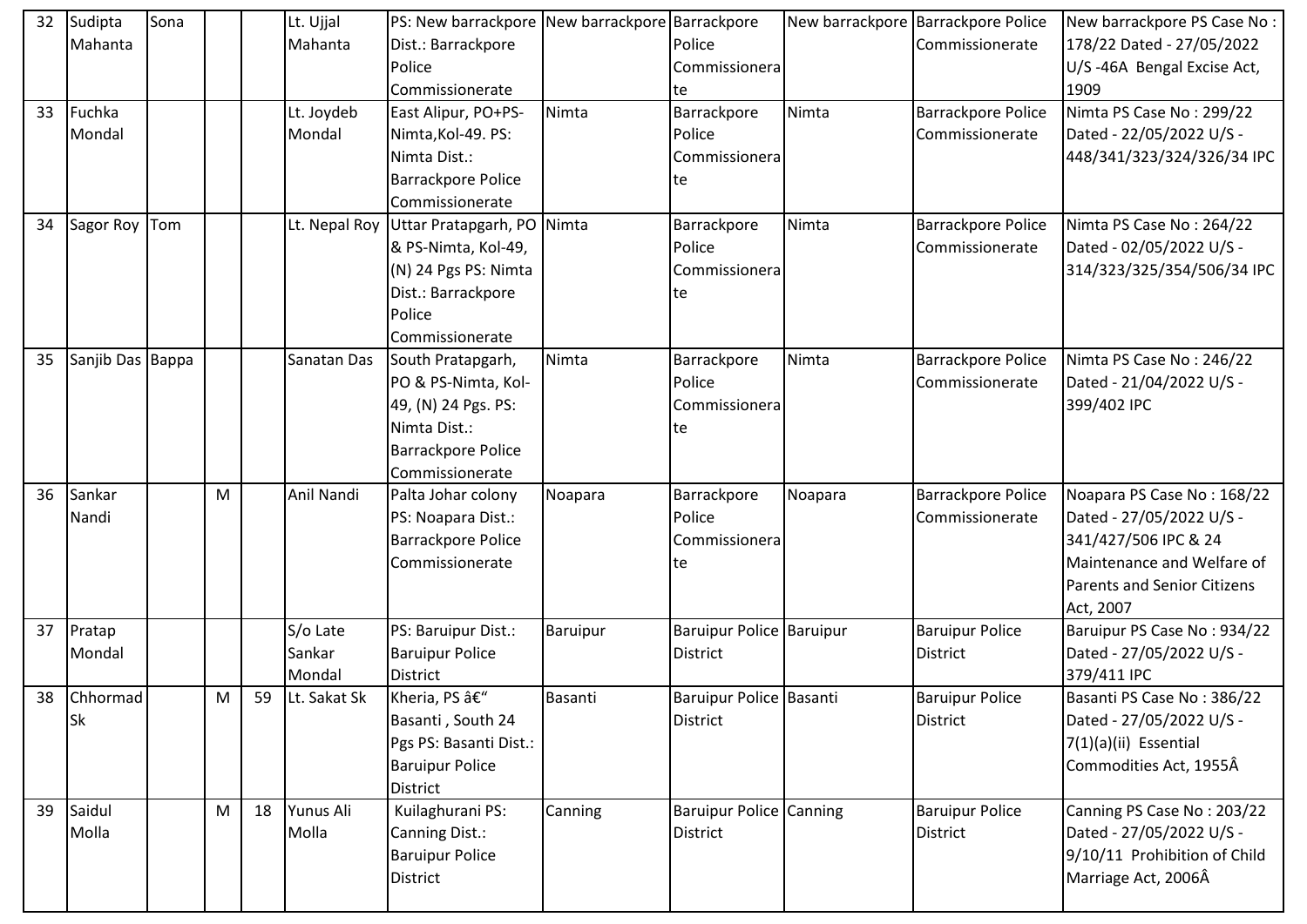| 40 | Assan Ali<br>Sardar | M | 31 |                             | Madar Sardar Taltala, Kacharipara<br>PS: Gosaba Dist.:<br><b>Baruipur Police</b><br><b>District</b>                                     | Gosaba          | Baruipur Police Gosaba<br><b>District</b>   |                                 | <b>Baruipur Police</b><br><b>District</b> | Gosaba PS Case No: 85/22<br>Dated - 27/05/2022 U/S -<br>302/201 IPC                                                               |
|----|---------------------|---|----|-----------------------------|-----------------------------------------------------------------------------------------------------------------------------------------|-----------------|---------------------------------------------|---------------------------------|-------------------------------------------|-----------------------------------------------------------------------------------------------------------------------------------|
| 41 | Rana<br>Sasmal      | M | 30 | S/o-Laxman<br>Sasmal        | Of Dhakuria Lalbari<br>math, Kol-31, PS-<br>Garfa PS: Garfa Dist.:<br>Kolkata                                                           | Garfa           | Kolkata                                     | Jibantala                       | <b>Baruipur Police</b><br>District        | Jibantala PS Case No: 101/22<br>Dated - 25/03/2022 U/S -<br>399/402 IPC                                                           |
| 42 | Binoy<br>Taladhi    | M | 35 |                             | Ashok Taladhi Bhubaneswari PS:<br>Maipith coastal Dist.:<br><b>Baruipur Police</b><br><b>District</b>                                   | Maipith coastal | District                                    | Baruipur Police Maipith coastal | <b>Baruipur Police</b><br><b>District</b> | Maipith coastal PS Case No:<br>45/22 Dated - 27/05/2022 U/S<br>-498A/325/307/354B/34 IPC<br>& 3/4 Dowry Prohibition Act,<br>1961Â |
| 43 | Md Afsar            | M | 28 | S/o Lt. Siraj               | Faridpur School<br>Math, PO Mallickpur,<br>PS Baruipur, South<br>24 Pgs PS: Baruipur<br>Dist.: Baruipur Police<br>District              | Baruipur        | Baruipur Police Sonarpur<br><b>District</b> |                                 | <b>Baruipur Police</b><br><b>District</b> | Sonarpur PS Case No: 570/22<br>Dated - 27/05/2022 U/S -<br>399/402 IPC                                                            |
| 44 | Ariyan Sk           | M | 22 |                             | S/o Ashim Sk Faridpur School<br>Math, PO Mallickpur,<br>PS Baruipur, South<br>24 Pgs PS: Baruipur<br>Dist.: Baruipur Police<br>District | <b>Baruipur</b> | Baruipur Police Sonarpur<br><b>District</b> |                                 | <b>Baruipur Police</b><br><b>District</b> | Sonarpur PS Case No: 570/22<br>Dated - 27/05/2022 U/S -<br>399/402 IPC                                                            |
| 45 | Sunny<br>Moldar     | M | 19 | S/o Lt.<br>Mortaz<br>Moldar | Mallickpur, PS<br>Baruipur, South 24<br>Pgs PS: Baruipur<br>Dist.: Baruipur Police<br><b>District</b>                                   | Baruipur        | Baruipur Police Sonarpur<br><b>District</b> |                                 | <b>Baruipur Police</b><br><b>District</b> | Sonarpur PS Case No: 570/22<br>Dated - 27/05/2022 U/S -<br>399/402 IPC                                                            |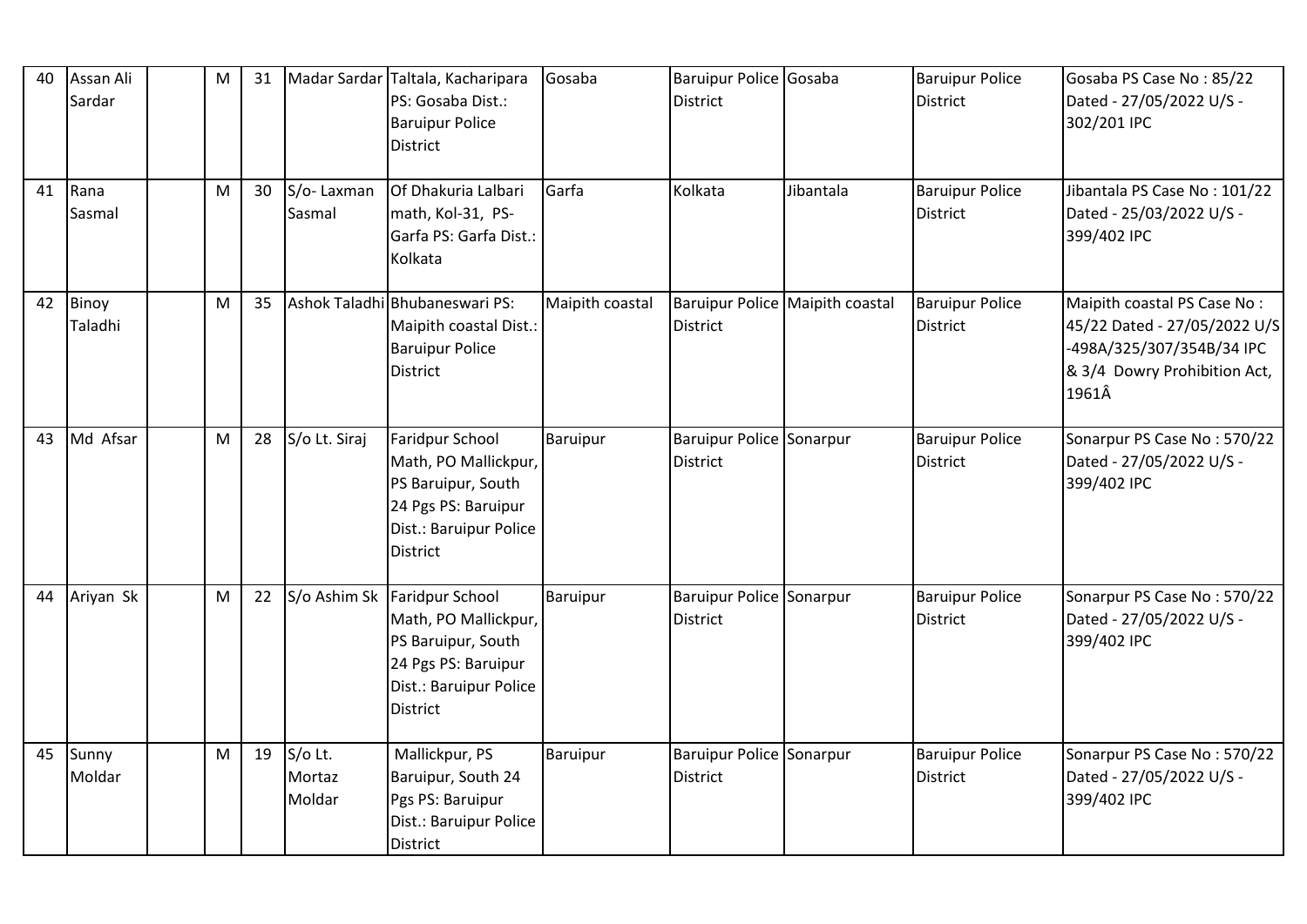| 46 | Abdur<br>Sahid Sk            | M | 19 | S/o Abdur<br><b>Rashid Sk</b> | <b>Faridpur School</b><br>Math, PO Mallickpur,<br>PS Baruipur, South<br>24 Pgs PS: Baruipur<br>Dist.: Baruipur Police<br><b>District</b>       | Baruipur         | <b>Baruipur Police Sonarpur</b><br><b>District</b> |                  | <b>Baruipur Police</b><br>District | Sonarpur PS Case No: 570/22<br>Dated - 27/05/2022 U/S -<br>399/402 IPC             |
|----|------------------------------|---|----|-------------------------------|------------------------------------------------------------------------------------------------------------------------------------------------|------------------|----------------------------------------------------|------------------|------------------------------------|------------------------------------------------------------------------------------|
| 47 | Bappa<br><b>Biswas</b>       | M |    |                               | Sajjad Biswas   Kankrasuti, PS<br>Baduria PS: Baduria<br>Dist.: Basirhat                                                                       | <b>Baduria</b>   | <b>Basirhat</b>                                    | <b>Baduria</b>   | <b>Basirhat</b>                    | Baduria PS Case No: 313/22<br>Dated - 20/05/2022 U/S -<br>399/402 IPC              |
| 48 | Mahabur<br>Mondal            | M |    | Sahanur<br>Mondal             | Purba Joynagar, PS<br>Baduria, North 24<br>Pgs PS: Baduria Dist.:<br><b>Basirhat</b>                                                           | <b>Baduria</b>   | <b>Basirhat</b>                                    | <b>Baduria</b>   | <b>Basirhat</b>                    | Baduria PS Case No: 292/22<br>Dated - 15/05/2022 U/S -<br>363/365 IPC              |
| 49 | Md Nanhe                     | M |    | Md. Sagir                     | Vill- Khidirpur<br>37/4A/H/1, PO- Babu<br>Bazar, PS-Watgunje,<br>Kolkata-23, PS:<br><b>Bashirhat Dist.:</b><br>Basirhat                        | <b>Bashirhat</b> | <b>Basirhat</b>                                    | <b>Bashirhat</b> | Basirhat                           | Bashirhat PS Case No: 332/22<br>Dated - 27/05/2022 U/S -<br>379/411/413/414/34 IPC |
| 50 | Md Sakir                     |   |    | Md. Kasim                     | 37/3 Watgunje<br>street Kabirthirtha<br>sarani, Khidirpur, PO-<br>Babu Bazar, PS-<br>Watgunje, Kolkata-<br>23 PS: Bashirhat<br>Dist.: Basirhat | <b>Bashirhat</b> | <b>Basirhat</b>                                    | <b>Bashirhat</b> | Basirhat                           | Bashirhat PS Case No: 332/22<br>Dated - 27/05/2022 U/S -<br>379/411/413/414/34 IPC |
| 51 | <b>Sk</b><br>Toukeed<br>Alam |   |    | Sk. Nur Alam                  | 37/1 Khidirpur, PO-<br>Babu Bazar, PS-<br>Watgunje, Kolkata-<br>23 PS: Bashirhat<br>Dist.: Basirhat                                            | <b>Bashirhat</b> | <b>Basirhat</b>                                    | <b>Bashirhat</b> | Basirhat                           | Bashirhat PS Case No: 332/22<br>Dated - 27/05/2022 U/S -<br>379/411/413/414/34 IPC |
| 52 | Tarannum<br><b>Nisha</b>     |   |    | Md. Shahid<br>Ansar           | 55/H/6 Doctor<br>Sudhir Bose road,<br>Khidirpur, PO-Babu<br>Bazar, PS-Watgunje,<br>Kolkata-23, PS:<br><b>Bashirhat Dist.:</b><br>Basirhat      | <b>Bashirhat</b> | <b>Basirhat</b>                                    | <b>Bashirhat</b> | <b>Basirhat</b>                    | Bashirhat PS Case No: 332/22<br>Dated - 27/05/2022 U/S -<br>379/411/413/414/34 IPC |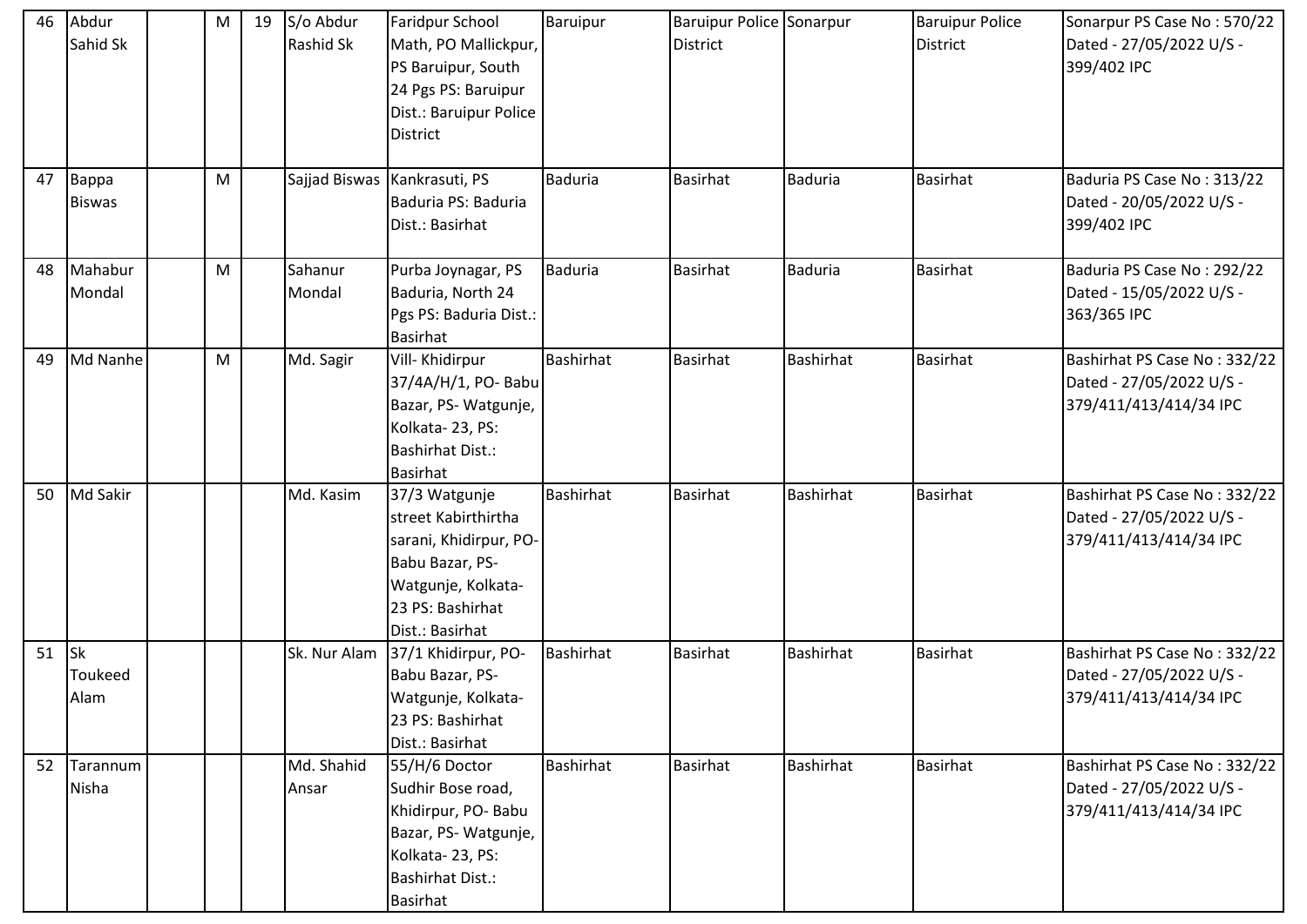| 53 | Nikhat<br>Jahan       | F |    | Sarfaraj<br>Hossain    | 12/1 Khidirpur, PO-<br>Babu Bazar, PS-<br>Watgunje, Kolkata-<br>23, PS: Bashirhat<br>Dist.: Basirhat                   | <b>Bashirhat</b>    | <b>Basirhat</b> | <b>Bashirhat</b>    | <b>Basirhat</b> | Bashirhat PS Case No: 332/22<br>Dated - 27/05/2022 U/S -<br>379/411/413/414/34 IPC |
|----|-----------------------|---|----|------------------------|------------------------------------------------------------------------------------------------------------------------|---------------------|-----------------|---------------------|-----------------|------------------------------------------------------------------------------------|
| 54 | Sk Shoaib             | M |    | Sk.<br>Mainuddin       | 13/H/17 Bronfield<br>road, Mominpur, PO-<br>Alipore, PS-<br>Ekbalpur, Kolkata-<br>27, PS: Bashirhat<br>Dist.: Basirhat | <b>Bashirhat</b>    | Basirhat        | <b>Bashirhat</b>    | Basirhat        | Bashirhat PS Case No: 332/22<br>Dated - 27/05/2022 U/S -<br>379/411/413/414/34 IPC |
| 55 | Md Rashid             |   |    | Lt. Rafiuddin          | Vill- Akaroad Q/55,<br>PO- Gardenrich, PS-<br>Metiaburuzz, Kolkata-<br>23 PS: Bashirhat<br>Dist.: Basirhat             | Bashirhat           | <b>Basirhat</b> | <b>Bashirhat</b>    | Basirhat        | Bashirhat PS Case No: 332/22<br>Dated - 27/05/2022 U/S -<br>379/411/413/414/34 IPC |
| 56 | Mohamm<br>ad Hanif    |   |    | Lt. Rafiuddin          | Vill- Akaroad Q/55,<br>PO- Gardenrich, PS-<br>Metiaburuzz, Kolkata-<br>23. PS: Bashirhat<br>Dist.: Basirhat            | <b>Bashirhat</b>    | <b>Basirhat</b> | <b>Bashirhat</b>    | <b>Basirhat</b> | Bashirhat PS Case No: 332/22<br>Dated - 27/05/2022 U/S -<br>379/411/413/414/34 IPC |
| 57 | Shyamapa Mahali<br>da | M | 48 | Lt. Nandalal<br>Mahali | Gabtala PS: Haroa<br>Dist.: Basirhat                                                                                   | Haroa               | <b>Basirhat</b> | Haroa               | Basirhat        | Haroa PS Case No: 166/22<br>Dated - 26/05/2022 U/S -<br>498A/323 IPC               |
| 58 | Jaydeb<br>Mondal      | M | 65 | Lt. Bitul<br>Mondal    | Teghoria PS: Haroa<br>Dist.: Basirhat                                                                                  | Haroa               | <b>Basirhat</b> | Haroa               | <b>Basirhat</b> | Haroa PS Case No: 167/22<br>Dated - 26/05/2022 U/S -<br>341/323/325/307/34 IPC     |
| 59 | Amal<br>Mondal        | M | 35 | Ali Mondal             | PS: Hemnagar<br>coastal Dist.:<br><b>Basirhat</b>                                                                      | Hemnagar<br>coastal | <b>Basirhat</b> | Hemnagar<br>coastal | <b>Basirhat</b> | Hemnagar coastal PS Case No<br>: 28/22 Dated - 26/05/2022<br>U/S-498A/306/34 IPC   |
| 60 | Sanjib<br>Mondal      | M |    | Tarani<br>Mondal       | Dakshin Mathurapur<br>PS: MATIA Dist.:<br><b>Basirhat</b>                                                              | <b>MATIA</b>        | <b>Basirhat</b> | <b>MATIA</b>        | <b>Basirhat</b> | MATIA PS Case No: 200/22<br>Dated - 27/05/2022 U/S -379<br><b>IPC</b>              |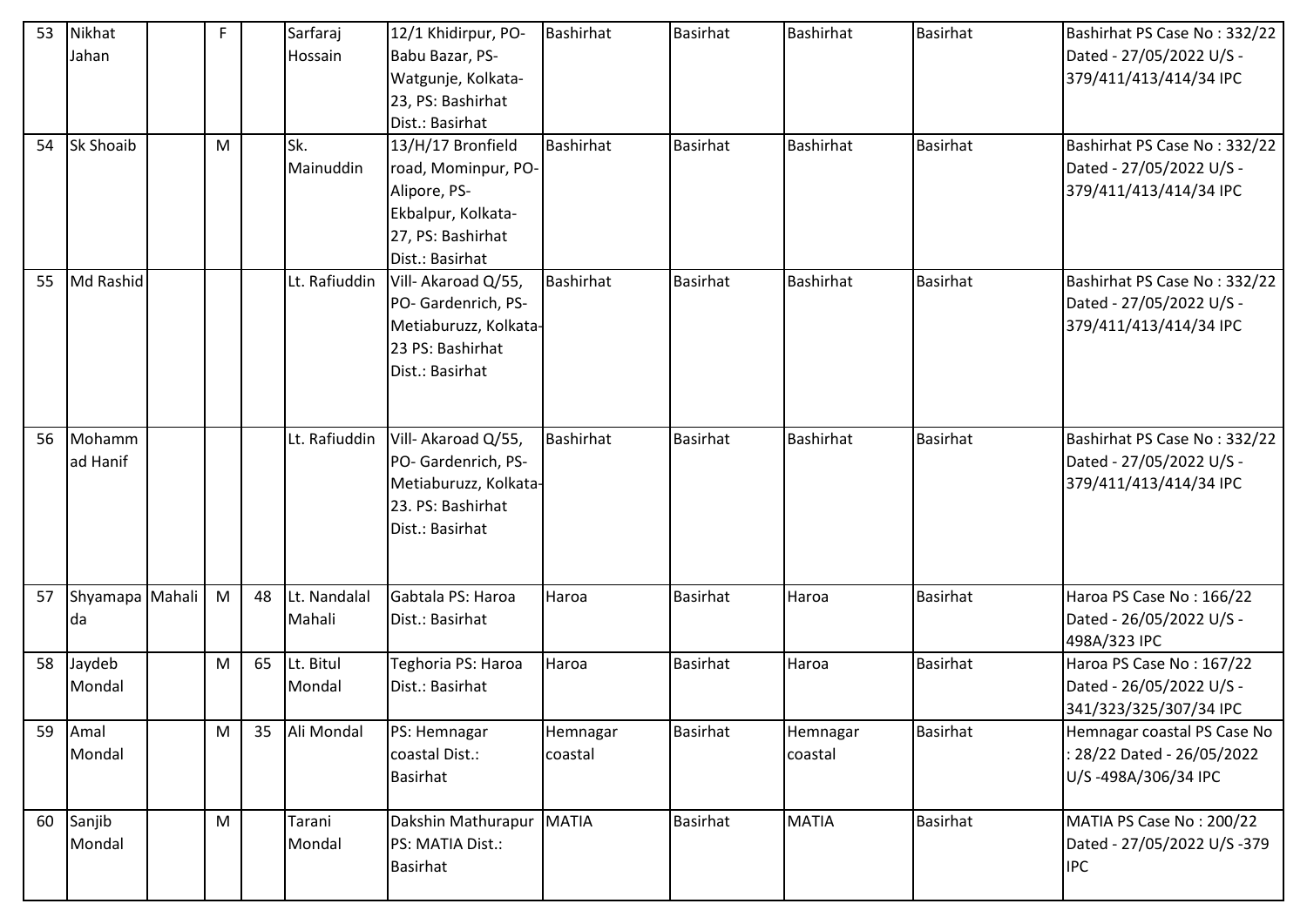| 61 | Usman Ali | M  |    | Lt Amirul          | Karulia PS: Kashipore Kashipore |              | <b>Baruipur Police MATIA</b> |              | <b>Basirhat</b> | MATIA PS Case No: 198/22         |
|----|-----------|----|----|--------------------|---------------------------------|--------------|------------------------------|--------------|-----------------|----------------------------------|
|    |           |    |    | Islam              | Dist.: Baruipur Police          |              | <b>District</b>              |              |                 | Dated - 25/05/2022 U/S -         |
|    |           |    |    |                    | <b>District</b>                 |              |                              |              |                 | 279/388/427 IPC                  |
|    |           |    |    |                    |                                 |              |                              |              |                 |                                  |
| 62 | Habibulla | M  |    | Mahiuddin          | PS: Nazat Dist.:                | Nazat        | <b>Basirhat</b>              | Minakhan     | <b>Basirhat</b> | Minakhan PS Case No: 126/22      |
|    | Tarafdar  |    |    | Tarafdar           | <b>Basirhat</b>                 |              |                              |              |                 | Dated - 27/05/2022 U/S -         |
|    |           |    |    |                    |                                 |              |                              |              |                 | 498A/302 IPC                     |
| 63 | Joy Aguan | M  | 17 | <b>Bhojo Aguan</b> | Vill- Jeliakhali                | Sandeshkhali | Basirhat                     | Sandeshkhali | <b>Basirhat</b> | Sandeshkhali PS Case No:         |
|    |           |    |    |                    | Paschim Khanda, PS-             |              |                              |              |                 | 92/22 Dated - 24/05/2022 U/S     |
|    |           |    |    |                    | Sandeshkhali, North             |              |                              |              |                 | -363/365/120B IPC                |
|    |           |    |    |                    | 24 Parganas PS:                 |              |                              |              |                 |                                  |
|    |           |    |    |                    | Sandeshkhali Dist.:             |              |                              |              |                 |                                  |
|    |           |    |    |                    | <b>Basirhat</b>                 |              |                              |              |                 |                                  |
| 64 | Sahidul   | M  | 38 | Late Bleyat        | PS: Swarupnagar                 | Swarupnagar  | Basirhat                     | Swarupnagar  | <b>Basirhat</b> | Swarupnagar PS Case No:          |
|    | Islam     |    |    | Hussain            | Dist.: Basirhat                 |              |                              |              |                 | 540/22 Dated - 27/05/2022        |
|    |           |    |    |                    |                                 |              |                              |              |                 | U/S-14 Foreigners Act,           |
|    |           |    |    |                    |                                 |              |                              |              |                 | 1946Â                            |
| 65 | Taslima   | F. | 35 |                    | Late Sikander   PS: Swarupnagar | Swarupnagar  | Basirhat                     | Swarupnagar  | <b>Basirhat</b> | Swarupnagar PS Case No:          |
|    | Khan      |    |    | Seikh              | Dist.: Basirhat                 |              |                              |              |                 | 543/22 Dated - 27/05/2022        |
|    |           |    |    |                    |                                 |              |                              |              |                 | U/S-188 IPC & 14/14C             |
|    |           |    |    |                    |                                 |              |                              |              |                 | Foreigners Act, 1946Â & 12       |
|    |           |    |    |                    |                                 |              |                              |              |                 | Passport (Entry into India) Act, |
|    |           |    |    |                    |                                 |              |                              |              |                 | 1920Â                            |
| 66 | Imran     | M  | 37 | Late Hamid         | PS: Swarupnagar                 | Swarupnagar  | Basirhat                     | Swarupnagar  | <b>Basirhat</b> | Swarupnagar PS Case No:          |
|    | Abdul     |    |    | Khan               | Dist.: Basirhat                 |              |                              |              |                 | 543/22 Dated - 27/05/2022        |
|    | Hamid     |    |    |                    |                                 |              |                              |              |                 | U/S-188 IPC & 14/14C             |
|    | Khan      |    |    |                    |                                 |              |                              |              |                 | Foreigners Act, 1946Â & 12       |
|    |           |    |    |                    |                                 |              |                              |              |                 | Passport (Entry into India) Act, |
|    |           |    |    |                    |                                 |              |                              |              |                 | 1920Â                            |
| 67 | Aroti     | F. | 52 | Makhan Lal         | PS: Swarupnagar                 | Swarupnagar  | Basirhat                     | Swarupnagar  | <b>Basirhat</b> | Swarupnagar PS Case No:          |
|    | Chowdhur  |    |    | Boral              | Dist.: Basirhat                 |              |                              |              |                 | 544/22 Dated - 27/05/2022        |
|    | <b>V</b>  |    |    |                    |                                 |              |                              |              |                 | U/S-14 Foreigners Act,           |
|    |           |    |    |                    |                                 |              |                              |              |                 | 1946Â                            |
| 68 | Zakir     | M  | 34 | Noor Islam         | PS: Swarupnagar                 | Swarupnagar  | <b>Basirhat</b>              | Swarupnagar  | Basirhat        | Swarupnagar PS Case No:          |
|    | Shaikh    |    |    | Shaikh             | Dist.: Basirhat                 |              |                              |              |                 | 544/22 Dated - 27/05/2022        |
|    |           |    |    |                    |                                 |              |                              |              |                 | U/S-14 Foreigners Act,           |
|    |           |    |    |                    |                                 |              |                              |              |                 | 1946Â                            |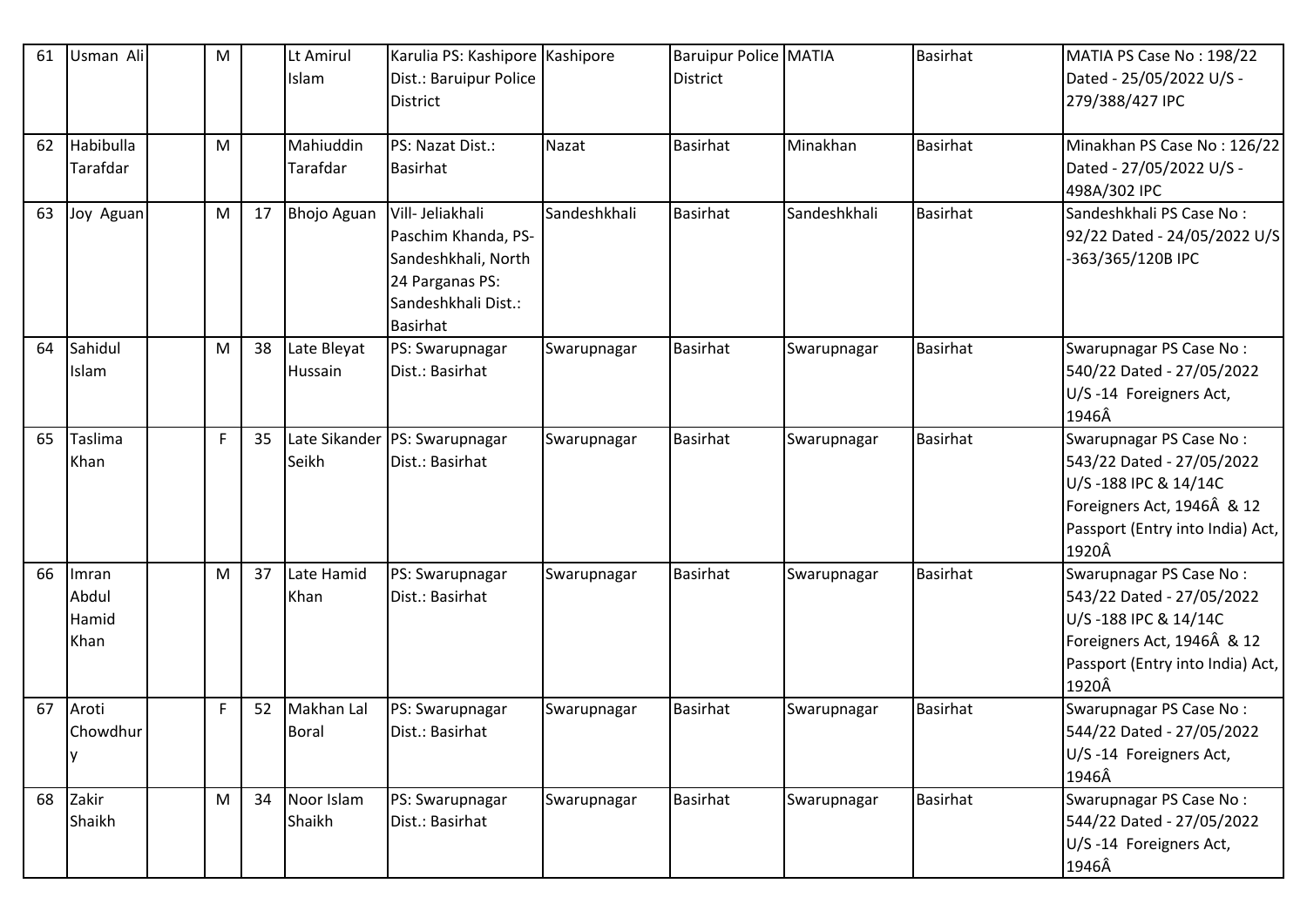| 69 | Samsul<br>Haque<br>Molla | M | 40 | Late Atiar<br>Rahaman<br>Molla | Vill+PO-Baro Bankra,<br>PS-Swarupnagar, Dist-<br>North 24 Parganas<br>PS: Swarupnagar<br>Dist.: Basirhat                          | Swarupnagar       | <b>Basirhat</b> | Swarupnagar       | Basirhat        | Swarupnagar PS Case No:<br>443/22 Dated - 03/05/2022<br>U/S-399/402 IPC & 25/27<br>Arms Act, 1959 |
|----|--------------------------|---|----|--------------------------------|-----------------------------------------------------------------------------------------------------------------------------------|-------------------|-----------------|-------------------|-----------------|---------------------------------------------------------------------------------------------------|
| 70 | Rakesh<br>Sana           | M | 25 | Kousar Sana                    | Vill-Bithari<br>Paschimpara, PO-<br>Bithari, PS-<br>Swarupnagar, Dist-<br>North 24 Parganas<br>PS: Swarupnagar<br>Dist.: Basirhat | Swarupnagar       | <b>Basirhat</b> | Swarupnagar       | <b>Basirhat</b> | Swarupnagar PS Case No:<br>443/22 Dated - 03/05/2022<br>U/S-399/402 IPC & 25/27<br>Arms Act, 1959 |
| 71 | Mangal<br>Ghosh          | M | 34 | Lt. Himan<br>Ghosh             | Haridaspur PS:<br>Dubrajpore Dist.:<br>Birbhum                                                                                    | Dubrajpore        | Birbhum         | Dubrajpore        | Birbhum         | Dubrajpore PS Case No:<br>110/22 Dated - 27/05/2022<br>$U/S -$<br>448/323/325/307/354/34 IPC      |
| 72 | Sk Samim                 | M | 30 | Sk. Basir                      | Paratpur PS:<br>Dubrajpore Dist.:<br>Birbhum                                                                                      | Dubrajpore        | Birbhum         | Dubrajpore        | Birbhum         | Dubrajpore PS Case No:<br>103/22 Dated - 19/05/2022<br>U/S-379/411/413/414 IPC                    |
| 73 | Mina Bibi                | F | 20 | <b>Skk Khudi</b>               | <b>BHROMORKOLE PS:</b><br>Sainthia Dist.:<br><b>Birbhum</b>                                                                       | Sainthia          | Birbhum         | Labhpur           | Birbhum         | Labhpur PS Case No: 84/22<br>Dated - 22/05/2022 U/S -<br>323/324/506/306 IPC                      |
| 74 | Sk Khudi                 | M | 28 | Jardish Sk                     | <b>BHROMORKOL PS:</b><br>Sainthia Dist.:<br><b>Birbhum</b>                                                                        | Sainthia          | Birbhum         | Labhpur           | Birbhum         | Labhpur PS Case No: 84/22<br>Dated - 22/05/2022 U/S -<br>323/324/506/306 IPC                      |
| 75 | Minarul<br>Sk            | M | 49 | Lt Habib Sk                    | <b>BHROMORKOLE PS:</b><br>Sainthia Dist.:<br>Birbhum                                                                              | Sainthia          | Birbhum         | Labhpur           | Birbhum         | Labhpur PS Case No: 84/22<br>Dated - 22/05/2022 U/S -<br>323/324/506/306 IPC                      |
| 76 | Mongal<br>Bagdi          | M |    | S/o-joydeb<br>Bagdi            | Vill-Kobilpur, Md.<br>Bazar Birbhum PS:<br>Mahammad bazar<br>Dist.: Birbhum                                                       | Mahammad<br>bazar | Birbhum         | Mahammad<br>bazar | <b>Birbhum</b>  | Mahammad bazar PS Case No<br>: 163/22 Dated - 26/05/2022<br>U/S-363/365 IPC                       |
| 77 | Ainur<br>Hossain         | M |    | Abu Hossain                    | Vill-Deucha Md.<br>Bazar Birbhum PS:<br>Mahammad bazar<br>Dist.: Birbhum                                                          | Mahammad<br>bazar | Birbhum         | Mahammad<br>bazar | Birbhum         | Mahammad bazar PS Case No<br>: 155/22 Dated - 24/05/2022<br>U/S-399/402 IPC                       |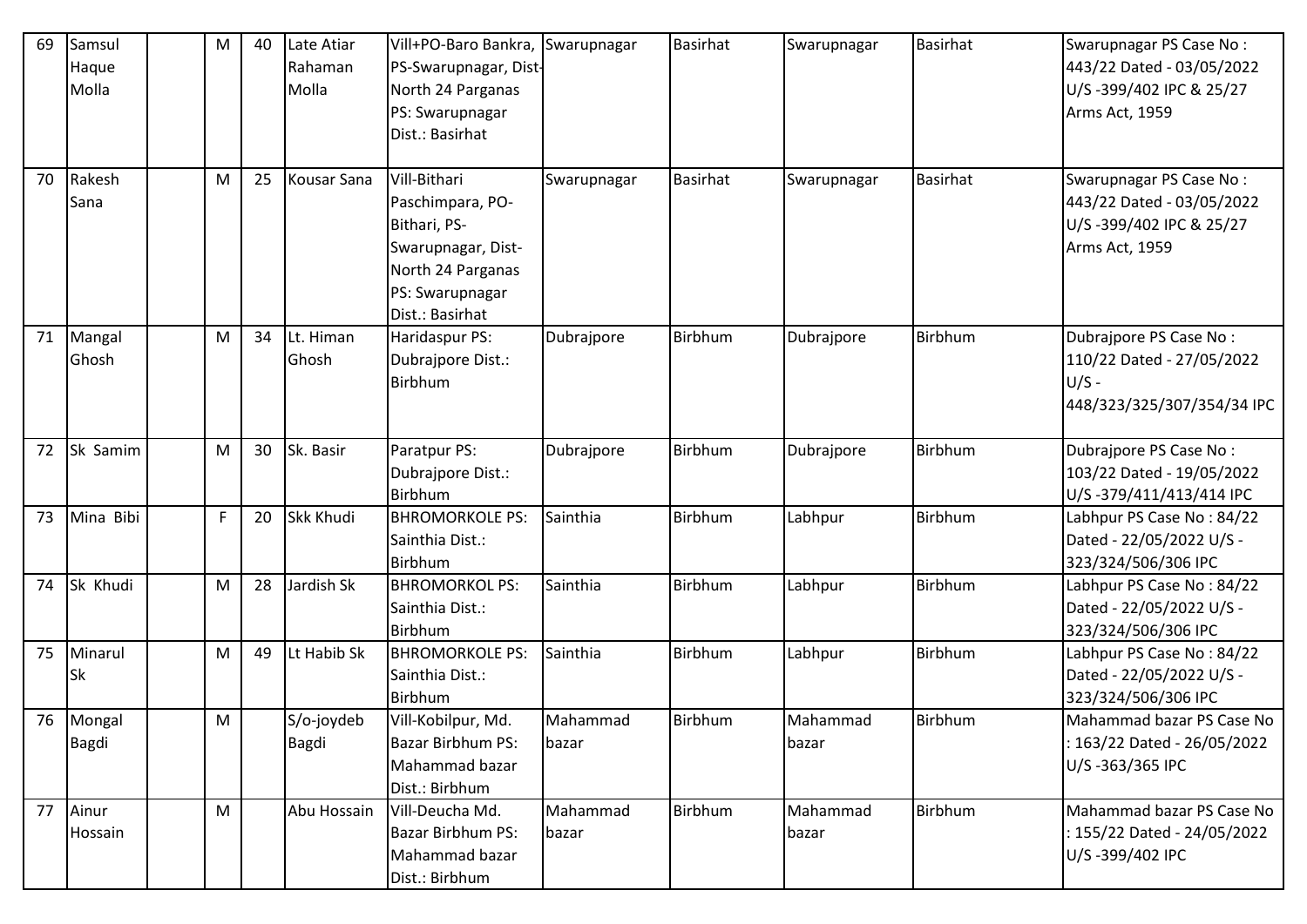| 78<br>79 | Jahangir<br>Sk<br>Md              |             | M<br>M |    | Late Fazal<br>Miya<br>Late Fazal | Vill-Deucha-<br>Mulimpara Md.<br><b>Bazar Birbhum PS:</b><br>Mahammad bazar<br>Dist.: Birbhum<br>PS: Mahammad     | Mahammad<br>bazar<br>Mahammad | Birbhum<br>Birbhum                       | Mahammad<br>bazar<br>Mahammad | Birbhum<br>Birbhum                       | Mahammad bazar PS Case No<br>: 155/22 Dated - 24/05/2022<br>U/S-399/402 IPC<br>Mahammad bazar PS Case No                 |
|----------|-----------------------------------|-------------|--------|----|----------------------------------|-------------------------------------------------------------------------------------------------------------------|-------------------------------|------------------------------------------|-------------------------------|------------------------------------------|--------------------------------------------------------------------------------------------------------------------------|
|          | Kiyamuddi                         |             |        |    | Miya                             | bazar Dist.: Birbhum                                                                                              | bazar                         |                                          | bazar                         |                                          | : 155/22 Dated - 24/05/2022<br>U/S-399/402 IPC                                                                           |
| 80       | Kashinath<br>Mal                  |             | M      |    |                                  | Late Lalu Mal   PS: Mergram Dist.:<br>Birbhum                                                                     | Mergram                       | Birbhum                                  | Mergram                       | Birbhum                                  | Mergram PS Case No: 103/22<br>Dated - 27/05/2022 U/S -<br>46A(c) Bengal Excise Act,<br>1909                              |
| 81       | Minarul<br>Sk                     |             | M      | 23 | Shuk<br>Mahammad<br>Sekh         | Uttar Kashillya PS:<br>Murarai Dist.:<br><b>Birbhum</b>                                                           | Murarai                       | Birbhum                                  | Murarai                       | Birbhum                                  | Murarai PS Case No: 34/22<br>Dated - 18/02/2022 U/S -<br>399/402 IPC & 25(1-b)(a)/35<br>Arms Act, 1959                   |
| 82       | Nilkanta<br>Rabidas               | Lulu        | M      | 50 | <b>Birbal</b><br>Rabidas         | Panchahar, PS:<br>Paikar Dist.: Birbhum                                                                           | Paikar                        | Birbhum                                  | Paikar                        | Birbhum                                  | Paikar PS Case No: 130/22<br>Dated - 22/05/2022 U/S -<br>448/323/325/354/506/34 IPC                                      |
| 83       | <b>Nargis</b><br><b>Bibi</b>      |             | F.     | 43 | Sk Alauddin                      | Sattore PS: Panrui<br>Dist.: Birbhum                                                                              | Panrui                        | Birbhum                                  | Panrui                        | Birbhum                                  | Panrui PS Case No: 74/22<br>Dated - 27/05/2022 U/S -<br>21/29 Narcotic Drugs and<br>Psychotropic Substances Act,<br>1985 |
| 84       | <b>Sk Tajel</b>                   |             | M      | 24 | Sk Hossain                       | Kurumsha PS:<br>Sainthia Dist.:<br>Birbhum                                                                        | Sainthia                      | Birbhum                                  | Sainthia                      | Birbhum                                  | Sainthia PS Case No: 51/22<br>Dated - 18/03/2022 U/S -<br>363/365 IPC                                                    |
| 85       | Lakkhi<br>Narayan<br><b>Bouri</b> | <b>Buro</b> | M      | 42 | Lt. Ganapati<br><b>Bouri</b>     | Moldanga,<br>Durganagarpara PS:<br>Shantiniketan Dist.:<br>Birbhum                                                | Shantiniketan                 | Birbhum                                  | Shantiniketan                 | Birbhum                                  | Shantiniketan PS Case No:<br>97/22 Dated - 27/05/2022 U/S<br>-46 (A)(C) Bengal Excise Act,<br>1909                       |
| 86       | <b>Bishnu</b><br>Singh            |             | M      | 21 | <b>Kapil Singh</b>               | Kuthibari, PO-<br>Sindrani, P.S –<br>Bagdah, North 24<br>Parganas PS: Bagdah<br>Dist.: Bongaon Police<br>District | <b>Bagdah</b>                 | Bongaon Police Bagdah<br><b>District</b> |                               | <b>Bongaon Police</b><br><b>District</b> | Bagdah PS Case No: 13/22<br>Dated - 04/01/2022 U/S -<br>399/402 IPC                                                      |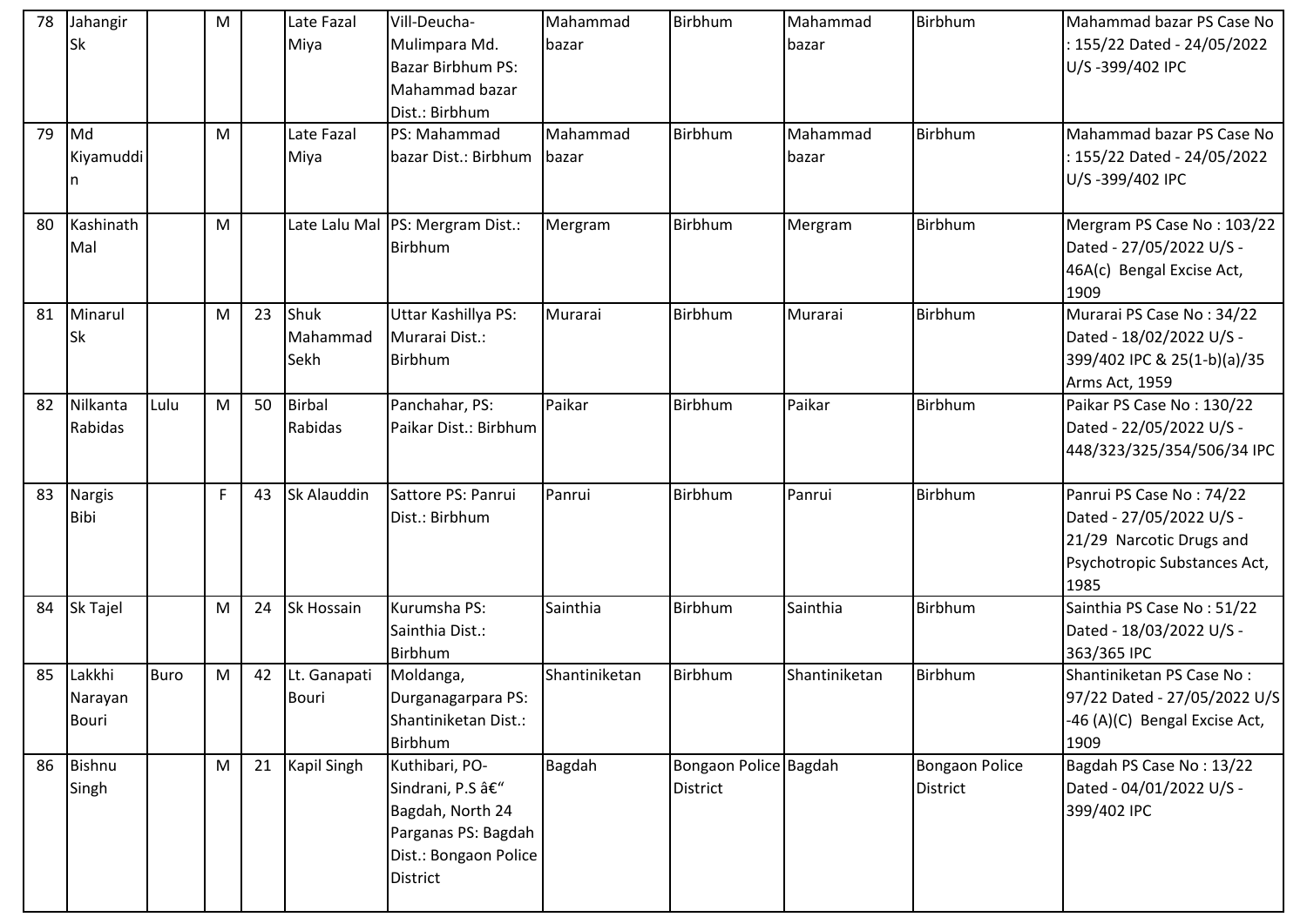| 87 | Prabir<br><b>Banik</b>   | M |    | Ranjit Banik                        | Vill- Ballavpur<br>(Dhakapara), PO-<br>Ballavpur, PS-<br>Bongaon, Dist. North<br>24 Parganas PS:<br>Gaighata Dist.:<br><b>Bongaon Police</b><br>District | Gaighata   | Bongaon Police Gaighata<br><b>District</b>     |            | <b>Bongaon Police</b><br>District         | Gaighata PS Case No: 480/22<br>Dated - 27/05/2022 U/S -<br>498A/325/308/506 IPC                                              |
|----|--------------------------|---|----|-------------------------------------|----------------------------------------------------------------------------------------------------------------------------------------------------------|------------|------------------------------------------------|------------|-------------------------------------------|------------------------------------------------------------------------------------------------------------------------------|
| 88 | Kunal<br>Majumder        | M | 27 | Kishore<br>Majumder                 | Bhanderkola area<br>PS: Gopalnagar Dist.:<br><b>Bongaon Police</b><br>District                                                                           | Gopalnagar | Bongaon Police Gopalnagar<br><b>District</b>   |            | <b>Bongaon Police</b><br>District         | Gopalnagar PS Case No:<br>232/22 Dated - 05/05/2022<br>U/S-399/402 IPC                                                       |
| 89 | Chanchal<br><b>Baral</b> | M |    | Ramkrishna<br>Baral @<br>Ramkrishan | PS: Petropole Dist.:<br><b>Bongaon Police</b><br>District                                                                                                | Petropole  | Bongaon Police Petropole<br><b>District</b>    |            | <b>Bongaon Police</b><br>District         | Petropole PS Case No: 161/22<br>Dated - 27/05/2022 U/S -<br>417/465/467/468/471 IPC &<br>14 Foreigners Act, 1946Â            |
| 90 | Subrata<br>Bain          |   |    | <b>Subal Bain</b>                   | PS: Petropole Dist.:<br><b>Bongaon Police</b><br>District                                                                                                | Petropole  | Bongaon Police Petropole<br><b>District</b>    |            | <b>Bongaon Police</b><br>District         | Petropole PS Case No: 162/22<br>Dated - 27/05/2022 U/S -<br>417/465/467/468/471 IPC &<br>14 Foreigners Act, 1946Â            |
| 91 | Shimul<br>Baidya         |   |    | <b>Bakul</b><br>Chandra<br>Baidya   | PS: Petropole Dist.:<br><b>Bongaon Police</b><br>District                                                                                                | Petropole  | Bongaon Police Petropole<br><b>District</b>    |            | <b>Bongaon Police</b><br>District         | Petropole PS Case No: 163/22<br>Dated - 27/05/2022 U/S -<br>417/465/467/468/471 IPC &<br>14 Foreigners Act, 1946Â            |
| 92 | <b>Bitin</b><br>Ghosh    | M | 32 | Lt Bholanath<br>Ghosh               | PS: Bhadreswar Dist.: Bhadreswar<br>Chandannagar Police<br>Commissionerate                                                                               |            | Chandannagar<br>Police<br>Commissionera<br>Ite | Bhadreswar | Chandannagar<br>Police<br>Commissionerate | Bhadreswar PS Case No:<br>228/22 Dated - 13/05/2022<br>U/S-399/402 IPC & 25/27<br>Arms Act, 1959                             |
| 93 | Muktoram<br>Das          | M | 50 | Shambhu Das Kalipur Maa             | Chanditala PS<br>Dankuni Dist.<br>Hooghly PS: Dankuni<br>Dist.: Chandannagar<br>Police<br>Commissionerate                                                | Dankuni    | Chandannagar<br>Police<br>Commissionera<br>te  | Dankuni    | Chandannagar<br>Police<br>Commissionerate | Dankuni PS Case No: 186/22<br>Dated - 27/05/2022 U/S -3/4<br>The West Bengal Gambling<br>and Prize Competitions Act,<br>1957 |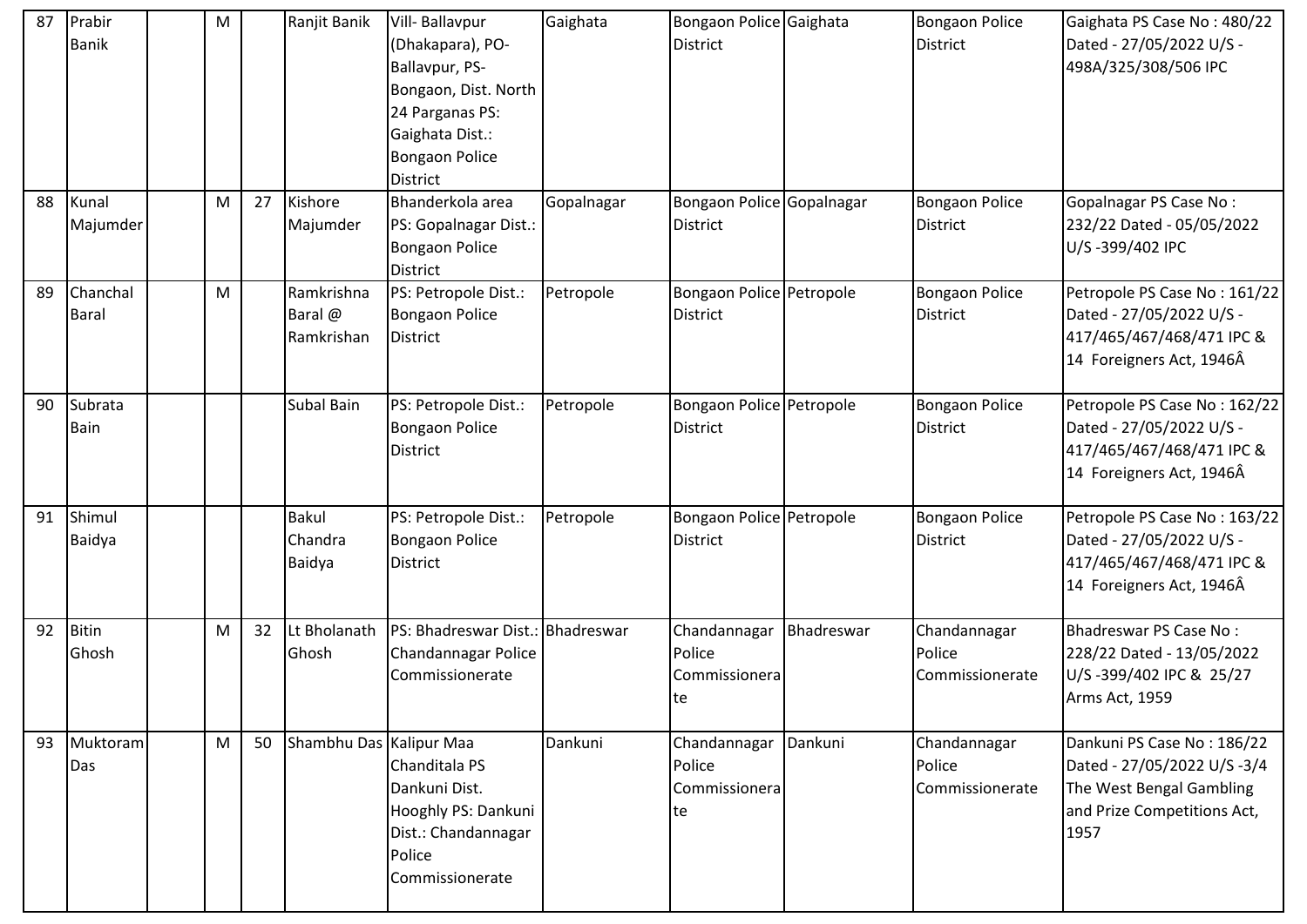| 94 | Jaydev<br>Ghosh   | м  | 56 | h Ghosh          | Shailendranat Gobra Kayastha Para Dankuni<br>PS Dankuni Dist.<br>Hooghly PS: Dankuni<br>Dist.: Chandannagar<br>Police<br>Commissionerate |         | Chandannagar<br>Police<br>Commissionera<br>te           | Dankuni | Chandannagar<br>Police<br>Commissionerate | Dankuni PS Case No: 186/22<br>Dated - 27/05/2022 U/S -3/4<br>The West Bengal Gambling<br>and Prize Competitions Act,<br>1957 |
|----|-------------------|----|----|------------------|------------------------------------------------------------------------------------------------------------------------------------------|---------|---------------------------------------------------------|---------|-------------------------------------------|------------------------------------------------------------------------------------------------------------------------------|
| 95 | Bappa<br>Shaw     | M  | 37 | Mantu Shaw       | Kalipur Koleypara PS Dankuni<br>Dankuni Dist.<br>Hooghly PS: Dankuni<br>Dist.: Chandannagar<br>Police<br>Commissionerate                 |         | Chandannagar<br>Police<br>Commissionera<br>te           | Dankuni | Chandannagar<br>Police<br>Commissionerate | Dankuni PS Case No: 186/22<br>Dated - 27/05/2022 U/S -3/4<br>The West Bengal Gambling<br>and Prize Competitions Act,<br>1957 |
| 96 | Ajit<br>Jaiswal   | M  | 32 | Tarak Jaiswal    | Kalipur Mahisalpara<br>PS Dnkuni Dist.<br>Hooghly PS: Dankuni<br>Dist.: Chandannagar<br>Police<br>Commissionerate                        | Dankuni | Chandannagar<br>Police<br>Commissionera<br>te           | Dankuni | Chandannagar<br>Police<br>Commissionerate | Dankuni PS Case No: 186/22<br>Dated - 27/05/2022 U/S -3/4<br>The West Bengal Gambling<br>and Prize Competitions Act,<br>1957 |
| 97 | Prakash<br>Poddar | M  | 30 | Naresh<br>Poddar | Vill-Raghunathpur<br>Das Para Mansatala,<br>PS- Dankuni, Hooghly<br>PS: Dankuni Dist.:<br>Chandannagar Police<br>Commissionerate         | Dankuni | Chandannagar<br>Police<br>Commissionera<br>te           | Dankuni | Chandannagar<br>Police<br>Commissionerate | Dankuni PS Case No: 150/22<br>Dated - 01/05/2022 U/S -376<br><b>IPC</b>                                                      |
| 98 | Manju<br>Mondal   | F. | 38 | Sanjay<br>Mondal | Raghunathpur<br>Dakshinpara PS<br>Dankuni Hooghly PS:<br>Dankuni Dist.:<br>Chandannagar Police<br>Commissionerate                        | Dankuni | Chandannagar Dankuni<br>Police<br>Commissionera<br>lte. |         | Chandannagar<br>Police<br>Commissionerate | Dankuni PS Case No: 287/18<br>Dated - 05/11/2018 U/S -<br>341/323/354/504/506/34 IPC                                         |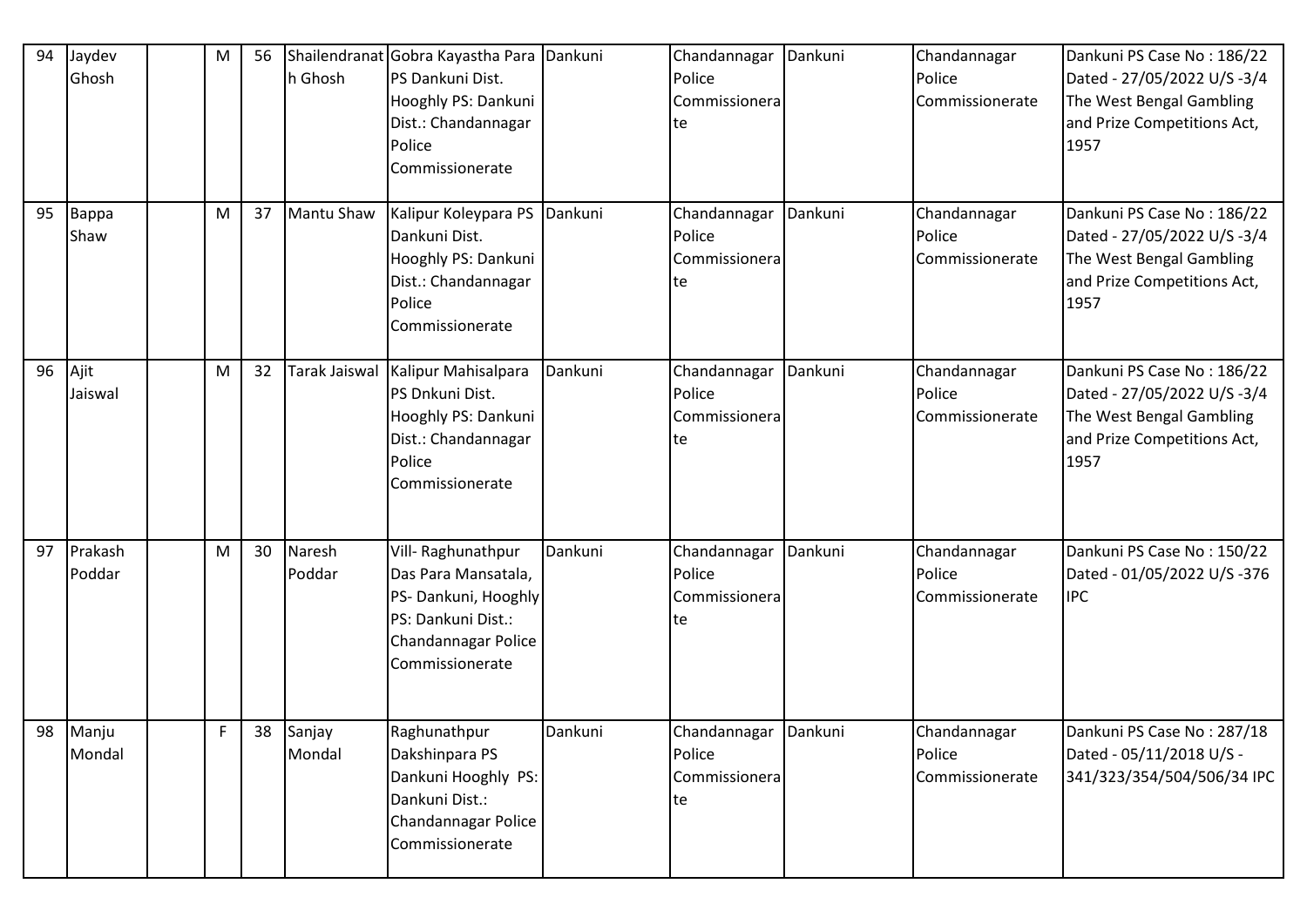| 99  | Rakhi<br>Mondal  | F | 42 | Dipankar<br>Mondal   | Raghunathpur<br>Dakshinpara PS<br>Dankuni Hooghly PS:<br>Dankuni Dist.:<br>Chandannagar Police<br>Commissionerate                                                        | Dankuni   | Chandannagar<br>Police<br>Commissionera<br>lte | Dankuni   | Chandannagar<br>Police<br>Commissionerate | Dankuni PS Case No: 287/18<br>Dated - 05/11/2018 U/S -<br>341/323/354/504/506/34 IPC                                           |
|-----|------------------|---|----|----------------------|--------------------------------------------------------------------------------------------------------------------------------------------------------------------------|-----------|------------------------------------------------|-----------|-------------------------------------------|--------------------------------------------------------------------------------------------------------------------------------|
| 100 | Latika<br>Mondal | F | 39 | Laxmikanta<br>Mondal | Raghunathpur<br>Dakshinpara PS<br>Dankuni Hooghly PS:<br>Dankuni Dist.:<br>Chandannagar Police<br>Commissionerate                                                        | Dankuni   | Chandannagar<br>Police<br>Commissionera<br>te  | Dankuni   | Chandannagar<br>Police<br>Commissionerate | Dankuni PS Case No: 287/18<br>Dated - 05/11/2018 U/S -<br>341/323/354/504/506/34 IPC                                           |
| 101 | Sathi<br>Mondal  |   | 26 | Sanjay<br>Mondal     | Raghunathpur<br>Dakshinpara PS<br>Dankuni Hooghly PS:<br>Dankuni Dist.:<br>Chandannagar Police<br>Commissionerate                                                        | Dankuni   | Chandannagar<br>Police<br>Commissionera<br>te  | Dankuni   | Chandannagar<br>Police<br>Commissionerate | Dankuni PS Case No: 287/18<br>Dated - 05/11/2018 U/S -<br>341/323/354/504/506/34 IPC                                           |
| 102 | <b>Biru Sai</b>  | M |    |                      | S/o Tinnat Sai 4 No, Bagkhal Line,<br>PS-Rishra, Dist-<br><b>Hooghly PS:</b><br>Uttarpara Dist.:<br>Chandannagar Police<br>Commissionerate                               | Uttarpara | Chandannagar<br>Police<br>Commissionera<br>te  | Uttarpara | Chandannagar<br>Police<br>Commissionerate | Uttarpara PS Case No: 178/22<br>Dated - 27/05/2022 U/S -<br>46A(C) Bengal Excise Act,<br>1909                                  |
| 103 | Sabir Sk         | M |    | S/o Sentu Sk.        | Rishra N.S Road, near Uttarpara<br>Khatal, PO & PS-<br>Rishra, Dist-Hooghly<br>rented H/O Munna<br>Sk. PS: Uttarpara<br>Dist.: Chandannagar<br>Police<br>Commissionerate |           | Chandannagar<br>Police<br>Commissionera<br>te  | Uttarpara | Chandannagar<br>Police<br>Commissionerate | Uttarpara PS Case No: 179/22<br>Dated - 27/05/2022 U/S -3/4<br>The West Bengal Gambling<br>and Prize Competitions Act,<br>1957 |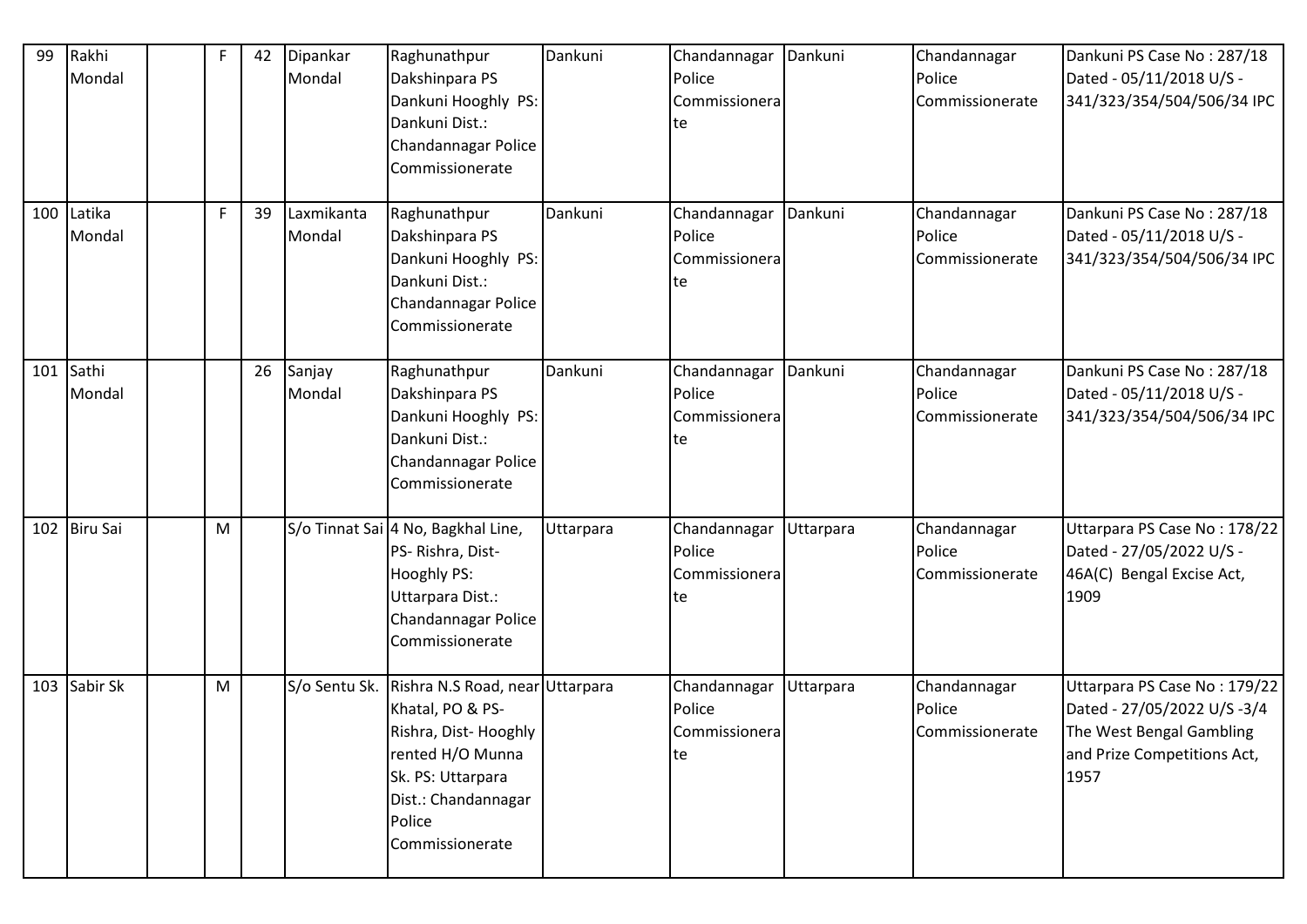| 104 | Apon<br><b>Bauri</b> | M | S/o Lt. Bijoy<br>Bauri  | Kotrung Ghosh Para,<br><b>Baidik Para Ghat</b><br>Lane, PO-<br>Hindmotor, PS-<br>Uttarpara, Dist-<br>Hooghly PS:<br>Uttarpara Dist.:<br>Chandannagar Police<br>Commissionerate   | Uttarpara | Chandannagar<br>Police<br>Commissionera<br> te            | Uttarpara | Chandannagar<br>Police<br>Commissionerate | Uttarpara PS Case No: 179/22<br>Dated - 27/05/2022 U/S -3/4<br>The West Bengal Gambling<br>and Prize Competitions Act,<br>1957 |
|-----|----------------------|---|-------------------------|----------------------------------------------------------------------------------------------------------------------------------------------------------------------------------|-----------|-----------------------------------------------------------|-----------|-------------------------------------------|--------------------------------------------------------------------------------------------------------------------------------|
| 105 | Sukdeb<br>Das        |   | S/o Lt.<br>Jagadish Das | Kotrung 2 No,<br>Harijan Pally, PO-<br>Hindmotor, PS-<br>Uttarpara, Dist-<br>Hooghly PS:<br>Uttarpara Dist.:<br>Chandannagar Police<br>Commissionerate                           | Uttarpara | Chandannagar<br>Police<br>Commissionera<br>te             | Uttarpara | Chandannagar<br>Police<br>Commissionerate | Uttarpara PS Case No: 179/22<br>Dated - 27/05/2022 U/S -3/4<br>The West Bengal Gambling<br>and Prize Competitions Act,<br>1957 |
|     | 106 Prakash<br>Das   | M | S/o Lt. Mouji<br>Das    | Kotrung 2 No,<br>Harijan Pally, rented<br>H/O Babu Kundu, PO-<br>Hindmotor, PS-<br>Uttarpara, Dist-<br>Hooghly PS:<br>Uttarpara Dist.:<br>Chandannagar Police<br>Commissionerate | Uttarpara | Chandannagar<br>Police<br>Commissionera<br> te            | Uttarpara | Chandannagar<br>Police<br>Commissionerate | Uttarpara PS Case No: 179/22<br>Dated - 27/05/2022 U/S -3/4<br>The West Bengal Gambling<br>and Prize Competitions Act,<br>1957 |
|     | 107 Sekhar Pal       | M | Pal                     | S/o Lt. Sushil Arabindapally, near L Uttarpara<br>Pukur, PO- Konnagar,<br>PS- Uttarpara, Dist-<br>Hooghly PS:<br>Uttarpara Dist.:<br>Chandannagar Police<br>Commissionerate      |           | Chandannagar Uttarpara<br>Police<br>Commissionera<br>lte. |           | Chandannagar<br>Police<br>Commissionerate | Uttarpara PS Case No: 180/22<br>Dated - 27/05/2022 U/S -<br>399/402 IPC                                                        |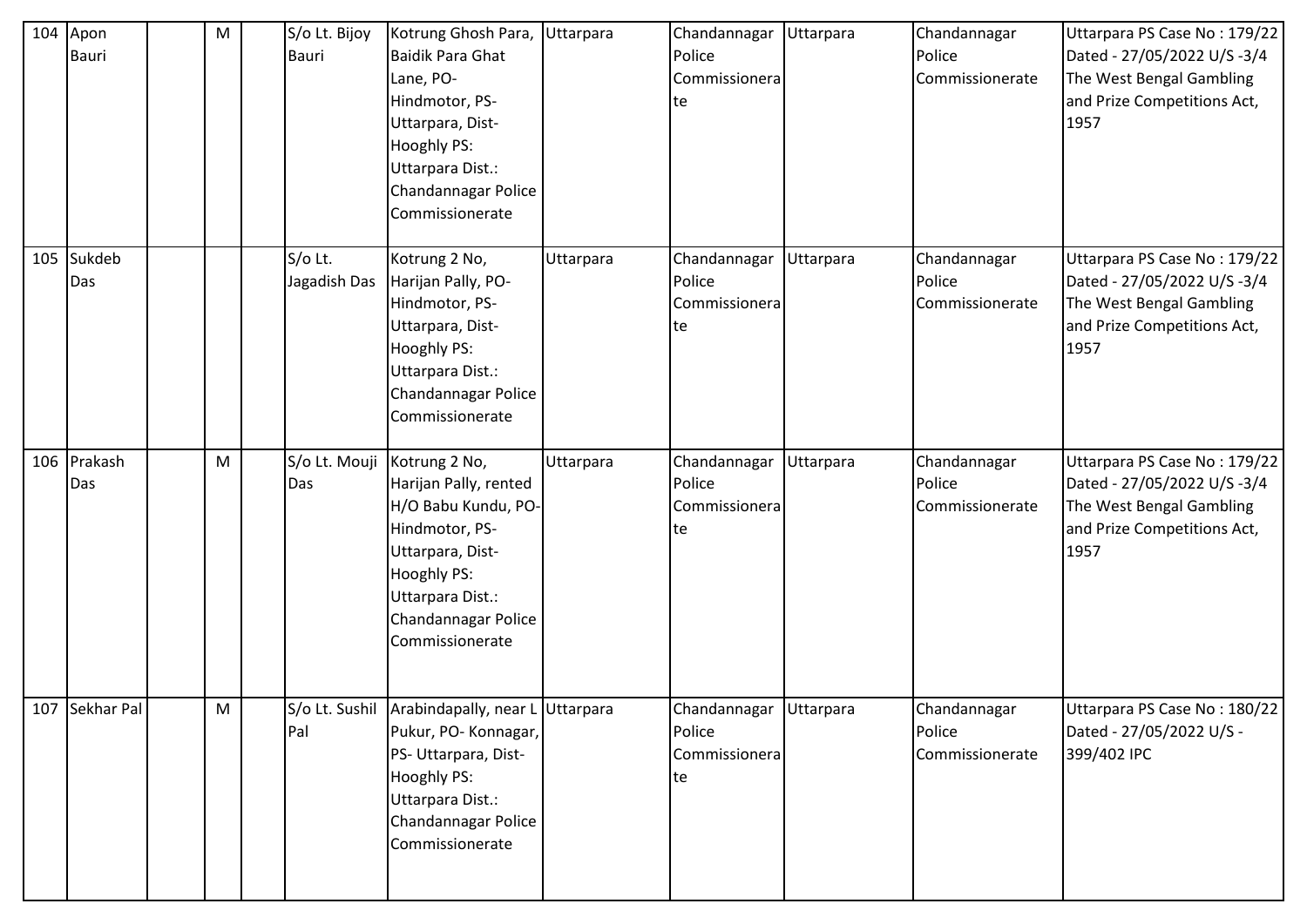| 108 | Md<br>Rizwan        |   |    | S/o Lt. Abu<br>Hasnad | Haji Banku Lane, PO-<br>Konnagar, PS-<br>Uttarpara, Dist-<br>Hooghly PS:<br>Uttarpara Dist.:<br>Chandannagar Police<br>Commissionerate                                 | <b>Uttarpara</b> | Chandannagar<br>Police<br>Commissionera<br>te | Uttarpara   | Chandannagar<br>Police<br>Commissionerate | Uttarpara PS Case No: 180/22<br>Dated - 27/05/2022 U/S -<br>399/402 IPC                                                                                                                     |
|-----|---------------------|---|----|-----------------------|------------------------------------------------------------------------------------------------------------------------------------------------------------------------|------------------|-----------------------------------------------|-------------|-------------------------------------------|---------------------------------------------------------------------------------------------------------------------------------------------------------------------------------------------|
| 109 | Tapas<br>Guchait    | M |    | Ch. Guchait           | S/o Lt. Subod 3 No, Mukherjee<br>Bagan Bye Lane, PO-<br>Konnagar, PS-<br>Uttarpara, Dist-<br>Hooghly PS:<br>Uttarpara Dist.:<br>Chandannagar Police<br>Commissionerate | Uttarpara        | Chandannagar<br>Police<br>Commissionera<br>te | Uttarpara   | Chandannagar<br>Police<br>Commissionerate | Uttarpara PS Case No: 180/22<br>Dated - 27/05/2022 U/S -<br>399/402 IPC                                                                                                                     |
|     | 110 Kanak<br>Barman | M |    | Kamal<br>Barman       | <b>BHUTKURA PS:</b><br>Dinhata Dist.:<br>Coochbehar                                                                                                                    | Dinhata          | Coochbehar                                    | Dinhata     | Coochbehar                                | Dinhata PS Case No: 255/22<br>Dated - 27/05/2022 U/S -<br>341/326/307 IPC                                                                                                                   |
| 111 | Sanjit Das          | M | 22 | Lt. Tarapada<br>Das   | Saraberia PS:<br>Duttapukur Dist.:<br>Barasat                                                                                                                          | Duttapukur       | Barasat                                       | Balurghat   | Dakshin Dinajpur                          | Balurghat PS Case No: 366/22<br>Dated - 27/05/2022 U/S -<br>279/427 IPC & 139 Electricity<br>Act, 2003 (Relevant<br>Provisions) & 3 Prevention of<br>Damage to Public Property<br>Act, 1984 |
| 112 | Nirmal<br>Lohara    | M | 35 | Deben<br>Lohara       | Naopara PS:<br><b>Bansihari Dist.:</b><br>Dakshin Dinajpur                                                                                                             | Bansihari        | Dakshin<br>Dinajpur                           | Bansihari   | Dakshin Dinajpur                          | Bansihari PS Case No: 128/22<br>Dated - 27/05/2022 U/S -<br>46A(c) Bengal Excise Act,<br>1909                                                                                               |
| 113 | Sukumar<br>Mondal   | M |    | Ananda<br>Mondal      | <b>Basuria PS:</b><br>Gangarampur Dist.:<br>Dakshin Dinajpur                                                                                                           | Gangarampur      | Dakshin<br>Dinajpur                           | Gangarampur | Dakshin Dinajpur                          | Gangarampur PS Case No:<br>272/22 Dated - 27/05/2022<br>U/S-9/10/11 Prohibition of<br>Child Marriage Act, 2006Â                                                                             |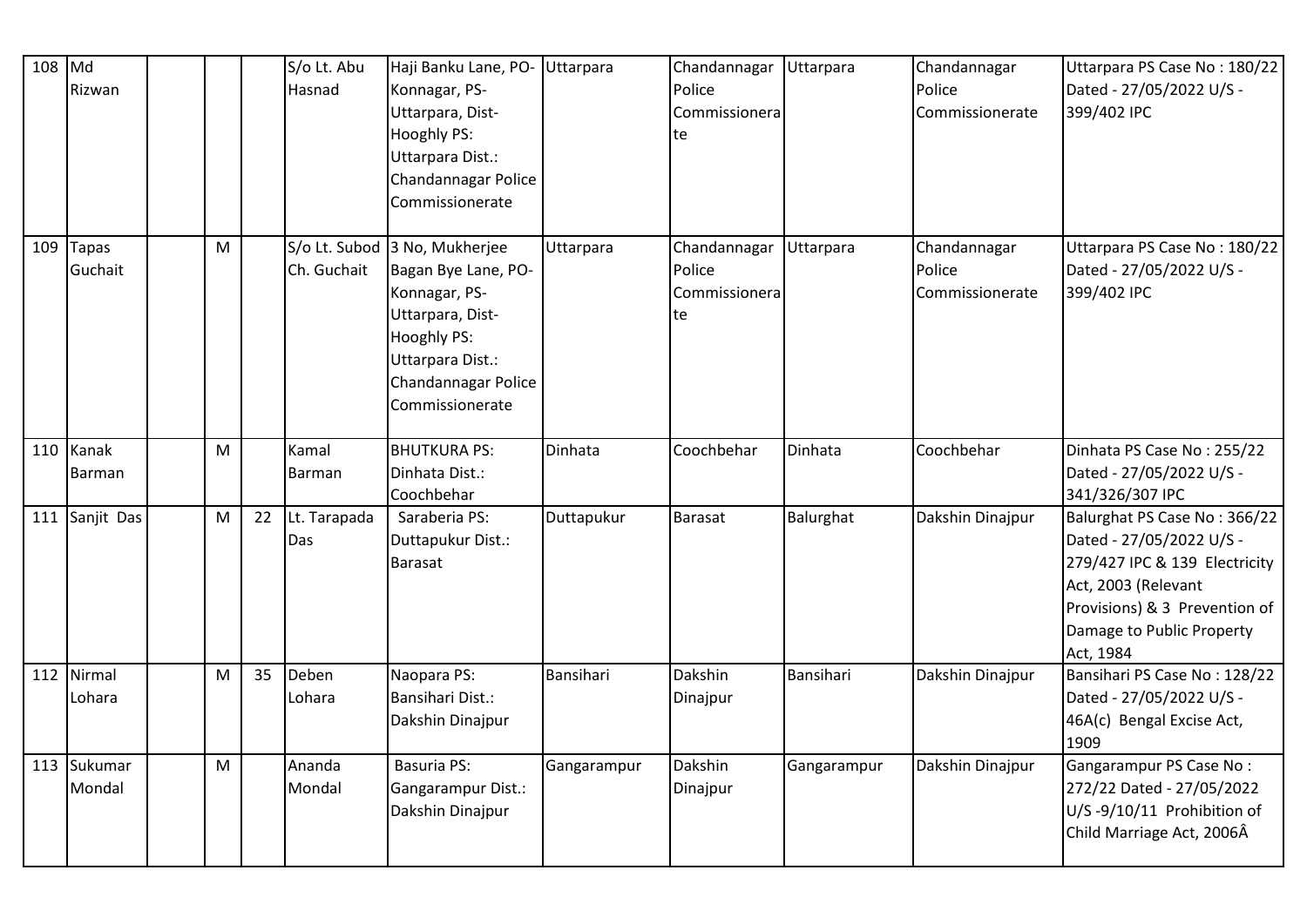| 114 | Sabuj<br>Mondal    |              | M | 26 | Sahidul<br>Mondal       | <b>Uttar Jamalpur PS:</b><br>Hilli Dist.: Dakshin<br>Dinajpur       | Hilli     | Dakshin<br>Dinajpur        | Hilli     | Dakshin Dinajpur | Hilli PS Case No: 128/22<br>Dated - 27/05/2022 U/S -<br>21(b)/22(b)/23(b)/27A<br>Narcotic Drugs and<br>Psychotropic Substances Act,<br>1985 |
|-----|--------------------|--------------|---|----|-------------------------|---------------------------------------------------------------------|-----------|----------------------------|-----------|------------------|---------------------------------------------------------------------------------------------------------------------------------------------|
| 115 | Ershad<br>Mondal   |              |   | 22 | Afajuddin<br>Mondal     | <b>Uttar Jamalpur PS:</b><br>Hilli Dist.: Dakshin<br>Dinajpur       | Hilli     | Dakshin<br>Dinajpur        | Hilli     | Dakshin Dinajpur | Hilli PS Case No: 129/22<br>Dated - 27/05/2022 U/S -<br>21(C)/22(C)/23(C)/27A<br>Narcotic Drugs and<br>Psychotropic Substances Act,<br>1985 |
| 116 | Rahul<br>Mondal    |              |   | 22 | Sahadul<br>Mondal       | Ujal PS: Hilli Dist.:<br>Dakshin Dinajpur                           | Hilli     | Dakshin<br>Dinajpur        | Hilli     | Dakshin Dinajpur | Hilli PS Case No: 130/22<br>Dated - 27/05/2022 U/S -<br>399/402 IPC                                                                         |
| 117 | Sanu<br>Mohanta    |              |   | 22 | Santosh<br>Mohanta      | Baikunthapur PS: Hilli Hilli<br>Dist.: Dakshin<br>Dinajpur          |           | Dakshin<br>Dinajpur        | Hilli     | Dakshin Dinajpur | Hilli PS Case No: 130/22<br>Dated - 27/05/2022 U/S -<br>399/402 IPC                                                                         |
| 118 | Bijon<br>Sarkar    | <b>Bittu</b> |   | 28 | <b>Bijoy Sarkar</b>     | Paschim Aptair PS:<br>Hilli Dist.: Dakshin<br>Dinajpur              | Hilli     | Dakshin<br>Dinajpur        | Hilli     | Dakshin Dinajpur | Hilli PS Case No: 130/22<br>Dated - 27/05/2022 U/S -<br>399/402 IPC                                                                         |
| 119 | Krishna<br>Kar     |              |   | 28 | <b>Bishu Kar</b>        | <b>Gunjorpur PS:</b><br><b>Balurghat Dist.:</b><br>Dakshin Dinajpur | Balurghat | Dakshin<br>Dinajpur        | Hilli     | Dakshin Dinajpur | Hilli PS Case No: 130/22<br>Dated - 27/05/2022 U/S -<br>399/402 IPC                                                                         |
| 120 | Sujan<br>Barman    |              | M | 21 | Khokan<br>Barman        | Agra PS: Hilli Dist.:<br>Dakshin Dinajpur                           | Hilli     | Dakshin<br>Dinajpur        | Hilli     | Dakshin Dinajpur | Hilli PS Case No: 235/21<br>Dated - 10/10/2021 U/S -<br>17/18/27A Drugs and<br>Cosmetics Act, 1940Â                                         |
| 121 | Selim<br>Sarkar    |              | M |    | Mominur<br>Sarkar       | <b>Keshurail PS:</b><br>Kumarganj Dist.:<br>Dakshin Dinajpur        | Kumarganj | Dakshin<br>Dinajpur        | Kumarganj | Dakshin Dinajpur | Kumarganj PS Case No:<br>181/22 Dated - 27/05/2022<br>U/S-406/409/420/34 IPC                                                                |
| 122 | Koushik<br>Barman  |              | M | 23 | Prodip<br><b>Barman</b> | Khamar Bodra PS:<br>Kumarganj Dist.:<br>Dakshin Dinajpur            | Kumarganj | Dakshin<br>Dinajpur        | Kumarganj | Dakshin Dinajpur | Kumarganj PS Case No:<br>181/22 Dated - 27/05/2022<br>U/S-406/409/420/34 IPC                                                                |
|     | 123 Ajahar<br>Alam |              |   | 25 | Rafikul Islam           | Malgaon PS:<br>Kaliaganj Dist.:<br>Raiganj Police<br>District       | Kaliaganj | Raiganj Police<br>District | Kumarganj | Dakshin Dinajpur | Kumarganj PS Case No:<br>181/22 Dated - 27/05/2022<br>U/S-406/409/420/34 IPC                                                                |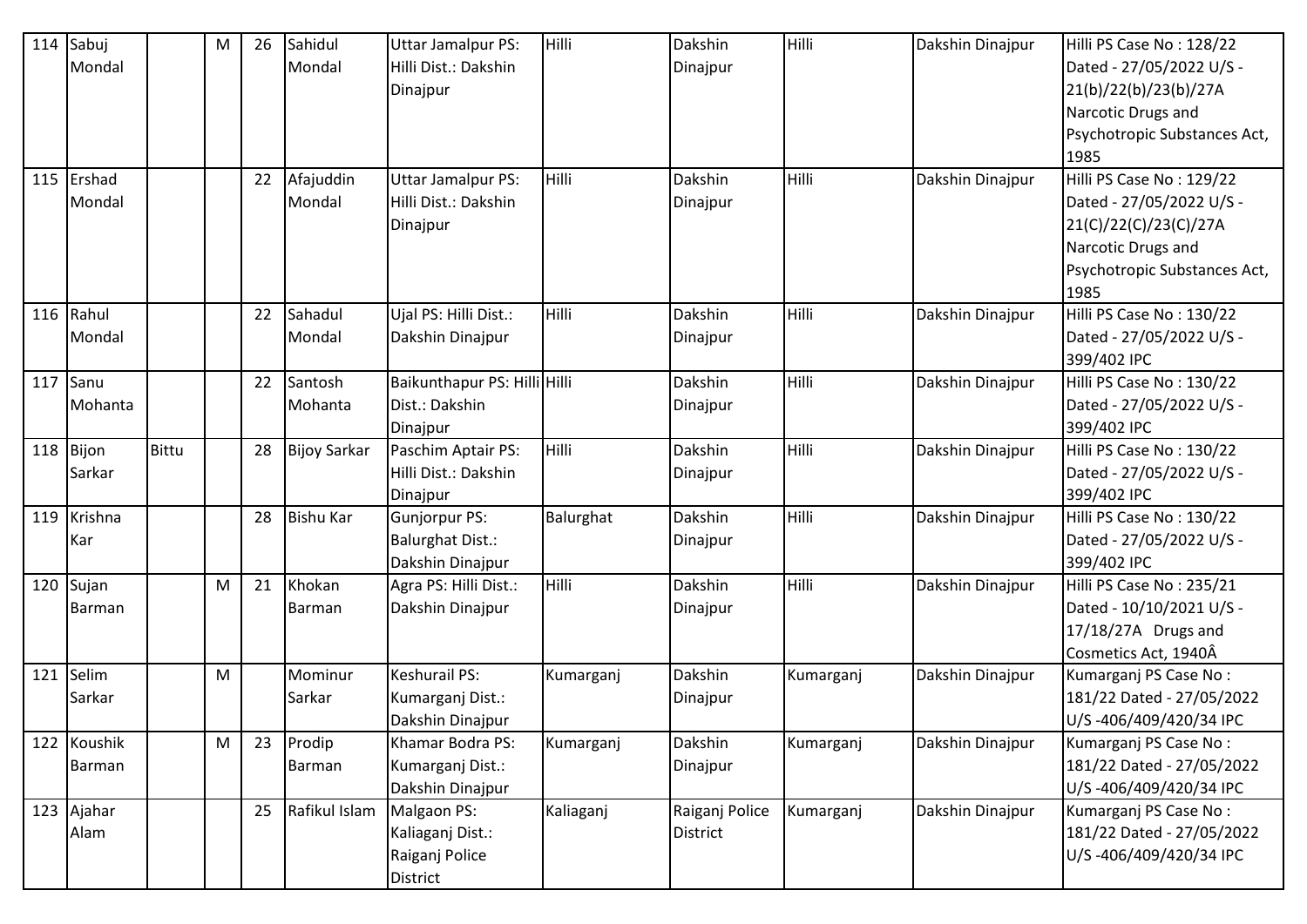| 124 | Ajmal<br>Husen        | M | 27 | Rafikul Islam        | Malgaon PS:<br>Kaliaganj Dist.:<br>Raiganj Police<br><b>District</b>               | Kaliaganj | Raiganj Police<br><b>District</b>                   | Kumarganj  | Dakshin Dinajpur                          | Kumarganj PS Case No:<br>181/22 Dated - 27/05/2022<br>U/S-406/409/420/34 IPC                 |
|-----|-----------------------|---|----|----------------------|------------------------------------------------------------------------------------|-----------|-----------------------------------------------------|------------|-------------------------------------------|----------------------------------------------------------------------------------------------|
| 125 | Naim<br>Miah          | M | 23 | Chhayed<br>Miah      | Aktail PS: Tapan<br>Dist.: Dakshin<br>Dinajpur                                     | Tapan     | Dakshin<br>Dinajpur                                 | Tapan      | Dakshin Dinajpur                          | Tapan PS Case No: 291/22<br>Dated - 18/05/2022 U/S -<br>417/376/506/34 IPC                   |
|     | 126 Mofizul<br>Islam  | M | 25 | Hamidul Ali          | Vill+PO+PS-Ambari,<br>Dist: Guwalpara,<br>Assam                                    |           | <b>Basirhat</b>                                     | Phansidewa | Darjeeling                                | Phansidewa PS Case No:<br>258/22 Dated - 27/05/2022<br>U/S-25(1)(a)/35 Arms Act,<br>1959     |
| 127 | Md<br>Samsul          | M | 27 | Late Md.<br>Muktakin | PO+PS-Naxalbari,<br>Darjeeling PS:<br>Naxalbari Dist.:<br>Darjeeling               | Naxalbari | Darjeeling                                          | Phansidewa | Darjeeling                                | Phansidewa PS Case No:<br>258/22 Dated - 27/05/2022<br>$U/S - 25(1)(a)/35$ Arms Act,<br>1959 |
| 128 | Md Rashid<br>Alam     | M | 34 | Md. Lukman           | Kaluajote, PO +PS-<br>Naxalbari, Darjeling<br>PS: Naxalbari Dist.:<br>Darjeeling   | Naxalbari | Darjeeling                                          | Phansidewa | Darjeeling                                | Phansidewa PS Case No:<br>258/22 Dated - 27/05/2022<br>U/S-25(1)(a)/35 Arms Act,<br>1959     |
| 129 | Md<br>Mustakin        | M | 37 | Md.<br>Kalimuddin    | PO + PS: Naxalbari,<br>Darjeeling PS:<br>Naxalbari Dist.:<br>Darjeeling            | Naxalbari | Darjeeling                                          | Phansidewa | Darjeeling                                | Phansidewa PS Case No:<br>258/22 Dated - 27/05/2022<br>$U/S - 25(1)(a)/35$ Arms Act,<br>1959 |
| 130 | Atanu<br>Saha         | M | 46 | Lt. Dhiren<br>Saha   | Rasikganj PS:<br>Bishnupur Dist.:<br><b>Bankura</b>                                | Bishnupur | <b>Bankura</b>                                      | Bishnupur  | Bankura                                   | Bishnupur PS Case No: 61/22<br>Dated - 27/05/2022 U/S -<br>385/34 IPC                        |
|     | 131 Sk Mafij          |   | 44 | Sk. Sakib            | Rasikganj PS:<br>Bishnupur Dist.:<br><b>Bankura</b>                                | Bishnupur | <b>Bankura</b>                                      | Bishnupur  | Bankura                                   | Bishnupur PS Case No: 61/22<br>Dated - 27/05/2022 U/S -<br>385/34 IPC                        |
|     | 132 Swapan<br>Samanta | M | 47 | Gopal<br>Samanta     | PS: Diamond harbour Diamond<br>Dist.: Diamond<br>Harbour Police<br><b>District</b> | harbour   | Diamond<br>Harbour Police harbour<br>District       | Diamond    | Diamond Harbour<br><b>Police District</b> | Diamond harbour PS Case No:<br>268/22 Dated - 20/05/2022<br>U/S-341/323/325/506/34 IPC       |
|     | 133 Surendra<br>Roy   |   |    | Raghu Roy            | PS: Maheshtala Dist.: Maheshtala<br>Diamond Harbour<br><b>Police District</b>      |           | Diamond<br><b>Harbour Police</b><br><b>District</b> | Maheshtala | Diamond Harbour<br><b>Police District</b> | Maheshtala PS Case No:<br>247/22 Dated - 23/05/2022<br>U/S-279/427/304A IPC                  |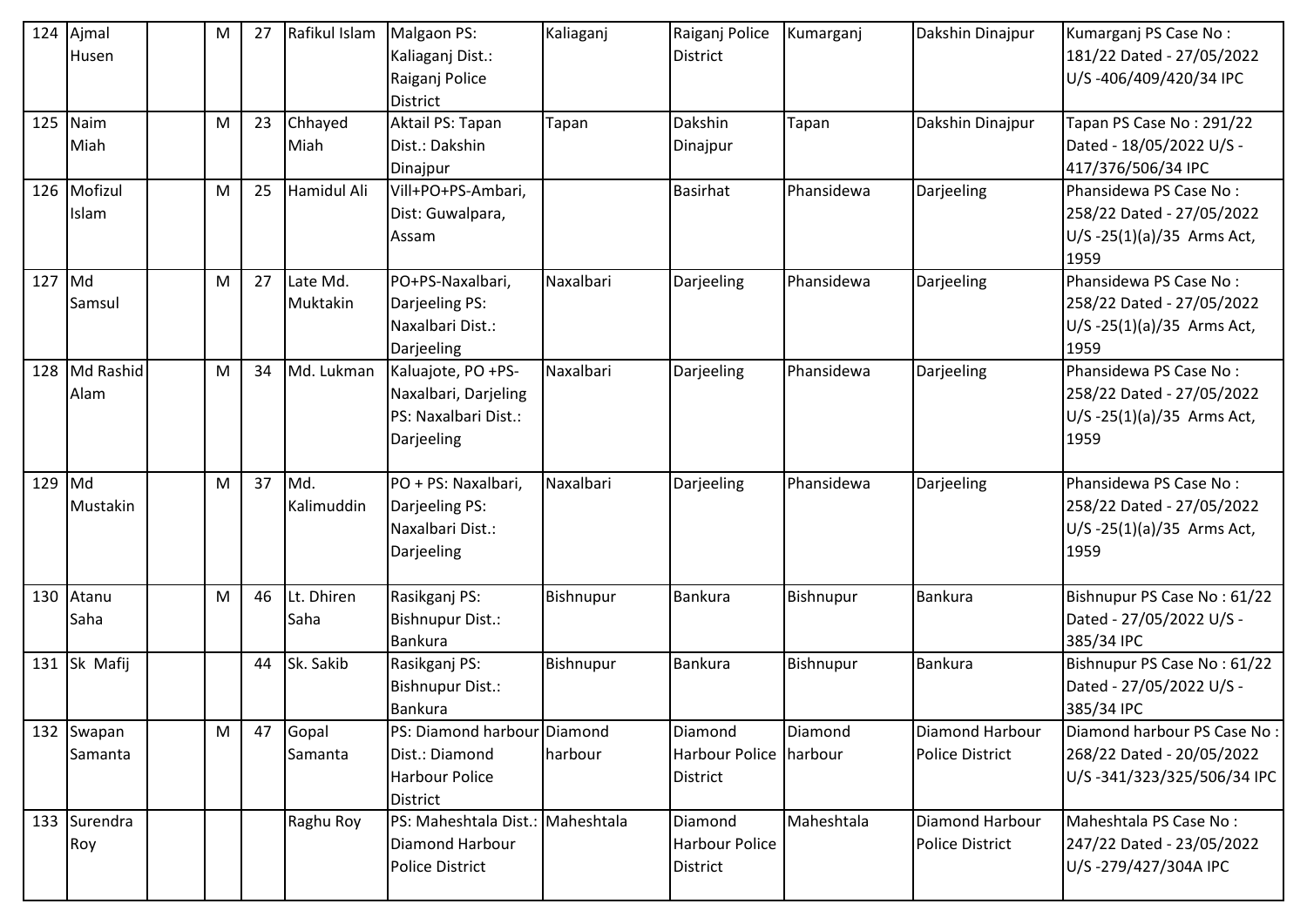| 134 | Avijit          |   |    | Dipak Biswas         | PS: Maheshtala Dist.: Maheshtala |           | Diamond               | Maheshtala | Diamond Harbour        | Maheshtala PS Case No:       |
|-----|-----------------|---|----|----------------------|----------------------------------|-----------|-----------------------|------------|------------------------|------------------------------|
|     | <b>Biswas</b>   |   |    |                      | Diamond Harbour                  |           | <b>Harbour Police</b> |            | <b>Police District</b> | 258/22 Dated - 27/05/2022    |
|     |                 |   |    |                      | <b>Police District</b>           |           | <b>District</b>       |            |                        | U/S-46 Bengal Excise Act,    |
|     |                 |   |    |                      |                                  |           |                       |            |                        | 1909                         |
|     | 135 Monirul     | M | 40 | Iyad Ali Sk          | PS: Nodakhali Dist.:             | Nodakhali | Diamond               | Nodakhali  | Diamond Harbour        | Nodakhali PS Case No: 232/22 |
|     | Sk              |   |    |                      | Diamond Harbour                  |           | <b>Harbour Police</b> |            | <b>Police District</b> | Dated - 27/05/2022 U/S -     |
|     |                 |   |    |                      | <b>Police District</b>           |           | <b>District</b>       |            |                        | 341/325/307/354/34 IPC       |
|     |                 |   |    |                      |                                  |           |                       |            |                        |                              |
|     | 136 Pratima     | F | 52 | Chittaranjan         | Of Vill+PS-Ramnagar, Ramnagar    |           | Diamond               | Ramnagar   | <b>Diamond Harbour</b> | Ramnagar PS Case No: 88/22   |
|     | Mondal          |   |    | Mondal               | South 24 Parganas                |           | <b>Harbour Police</b> |            | <b>Police District</b> | Dated - 22/05/2022 U/S -     |
|     |                 |   |    |                      | PS: Ramnagar Dist.:              |           | <b>District</b>       |            |                        | 498A/406/307/34 IPC & 4      |
|     |                 |   |    |                      | Diamond Harbour                  |           |                       |            |                        | Dowry Prohibition Act, 1961Â |
|     |                 |   |    |                      | <b>Police District</b>           |           |                       |            |                        |                              |
|     |                 |   |    |                      |                                  |           |                       |            |                        |                              |
| 137 | Sabir Sk        | M |    | Lt Jakir Sk          | PS: Jibantala Dist.:             | Jibantala | Baruipur Police Usthi |            | Diamond Harbour        | Usthi PS Case No: 210/22     |
|     |                 |   |    |                      | <b>Baruipur Police</b>           |           | <b>District</b>       |            | <b>Police District</b> | Dated - 09/05/2022 U/S -     |
|     |                 |   |    |                      | District                         |           |                       |            |                        | 498A/406 IPC                 |
|     | 138 Sujit Garai | M |    | Srikanta             | Vill. – Daulatpur                | Arambagh  | <b>Hooghly Rural</b>  | Arambagh   | <b>Hooghly Rural</b>   | Arambagh PS Case No:         |
|     |                 |   |    | Garai                | Majhipara, Ward No.              |           |                       |            |                        | 151/22 Dated - 27/05/2022    |
|     |                 |   |    |                      | â€" 15, PS -                     |           |                       |            |                        | U/S-379/411/34 IPC & 21(1)   |
|     |                 |   |    |                      | Arambagh, Dist. –                |           |                       |            |                        | <b>Mines and Minerals</b>    |
|     |                 |   |    |                      | Hooghly. PS:                     |           |                       |            |                        | (Regulation and Development) |
|     |                 |   |    |                      | Arambagh Dist.:                  |           |                       |            |                        | Act (1957) Â                 |
|     |                 |   |    |                      | <b>Hooghly Rural</b>             |           |                       |            |                        |                              |
|     | 139 Ratan Pal   |   |    | Lt. Bhim Pal         | Vill. – Daulatpur                | Arambagh  | <b>Hooghly Rural</b>  | Arambagh   | <b>Hooghly Rural</b>   | Arambagh PS Case No:         |
|     |                 |   |    |                      | Majhipara, Ward No.              |           |                       |            |                        | 151/22 Dated - 27/05/2022    |
|     |                 |   |    |                      | – 15, PS -                       |           |                       |            |                        | U/S-379/411/34 IPC & 21(1)   |
|     |                 |   |    |                      | Arambagh, Dist. –                |           |                       |            |                        | <b>Mines and Minerals</b>    |
|     |                 |   |    |                      | Hooghly. PS:                     |           |                       |            |                        | (Regulation and Development) |
|     |                 |   |    |                      | Arambagh Dist.:                  |           |                       |            |                        | Act (1957)Â                  |
|     |                 |   |    |                      | <b>Hooghly Rural</b>             |           |                       |            |                        |                              |
| 140 | <b>Bikash</b>   | M |    | <b>Dilip Mallick</b> | Vill. – Daulatpur                | Arambagh  | <b>Hooghly Rural</b>  | Arambagh   | <b>Hooghly Rural</b>   | Arambagh PS Case No:         |
|     | <b>Mallick</b>  |   |    |                      | Majhipara, Ward No.              |           |                       |            |                        | 151/22 Dated - 27/05/2022    |
|     |                 |   |    |                      | – 15, PS -                       |           |                       |            |                        | U/S-379/411/34 IPC & 21(1)   |
|     |                 |   |    |                      | Arambagh, Dist. –                |           |                       |            |                        | <b>Mines and Minerals</b>    |
|     |                 |   |    |                      | Hooghly. PS:                     |           |                       |            |                        | (Regulation and Development) |
|     |                 |   |    |                      | Arambagh Dist.:                  |           |                       |            |                        | Act (1957) Â                 |
|     |                 |   |    |                      | <b>Hooghly Rural</b>             |           |                       |            |                        |                              |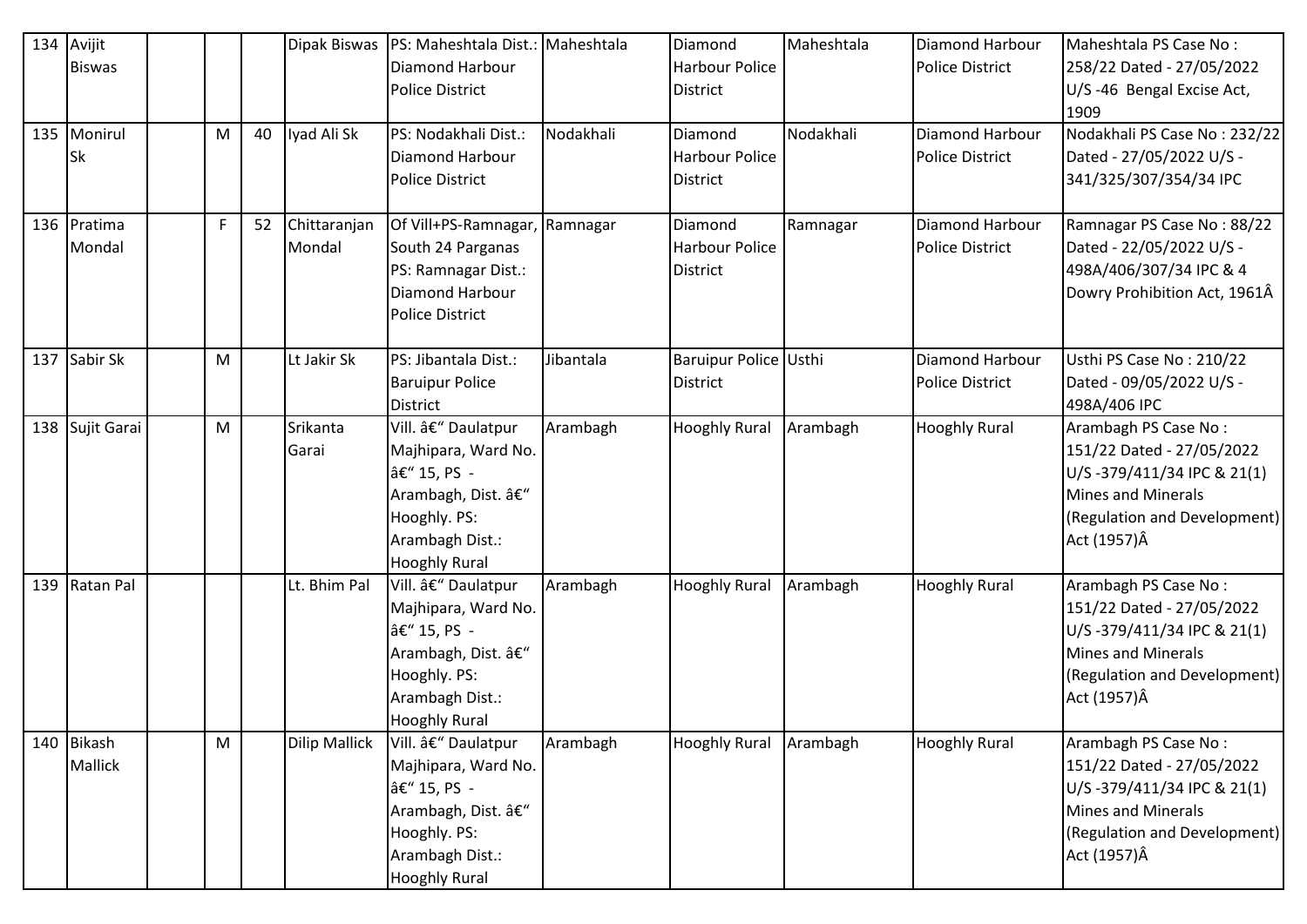| 141 | Tinku<br>Kumar<br>Poddar |              | M | 29 | Sri Ram<br>Parbesh<br>Poddar            | Vill-Goura, P.O-<br>Barouni, PS Teghra,<br>Dist.- Begu Sarai,<br>State-Bihar                                               |            | Basirhat             | Haripal  | <b>Hooghly Rural</b> | Haripal PS Case No: 114/22<br>Dated - 27/05/2022 U/S -<br>399/402 IPC & 25/27 Arms<br>Act, 1959 |
|-----|--------------------------|--------------|---|----|-----------------------------------------|----------------------------------------------------------------------------------------------------------------------------|------------|----------------------|----------|----------------------|-------------------------------------------------------------------------------------------------|
| 142 | Rajbir<br>Kumar          |              |   | 20 | Rishi Pan                               | Vill.- Garhara, P.O-<br>Barouni PS- Barouni,<br>Dist.- Begu Sarai,<br>State .- Bihar                                       |            | <b>Basirhat</b>      | Haripal  | <b>Hooghly Rural</b> | Haripal PS Case No: 114/22<br>Dated - 27/05/2022 U/S -<br>399/402 IPC & 25/27 Arms<br>Act, 1959 |
| 143 | Ganesh<br>Kumar<br>Ram   |              |   | 20 | Ram Kumar<br>Ram                        | Phulberia, P.O-<br>Barouni, PS- Barouni,<br>Dist.- Begu Sarai,<br>State .- Bihar                                           |            | Basirhat             | Haripal  | <b>Hooghly Rural</b> | Haripal PS Case No: 114/22<br>Dated - 27/05/2022 U/S -<br>399/402 IPC & 25/27 Arms<br>Act, 1959 |
| 144 | Ashok<br>Tiwari          |              | M | 39 | Late Ram<br>Narayan<br>Tiwari           | Vill- Madrapur, PS.-<br>Barouni PS-Teghra,<br>Dist â€"Begu Sarai,<br>State-Bihar,                                          |            | Basirhat             | Haripal  | <b>Hooghly Rural</b> | Haripal PS Case No: 114/22<br>Dated - 27/05/2022 U/S -<br>399/402 IPC & 25/27 Arms<br>Act, 1959 |
| 145 | Sunil Das                | Petku<br>Das |   | 45 | Sambhu<br>Charan Das                    | Jotsambhu, PS-<br>Tarakeswar,<br>Hooghly PS:<br>Tarakeswar Dist.:<br><b>Hooghly Rural</b>                                  | Tarakeswar | <b>Hooghly Rural</b> | Haripal  | <b>Hooghly Rural</b> | Haripal PS Case No: 31/22<br>Dated - 03/03/2022 U/S -380<br><b>IPC</b>                          |
|     | 146 Sk Akhidul<br>Islam  |              | M | 32 | Sk Aktar Ali                            | Vill – Helan, PS – Khanakul<br>Khanakul, Dist. –<br>Hooghly PS:<br>Khanakul Dist.:<br><b>Hooghly Rural</b>                 |            | <b>Hooghly Rural</b> | Khanakul | <b>Hooghly Rural</b> | Khanakul PS Case No: 234/22<br>Dated - 27/05/2022 U/S -<br>341/323/325/506 IPC                  |
|     | 147 Prodip<br>Koley      |              | M | 55 | Monoj Koley<br>@<br>Phelumohan<br>Koley | Vill – Daulatchak,<br>PO â€" Balpai, PS â€"<br>Khanakul, Dist. –<br>Hooghly PS:<br>Khanakul Dist.:<br><b>Hooghly Rural</b> | Khanakul   | <b>Hooghly Rural</b> | Khanakul | <b>Hooghly Rural</b> | Khanakul PS Warrant No =<br>280                                                                 |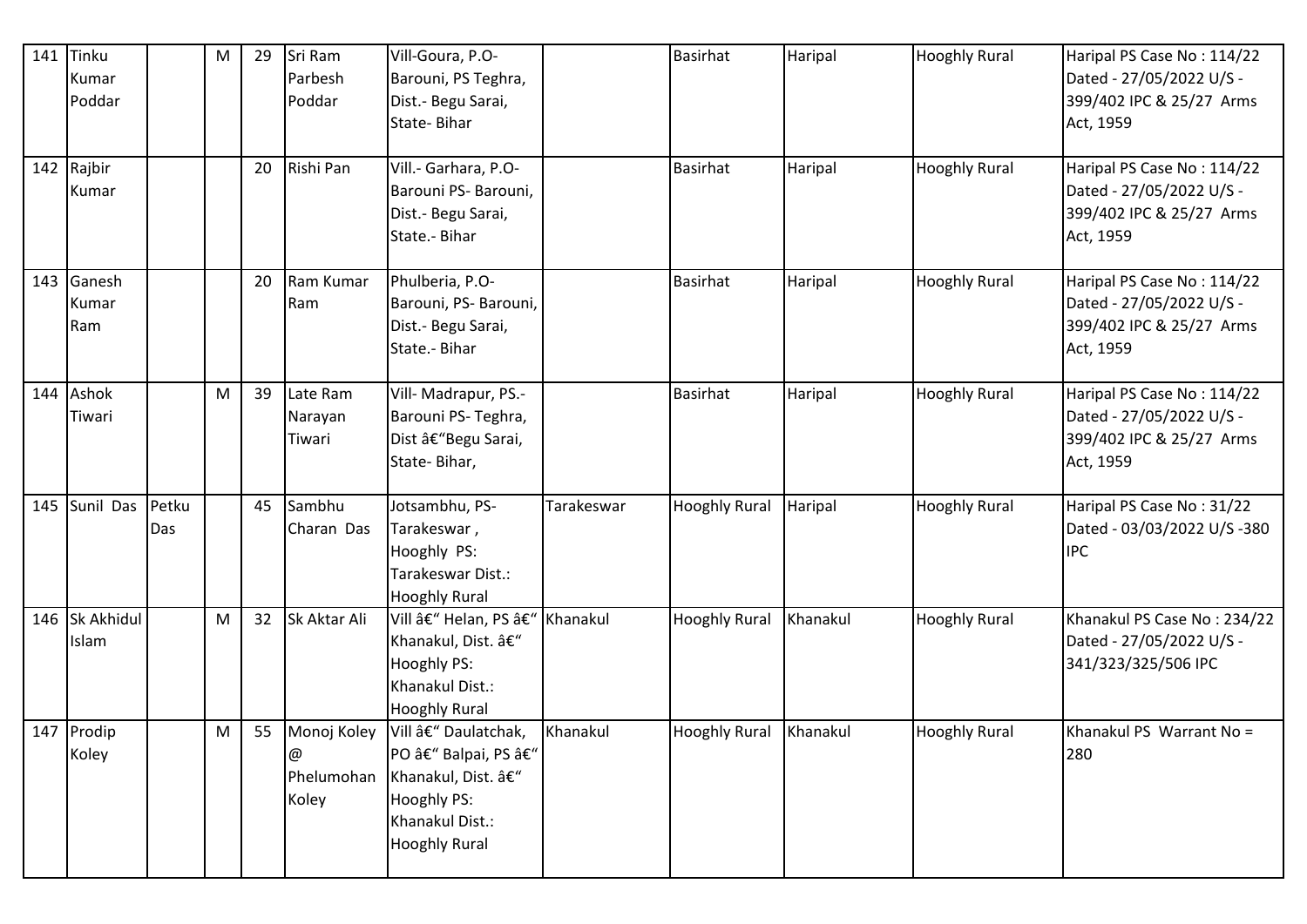| 148    | Tanjila<br>Begum              | F | 50 | Amir Ali<br>Mondal        | Vill Mostafapur PS:<br>Singur Dist.: Hooghly<br>Rural                                                                                                                                                | Singur     | <b>Hooghly Rural</b>                                 | Singur            | <b>Hooghly Rural</b>                    | Singur PS Case No: 213/22<br>Dated - 27/05/2022 U/S -<br>498A/406/307 IPC & 4 Dowry<br>Prohibition Act, 1961Â                        |
|--------|-------------------------------|---|----|---------------------------|------------------------------------------------------------------------------------------------------------------------------------------------------------------------------------------------------|------------|------------------------------------------------------|-------------------|-----------------------------------------|--------------------------------------------------------------------------------------------------------------------------------------|
|        | 149 Poritosh<br><b>Biswas</b> | M | 36 | Prasanta<br><b>Biswas</b> | Vill- Chikrand,<br>Jalapara PS:<br>Chanditala Dist.:<br><b>Hooghly Rural</b>                                                                                                                         | Chanditala | <b>Hooghly Rural</b>                                 | Singur            | <b>Hooghly Rural</b>                    | Singur PS Case No: 211/22<br>Dated - 26/05/2022 U/S -<br>419/384 IPC                                                                 |
|        | 150 Goutam<br>Majumder        | M |    | Lt. Ananda<br>Majumder    | Vill- Chikrand,<br>Jalapara PS:<br>Chanditala Dist.:<br><b>Hooghly Rural</b>                                                                                                                         | Chanditala | <b>Hooghly Rural</b>                                 | Singur            | <b>Hooghly Rural</b>                    | Singur PS Case No: 211/22<br>Dated - 26/05/2022 U/S -<br>419/384 IPC                                                                 |
| 151 Md | Sahabaz<br>Khan               | M | 20 | Md. Feku                  | OK Road Railpar near Asansole north<br><b>RCH Hospital Asansol</b><br><b>Asansol North</b><br>Paschim Bardhaman<br>PS: Asansole north<br>Dist.: Asansol<br><b>Durgapur Police</b><br>Commissionerate |            | Asansol<br>Durgapur<br>Police<br>Commissionera<br>te | Asansole g.r.p.s. | Howrah G.R.P.                           | Asansole g.r.p.s. PS Case No:<br>21/22 Dated - 16/05/2022 U/S<br>-399/402 IPC                                                        |
| 152    | Shrvan<br>Saha                | M | 32 | Lt. Shabhu<br>Saha        | Vill. Dhobipukur, PS<br>Barharwa, Dist.-<br>Sahibganj                                                                                                                                                |            | <b>Basirhat</b>                                      | Azimganj g.r.p.s. | Howrah G.R.P.                           | Azimganj g.r.p.s. PS Case No:<br>01/22 Dated - 24/01/2022 U/S<br>-379 IPC                                                            |
|        | 153 Manish<br>Kumar<br>Mondal | F | 35 | Lt Ganesh<br>Prasad       |                                                                                                                                                                                                      |            | <b>Basirhat</b>                                      | Howrah g.r.p.s.   | Howrah G.R.P.                           | Howrah g.r.p.s. PS Case No:<br>43/22 Dated - 27/05/2022 U/S<br>-46 A (C) BE Bengal Excise Act,<br>1909                               |
|        | 154 Rahul<br>Chowdhur<br>ΙV   | M | 26 | Late Bhola<br>Chowdhury   | Mahesh Srirampore,<br>17/A, Nilnagar<br><b>Colony Srirampore</b><br>Hooghly PS:<br>Srirampore Dist.:<br>Chandannagar Police<br>Commissionerate                                                       | Srirampore | Chandannagar<br>Police<br>Commissionera<br>te        | <b>Bally</b>      | <b>Howrah Police</b><br>Commissionerate | Bally PS Case No: 67/22 Dated<br>09/04/2022 U/S-399/402<br>IPC & 25/27/35 Arms Act,<br>1959 & 3/4 Explosive<br>Substances Act, 1908Â |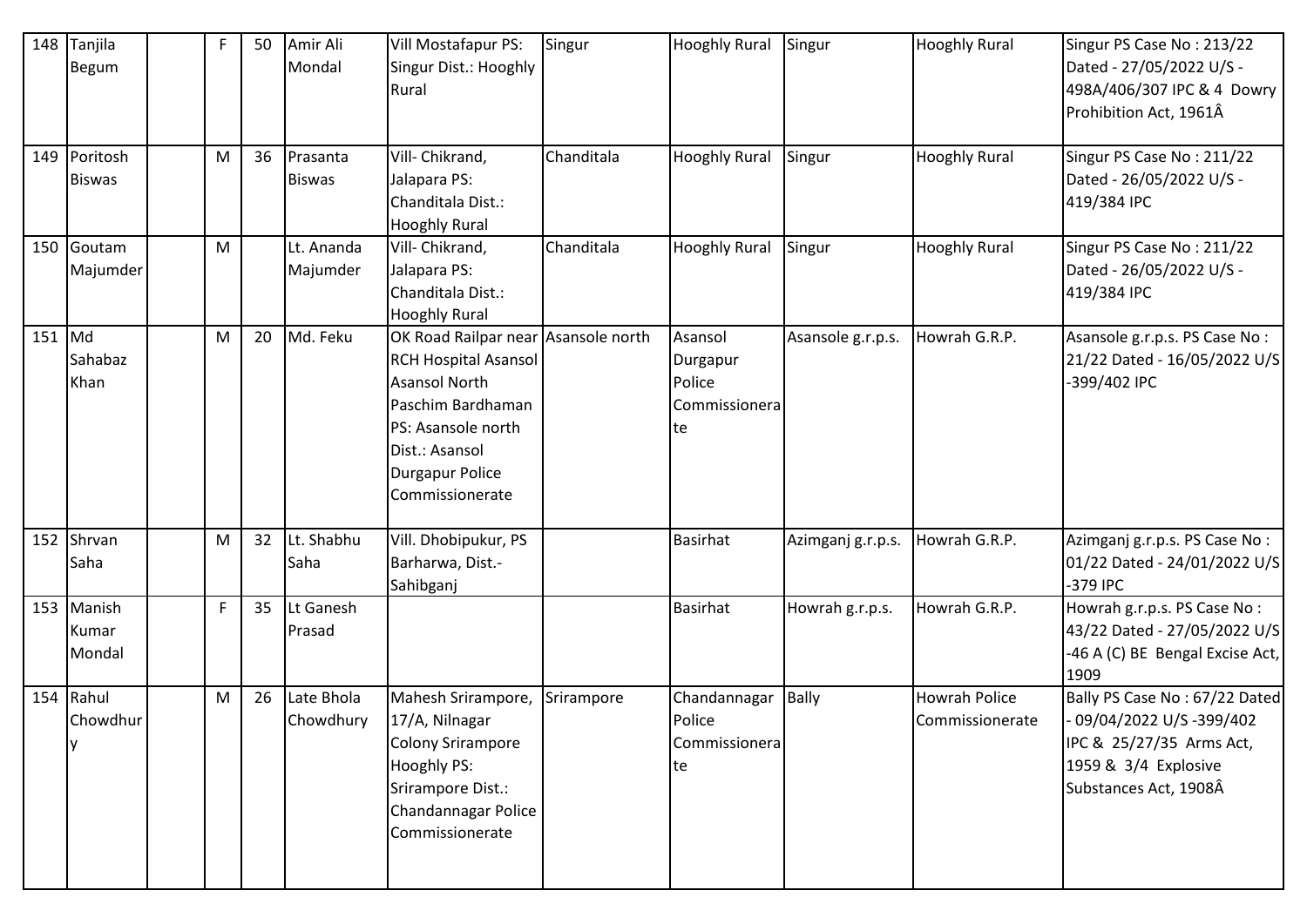|     | 155 Asgar Ali                      | M | 50 | Lt Md Hanif                     | PS: Belur Dist.:<br><b>Howrah Police</b><br>Commissionerate                                                                                        | <b>Belur</b> | <b>Howrah Police</b><br>Commissionera<br>te | Belur    | <b>Howrah Police</b><br>Commissionerate | Belur PS Case No: 71/22<br>Dated - 29/03/2022 U/S -<br>399/402 IPC            |
|-----|------------------------------------|---|----|---------------------------------|----------------------------------------------------------------------------------------------------------------------------------------------------|--------------|---------------------------------------------|----------|-----------------------------------------|-------------------------------------------------------------------------------|
|     | 156 Md Sajid                       | M | 25 |                                 | Md Mustakin   PS: Belur Dist.:<br><b>Howrah Police</b><br>Commissionerate                                                                          | Belur        | <b>Howrah Police</b><br>Commissionera<br>te | Belur    | <b>Howrah Police</b><br>Commissionerate | Belur PS Case No: 84/22<br>Dated - 13/04/2022 U/S -<br>461/379 IPC            |
|     | 157 Prasanta<br>Mondal             | M | 50 | Chitta<br>Mondal                | PS: Dasnagar Dist.:<br><b>Howrah Police</b><br>Commissionerate                                                                                     | Dasnagar     | Howrah Police<br>Commissionera<br>te        | Dasnagar | <b>Howrah Police</b><br>Commissionerate | Dasnagar PS Case No: 54/22<br>Dated - 18/05/2022 U/S -<br>399/402 IPC         |
|     | $158$ Sajid<br><b>Mullick</b>      | M | 23 | <b>Biplab</b><br><b>Mullick</b> | Keshabpur<br>Mollickpara<br>(Jolardhar), P.O-<br>Keshabpur, PS-<br>Domjur, Howrah. PS:<br>Domjur Dist.:<br><b>Howrah Police</b><br>Commissionerate | Domjur       | <b>Howrah Police</b><br>Commissionera<br>te | Domjur   | <b>Howrah Police</b><br>Commissionerate | Domjur PS Case No: 461/22<br>Dated - 27/05/2022 U/S -<br>498A/304B/302/34 IPC |
| 159 | Sahaton<br>Begum<br><b>Mullick</b> | F | 47 | <b>Biplab</b><br>Mullick        | Keshabpur<br>Mollickpara<br>(Jolardhar), P.O-<br>Keshabpur, PS-<br>Domjur, Howrah. PS:<br>Domjur Dist.:<br><b>Howrah Police</b><br>Commissionerate | Domjur       | <b>Howrah Police</b><br>Commissionera<br>te | Domjur   | <b>Howrah Police</b><br>Commissionerate | Domjur PS Case No: 461/22<br>Dated - 27/05/2022 U/S -<br>498A/304B/302/34 IPC |
| 160 | Ashik<br>Iqbal                     | M | 22 | <b>Biplab</b><br><b>Mullick</b> | Keshabpur<br>Mollickpara<br>(Jolardhar), P.O-<br>Keshabpur, PS-<br>Domjur, Howrah. PS:<br>Domjur Dist.:<br><b>Howrah Police</b><br>Commissionerate | Domjur       | Howrah Police<br>Commissionera<br>te        | Domjur   | <b>Howrah Police</b><br>Commissionerate | Domjur PS Case No: 461/22<br>Dated - 27/05/2022 U/S -<br>498A/304B/302/34 IPC |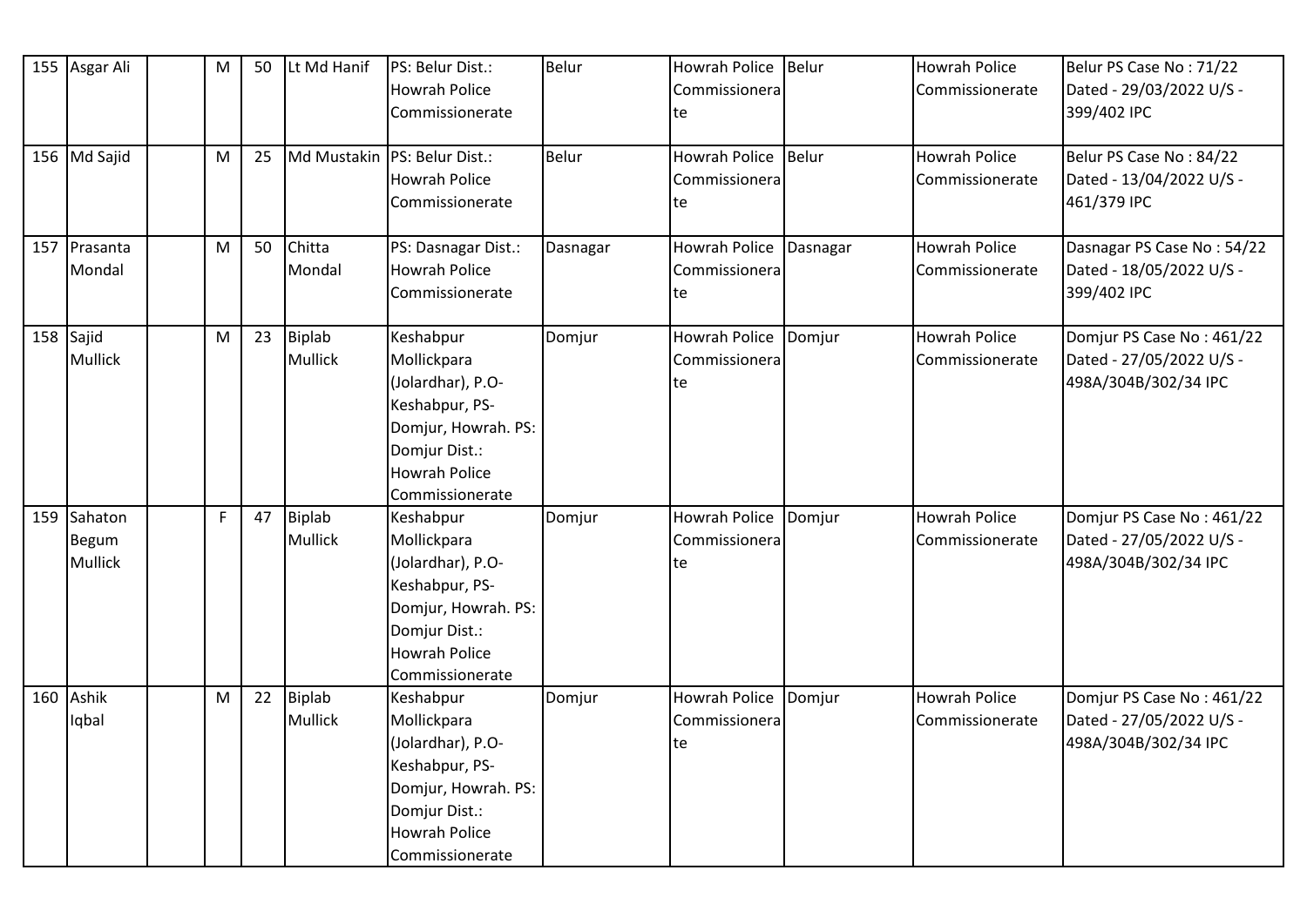|        | 161 Biplab<br><b>Mullick</b> |       | M | 52 | Saugat<br><b>Mullick</b> | Keshabpur<br>Mollickpara<br>(Jolardhar), P.O-<br>Keshabpur, PS-<br>Domjur, Howrah. PS:<br>Domjur Dist.:<br><b>Howrah Police</b><br>Commissionerate                                                                   | Domjur         | <b>Howrah Police</b><br>Commissionera<br>te | Domjur         | <b>Howrah Police</b><br>Commissionerate | Domjur PS Case No: 461/22<br>Dated - 27/05/2022 U/S -<br>498A/304B/302/34 IPC                                                                                 |
|--------|------------------------------|-------|---|----|--------------------------|----------------------------------------------------------------------------------------------------------------------------------------------------------------------------------------------------------------------|----------------|---------------------------------------------|----------------|-----------------------------------------|---------------------------------------------------------------------------------------------------------------------------------------------------------------|
| 162 Md | Sabbir                       |       | M | 18 | Lt Md Sakil              | Bankra near Bankra<br>fari PS-Domjur,<br>Howrah PS: Domjur<br>Dist.: Howrah Police<br>Commissionerate                                                                                                                | Domjur         | <b>Howrah Police</b><br>Commissionera<br>te | Golabari       | <b>Howrah Police</b><br>Commissionerate | Golabari PS Case No: 200/22<br>Dated - 23/04/2022 U/S -<br>399/402 IPC                                                                                        |
| 163    | Dananjay<br>Dalui            | Ghana | M | 22 | Gapinath<br>Dalui        | PS: Malipanchghara<br>Dist.: Howrah Police<br>Commissionerate                                                                                                                                                        | Malipanchghara | <b>Howrah Police</b><br>Commissionera<br>te | Malipanchghara | <b>Howrah Police</b><br>Commissionerate | Malipanchghara PS Case No:<br>108/22 Dated - 27/05/2022<br>U/S-341/325/307 IPC                                                                                |
|        | 164 Raju Das                 |       | M |    | <b>Ratan Das</b>         | <b>Ekmalipur PS:</b><br>Dantan Dist.:<br>Paschim Mednipore                                                                                                                                                           | Dantan         | Paschim<br>Mednipore                        | Sankrail       | Jhargram                                | Sankrail PS Case No: 46/22<br>Dated - 24/05/2022 U/S -<br>363/365/34 IPC                                                                                      |
|        | 165 Pramod<br>Ray            |       | M | 27 | Dev Kumar<br>Ray         | "Rajganj Sitalatala<br>Rail Line, Near 7 No.<br>Poll P/A-Vill-<br>Kolhrampur, P.S.-<br>Barhara, Dist-<br>Bhojpur, State-Bihar<br>" Sankrail Howrah<br>PS: Sankrail Dist.:<br><b>Howrah Police</b><br>Commissionerate | Sankrail       | <b>Howrah Police</b><br>Commissionera<br>te | Sankrail       | <b>Howrah Police</b><br>Commissionerate | Sankrail PS Case No: 572/22<br>Dated - 27/05/2022 U/S -<br>272/273/420/120B IPC &<br>56/57/63 Food Safety and<br>Standards Act, 2006 (Relevant<br>Provisions) |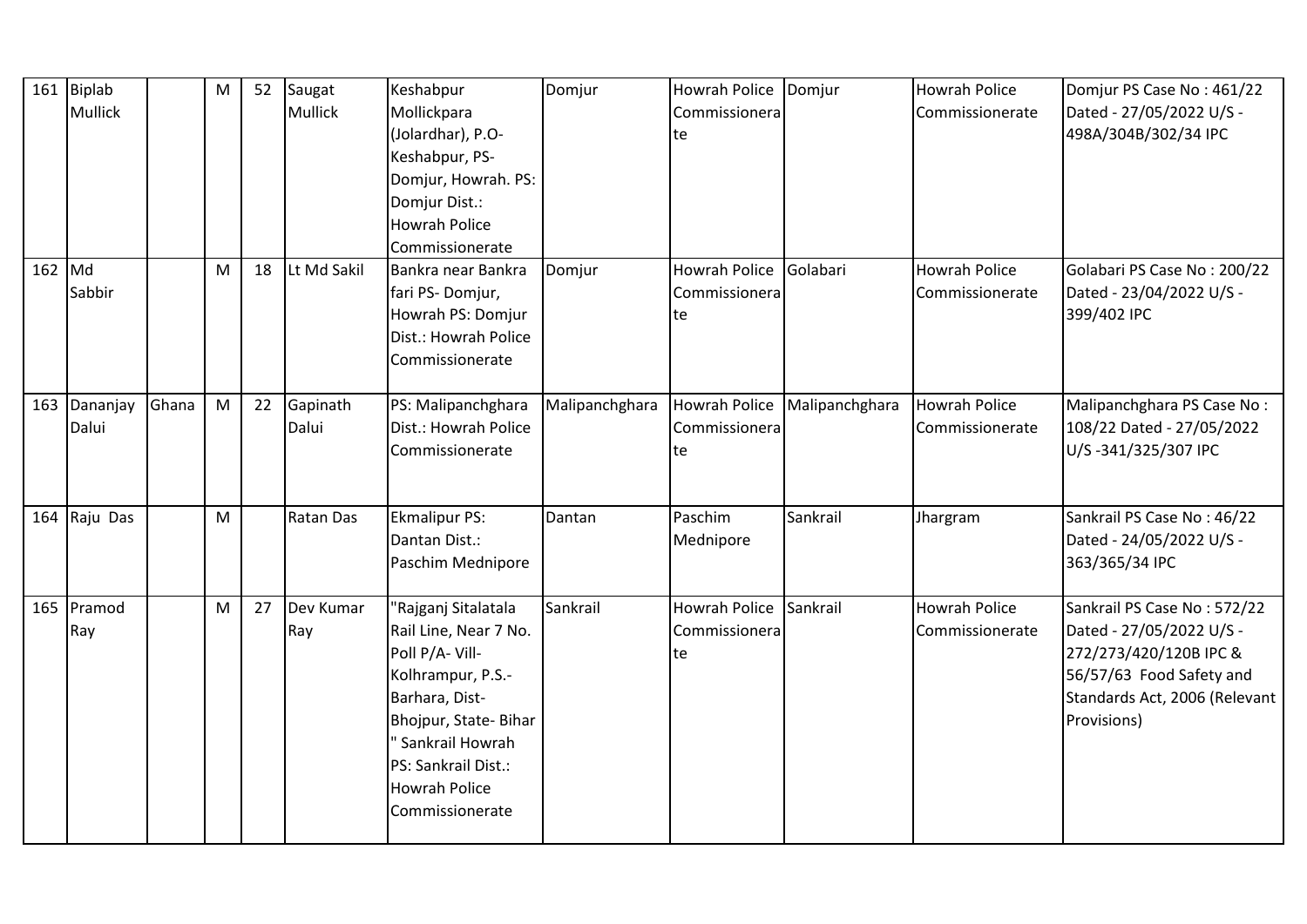| 166 | Saroj     |   | 35 | <b>Bimal Yadav</b> | "Rajganj Sitalatala             | Sankrail | Howrah Police Sankrail |          | <b>Howrah Police</b> | Sankrail PS Case No: 572/22   |
|-----|-----------|---|----|--------------------|---------------------------------|----------|------------------------|----------|----------------------|-------------------------------|
|     | Yadav     |   |    |                    | Rail Line, Near 7 No.           |          | Commissionera          |          | Commissionerate      | Dated - 27/05/2022 U/S -      |
|     |           |   |    |                    | Poll, PS-Sankrail,              |          | te                     |          |                      | 272/273/420/120B IPC &        |
|     |           |   |    |                    | Dist-Howrah P/A-                |          |                        |          |                      | 56/57/63 Food Safety and      |
|     |           |   |    |                    | Chotta Sasaram P.O-             |          |                        |          |                      | Standards Act, 2006 (Relevant |
|     |           |   |    |                    | Chotta Sasaram, P.S.-           |          |                        |          |                      | Provisions)                   |
|     |           |   |    |                    | <b>Udawant Nagar, Dist-</b>     |          |                        |          |                      |                               |
|     |           |   |    |                    | Bhojpur, State-Bihar            |          |                        |          |                      |                               |
|     |           |   |    |                    | Sankrail Howrah                 |          |                        |          |                      |                               |
|     |           |   |    |                    | PS: Sankrail Dist.:             |          |                        |          |                      |                               |
|     |           |   |    |                    | <b>Howrah Police</b>            |          |                        |          |                      |                               |
|     |           |   |    |                    | Commissionerate                 |          |                        |          |                      |                               |
|     |           |   |    |                    |                                 |          |                        |          |                      |                               |
|     |           |   |    |                    |                                 |          |                        |          |                      |                               |
|     |           |   |    |                    |                                 |          |                        |          |                      |                               |
| 167 | Amar      |   | 27 | Lt. Paban          | Unsani Garfa, Kalitala Sankrail |          | <b>Howrah Police</b>   | Sankrail | <b>Howrah Police</b> | Sankrail PS Case No: 571/22   |
|     | Majhi     |   |    | Majhi              | Jagacha Howrah PS:              |          | Commissionera          |          | Commissionerate      | Dated - 27/05/2022 U/S -46    |
|     |           |   |    |                    | Sankrail Dist.:                 |          | te                     |          |                      | (A)c Bengal Excise Act, 1909  |
|     |           |   |    |                    | <b>Howrah Police</b>            |          |                        |          |                      |                               |
|     |           |   |    |                    | Commissionerate                 |          |                        |          |                      |                               |
| 168 | Bechu Ali | M | 27 |                    | Farid Ali Khan Ramchandrapur    | Sankrail | Howrah Police          | Sankrail | <b>Howrah Police</b> | Sankrail PS Case No: 541/22   |
|     | Khan      |   |    |                    | Makaltala Sankrail              |          | Commissionera          |          | Commissionerate      | Dated - 19/05/2022 U/S -      |
|     |           |   |    |                    | Howrah PS: Sankrail             |          | te                     |          |                      | 399/402 IPC                   |
|     |           |   |    |                    | Dist.: Howrah Police            |          |                        |          |                      |                               |
|     |           |   |    |                    | Commissionerate                 |          |                        |          |                      |                               |
|     |           |   |    |                    |                                 |          |                        |          |                      |                               |
| 169 | Shuvam    | M |    | 572 Manas Nath     | "Andul, Mashila,                | Sankrail | Howrah Police          | Sankrail | <b>Howrah Police</b> | Sankrail PS Case No: 572/22   |
|     | Nath      |   |    |                    | Near SBI, P.S.-                 |          | Commissionera          |          | Commissionerate      | Dated - 27/05/2022 U/S -      |
|     |           |   |    |                    | Sankrail Dist-                  |          | te                     |          |                      | 272/273/420/120B IPC &        |
|     |           |   |    |                    | Howrah" Sankrail                |          |                        |          |                      | 56/57/63 Food Safety and      |
|     |           |   |    |                    | Howrah PS: Sankrail             |          |                        |          |                      | Standards Act, 2006 (Relevant |
|     |           |   |    |                    | Dist.: Howrah Police            |          |                        |          |                      | Provisions)                   |
|     |           |   |    |                    | Commissionerate                 |          |                        |          |                      |                               |
|     |           |   |    |                    |                                 |          |                        |          |                      |                               |
| 170 | Goutam    | M | 40 | Kanan Pore         | Bangalpur, PS-                  | Bagnan   | Howrah Rural           | Bagnan   | Howrah Rural         | Bagnan PS Case No: 219/22     |
|     | Pore      |   |    |                    | Bagnan, Dist-                   |          |                        |          |                      | Dated - 01/05/2022 U/S -      |
|     |           |   |    |                    | Howrah PS: Bagnan               |          |                        |          |                      | 498A/406/34 IPC & 3/4         |
|     |           |   |    |                    | Dist.: Howrah Rural             |          |                        |          |                      | Dowry Prohibition Act, 1961Â  |
|     |           |   |    |                    |                                 |          |                        |          |                      |                               |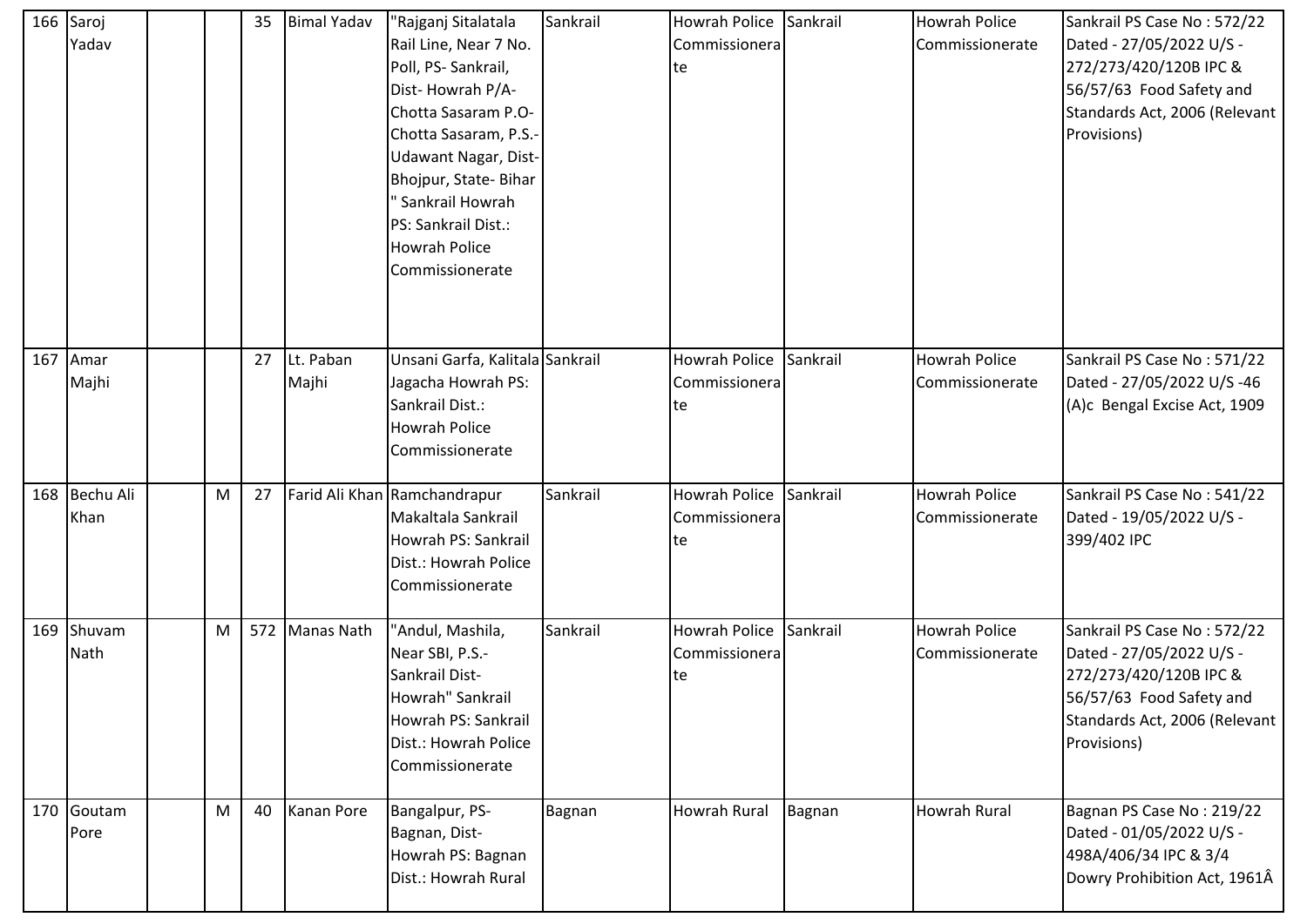| 171 | Mukto      |              |   |    | Lt. Kishori  | PS: Rajapur Dist.:      | Rajapur   | <b>Howrah Rural</b>       | Rajapur   | Howrah Rural           | Rajapur PS Case No: 142/22   |
|-----|------------|--------------|---|----|--------------|-------------------------|-----------|---------------------------|-----------|------------------------|------------------------------|
|     | Santra     |              |   |    | Santra       | <b>Howrah Rural</b>     |           |                           |           |                        | Dated - 27/05/2022 U/S -     |
|     |            |              |   |    |              |                         |           |                           |           |                        | 498A/341/325/506 IPC         |
|     | 172 Ranjan |              | M |    | Paresh       | PS: Rajapur Dist.:      | Rajapur   | <b>Howrah Rural</b>       | Rajapur   | Howrah Rural           | Rajapur PS Case No: 143/22   |
|     | Mondal     |              |   |    | Mondal       | <b>Howrah Rural</b>     |           |                           |           |                        | Dated - 27/05/2022 U/S -     |
|     |            |              |   |    |              |                         |           |                           |           |                        | 498A/341/325/506 IPC         |
| 173 | Safikul Sk |              | M | 35 | Lutful Haque | Nasiktola PS:           | Dalkhola  | Islampur Police Dalkhola  |           | <b>Islampur Police</b> | Dalkhola PS Case No: 158/22  |
|     |            |              |   |    |              | Dalkhola Dist.:         |           | <b>District</b>           |           | <b>District</b>        | Dated - 24/05/2022 U/S -     |
|     |            |              |   |    |              | <b>Islampur Police</b>  |           |                           |           |                        | 279/337/338 IPC              |
|     |            |              |   |    |              | District                |           |                           |           |                        |                              |
| 174 | Salimuddi  | <b>SALLU</b> | M |    | Basir @      | <b>EKARCHALA</b>        | Goalpukur | Islampur Police Goalpukur |           | <b>Islampur Police</b> | Goalpukur PS Case No:        |
|     | n          |              |   |    | Basiruddin   | <b>GOALPOKHAR UTTAR</b> |           | <b>District</b>           |           | <b>District</b>        | 179/22 Dated - 22/05/2022    |
|     |            |              |   |    |              | <b>DINAJPUR PS:</b>     |           |                           |           |                        | U/S-376/506 IPC              |
|     |            |              |   |    |              | Goalpukur Dist.:        |           |                           |           |                        |                              |
|     |            |              |   |    |              | <b>Islampur Police</b>  |           |                           |           |                        |                              |
|     |            |              |   |    |              | District                |           |                           |           |                        |                              |
| 175 | Sonu Md    |              | M |    | Lt. Gusbecha | of Kashidanga, PO-      | Islampore | Islampur Police Islampore |           | <b>Islampur Police</b> | Islampore PS Case No: 380/22 |
|     |            |              |   |    |              | Kodaldaha, PS-          |           | <b>District</b>           |           | <b>District</b>        | Dated - 27/05/2022 U/S -     |
|     |            |              |   |    |              | Islampur, Dist- Uttar   |           |                           |           |                        | 498A/307 IPC & 3/4 Dowry     |
|     |            |              |   |    |              | Dinajpur, PS:           |           |                           |           |                        | Prohibition Act, 1961Â       |
|     |            |              |   |    |              | Islampore Dist.:        |           |                           |           |                        |                              |
|     |            |              |   |    |              | <b>Islampur Police</b>  |           |                           |           |                        |                              |
|     |            |              |   |    |              | <b>District</b>         |           |                           |           |                        |                              |
|     | 176 Swapan |              | M | 40 | Hemanta      | <b>CHAR DAULATPUR</b>   | Islampore | Murshidabad               | Islampore | Murshidabad            | Islampore PS Case No: 232/22 |
|     | Mondal     |              |   |    | Mondal       | PS: Islampore Dist.:    |           |                           |           |                        | Dated - 26/05/2022 U/S -     |
|     |            |              |   |    |              | Murshidabad             |           |                           |           |                        | 341/323/325/308/506/34 IPC   |
|     |            |              |   |    |              |                         |           |                           |           |                        |                              |
|     |            |              |   |    |              |                         |           |                           |           |                        |                              |
| 177 | Nishar Ali |              |   | 24 | Lt. Mostafa  | <b>ISLAMPUR</b>         | Islampore | Murshidabad               | Islampore | Murshidabad            | Islampore PS Case No: 233/22 |
|     | Sk         |              |   |    | Sk           | <b>BAIDYAPARA PS:</b>   |           |                           |           |                        | Dated - 26/05/2022 U/S -     |
|     |            |              |   |    |              | Islampore Dist.:        |           |                           |           |                        | 498A/323/325/308/506/34      |
|     |            |              |   |    |              | Murshidabad             |           |                           |           |                        | IPC & 3/4 Dowry Prohibition  |
|     |            |              |   |    |              |                         |           |                           |           |                        | Act, 1961Â                   |
| 178 | Halim Sk   |              | M | 34 | Sajju Sk     | <b>ISLAMPUR</b>         | Islampore | Murshidabad               | Islampore | Murshidabad            | Islampore PS Case No: 235/22 |
|     |            |              |   |    |              | <b>NETAJIPARK PS:</b>   |           |                           |           |                        | Dated - 27/05/2022 U/S -     |
|     |            |              |   |    |              | Islampore Dist.:        |           |                           |           |                        | 341/323/325/307/506 IPC      |
|     |            |              |   |    |              | Murshidabad             |           |                           |           |                        |                              |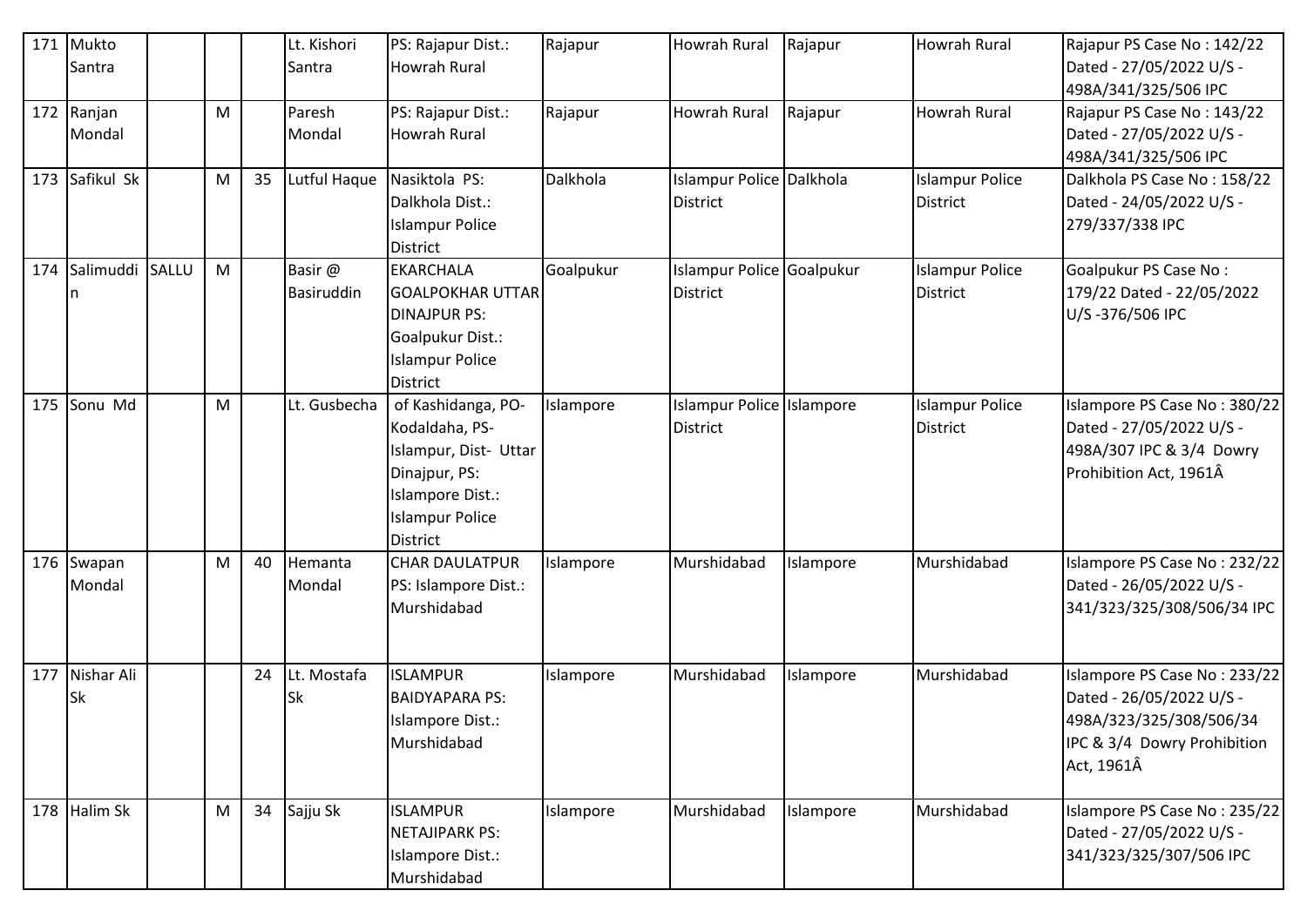| 179 | Sumit Das               |   |    | Swapan Kr.<br>Das           | Of BDO Officepara<br>W/No-10 PS DPG<br>Dist JPG PS: Dhubguri<br>Dist.: Jalpaiguri              | Dhubguri                    | Jalpaiguri | Dhubguri                    | Jalpaiguri | Dhubguri PS Case No: 329/22<br>Dated - 27/05/2022 U/S -<br>498A/304B IPC                                                                            |
|-----|-------------------------|---|----|-----------------------------|------------------------------------------------------------------------------------------------|-----------------------------|------------|-----------------------------|------------|-----------------------------------------------------------------------------------------------------------------------------------------------------|
| 180 | Swapan<br>Kr. Das       | M |    | Late Satya<br>Charan Das    | Of BDO Officepara<br>W/No-10 PS DPG<br>Dist JPG PS: Dhubguri<br>Dist.: Jalpaiguri              | Dhubguri                    | Jalpaiguri | Dhubguri                    | Jalpaiguri | Dhubguri PS Case No: 329/22<br>Dated - 27/05/2022 U/S -<br>498A/304B IPC                                                                            |
|     | 181 Sarkar<br>Roy       |   |    | Lt Tamal Roy                | Krishibagan PS:<br>Jalpaiguri Dist.:<br>Jalpaiguri                                             | Jalpaiguri                  | Jalpaiguri | Jalpaiguri                  | Jalpaiguri | Jalpaiguri PS Case No: 333/22<br>Dated - 27/05/2022 U/S -<br>379/411 IPC & 50 West Bengal<br><b>Minor Minerals Concession</b><br><b>Rules, 2016</b> |
| 182 | Jigar<br><b>Basfore</b> |   | 26 | Lt Naresh<br><b>Basfore</b> | 3 no Ghumti Harijan<br>Busty PS: Jalpaiguri<br>Dist.: Jalpaiguri                               | Jalpaiguri                  | Jalpaiguri | Jalpaiguri                  | Jalpaiguri | Jalpaiguri PS Case No: 311/22<br>Dated - 19/05/2022 U/S -379<br><b>IPC</b>                                                                          |
| 183 | Bittu<br>Sarkar         |   | 26 | <b>Basudeb</b><br>Sarkar    | Pandapara PS:<br>Jalpaiguri Dist.:<br>Jalpaiguri                                               | Jalpaiguri                  | Jalpaiguri | Jalpaiguri                  | Jalpaiguri | Jalpaiguri PS Case No: 311/22<br>Dated - 19/05/2022 U/S -379<br><b>IPC</b>                                                                          |
|     | 184 Avranil<br>Pal      | M | 34 | Manoranjan<br>Pal           | 18 Collage para, ward<br>no-21 PS: Jalpaiguri<br>women Dist.:<br>Jalpaiguri                    | Jalpaiguri women Jalpaiguri |            | Jalpaiguri women Jalpaiguri |            | Jalpaiguri women PS Case No:<br>36/22 Dated - 27/05/2022 U/S<br>-498A/307/34 IPC & 3/4<br>Dowry Prohibition Act, 1961Â                              |
|     | 185 Mahesh<br>Roy       | M | 29 | Kalipada Roy                | Diabari, Tekatuli, PS-<br>Maynaguri, Dist-<br>Jalpaiguri PS:<br>Moynaguri Dist.:<br>Jalpaiguri | Moynaguri                   | Jalpaiguri | Moynaguri                   | Jalpaiguri | Moynaguri PS Case No: 96/22<br>Dated - 12/03/2022 U/S -380<br><b>IPC</b>                                                                            |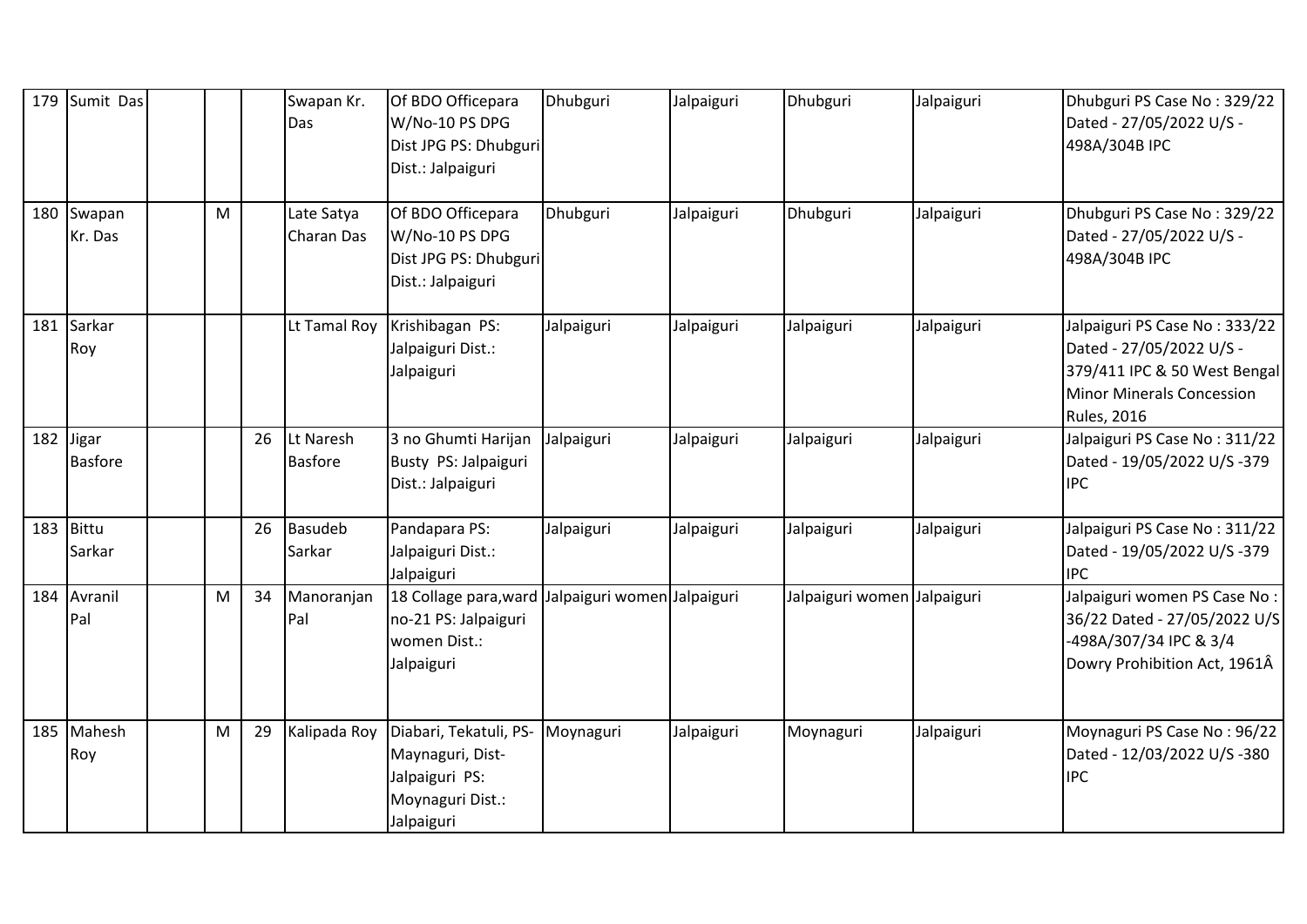| 186 | Mabud Sk                  | M | 27 | Hazrat Ali            | Panchulagram PS:<br>Farakka Dist.:<br>Jangipur Police<br><b>District</b> | Farakka | Jangipur Police Samsherganj<br><b>District</b> |          | Jangipur Police<br>District        | Samsherganj PS Case No:<br>141/22 Dated - 25/04/2022<br>U/S-379/411/413/414 IPC &<br>21 Mines and Minerals<br>(Regulation and Development)<br>Act (1957)Â & 30(ii) Coal<br>Mines (Nationalisation) Act,<br>1973 |
|-----|---------------------------|---|----|-----------------------|--------------------------------------------------------------------------|---------|------------------------------------------------|----------|------------------------------------|-----------------------------------------------------------------------------------------------------------------------------------------------------------------------------------------------------------------|
| 187 | Abdur<br>Rahaman          | M | 27 | Mojaffar<br>Hossain   | Panchulagram PS:<br>Farakka Dist.:<br>Jangipur Police<br>District        | Farakka | Jangipur Police Samsherganj<br><b>District</b> |          | Jangipur Police<br><b>District</b> | Samsherganj PS Case No:<br>141/22 Dated - 25/04/2022<br>U/S-379/411/413/414 IPC &<br>21 Mines and Minerals<br>(Regulation and Development)<br>Act (1957)Â & 30(ii) Coal<br>Mines (Nationalisation) Act,<br>1973 |
| 188 | Kalu.<br>Swaraj<br>Mandal | M |    |                       | Amal Mandal Sarala PS: Suti Dist.:<br>Jangipur Police<br><b>District</b> | Suti    | Jangipur Police Suti<br><b>District</b>        |          | Jangipur Police<br>District        | Suti PS Case No: 163/22<br>Dated - 01/04/2022 U/S -<br>4/5/6 Explosive Substances<br>Act, 1908Â                                                                                                                 |
| 189 | Hanjila Sk                |   |    | Abdul Kasem<br>@ Varu | Bahagalpur PS: Suti<br>Dist.: Jangipur Police<br><b>District</b>         | Suti    | Jangipur Police Suti<br><b>District</b>        |          | Jangipur Police<br>District        | Suti PS Case No: 239/22<br>Dated - 04/05/2022 U/S -<br>325/307/354/34 IPC                                                                                                                                       |
|     | 190 Asgar Sk              |   |    | Lt Rousan Sk          | Bahagalpur PS: Suti<br>Dist.: Jangipur Police<br><b>District</b>         | Suti    | Jangipur Police Suti<br><b>District</b>        |          | Jangipur Police<br>District        | Suti PS Case No: 239/22<br>Dated - 04/05/2022 U/S -<br>325/307/354/34 IPC                                                                                                                                       |
| 191 | Mostafa<br>Sk             |   |    | Dilbar Sk             | Hak saheb more PS:<br>Suti Dist.: Jangipur<br>Police District            | Suti    | Jangipur Police Suti<br><b>District</b>        |          | Jangipur Police<br>District        | Suti PS Case No: 218/22<br>Dated - 22/04/2022 U/S -<br>399/402 IPC & 25(i)(A)/27<br>Arms Act, 1959                                                                                                              |
|     | 192 Sadhan<br>Sabbar      | M |    |                       | Prabir Sabbar Kankuria PS: Kalna<br>Dist.: Purba Burdwan                 | Kalna   | Purba Burdwan Belpahari                        |          | Jhargram                           | Belpahari PS Case No: 19/22<br>Dated - 30/04/2022 U/S -<br>363/366 IPC                                                                                                                                          |
| 193 | Raju Das                  | M |    | Ratan Das             | <b>Ekmalipur PS:</b><br>Dantan Dist.:<br>Paschim Mednipore               | Dantan  | Paschim<br>Mednipore                           | Sankrail | Jhargram                           | Sankrail PS Case No: 46/22<br>Dated - 24/05/2022 U/S -<br>363/365/34 IPC                                                                                                                                        |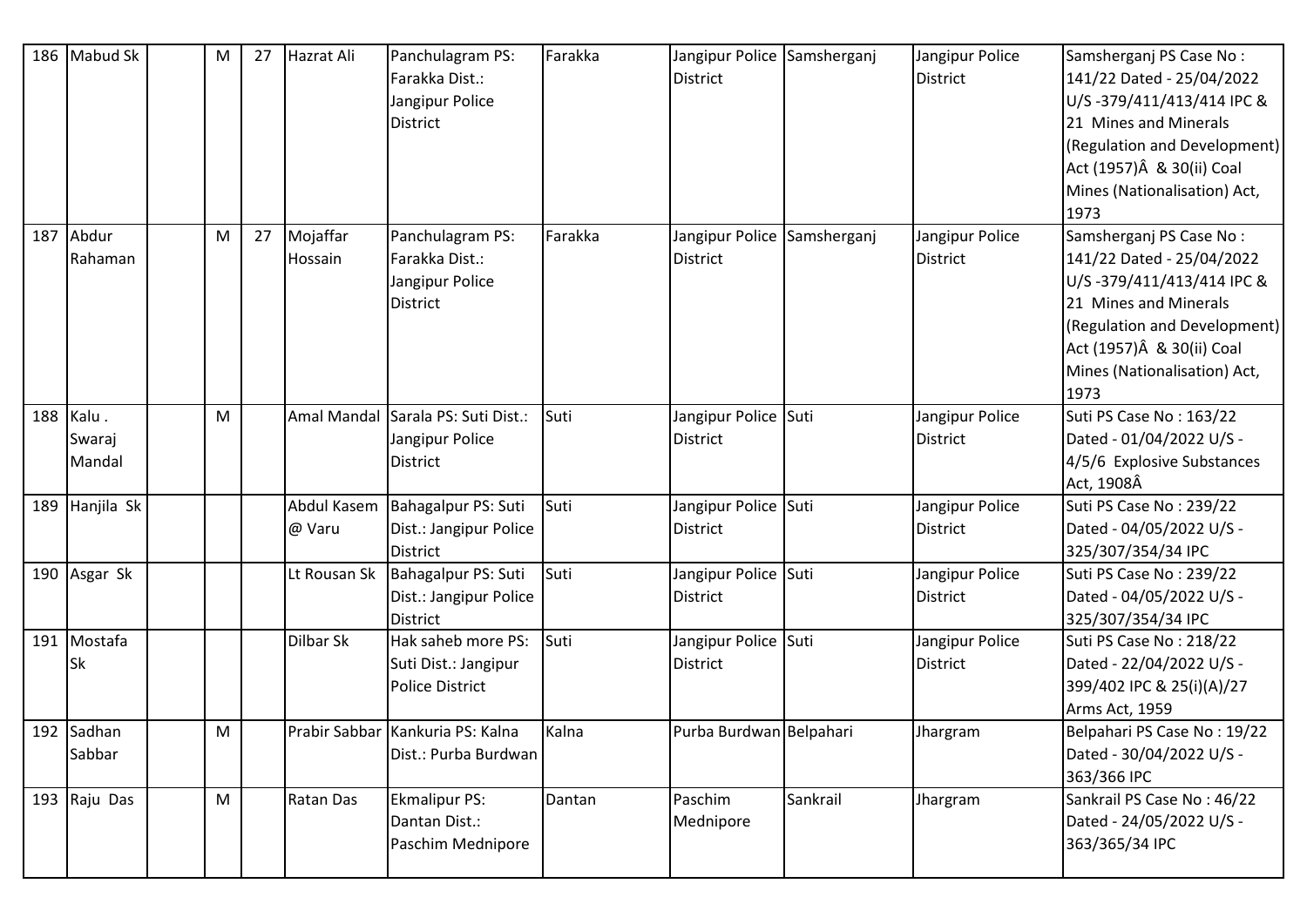| 194 | Pramod<br>Ray         | M | 27 | Dev Kumar<br>Ray   | "Rajganj Sitalatala<br>Rail Line, Near 7 No.<br>Poll P/A-Vill-<br>Kolhrampur, P.S.-<br>Barhara, Dist-<br>Bhojpur, State-Bihar<br>' Sankrail Howrah<br>PS: Sankrail Dist.:<br><b>Howrah Police</b><br>Commissionerate                                                          | Sankrail | Howrah Police Sankrail<br>Commissionera<br>lte. |          | <b>Howrah Police</b><br>Commissionerate | Sankrail PS Case No: 572/22<br>Dated - 27/05/2022 U/S -<br>272/273/420/120B IPC &<br>56/57/63 Food Safety and<br>Standards Act, 2006 (Relevant<br>Provisions) |
|-----|-----------------------|---|----|--------------------|-------------------------------------------------------------------------------------------------------------------------------------------------------------------------------------------------------------------------------------------------------------------------------|----------|-------------------------------------------------|----------|-----------------------------------------|---------------------------------------------------------------------------------------------------------------------------------------------------------------|
| 195 | Saroj<br>Yadav        |   | 35 | <b>Bimal Yadav</b> | "Rajganj Sitalatala<br>Rail Line, Near 7 No.<br>Poll, PS-Sankrail,<br>Dist-Howrah P/A-<br>Chotta Sasaram P.O-<br>Chotta Sasaram, P.S.-<br>Udawant Nagar, Dist-<br>Bhojpur, State-Bihar<br>" Sankrail Howrah<br>PS: Sankrail Dist.:<br><b>Howrah Police</b><br>Commissionerate | Sankrail | Howrah Police<br>Commissionera<br>te            | Sankrail | <b>Howrah Police</b><br>Commissionerate | Sankrail PS Case No: 572/22<br>Dated - 27/05/2022 U/S -<br>272/273/420/120B IPC &<br>56/57/63 Food Safety and<br>Standards Act, 2006 (Relevant<br>Provisions) |
| 196 | Amar<br>Majhi         |   | 27 | Lt. Paban<br>Majhi | Unsani Garfa, Kalitala Sankrail<br>Jagacha Howrah PS:<br>Sankrail Dist.:<br><b>Howrah Police</b><br>Commissionerate                                                                                                                                                           |          | <b>Howrah Police</b><br>Commissionera<br>te     | Sankrail | <b>Howrah Police</b><br>Commissionerate | Sankrail PS Case No: 571/22<br>Dated - 27/05/2022 U/S -46<br>(A)c Bengal Excise Act, 1909                                                                     |
|     | 197 Bechu Ali<br>Khan | M | 27 |                    | Farid Ali Khan Ramchandrapur<br>Makaltala Sankrail<br>Howrah PS: Sankrail<br>Dist.: Howrah Police<br>Commissionerate                                                                                                                                                          | Sankrail | Howrah Police<br>Commissionera<br>te            | Sankrail | Howrah Police<br>Commissionerate        | Sankrail PS Case No: 541/22<br>Dated - 19/05/2022 U/S -<br>399/402 IPC                                                                                        |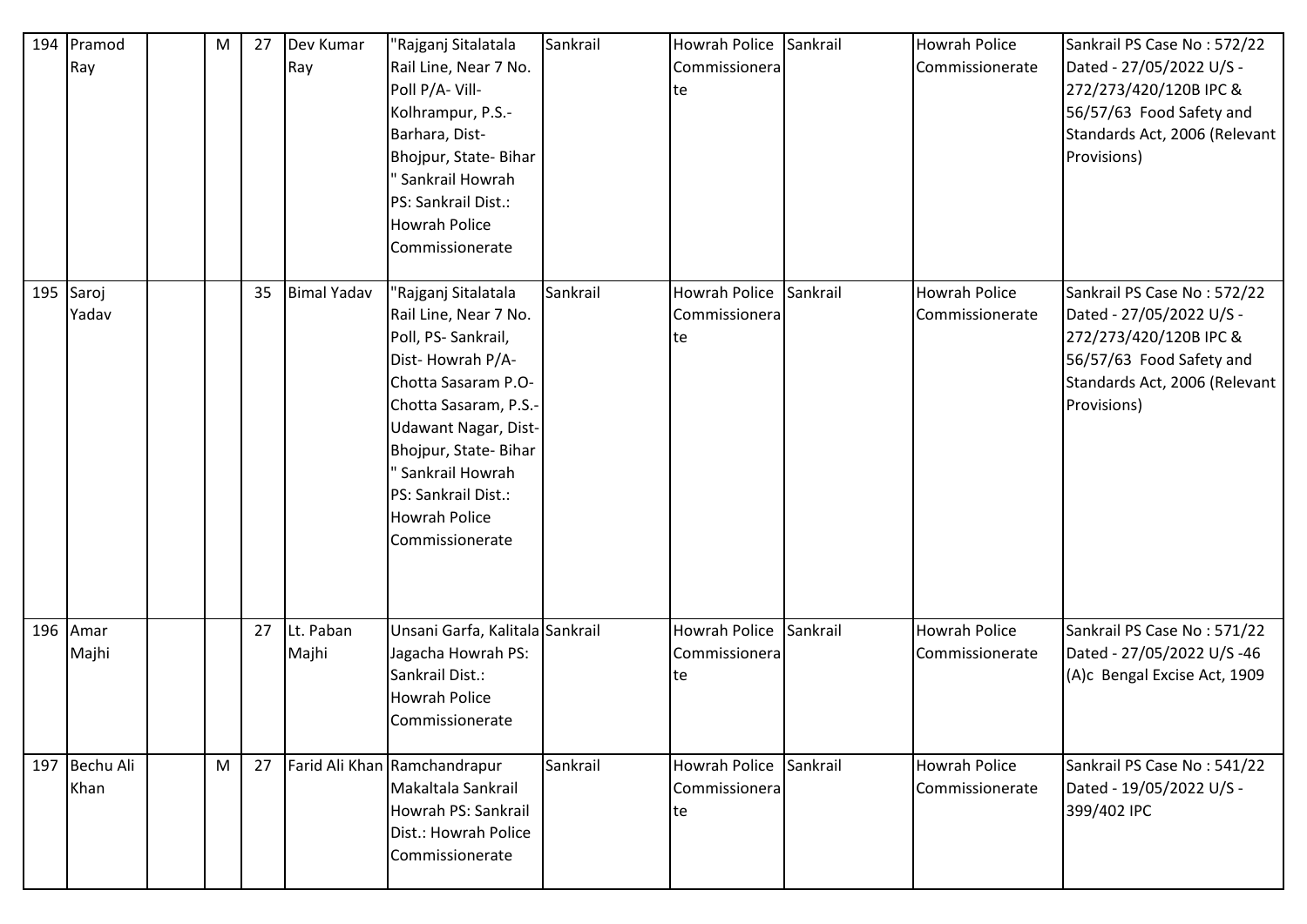| 198 | Shuvam<br>Nath    |              | M |    | 572 Manas Nath            | "Andul, Mashila,<br>Near SBI, P.S.-<br>Sankrail Dist-<br>Howrah" Sankrail<br>Howrah PS: Sankrail<br>Dist.: Howrah Police | Sankrail     | Howrah Police<br>Commissionera<br>te   | Sankrail     | <b>Howrah Police</b><br>Commissionerate | Sankrail PS Case No: 572/22<br>Dated - 27/05/2022 U/S -<br>272/273/420/120B IPC &<br>56/57/63 Food Safety and<br>Standards Act, 2006 (Relevant<br>Provisions) |
|-----|-------------------|--------------|---|----|---------------------------|--------------------------------------------------------------------------------------------------------------------------|--------------|----------------------------------------|--------------|-----------------------------------------|---------------------------------------------------------------------------------------------------------------------------------------------------------------|
| 199 | Vim Das           | <b>Bimal</b> | M | 53 | Lt. Brojrndra             | Commissionerate<br>PS: Bhimpur Dist.:                                                                                    | Bhimpur      | Krishnanagar                           | Bhimpur      | Krishnanagar Police                     | Bhimpur PS Case No: 196/22                                                                                                                                    |
|     |                   |              |   |    | Das                       | Krishnanagar Police<br><b>District</b>                                                                                   |              | <b>Police District</b>                 |              | <b>District</b>                         | Dated - 26/05/2022 U/S -<br>363/365 IPC                                                                                                                       |
| 200 | Nur Islam<br>Sekh |              |   | 39 | S/o Abed Ali<br><b>Sk</b> | Hatisala<br>Dakshinpara, PS<br>Chapra, Nadia PS:<br>Chapra Dist.:<br>Krishnanagar Police<br><b>District</b>              | Chapra       | Krishnanagar<br><b>Police District</b> | Chapra       | Krishnanagar Police<br>District         | Chapra PS Case No: 225/22<br>Dated - 21/04/2022 U/S -<br>399/402 IPC                                                                                          |
| 201 | Milan Sk          |              |   | 28 | S/o Nayeb Sk Hatisala     | Dakshinpara, PS<br>Chapra, Nadia PS:<br>Chapra Dist.:<br>Krishnanagar Police<br>District                                 | Chapra       | Krishnanagar<br><b>Police District</b> | Chapra       | Krishnanagar Police<br><b>District</b>  | Chapra PS Case No: 225/22<br>Dated - 21/04/2022 U/S -<br>399/402 IPC                                                                                          |
| 202 | Mofijul Sk        |              |   | 38 | S/o Lt. Ismail<br>Sk      | Bangaljhi<br>Madhyapara, PS<br>Chapra, Nadia PS:<br>Chapra Dist.:<br>Krishnanagar Police<br><b>District</b>              | Chapra       | Krishnanagar<br><b>Police District</b> | Chapra       | Krishnanagar Police<br><b>District</b>  | Chapra PS Case No: 38/22<br>Dated - 20/01/2022 U/S -<br>406/420/506 IPC                                                                                       |
| 203 | Sandip<br>Halder  |              | M |    | Lakshman<br>Halder        | PS: Krishnaganj Dist.: Krishnaganj<br>Krishnanagar Police<br>District                                                    |              | Krishnanagar<br><b>Police District</b> | Krishnaganj  | Krishnanagar Police<br><b>District</b>  | Krishnaganj PS Case No:<br>184/22 Dated - 27/05/2022<br>U/S-21(C)/29 Narcotic Drugs<br>and Psychotropic Substances<br>Act, 1985                               |
| 204 | Madan<br>Bairagya |              |   |    | S/o Nemai<br>Bairagya     | PS: Krishnanagar<br>Dist.: Krishnanagar<br>Police District                                                               | Krishnanagar | Krishnanagar<br><b>Police District</b> | Krishnanagar | Krishnanagar Police<br><b>District</b>  | Krishnanagar PS Case No:<br>513/22 Dated - 22/05/2022<br>U/S-399/402 IPC                                                                                      |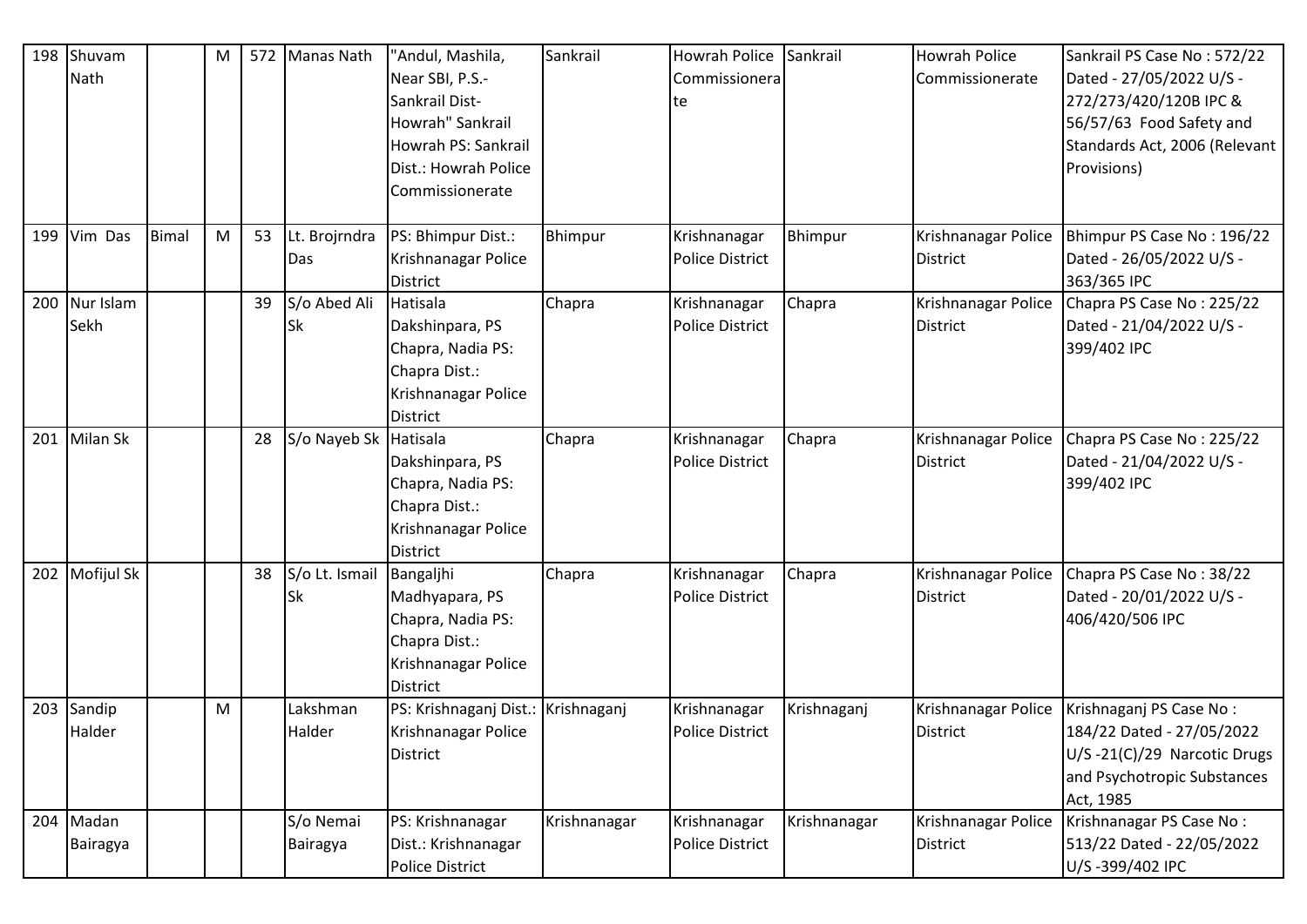| 205 | Pritab<br>Debnath        | Pritam | M |    | Lt.- Paresh<br>Debnath     | Gadigachha, Near<br>Bhagirathi Bidyapith<br>para, PO-<br>Swarupganj, A/P<br>Gournagar More, PO<br>C.B. Nagar, PS<br>Nabadwip, Nadia PS:<br>Nabadwip Dist.:<br>Krishnanagar Police<br>District | Nabadwip      | Krishnanagar<br>Police District | Nabadwip      | Krishnanagar Police<br>District | Nabadwip PS Case No: 192/22<br>Dated - 13/05/2022 U/S -<br>399/402 IPC                                  |
|-----|--------------------------|--------|---|----|----------------------------|-----------------------------------------------------------------------------------------------------------------------------------------------------------------------------------------------|---------------|---------------------------------|---------------|---------------------------------|---------------------------------------------------------------------------------------------------------|
| 206 | Kajal Das                |        | M | 29 | Biswanath<br>Das           | PLASSEY<br><b>VIVEKANANDA PALLY</b><br>PARA PS: Kaligunj<br>Dist.: Krishnanagar<br><b>Police District</b>                                                                                     | Kaligunj      | Krishnanagar<br>Police District | Palashipara   | Krishnanagar Police<br>District | Palashipara PS Case No:<br>80/22 Dated - 01/03/2022 U/S<br>498(A)/34 IPC                                |
| 207 | Sudipta<br><b>Biswas</b> |        | M |    | Lt Suresh<br><b>Biswas</b> | Chanderghat PS:<br>Tehatta Dist.:<br>Krishnanagar Police<br>District                                                                                                                          | Tehatta       | Krishnanagar<br>Police District | Tehatta       | Krishnanagar Police<br>District | Tehatta PS Case No: 424/22<br>Dated - 27/05/2022 U/S -<br>452/506 IPC                                   |
| 208 | Toni Das                 | Bappa  | M |    | <b>Bablu Das</b>           | Mohajotola PS:<br><b>Baishnabnagar Dist.:</b><br>Malda                                                                                                                                        | Baishnabnagar | Malda                           | Baishnabnagar | Malda                           | Baishnabnagar PS Case No:<br>367/22 Dated - 03/05/2022<br>U/S-341/326/307 IPC                           |
| 209 | Asraful Sk               |        | M |    | <b>Sk</b>                  | Lt.sukuruddin   Madaritola PS:<br>Baishnabnagar Dist.:<br>Malda                                                                                                                               | Baishnabnagar | Malda                           | Baishnabnagar | Malda                           | Baishnabnagar PS Case No:<br>390/22 Dated - 12/05/2022<br>$U/S -$<br>448/323/354/326/307/506/3<br>4 IPC |
| 210 | Goutam<br>Mandal         |        | M | 28 | Nimaichand<br>Mandal       | Kathuadanga PS:<br>Bamangola Dist.:<br>Malda                                                                                                                                                  | Bamangola     | Malda                           | Bamangola     | Malda                           | Bamangola PS Case No: 98/22<br>Dated - 09/04/2022 U/S -<br>341/325/308/354/34 IPC                       |
| 211 | Hapan<br>Pramanik        |        | M | 41 | Atul<br>Pramanik           | Dharampur PS:<br>Manickchak Dist.:<br>Malda                                                                                                                                                   | Manickchak    | Malda                           | English bazar | Malda                           | English bazar PS Case No:<br>734/22 Dated - 13/05/2022<br>U/S-399/402 IPC                               |
| 212 | Tanbir<br>Hossain        |        | M | 24 | Late Sajlum<br>Hossain     | Shyampur Chouki,<br>P.O. Dharampur PS:<br>Manickchak Dist.:<br>Malda                                                                                                                          | Manickchak    | Malda                           | English bazar | Malda                           | English bazar PS Case No:<br>734/22 Dated - 13/05/2022<br>U/S-399/402 IPC                               |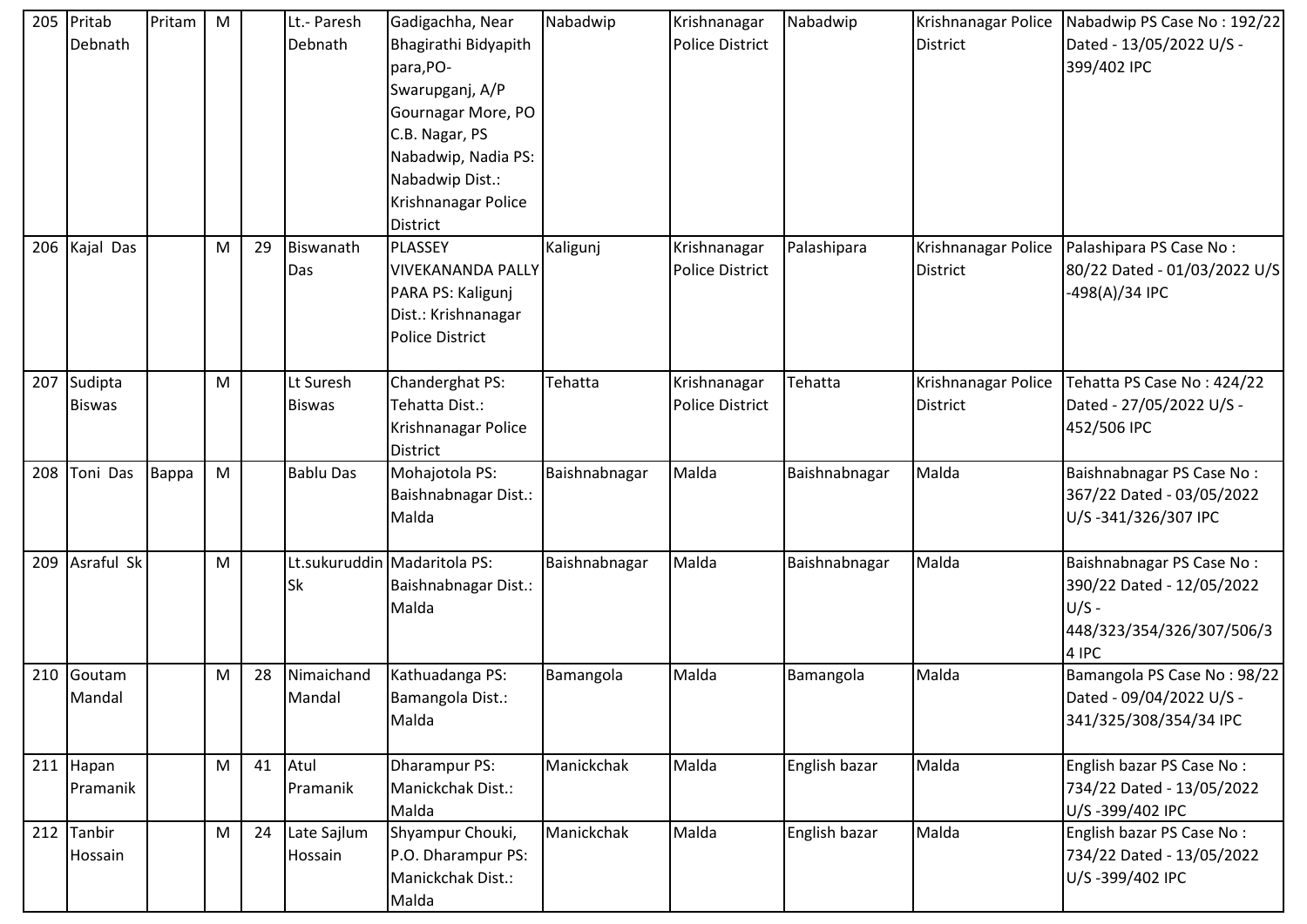| 213      | Gobinda<br>Singh     | M | 24 | Late Anil<br>Singh  | Laxmi Hall, Puratuli<br>Math-Word No.12<br>PS: English bazar<br>Dist.: Malda                                                | English bazar | Malda | English bazar | Malda | English bazar PS Case No:<br>806/22 Dated - 24/05/2022<br>U/S-399/402 IPC                                                                                        |
|----------|----------------------|---|----|---------------------|-----------------------------------------------------------------------------------------------------------------------------|---------------|-------|---------------|-------|------------------------------------------------------------------------------------------------------------------------------------------------------------------|
| 214      | Abdul<br>Sohel       | M | 22 | Late Senaul<br>Sk   | Sujapur Biswas para<br>PS: Kaliachak Dist.:<br>Malda                                                                        | Kaliachak     | Malda | English bazar | Malda | English bazar PS Case No:<br>806/22 Dated - 24/05/2022<br>U/S-399/402 IPC                                                                                        |
|          | 215 Madhav<br>Mandal | M |    |                     | Nathu Manda Nawada Binpara, PO-Kaliachak<br>Umakantatola, PS-<br>Kaliachak, Dist,<br>Malda PS: Kaliachak<br>Dist.: Malda    |               | Malda | Kaliachak     | Malda | Kaliachak PS Case No: 568/22<br>Dated - 27/05/2022 U/S -<br>21(C)/29 Narcotic Drugs and<br>Psychotropic Substances Act,<br>1985                                  |
|          | 216 Shyam<br>Mandal  |   |    |                     | Sushil Mandal Nawada Binpara, PO- Kaliachak<br>Umakantatola, PS-<br>Kaliachak, Dist,<br>Malda PS: Kaliachak<br>Dist.: Malda |               | Malda | Kaliachak     | Malda | Kaliachak PS Case No: 568/22<br>Dated - 27/05/2022 U/S -<br>21(C)/29 Narcotic Drugs and<br>Psychotropic Substances Act,<br>1985                                  |
| 217      | Rasel Mia            | M |    | Amerul<br>Hoque     | Kharibona PS:<br>Kaliachak Dist.:<br>Malda                                                                                  | Kaliachak     | Malda | Kaliachak     | Malda | Kaliachak PS Case No: 564/22<br>Dated - 26/05/2022 U/S -<br>448/323/326/354/308/34 IPC                                                                           |
| $218$ Md | Najimul<br>Islam     | M |    | Lt. Abdul<br>Jabbar | Kushabari danga PS:<br>Kaliachak Dist.:<br>Malda                                                                            | Kaliachak     | Malda | Kaliachak     | Malda | Kaliachak PS Case No: 492/22<br>Dated - 13/05/2022 U/S -<br>498(A)/323/325/37/494 IPC &<br>4 The Muslim Women<br>(Protection of Rights on<br>Marriage) Act, 2019 |
|          | 219 Rabiul<br>Islam  | M | 26 | Khabir              | Muradtola, PO-<br>Krishnapur PS:<br>Baishnabnagar Dist.:<br>Malda                                                           | Baishnabnagar | Malda | Manickchak    | Malda | Manickchak PS Case No:<br>223/22 Dated - 15/05/2022<br>U/S-279/304A IPC                                                                                          |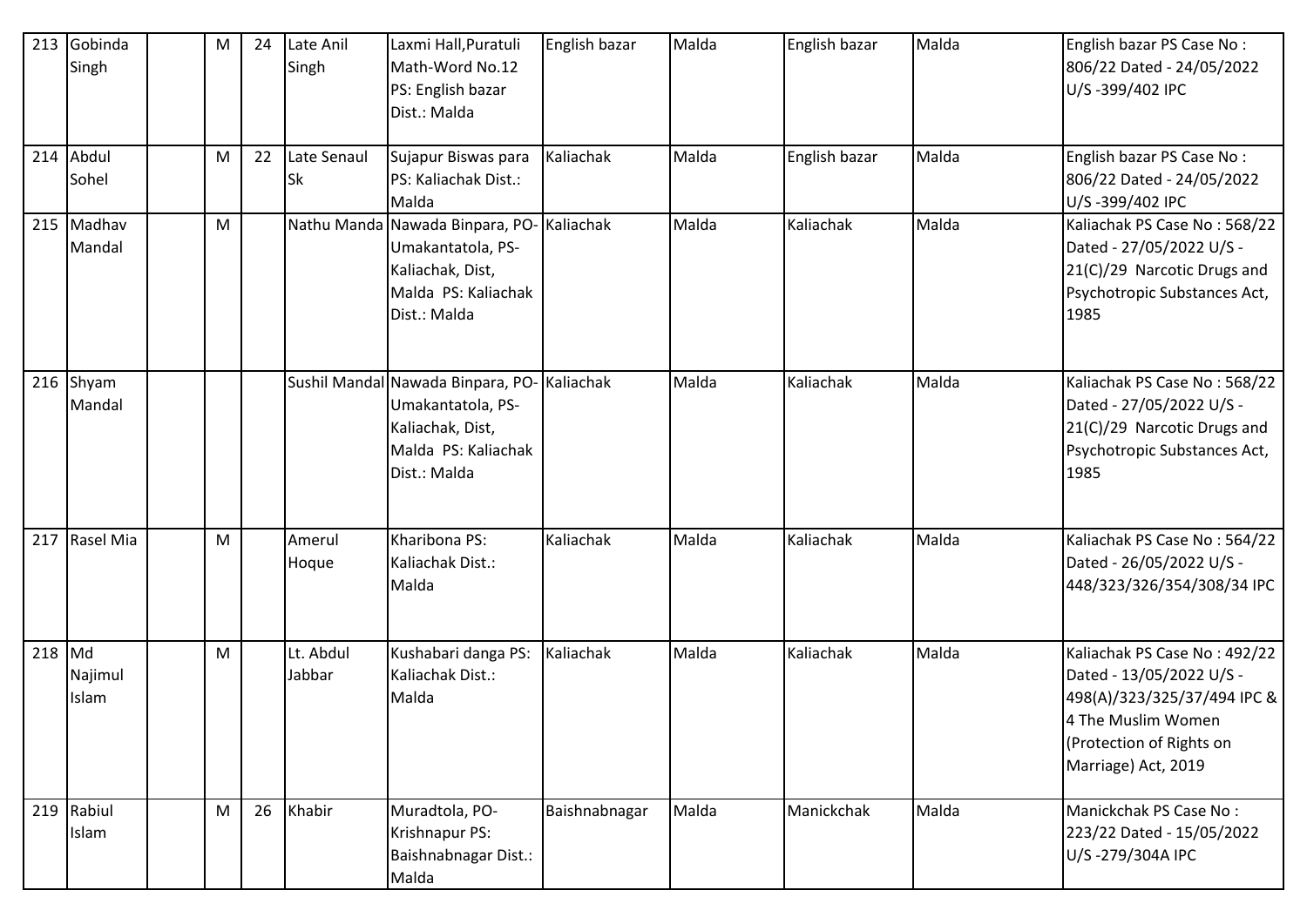| 220 | Nabiul<br>Islam      |                       | M | 28 |                                  | Gajiruddin Sk Johorditola, PO-<br>Uttar Laxmitola, PS-<br>Mothabari, Dist -<br>Malda PS: Mothabari<br>Dist.: Malda | Mothabari     | Malda       | Oldmalda      | Malda       | Oldmalda PS Case No: 110/22<br>Dated - 08/03/2022 U/S -<br>379/34 IPC                                                    |
|-----|----------------------|-----------------------|---|----|----------------------------------|--------------------------------------------------------------------------------------------------------------------|---------------|-------------|---------------|-------------|--------------------------------------------------------------------------------------------------------------------------|
| 221 | Md Rubel<br>Hossain  |                       | M | 30 | Md Afsar Ali                     | Halna<br>Mohammadpur, PO-<br>Jatradanga, PS & Dist-<br>Malda PS: Oldmalda<br>Dist.: Malda                          | Oldmalda      | Malda       | Oldmalda      | Malda       | Oldmalda PS Case No: 217/22<br>Dated - 27/05/2022 U/S -<br>448/427/295/295A IPC                                          |
| 222 | Sk Ainul             |                       | M | 50 | Late Sk<br>Sajiruddin @<br>Sajju | Rukundipur PS:<br>Ratua Dist.: Malda                                                                               | Ratua         | Malda       | Ratua         | Malda       | Ratua PS Case No: 300/20<br>Dated - 29/06/2020 U/S -<br>420/468/471/34 IPC                                               |
| 223 | <b>Anarul Sk</b>     | Ana                   | M | 18 | S/o-Lt. Kadir<br><b>Sk</b>       | Debkundu Laharpara Beldanga<br>PS: Beldanga Dist.:<br>Murshidabad                                                  |               | Murshidabad | Beldanga      | Murshidabad | Beldanga PS Case No: 305/22<br>Dated - 26/05/2022 U/S -<br>448/376 IPC                                                   |
| 224 | Khairul<br>Hossain   | Natu<br>Mistri        | M |    | <b>Sk</b>                        | Lt. Mokkar Ali Khidirpur, PS-<br>Hariharpara, Dist-<br>Murshidabad PS:<br>Berhampore Dist.:<br>Murshidabad         | Berhampore    | Murshidabad | Berhampore    | Murshidabad | Berhampore PS Case No:<br>537/22 Dated - 23/04/2022<br>U/S-307/34 IPC & 3/4<br><b>Explosive Substances Act,</b><br>1908Â |
| 225 | Biplab Sk            | <b>Basir</b><br>Sk    | M | 36 | Kuddush<br>Molbi                 | Kalukhali PS:<br>Bhagawangola Dist.:<br>Murshidabad                                                                | Bhagawangola  | Murshidabad | Bhagawangola  | Murshidabad | Bhagawangola PS Case No:<br>366/22 Dated - 23/05/2022<br>$U/S -$<br>341/323/324/325/308/509/5<br>06/34 IPC               |
| 226 | Khamai<br><b>Sk</b>  | <b>Barkat</b><br>Sekh | M |    | Lt Lalchand<br><b>Sk</b>         | Ibrahimpur PS:<br><b>Bharatpur Dist.:</b><br>Murshidabad                                                           | Bharatpur     | Murshidabad | Bharatpur     | Murshidabad | Bharatpur PS Case No: 162/22<br>Dated - 26/05/2022 U/S -<br>326/302/34 IPC                                               |
| 227 | Habibar<br><b>Sk</b> |                       |   |    | <b>Burhan Sk</b>                 | <b>MUNAIKANDRA PS:</b><br>Burwan Dist.:<br>Murshidabad                                                             | <b>Burwan</b> | Murshidabad | <b>Burwan</b> | Murshidabad | Burwan PS Case No: 151/22<br>Dated - 27/05/2022 U/S -<br>341/323/34 IPC                                                  |
|     | 228 Ajijul Sk        |                       |   |    | <b>Burhan Sk</b>                 | <b>MUNAIKANDRA PS:</b><br>Burwan Dist.:<br>Murshidabad                                                             | <b>Burwan</b> | Murshidabad | <b>Burwan</b> | Murshidabad | Burwan PS Case No: 151/22<br>Dated - 27/05/2022 U/S -<br>341/323/34 IPC                                                  |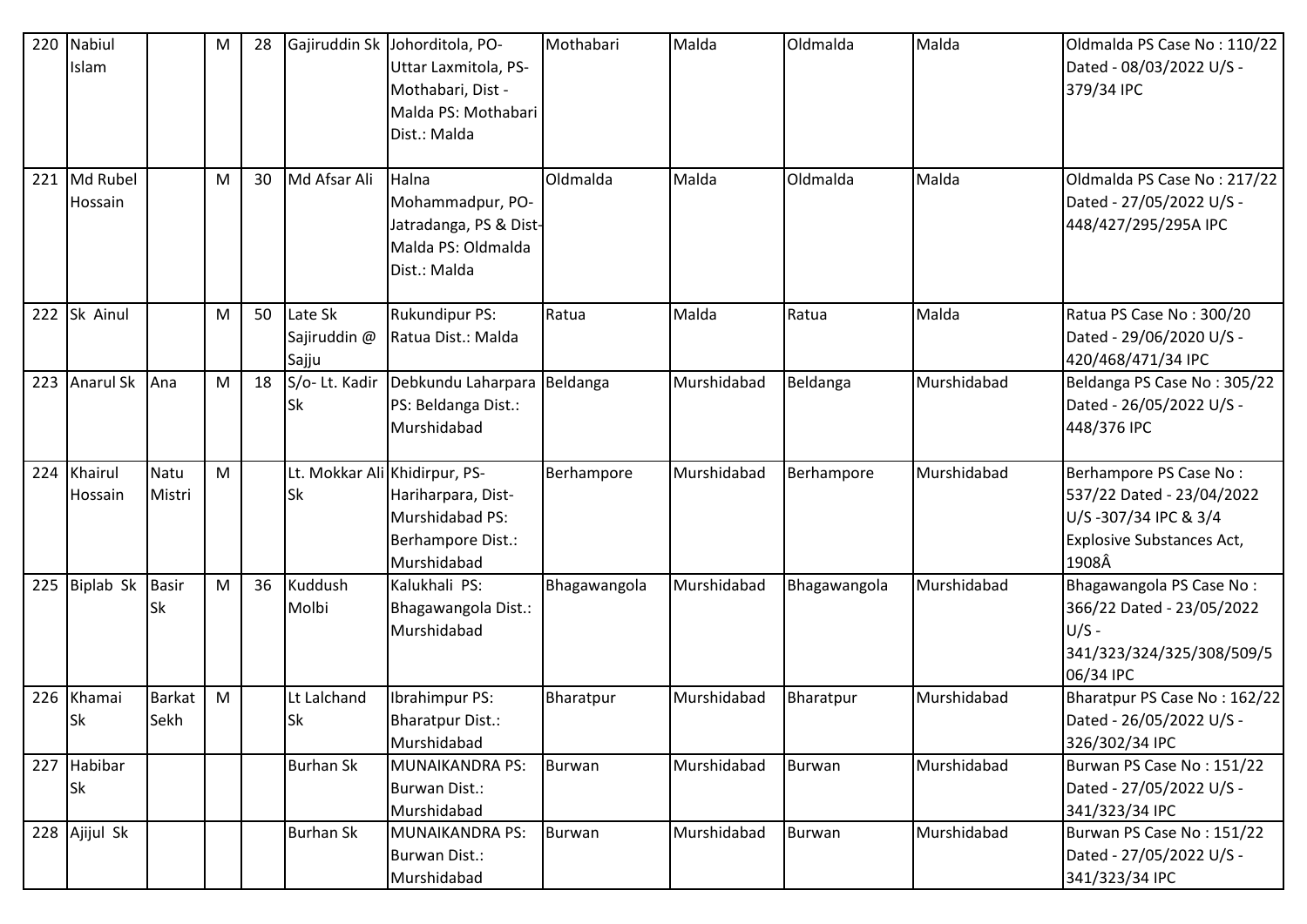| 229 | Mosiur<br>Rahaman       |             |   | 40 | <b>Burhan Sk</b>             | MUNAIKANDRA PS:<br>Burwan Dist.:                                                                                                                | <b>Burwan</b> | Murshidabad                           | Burwan     | Murshidabad                               | Burwan PS Case No: 151/22<br>Dated - 27/05/2022 U/S -                                                            |
|-----|-------------------------|-------------|---|----|------------------------------|-------------------------------------------------------------------------------------------------------------------------------------------------|---------------|---------------------------------------|------------|-------------------------------------------|------------------------------------------------------------------------------------------------------------------|
|     | 230 Rajib<br>Ghosh      |             | M | 27 | Gopal Ghosh Bardaha PS:      | Murshidabad<br>Daulatabad Dist.:<br>Murshidabad                                                                                                 | Daulatabad    | Murshidabad                           | Daulatabad | Murshidabad                               | 341/323/34 IPC<br>Daulatabad PS Case No:<br>119/22 Dated - 05/05/2022<br>U/S-457/354A/379 IPC                    |
| 231 | Junup<br>Nabi<br>Mondal | <b>Babu</b> | M | 18 | Lt. Abul<br>Kashem<br>Mondal | Par Raghunathpur<br>Mollapara PS:<br>Domkal Dist.:<br>Murshidabad                                                                               | Domkal        | Murshidabad                           | Domkal     | Murshidabad                               | Domkal PS Case No: 321/22<br>Dated - 26/05/2022 U/S -<br>341/323/325/307/354/34 IPC                              |
| 232 | Tahamena<br>Khatun      |             |   | 25 | Lt. Abul<br>Kashem<br>Mondal | Par Raghunathpur<br>Mollapara PS:<br>Domkal Dist.:<br>Murshidabad                                                                               | Domkal        | Murshidabad                           | Domkal     | Murshidabad                               | Domkal PS Case No: 321/22<br>Dated - 26/05/2022 U/S -<br>341/323/325/307/354/34 IPC                              |
|     | 233 Ayasha<br>Bibi      |             | F | 48 | Lt. Abul<br>Kashem<br>Mondal | Par Raghunathpur<br>Mollapara PS:<br>Domkal Dist.:<br>Murshidabad                                                                               | Domkal        | Murshidabad                           | Domkal     | Murshidabad                               | Domkal PS Case No: 321/22<br>Dated - 26/05/2022 U/S -<br>341/323/325/307/354/34 IPC                              |
| 234 | Aminul<br>Mondal        |             | M | 32 | Mohur<br>Mondal              | Pecherpara PS:<br>Domkal Dist.:<br>Murshidabad                                                                                                  | Domkal        | Murshidabad                           | Domkal     | Murshidabad                               | Domkal PS Case No: 322/22<br>Dated - 26/05/2022 U/S -<br>498A/323/307/34 IPC & 4<br>Dowry Prohibition Act, 1961Â |
| 235 | Sonu Md                 |             | M |    | Lt. Gusbecha                 | of Kashidanga, PO-<br>Kodaldaha, PS-<br>Islampur, Dist- Uttar<br>Dinajpur, PS:<br>Islampore Dist.:<br><b>Islampur Police</b><br><b>District</b> | Islampore     | Islampur Police Islampore<br>District |            | <b>Islampur Police</b><br><b>District</b> | Islampore PS Case No: 380/22<br>Dated - 27/05/2022 U/S -<br>498A/307 IPC & 3/4 Dowry<br>Prohibition Act, 1961Â   |
|     | 236 Swapan<br>Mondal    |             | M | 40 | Hemanta<br>Mondal            | <b>CHAR DAULATPUR</b><br>PS: Islampore Dist.:<br>Murshidabad                                                                                    | Islampore     | Murshidabad                           | Islampore  | Murshidabad                               | Islampore PS Case No: 232/22<br>Dated - 26/05/2022 U/S -<br>341/323/325/308/506/34 IPC                           |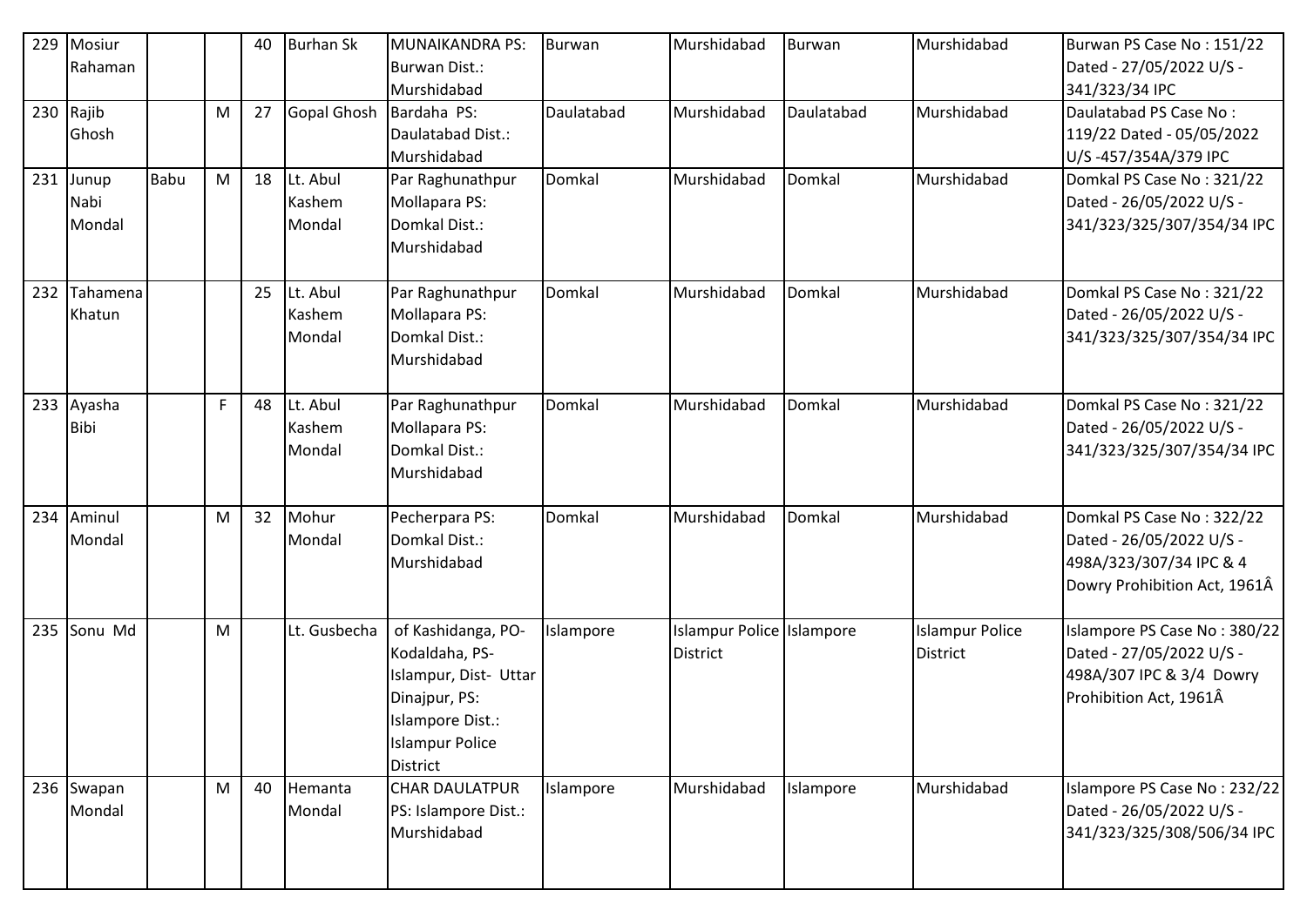| 237 | Nishar Ali<br>Sk     |   | 24 | Lt. Mostafa<br>Sk       | <b>ISLAMPUR</b><br><b>BAIDYAPARA PS:</b><br>Islampore Dist.:<br>Murshidabad | Islampore  | Murshidabad | Islampore | Murshidabad | Islampore PS Case No: 233/22<br>Dated - 26/05/2022 U/S -<br>498A/323/325/308/506/34<br>IPC & 3/4 Dowry Prohibition<br>Act, 1961Â |
|-----|----------------------|---|----|-------------------------|-----------------------------------------------------------------------------|------------|-------------|-----------|-------------|----------------------------------------------------------------------------------------------------------------------------------|
| 238 | <b>Halim Sk</b>      | M | 34 | Sajju Sk                | <b>ISLAMPUR</b><br><b>NETAJIPARK PS:</b><br>Islampore Dist.:<br>Murshidabad | Islampore  | Murshidabad | Islampore | Murshidabad | Islampore PS Case No: 235/22<br>Dated - 27/05/2022 U/S -<br>341/323/325/307/506 IPC                                              |
|     | 239 Subodh<br>Manadl | M |    |                         | Suren Mandal Pantapara PS:<br>Berhampore Dist.:<br>Murshidabad              | Berhampore | Murshidabad | Jiaganj   | Murshidabad | Jiaganj PS Case No: 140/22<br>Dated - 27/05/2022 U/S -<br>498A/307/34 IPC & 3/4<br>Dowry Prohibition Act, 1961Â                  |
| 240 | Dhananjo<br>y Mandal | M |    | Dilip Mandal            | Amritaganj PS:<br>Jiaganj Dist.:<br>Murshidabad                             | Jiaganj    | Murshidabad | Jiaganj   | Murshidabad | Jiaganj PS Case No: 141/22<br>Dated - 27/05/2022 U/S -22(C)<br>Narcotic Drugs and<br>Psychotropic Substances Act,<br>1985        |
| 241 | Lal Sk               | M | 32 | Abdul Hamad Sawpara PS: | Khargram Dist.:<br>Murshidabad                                              | Khargram   | Murshidabad | Khargram  | Murshidabad | Khargram PS Case No: 194/22<br>Dated - 12/05/2022 U/S -<br>399/402 IPC                                                           |
| 242 | Jagannath<br>Ghosh   | M | 61 | Lt Rabani<br>Ghosh      | Sadar Nashipur PS:<br>Lalgola Dist.:<br>Murshidabad                         | Lalgola    | Murshidabad | Lalgola   | Murshidabad | Lalgola PS Case No: 173/22<br>Dated - 27/05/2022 U/S -<br>399/402 IPC                                                            |
| 243 | Sentu<br>Singha      | M | 24 | Lt Sunil<br>Singha      | Nattya Mandirpara<br>PS: Lalgola Dist.:<br>Murshidabad                      | Lalgola    | Murshidabad | Lalgola   | Murshidabad | Lalgola PS Case No: 173/22<br>Dated - 27/05/2022 U/S -<br>399/402 IPC                                                            |
| 244 | Md Kasim<br>Kibria   | M | 33 | Md Nawsad<br>Ali        | Natungram<br>Chataidubi PS:<br>Lalgola Dist.:<br>Murshidabad                | Lalgola    | Murshidabad | Lalgola   | Murshidabad | Lalgola PS Case No: 173/22<br>Dated - 27/05/2022 U/S -<br>399/402 IPC                                                            |
|     | 245 Masadul          | M | 33 | Hasan Ali               | Natungram<br>Chataidubi PS:<br>Lalgola Dist.:<br>Murshidabad                | Lalgola    | Murshidabad | Lalgola   | Murshidabad | Lalgola PS Case No: 173/22<br>Dated - 27/05/2022 U/S -<br>399/402 IPC                                                            |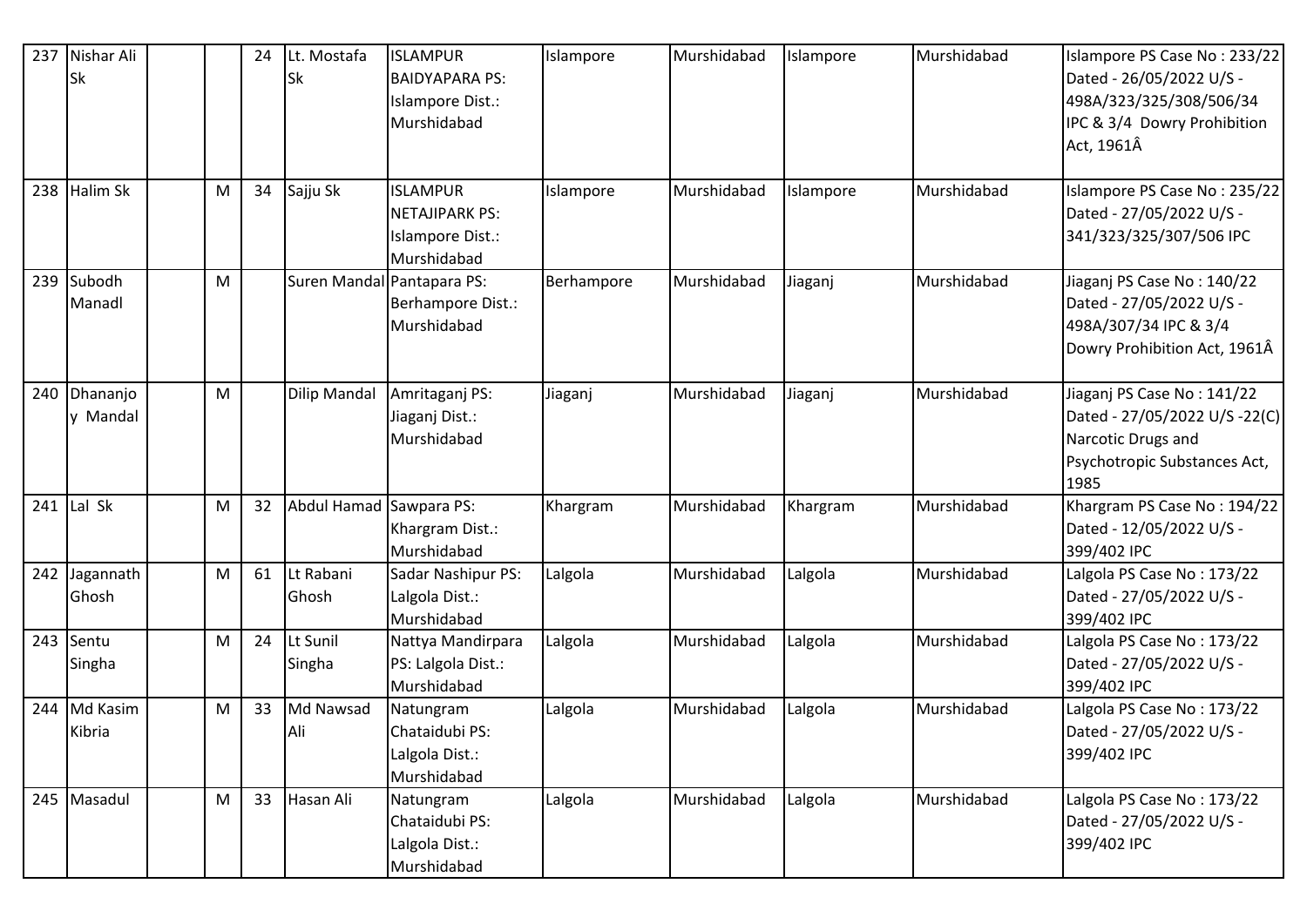| 246 | Robiul<br>Islam            | м | 34 | Lt Abdul<br>Rasid         | Natungram<br>Chataidubi PS:<br>Lalgola Dist.:<br>Murshidabad              | Lalgola  | Murshidabad                             | Lalgola    | Murshidabad       | Lalgola PS Case No: 173/22<br>Dated - 27/05/2022 U/S -<br>399/402 IPC                                                                                                 |
|-----|----------------------------|---|----|---------------------------|---------------------------------------------------------------------------|----------|-----------------------------------------|------------|-------------------|-----------------------------------------------------------------------------------------------------------------------------------------------------------------------|
| 247 | Momin<br>Khan              | M | 30 | Nur Hossain<br>Khan       | Madhupur<br>Pathanpara PS:<br>Lalgola Dist.:<br>Murshidabad               | Lalgola  | Murshidabad                             | Lalgola    | Murshidabad       | Lalgola PS Case No: 173/22<br>Dated - 27/05/2022 U/S -<br>399/402 IPC                                                                                                 |
| 248 | Sairulla<br><b>Biswas</b>  | M | 27 | Faijulla<br><b>Biswas</b> | Kariya PS: Sagardighi Sagardighi<br>Dist.: Jangipur Police<br>District    |          | Jangipur Police Murshidabad<br>District |            | Murshidabad       | Murshidabad PS Case No:<br>287/22 Dated - 27/05/2022<br>U/S-419/420 IPC                                                                                               |
| 249 | Dildar Sk                  | M | 32 | Sajahan Sk                | Shibnagar PS:<br>Ranitala Dist.:<br>Murshidabad                           | Ranitala | Murshidabad                             | Ranitala   | Murshidabad       | Ranitala PS Case No: 217/22<br>Dated - 23/05/2022 U/S -<br>498A/325/307/34 IPC                                                                                        |
| 250 | Sahidul Sk                 | M | 31 | Lt Julla<br>Rahaman       | Kadkhali PS: Saktipur<br>Dist.: Murshidabad                               | Saktipur | Murshidabad                             | Saktipur   | Murshidabad       | Saktipur PS Case No: 63/22<br>Dated - 25/05/2022 U/S -<br>498A/307 IPC & 4 Dowry<br>Prohibition Act, 1961Â                                                            |
| 251 | Sk Abdul<br>Harej          | M | 29 | Sk Abdul<br>Malak         | Khandarui PS:<br>Dantan Dist.:<br>Paschim Mednipore                       | Dantan   | Paschim<br>Mednipore                    | Dantan     | Paschim Mednipore | Dantan PS Case No: 189/22<br>Dated - 20/05/2022 U/S -<br>379/188/427/120B/34 IPC &<br>03 Prevention of Damage to<br>Public Property Act, 1984                         |
|     | 252 Sekh<br>Taiyub Ali     | M | 45 | Sekh Sardar<br>Ali        | Bishnupur PS: Daspur Daspur<br>Dist.: Paschim<br>Mednipore                |          | Paschim<br>Mednipore                    | Daspur     |                   | Paschim Mednipore Daspur PS Case No: 207/22<br>Dated - 27/05/2022 U/S -<br>498A/326A/307 IPC & 3/4<br>Dowry Prohibition Act, 1961Â                                    |
|     | 253 Swapan<br>Mandal       |   | 34 | Rakhhari<br>Mandal        | Sreebora PS: Daspur<br>Dist.: Paschim<br>Mednipore                        | Daspur   | Paschim<br>Mednipore                    | Daspur     |                   | Paschim Mednipore Daspur PS Case No: 208/22<br>Dated - 27/05/2022 U/S -<br>143/323/325/326/307/379/5<br>06/34/ IPC                                                    |
| 254 | Subhankar<br><b>Bhunia</b> | M |    | Niranjan<br><b>Bhunia</b> | Beguni PS: Kharagpur Kharagpur local<br>local Dist.: Paschim<br>Mednipore |          | Paschim<br>Mednipore                    | Gurguripal | Paschim Mednipore | Gurguripal PS Case No: 97/22<br>Dated - 27/05/2022 U/S -<br>379/411/413/414/ IPC &<br>$21(4)/21(5)$ Mines and<br>Minerals (Regulation and<br>Development) Act (1957)Â |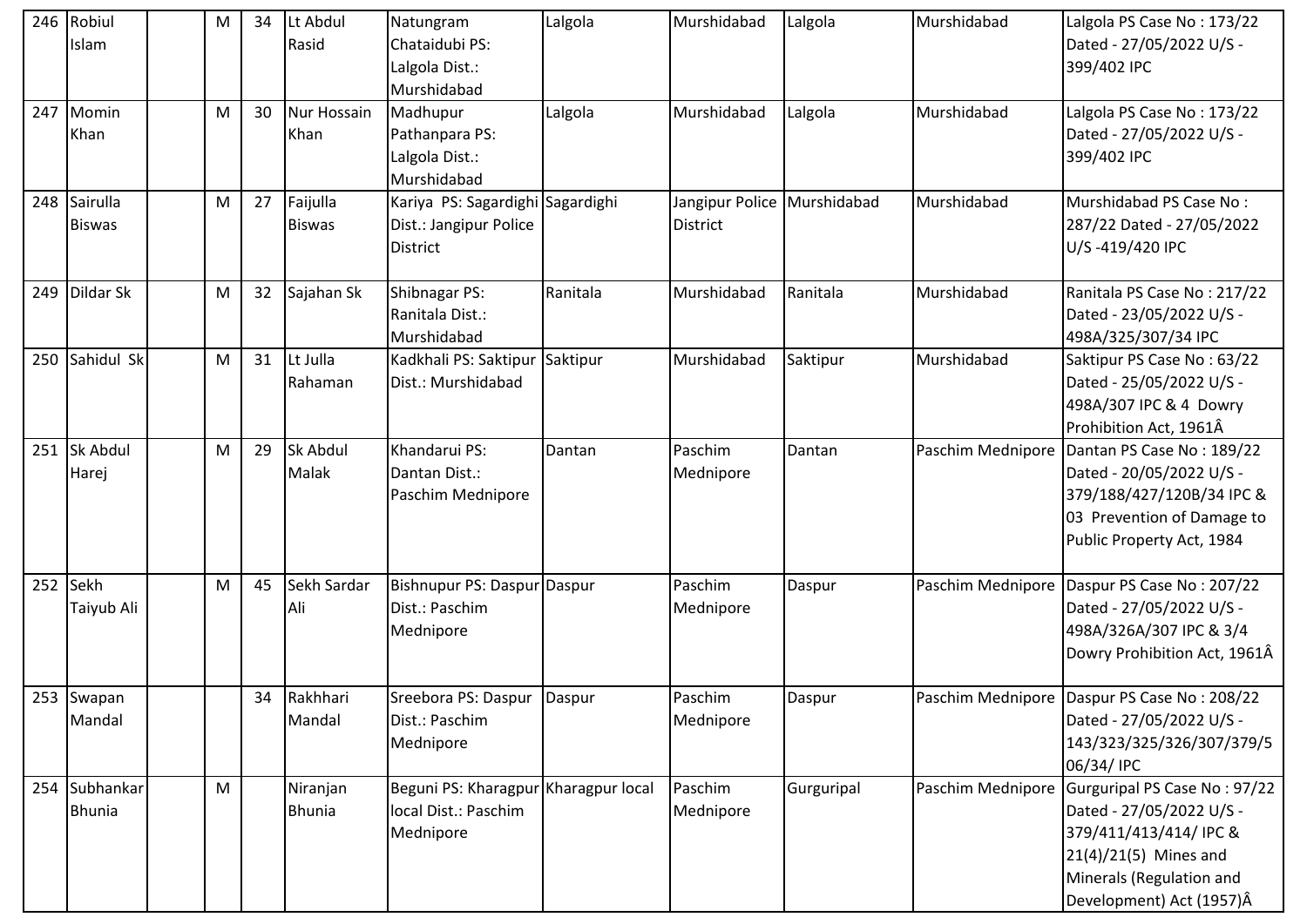| 255 | Lakshmi<br>Kanta<br>Ghorai<br>256 Rabi<br>Mandal | M<br>M | 44<br>26 | <b>Biren Ghorai</b><br>Habu Mandal Nepura PS: | Enayetpur PS:<br>Gurguripal Dist.:<br>Paschim Mednipore<br>Gurguripal Dist.:<br>Paschim Mednipore                    | Gurguripal<br>Gurguripal | Paschim<br>Mednipore<br>Paschim<br>Mednipore | Gurguripal<br>Gurguripal | Paschim Mednipore<br>Paschim Mednipore | Gurguripal PS Case No: 98/22<br>Dated - 27/05/2022 U/S -<br>379/411/413/414 IPC &<br>$21(4)/21(5)$ Mines and<br>Minerals (Regulation and<br>Development) Act (1957)Â<br>Gurguripal PS Case No: 95/22<br>Dated - 24/05/2022 U/S -<br>363/365 IPC |
|-----|--------------------------------------------------|--------|----------|-----------------------------------------------|----------------------------------------------------------------------------------------------------------------------|--------------------------|----------------------------------------------|--------------------------|----------------------------------------|-------------------------------------------------------------------------------------------------------------------------------------------------------------------------------------------------------------------------------------------------|
| 257 | Kamal<br>Majhi                                   | M      |          | Chaittyam<br>Majhi                            | Sijua, Murakata PS:<br>Gurguripal Dist.:<br>Paschim Mednipore                                                        | Gurguripal               | Paschim<br>Mednipore                         | Gurguripal               | Paschim Mednipore Gurguripal PS        |                                                                                                                                                                                                                                                 |
| 258 | Satyam<br>Mahata                                 | M      |          | Ananda<br>Mahata                              | Chuasole PS:<br>Gurguripal Dist.:<br>Paschim Mednipore                                                               | Gurguripal               | Paschim<br>Mednipore                         | Gurguripal               | Paschim Mednipore                      | Gurguripal PS                                                                                                                                                                                                                                   |
| 259 | Prasenjit<br>Das                                 | M      | 24       | Lt. Pranoy<br>Das                             | Nimpura, Petrol<br>Pump, Khudirampally<br>PS: Kharagpore town<br>Dist.: Paschim<br>Mednipore                         | Kharagpore town Paschim  | Mednipore                                    |                          | Kharagpore town   Paschim Mednipore    | Kharagpore town PS Case No:<br>289/22 Dated - 26/05/2022<br>U/S-379 IPC                                                                                                                                                                         |
| 260 | Rohit<br>Patar                                   | M      |          | Manu Patar                                    | Ward No 11, PS-<br>Kharagpur Local, Dist-<br>Paschim Medinipur<br>PS: Kharagpur local<br>Dist.: Paschim<br>Mednipore | Kharagpur local          | Paschim<br>Mednipore                         | Kharagpur local          | Paschim Mednipore                      | Kharagpur local PS Case No:<br>410/22 Dated - 27/05/2022<br>U/S-417/376 IPC                                                                                                                                                                     |
| 261 | Sujit<br>Mukhi                                   | M      |          | Lt. Sambhu<br>Mukhi                           | <b>Beanpur PS:</b><br>Kharagpur local Dist.:<br>Paschim Mednipore                                                    | Kharagpur local          | Paschim<br>Mednipore                         | Kharagpur local          | Paschim Mednipore                      | Kharagpur local PS Case No:<br>412/22 Dated - 27/05/2022<br>U/S-498A/326/307 IPC & 3/4<br>Dowry Prohibition Act, 1961Â                                                                                                                          |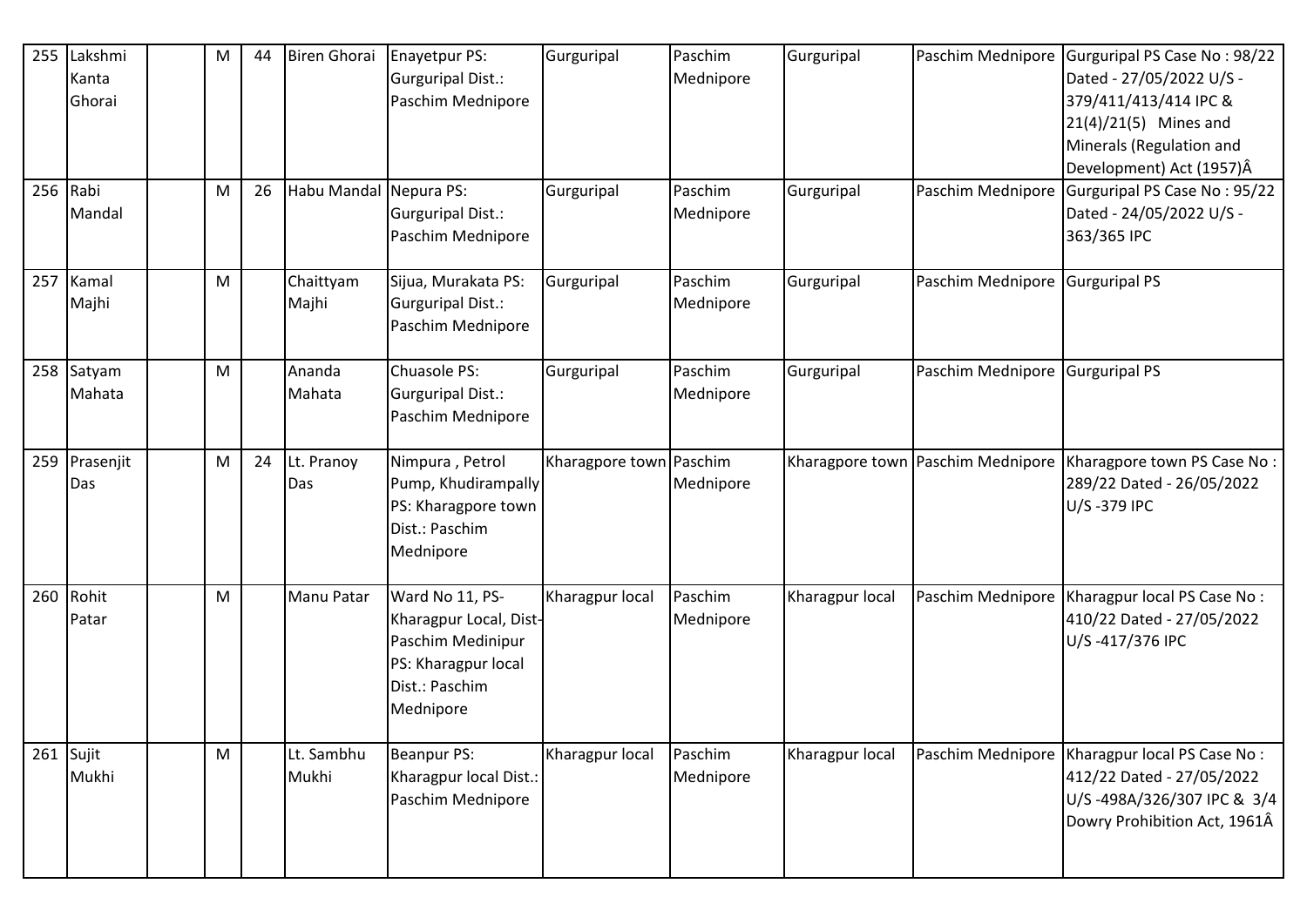| 262 | Prasenjit<br>Das       | M  | 24 | Lt. Pranoy<br>Das     | Nimpura Petrol<br>Pump, Khudirampally<br>PS: Kharagpore town<br>Dist.: Paschim<br>Mednipore                   | Kharagpore town Paschim | Mednipore            | Kharagpur<br>women | Paschim Mednipore           | Kharagpur women PS Case No<br>: 289/22 U/S -                             |
|-----|------------------------|----|----|-----------------------|---------------------------------------------------------------------------------------------------------------|-------------------------|----------------------|--------------------|-----------------------------|--------------------------------------------------------------------------|
| 263 | Baby<br>Singha         | F. | 31 | Lt Debkumar<br>Singha | Palbari, Shib Mandir, Midnapore<br>PS-Kotwali PS:<br>Midnapore Dist.:<br>Paschim Mednipore                    |                         | Paschim<br>Mednipore | Midnapore          | Paschim Mednipore           | Midnapore PS Case No:<br>106/22 Dated - 21/02/2022<br>U/S-306/323/34 IPC |
| 264 | Chabi Das              | F. | 60 | Jaydeb Das            | Palbari, Khas Basti,<br>PS-Kotwali PS:<br>Midnapore Dist.:<br>Paschim Mednipore                               | Midnapore               | Paschim<br>Mednipore | Midnapore          | Paschim Mednipore           | Midnapore PS Case No:<br>106/22 Dated - 21/02/2022<br>U/S-306/323/34 IPC |
| 265 | Sital Dolai            | M  |    | Subal Dolai           | Jamna, PS Pingla,<br>Dist Paschim<br>Medinipur PS: Pingla<br>Dist.: Paschim<br>Mednipore                      | Pingla                  | Paschim<br>Mednipore | Pingla             | Paschim Mednipore           | Pingla PS Case No: 175/22<br>Dated - 26/05/2022 U/S -<br>406/420/34 IPC  |
| 266 | Pravas<br><b>Batul</b> | M  | 53 |                       | Kanailal Batul Paschimchak, PS<br>Pingla, Dist Paschim<br>Medinipur PS: Pingla<br>Dist.: Paschim<br>Mednipore | Pingla                  | Paschim<br>Mednipore | Pingla             | Paschim Mednipore Pingla PS |                                                                          |
| 267 | Sankar<br>Singh        | M  | 25 | Jiten Singh           | Bishnupur, PS:<br>Salbani Dist.:<br>Paschim Mednipore                                                         | Salbani                 | Paschim<br>Mednipore | Salbani            | Paschim Mednipore           | Salbani PS                                                               |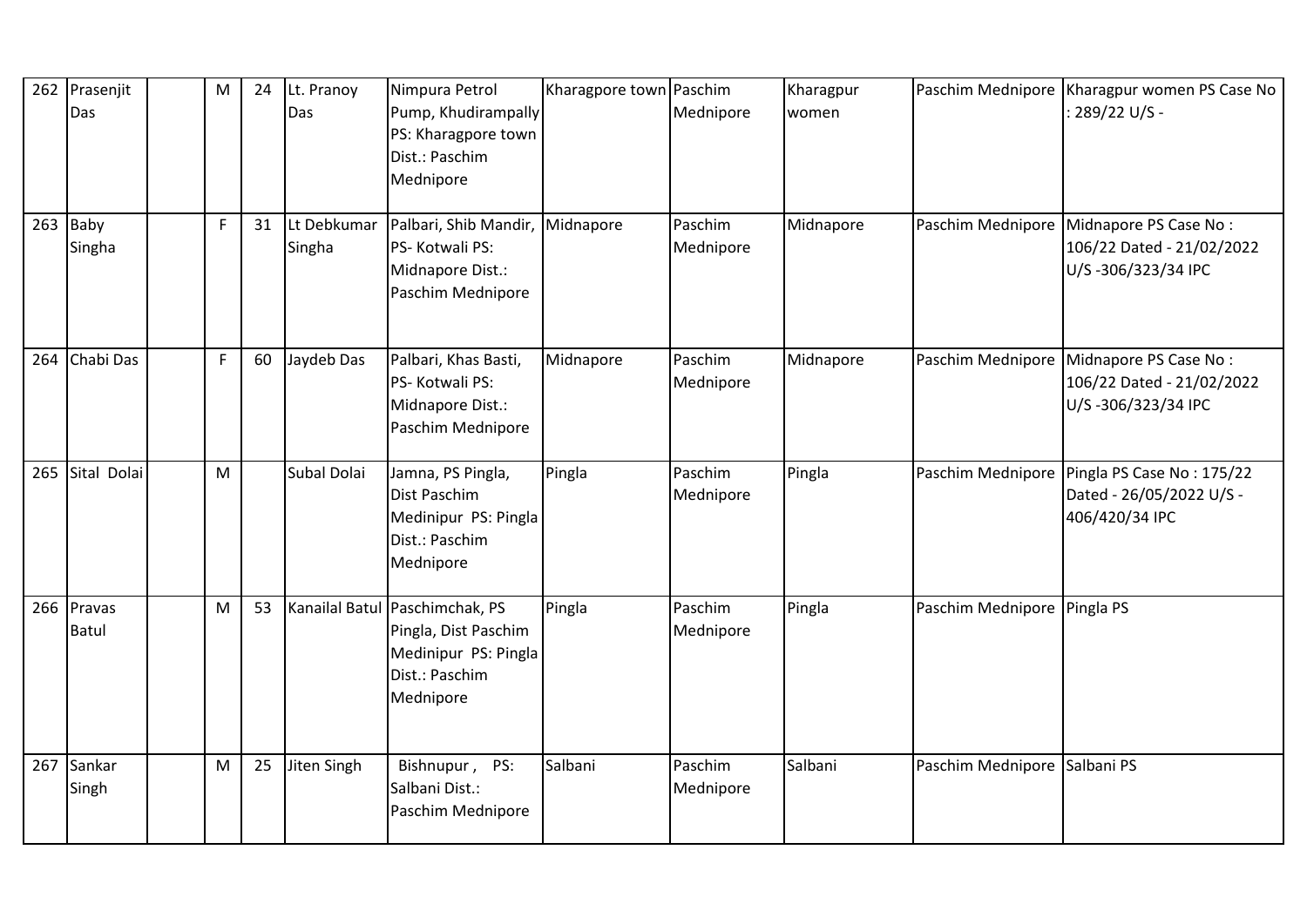| 268    | Shibu<br>Sarkar      | M |    | Jatin Sarkar         | Vill- Barnia Ujirpur of Kaligunj<br>PS-Kaliganj, Dist-<br>Nadia A/P-C/O -<br>Kashi Pal of<br>Babuihati Purba<br>Para, PS- Srirampur,<br>Dist-Hooghly PS:<br>Kaligunj Dist.:<br>Krishnanagar Police<br>District |             | Krishnanagar<br><b>Police District</b> | Katwa       | Purba Burdwan   | Katwa PS Case No: 248/22<br>Dated - 13/05/2022 U/S -<br>399/402 IPC & 25/27 Arms<br>Act, 1959 |
|--------|----------------------|---|----|----------------------|----------------------------------------------------------------------------------------------------------------------------------------------------------------------------------------------------------------|-------------|----------------------------------------|-------------|-----------------|-----------------------------------------------------------------------------------------------|
| 269    | Kayesh Sk            | M |    | Nekbar Sk            | <b>Sultanpur PS:</b><br>Ketugram Dist.:<br>Purba Burdwan                                                                                                                                                       | Ketugram    | Purba Burdwan Ketugram                 |             | Purba Burdwan   | Ketugram PS Case No: 201/22<br>Dated - 06/05/2022 U/S -<br>498A/323/325/326/34 IPC            |
| 270    | Soumo<br>Mondal      | M |    | Lt. Bikash<br>Mondal | <b>DERIAPUR PS: Raina</b><br>Dist.: Purba Burdwan                                                                                                                                                              | Raina       | Purba Burdwan Raina                    |             | Purba Burdwan   | Raina PS Case No: 180/22<br>Dated - 27/05/2022 U/S -<br>341/323/325/307 IPC                   |
|        | 271 Sukdeb<br>Ghorai | M | 33 | Lt. Gourhari         | Mahammadpur PS:<br><b>Bhagawanpur Dist.:</b><br>Purba Mednipore                                                                                                                                                | Bhagawanpur | Purba<br>Mednipore                     | Bhagawanpur | Purba Mednipore | Bhagawanpur PS Case No:<br>202/22 Dated - 24/05/2022<br>U/S-363/366/34 IPC                    |
| 272    | Sibu Sing            | M | 34 | <b>Badal Sing</b>    | village- Kasba Egra,<br>Ward No-06, PO &<br>PS- Egra, Dist-Purba<br>Medinipur PS: Egra<br>Dist.: Purba<br>Mednipore                                                                                            | Egra        | Purba<br>Mednipore                     | Egra        | Purba Mednipore | Egra PS Case No: 525/21<br>Dated - 09/11/2021 U/S -<br>461/380 IPC                            |
| 273    | Sk Abdar<br>Hossen   | M | 24 | Sk Akbar             | Garh Moyna PS:<br>Moyna Dist.: Purba<br>Mednipore                                                                                                                                                              | Moyna       | Purba<br>Mednipore                     | Moyna       | Purba Mednipore | Moyna PS Case No: 134/22<br>Dated - 25/05/2022 U/S -<br>363/365/34 IPC                        |
| 274 Sk | Hamidul              | M | 26 | Sk Rahim             | Rajnagar PS:<br><b>Bhabanipur Dist.:</b><br>Purba Mednipore                                                                                                                                                    | Bhabanipur  | Purba<br>Mednipore                     | Nandigram   | Purba Mednipore | Nandigram PS Case No:<br>454/22 Dated - 27/05/2022<br>U/S-399/402 IPC                         |
| 275    | Hasibul<br>Khan      | M | 28 | Gulmahamm<br>ad      | Motiramchak PS:<br>Sutahata Dist.: Purba<br>Mednipore                                                                                                                                                          | Sutahata    | Purba<br>Mednipore                     | Nandigram   | Purba Mednipore | Nandigram PS Case No:<br>454/22 Dated - 27/05/2022<br>U/S-399/402 IPC                         |
|        | 276 Sk Ajanur        | M | 27 | Lt Sk<br>Asiruddin   | Rajnagar PS:<br><b>Bhabanipur Dist.:</b><br>Purba Mednipore                                                                                                                                                    | Bhabanipur  | Purba<br>Mednipore                     | Nandigram   | Purba Mednipore | Nandigram PS Case No:<br>454/22 Dated - 27/05/2022<br>U/S-399/402 IPC                         |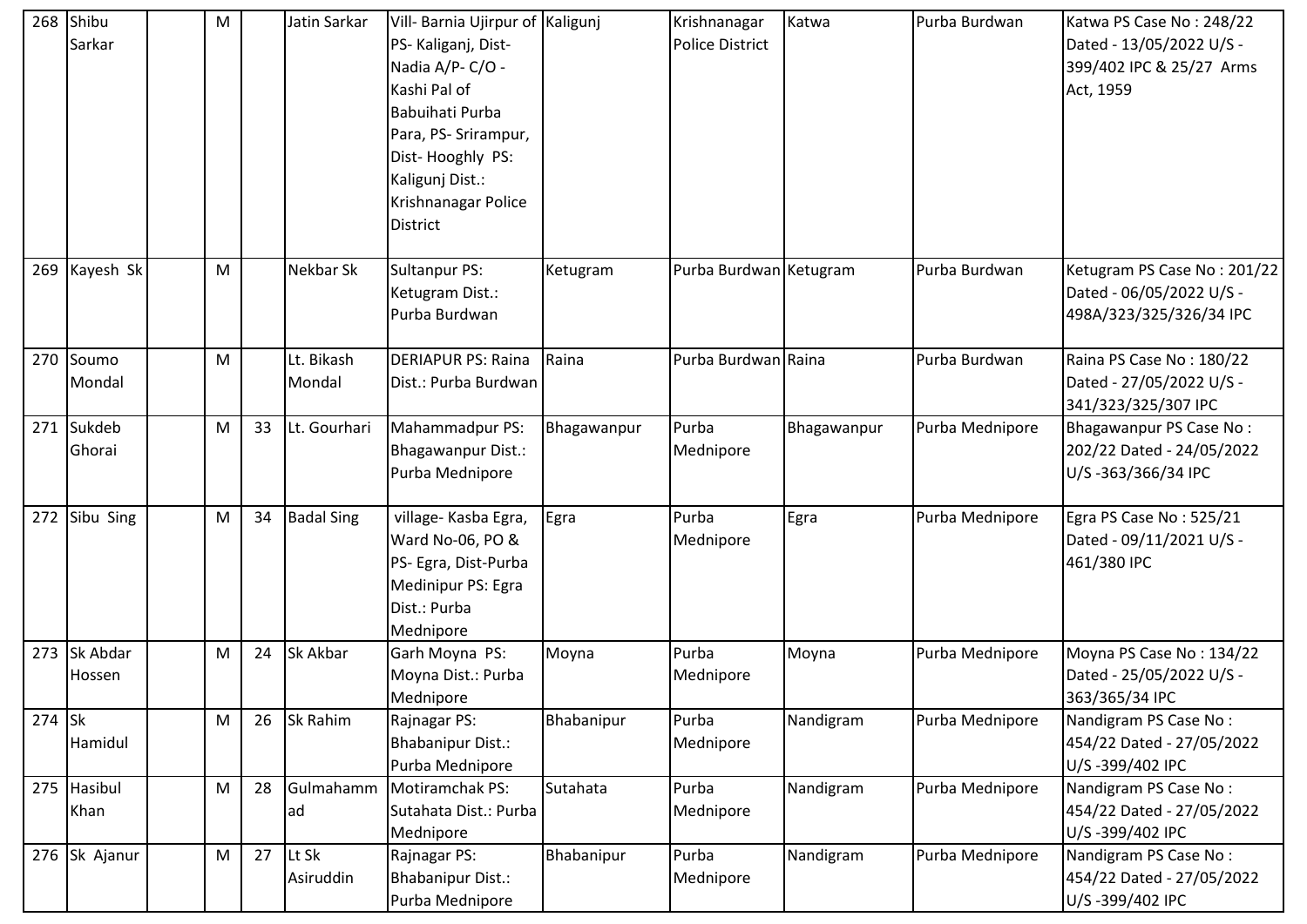| 277 | Nasiruddi<br>n Khan    | M  | 22 | Kutubuddin<br>Khan     | PS: Bhabanipur Dist.:<br>Purba Mednipore                                                                               | Bhabanipur | Purba<br>Mednipore                                  | Nandigram | Purba Mednipore                                  | Nandigram PS Case No:<br>454/22 Dated - 27/05/2022<br>U/S-399/402 IPC                                                                            |
|-----|------------------------|----|----|------------------------|------------------------------------------------------------------------------------------------------------------------|------------|-----------------------------------------------------|-----------|--------------------------------------------------|--------------------------------------------------------------------------------------------------------------------------------------------------|
| 278 | Gour<br>Sundar<br>Das  | M  | 45 | Lt Sunil Das           | Takapura PS:<br>Nandigram Dist.:<br>Purba Mednipore                                                                    | Nandigram  | Purba<br>Mednipore                                  | Nandigram | Purba Mednipore                                  | Nandigram PS Warrant No =<br>373/22                                                                                                              |
| 279 | <b>Subhas</b><br>Hazra | M  | 39 | Rabin Hazra            | Takapura PS:<br>Nandigram Dist.:<br>Purba Mednipore                                                                    | Nandigram  | Purba<br>Mednipore                                  | Nandigram | Purba Mednipore                                  | Nandigram PS Warrant No =<br>372/22                                                                                                              |
| 280 | Sudhangs<br>hu Barik   | M  | 35 | Subir Barik            | Takapura PS:<br>Nandigram Dist.:<br>Purba Mednipore                                                                    | Nandigram  | Purba<br>Mednipore                                  | Nandigram | Purba Mednipore                                  | Nandigram PS Warrant No =<br>374/22                                                                                                              |
| 281 | Pratima<br>Mondal      | F. | 52 | Chittaranjan<br>Mondal | Of Vill+PS-Ramnagar, Ramnagar<br>South 24 Parganas<br>PS: Ramnagar Dist.:<br>Diamond Harbour<br><b>Police District</b> |            | Diamond<br><b>Harbour Police</b><br><b>District</b> | Ramnagar  | <b>Diamond Harbour</b><br><b>Police District</b> | Ramnagar PS Case No: 88/22<br>Dated - 22/05/2022 U/S -<br>498A/406/307/34 IPC & 4<br>Dowry Prohibition Act, 1961Â                                |
| 282 | Dhrupa<br>Mahato       | M  | 40 | <b>Sisir Mahato</b>    | Kotlui PS: Tamna<br>Dist.: Purulia                                                                                     | Tamna      | Purulia                                             | Tamna     | Purulia                                          | Tamna PS Case No: 78/22<br>Dated - 21/05/2022 U/S -08<br>The Protection of children<br>from sexual offences Act, 2012<br>(POCSO)                 |
| 283 | Nur Ali                | M  | 25 | Idrish Ali             | Dhabail PS: Kaliaganj<br>Dist.: Raiganj Police<br>District                                                             | Kaliaganj  | Raiganj Police<br><b>District</b>                   | Kaliaganj | Raiganj Police<br><b>District</b>                | Kaliaganj PS Case No: 243/22<br>Dated - 18/05/2022 U/S -<br>341/323/325354A/379/307/3<br>4 IPC                                                   |
| 284 | Hajirul<br>Sekh        | M  | 19 | Hagru Sk.              | Nayatuli, PS:<br>Raigunje Dist.:<br>Raiganj Police<br><b>District</b>                                                  | Raigunje   | Raiganj Police<br><b>District</b>                   | Raigunje  | Raiganj Police<br><b>District</b>                | Raigunje PS Case No: 689/22<br>Dated - 27/05/2022 U/S -<br>411/414 IPC & 21 of Mines<br>and Minerals (Regulation and<br>Development) Act (1957)Â |
|     | 285 Shadab             | M  | 33 | Khushran               | Ghatera (House No-<br>288 near Masjid Goli)                                                                            |            | <b>Basirhat</b>                                     | Raigunje  | Raiganj Police<br><b>District</b>                | Raigunje PS Case No: 637/22<br>Dated - 17/05/2022 U/S -<br>341/323/354/506/34 IPC                                                                |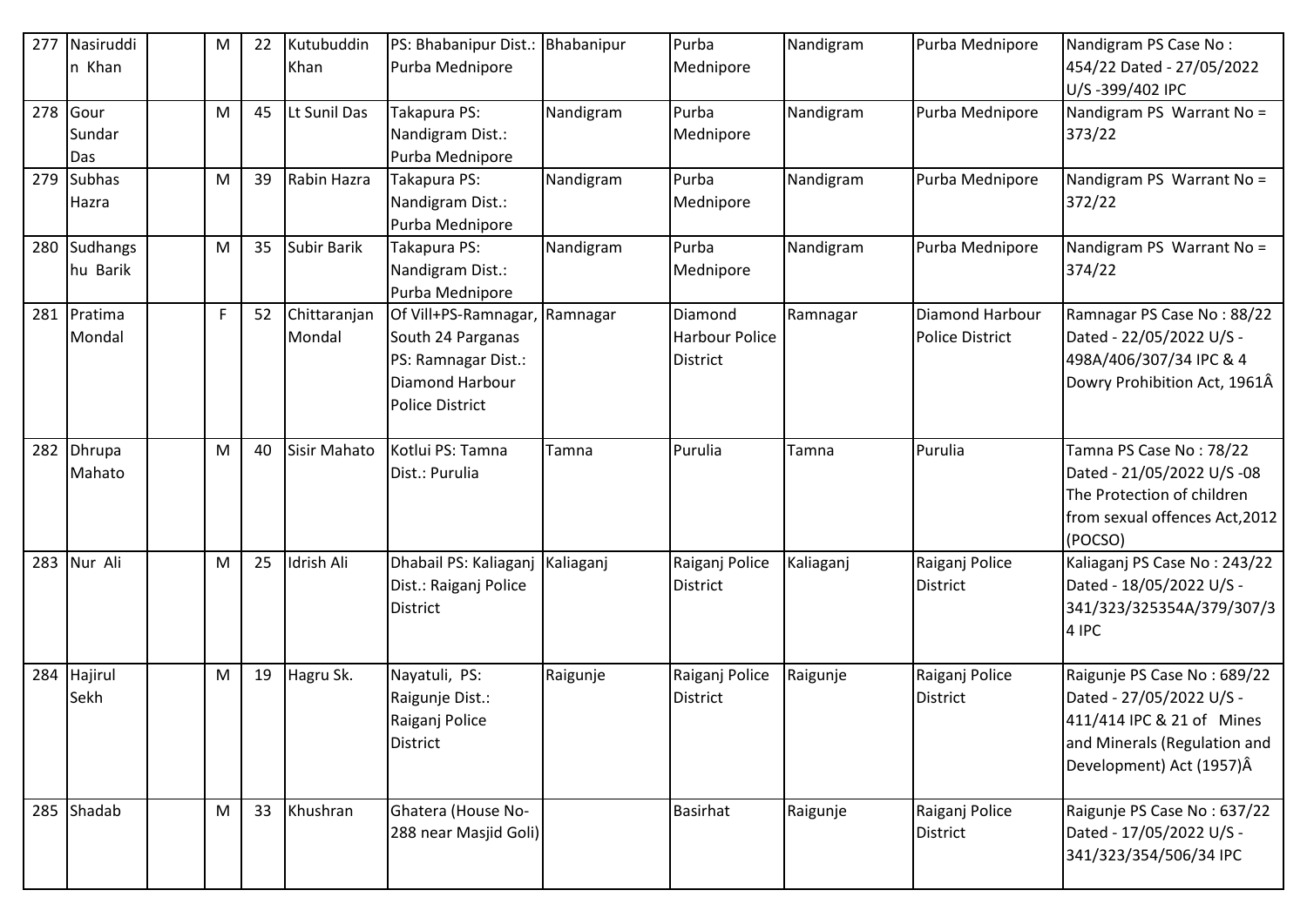|     | 286 Joydeb<br>Modak        |       | M | 40 | Ch. Modak             | S/o Lt. Manik   PS: Ranaghat Dist.:<br>Ranaghat Police<br><b>District</b>                                                                   | Ranaghat       | Ranaghat<br><b>Police District</b>            | Ranaghat women Ranaghat Police    | <b>District</b>                    | Ranaghat women PS Case No:<br>64/22 Dated - 25/05/2022 U/S<br>-498A/323/307/34 IPC    |
|-----|----------------------------|-------|---|----|-----------------------|---------------------------------------------------------------------------------------------------------------------------------------------|----------------|-----------------------------------------------|-----------------------------------|------------------------------------|---------------------------------------------------------------------------------------|
|     | 287 Rahul Sk               |       | M | 25 | <b>Ainal Sk</b>       | Mohini Ghar PS:<br>Jibantala Dist.:<br><b>Baruipur Police</b><br>District                                                                   | Jibantala      | Baruipur Police Ballygunge<br><b>District</b> | g.r.p.s.                          | Sealdah G.R.P.                     | Ballygunge g.r.p.s. PS Warrant<br>$No = 6$                                            |
|     | 288 Kutubuddi<br>n Dafader |       | M | 31 | Lt. Alam<br>Dafader   | Ranaghat, Nasrapara<br>PS: Ranaghat Dist.:<br>Ranaghat Police<br><b>District</b>                                                            | Ranaghat       | Ranaghat<br><b>Police District</b>            | Ranaghat g.r.p.s.                 | Sealdah G.R.P.                     | Ranaghat g.r.p.s. PS Case No:<br>12/22 Dated - 22/05/2022 U/S<br>-341/379/326/307 IPC |
| 289 | Md<br>Azharuddi            | Rahit | M | 21 | Md. Elious @<br>Sanu  | Vill Mallickpur, Habib Baruipur<br>Chak, Salea Mosjid,<br>PO Mallickpur PS:<br><b>Baruipur Dist.:</b><br><b>Baruipur Police</b><br>District |                | District                                      | Baruipur Police Sonarpur g.r.p.s. | Sealdah G.R.P.                     | Sonarpur g.r.p.s. PS                                                                  |
|     | 290 Swapan<br>Roy          |       | M | 27 |                       | Naleswar Roy Of New Alipurduar<br>Station Para W/No-<br>16 P.S+Dist<br>Alipurduar PS:<br>Alipurduar Dist.:<br>Alipurduar                    | Alipurduar     | Alipurduar                                    | Moynaguri<br>g.r.p.s.             | SILIGURI G.R.P.                    | Moynaguri g.r.p.s. PS Case No<br>06/21 Dated - 14/09/2021<br>U/S-379 IPC              |
| 291 | Kalu<br>Sarkar             |       | M | 35 | Parimal<br>Sarkar     | PS: Bhaktinagar Dist.: Bhaktinagar<br>Siliguri Police<br>Commissionerate                                                                    |                | Siliguri Police<br>Commissionera<br>te        | Bhaktinagar                       | Siliguri Police<br>Commissionerate | <b>Bhaktinagar PS Case No:</b><br>540/22 Dated - 26/05/2022<br>U/S-381 IPC            |
| 292 | Sarbesh<br>Thakur          |       | M | 35 | Lt. Ashrafi<br>Thakur | PS: Bhaktinagar Dist.: Bhaktinagar<br>Siliguri Police<br>Commissionerate                                                                    |                | Siliguri Police<br>Commissionera<br>te        | Bhaktinagar                       | Siliguri Police<br>Commissionerate | Bhaktinagar PS Case No:<br>540/22 Dated - 26/05/2022<br>U/S-381 IPC                   |
|     | 293 Sanjit<br>Singh        |       | M |    | Ganga Singh           | Shantipara PS: New<br>jalpaiguri Dist.:<br>Siliguri Police<br>Commissionerate                                                               | New jalpaiguri | Siliguri Police<br>Commissionera<br>te        | New jalpaiguri                    | Siliguri Police<br>Commissionerate | New jalpaiguri PS Case No:<br>515/22 Dated - 17/05/2022<br>U/S-448/325/354/506 IPC    |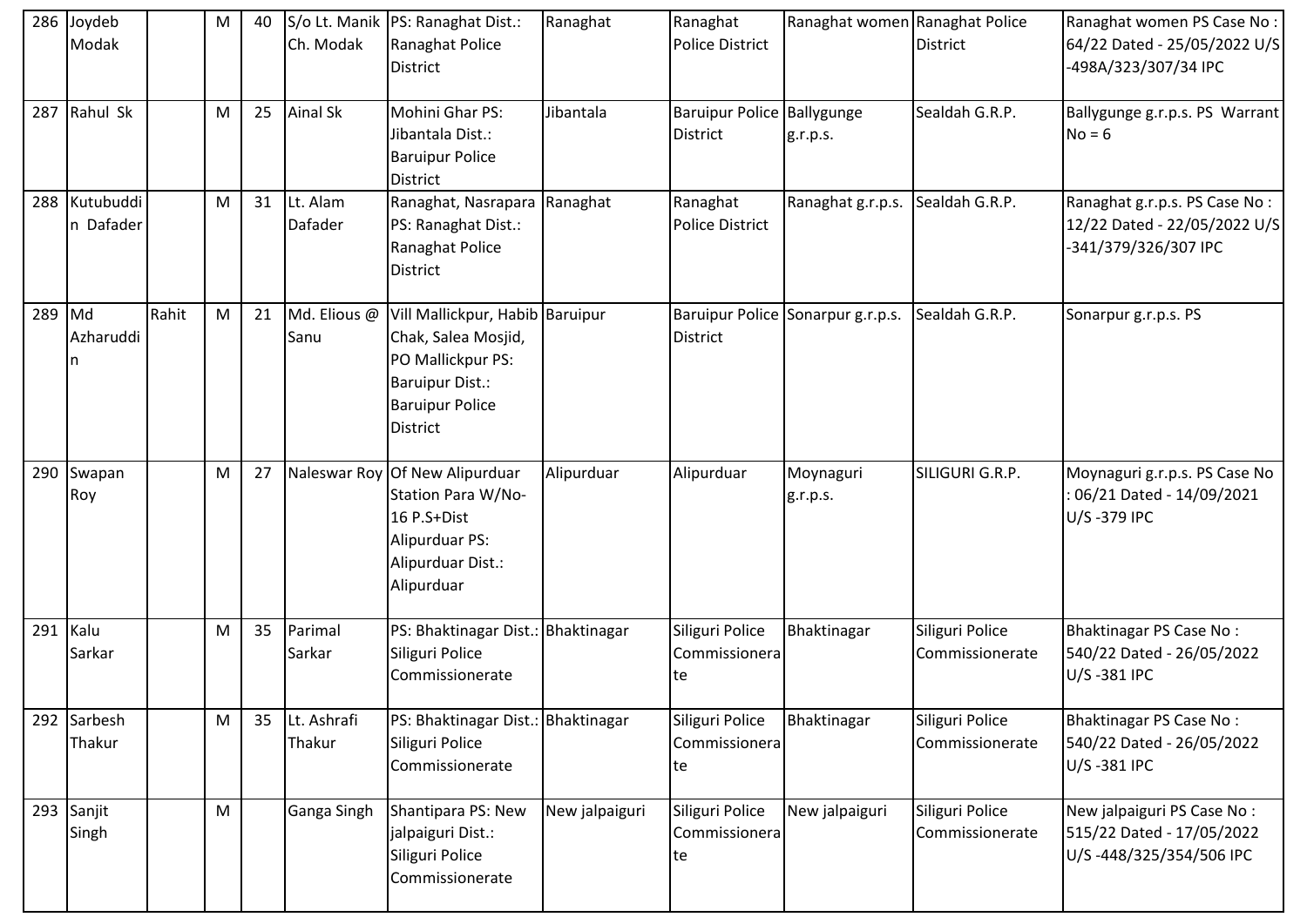| 294 | Dulal Saha           | M | 28 |                        | Basudeb Saha South Shantinagar<br>PS: New jalpaiguri<br>Dist.: Siliguri Police<br>Commissionerate                                                          | New jalpaiguri | Siliguri Police<br>Commissionera<br>te | New jalpaiguri | Siliguri Police<br>Commissionerate | New jalpaiguri PS Case No:<br>540/22 Dated - 23/05/2022<br>U/S-498A/506 IPC                               |
|-----|----------------------|---|----|------------------------|------------------------------------------------------------------------------------------------------------------------------------------------------------|----------------|----------------------------------------|----------------|------------------------------------|-----------------------------------------------------------------------------------------------------------|
| 295 | Md<br>Salauddin      | M | 43 | Lt. Md Salim<br>Mia    | of Devidanga,<br>Champasari, PS<br>Pradhannagar Dist<br>Darjeeling PS:<br>Pradhannagar Dist.:<br>Siliguri Police<br>Commissionerate                        | Pradhannagar   | Siliguri Police<br>Commissionera<br>te | Pradhannagar   | Siliguri Police<br>Commissionerate | Pradhannagar PS Case No:<br>389/22 Dated - 26/05/2022<br>U/S-498A IPC                                     |
|     | 296 Rukesh<br>Sahani | M | 18 | Arun Sahani            | of Khudiram Pally,<br><b>BRI Colony Ward No</b><br>01, PS Pradhannagar<br>Dist Darjeeling PS:<br>Pradhannagar Dist.:<br>Siliguri Police<br>Commissionerate | Pradhannagar   | Siliguri Police<br>Commissionera<br>te | Pradhannagar   | Siliguri Police<br>Commissionerate | Pradhannagar PS Case No:<br>299/22 Dated - 23/04/2022<br>$U/S -$<br>341/324/354B/379/506/34<br><b>IPC</b> |
| 297 | Homnath<br>Ghimiray  | M | 43 | Ghanashyam<br>Ghimiray | of Salbari<br>Ambadura Sukna PS<br>Pradhan nagar Dist<br>Darjeeling PS:<br>Pradhannagar Dist.:<br>Siliguri Police<br>Commissionerate                       | Pradhannagar   | Siliguri Police<br>Commissionera<br>te | Pradhannagar   | Siliguri Police<br>Commissionerate | Pradhannagar PS Case No:<br>396/22 Dated - 27/05/2022<br>U/S-498A IPC                                     |
|     | 298 Bijoy<br>Mandal  | M |    | Hari Mandal            | In Dabgram back side Bhaktinagar<br>of Polytechnic<br>College under Siliguri<br>PS PS: Bhaktinagar<br>Dist.: Siliguri Police<br>Commissionerate            |                | Siliguri Police<br>Commissionera<br>te | Siliguri       | Siliguri Police<br>Commissionerate | Siliguri PS Case No: 524/22<br>Dated - 27/05/2022 U/S -46 A<br>Bengal Excise Act, 1909<br>(c)             |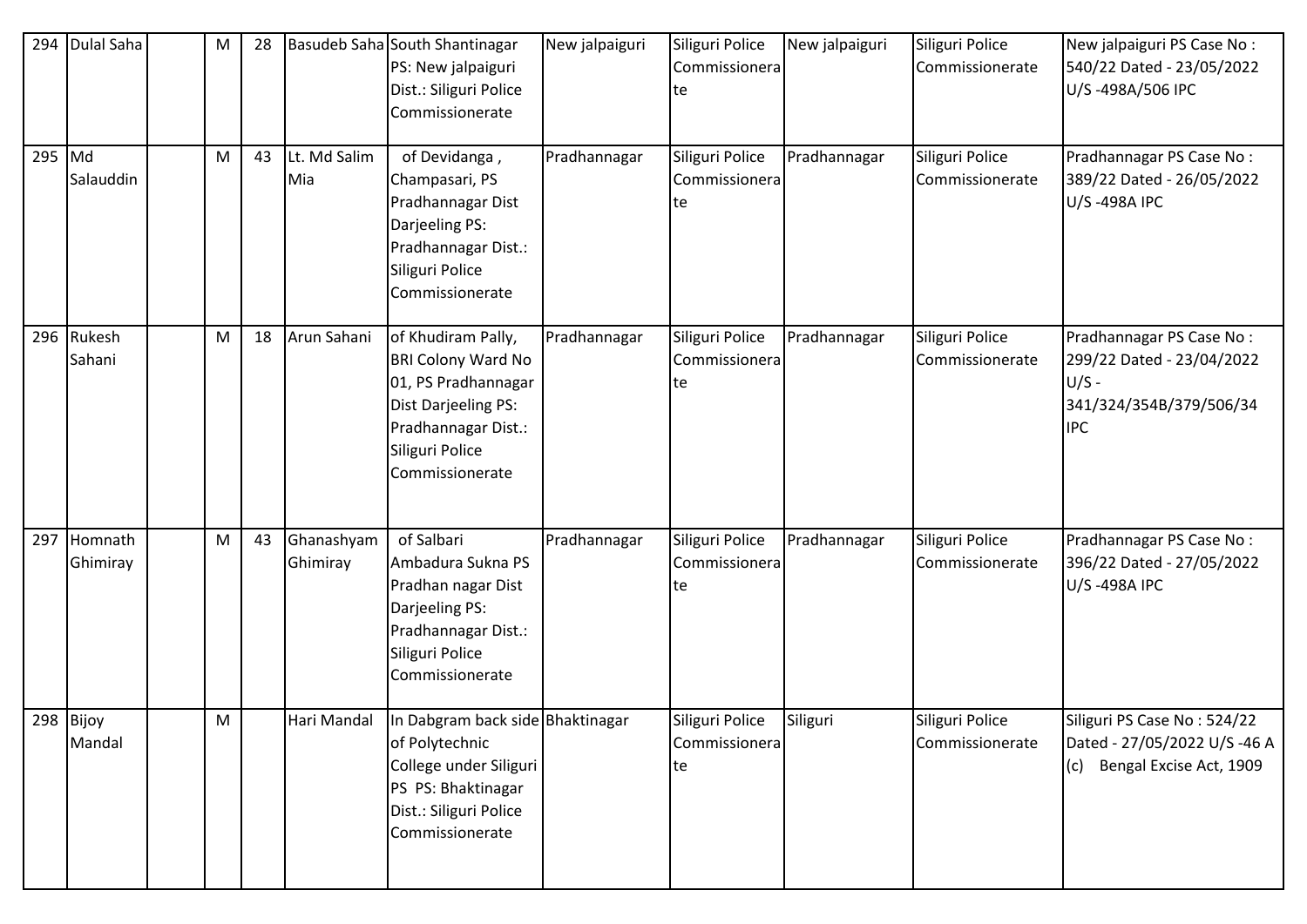| 299 | Alam Md                  | M |    |                      | Md. Alauddin   Maharaj Colony near   Siliguri<br>Natun Sangha Club<br>Road, W/No-04<br>under Siliguri PS PS:<br>Siliguri Dist.: Siliguri<br>Police<br>Commissionerate |                          | Siliguri Police<br>Commissionera<br>te        | Siliguri    | Siliguri Police<br>Commissionerate  | Siliguri PS Case No: 526/22<br>Dated - 27/05/2022 U/S -46 A<br>Bengal Excise Act, 1909<br>(c)                                                  |
|-----|--------------------------|---|----|----------------------|-----------------------------------------------------------------------------------------------------------------------------------------------------------------------|--------------------------|-----------------------------------------------|-------------|-------------------------------------|------------------------------------------------------------------------------------------------------------------------------------------------|
| 300 | Saktar Ali<br>Khan       | M |    | Lt. Ajij Ali<br>Khan | Kashipur Taltala, PO<br>Tepakhala, PS Kulpi,<br>South 24 Pgs PS:<br>Kulpi Dist.:<br>Sundarban Police<br><b>District</b>                                               | Kulpi                    | Sundarban<br><b>Police District</b>           | Kulpi       | Sundarban Police<br>District        | Kulpi PS Case No: 187/22<br>Dated - 27/05/2022 U/S -<br>341/323/325/506 IPC                                                                    |
| 301 | Sajid<br>Hossain<br>Khan | M | 31 |                      | Ayub Ali Khan Ulurdar PS: Dholahat Dholahat<br>Dist.: Sundarban<br><b>Police District</b>                                                                             |                          | Sundarban<br><b>Police District</b>           | Mandirbazar | Sundarban Police<br>District        | Mandirbazar PS Case No:<br>178/22 Dated - 27/05/2022<br>U/S-379/411/413/414 IPC & 7<br>$(1)(a)(ii)$ Essential<br>Commodities Act, 1955Â        |
|     | 302 Raju Gazi            | M | 30 | Saheb Ali<br>Gazi    | Gazi Para, Keyatala<br>PS: Baruipur Dist.:<br><b>Baruipur Police</b><br><b>District</b>                                                                               | Baruipur                 | Baruipur Police Mathurapur<br><b>District</b> |             | Sundarban Police<br>District        | Mathurapur PS Case No:<br>53/22 Dated - 16/03/2022 U/S<br>-279/338 IPC                                                                         |
| 303 | Munna Sk                 | M | 28 | Sofan Sk             | 8 No. Berar Chak PS:<br>Harwood point<br>coastal Dist.:<br>Sundarban Police<br><b>District</b>                                                                        | Harwood point<br>coastal | Sundarban<br><b>Police District</b>           | Mathurapur  | Sundarban Police<br>District        | Mathurapur PS Case No:<br>20/22 Dated - 18/01/2022 U/S<br>-399/402 IPC                                                                         |
| 304 | Safirul<br>Halder        | M | 23 | Samsuddin<br>Halder  | Natagachi,<br>Panchupara PS:<br>Sonarpur Dist.:<br><b>Baruipur Police</b><br>District                                                                                 | Sonarpur                 | Baruipur Police Mathurapur<br><b>District</b> |             | Sundarban Police<br><b>District</b> | Mathurapur PS Case No:<br>131/22 Dated - 27/05/2022<br>U/S-379/411/413/414 IPC                                                                 |
| 305 | Shibapras<br>ad Maity    | M | 32 | Lt. Bharat<br>Maity  | Khansaheb Abad PS:<br>Sagar Dist.:<br>Sundarban Police<br>District                                                                                                    | Sagar                    | Sundarban<br><b>Police District</b>           | Sagar       | Sundarban Police<br>District        | Sagar PS Case No: 158/22<br>Dated - 26/05/2022 U/S -<br>376(2)(n)/506 IPC & 67(A)<br>Information Technology Act,<br>2000 (Relevant Provisions) |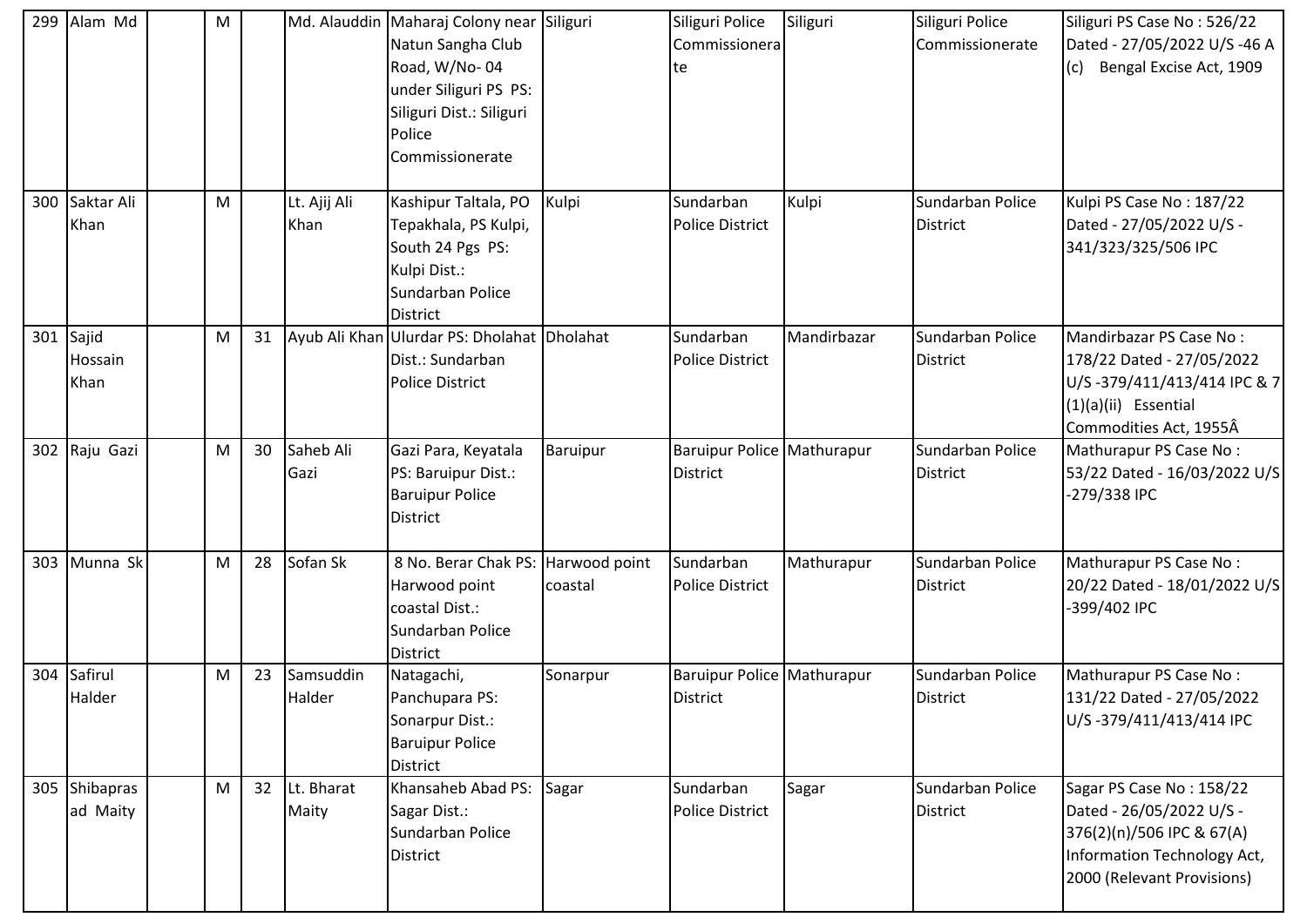|     | 306 Ratan<br>Debnath         |   |    | Ganga<br>Debnath        | <b>CHENGPARA</b>                                           |                | <b>Basirhat</b> | Alipurduar     | Alipurduar | Alipurduar PS GDE No. 1123                                |
|-----|------------------------------|---|----|-------------------------|------------------------------------------------------------|----------------|-----------------|----------------|------------|-----------------------------------------------------------|
|     | 307 Aminul<br>Islam          |   |    | Saddak Mia              | WARD NO 11                                                 |                | Basirhat        | Alipurduar     | Alipurduar | Alipurduar PS GDE No. 1123                                |
|     | 308 Shyam<br>Kundu           |   |    | Nantu Kundu SOVAGANJ    |                                                            |                | <b>Basirhat</b> | Alipurduar     | Alipurduar | Alipurduar PS GDE No. 1123                                |
|     | 309 Mantu<br>Roy             |   |    | Kanai Roy               | <b>NEW APD</b>                                             |                | Basirhat        | Alipurduar     | Alipurduar | Alipurduar PS GDE No. 1123                                |
| 310 | <b>Uday Das</b>              |   |    | Laxman Das              | <b>NEW APD</b>                                             |                | Basirhat        | Alipurduar     | Alipurduar | Alipurduar PS GDE No. 1123                                |
|     | 311 Narayn<br>Barman         |   |    | Raj Kr<br><b>Barman</b> | GHOSHKADANGA                                               |                | Basirhat        | Alipurduar     | Alipurduar | Alipurduar PS GDE No. 1191                                |
|     | 312 Bapi Dey                 |   |    | Paritosh Dey            | BAKRIBARI                                                  |                | <b>Basirhat</b> | Alipurduar     | Alipurduar | Alipurduar PS Outpost<br>Alipurduar Jn TOP GDE No.<br>488 |
|     | 313 Sayan<br>Chawdhur<br>IV. |   |    | Rajib<br>Chowdhury      | СНЕСНАКНАТА                                                |                | Basirhat        | Alipurduar     | Alipurduar | Alipurduar PS Outpost<br>Alipurduar Jn TOP GDE No.<br>488 |
| 314 | Suman<br><b>Basak</b>        | M | 19 | Nitai Basak             | Sishubari Basak PS:<br>Birpara Dist.:<br>Alipurduar        | <b>Birpara</b> | Alipurduar      | <b>Birpara</b> | Alipurduar | Birpara PS GDE No. 1050                                   |
|     | 315 Bishal Roy               | M | 29 | Chandrika<br>Roy        | Birpara Mahakapara<br>PS: Birpara Dist.:<br>Alipurduar     | <b>Birpara</b> | Alipurduar      | <b>Birpara</b> | Alipurduar | Birpara PS GDE No. 1050                                   |
|     | 316 Rohit Roy                | M | 25 | Rahul Ray               | Birpara Khudiram<br>Pally PS: Birpara<br>Dist.: Alipurduar | <b>Birpara</b> | Alipurduar      | Birpara        | Alipurduar | Birpara PS GDE No. 1050                                   |
| 317 | Manu Seal                    | M | 34 | S/o-Bishnu<br>Pada Seal | Birpara Subash Pally<br>PS: Birpara Dist.:<br>Alipurduar   | Birpara        | Alipurduar      | Birpara        | Alipurduar | Birpara PS GDE No. 1050                                   |
|     | 318 Sanjay Sah               | M | 32 | S/o-Lt. Rajit<br>Sah    | Birbity PS: Birpara<br>Dist.: Alipurduar                   | <b>Birpara</b> | Alipurduar      | Birpara        | Alipurduar | Birpara PS GDE No. 1050                                   |
|     | 319 Mithelesh<br>Kumar       | M | 43 | Lt Satya<br>Narayan     | Super market PS:<br>Jaigaon Dist.:<br>Alipurduar           | Jaigaon        | Alipurduar      | Jaigaon        | Alipurduar | Jaigaon PS GDE No. 1074                                   |
|     | 320 Rama<br>Shankar<br>Sha   | M | 37 | Lt Shiw<br>Shankar Sha  | Triveni toll PS:<br>Jaigaon Dist.:<br>Alipurduar           | Jaigaon        | Alipurduar      | Jaigaon        | Alipurduar | Jaigaon PS GDE No. 1074                                   |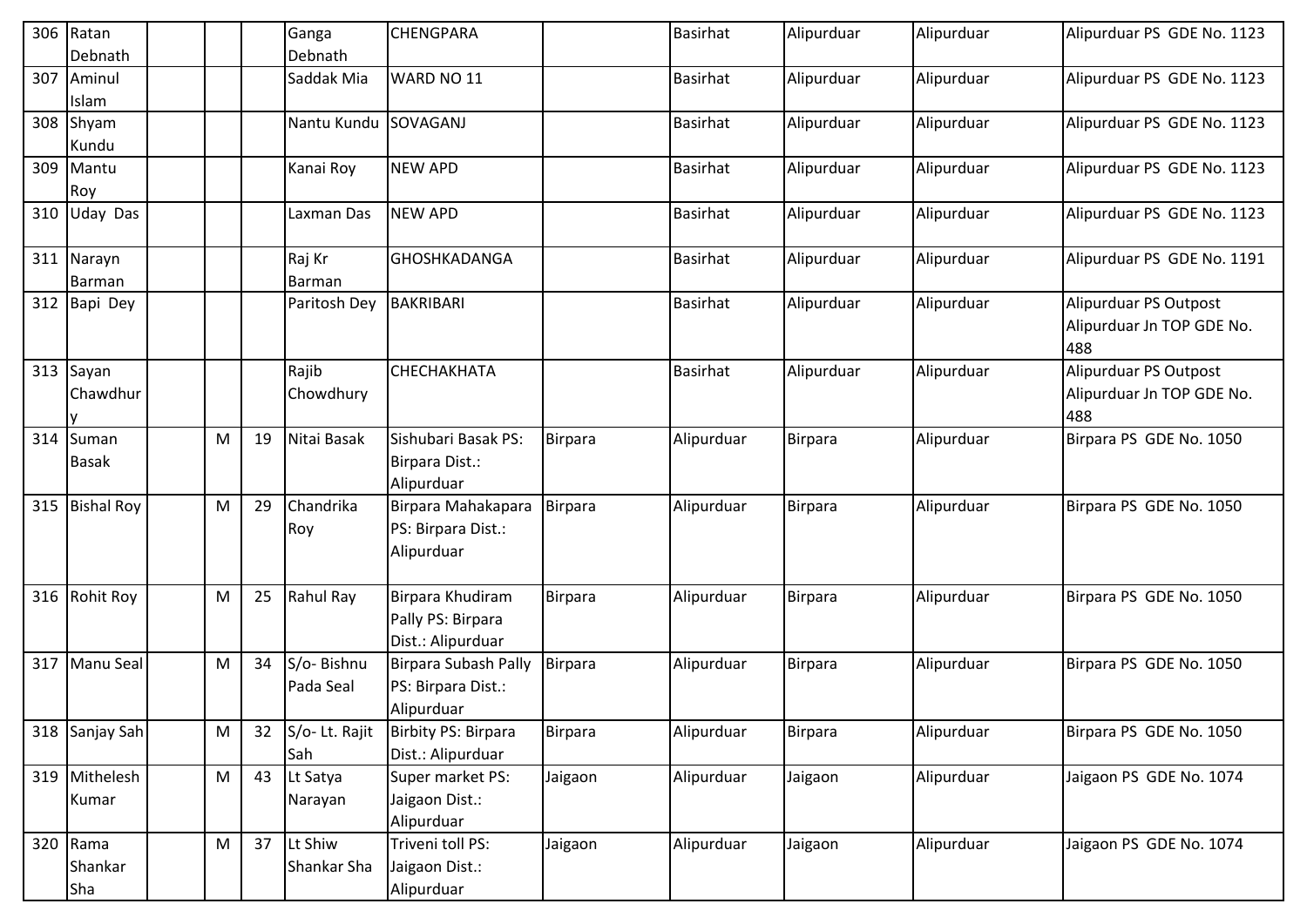| 321 | <b>Neik</b> | M | 58 |             | Lt Hazir Seikh Chota mechia busty | Jaigaon          | Alipurduar | Jaigaon   | Alipurduar | Jaigaon PS GDE No. 1074  |
|-----|-------------|---|----|-------------|-----------------------------------|------------------|------------|-----------|------------|--------------------------|
|     | Mohamad     |   |    |             | PS: Jaigaon Dist.:                |                  |            |           |            |                          |
|     |             |   |    |             | Alipurduar                        |                  |            |           |            |                          |
| 322 | Ranjit      | M | 26 | Baburam     | Purba Satali PS:                  | Kalchini         | Alipurduar | Kalchini  | Alipurduar | Kalchini PS GDE No. 885  |
|     | Oraon       |   |    | Oraon       | Kalchini Dist.:                   |                  |            |           |            |                          |
|     |             |   |    |             | Alipurduar                        |                  |            |           |            |                          |
| 323 | Samir       | M | 30 | Mangru      | Purba Satali PS:                  | Kalchini         | Alipurduar | Kalchini  | Alipurduar | Kalchini PS GDE No. 885  |
|     | Mahali      |   |    | Mahali      | Kalchini Dist.:                   |                  |            |           |            |                          |
|     |             |   |    |             | Alipurduar                        |                  |            |           |            |                          |
| 324 | Israbul     | M | 21 | Lt Gul      | Pukharigram, Dangi                | Kumargram        | Alipurduar | Kumargram | Alipurduar | Kumargram PS GDE No. 863 |
|     | Mia         |   |    | Mahamad     | PS: Kumargram Dist.:              |                  |            |           |            |                          |
|     |             |   |    | Mia         | Alipurduar                        |                  |            |           |            |                          |
|     |             |   |    |             |                                   |                  |            |           |            |                          |
| 325 | Sourav      | M | 20 |             | Lt Keshab Das Ghaksha Para, PS:   | Kumargram        | Alipurduar | Kumargram | Alipurduar | Kumargram PS GDE No. 863 |
|     | Das         |   |    |             | Kumargram Dist.:                  |                  |            |           |            |                          |
|     |             |   |    |             | Alipurduar                        |                  |            |           |            |                          |
|     | 326 Bapi    | M | 24 | Purrna      | Ghagra PS:                        | Alipurduar       | Alipurduar | Kumargram | Alipurduar | Kumargram PS GDE No. 850 |
|     | Barman      |   |    | Narayan     | Alipurduar Dist.:                 |                  |            |           |            |                          |
|     |             |   |    | Barman      | Alipurduar                        |                  |            |           |            |                          |
| 327 | Kalyan      | M | 40 | Sankar Bose | Uttar Kamakhyaguri,               | Alipurduar       | Alipurduar | Kumargram | Alipurduar | Kumargram PS GDE No. 850 |
|     | <b>Bose</b> |   |    |             | Hospital Road, PS:                |                  |            |           |            |                          |
|     |             |   |    |             | Alipurduar Dist.:                 |                  |            |           |            |                          |
|     |             |   |    |             | Alipurduar                        |                  |            |           |            |                          |
|     |             |   |    |             |                                   |                  |            |           |            |                          |
| 328 | Rahim Ali   | М | 40 | Safiruddin  | Dhalphal, PS:                     | Tufanganj        | Coochbehar | Kumargram | Alipurduar | Kumargram PS GDE No. 850 |
|     | Mia         |   |    | Mia         | Tufanganj Dist.:                  |                  |            |           |            |                          |
|     |             |   |    |             | Coochbehar                        |                  |            |           |            |                          |
| 329 | Sarat Roy   | M | 31 | Praksh Roy  | Dakshin                           | Kumargram        | Alipurduar | Kumargram | Alipurduar | Kumargram PS GDE No. 850 |
|     |             |   |    |             | Kamakhyaguri PS:                  |                  |            |           |            |                          |
|     |             |   |    |             | Kumargram Dist.:                  |                  |            |           |            |                          |
|     |             |   |    |             | Alipurduar                        |                  |            |           |            |                          |
|     | 330 Bikash  | M | 39 | Lt Santosh  | Takuamari, PS:                    | <b>Baxsirhat</b> | Coochbehar | Kumargram | Alipurduar | Kumargram PS GDE No. 850 |
|     | Sarkar      |   |    | Sarkar      | Baxsirhat Dist.:                  |                  |            |           |            |                          |
|     |             |   |    |             | Coochbehar                        |                  |            |           |            |                          |
|     | 331 Anurag  | M | 29 | Prafullya   | Khagribari PS:                    | <b>Baxsirhat</b> | Coochbehar | Kumargram | Alipurduar | Kumargram PS GDE No. 850 |
|     | Barman      |   |    | Barman      | Baxsirhat Dist.:                  |                  |            |           |            |                          |
|     |             |   |    |             | Coochbehar                        |                  |            |           |            |                          |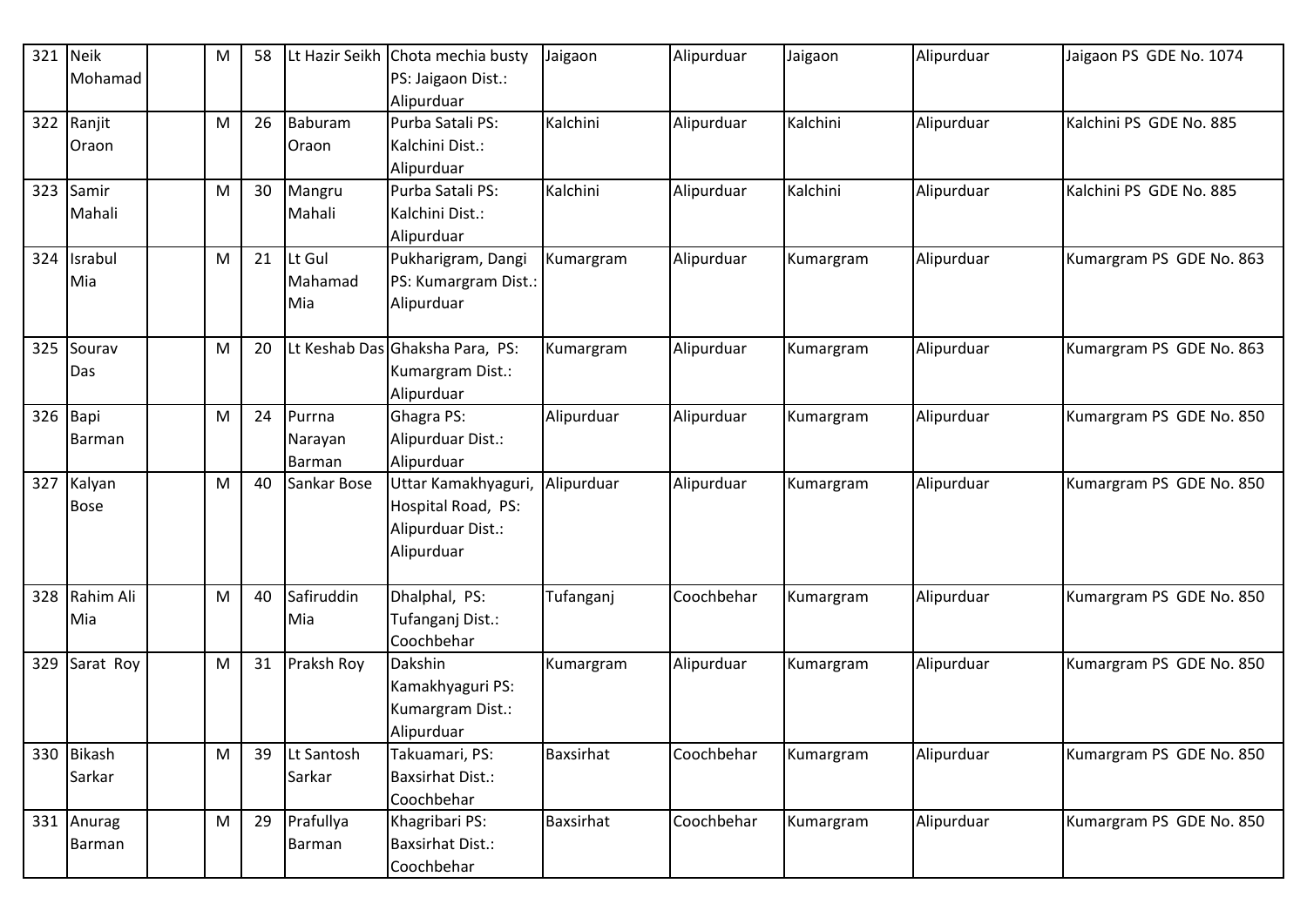| 332 | Nandan          | M | 26 | Manoranjan        | Laskarpara,             | Kumargram        | Alipurduar    | Kumargram | Alipurduar       | Kumargram PS GDE No. 1025 |
|-----|-----------------|---|----|-------------------|-------------------------|------------------|---------------|-----------|------------------|---------------------------|
|     | Barman          |   |    | Barman            | Barobisha PS:           |                  |               |           |                  |                           |
|     |                 |   |    |                   | Kumargram Dist.:        |                  |               |           |                  |                           |
|     |                 |   |    |                   | Alipurduar              |                  |               |           |                  |                           |
| 333 | Manojit         | M | 19 | Sanjit Ray        | Naziran Deutikhata      | <b>Baxsirhat</b> | Coochbehar    | Kumargram | Alipurduar       | Kumargram PS GDE No. 1025 |
|     | Ray             |   |    |                   | PS: Baxsirhat Dist.:    |                  |               |           |                  |                           |
|     |                 |   |    |                   | Coochbehar              |                  |               |           |                  |                           |
|     |                 |   |    |                   |                         |                  |               |           |                  |                           |
| 334 | Sukanta         | M | 38 | Jiban             | Rampur, PS:             | <b>Baxsirhat</b> | Coochbehar    | Kumargram | Alipurduar       | Kumargram PS GDE No. 1025 |
|     | Chakrabor       |   |    | Chakraborty       | <b>Baxsirhat Dist.:</b> |                  |               |           |                  |                           |
|     | ty              |   |    |                   | Coochbehar              |                  |               |           |                  |                           |
|     | 335 Shyamal     | M | 34 | Bholanath         | Singimari PS:           | <b>Baxsirhat</b> | Coochbehar    | Kumargram | Alipurduar       | Kumargram PS GDE No. 1032 |
|     | Barman          |   |    | <b>Barman</b>     | <b>Baxsirhat Dist.:</b> |                  |               |           |                  |                           |
|     |                 |   |    |                   | Coochbehar              |                  |               |           |                  |                           |
|     | 336 Anjan       | M | 38 | Ram Mohan         | Laskarpara,             | Kumargram        | Alipurduar    | Kumargram | Alipurduar       | Kumargram PS GDE No. 1032 |
|     | Paul            |   |    | Paul              | Barobisha PS:           |                  |               |           |                  |                           |
|     |                 |   |    |                   | Kumargram Dist.:        |                  |               |           |                  |                           |
|     |                 |   |    |                   | Alipurduar              |                  |               |           |                  |                           |
| 337 | Shahil          | M | 21 | Swapan            | Alipurduar Junction     | Alipurduar       | Alipurduar    | Kumargram | Alipurduar       | Kumargram PS GDE No. 1032 |
|     | Modak           |   |    | Modak             | PS: Alipurduar Dist.:   |                  |               |           |                  |                           |
|     |                 |   |    |                   | Alipurduar              |                  |               |           |                  |                           |
|     |                 |   |    |                   |                         |                  |               |           |                  |                           |
| 338 | Amit Das        | M | 28 | Narayan Das       | 4 no. Colony PS:        | Madarihat        | Alipurduar    | Madarihat | Alipurduar       | Madarihat PS GDE No. 896  |
|     |                 |   |    |                   | Madarihat Dist.:        |                  |               |           |                  |                           |
|     |                 |   |    |                   | Alipurduar              |                  |               |           |                  |                           |
| 339 | Sudip Das       | M | 27 | Swapan Das        | 4 no. Colony PS:        | Madarihat        | Alipurduar    | Madarihat | Alipurduar       | Madarihat PS GDE No. 896  |
|     |                 |   |    |                   | Madarihat Dist.:        |                  |               |           |                  |                           |
|     |                 |   |    |                   | Alipurduar              |                  |               |           |                  |                           |
|     | 340 Ramprasa    | M | 30 | Lt. Asha          | Purba Khairbari PS:     | Madarihat        | Alipurduar    | Madarihat | Alipurduar       | Madarihat PS GDE No. 896  |
|     | d Oraon         |   |    | Oraon             | Madarihat Dist.:        |                  |               |           |                  |                           |
|     |                 |   |    |                   | Alipurduar              |                  |               |           |                  |                           |
|     | 341 Subhash     | M | 33 | <b>Sudhir Das</b> | Thana colony PS:        | Madarihat        | Alipurduar    | Madarihat | Alipurduar       | Madarihat PS GDE No. 896  |
|     | Das             |   |    |                   | Madarihat Dist.:        |                  |               |           |                  |                           |
|     |                 |   |    |                   | Alipurduar              |                  |               |           |                  |                           |
|     | 342 Sital Bouri |   |    | Sakharam          | Thana Road PS:          | Andal            | Asansol       | Andal     | Asansol Durgapur | Andal PS GDE No. 1693     |
|     |                 |   |    | <b>Bouri</b>      | Andal Dist.: Asansol    |                  | Durgapur      |           | Police           |                           |
|     |                 |   |    |                   | <b>Durgapur Police</b>  |                  | Police        |           | Commissionerate  |                           |
|     |                 |   |    |                   | Commissionerate         |                  | Commissionera |           |                  |                           |
|     |                 |   |    |                   |                         |                  | te            |           |                  |                           |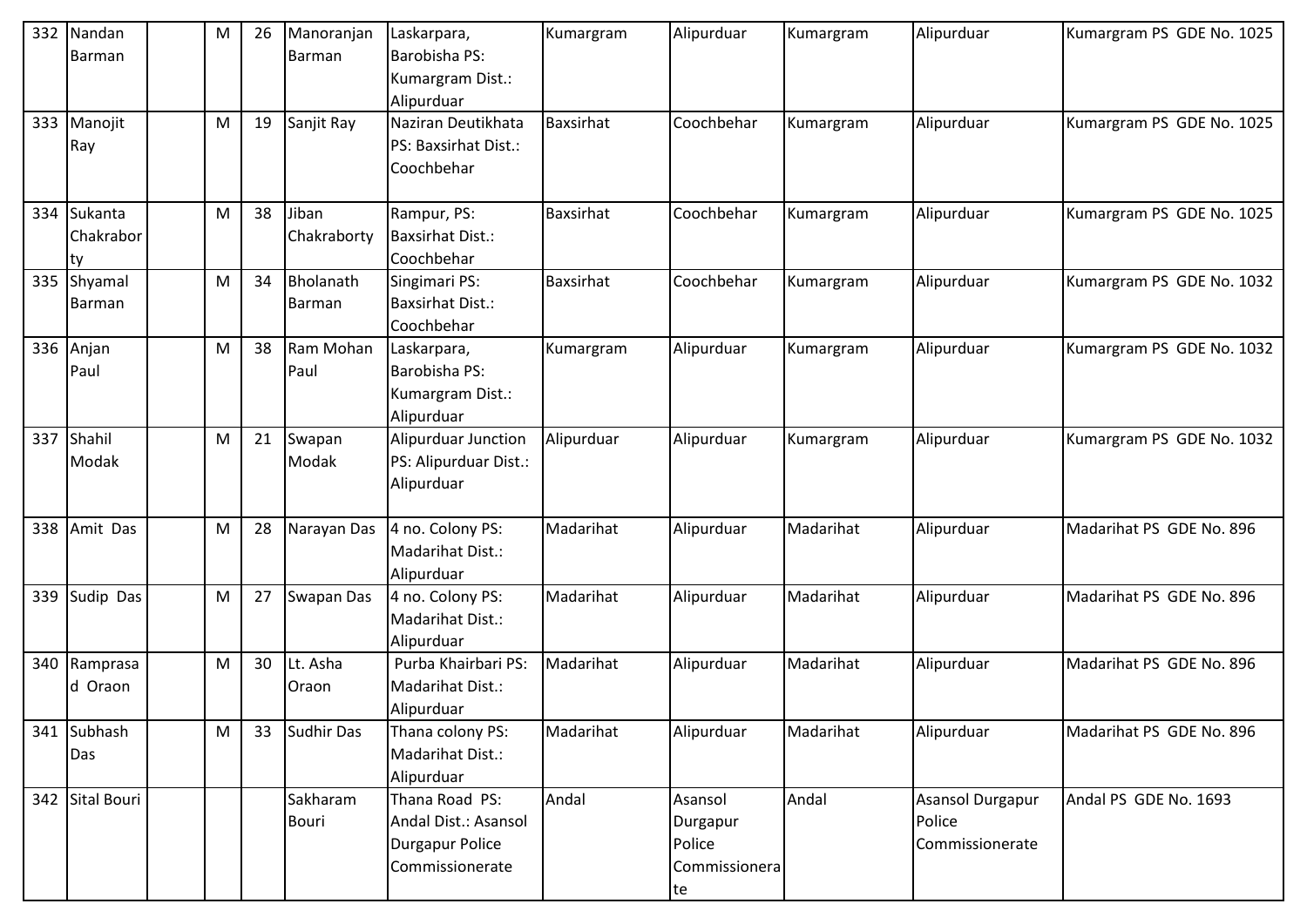| 343 | <b>Babu Lal</b> |  | 28 | Lt Dabu           | Palashbon PS: Andal Andal |       | Asansol       | Andal | <b>Asansol Durgapur</b> | Andal PS GDE No. 1693 |
|-----|-----------------|--|----|-------------------|---------------------------|-------|---------------|-------|-------------------------|-----------------------|
|     | Bhuiya          |  |    | <b>Bhuiya</b>     | Dist.: Asansol            |       | Durgapur      |       | Police                  |                       |
|     |                 |  |    |                   | Durgapur Police           |       | Police        |       | Commissionerate         |                       |
|     |                 |  |    |                   | Commissionerate           |       | Commissionera |       |                         |                       |
|     |                 |  |    |                   |                           |       | te            |       |                         |                       |
| 344 | Kamdeb          |  |    | Lt Babu Lal       | Khas Kajora PS:           | Andal | Asansol       | Andal | Asansol Durgapur        | Andal PS GDE No. 1697 |
|     | Das             |  |    | Das               | Andal Dist.: Asansol      |       | Durgapur      |       | Police                  |                       |
|     |                 |  |    |                   | Durgapur Police           |       | Police        |       | Commissionerate         |                       |
|     |                 |  |    |                   | Commissionerate           |       | Commissionera |       |                         |                       |
|     |                 |  |    |                   |                           |       | te            |       |                         |                       |
| 345 | Swapan          |  |    | Samir Pal         | Andal More PS:            | Andal | Asansol       | Andal | Asansol Durgapur        | Andal PS GDE No. 1701 |
|     | Paul            |  |    |                   | Andal Dist.: Asansol      |       | Durgapur      |       | Police                  |                       |
|     |                 |  |    |                   | Durgapur Police           |       | Police        |       | Commissionerate         |                       |
|     |                 |  |    |                   | Commissionerate           |       | Commissionera |       |                         |                       |
|     |                 |  |    |                   |                           |       | te            |       |                         |                       |
|     | 346 Sibu Das    |  |    | <b>Biren Das</b>  | Andal More PS:            | Andal | Asansol       | Andal | <b>Asansol Durgapur</b> | Andal PS GDE No. 1701 |
|     |                 |  |    |                   | Andal Dist.: Asansol      |       | Durgapur      |       | Police                  |                       |
|     |                 |  |    |                   | <b>Durgapur Police</b>    |       | Police        |       | Commissionerate         |                       |
|     |                 |  |    |                   | Commissionerate           |       | Commissionera |       |                         |                       |
|     |                 |  |    |                   |                           |       | te            |       |                         |                       |
| 347 | Jibu Singh      |  |    | Biswanath         | Kajora More PS:           | Andal | Asansol       | Andal | Asansol Durgapur        | Andal PS GDE No. 1701 |
|     |                 |  |    | Singh             | Andal Dist.: Asansol      |       | Durgapur      |       | Police                  |                       |
|     |                 |  |    |                   | <b>Durgapur Police</b>    |       | Police        |       | Commissionerate         |                       |
|     |                 |  |    |                   | Commissionerate           |       | Commissionera |       |                         |                       |
|     |                 |  |    |                   |                           |       | te            |       |                         |                       |
| 348 | Jiten           |  |    | Amar Bagdi        | Kajora More PS:           | Andal | Asansol       | Andal | Asansol Durgapur        | Andal PS GDE No. 1701 |
|     | <b>Bagdi</b>    |  |    |                   | Andal Dist.: Asansol      |       | Durgapur      |       | Police                  |                       |
|     |                 |  |    |                   | Durgapur Police           |       | Police        |       | Commissionerate         |                       |
|     |                 |  |    |                   | Commissionerate           |       | Commissionera |       |                         |                       |
|     |                 |  |    |                   |                           |       | te            |       |                         |                       |
|     | 349 Bipin       |  |    | <b>Biren Shaw</b> | Kajora More PS:           | Andal | Asansol       | Andal | Asansol Durgapur        | Andal PS GDE No. 1702 |
|     | Shaw            |  |    |                   | Andal Dist.: Asansol      |       | Durgapur      |       | Police                  |                       |
|     |                 |  |    |                   | <b>Durgapur Police</b>    |       | Police        |       | Commissionerate         |                       |
|     |                 |  |    |                   | Commissionerate           |       | Commissionera |       |                         |                       |
|     |                 |  |    |                   |                           |       | te            |       |                         |                       |
|     | 350 Gobind      |  |    | Jogindar          | Kajora More PS:           | Andal | Asansol       | Andal | <b>Asansol Durgapur</b> | Andal PS GDE No. 1702 |
|     | Yadav           |  |    | Yadav             | Andal Dist.: Asansol      |       | Durgapur      |       | Police                  |                       |
|     |                 |  |    |                   | <b>Durgapur Police</b>    |       | Police        |       | Commissionerate         |                       |
|     |                 |  |    |                   | Commissionerate           |       | Commissionera |       |                         |                       |
|     |                 |  |    |                   |                           |       | te            |       |                         |                       |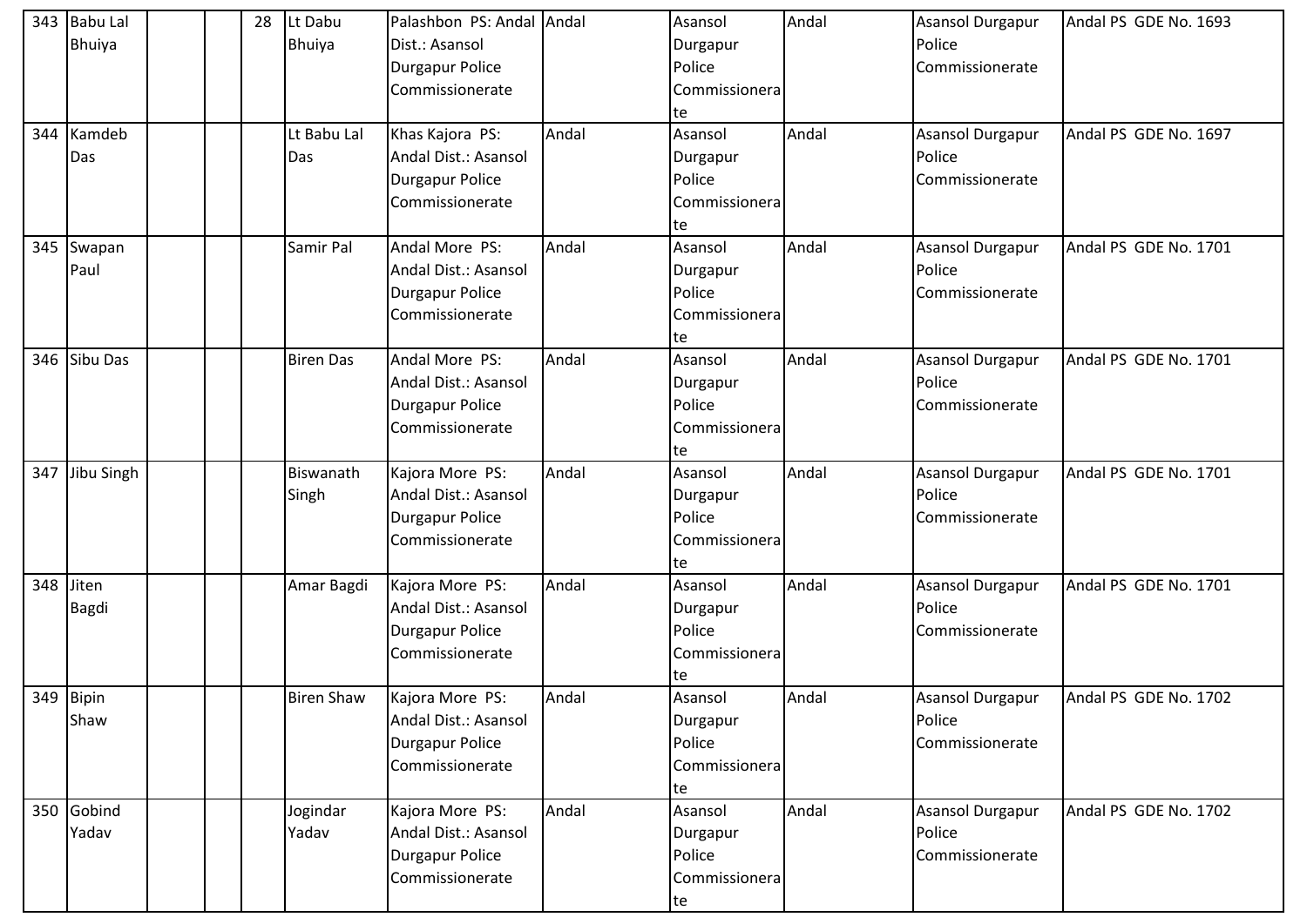| 351 | <b>Bikash</b>   |   |    | Lalan Nonia      | Khas Kajora Colliery             | Andal | Asansol         | Andal          | Asansol Durgapur        | Andal PS GDE No. 1704     |
|-----|-----------------|---|----|------------------|----------------------------------|-------|-----------------|----------------|-------------------------|---------------------------|
|     | Kumar           |   |    |                  | PS: Andal Dist.:                 |       | Durgapur        |                | Police                  |                           |
|     | Nonia           |   |    |                  | Asansol Durgapur                 |       | Police          |                | Commissionerate         |                           |
|     |                 |   |    |                  | Police                           |       | Commissionera   |                |                         |                           |
|     |                 |   |    |                  | Commissionerate                  |       | te              |                |                         |                           |
| 352 | Lalan           |   |    | Lt Kusheswar     | Kajora Nonia Center              | Andal | Asansol         | Andal          | Asansol Durgapur        | Andal PS GDE No. 1704     |
|     | Nonia           |   |    | Nonia            | PS: Andal Dist.:                 |       | Durgapur        |                | Police                  |                           |
|     |                 |   |    |                  | <b>Asansol Durgapur</b>          |       | Police          |                | Commissionerate         |                           |
|     |                 |   |    |                  | Police                           |       | Commissionera   |                |                         |                           |
|     |                 |   |    |                  | Commissionerate                  |       | te              |                |                         |                           |
| 353 | Monu            |   |    | Nimai Bouri      | Khalasi Para PS:                 | Andal | Asansol         | Andal          | Asansol Durgapur        | Andal PS GDE No. 1605     |
|     | <b>Bouri</b>    |   |    |                  | Andal Dist.: Asansol             |       | Durgapur        |                | Police                  |                           |
|     |                 |   |    |                  | <b>Durgapur Police</b>           |       | Police          |                | Commissionerate         |                           |
|     |                 |   |    |                  | Commissionerate                  |       | Commissionera   |                |                         |                           |
|     |                 |   |    |                  |                                  |       | te              |                |                         |                           |
|     | 354 Satyanara   |   |    | Nandkishore      | Gaighata PS: Andal               | Andal | Asansol         | Andal          | Asansol Durgapur        | Andal PS Outpost Monbahal |
|     | yan             |   |    | Paswan           | Dist.: Asansol                   |       | Durgapur        |                | Police                  | OP GDE No. 916            |
|     | Paswan          |   |    |                  | <b>Durgapur Police</b>           |       | Police          |                | Commissionerate         |                           |
|     |                 |   |    |                  | Commissionerate                  |       | Commissionera   |                |                         |                           |
|     |                 |   |    |                  |                                  |       | te              |                |                         |                           |
| 355 | Laxmikant       |   |    |                  | Ramlal Majhi Siduli Dighir Bagan | Andal | Asansol         | Andal          | Asansol Durgapur        | Andal PS Outpost Monbahal |
|     | a Majhi         |   |    |                  | PS: Andal Dist.:                 |       | Durgapur        |                | Police                  | OP GDE No. 916            |
|     |                 |   |    |                  | <b>Asansol Durgapur</b>          |       | Police          |                | Commissionerate         |                           |
|     |                 |   |    |                  | Police                           |       | Commissionera   |                |                         |                           |
|     |                 |   |    |                  | Commissionerate                  |       | te              |                |                         |                           |
|     | 356 Roshan      |   |    | <b>Biru Turi</b> | Bankola Water tank               | Andal | Asansol         | Andal          | Asansol Durgapur        | Andal PS Outpost Ukra OP  |
|     | Turi            |   |    |                  | PS: Andal Dist.:                 |       | Durgapur        |                | Police                  | <b>GDE No. 589</b>        |
|     |                 |   |    |                  | <b>Asansol Durgapur</b>          |       | Police          |                | Commissionerate         |                           |
|     |                 |   |    |                  | Police                           |       | Commissionera   |                |                         |                           |
|     |                 |   |    |                  | Commissionerate                  |       | te              |                |                         |                           |
|     | 357 Ranjit Turi |   |    |                  | Guleswar Turi Bankola Water tank | Andal | Asansol         | Andal          | <b>Asansol Durgapur</b> | Andal PS Outpost Ukra OP  |
|     |                 |   |    |                  | PS: Andal Dist.:                 |       | Durgapur        |                | Police                  | <b>GDE No. 589</b>        |
|     |                 |   |    |                  | <b>Asansol Durgapur</b>          |       | Police          |                | Commissionerate         |                           |
|     |                 |   |    |                  | Police                           |       | Commissionera   |                |                         |                           |
|     |                 |   |    |                  | Commissionerate                  |       | te              |                |                         |                           |
|     | 358 Pintu       | M | 40 | Shivjee          | Tetulmari Dhanbad,               |       | <b>Basirhat</b> | Asansole south | Asansol Durgapur        | Asansole south PS Outpost |
|     | Sharma          |   |    | Sharma           | JH                               |       |                 |                | Police                  | South PP GDE No. 991      |
|     |                 |   |    |                  |                                  |       |                 |                | Commissionerate         |                           |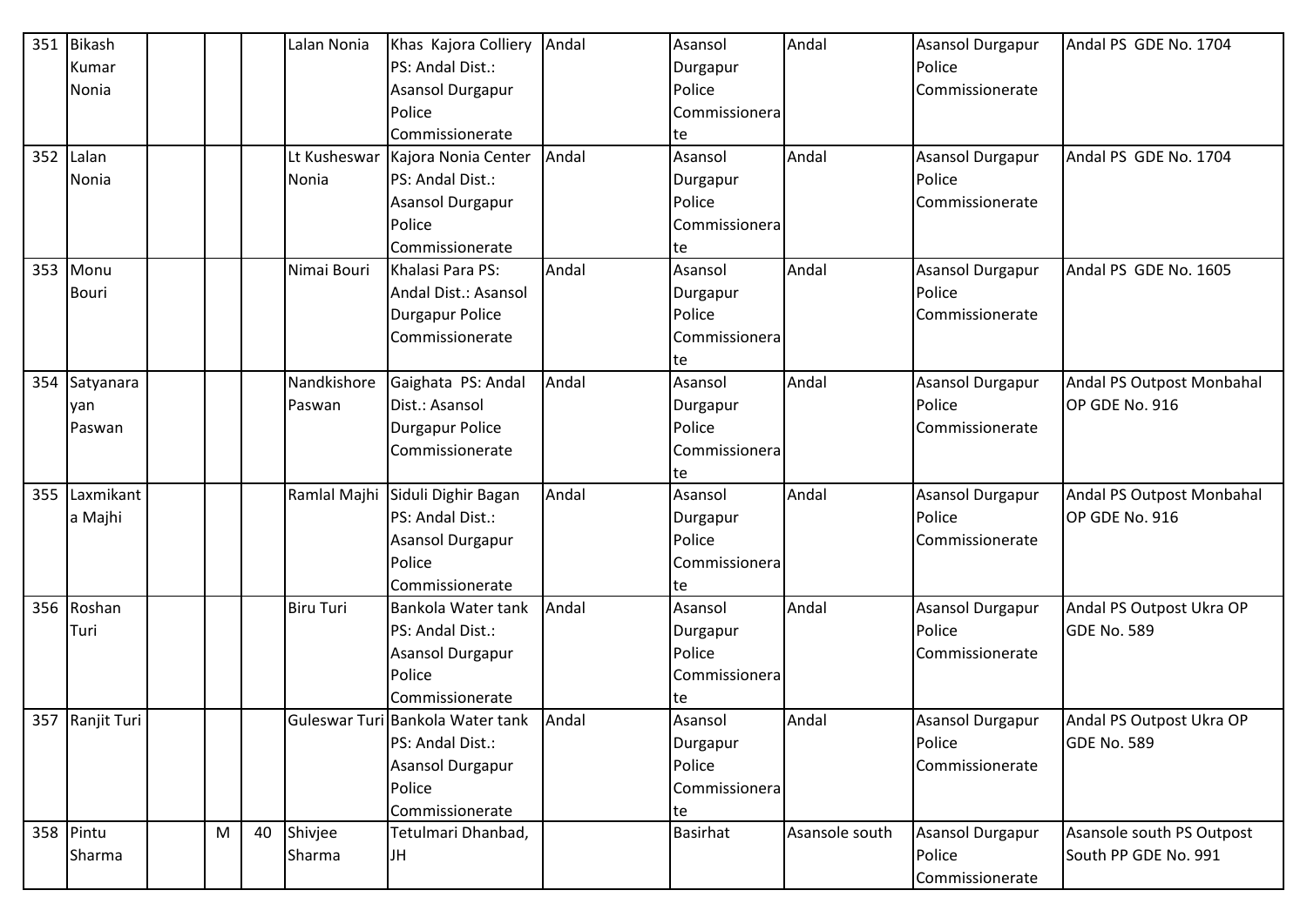| 359      | Rana             | M | 40 | Late Randhir | Tetulmari Dhanbad,          |                | <b>Basirhat</b> | Asansole south | Asansol Durgapur        | Asansole south PS Outpost |
|----------|------------------|---|----|--------------|-----------------------------|----------------|-----------------|----------------|-------------------------|---------------------------|
|          | Singh            |   |    | Singh        | JH                          |                |                 |                | Police                  | South PP GDE No. 991      |
|          |                  |   |    |              |                             |                |                 |                | Commissionerate         |                           |
| 360      | Amrit            | M | 26 | Sujit Kumar  | Subhash Chawk,              |                | <b>Basirhat</b> | Asansole south | Asansol Durgapur        | Asansole south PS Outpost |
|          | Kumar            |   |    |              | Madhubani,                  |                |                 |                | Police                  | South PP GDE No. 991      |
|          |                  |   |    |              | Madhubani, BR               |                |                 |                | Commissionerate         |                           |
|          | 361 Rohit        | M | 28 | Jay Nayak    | Subhash Chawk               |                | <b>Basirhat</b> | Asansole south | Asansol Durgapur        | Asansole south PS Outpost |
|          | Kumar            |   |    |              | Madhubani                   |                |                 |                | Police                  | South PP GDE No. 991      |
|          |                  |   |    |              | Madhubani, BR               |                |                 |                | Commissionerate         |                           |
|          | 362 Roshan       | M | 25 | Ram Yadav    | Subhash Chawk               |                | <b>Basirhat</b> | Asansole south | <b>Asansol Durgapur</b> | Asansole south PS Outpost |
|          | Kumar            |   |    |              | Madhubani                   |                |                 |                | Police                  | South PP GDE No. 991      |
|          |                  |   |    |              | Madhubani, BR               |                |                 |                | Commissionerate         |                           |
| 363      | Mukesh           | M | 20 | Ashrafi      | Subhash Chawk               |                | <b>Basirhat</b> | Asansole south | Asansol Durgapur        | Asansole south PS Outpost |
|          | Kumar            |   |    | Mahato       | Madhubani                   |                |                 |                | Police                  | South PP GDE No. 991      |
|          |                  |   |    |              | Madhubani, BR               |                |                 |                | Commissionerate         |                           |
| 364      | <b>Uttam Ray</b> | M | 42 | Rakhahari    | Court More, Asansol         | Asansole south | Asansol         | Asansole south | Asansol Durgapur        | Asansole south PS Outpost |
|          |                  |   |    | Ray          | PS: Asansole south          |                | Durgapur        |                | Police                  | South PP GDE No. 991      |
|          |                  |   |    |              | Dist.: Asansol              |                | Police          |                | Commissionerate         |                           |
|          |                  |   |    |              | <b>Durgapur Police</b>      |                | Commissionera   |                |                         |                           |
|          |                  |   |    |              | Commissionerate             |                | te              |                |                         |                           |
|          |                  |   |    |              |                             |                |                 |                |                         |                           |
| 365      | Shivam           | M | 19 | Ashok Kr     | Narinagar, P.O:             |                | <b>Basirhat</b> | Asansole south | Asansol Durgapur        | Asansole south PS GDE No. |
|          | Kumar            |   |    | Gupta        | Manjhway Jamui              |                |                 |                | Police                  | 1703                      |
|          |                  |   |    |              | Jamui, BR                   |                |                 |                | Commissionerate         |                           |
| 366 Raja |                  | M | 26 | Late Gobinda | 01No Mohishila              | Asansole south | Asansol         | Asansole south | Asansol Durgapur        | Asansole south PS GDE No. |
|          | Somal            |   |    | Somal        | Colony, Dakshin Para        |                | Durgapur        |                | Police                  | 1710                      |
|          |                  |   |    |              | PS: Asansole south          |                | Police          |                | Commissionerate         |                           |
|          |                  |   |    |              | Dist.: Asansol              |                | Commissionera   |                |                         |                           |
|          |                  |   |    |              | <b>Durgapur Police</b>      |                | te              |                |                         |                           |
|          |                  |   |    |              | Commissionerate             |                |                 |                |                         |                           |
|          |                  |   |    |              |                             |                |                 |                |                         |                           |
|          | 367 Jay Somal    | M | 28 |              | Late Gobinda 01No Mohishila | Asansole south | Asansol         | Asansole south | Asansol Durgapur        | Asansole south PS GDE No. |
|          |                  |   |    | Somal        | Colony, Dakshin Para        |                | Durgapur        |                | Police                  | 1710                      |
|          |                  |   |    |              | PS: Asansole south          |                | Police          |                | Commissionerate         |                           |
|          |                  |   |    |              | Dist.: Asansol              |                | Commissionera   |                |                         |                           |
|          |                  |   |    |              | <b>Durgapur Police</b>      |                | te              |                |                         |                           |
|          |                  |   |    |              | Commissionerate             |                |                 |                |                         |                           |
|          |                  |   |    |              |                             |                |                 |                |                         |                           |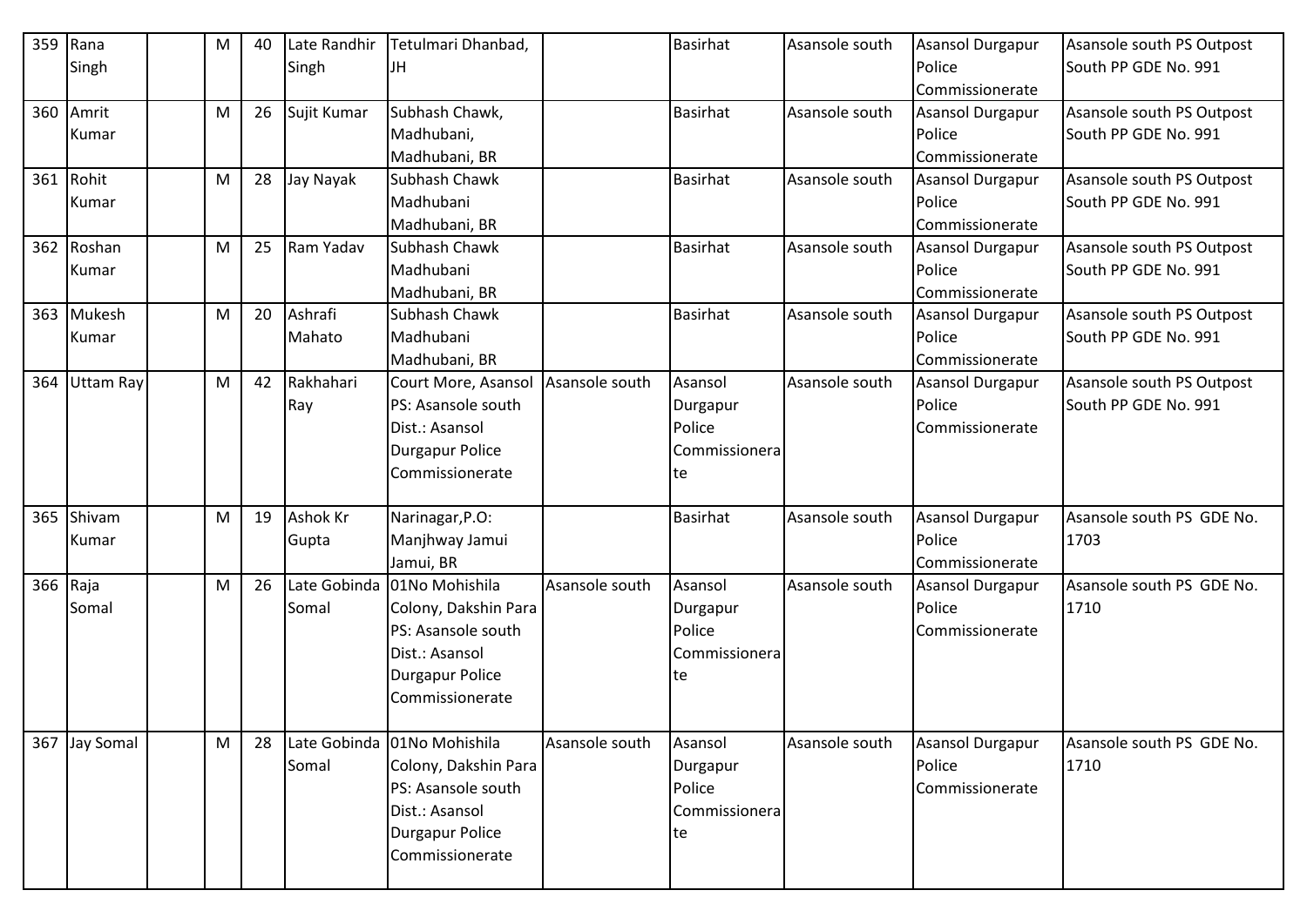| 369      | 368 Jit Somal<br>Vicky<br>Vishwakar<br>ma | M<br>M | 25<br>24 | Somal<br>Late Raju      | Late Gobinda 01No Mohishila<br>Colony, Dakshin Para<br>PS: Asansole south<br>Dist.: Asansol<br>Durgapur Police<br>Commissionerate<br><b>Hutton Road PS:</b><br>Vishwakarma Asansole south Dist.:<br><b>Asansol Durgapur</b> | Asansole south<br>Asansole south | Asansol<br>Durgapur<br>Police<br>Commissionera<br>te<br>Asansol<br>Durgapur<br>Police | Asansole south<br>Asansole south | <b>Asansol Durgapur</b><br>Police<br>Commissionerate<br>Asansol Durgapur<br>Police<br>Commissionerate | Asansole south PS GDE No.<br>1710<br>Asansole south PS GDE No.<br>1747 |
|----------|-------------------------------------------|--------|----------|-------------------------|-----------------------------------------------------------------------------------------------------------------------------------------------------------------------------------------------------------------------------|----------------------------------|---------------------------------------------------------------------------------------|----------------------------------|-------------------------------------------------------------------------------------------------------|------------------------------------------------------------------------|
|          |                                           |        |          |                         | Police<br>Commissionerate                                                                                                                                                                                                   |                                  | Commissionera<br>te                                                                   |                                  |                                                                                                       |                                                                        |
|          | 370 Sujit Bauri                           | M      |          | <b>Bhim Bauri</b>       | PS: Barabani Dist.:<br>Asansol Durgapur<br>Police<br>Commissionerate                                                                                                                                                        | Barabani                         | Asansol<br>Durgapur<br>Police<br>Commissionera<br>te                                  | Barabani                         | Asansol Durgapur<br>Police<br>Commissionerate                                                         | Barabani PS GDE No. 1315                                               |
| 371      | <b>Nutun Pal</b>                          | M      |          | Nakul Pal               | PS: Barabani Dist.:<br><b>Asansol Durgapur</b><br>Police<br>Commissionerate                                                                                                                                                 | Barabani                         | Asansol<br>Durgapur<br>Police<br>Commissionera<br>te                                  | Barabani                         | Asansol Durgapur<br>Police<br>Commissionerate                                                         | Barabani PS GDE No. 1315                                               |
| 372      | <b>Bidyut Das</b>                         | M      |          | Sasti Das               | PS: Barabani Dist.:<br><b>Asansol Durgapur</b><br>Police<br>Commissionerate                                                                                                                                                 | Barabani                         | Asansol<br>Durgapur<br>Police<br>Commissionera<br>te                                  | Barabani                         | Asansol Durgapur<br>Police<br>Commissionerate                                                         | Barabani PS GDE No. 1315                                               |
| 373      | Tapan<br>Sarnakar                         | M      |          | Lt Haradhan<br>Sarnakar | PS: Barabani Dist.:<br>Asansol Durgapur<br>Police<br>Commissionerate                                                                                                                                                        | Barabani                         | Asansol<br>Durgapur<br>Police<br>Commissionera<br>te                                  | Barabani                         | Asansol Durgapur<br>Police<br>Commissionerate                                                         | Barabani PS GDE No. 1315                                               |
| 374 Bapi | Bagdi                                     | M      | 36       | Lt Tarapada<br>Bagdi    | <b>Budbud Gram PS:</b><br><b>Budbud Dist.:</b><br>Asansol Durgapur<br>Police<br>Commissionerate                                                                                                                             | <b>Budbud</b>                    | Asansol<br>Durgapur<br>Police<br>Commissionera<br>te                                  | <b>Budbud</b>                    | Asansol Durgapur<br>Police<br>Commissionerate                                                         | Budbud PS GDE No. 1257                                                 |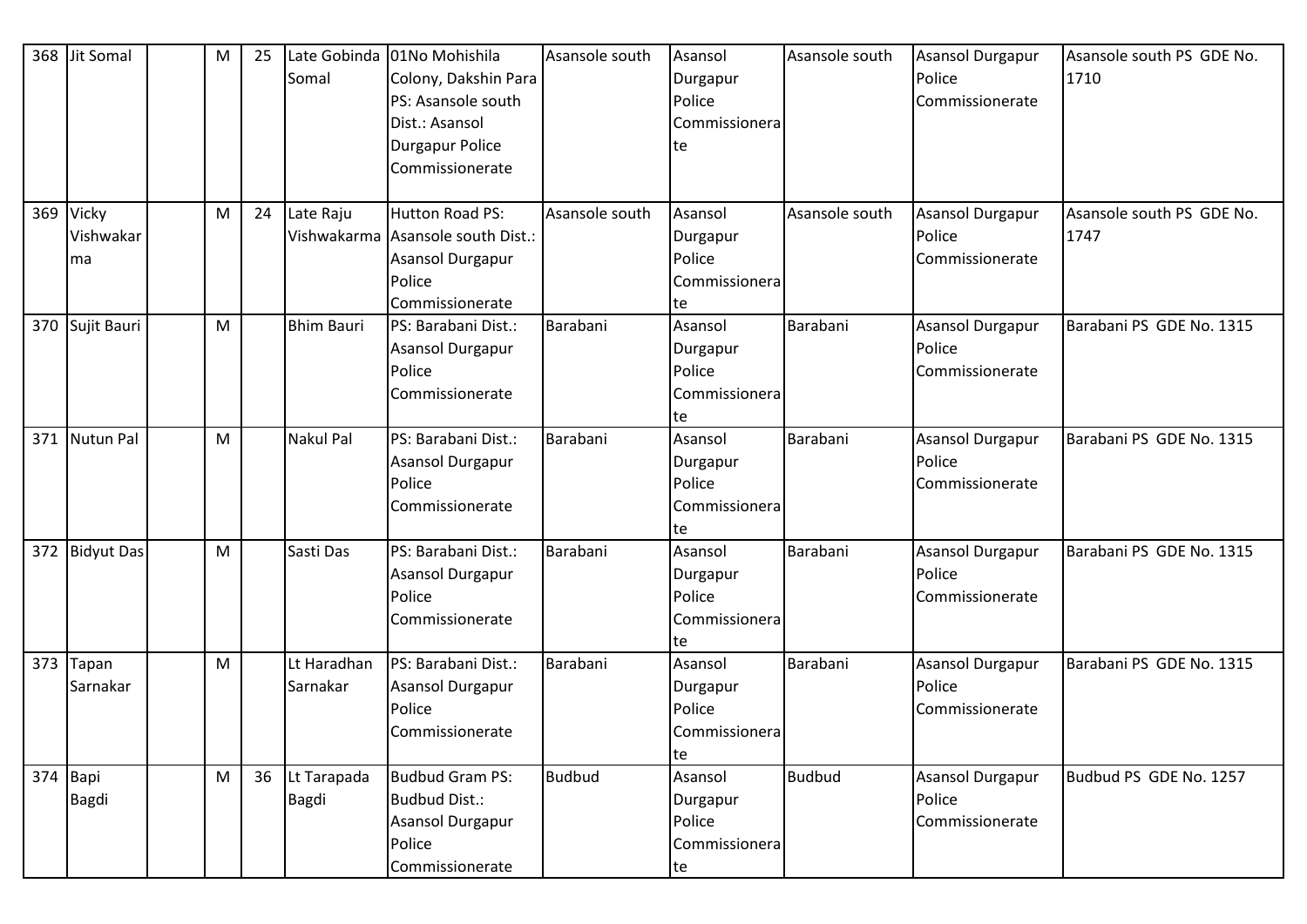|     | 375 Swapan     | м | 40 | Sonatan      | <b>Budbud Gram PS:</b>       | <b>Budbud</b>  | Asansol         | <b>Budbud</b> | Asansol Durgapur        | Budbud PS GDE No. 1257       |
|-----|----------------|---|----|--------------|------------------------------|----------------|-----------------|---------------|-------------------------|------------------------------|
|     | Kumar          |   |    | Ghosh        | <b>Budbud Dist.:</b>         |                | Durgapur        |               | Police                  |                              |
|     | Ghosh          |   |    |              | Asansol Durgapur             |                | Police          |               | Commissionerate         |                              |
|     |                |   |    |              | Police                       |                | Commissionera   |               |                         |                              |
|     |                |   |    |              | Commissionerate              |                | te              |               |                         |                              |
|     | 376 Rahim      | M | 50 | Lt.rahaman   |                              |                | <b>Basirhat</b> | Chittaranjan  | <b>Asansol Durgapur</b> | Chittaranjan PS GDE No. 1017 |
|     | Ansari         |   |    | Ansari       |                              |                |                 |               | Police                  |                              |
|     |                |   |    |              |                              |                |                 |               | Commissionerate         |                              |
| 377 | Mithun         | M | 27 | Rajaram      |                              |                | <b>Basirhat</b> | Chittaranjan  | Asansol Durgapur        | Chittaranjan PS GDE No. 1017 |
|     | Rajak          |   |    | Rajak        |                              |                |                 |               | Police                  |                              |
|     |                |   |    |              |                              |                |                 |               | Commissionerate         |                              |
|     | 378 Ajoy Rajak | M |    | Narish Rajak | Durgapur Bus Stand           |                | <b>Basirhat</b> | Coke oven     | Asansol Durgapur        | Coke oven PS GDE No. 1390    |
|     |                |   |    |              |                              |                |                 |               | Police                  |                              |
|     |                |   |    |              |                              |                |                 |               | Commissionerate         |                              |
| 379 | Jiten          | M |    | Umesh        | Deshbandhunagar              |                | <b>Basirhat</b> | Coke oven     | Asansol Durgapur        | Coke oven PS GDE No. 1390    |
|     | Mahato         |   |    | Mahato       |                              |                |                 |               | Police                  |                              |
|     |                |   |    |              |                              |                |                 |               | Commissionerate         |                              |
|     | 380 Dipak      | M |    | Raju         | Maya Bazar                   |                | <b>Basirhat</b> | Coke oven     | Asansol Durgapur        | Coke oven PS GDE No. 1390    |
|     | Chowdhur       |   |    | Chowdhury    |                              |                |                 |               | Police                  |                              |
|     |                |   |    |              |                              |                |                 |               | Commissionerate         |                              |
|     | 381 Ranjan     | M |    | Ramswarup    | Coke Oven Colony             |                | <b>Basirhat</b> | Coke oven     | Asansol Durgapur        | Coke oven PS GDE No. 1390    |
|     | Chowdhur       |   |    | Chowdhury    |                              |                |                 |               | Police                  |                              |
|     |                |   |    |              |                              |                |                 |               | Commissionerate         |                              |
|     | 382 Bipadtara  | M | 42 | Lt Shridhar  | Pratappur PS:                | Asansole south | Asansol         | Faridpur      | Asansol Durgapur        | Faridpur PS GDE No. 1130     |
|     |                |   |    | Karmakar     | Asansole south Dist.:        |                | Durgapur        |               | Police                  |                              |
|     | Karmakar       |   |    |              | Asansol Durgapur             |                | Police          |               | Commissionerate         |                              |
|     |                |   |    |              | Police                       |                | Commissionera   |               |                         |                              |
|     |                |   |    |              | Commissionerate              |                | te              |               |                         |                              |
| 383 | <b>Tarak</b>   | M | 26 | Tarun Bauri  | Tilaboni PS: Asansole        | Asansole south | Asansol         | Faridpur      | Asansol Durgapur        | Faridpur PS GDE No. 1130     |
|     | <b>Bauri</b>   |   |    |              | south Dist.: Asansol         |                | Durgapur        |               | Police                  |                              |
|     |                |   |    |              | Durgapur Police              |                | Police          |               | Commissionerate         |                              |
|     |                |   |    |              | Commissionerate              |                | Commissionera   |               |                         |                              |
|     |                |   |    |              |                              |                | te              |               |                         |                              |
|     | 384 Rohit      |   | 18 | Rakesh       | Upper Hill View road Hirapur |                | Asansol         | Hirapur       | Asansol Durgapur        | Hirapur PS GDE No. 1726      |
|     | Pandey         |   |    | Pandey       | PS: Hirapur Dist.:           |                | Durgapur        |               | Police                  |                              |
|     |                |   |    |              | Asansol Durgapur             |                | Police          |               | Commissionerate         |                              |
|     |                |   |    |              | Police                       |                | Commissionera   |               |                         |                              |
|     |                |   |    |              | Commissionerate              |                | te              |               |                         |                              |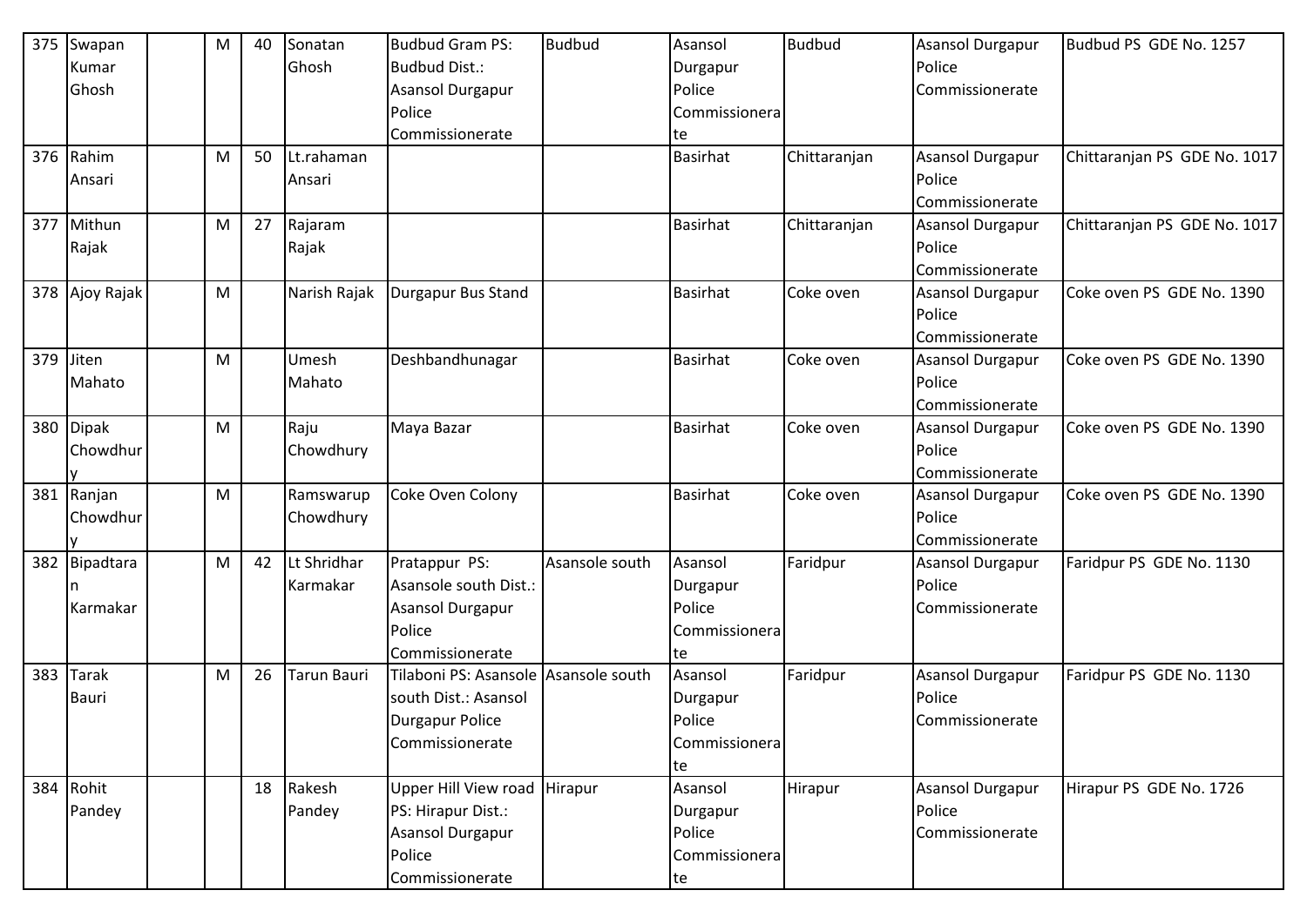| 385 | Pawan      |  | 20 | Kanaiya     | Dhrupdanga PS:          | Hirapur | Asansol       | Hirapur | <b>Asansol Durgapur</b> | Hirapur PS GDE No. 1726 |
|-----|------------|--|----|-------------|-------------------------|---------|---------------|---------|-------------------------|-------------------------|
|     | Prasad     |  |    | Prasad      | Hirapur Dist.:          |         | Durgapur      |         | Police                  |                         |
|     |            |  |    |             | <b>Asansol Durgapur</b> |         | Police        |         | Commissionerate         |                         |
|     |            |  |    |             | Police                  |         | Commissionera |         |                         |                         |
|     |            |  |    |             | Commissionerate         |         | te            |         |                         |                         |
| 386 | Akash      |  | 18 | Pallav      | Karim Dangal PS:        | Hirapur | Asansol       | Hirapur | Asansol Durgapur        | Hirapur PS GDE No. 1726 |
|     | Chowdhur   |  |    | Chowdhury   | Hirapur Dist.:          |         | Durgapur      |         | Police                  |                         |
|     | v          |  |    |             | Asansol Durgapur        |         | Police        |         | Commissionerate         |                         |
|     |            |  |    |             | Police                  |         | Commissionera |         |                         |                         |
|     |            |  |    |             | Commissionerate         |         | te            |         |                         |                         |
| 387 | Rajesh     |  | 45 | Late Manik  | Valadi Gram PS:         | Hirapur | Asansol       | Hirapur | Asansol Durgapur        | Hirapur PS GDE No. 1750 |
|     | Gope       |  |    | Gope        | Hirapur Dist.:          |         | Durgapur      |         | Police                  |                         |
|     |            |  |    |             | Asansol Durgapur        |         | Police        |         | Commissionerate         |                         |
|     |            |  |    |             | Police                  |         | Commissionera |         |                         |                         |
|     |            |  |    |             | Commissionerate         |         | te            |         |                         |                         |
| 388 | Ram        |  | 24 | Late Suresh | Narsinghbandh PS:       | Hirapur | Asansol       | Hirapur | <b>Asansol Durgapur</b> | Hirapur PS GDE No. 1778 |
|     | Lakhan     |  |    | Shaw        | Hirapur Dist.:          |         | Durgapur      |         | Police                  |                         |
|     | Shaw       |  |    |             | Asansol Durgapur        |         | Police        |         | Commissionerate         |                         |
|     |            |  |    |             | Police                  |         | Commissionera |         |                         |                         |
|     |            |  |    |             | Commissionerate         |         | te            |         |                         |                         |
| 389 | Manoj      |  | 25 | Lalan Shaw  | Narsinghbandh PS:       | Hirapur | Asansol       | Hirapur | <b>Asansol Durgapur</b> | Hirapur PS GDE No. 1778 |
|     | Shaw       |  |    |             | Hirapur Dist.:          |         | Durgapur      |         | Police                  |                         |
|     |            |  |    |             | Asansol Durgapur        |         | Police        |         | Commissionerate         |                         |
|     |            |  |    |             | Police                  |         | Commissionera |         |                         |                         |
|     |            |  |    |             | Commissionerate         |         | te            |         |                         |                         |
| 390 | Shahnawa   |  | 27 | Salauddin   | Rahamatnagar PS:        | Hirapur | Asansol       | Hirapur | <b>Asansol Durgapur</b> | Hirapur PS GDE No. 1778 |
|     | z Khan     |  |    | Khan        | Hirapur Dist.:          |         | Durgapur      |         | Police                  |                         |
|     |            |  |    |             | Asansol Durgapur        |         | Police        |         | Commissionerate         |                         |
|     |            |  |    |             | Police                  |         | Commissionera |         |                         |                         |
|     |            |  |    |             | Commissionerate         |         | te            |         |                         |                         |
|     | 391 Sayed  |  | 26 | Sayed       | Azadnagar near Lal      | Hirapur | Asansol       | Hirapur | <b>Asansol Durgapur</b> | Hirapur PS GDE No. 1778 |
|     | Shahafaisa |  |    | Mukhteash   | Kuthi PS: Hirapur       |         | Durgapur      |         | Police                  |                         |
|     |            |  |    | Ali         | Dist.: Asansol          |         | Police        |         | Commissionerate         |                         |
|     |            |  |    |             | <b>Durgapur Police</b>  |         | Commissionera |         |                         |                         |
|     |            |  |    |             | Commissionerate         |         | Ite           |         |                         |                         |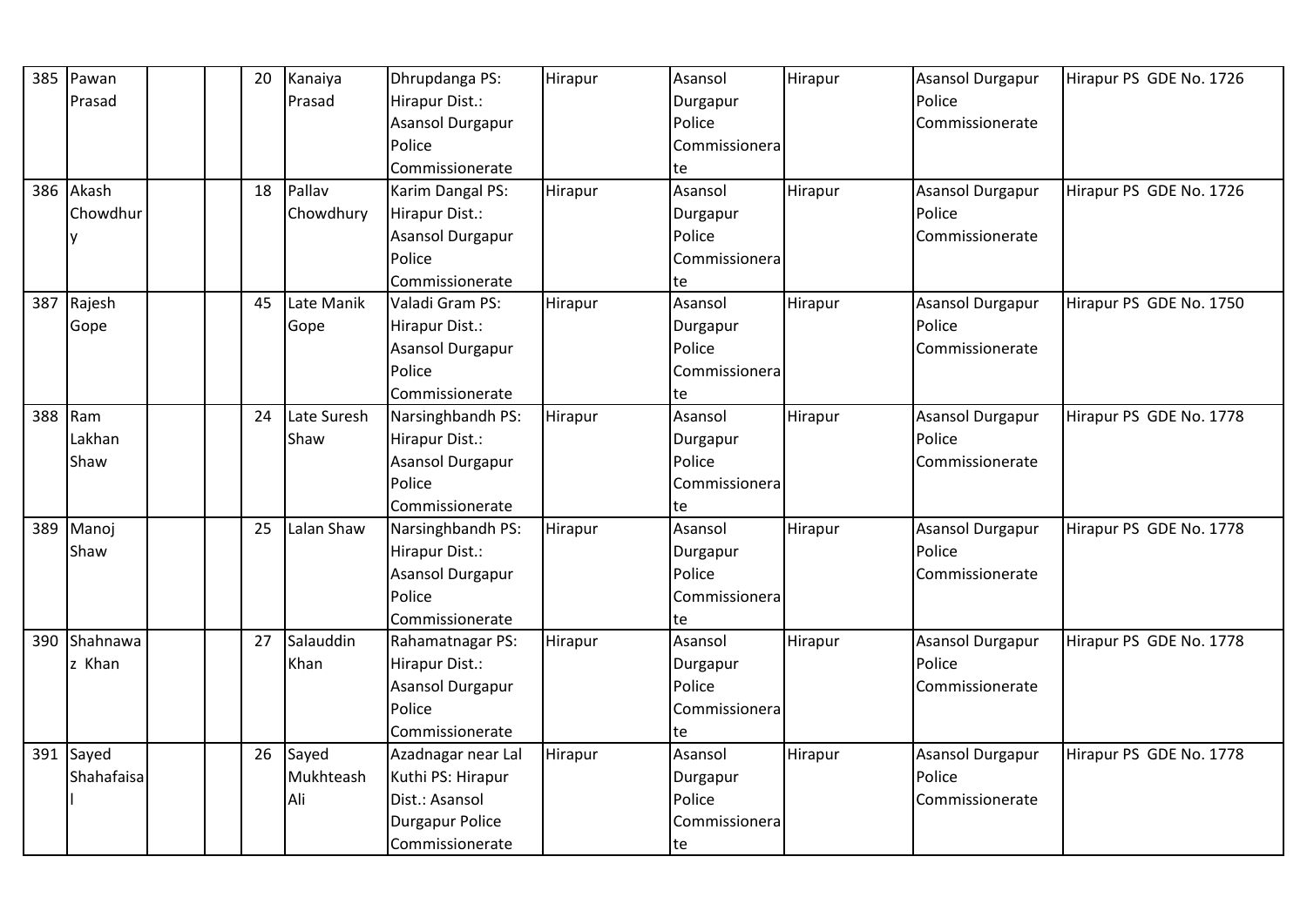| 392 | Amit         |   | 26 | <b>Umesh Singh</b> | Riverside near Manik Hirapur   |            | Asansol         | Hirapur | Asansol Durgapur | Hirapur PS GDE No. 1778     |
|-----|--------------|---|----|--------------------|--------------------------------|------------|-----------------|---------|------------------|-----------------------------|
|     | Singh        |   |    |                    | Chand School PS:               |            | Durgapur        |         | Police           |                             |
|     |              |   |    |                    | Hirapur Dist.:                 |            | Police          |         | Commissionerate  |                             |
|     |              |   |    |                    | Asansol Durgapur               |            | Commissionera   |         |                  |                             |
|     |              |   |    |                    | Police                         |            | te              |         |                  |                             |
|     |              |   |    |                    | Commissionerate                |            |                 |         |                  |                             |
|     | 393 Subodh   |   | 50 |                    | Mangal Bouri Manik Chand Pally | Hirapur    | Asansol         | Hirapur | Asansol Durgapur | Hirapur PS GDE No. 1778     |
|     | <b>Bouri</b> |   |    |                    | PS: Hirapur Dist.:             |            | Durgapur        |         | Police           |                             |
|     |              |   |    |                    | Asansol Durgapur               |            | Police          |         | Commissionerate  |                             |
|     |              |   |    |                    | Police                         |            | Commissionera   |         |                  |                             |
|     |              |   |    |                    | Commissionerate                |            | te              |         |                  |                             |
| 394 | Ganesh       |   | 24 | Hare Ram           | Narsinghbandh Janta Hirapur    |            | Asansol         | Hirapur | Asansol Durgapur | Hirapur PS GDE No. 1778     |
|     | Yadav        |   |    | Yadav              | Road PS: Hirapur               |            | Durgapur        |         | Police           |                             |
|     |              |   |    |                    | Dist.: Asansol                 |            | Police          |         | Commissionerate  |                             |
|     |              |   |    |                    | <b>Durgapur Police</b>         |            | Commissionera   |         |                  |                             |
|     |              |   |    |                    | Commissionerate                |            | te              |         |                  |                             |
|     |              |   |    |                    |                                |            |                 |         |                  |                             |
| 395 | Santosh      | M | 38 | Lt Jiten Singh     | JAMURIA BY PASS,               |            | <b>Basirhat</b> | Jamuria | Asansol Durgapur | Jamuria PS GDE No. 1800     |
|     | Singh        |   |    |                    | jamuria                        |            |                 |         | Police           |                             |
|     |              |   |    |                    |                                |            |                 |         | Commissionerate  |                             |
|     | 396 Sk Nur   | M | 19 | Sk Nur Alam        | <b>BARKALA, BIRBHUM</b>        | Kankartala | Birbhum         | Jamuria | Asansol Durgapur | Jamuria PS Outpost Churulia |
|     | Amin         |   |    |                    | PS: Kankartala Dist.:          |            |                 |         | Police           | OP GDE No. 912              |
|     |              |   |    |                    | Birbhum                        |            |                 |         | Commissionerate  |                             |
|     |              |   |    |                    |                                |            |                 |         |                  |                             |
|     | 397 Sk Irfan | M | 28 | Sk Mankhu          | BARRA, PS:                     | Kankartala | Birbhum         | Jamuria | Asansol Durgapur | Jamuria PS Outpost Churulia |
|     |              |   |    |                    | Kankartala Dist.:              |            |                 |         | Police           | OP GDE No. 912              |
|     |              |   |    |                    | Birbhum                        |            |                 |         | Commissionerate  |                             |
|     | 398 Anup Dey | M | 22 | Subash Dey         | Rajbandh PS: Kanksa            | Kanksa     | Asansol         | Kanksa  | Asansol Durgapur | Kanksa PS GDE No. 1561      |
|     |              |   |    |                    | Dist.: Asansol                 |            | Durgapur        |         | Police           |                             |
|     |              |   |    |                    | <b>Durgapur Police</b>         |            | Police          |         | Commissionerate  |                             |
|     |              |   |    |                    | Commissionerate                |            | Commissionera   |         |                  |                             |
|     |              |   |    |                    |                                |            | te              |         |                  |                             |
|     | 399 Ratan    | M | 25 | Hari Sharma        | Rajbandh PS: Kanksa Kanksa     |            | Asansol         | Kanksa  | Asansol Durgapur | Kanksa PS GDE No. 1561      |
|     | Sharma       |   |    |                    | Dist.: Asansol                 |            | Durgapur        |         | Police           |                             |
|     |              |   |    |                    | Durgapur Police                |            | Police          |         | Commissionerate  |                             |
|     |              |   |    |                    | Commissionerate                |            | Commissionera   |         |                  |                             |
|     |              |   |    |                    |                                |            | te              |         |                  |                             |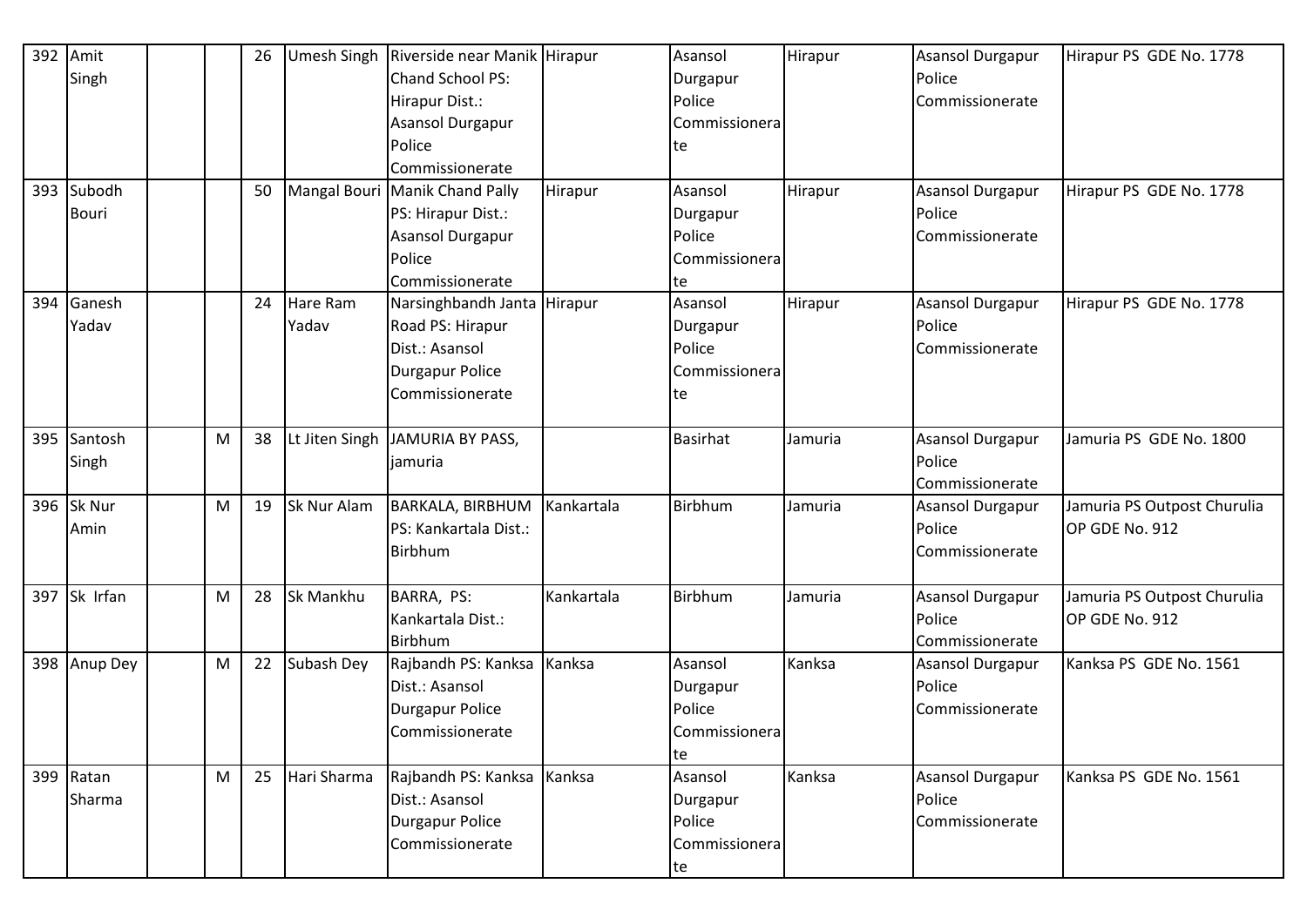| 400 | Subhajit<br>Gupta          | М | 30 | Sushil Kr.<br>Gupta         | Arrah, Tribeni<br><b>Appartment PS:</b><br>Kanksa Dist.: Asansol<br><b>Durgapur Police</b><br>Commissionerate | Kanksa    | Asansol<br>Durgapur<br>Police<br>Commissionera<br>te | Kanksa | <b>Asansol Durgapur</b><br>Police<br>Commissionerate | Kanksa PS GDE No. 1562                         |
|-----|----------------------------|---|----|-----------------------------|---------------------------------------------------------------------------------------------------------------|-----------|------------------------------------------------------|--------|------------------------------------------------------|------------------------------------------------|
| 401 | Shearaj<br>Mukherje<br>e   | M | 22 | Sanjoy<br>Mukherjee         | <b>Birbhanpur PS: Coke</b><br>oven Dist.: Asansol<br><b>Durgapur Police</b><br>Commissionerate                | Coke oven | Asansol<br>Durgapur<br>Police<br>Commissionera<br>te | Kanksa | Asansol Durgapur<br>Police<br>Commissionerate        | Kanksa PS GDE No. 1562                         |
| 402 | Debnath<br>Pal             | M | 20 | Lt. Dilip Pal               | Netaji Subhaspally<br>PS: Coke oven Dist.:<br>Asansol Durgapur<br>Police<br>Commissionerate                   | Coke oven | Asansol<br>Durgapur<br>Police<br>Commissionera<br>te | Kanksa | Asansol Durgapur<br>Police<br>Commissionerate        | Kanksa PS GDE No. 1562                         |
|     | 403 Surat<br>Mukherje<br>e | M | 30 | Debdutta<br>Mukherjee       | Bamunara PS: Kanksa Kanksa<br>Dist.: Asansol<br><b>Durgapur Police</b><br>Commissionerate                     |           | Asansol<br>Durgapur<br>Police<br>Commissionera<br>te | Kanksa | Asansol Durgapur<br>Police<br>Commissionerate        | Kanksa PS GDE No. 800                          |
|     | 404 Anuj<br>Dukey          |   | 24 | Brij Kishar<br><b>Dubey</b> | Chas                                                                                                          |           | <b>Basirhat</b>                                      | Kulti  | <b>Asansol Durgapur</b><br>Police<br>Commissionerate | Kulti PS Outpost Neiamotpur<br>OP GDE No. 1454 |
| 405 | Chotan<br>Kumar            |   |    | Dukhi Yadav                 | Chass                                                                                                         |           | <b>Basirhat</b>                                      | Kulti  | Asansol Durgapur<br>Police<br>Commissionerate        | Kulti PS Outpost Neiamotpur<br>OP GDE No. 1454 |
| 406 | Manoj<br>Modi              |   |    | Lt Ratim<br>Modi            |                                                                                                               |           | <b>Basirhat</b>                                      | Kulti  | Asansol Durgapur<br>Police<br>Commissionerate        | Kulti PS Outpost Neiamotpur<br>OP GDE No. 1484 |
|     | 407 Vickey<br>Modi         |   |    | Naresh Modi Bhuli           |                                                                                                               |           | <b>Basirhat</b>                                      | Kulti  | Asansol Durgapur<br>Police<br>Commissionerate        | Kulti PS Outpost Neiamotpur<br>OP GDE No. 1484 |
|     | 408 Manshu<br>Kora         |   |    | Lt Chuwan<br>Kora           |                                                                                                               |           | <b>Basirhat</b>                                      | Kulti  | <b>Asansol Durgapur</b><br>Police<br>Commissionerate | Kulti PS Outpost Neiamotpur<br>OP GDE No. 1484 |
| 409 | Pramod<br>Das              |   | 28 | Gulabi Das                  |                                                                                                               |           | Basirhat                                             | Kulti  | Asansol Durgapur<br>Police<br>Commissionerate        | Kulti PS Outpost Neiamotpur<br>OP GDE No. 1504 |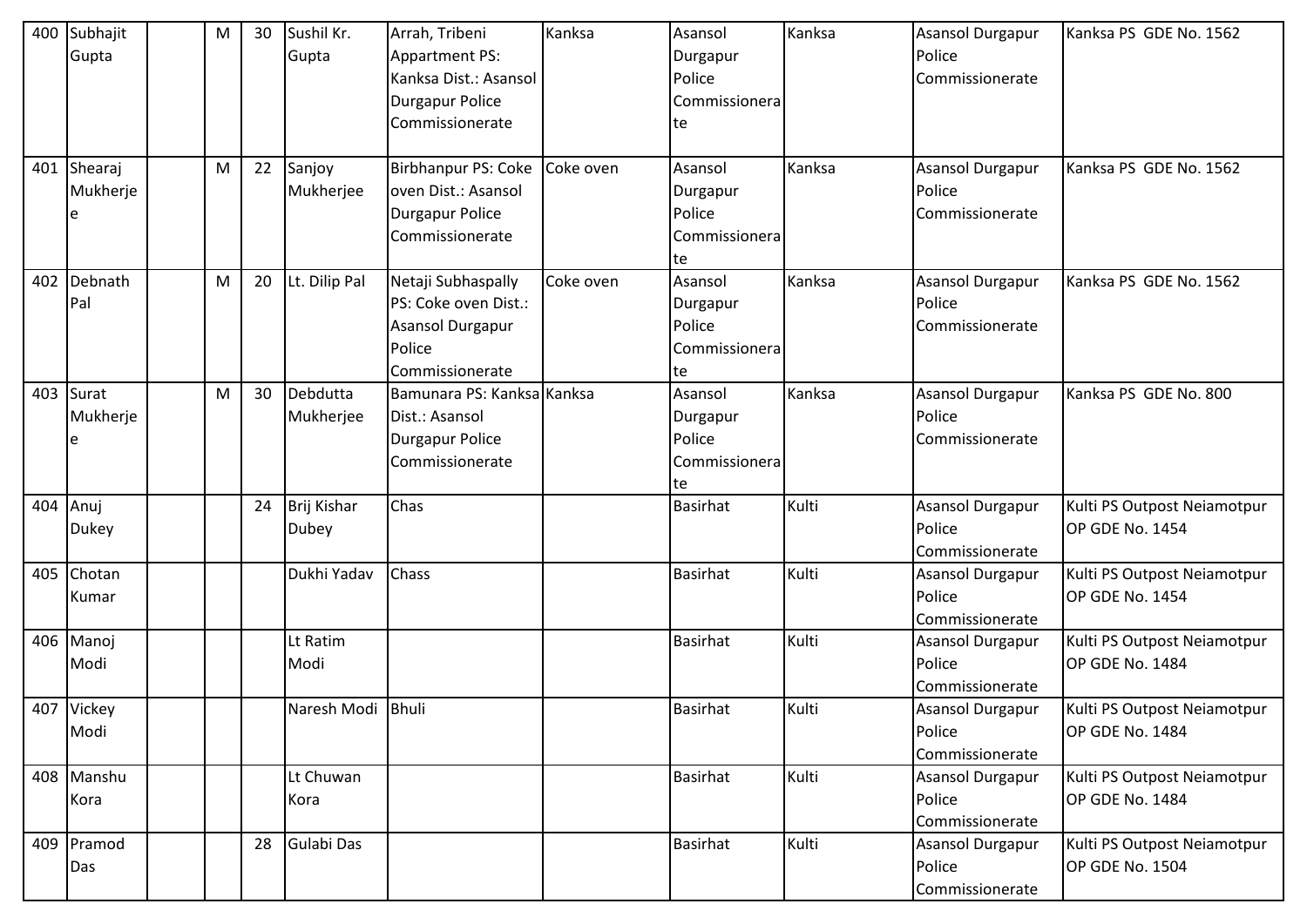| 410 | <b>Bittu</b>  |   |    | Anshu Kumar       |                                 |              | <b>Basirhat</b> | Kulti        | Asansol Durgapur | Kulti PS Outpost Neiamotpur   |
|-----|---------------|---|----|-------------------|---------------------------------|--------------|-----------------|--------------|------------------|-------------------------------|
|     | Kumar         |   |    |                   |                                 |              |                 |              | Police           | OP GDE No. 1504               |
|     |               |   |    |                   |                                 |              |                 |              | Commissionerate  |                               |
| 411 | Niraj         |   |    | <b>Bishan Ram</b> |                                 |              | <b>Basirhat</b> | Kulti        | Asansol Durgapur | Kulti PS Outpost Neiamotpur   |
|     | Kumar         |   |    |                   |                                 |              |                 |              | Police           | OP GDE No. 1504               |
|     | Ram           |   |    |                   |                                 |              |                 |              | Commissionerate  |                               |
| 412 | Ganesh        |   |    | Dip Narayan       |                                 |              | <b>Basirhat</b> | Kulti        | Asansol Durgapur | Kulti PS Outpost Neiamotpur   |
|     | Kumar         |   |    | Ram               |                                 |              |                 |              | Police           | OP GDE No. 1504               |
|     | Ram           |   |    |                   |                                 |              |                 |              | Commissionerate  |                               |
| 413 | Rajib         |   |    | Lt Janki          |                                 |              | <b>Basirhat</b> | Kulti        | Asansol Durgapur | Kulti PS Outpost Neiamotpur   |
|     | Verma         |   |    | Verma             |                                 |              |                 |              | Police           | OP GDE No. 1504               |
|     |               |   |    |                   |                                 |              |                 |              | Commissionerate  |                               |
| 414 | Pravash Kr    | M | 36 | Ganesh            | Deoghar, PS-                    |              | <b>Basirhat</b> | Pandabeshwar | Asansol Durgapur | Pandabeshwar PS GDE No.       |
|     | Chowdhur      |   |    | Prasad            | Deoghar, Dist                   |              |                 |              | Police           | 1445                          |
|     |               |   |    | Chowdhury         | Jharkhand                       |              |                 |              | Commissionerate  |                               |
|     |               |   |    |                   |                                 |              |                 |              |                  |                               |
| 415 | Manoj Kr      | M | 40 | Narayan Kr        | Deoghar, PS-                    |              | <b>Basirhat</b> | Pandabeshwar | Asansol Durgapur | Pandabeshwar PS GDE No.       |
|     | Singh         |   |    | Singh             | Deoghar, Dist                   |              |                 |              | Police           | 1445                          |
|     |               |   |    |                   | Jharkhand                       |              |                 |              | Commissionerate  |                               |
| 416 | Nitish        | М | 33 | Lt. Anil          | Training Centre PS:             | Pandabeshwar | Asansol         | Pandabeshwar | Asansol Durgapur | Pandabeshwar PS GDE No.       |
|     | <b>Bhuiya</b> |   |    | <b>Bhuiya</b>     | Pandabeshwar Dist.:             |              | Durgapur        |              | Police           | 1446                          |
|     |               |   |    |                   | Asansol Durgapur                |              | Police          |              | Commissionerate  |                               |
|     |               |   |    |                   | Police                          |              | Commissionera   |              |                  |                               |
|     |               |   |    |                   | Commissionerate                 |              | te              |              |                  |                               |
| 417 | Subodh        | M | 37 | Suku Bauri        | <b>Training Centre PS:</b>      | Pandabeshwar | Asansol         | Pandabeshwar | Asansol Durgapur | Pandabeshwar PS GDE No.       |
|     | <b>Bauri</b>  |   |    |                   | Pandabeshwar Dist.:             |              | Durgapur        |              | Police           | 1446                          |
|     |               |   |    |                   | Asansol Durgapur                |              | Police          |              | Commissionerate  |                               |
|     |               |   |    |                   | Police                          |              | Commissionera   |              |                  |                               |
|     |               |   |    |                   | Commissionerate                 |              | te              |              |                  |                               |
| 418 | <b>Dipak</b>  |   |    | Jagdish Rajak     |                                 |              | <b>Basirhat</b> | Raniganj     | Asansol Durgapur | Raniganj PS Outpost Ballavpur |
|     | Rajak         |   |    |                   |                                 |              |                 |              | Police           | OP GDE No. 459                |
|     |               |   |    |                   |                                 |              |                 |              | Commissionerate  |                               |
|     | 419 Santanu   |   | 23 |                   | Sahadeb Maji Achra PS: Salanpur | Salanpur     | Asansol         | Salanpur     | Asansol Durgapur | Salanpur PS Outpost           |
|     | Maji          |   |    |                   | Dist.: Asansol                  |              | Durgapur        |              | Police           | Rupnarayanpur OP GDE No.      |
|     |               |   |    |                   | <b>Durgapur Police</b>          |              | Police          |              | Commissionerate  | 1146                          |
|     |               |   |    |                   | Commissionerate                 |              | Commissionera   |              |                  |                               |
|     |               |   |    |                   |                                 |              | te              |              |                  |                               |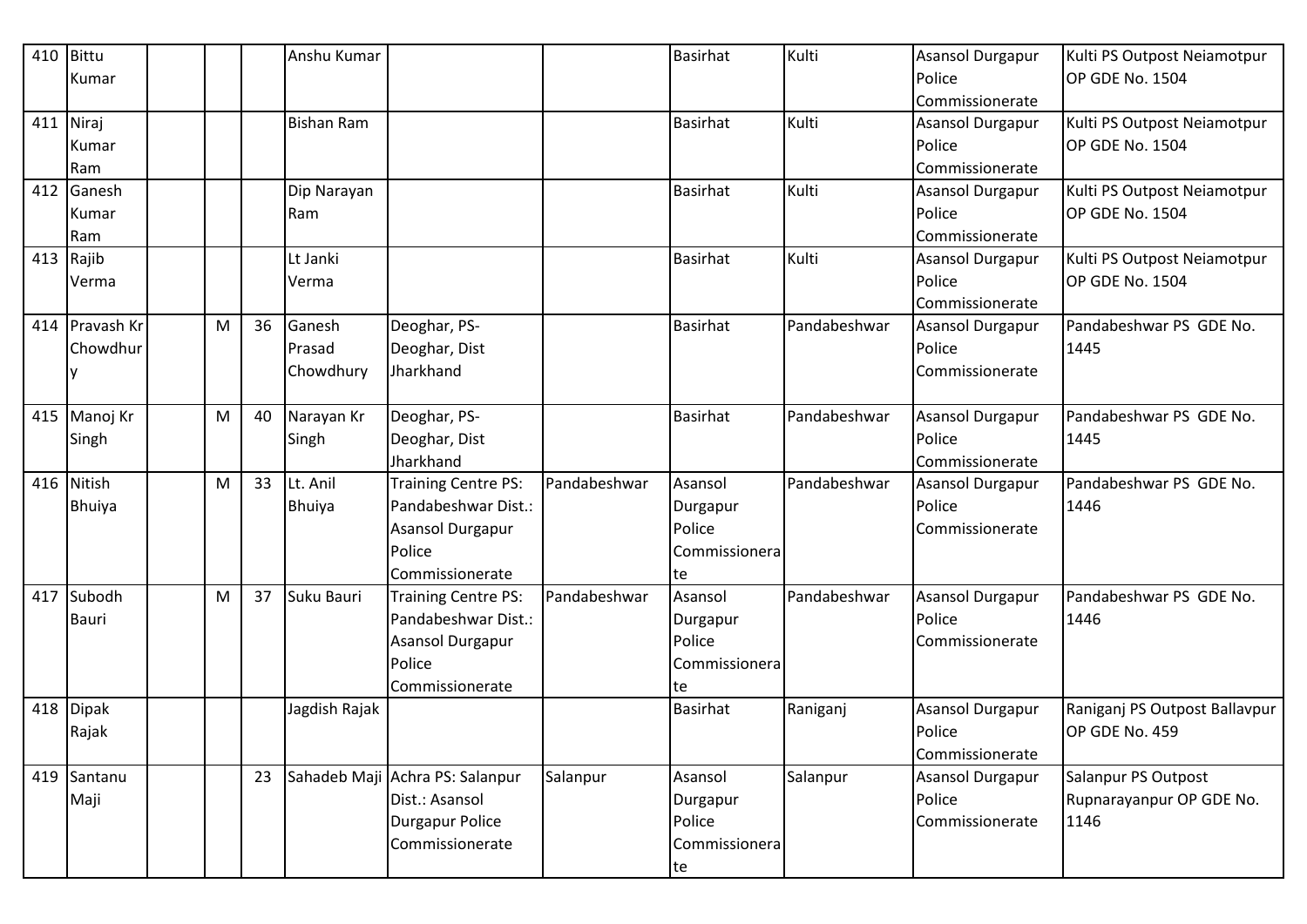| 420<br>421 | Riku Maji<br>Fulchand<br>Murmu |   | 22<br>25 | Uttam Maji<br>Premanand<br>Murmu | Achra PS: Salanpur<br>Dist.: Asansol<br><b>Durgapur Police</b><br>Commissionerate<br>Halud Kanali PS:<br>Salanpur Dist.:<br><b>Asansol Durgapur</b><br>Police | Salanpur<br>Salanpur | Asansol<br>Durgapur<br>Police<br>Commissionera<br>te<br>Asansol<br>Durgapur<br>Police<br>Commissionera | Salanpur<br>Salanpur | <b>Asansol Durgapur</b><br>Police<br>Commissionerate<br>Asansol Durgapur<br>Police<br>Commissionerate | Salanpur PS Outpost<br>Rupnarayanpur OP GDE No.<br>1146<br>Salanpur PS Outpost<br>Rupnarayanpur OP GDE No.<br>1146 |
|------------|--------------------------------|---|----------|----------------------------------|---------------------------------------------------------------------------------------------------------------------------------------------------------------|----------------------|--------------------------------------------------------------------------------------------------------|----------------------|-------------------------------------------------------------------------------------------------------|--------------------------------------------------------------------------------------------------------------------|
| 422        | Naresh<br>Kisku                |   | 21       | Shiblal Kisku                    | Commissionerate<br>Halud Kanali PS:<br>Salanpur Dist.:<br>Asansol Durgapur<br>Police<br>Commissionerate                                                       | Salanpur             | te<br>Asansol<br>Durgapur<br>Police<br>Commissionera<br>te                                             | Salanpur             | Asansol Durgapur<br>Police<br>Commissionerate                                                         | Salanpur PS Outpost<br>Rupnarayanpur OP GDE No.<br>1146                                                            |
|            | 423 Nayan<br><b>Bagdi</b>      | M |          | Lt-meghnath<br>Bagdi             | Vill-Kamarkhuli, PS:<br>Ranibandh Dist.:<br><b>Bankura</b>                                                                                                    | Ranibandh            | Bankura                                                                                                | <b>Barikul</b>       | Bankura                                                                                               | Barikul PS GDE No. 618                                                                                             |
| 424        | Biju Bagdi                     | M | 28       | Tarak Bagdi                      | Kankila PS:<br><b>Bishnupur Dist.:</b><br><b>Bankura</b>                                                                                                      | Bishnupur            | Bankura                                                                                                | Bishnupur            | Bankura                                                                                               | <b>Bishnupur PS Outpost</b><br>Radhanagar OP GDE No. 727                                                           |
| 425        | Pradip<br>Sarder               | M | 43       | Lt. Subodh<br>Sarder             | PS: Bishnupur Dist.:<br>Diamond Harbour<br><b>Police District</b>                                                                                             | Bishnupur            | Diamond<br><b>Harbour Police</b><br>District                                                           | Bishnupur            | Diamond Harbour<br><b>Police District</b>                                                             | Bishnupur PS GDE No. 582                                                                                           |
|            | 426 Indrajit<br>Kundal         | M | 21       | <b>Badal Kundal</b>              | PS: Bishnupur Dist.:<br>Diamond Harbour<br><b>Police District</b>                                                                                             | Bishnupur            | Diamond<br><b>Harbour Police</b><br><b>District</b>                                                    | Bishnupur            | Diamond Harbour<br><b>Police District</b>                                                             | Bishnupur PS GDE No. 582                                                                                           |
| 427        | Bijoy<br>Ghosh                 | M | 24       | <b>Gopal Ghosh</b>               | PS: Bishnupur Dist.:<br><b>Diamond Harbour</b><br><b>Police District</b>                                                                                      | <b>Bishnupur</b>     | Diamond<br>Harbour Police<br>District                                                                  | Bishnupur            | Diamond Harbour<br><b>Police District</b>                                                             | Bishnupur PS GDE No. 582                                                                                           |
| 428        | Babusona<br>Chakrabar<br>ty    | M | 24       | Tapas<br>Chakrabarty             | PS: Bishnupur Dist.:<br>Diamond Harbour<br><b>Police District</b>                                                                                             | Bishnupur            | Diamond<br><b>Harbour Police</b><br>District                                                           | Bishnupur            | Diamond Harbour<br>Police District                                                                    | Bishnupur PS GDE No. 582                                                                                           |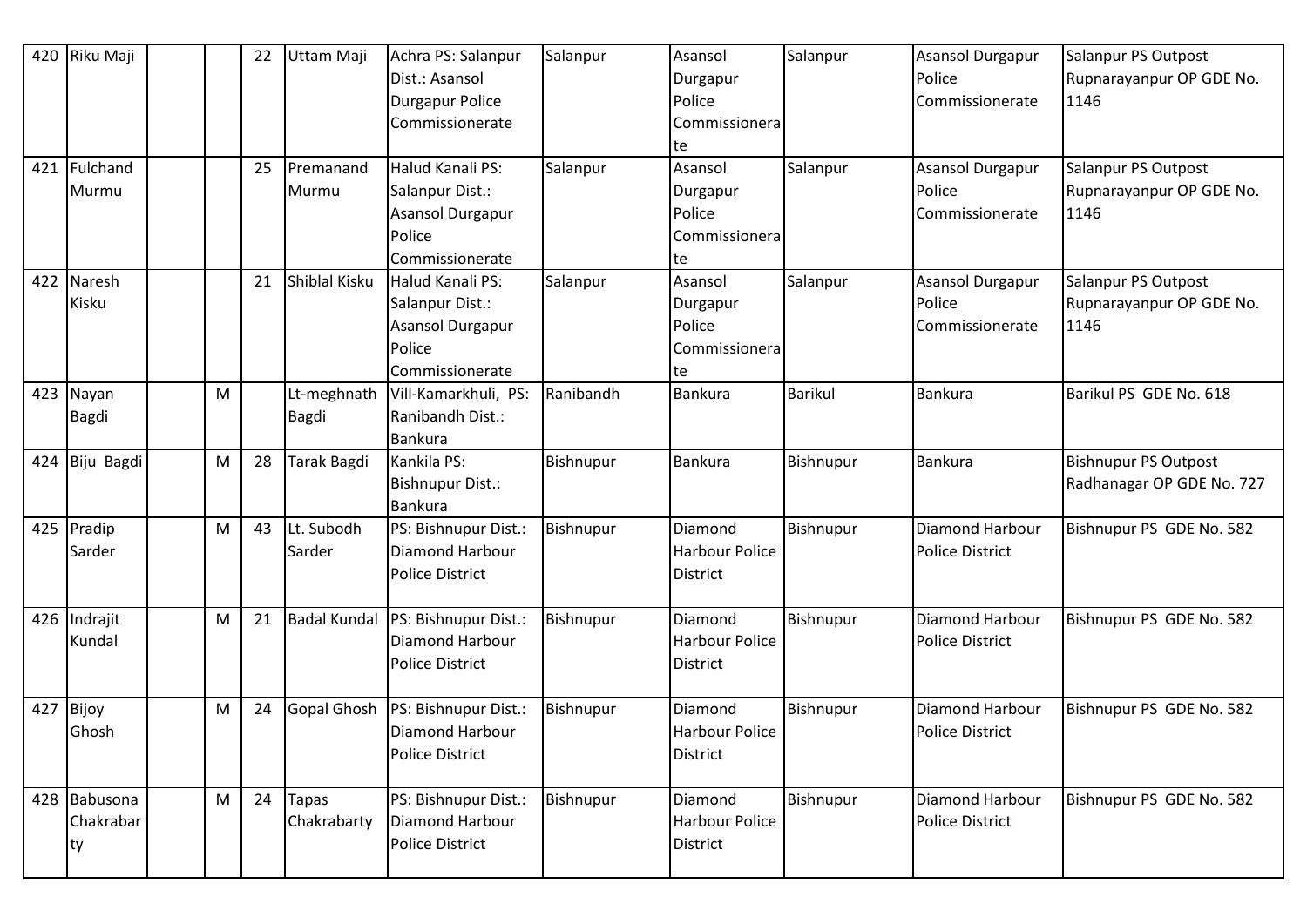|     | 429 Yusub Sk           | М | 59 | Noyser Sk                  | PS: Bishnupur Dist.:<br>Diamond Harbour<br><b>Police District</b>        | <b>Bishnupur</b> | Diamond<br><b>Harbour Police</b><br><b>District</b> | Bishnupur | Diamond Harbour<br><b>Police District</b> | Bishnupur PS GDE No. 2079 |
|-----|------------------------|---|----|----------------------------|--------------------------------------------------------------------------|------------------|-----------------------------------------------------|-----------|-------------------------------------------|---------------------------|
| 430 | Sukdev<br>Panja        | M | 35 | Khatib Panja               | PS: Bishnupur Dist.:<br>Diamond Harbour<br><b>Police District</b>        | <b>Bishnupur</b> | Diamond<br><b>Harbour Police</b><br>District        | Bishnupur | Diamond Harbour<br><b>Police District</b> | Bishnupur PS GDE No. 2120 |
| 431 | Totan<br>Naskar        | M | 29 | Sridam<br>Naskar           | PS: Bishnupur Dist.:<br>Diamond Harbour<br><b>Police District</b>        | Bishnupur        | Diamond<br><b>Harbour Police</b><br>District        | Bishnupur | Diamond Harbour<br><b>Police District</b> | Bishnupur PS GDE No. 2120 |
| 432 | Goutam<br>Bhandari     | M | 40 | Lt. Sudhir<br>Bhandari     | PS: Bishnupur Dist.:<br>Diamond Harbour<br><b>Police District</b>        | <b>Bishnupur</b> | Diamond<br><b>Harbour Police</b><br>District        | Bishnupur | Diamond Harbour<br><b>Police District</b> | Bishnupur PS GDE No. 2120 |
|     | 433 Barjahan<br>Mondal | M | 42 | <b>Bani Amin</b><br>Mondal | PS: Bishnupur Dist.:<br><b>Diamond Harbour</b><br><b>Police District</b> | Bishnupur        | Diamond<br><b>Harbour Police</b><br><b>District</b> | Bishnupur | Diamond Harbour<br><b>Police District</b> | Bishnupur PS GDE No. 2120 |
| 434 | Ratikanta<br>Payen     | M | 37 | <b>Bimal Payen</b>         | PS: Bishnupur Dist.:<br>Diamond Harbour<br><b>Police District</b>        | Bishnupur        | Diamond<br><b>Harbour Police</b><br>District        | Bishnupur | Diamond Harbour<br><b>Police District</b> | Bishnupur PS GDE No. 2120 |
| 435 | Ananda<br>Mollik       | M | 45 | Nishikanta<br>Mollik       | PS: Bishnupur Dist.:<br>Diamond Harbour<br><b>Police District</b>        | <b>Bishnupur</b> | Diamond<br><b>Harbour Police</b><br>District        | Bishnupur | Diamond Harbour<br><b>Police District</b> | Bishnupur PS GDE No. 2120 |
| 436 | Selim<br>Sarkar        | M | 32 | Lt. Niroli<br>Sarkar       | PS: Bishnupur Dist.:<br>Diamond Harbour<br><b>Police District</b>        | <b>Bishnupur</b> | Diamond<br><b>Harbour Police</b><br>District        | Bishnupur | Diamond Harbour<br><b>Police District</b> | Bishnupur PS GDE No. 2120 |
| 437 | Saiful<br>Sarkar       | M | 26 | Asraf Sarkar               | PS: Bishnupur Dist.:<br><b>Diamond Harbour</b><br><b>Police District</b> | Bishnupur        | Diamond<br>Harbour Police<br>District               | Bishnupur | Diamond Harbour<br><b>Police District</b> | Bishnupur PS GDE No. 2120 |
|     | 438 Dipjoy<br>Makal    | M | 21 | Dinabandhu<br>Makal        | PS: Bishnupur Dist.:<br>Diamond Harbour<br><b>Police District</b>        | Bishnupur        | Diamond<br>Harbour Police<br>District               | Bishnupur | Diamond Harbour<br><b>Police District</b> | Bishnupur PS GDE No. 2120 |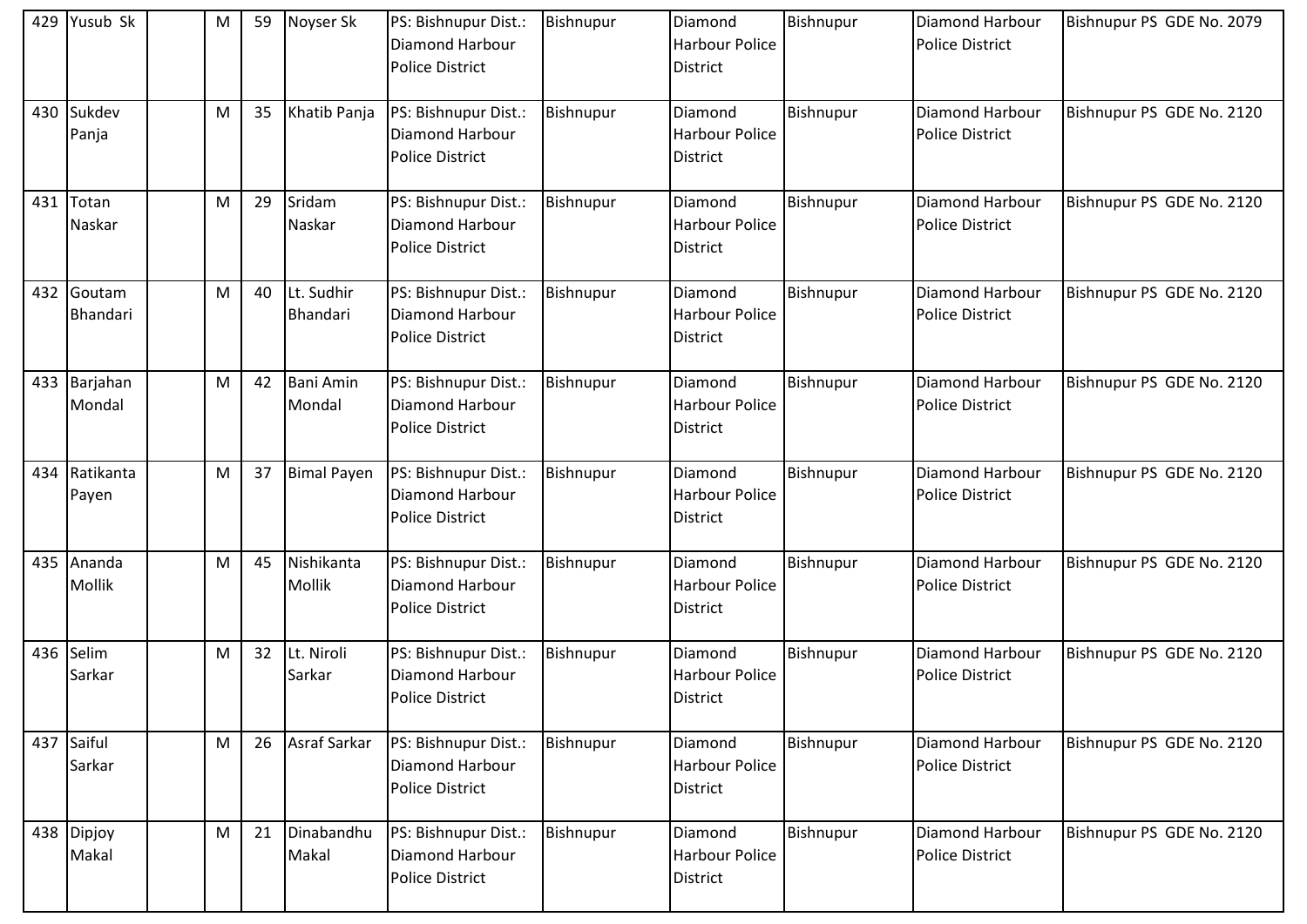| 439 | Prasanta<br>Das           |   |    | <b>Sunil Das</b>       | PS: Gangajalghati<br>Dist.: Bankura                               | Gangajalghati | Bankura        | Gangajalghati | Bankura        | Gangajalghati PS GDE No.<br>1278 |
|-----|---------------------------|---|----|------------------------|-------------------------------------------------------------------|---------------|----------------|---------------|----------------|----------------------------------|
| 440 | Kalipada<br>Mahato        | M | 36 | Paltan<br>Mahato       | Near Pundag Bus<br>stand PS: Joypur<br>Dist.: Purulia             | Joypur        | Purulia        | Joypur        | Purulia        | Joypur PS GDE No. 791            |
| 441 | Brihaspati<br>Mahato      | M | 38 | Madhusudan<br>Mahato   | <b>Rakhbor More PS:</b><br>Joypur Dist.: Purulia                  | Joypur        | Purulia        | Joypur        | Purulia        | Joypur PS GDE No. 1341           |
| 442 | Deben<br>Mahato           | M | 38 | Daman<br>Mahato        | <b>Rakhbor More PS:</b><br>Joypur Dist.: Purulia                  | Joypur        | Purulia        | Joypur        | Purulia        | Joypur PS GDE No. 1341           |
| 443 | Amulya<br>Ratan<br>Mahato | M | 51 | Mahato                 | Lt. Bhriguram Bartard More PS:<br>Joypur Dist.: Purulia           | Joypur        | Purulia        | Joypur        | Purulia        | Joypur PS GDE No. 1347           |
| 444 | Kalam<br>Ansary           | M | 25 |                        | Abdul Ansary Bartard More PS:<br>Joypur Dist.: Purulia            | Joypur        | Purulia        | Joypur        | Purulia        | Joypur PS GDE No. 1347           |
| 445 | Mirsoyeb<br>Shah          | M | 21 | Mukter Shah            | <b>Mukundapur More</b><br>PS: Joypur Dist.:<br>Purulia            | Joypur        | Purulia        | Joypur        | Purulia        | Joypur PS GDE No. 1336           |
| 446 | Ashok<br>Santra           | M |    | Lt. Gopal<br>Santra    | Kotulpur PS:<br>Kotulpur Dist.:<br><b>Bankura</b>                 | Kotulpur      | <b>Bankura</b> | Joypur        | <b>Bankura</b> | Joypur PS GDE No. 1456           |
| 447 | Gouranga<br>Mondal        | M | 28 | Lt Jiten<br>Mondal     | JEMUA PS: Mejhia<br>Dist.: Bankura                                | Mejhia        | Bankura        | Mejhia        | Bankura        | Mejhia PS GDE No. 1298           |
| 448 | Paresh<br>Mal             | M | 36 | Nandalal Mal           | Murlu PS: Saltora<br>Dist.: Bankura                               | Saltora       | Bankura        | Saltora       | Bankura        | Saltora PS GDE No. 1534          |
| 449 | Akash<br>Hazra            | M | 28 | Dibakar<br>Hazra       | Nanoor PS: Nanoor<br>Dist.: Birbhum                               | Nanoor        | Birbhum        | Simlapal      | Bankura        | Simlapal PS GDE No. 1363         |
| 450 | Pintu<br>Middya           | M | 36 | Akbar<br>Middya        | Madanmohanpur PS: Sonamukhi<br>Sonamukhi Dist.:<br><b>Bankura</b> |               | Bankura        | Sonamukhi     | Bankura        | Sonamukhi PS GDE No. 1310        |
| 451 | Biswjit<br>Mishra         |   | 37 | Lt Bansidhan<br>Mishra | Chowgacha PS:<br>Amdanga Dist.:<br><b>Barasat</b>                 | Amdanga       | Barasat        | Amdanga       | <b>Barasat</b> | Amdanga PS GDE No. 1065          |
|     | 452 Kumud<br>Ray          |   |    | Pradir Rat             | PS: Amdanga Dist.:<br><b>Barasat</b>                              | Amdanga       | Barasat        | Amdanga       | Barasat        | Amdanga PS GDE No. 1065          |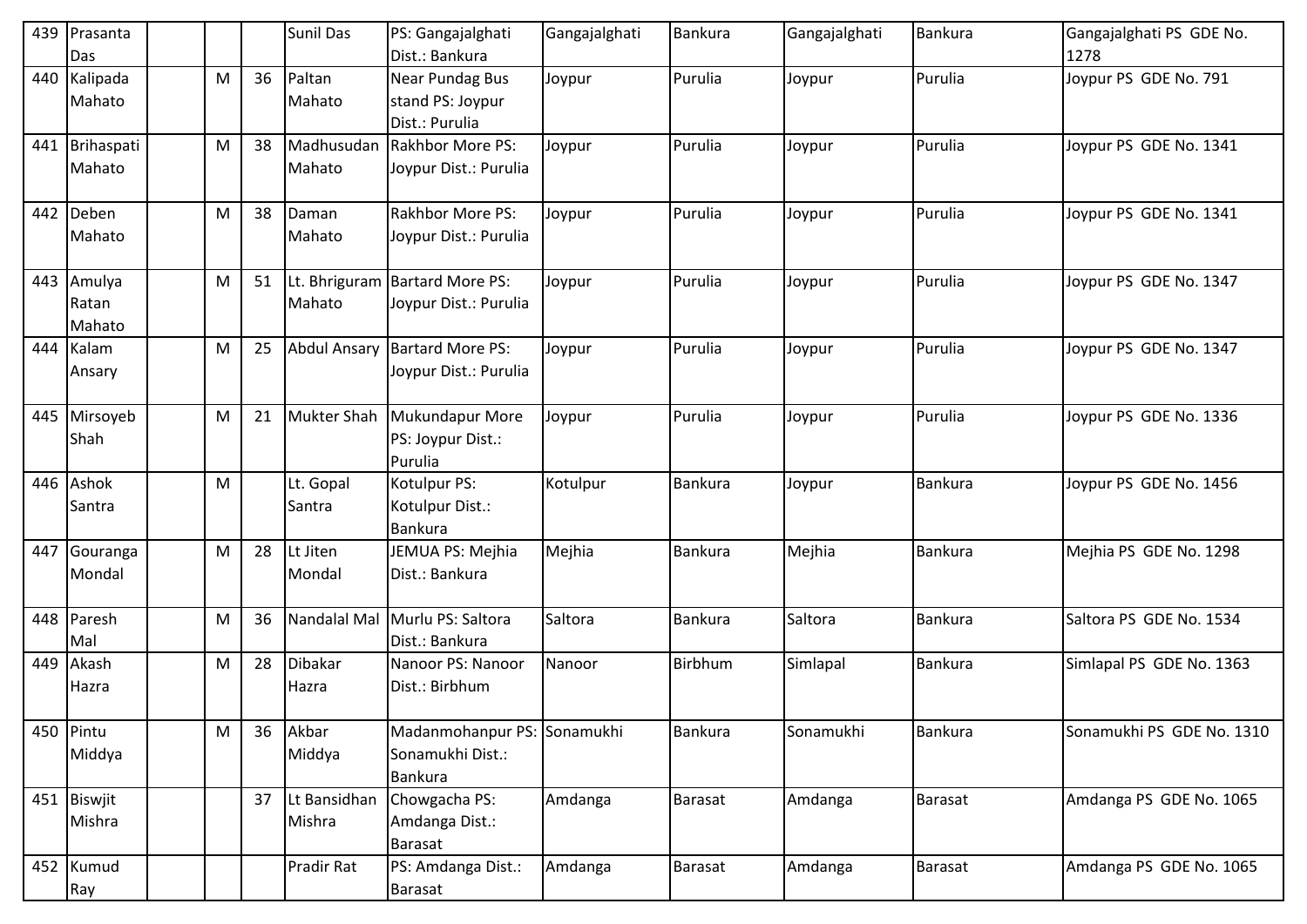|     | 453 Saidul<br><b>Biswas</b> | M | 38 | <b>Biswas</b>                  | Late Motaleb   PS: Duttapukur Dist.: Duttapukur<br><b>Barasat</b> |            | Barasat        | <b>Barasat</b> | <b>Barasat</b> | Barasat PS GDE No. 1808 |
|-----|-----------------------------|---|----|--------------------------------|-------------------------------------------------------------------|------------|----------------|----------------|----------------|-------------------------|
|     | 454 Ramjan<br>Ali           | M | 23 | Jamir Ali                      | PS: Amdanga Dist.:<br><b>Barasat</b>                              | Amdanga    | Barasat        | Barasat        | <b>Barasat</b> | Barasat PS GDE No. 1808 |
| 455 | Kismat Ali                  | M | 28 | Abul Hossain<br><b>Biswas</b>  | PS: Barasat Dist.:<br><b>Barasat</b>                              | Barasat    | <b>Barasat</b> | <b>Barasat</b> | <b>Barasat</b> | Barasat PS GDE No. 1808 |
| 456 | Harinath<br>Mahali          | M | 29 |                                | Nanda Mahali PS: Duttapukur Dist.:<br><b>Barasat</b>              | Duttapukur | <b>Barasat</b> | <b>Barasat</b> | <b>Barasat</b> | Barasat PS GDE No. 1808 |
| 457 | Charu<br>Karmakar           | M | 46 | Late Bhartu<br>Karmakar        | PS: Duttapukur Dist.:<br><b>Barasat</b>                           | Duttapukur | Barasat        | Barasat        | Barasat        | Barasat PS GDE No. 1808 |
|     | 458 Biswajit<br>Golder      | M | 40 | Late Kripa<br>Sindhu<br>Golder | PS: Barasat Dist.:<br><b>Barasat</b>                              | Barasat    | Barasat        | <b>Barasat</b> | <b>Barasat</b> | Barasat PS GDE No. 1808 |
|     | 459 Subhojit<br>Karmakar    | M | 34 | Late<br>Gouranga<br>Karmakar   | PS: Barasat Dist.:<br><b>Barasat</b>                              | Barasat    | Barasat        | Barasat        | <b>Barasat</b> | Barasat PS GDE No. 1808 |
|     | 460 Ariful<br>Islam         | M | 33 | Abed Ali                       | PS: Deganga Dist.:<br>Barasat                                     | Deganga    | Barasat        | <b>Barasat</b> | <b>Barasat</b> | Barasat PS GDE No. 1808 |
| 461 | Shamrul<br>Hasan            | M | 18 | Julfikar Ali                   | PS: Duttapukur Dist.:<br><b>Barasat</b>                           | Duttapukur | Barasat        | <b>Barasat</b> | <b>Barasat</b> | Barasat PS GDE No. 1808 |
| 462 | Sariful<br>Seikh            | M | 50 |                                | Moksed Seikh PS: Duttapukur Dist.:<br><b>Barasat</b>              | Duttapukur | Barasat        | <b>Barasat</b> | <b>Barasat</b> | Barasat PS GDE No. 1808 |
| 463 | Arup<br>Bhawal              | M | 40 | Khokon<br><b>Bhawal</b>        | Deganga PS:<br>Deganga Dist.:<br><b>Barasat</b>                   | Deganga    | Barasat        | Deganga        | <b>Barasat</b> | Deganga PS GDE No. 1755 |
|     | 464 Rajjak<br>Molla         | M | 50 | Lt Majit<br>Molla              | Purba Changdana PS: Deganga<br>Deganga Dist.:<br>Barasat          |            | Barasat        | Deganga        | <b>Barasat</b> | Deganga PS GDE No. 1755 |
|     | 465 Matin<br>Rahaman        | M | 24 | Fajlu<br>Rahaman               | Baidyapur PS: Sasan<br>Dist.: Barasat                             | Sasan      | Barasat        | Deganga        | <b>Barasat</b> | Deganga PS GDE No. 1755 |
|     | 466 Raju Gazi               | M | 24 | Eman Gazi                      | Baidyapur PS: Sasan<br>Dist.: Barasat                             | Sasan      | Barasat        | Deganga        | <b>Barasat</b> | Deganga PS GDE No. 1755 |
|     | 467 Ramjan<br>Fofti         | M | 27 | Subash Mofti Beelegata PS:     | Deganga Dist.:<br><b>Barasat</b>                                  | Deganga    | Barasat        | Deganga        | Barasat        | Deganga PS GDE No. 1755 |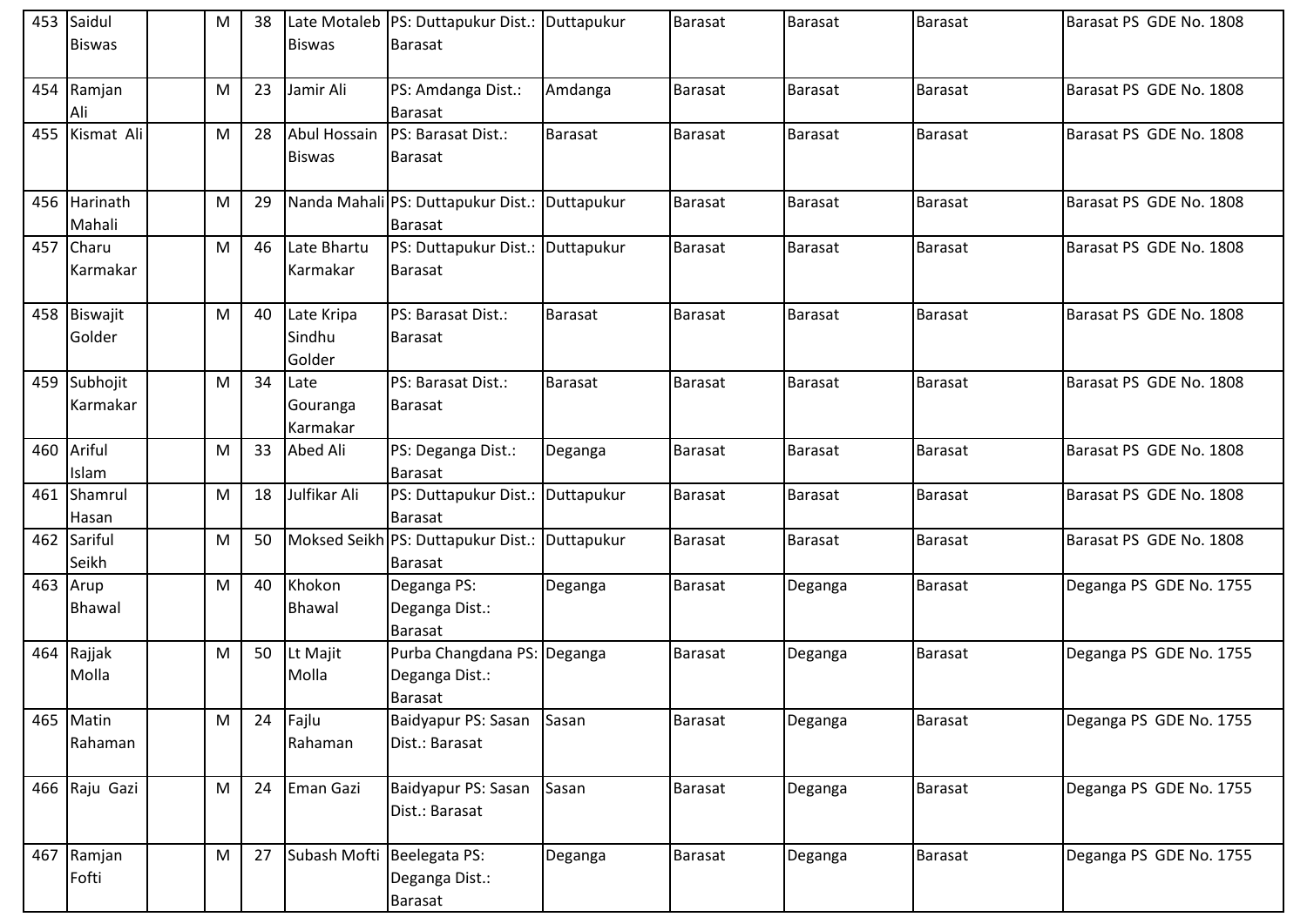| 468 | Tapan            |   | Amulya        | Chaltaberia PS:                        | Duttapukur | Barasat         | Duttapukur  | <b>Barasat</b> | Duttapukur PS GDE No. 1840 |
|-----|------------------|---|---------------|----------------------------------------|------------|-----------------|-------------|----------------|----------------------------|
|     | Ghosh            |   | Ghosh         | Duttapukur Dist.:                      |            |                 |             |                |                            |
|     |                  |   |               | <b>Barasat</b>                         |            |                 |             |                |                            |
| 469 | Akash            |   | Khokon Saha   | Chaltaberia PS:                        | Duttapukur | Barasat         | Duttapukur  | <b>Barasat</b> | Duttapukur PS GDE No. 1840 |
|     | Saha             |   |               | Duttapukur Dist.:                      |            |                 |             |                |                            |
|     |                  |   |               | <b>Barasat</b>                         |            |                 |             |                |                            |
| 470 | Biswajit         |   | Ranjan Saha   | Chaltaberia PS:                        | Duttapukur | Barasat         | Duttapukur  | Barasat        | Duttapukur PS GDE No. 1840 |
|     | Saha             |   |               | Duttapukur Dist.:                      |            |                 |             |                |                            |
|     |                  |   |               | <b>Barasat</b>                         |            |                 |             |                |                            |
| 471 | Sasanka          |   | Sudhir Halder | Chaltaberia PS:                        | Duttapukur | Barasat         | Duttapukur  | <b>Barasat</b> | Duttapukur PS GDE No. 1840 |
|     | Halder           |   |               | Duttapukur Dist.:                      |            |                 |             |                |                            |
|     |                  |   |               | Barasat                                |            |                 |             |                |                            |
| 472 | Apurba           |   | Kalachand     | <b>Bayam Samity PS:</b>                | Duttapukur | Barasat         | Duttapukur  | Barasat        | Duttapukur PS GDE No. 1840 |
|     | Das              |   | Das           | Duttapukur Dist.:                      |            |                 |             |                |                            |
|     |                  |   |               | <b>Barasat</b>                         |            |                 |             |                |                            |
| 473 | Md. Samir        |   | Innas Ali     | Kazipara PS: Barasat                   | Barasat    | Barasat         | Duttapukur  | <b>Barasat</b> | Duttapukur PS GDE No. 1782 |
|     | Ali              |   |               | Dist.: Barasat                         |            |                 |             |                |                            |
| 474 |                  |   | Kaburmoua     |                                        | Barasat    | Barasat         |             | Barasat        |                            |
|     | Sabyt            |   |               | Kazipara PS: Barasat<br>Dist.: Barasat |            |                 | Duttapukur  |                | Duttapukur PS GDE No. 1782 |
|     | Moua             |   |               |                                        |            |                 |             |                |                            |
| 475 | Tanmay           | M | Tarun Das     |                                        |            | <b>Basirhat</b> | Gobardanga  | Barasat        | Gobardanga PS GDE No. 945  |
|     | Das              |   |               |                                        |            |                 |             |                |                            |
| 476 | Rana             | M | Raju Barui    |                                        |            | Basirhat        | Gobardanga  | Barasat        | Gobardanga PS GDE No. 945  |
|     | Barui            |   |               |                                        |            |                 |             |                |                            |
| 477 | Atamin           | M | Maju Gaffar   |                                        |            | <b>Basirhat</b> | Gobardanga  | <b>Barasat</b> | Gobardanga PS GDE No. 945  |
|     | Mondal           |   | Mondal        |                                        |            |                 |             |                |                            |
| 478 | Sahid            | M | Lt Sahidul    |                                        |            | Basirhat        | Gobardanga  | Barasat        | Gobardanga PS GDE No. 945  |
|     | Ikram            |   | Akram         |                                        |            |                 |             |                |                            |
| 479 | Debabrata        |   | Santiram      | SONATIKARI, PS                         |            | <b>Basirhat</b> | Madhyamgram | <b>Barasat</b> | Madhyamgram PS GDE No.     |
|     | Ghosh            |   | Ghosh         | <b>SASHAN</b>                          |            |                 |             |                | 2077                       |
| 480 | Suresh           |   | Munshi        | Netajinagar, PO                        |            | Basirhat        | Madhyamgram | <b>Barasat</b> | Madhyamgram PS GDE No.     |
|     | Thakur           |   | Thakur        | Ganganagar, PS                         |            |                 |             |                | 2139                       |
|     |                  |   |               | Madhyamgram                            |            |                 |             |                |                            |
|     | 481 $\vert$ Raju |   | Sitaram       | Habulnagar, PS                         |            | Basirhat        | Madhyamgram | Barasat        | Madhyamgram PS GDE No.     |
|     | <b>Biswas</b>    |   | <b>Biswas</b> | Madhyamgram.                           |            |                 |             |                | 2139                       |
| 482 | Rajen            |   | Netai Halder  | <b>Bidhanpally, PS</b>                 |            | <b>Basirhat</b> | Madhyamgram | <b>Barasat</b> | Madhyamgram PS GDE No.     |
|     | Halder           |   |               | Madhyamgram.                           |            |                 |             |                | 2139                       |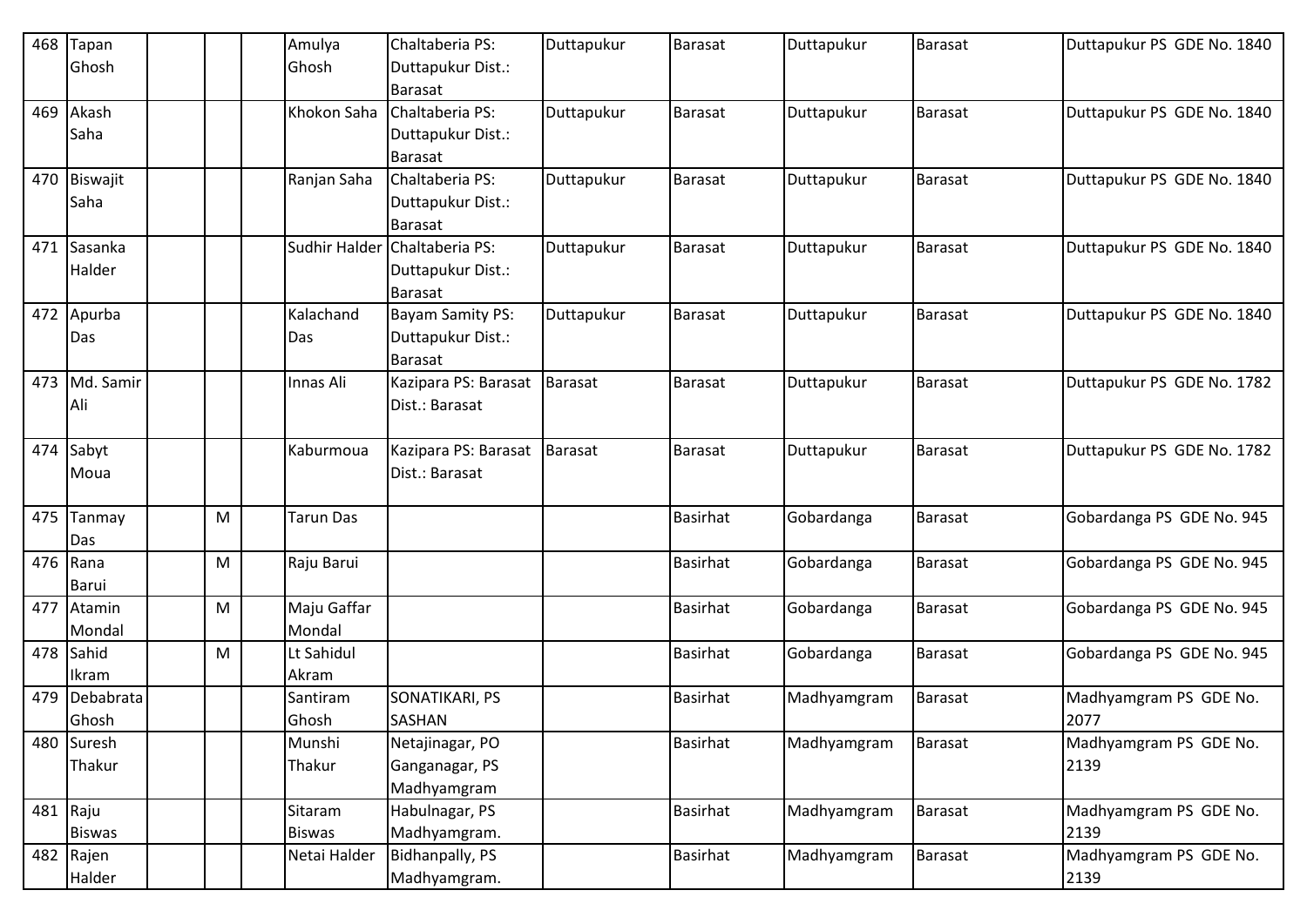|        | 483 Biswajit   |   |    | Lt. Chaitanya | New Barrackpore, PS               |                | Basirhat        | Madhyamgram | <b>Barasat</b>            | Madhyamgram PS GDE No.   |
|--------|----------------|---|----|---------------|-----------------------------------|----------------|-----------------|-------------|---------------------------|--------------------------|
|        | Kisku          |   |    | Kisku         | New Barrackpore.                  |                |                 |             |                           | 2139                     |
|        |                |   |    |               |                                   |                |                 |             |                           |                          |
| 484    | Goutam         |   |    | Lt. Satyen    | Kora Babupara, PO                 |                | <b>Basirhat</b> | Madhyamgram | <b>Barasat</b>            | Madhyamgram PS GDE No.   |
|        | Saha           |   |    | Saha          | Hridaypur, PS                     |                |                 |             |                           | 2139                     |
|        |                |   |    |               | Barasat.                          |                |                 |             |                           |                          |
|        | 485 Sujay      |   |    |               | Sudhis Ranjan Nabapally, PS       |                | <b>Basirhat</b> | Madhyamgram | <b>Barasat</b>            | Madhyamgram PS GDE No.   |
|        | Dutta          |   |    | Dutta         | Barasat.                          |                |                 |             |                           | 2139                     |
|        |                |   |    |               |                                   |                |                 |             |                           |                          |
|        | 486 Shib       |   |    | Lt. Satyen    | Purbasha Amtala                   |                | <b>Basirhat</b> | Madhyamgram | <b>Barasat</b>            | Madhyamgram PS GDE No.   |
|        | Sankar         |   |    | Saha          | road, PS Barasat.                 |                |                 |             |                           | 2139                     |
|        | Saha           |   |    |               |                                   |                |                 |             |                           |                          |
| 487    | Subrata        |   |    | Lt. Debasish  | 2 no. Debigarh, PS                |                | <b>Basirhat</b> | Madhyamgram | Barasat                   | Madhyamgram PS GDE No.   |
|        | Das            |   |    | Das           | Madhyamgram.                      |                |                 |             |                           | 2139                     |
|        | 488 Mdjinnat   | M |    | Lt Md Gaffar  | PS: Sasan Dist.:                  | Sasan          | Barasat         | Sasan       | <b>Barasat</b>            | Sasan PS GDE No. 1193    |
|        | Ali            |   |    | Ali           | <b>Barasat</b>                    |                |                 |             |                           |                          |
|        | 489 Krishna    | M |    | Lt Nepal      | PS: Sasan Dist.:                  | Sasan          | Barasat         | Sasan       | <b>Barasat</b>            | Sasan PS GDE No. 1193    |
|        | Mondal         |   |    | Mondal        | <b>Barasat</b>                    |                |                 |             |                           |                          |
|        | 490 Babusona   | M |    | Firoj Mondal  | PS: MATIA Dist.:                  | <b>MATIA</b>   | Basirhat        | Sasan       | Barasat                   | Sasan PS GDE No. 1148    |
|        | Mondal         |   |    |               | <b>Basirhat</b>                   |                |                 |             |                           |                          |
|        |                |   |    |               |                                   |                |                 |             |                           |                          |
|        | 491 Arif Barik | M |    | Ali Hossain   | PS: MATIA Dist.:                  | <b>MATIA</b>   | <b>Basirhat</b> | Sasan       | <b>Barasat</b>            | Sasan PS GDE No. 1148    |
|        | Mondal         |   |    | Mondal        | <b>Basirhat</b>                   |                |                 |             |                           |                          |
|        |                |   |    |               |                                   |                |                 |             |                           |                          |
|        | 492 Alamgir    | M |    | Lt Nazrul     | PS: MATIA Dist.:                  | <b>MATIA</b>   | <b>Basirhat</b> | Sasan       | <b>Barasat</b>            | Sasan PS GDE No. 1148    |
|        | Mondal         |   |    | Mondal        | <b>Basirhat</b>                   |                |                 |             |                           |                          |
|        | 493 Injamul    | M |    | Tajrul        | PS: MATIA Dist.:                  | <b>MATIA</b>   | <b>Basirhat</b> | Sasan       | Barasat                   | Sasan PS GDE No. 1148    |
|        | Haque          |   |    | Mondal        | <b>Basirhat</b>                   |                |                 |             |                           |                          |
|        | 494 Subhojit   | M |    | Rajkr Das     | PS: MATIA Dist.:                  | <b>MATIA</b>   | <b>Basirhat</b> | Sasan       | <b>Barasat</b>            | Sasan PS GDE No. 1148    |
|        | Das            |   |    |               | Basirhat                          |                |                 |             |                           |                          |
|        | 495 Suman      | M |    | Ganesh        | PS: Barasat Dist.:                | <b>Barasat</b> | Barasat         | Sasan       | Barasat                   | Sasan PS GDE No. 1163    |
|        | Debnath        |   |    |               | <b>Barasat</b>                    |                |                 |             |                           |                          |
|        | 496 Bikram     | M |    | Niranjan      | PS: Barasat Dist.:                | <b>Barasat</b> | Barasat         | Sasan       | <b>Barasat</b>            | Sasan PS GDE No. 1163    |
|        | Sarkar         |   |    | Sarkar        | <b>Barasat</b>                    |                |                 |             |                           |                          |
| 497 Md |                | M | 28 |               | S/o- Alauddin Of Guptar Bagan, BL | Jagaddal       | Barrackpore     | Jagaddal    | <b>Barrackpore Police</b> | Jagaddal PS GDE No. 1667 |
|        | Saharukh       |   |    | Mia           | No-19, H/No-18, PO+               |                | Police          |             | Commissionerate           |                          |
|        | Ansari         |   |    |               | PS- Jagadd PS:                    |                | Commissionera   |             |                           |                          |
|        |                |   |    |               | Jagaddal Dist.:                   |                | te              |             |                           |                          |
|        |                |   |    |               | <b>Barrackpore Police</b>         |                |                 |             |                           |                          |
|        |                |   |    |               | Commissionerate                   |                |                 |             |                           |                          |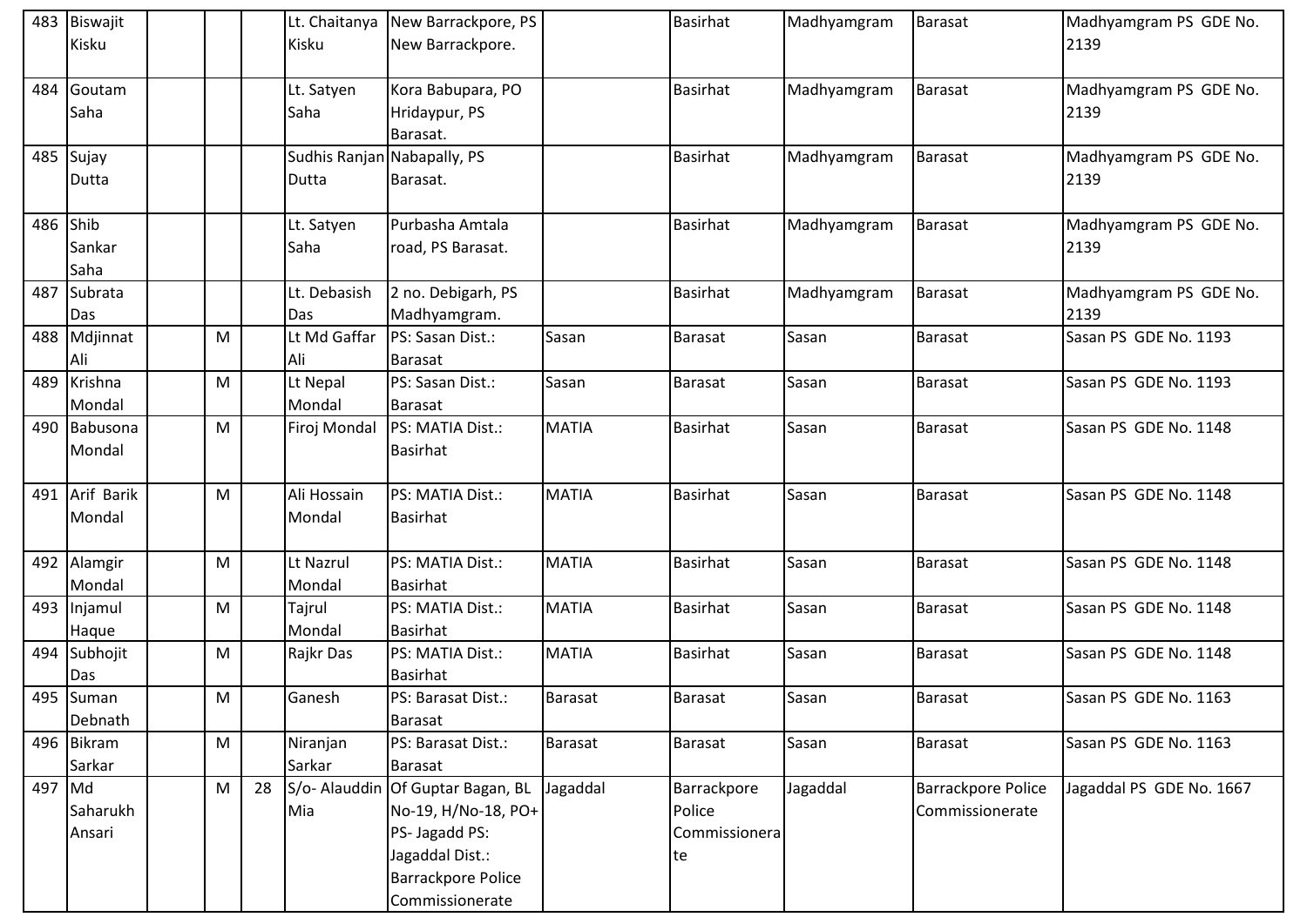| 498 | Sajal<br>Sarnakar        | М | 30 | S/o-Ratan<br>Karmakar                  | Of 26 No. Railway<br>Gate, PO-<br>Shyamnagar, PS-<br>Jagaddal PS: Jagaddal<br>Dist.: Barrackpore<br>Police<br>Commissionerate | Jagaddal | Barrackpore<br>Police<br>Commissionera<br>te | Jagaddal | <b>Barrackpore Police</b><br>Commissionerate | Jagaddal PS GDE No. 1667 |
|-----|--------------------------|---|----|----------------------------------------|-------------------------------------------------------------------------------------------------------------------------------|----------|----------------------------------------------|----------|----------------------------------------------|--------------------------|
| 499 | Bishnu<br>Roy            | M | 30 | S/o-Late<br>Nandu Roy                  | Of Do PS: Jagaddal<br>Dist.: Barrackpore<br>Police<br>Commissionerate                                                         | Jagaddal | Barrackpore<br>Police<br>Commissionera<br>te | Jagaddal | <b>Barrackpore Police</b><br>Commissionerate | Jagaddal PS GDE No. 1667 |
| 500 | Subrata<br><b>Biswas</b> | M | 42 | S/o-Late<br>Ram Kumar<br><b>Biswas</b> | of do PS: Jagaddal<br>Dist.: Barrackpore<br>Police<br>Commissionerate                                                         | Jagaddal | Barrackpore<br>Police<br>Commissionera<br>te | Jagaddal | <b>Barrackpore Police</b><br>Commissionerate | Jagaddal PS GDE No. 1667 |
| 501 | Avushek<br>Chowdhur      | M | 20 | S/o-raju<br>Chowdhury                  | of Kalitala, PO-<br>Shyamnagar, PS-<br>Jagaddal PS: Jagaddal<br>Dist.: Barrackpore<br>Police<br>Commissionerate               | Jagaddal | Barrackpore<br>Police<br>Commissionera<br>te | Jagaddal | <b>Barrackpore Police</b><br>Commissionerate | Jagaddal PS GDE No. 1667 |
| 502 | Sushovan<br>Saha         |   |    | Bachchu Saha                           |                                                                                                                               |          | <b>Basirhat</b>                              | Nimta    | <b>Barrackpore Police</b><br>Commissionerate | Nimta PS GDE No. 1442    |
| 503 | Arindam<br><b>Biswas</b> |   |    | Arijit Biseas                          |                                                                                                                               |          | <b>Basirhat</b>                              | Nimta    | Barrackpore Police<br>Commissionerate        | Nimta PS GDE No. 1442    |
| 504 | Sajal<br>Haldar          |   |    | Lt Kalachand<br>Haldar                 |                                                                                                                               |          | <b>Basirhat</b>                              | Nimta    | <b>Barrackpore Police</b><br>Commissionerate | Nimta PS GDE No. 1442    |
|     | 505 Babu Lal             |   |    | <b>Sk Ramen</b>                        |                                                                                                                               |          | <b>Basirhat</b>                              | Nimta    | <b>Barrackpore Police</b><br>Commissionerate | Nimta PS GDE No. 1442    |
|     | 506 Narmul<br>Gazi       |   |    | Azizul Gazi                            |                                                                                                                               |          | Basirhat                                     | Nimta    | <b>Barrackpore Police</b><br>Commissionerate | Nimta PS GDE No. 1442    |
| 507 | Amirul<br>Islam          |   |    | <b>Abdul Hakim</b><br><b>Sk</b>        |                                                                                                                               |          | <b>Basirhat</b>                              | Nimta    | Barrackpore Police<br>Commissionerate        | Nimta PS GDE No. 1442    |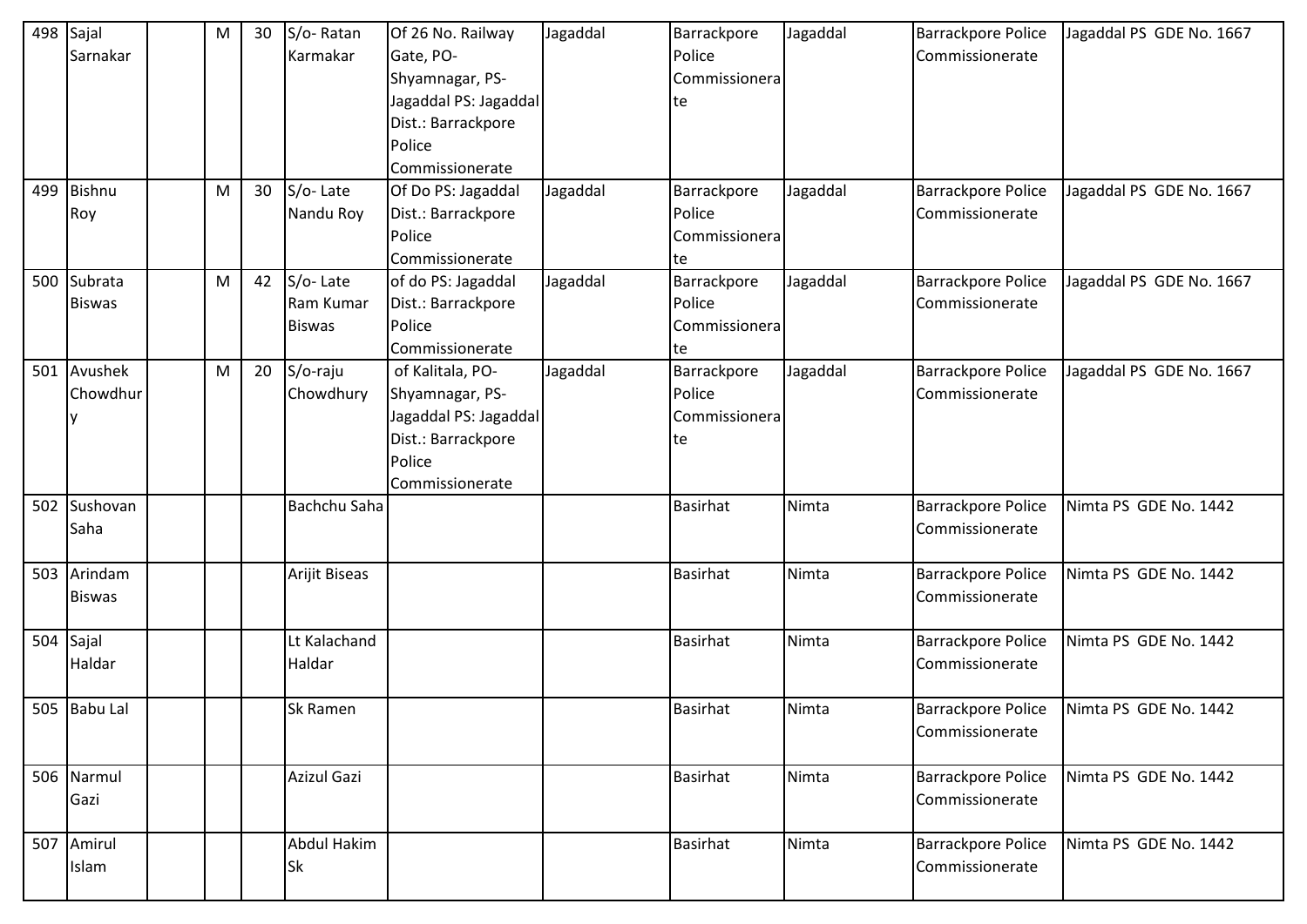| 508      | Rahul           | M | 23 | Omprakash          | MUCHIPARA PS:                       | Barrackpore    | Barrackpore     | Titagarh | Barrackpore Police        | Titagarh PS GDE No. 1640 |
|----------|-----------------|---|----|--------------------|-------------------------------------|----------------|-----------------|----------|---------------------------|--------------------------|
|          | Rajak           |   |    | Rajak              | Barrackpore Dist.:                  |                | Police          |          | Commissionerate           |                          |
|          |                 |   |    |                    | Barrackpore Police                  |                | Commissionera   |          |                           |                          |
|          |                 |   |    |                    | Commissionerate                     |                | te              |          |                           |                          |
|          | 509 Raju Ram    | М | 38 | Jawahar Ram        | PS: Barasat Dist.:                  | <b>Barasat</b> | <b>Barasat</b>  | Titagarh | <b>Barrackpore Police</b> | Titagarh PS GDE No. 1640 |
|          |                 |   |    |                    | <b>Barasat</b>                      |                |                 |          | Commissionerate           |                          |
|          |                 |   |    |                    |                                     |                |                 |          |                           |                          |
|          | 510 Rohit Kr    | M |    | Manoj Shaw         | PS: Khardah Dist.:                  | Khardah        | Barrackpore     | Titagarh | Barrackpore Police        | Titagarh PS GDE No. 1640 |
|          | Shaw            |   |    |                    | <b>Barrackpore Police</b>           |                | Police          |          | Commissionerate           |                          |
|          |                 |   |    |                    | Commissionerate                     |                | Commissionera   |          |                           |                          |
|          |                 |   |    |                    |                                     |                | te              |          |                           |                          |
|          | 511 Soumen      | M | 18 |                    | Bijay Kr Singh   PS: Khardah Dist.: | Khardah        | Barrackpore     | Titagarh | <b>Barrackpore Police</b> | Titagarh PS GDE No. 1640 |
|          | <b>Kr Singh</b> |   |    |                    | <b>Barrackpore Police</b>           |                | Police          |          | Commissionerate           |                          |
|          |                 |   |    |                    | Commissionerate                     |                | Commissionera   |          |                           |                          |
|          |                 |   |    |                    |                                     |                | te              |          |                           |                          |
|          | 512 Sanu Kr     | M | 18 | <b>Ganesh Shaw</b> | PS: Khardah Dist.:                  | Khardah        | Barrackpore     | Titagarh | <b>Barrackpore Police</b> | Titagarh PS GDE No. 1640 |
|          | Shaw            |   |    |                    | <b>Barrackpore Police</b>           |                | Police          |          | Commissionerate           |                          |
|          |                 |   |    |                    | Commissionerate                     |                | Commissionera   |          |                           |                          |
|          |                 |   |    |                    |                                     |                | te              |          |                           |                          |
|          | 513 Binoy       | М | 18 | Dinanath           | PS: Jagaddal Dist.:                 | Jagaddal       | Barrackpore     | Titagarh | <b>Barrackpore Police</b> | Titagarh PS GDE No. 1641 |
|          | Pandey          |   |    | Pandey             | Barrackpore Police                  |                | Police          |          | Commissionerate           |                          |
|          |                 |   |    |                    | Commissionerate                     |                | Commissionera   |          |                           |                          |
|          |                 |   |    |                    |                                     |                | te              |          |                           |                          |
|          | 514 Sujit       | M | 32 | Prem Bhadra        | PS: Jagaddal Dist.:                 | Jagaddal       | Barrackpore     | Titagarh | <b>Barrackpore Police</b> | Titagarh PS GDE No. 1641 |
|          | <b>Bhadra</b>   |   |    |                    | <b>Barrackpore Police</b>           |                | Police          |          | Commissionerate           |                          |
|          |                 |   |    |                    | Commissionerate                     |                | Commissionera   |          |                           |                          |
|          |                 |   |    |                    |                                     |                | te              |          |                           |                          |
|          | 515 Rphit Das   | M | 20 | Kanchandas         | PS: Jagaddal Dist.:                 | Jagaddal       | Barrackpore     | Titagarh | <b>Barrackpore Police</b> | Titagarh PS GDE No. 1641 |
|          |                 |   |    |                    | <b>Barrackpore Police</b>           |                | Police          |          | Commissionerate           |                          |
|          |                 |   |    |                    | Commissionerate                     |                | Commissionera   |          |                           |                          |
|          |                 |   |    |                    |                                     |                | te              |          |                           |                          |
|          | 516 Palash      |   |    | S/O                |                                     |                | Basirhat        | Baruipur | <b>Baruipur Police</b>    | Baruipur PS GDE No. 3273 |
|          | <b>Biswas</b>   |   |    | Dijendralal        |                                     |                |                 |          | <b>District</b>           |                          |
|          |                 |   |    | <b>Biswas</b>      |                                     |                |                 |          |                           |                          |
|          | 517 Bibhan      |   |    | S/o Kamal          |                                     |                | <b>Basirhat</b> | Baruipur | <b>Baruipur Police</b>    | Baruipur PS GDE No. 3453 |
|          | Kayal           |   |    | Kayal              |                                     |                |                 |          | District                  |                          |
| $518$ Sk |                 |   |    | $S/O$ Sk           |                                     |                | <b>Basirhat</b> | Baruipur | <b>Baruipur Police</b>    | Baruipur PS GDE No. 3453 |
|          | Sujauddin       |   |    | Bahabuddin         |                                     |                |                 |          | District                  |                          |
|          |                 |   |    |                    |                                     |                |                 |          |                           |                          |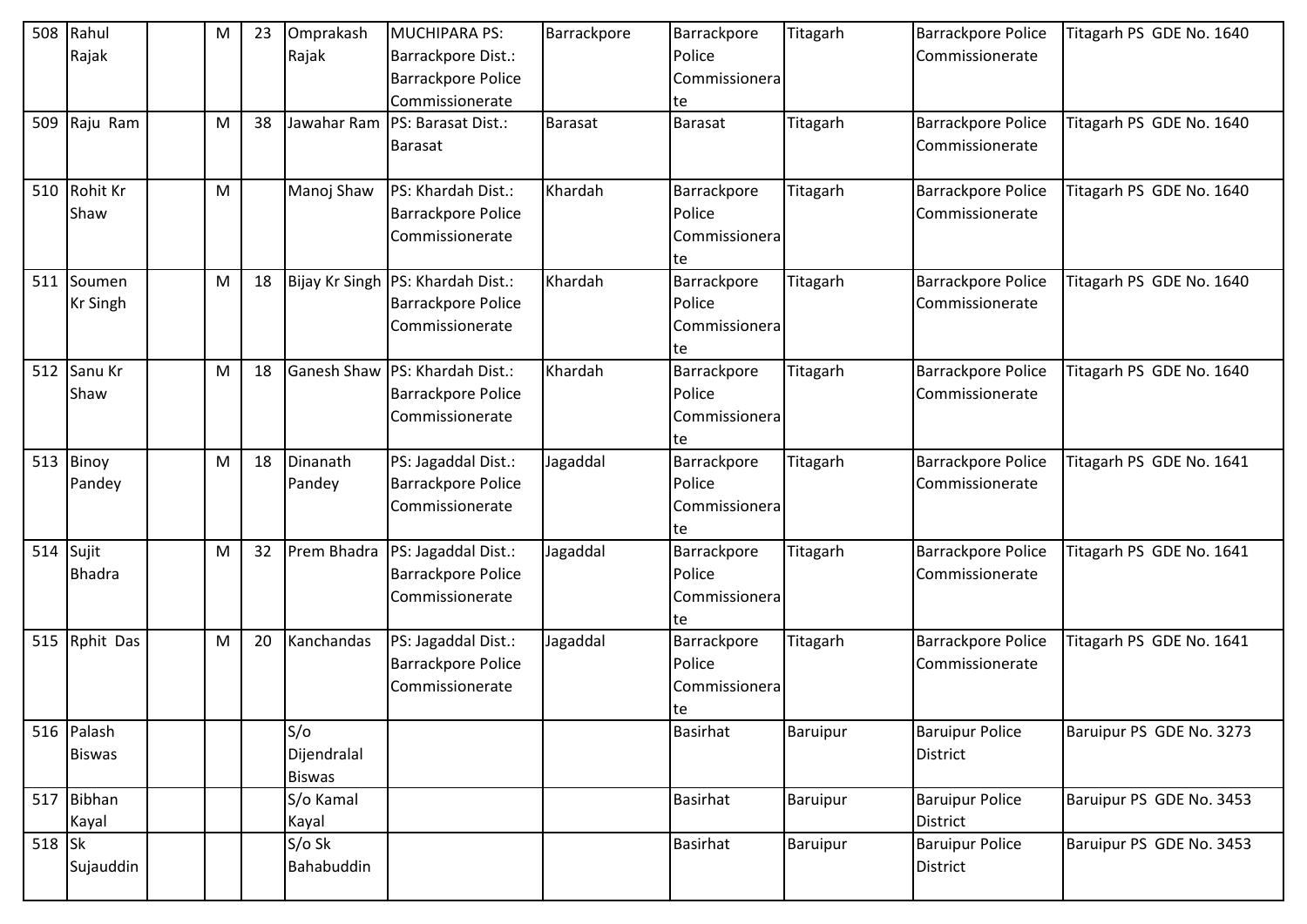|     | 519 Sahabaz<br>Khan     |   |    | S/o Sahidulla<br>Khan         |                                                                                                     |                   | <b>Basirhat</b>                                   | <b>Baruipur</b>                   | <b>Baruipur Police</b><br><b>District</b> | Baruipur PS GDE No. 3453                                |
|-----|-------------------------|---|----|-------------------------------|-----------------------------------------------------------------------------------------------------|-------------------|---------------------------------------------------|-----------------------------------|-------------------------------------------|---------------------------------------------------------|
|     | 520 Asraf<br>Khan       |   |    | S/o Sahidull<br>Khan          |                                                                                                     |                   | <b>Basirhat</b>                                   | <b>Baruipur</b>                   | <b>Baruipur Police</b><br>District        | Baruipur PS GDE No. 3453                                |
| 521 | Rocky<br>Khan           |   |    | S/o Habu<br>Khan              |                                                                                                     |                   | <b>Basirhat</b>                                   | <b>Baruipur</b>                   | <b>Baruipur Police</b><br>District        | Baruipur PS GDE No. 3453                                |
|     | 522 Sk Mafijul          | M | 25 |                               | Lt. Achmat Sk Raghunathpur PS:<br><b>Bhangar Dist.:</b><br><b>Baruipur Police</b><br>District       | Bhangar           | Baruipur Police Bhangar<br><b>District</b>        |                                   | <b>Baruipur Police</b><br><b>District</b> | Bhangar PS GDE No. 1617                                 |
|     | 523 Nijam Ali<br>Molla  | M |    | Abur Ali<br>Molla             | Sakuntala PS:<br><b>Bhangar Dist.:</b><br><b>Baruipur Police</b><br><b>District</b>                 | <b>Bhangar</b>    | Baruipur Police Bhangar<br><b>District</b>        |                                   | <b>Baruipur Police</b><br><b>District</b> | Bhangar PS GDE No. 1620                                 |
|     | 524 Entaj Ali<br>Sardar | M |    | Ajit Ali Sardar Sakuntala PS: | <b>Bhangar Dist.:</b><br><b>Baruipur Police</b><br>District                                         | Bhangar           | Baruipur Police Bhangar<br><b>District</b>        |                                   | <b>Baruipur Police</b><br>District        | Bhangar PS GDE No. 1620                                 |
| 525 | Akib<br>Molla           | М | 31 | Nasiruddin<br>Molla           | Khashkumra khali PS:<br>Canning Dist.:<br><b>Baruipur Police</b><br><b>District</b>                 | Canning           | <b>Baruipur Police Canning</b><br><b>District</b> |                                   | <b>Baruipur Police</b><br>District        | Canning PS GDE No. 1485                                 |
|     | 526 Prosenjit<br>Mondal | M | 26 | Nityananda<br>Mondal          | 02 No Laskarpur PS:<br>Jharkhali coastal<br>Dist.: Baruipur Police<br>District                      | Jharkhali coastal | <b>District</b>                                   | Baruipur Police Jharkhali coastal | <b>Baruipur Police</b><br><b>District</b> | Jharkhali coastal PS GDE No.<br>869                     |
| 527 | Mostakim<br><b>Sk</b>   | M | 26 | Anar Sk                       | Uttar Makhaltala, PO-Jibantala<br>Bansra PS: Jibantala<br>Dist.: Baruipur Police<br><b>District</b> |                   | Baruipur Police Jibantala<br><b>District</b>      |                                   | <b>Baruipur Police</b><br><b>District</b> | Jibantala PS Outpost<br>Ghutiasharip ROP GDE No.<br>864 |
|     | 528 Tachhkura<br>Khatun | M |    | Lt. Muchha<br>Molla           | Chandibari PS:<br>Jibantala Dist.:<br><b>Baruipur Police</b><br>District                            | Jibantala         | Baruipur Police Jibantala<br><b>District</b>      |                                   | <b>Baruipur Police</b><br><b>District</b> | Jibantala PS GDE No. 1068                               |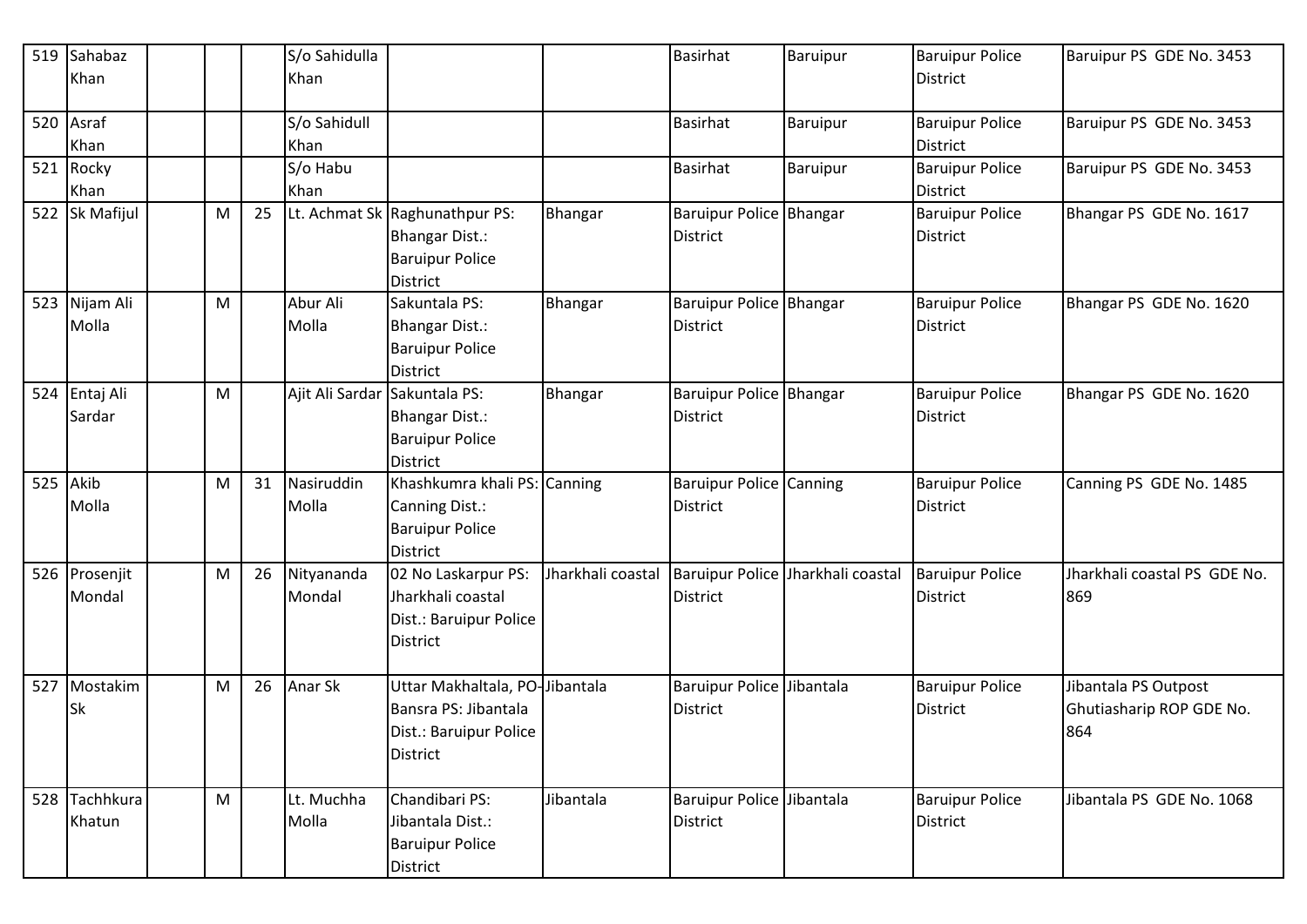| 529 | Tarique<br>Sk               | M | 41 | S/o- Sk Nurul<br>Islam  | Dakshin Makhaltala<br>Laskar para, Po-<br>Bansra PS: Jibantala<br>Dist.: Baruipur Police<br><b>District</b>  | Jibantala | Baruipur Police Jibantala<br><b>District</b> |             | <b>Baruipur Police</b><br><b>District</b> | Jibantala PS Outpost<br>Ghutiasharip ROP GDE No.<br>831 |
|-----|-----------------------------|---|----|-------------------------|--------------------------------------------------------------------------------------------------------------|-----------|----------------------------------------------|-------------|-------------------------------------------|---------------------------------------------------------|
| 530 | Miraj<br>Akhan              | M |    | S/o-Kasem<br>Akhan      | Dakshin Makhaltala<br>Laskar para, Po-<br>Bansra PS: Jibantala<br>Dist.: Baruipur Police<br><b>District</b>  | Jibantala | Baruipur Police Jibantala<br><b>District</b> |             | <b>Baruipur Police</b><br><b>District</b> | Jibantala PS Outpost<br>Ghutiasharip ROP GDE No.<br>831 |
| 531 | Abdulla<br>Fakir            | M |    | Chalamuddin<br>Fakir    | PS: Kultali Dist.:<br><b>Baruipur Police</b><br><b>District</b>                                              | Kultali   | Baruipur Police Kultali<br><b>District</b>   |             | <b>Baruipur Police</b><br><b>District</b> | Kultali PS GDE No. 1401                                 |
|     | 532 Surojit<br>Mondal       |   |    | S/o. Santosh<br>Mondal  |                                                                                                              |           | <b>Basirhat</b>                              | Narendrapur | <b>Baruipur Police</b><br><b>District</b> | Narendrapur PS GDE No.<br>2544                          |
|     | 533 Suvendu<br>Adhikary     | M | 35 | S/o. Brajen<br>Adhikary | Kamrabad, PO-R.K.<br>Pally, PS- Sonarpur<br>PS: Sonarpur Dist.:<br><b>Baruipur Police</b><br><b>District</b> | Sonarpur  | Baruipur Police Sonarpur<br><b>District</b>  |             | <b>Baruipur Police</b><br>District        | Sonarpur PS GDE No. 2172                                |
|     | 534 Snehasish<br>Bardhan    | M | 38 | S/o. Prabir<br>Bardhan  | Kamrabad, PO-<br>Rajpur, PS-Sonarpur<br>PS: Sonarpur Dist.:<br><b>Baruipur Police</b><br><b>District</b>     | Sonarpur  | Baruipur Police Sonarpur<br><b>District</b>  |             | <b>Baruipur Police</b><br><b>District</b> | Sonarpur PS GDE No. 2172                                |
|     | 535 Rajesh<br><b>Biswas</b> | M |    | Motleb<br><b>Biswas</b> |                                                                                                              |           | <b>Basirhat</b>                              | Baduria     | Basirhat                                  | Baduria PS GDE No. 1512                                 |
|     | 536 Biswajit<br>Mondal      | M | 25 | Jamini<br>Mondal        | <b>Uttar Garagori PS:</b><br>Haroa Dist.: Basirhat                                                           | Haroa     | Basirhat                                     | Haroa       | <b>Basirhat</b>                           | Haroa PS GDE No. 1348                                   |
| 537 | Dinesh<br>Mondal            | M | 40 | Provash<br>Mondal       | <b>Uttar Garagori PS:</b><br>Haroa Dist.: Basirhat                                                           | Haroa     | <b>Basirhat</b>                              | Haroa       | Basirhat                                  | Haroa PS GDE No. 1348                                   |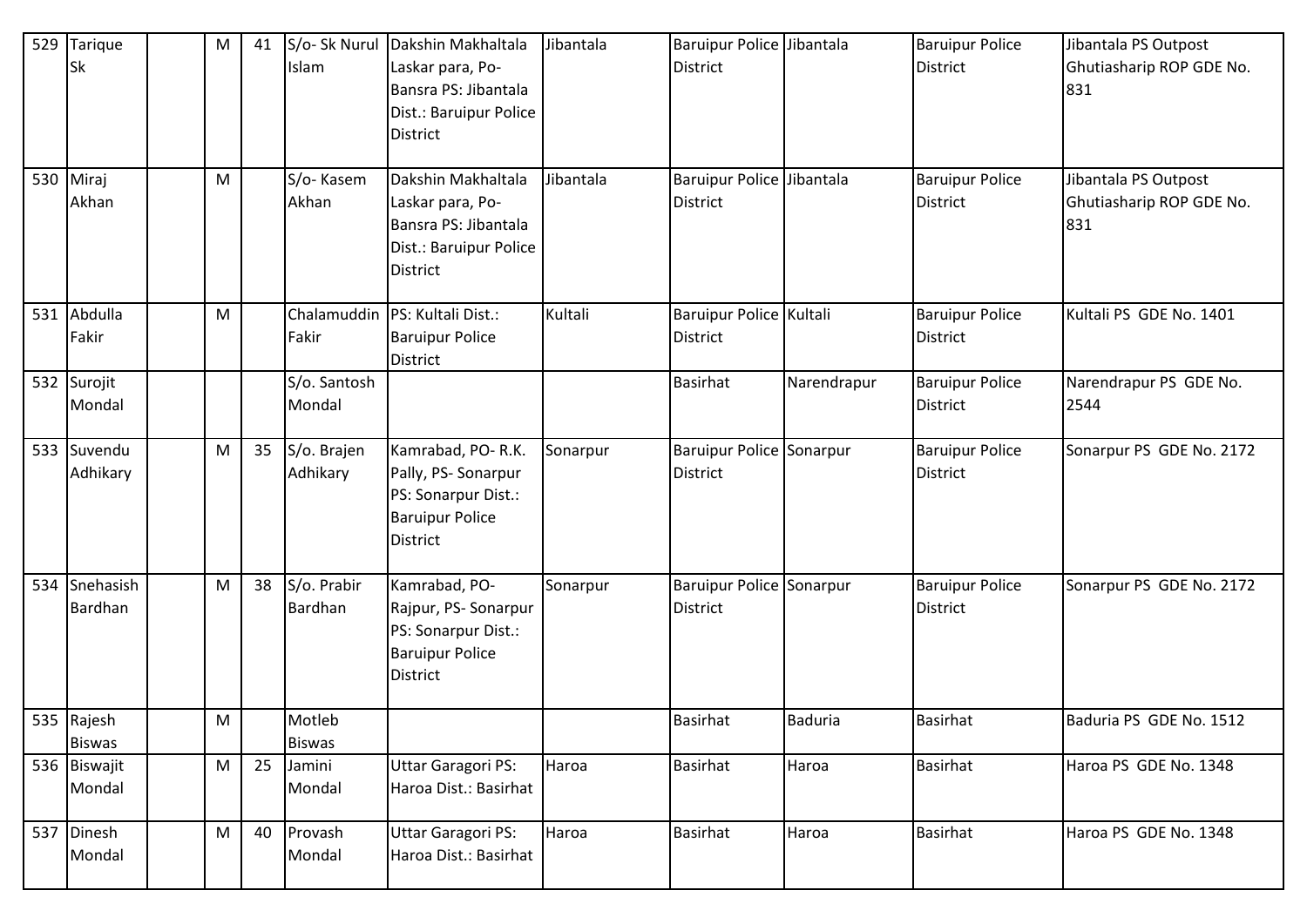|            | 538 Mrityunja       | M         | 55 | Lt. Hajarilal       | Kulgachi PS: Haroa               | Haroa    | <b>Basirhat</b> | Haroa    | <b>Basirhat</b> | Haroa PS GDE No. 1348    |
|------------|---------------------|-----------|----|---------------------|----------------------------------|----------|-----------------|----------|-----------------|--------------------------|
|            | y Sardar            |           |    | Sardar              | Dist.: Basirhat                  |          |                 |          |                 |                          |
| 539        | Debu                | M         | 40 | Lt. Subol           | Kulgachi PS: Haroa               | Haroa    | <b>Basirhat</b> | Haroa    | <b>Basirhat</b> | Haroa PS GDE No. 1353    |
|            | Mondal              |           |    | Mondal              | Dist.: Basirhat                  |          |                 |          |                 |                          |
|            | 540 Dipu            | M         | 28 | Mrityunjay          | Rakhalchandi PS:                 | Haroa    | <b>Basirhat</b> | Haroa    | <b>Basirhat</b> | Haroa PS GDE No. 1353    |
|            | Mondal              |           |    | Mondal              | Haroa Dist.: Basirhat            |          |                 |          |                 |                          |
| $541$ Jati |                     | M         | 20 | Nemai               | Rakhalchandi PS:                 | Haroa    | <b>Basirhat</b> | Haroa    | <b>Basirhat</b> | Haroa PS GDE No. 1353    |
|            | Mondal              |           |    | Mondal              | Haroa Dist.: Basirhat            |          |                 |          |                 |                          |
|            | 542 Chandrajit      | M         | 37 | Lt.                 | Kulgachi PS: Haroa               | Haroa    | <b>Basirhat</b> | Haroa    | <b>Basirhat</b> | Haroa PS GDE No. 1358    |
|            | Mondal              |           |    | Narendranat         | Dist.: Basirhat                  |          |                 |          |                 |                          |
|            |                     |           | 56 | h Mondal            | Takhalchandi PS:                 | Haroa    | <b>Basirhat</b> |          | <b>Basirhat</b> | Haroa PS GDE No. 1358    |
|            | 543 Pulin<br>Mondal | M         |    | Lt. Madar<br>Mondal | Haroa Dist.: Basirhat            |          |                 | Haroa    |                 |                          |
|            |                     |           |    |                     |                                  |          |                 |          |                 |                          |
| 544        | Mijanur             | ${\sf M}$ | 38 | Lt.                 | Takhalchandi PS:                 | Haroa    | <b>Basirhat</b> | Haroa    | <b>Basirhat</b> | Haroa PS GDE No. 1358    |
|            | Rahaman             |           |    | Rahamatulla         | Haroa Dist.: Basirhat            |          |                 |          |                 |                          |
|            |                     |           |    | Molla               |                                  |          |                 |          |                 |                          |
| $545$ Abul |                     | M         | 53 | Jamat Ali           | Chandpur, PS-<br>Hasnabad PS:    | Hasnabad | <b>Basirhat</b> | Hasnabad | <b>Basirhat</b> | Hasnabad PS GDE No. 1435 |
|            | Hossain<br>Sana     |           |    | Sana                | Hasnabad Dist.:                  |          |                 |          |                 |                          |
|            |                     |           |    |                     | <b>Basirhat</b>                  |          |                 |          |                 |                          |
| 546        | Hossain             | M         | 45 | Soleman             | Chandpur, PS-                    | Hasnabad | <b>Basirhat</b> | Hasnabad | <b>Basirhat</b> | Hasnabad PS GDE No. 1435 |
|            | Sana                |           |    | Sana                | Hasnabad PS:                     |          |                 |          |                 |                          |
|            |                     |           |    |                     | Hasnabad Dist.:                  |          |                 |          |                 |                          |
|            |                     |           |    |                     | <b>Basirhat</b>                  |          |                 |          |                 |                          |
| 547        | Ayub Ali            | M         | 55 | Saper Ali           | Chandpur, PS-                    | Hasnabad | <b>Basirhat</b> | Hasnabad | <b>Basirhat</b> | Hasnabad PS GDE No. 1435 |
|            | Sana                |           |    | Sana                | Hasnabad PS:                     |          |                 |          |                 |                          |
|            |                     |           |    |                     | Hasnabad Dist.:                  |          |                 |          |                 |                          |
| 548        | Mokabbel            | M         | 43 | Amjed Sana          | <b>Basirhat</b><br>Chandpur, PS- | Hasnabad | <b>Basirhat</b> | Hasnabad | <b>Basirhat</b> | Hasnabad PS GDE No. 1435 |
|            | Sana                |           |    |                     | Hasnabad PS:                     |          |                 |          |                 |                          |
|            |                     |           |    |                     | Hasnabad Dist.:                  |          |                 |          |                 |                          |
|            |                     |           |    |                     | <b>Basirhat</b>                  |          |                 |          |                 |                          |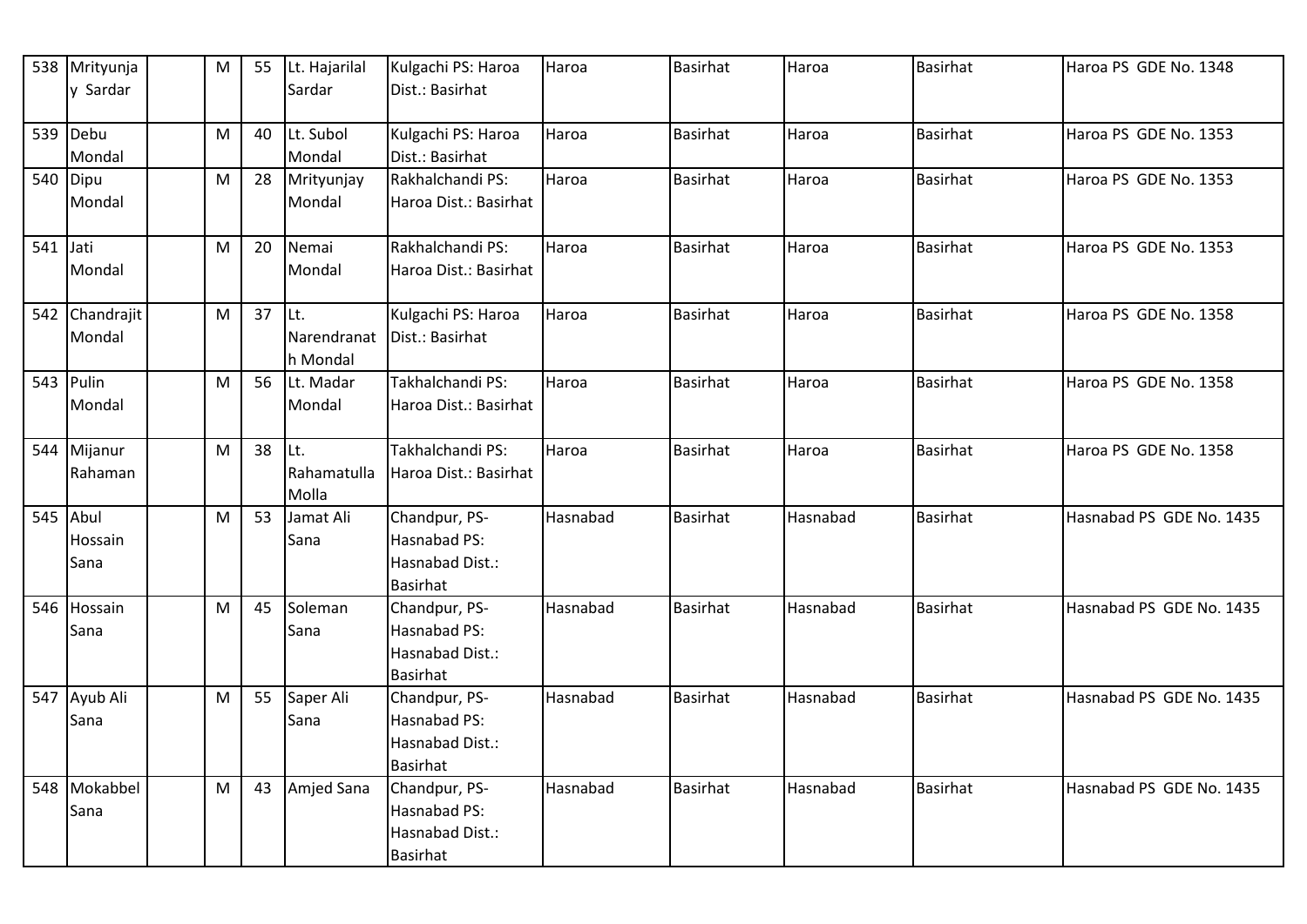| 549 | Saukat        | M | 32 | Saidul             | Dakshin Chandpur,                | Hasnabad         | <b>Basirhat</b> | Hasnabad | <b>Basirhat</b> | Hasnabad PS GDE No. 1435 |
|-----|---------------|---|----|--------------------|----------------------------------|------------------|-----------------|----------|-----------------|--------------------------|
|     | Mondal        |   |    | Mondal             | PS-Hasnabad PS:                  |                  |                 |          |                 |                          |
|     |               |   |    |                    | Hasnabad Dist.:                  |                  |                 |          |                 |                          |
|     |               |   |    |                    | <b>Basirhat</b>                  |                  |                 |          |                 |                          |
|     |               |   |    |                    |                                  |                  |                 |          |                 |                          |
|     | 550 Mujaffar  | M | 38 | Abdul              | Krishnapara, PS-                 | Hasnabad         | <b>Basirhat</b> | Hasnabad | <b>Basirhat</b> | Hasnabad PS GDE No. 1435 |
|     | Mondal        |   |    | Mondal             | Hasnabad PS:                     |                  |                 |          |                 |                          |
|     |               |   |    |                    | Hasnabad Dist.:                  |                  |                 |          |                 |                          |
|     |               |   |    |                    | <b>Basirhat</b>                  |                  |                 |          |                 |                          |
|     | 551 Salauddin | M | 37 | Moktar Sekh        | Chandpur, PS-                    | Hasnabad         | Basirhat        | Hasnabad | <b>Basirhat</b> | Hasnabad PS GDE No. 1435 |
|     | Sekh          |   |    |                    | Hasnabad PS:                     |                  |                 |          |                 |                          |
|     |               |   |    |                    | Hasnabad Dist.:                  |                  |                 |          |                 |                          |
|     |               |   |    |                    | <b>Basirhat</b>                  |                  |                 |          |                 |                          |
| 552 | Anarul        | M | 28 | Anchar Gazi        | Chandpur, PS-                    | Hasnabad         | <b>Basirhat</b> | Hasnabad | <b>Basirhat</b> | Hasnabad PS GDE No. 1435 |
|     | Gazi          |   |    |                    | Hasnabad PS:                     |                  |                 |          |                 |                          |
|     |               |   |    |                    | Hasnabad Dist.:                  |                  |                 |          |                 |                          |
|     |               |   |    |                    | <b>Basirhat</b>                  |                  |                 |          |                 |                          |
|     | 553 Ayub Gazi | M | 43 | Madar Gazi         | Krishnapara, PS-                 | Hasnabad         | Basirhat        | Hasnabad | <b>Basirhat</b> | Hasnabad PS GDE No. 1435 |
|     |               |   |    |                    | Hasnabad PS:                     |                  |                 |          |                 |                          |
|     |               |   |    |                    | Hasnabad Dist.:                  |                  |                 |          |                 |                          |
|     |               |   |    |                    | <b>Basirhat</b>                  |                  |                 |          |                 |                          |
| 554 | Haydar        | M | 30 | Piyar Ali          | Krishnapara, PS-                 | Hasnabad         | <b>Basirhat</b> | Hasnabad | <b>Basirhat</b> | Hasnabad PS GDE No. 1435 |
|     | Gazi          |   |    |                    | Hasnabad PS:                     |                  |                 |          |                 |                          |
|     |               |   |    |                    | Hasnabad Dist.:                  |                  |                 |          |                 |                          |
|     |               |   |    |                    | <b>Basirhat</b>                  |                  |                 |          |                 |                          |
|     | 555 Suraj     | M | 18 | <b>Rouf Mondal</b> | Dhaltitha (Gazi Para),           | Bashirhat        | <b>Basirhat</b> | Hasnabad | <b>Basirhat</b> | Hasnabad PS GDE No. 1464 |
|     | Mondal        |   |    |                    | PS- Basirhat PS:                 |                  |                 |          |                 |                          |
|     |               |   |    |                    | <b>Bashirhat Dist.:</b>          |                  |                 |          |                 |                          |
|     |               |   |    |                    | <b>Basirhat</b>                  |                  |                 |          |                 |                          |
|     | 556 Rohit     | M | 18 | Khalek             | Dhaltitha (Gazi Para), Bashirhat |                  | Basirhat        | Hasnabad | <b>Basirhat</b> | Hasnabad PS GDE No. 1464 |
|     | Mondal        |   |    | Mondal             | PS- Basirhat PS:                 |                  |                 |          |                 |                          |
|     |               |   |    |                    | <b>Bashirhat Dist.:</b>          |                  |                 |          |                 |                          |
|     |               |   |    |                    | <b>Basirhat</b>                  |                  |                 |          |                 |                          |
| 557 | Hasan         | M | 19 | Malek              | Dhaltitha (Mondal                | <b>Bashirhat</b> | <b>Basirhat</b> | Hasnabad | <b>Basirhat</b> | Hasnabad PS GDE No. 1464 |
|     | Mondal        |   |    | Mondal             | Para), PS- Basirhat              |                  |                 |          |                 |                          |
|     |               |   |    |                    | PS: Bashirhat Dist.:             |                  |                 |          |                 |                          |
|     |               |   |    |                    | <b>Basirhat</b>                  |                  |                 |          |                 |                          |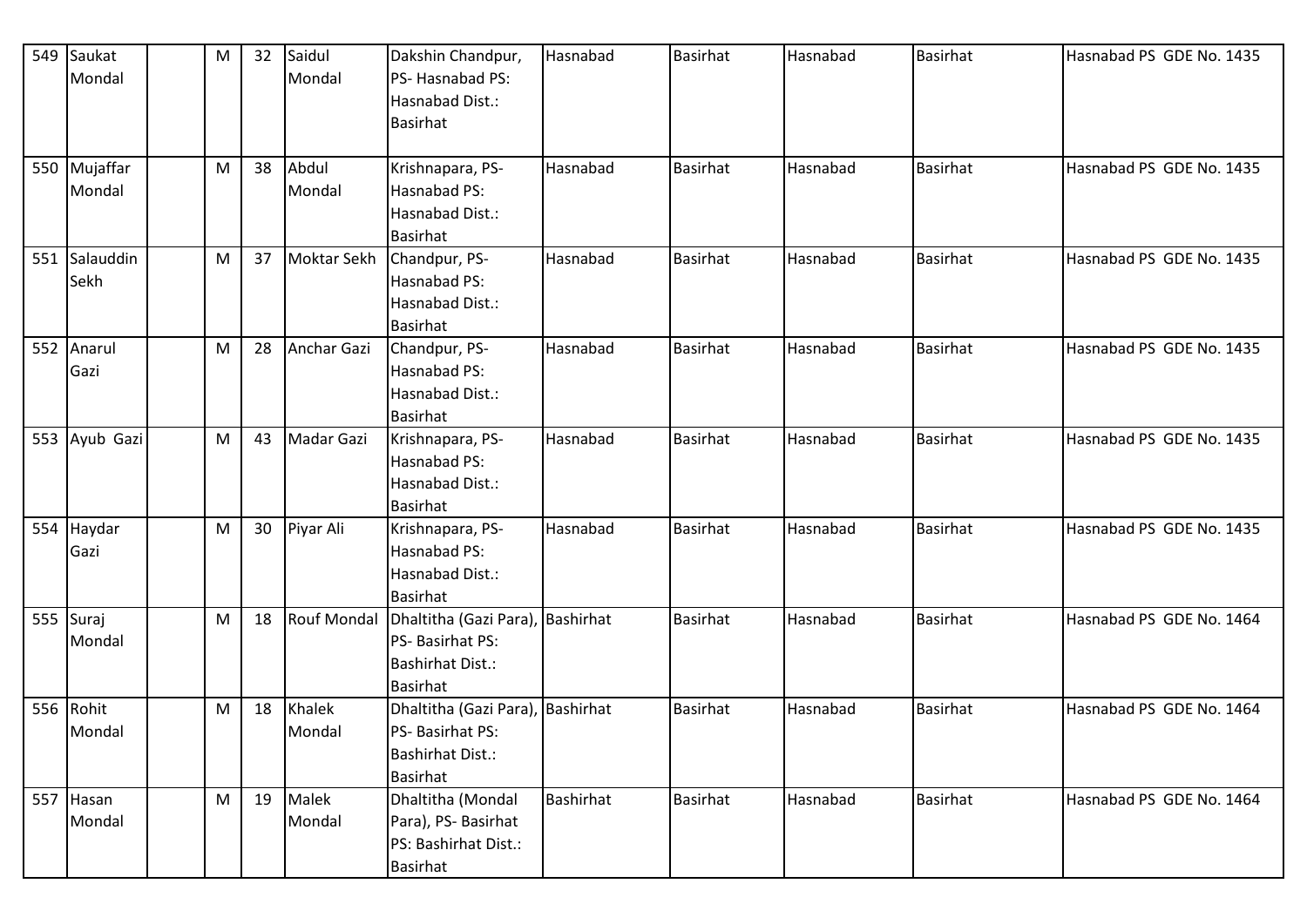|     | 558 Arif Molla       | M | 18 | Molla                       | Ruhul Kuddus Dhaltitha (Mondal<br>Para), PS- Basirhat<br>PS: Bashirhat Dist.:<br><b>Basirhat</b> | <b>Bashirhat</b> | <b>Basirhat</b> | Hasnabad | <b>Basirhat</b> | Hasnabad PS GDE No. 1464 |
|-----|----------------------|---|----|-----------------------------|--------------------------------------------------------------------------------------------------|------------------|-----------------|----------|-----------------|--------------------------|
|     | 559 Rahul<br>Mondal  | M | 18 | Raju Mondal                 | Dhaltitha (Mondal<br>Para), PS- Basirhat<br>PS: Bashirhat Dist.:<br><b>Basirhat</b>              | <b>Bashirhat</b> | <b>Basirhat</b> | Hasnabad | <b>Basirhat</b> | Hasnabad PS GDE No. 1464 |
| 560 | Faruk<br>Molla       | M | 18 | Safikul Molla               | Basirhat Badartala,<br>PS- Basirhat PS:<br><b>Bashirhat Dist.:</b><br><b>Basirhat</b>            | <b>Bashirhat</b> | <b>Basirhat</b> | Hasnabad | <b>Basirhat</b> | Hasnabad PS GDE No. 1464 |
| 561 | Samin<br>Gazi        | M | 18 | <b>Munsur Gazi</b>          | Dhaltitha, PS-<br><b>Basirhat PS:</b><br><b>Bashirhat Dist.:</b><br><b>Basirhat</b>              | <b>Bashirhat</b> | Basirhat        | Hasnabad | <b>Basirhat</b> | Hasnabad PS GDE No. 1464 |
|     | 562 Jayanta<br>Singh | M | 27 | Purna<br>Chandra<br>Singh   | Rupamari, PS-<br>Hasnabad PS:<br>Hasnabad Dist.:<br><b>Basirhat</b>                              | Hasnabad         | <b>Basirhat</b> | Hasnabad | <b>Basirhat</b> | Hasnabad PS GDE No. 1464 |
|     | 563 Rajib Gazi       | M | 24 | <b>Atiar Gazi</b>           | Nimdari, PS- Basirhat Bashirhat<br>PS: Bashirhat Dist.:<br><b>Basirhat</b>                       |                  | <b>Basirhat</b> | Hasnabad | Basirhat        | Hasnabad PS GDE No. 1464 |
|     | 564 Alamgir<br>Molla | M | 24 | <b>Abdul Rosid</b><br>Molla | Nimdari, PS- Basirhat Bashirhat<br>PS: Bashirhat Dist.:<br><b>Basirhat</b>                       |                  | Basirhat        | Hasnabad | <b>Basirhat</b> | Hasnabad PS GDE No. 1464 |
| 565 | Obaidul<br>Sahaji    | M | 31 | Abdul Ohab<br>Sahaji        | Kaoke Para, PS-<br>Deganga PS:<br>Deganga Dist.:<br>Barasat                                      | Deganga          | Barasat         | Hasnabad | Basirhat        | Hasnabad PS GDE No. 1464 |
|     | 566 Minaj<br>Mondal  | M | 21 |                             | Bablu Mondal Amlani Muslimpara,<br>PS-Hasnabad PS:<br>Hasnabad Dist.:<br><b>Basirhat</b>         | Hasnabad         | <b>Basirhat</b> | Hasnabad | <b>Basirhat</b> | Hasnabad PS GDE No. 1464 |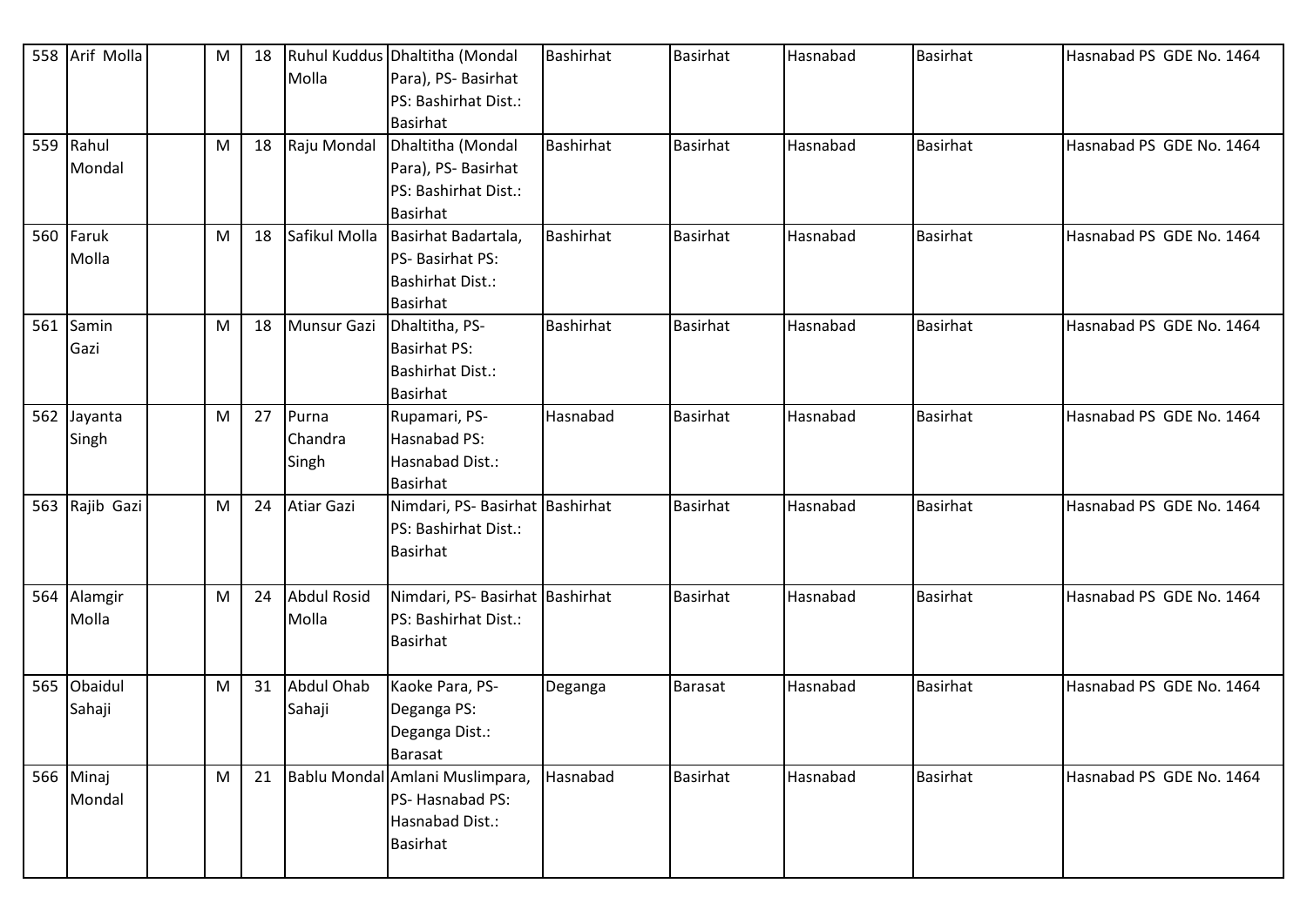| 567 Akash<br>Goldar          | M | 18 |                         | Amar Goldar Goodshed, PS-<br>Hasnabad PS:<br>Hasnabad Dist.:                                    | Hasnabad         | <b>Basirhat</b> | Hasnabad | <b>Basirhat</b> | Hasnabad PS GDE No. 1464 |
|------------------------------|---|----|-------------------------|-------------------------------------------------------------------------------------------------|------------------|-----------------|----------|-----------------|--------------------------|
| 568 Saheb<br>Das             | M | 23 | <b>Shyamal Das</b>      | Basirhat<br>Taki Ward No. 16, PS-Hasnabad<br>Hasnabad PS:<br>Hasnabad Dist.:<br><b>Basirhat</b> |                  | <b>Basirhat</b> | Hasnabad | <b>Basirhat</b> | Hasnabad PS GDE No. 1464 |
| 569 Raghu<br>Mondal          | M | 18 | Late Amar<br>Mondal     | Taki Ward No. 16, PS-Hasnabad<br>Hasnabad PS:<br>Hasnabad Dist.:<br><b>Basirhat</b>             |                  | <b>Basirhat</b> | Hasnabad | <b>Basirhat</b> | Hasnabad PS GDE No. 1464 |
| 570 Papai<br><b>Baidya</b>   | M | 24 | Sunil Baidya            | Hasnabad, PS-<br>Hasnabad PS:<br>Hasnabad Dist.:<br><b>Basirhat</b>                             | Hasnabad         | <b>Basirhat</b> | Hasnabad | <b>Basirhat</b> | Hasnabad PS GDE No. 958  |
| 571 Surodip<br>Shil          | M | 20 | Sukumar Shil            | Uttar Bagundi, PS-<br><b>Basirhat PS:</b><br>Hasnabad Dist.:<br><b>Basirhat</b>                 | Hasnabad         | <b>Basirhat</b> | Hasnabad | <b>Basirhat</b> | Hasnabad PS GDE No. 958  |
| 572 Harun<br>Molla           | M | 22 | Abdul Gaffar<br>Molla   | Basirhat, PS- Basirhat Bashirhat<br>PS: Bashirhat Dist.:<br><b>Basirhat</b>                     |                  | <b>Basirhat</b> | Hasnabad | <b>Basirhat</b> | Hasnabad PS GDE No. 958  |
| 573 Suman<br>Mondal          | M | 24 | Jagadish<br>Mondal      | Hasnabad, PS-<br>Hasnabad PS:<br>Hasnabad Dist.:<br><b>Basirhat</b>                             | Hasnabad         | <b>Basirhat</b> | Hasnabad | Basirhat        | Hasnabad PS GDE No. 958  |
| 574 Rahul<br>Kundu           | M | 21 | Ratan Kundu             | Choto Jirakpur, PS-<br><b>Basirhat PS:</b><br><b>Bashirhat Dist.:</b><br><b>Basirhat</b>        | <b>Bashirhat</b> | <b>Basirhat</b> | Hasnabad | <b>Basirhat</b> | Hasnabad PS GDE No. 958  |
| 575 Sudipta<br><b>Biswas</b> | M | 23 | Sukdeb<br><b>Biswas</b> | Uttar Bagundi, PS-<br><b>Basirhat PS:</b><br><b>Bashirhat Dist.:</b><br><b>Basirhat</b>         | <b>Bashirhat</b> | <b>Basirhat</b> | Hasnabad | <b>Basirhat</b> | Hasnabad PS GDE No. 958  |
| 576 Sudip<br>Saha            | M | 25 | Late Gopal<br>Saha      | Basirhat, PS- Basirhat Bashirhat<br>PS: Bashirhat Dist.:<br><b>Basirhat</b>                     |                  | <b>Basirhat</b> | Hasnabad | <b>Basirhat</b> | Hasnabad PS GDE No. 958  |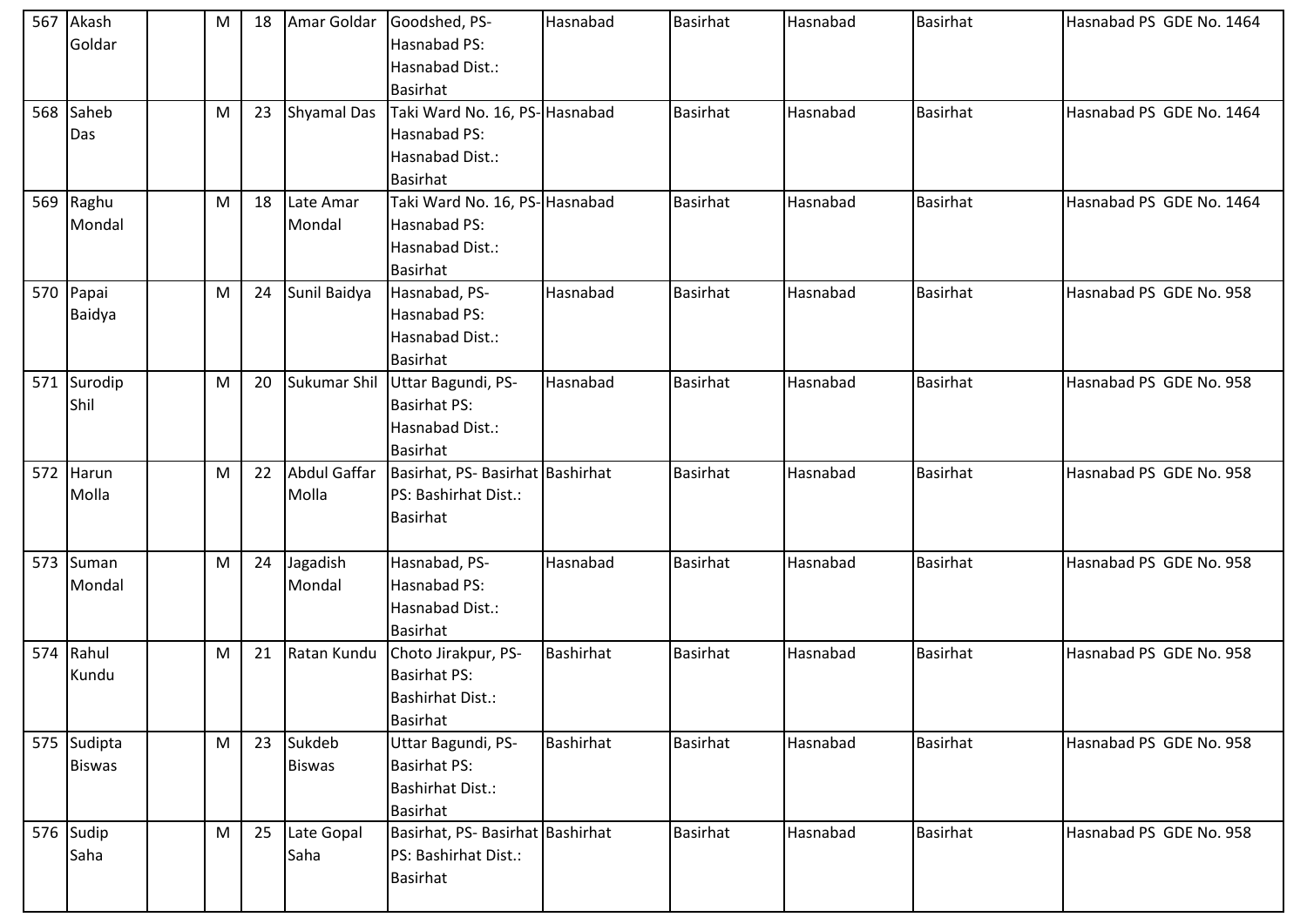| 577 | Swapan<br>Pal             | М | 58 |                                            | Ratikanta Pal Rameswarpur PS:<br>Hasnabad Dist.:<br><b>Basirhat</b>              | Hasnabad | Basirhat                                   | Hingalganj           | <b>Basirhat</b>                              | Hingalganj PS GDE No. 982            |
|-----|---------------------------|---|----|--------------------------------------------|----------------------------------------------------------------------------------|----------|--------------------------------------------|----------------------|----------------------------------------------|--------------------------------------|
| 578 | Jakir<br>Hossain<br>Molla | M |    | S/o- Chagbar<br>Molla                      |                                                                                  |          | <b>Basirhat</b>                            | Minakhan             | <b>Basirhat</b>                              | Minakhan PS GDE No. 1305             |
| 579 | Ashik<br>Gazi             | М |    | S/o- Patal Ali<br>Gazi                     |                                                                                  |          | <b>Basirhat</b>                            | Minakhan             | <b>Basirhat</b>                              | Minakhan PS GDE No. 1305             |
| 580 | Delui<br>Mondal           | M |    | $S/O-$ Lt.<br>Sankarnath<br>Mondal         |                                                                                  |          | <b>Basirhat</b>                            | Minakhan             | <b>Basirhat</b>                              | Minakhan PS GDE No. 1311             |
|     | 581 Gopal<br>Mondal       | M |    | S/o-Bikash<br>Mondal                       |                                                                                  |          | <b>Basirhat</b>                            | Minakhan             | <b>Basirhat</b>                              | Minakhan PS GDE No. 1311             |
|     | 582 Sayan<br>Guha         |   | 23 | Sajal Guha                                 | 79/3A AJC Bose Road Baduria<br>PS: Baduria Dist.:<br>Alipurduar                  |          | Alipurduar                                 | Bidhannagar<br>north | <b>Bidhannagar Police</b><br>Commissionerate | Bidhannagar north PS GDE<br>No. 1651 |
| 583 | Mrinmoy<br>Gupta          |   | 19 | $S/O \hat{a} \hat{\epsilon}$<br>Malay Guha | Of 79/3A AJC Bose<br>Road                                                        |          | <b>Basirhat</b>                            | Bidhannagar<br>north | <b>Bidhannagar Police</b><br>Commissionerate | Bidhannagar north PS GDE<br>No. 1651 |
| 584 | Tanmoy<br>Khara           |   | 20 | Khara                                      | S/o – Abhik Dinesh Majumder<br>79/3A AJC Bose Road                               |          | Basirhat                                   | Bidhannagar<br>north | <b>Bidhannagar Police</b><br>Commissionerate | Bidhannagar north PS GDE<br>No. 1651 |
| 585 | Tathagata<br><b>Nath</b>  |   | 23 | S/o –<br>Sampad Nath                       | 79/3A AJC Bose Road                                                              |          | <b>Basirhat</b>                            | Bidhannagar<br>north | <b>Bidhannagar Police</b><br>Commissionerate | Bidhannagar north PS GDE<br>No. 1651 |
|     | 586 Aditya<br>Jordar      |   | 30 | S/o – Sujit<br>Jardar                      | 124C Laline Sarani PS Taltala<br>- Taltala PS: Taltala<br>Dist.: Kolkata         |          | Kolkata                                    | Bidhannagar<br>north | <b>Bidhannagar Police</b><br>Commissionerate | Bidhannagar north PS GDE<br>No. 1651 |
| 587 | Subho<br>Ghosh            | M | 22 | S/o –<br>Surajit Ghosh Road Howrah         | 29A Sriram Dhang<br>Domjur PS: Domjur<br>Dist.: Howrah Police<br>Commissionerate | Domjur   | Howrah Police<br>Commissionera north<br>te | Bidhannagar          | <b>Bidhannagar Police</b><br>Commissionerate | Bidhannagar north PS GDE<br>No. 1651 |
|     | 588 Jaydeep<br>Das        | M |    | S/o –<br><b>Sukdev Das</b>                 | 21/C Gouri Bari Lane Taltala<br>PS - Taltala PS:<br>Taltala Dist.: Kolkata       |          | Kolkata                                    | Bidhannagar<br>north | <b>Bidhannagar Police</b><br>Commissionerate | Bidhannagar north PS GDE<br>No. 1651 |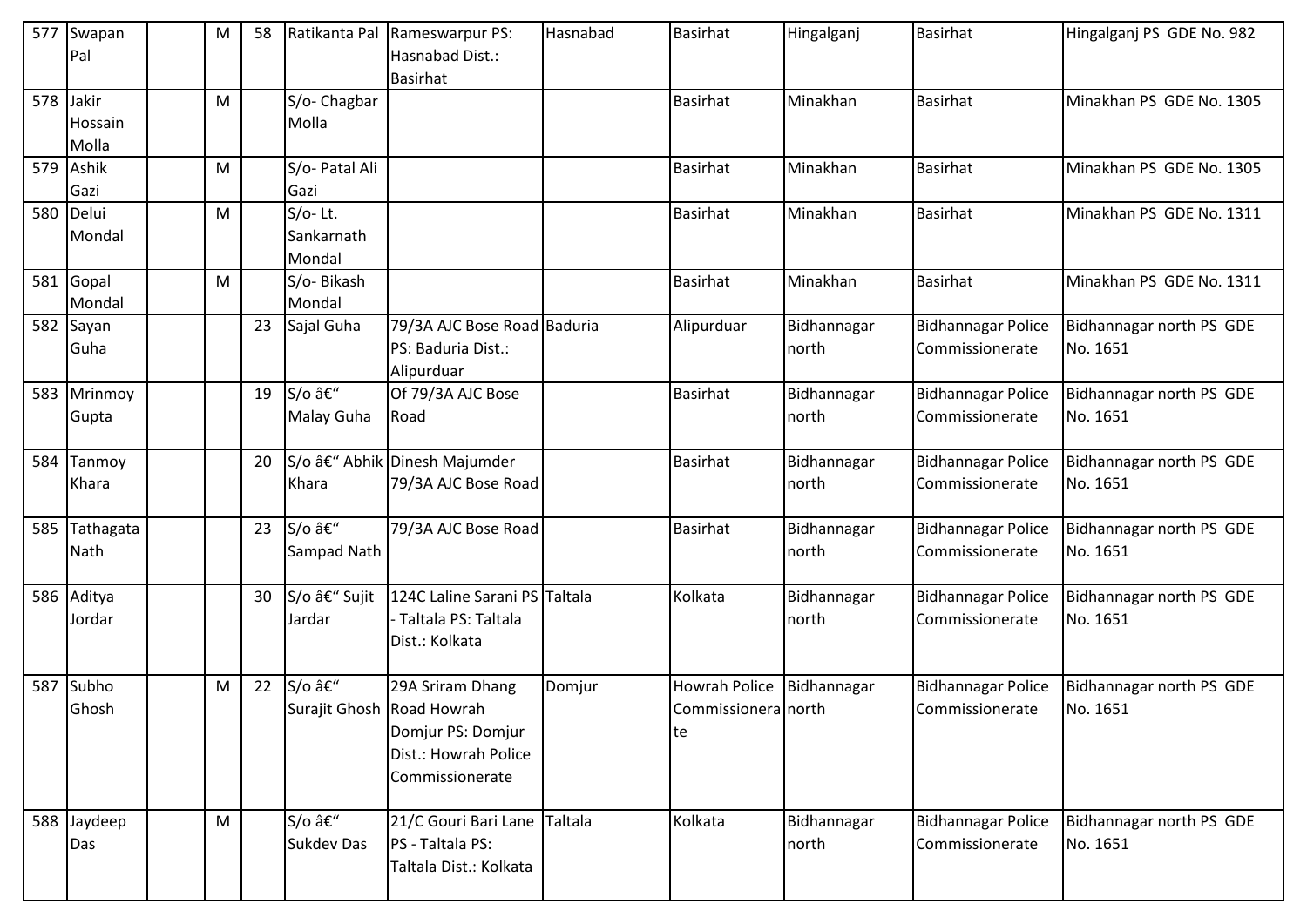|     | 589 Jishu Aich | M | 21 | S/o –             | 79/34 AJC Bose Road                       | Kolkata | Bidhannagar          | <b>Bidhannagar Police</b>                    | Bidhannagar north PS GDE             |
|-----|----------------|---|----|-------------------|-------------------------------------------|---------|----------------------|----------------------------------------------|--------------------------------------|
|     |                |   |    | <b>Kamal Aich</b> | Kol - 14 Dist.: Kolkata                   |         | north                | Commissionerate                              | No. 1651                             |
|     | 590 Priyanka   | M | 22 | D/o –             | 79/34 AJC Bose Road                       | Kolkata | Bidhannagar          | <b>Bidhannagar Police</b>                    | Bidhannagar north PS GDE             |
|     | Majumder       |   |    | Shankar           | Kol - 14 Dist.: Kolkata                   |         | north                | Commissionerate                              | No. 1651                             |
|     |                |   |    | Majumder          |                                           |         |                      |                                              |                                      |
|     | 591 Some       | M | 22 | S/o –             | 79/34 AJC Bose Road                       | Kolkata | Bidhannagar          | <b>Bidhannagar Police</b>                    | Bidhannagar north PS GDE             |
|     | Chatterjee     |   |    | Goutam            | Kol - 14 Dist.: Kolkata                   |         | north                | Commissionerate                              | No. 1651                             |
|     |                |   |    | Chatterjee        |                                           |         |                      |                                              |                                      |
|     | 592 Suchayti   | M | 25 |                   | W/o – Anik 79/34 AJC Bose Road            | Kolkata | Bidhannagar          | <b>Bidhannagar Police</b>                    | Bidhannagar north PS GDE             |
|     | Adak           |   |    | Adak              | Kol - 14 Dist.: Kolkata                   |         | north                | Commissionerate                              | No. 1651                             |
|     | 593 Dipak      | M | 21 | S/o –             | 79/34 AJC Bose Road                       | Kolkata | Bidhannagar          | <b>Bidhannagar Police</b>                    | Bidhannagar north PS GDE             |
|     | Paul           |   |    | Dibakar Paul      | Kol - 14 Dist.: Kolkata                   |         | north                | Commissionerate                              | No. 1651                             |
| 594 | Arnab          | M | 36 | S/o – Sujay       | 79/34 AJC Bose Road                       | Kolkata | Bidhannagar          | <b>Bidhannagar Police</b>                    | Bidhannagar north PS GDE             |
|     | Das            |   |    | Kr Das            | Kol - 14 Dist.: Kolkata                   |         | north                | Commissionerate                              | No. 1651                             |
|     |                |   |    |                   |                                           |         |                      |                                              |                                      |
|     | 595 Subhodee   | M | 23 | S/o –             | 79/34 AJC Bose Road                       | Kolkata | Bidhannagar          | <b>Bidhannagar Police</b>                    | Bidhannagar north PS GDE             |
|     |                |   |    | Subhasish         | Kol - 14 Dist.: Kolkata                   |         | north                | Commissionerate                              | No. 1651                             |
|     | Bandhopa       |   |    | Bandhopadhy       |                                           |         |                      |                                              |                                      |
|     | dhyay          |   |    | ay<br>S/o – Md    |                                           |         |                      |                                              |                                      |
|     | 596 Md Atif    | M | 26 | Nisharul          | Of 79/34 AJC Bose<br>Road Kol - 14 Dist.: | Kolkata | Bidhannagar<br>north | <b>Bidhannagar Police</b><br>Commissionerate | Bidhannagar north PS GDE<br>No. 1651 |
|     | Nesar          |   |    |                   | Kolkata                                   |         |                      |                                              |                                      |
|     | 597 Arun       | M | 30 | S/o â€" Sunil     | 79/34 AJC Bose Road                       | Kolkata | Bidhannagar          | <b>Bidhannagar Police</b>                    | Bidhannagar north PS GDE             |
|     | Ghosh          |   |    | <b>Kr</b> Ghosh   | Kol - 14 Dist.: Kolkata                   |         | north                | Commissionerate                              | No. 1651                             |
|     |                |   |    |                   |                                           |         |                      |                                              |                                      |
|     | 598 Biswanath  | M | 22 | S/o –             | 79/34 AJC Bose Road                       | Kolkata | Bidhannagar          | <b>Bidhannagar Police</b>                    | Bidhannagar north PS GDE             |
|     | Mondal         |   |    |                   | Krishna Kanta Kol - 14 Dist.: Kolkata     |         | north                | Commissionerate                              | No. 1651                             |
|     |                |   |    | Mondal            |                                           |         |                      |                                              |                                      |
|     |                |   |    |                   |                                           |         |                      |                                              |                                      |
|     | 599 Sayan Deb  | M | 20 | S/o – Sajal       | 79/34 AJC Bose Road                       | Kolkata | Bidhannagar          | <b>Bidhannagar Police</b>                    | Bidhannagar north PS GDE             |
|     | Barman         |   |    | Deb Barman        | Kol - 14 Dist.: Kolkata                   |         | north                | Commissionerate                              | No. 1651                             |
|     | 600 Sayantan   | M | 18 |                   | S/o â€" Arjun 79/34 AJC Bose Road         | Kolkata | Bidhannagar          | <b>Bidhannagar Police</b>                    | Bidhannagar north PS GDE             |
|     | Ray            |   |    | Ray               | Kol - 14 Dist.: Kolkata                   |         | north                | Commissionerate                              | No. 1651                             |
|     |                |   |    |                   |                                           |         |                      |                                              |                                      |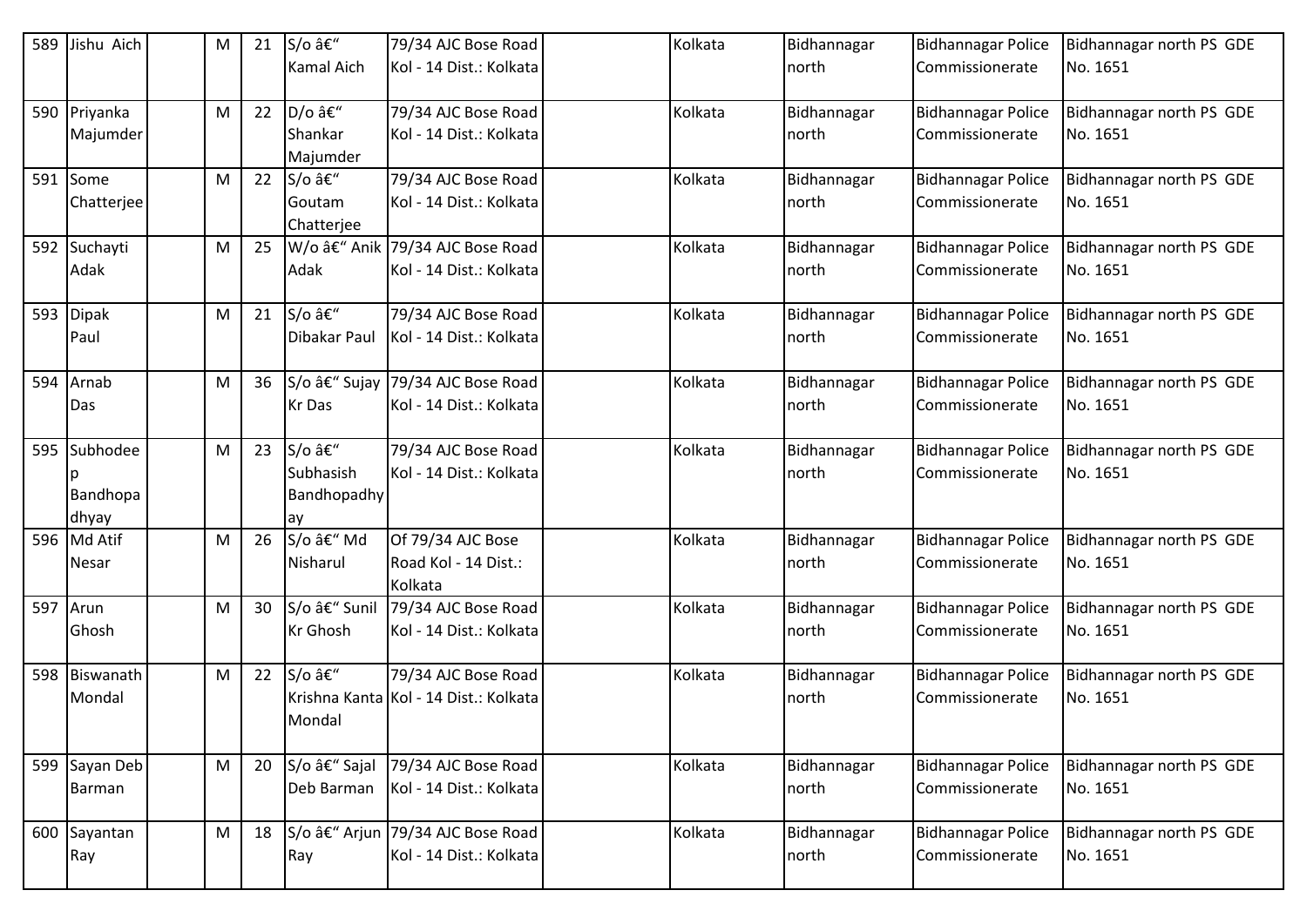|     | 601 Rupam       | M | 23 | S/o –               | 79/34 AJC Bose Road                     | Kolkata | Bidhannagar | Bidhannagar Police        | Bidhannagar north PS GDE |
|-----|-----------------|---|----|---------------------|-----------------------------------------|---------|-------------|---------------------------|--------------------------|
|     | Mitra           |   |    | Sidhartha           | Kol - 14 Dist.: Kolkata                 |         | north       | Commissionerate           | No. 1651                 |
|     |                 |   |    | Ghosh               |                                         |         |             |                           |                          |
|     | 602 Ramela      | M | 24 | S/o –               | Of 79/34 AJC Bose                       | Kolkata | Bidhannagar | <b>Bidhannagar Police</b> | Bidhannagar north PS GDE |
|     | Ghosh           |   |    | Sidhartha           | Road Kol - 14 Dist.:                    |         | north       | Commissionerate           | No. 1651                 |
|     |                 |   |    | Ghosh               | Kolkata                                 |         |             |                           |                          |
|     | 603 Arnab       | M | 24 | S/o –               | 79/34 AJC Bose Road                     | Kolkata | Bidhannagar | <b>Bidhannagar Police</b> | Bidhannagar north PS GDE |
|     | Poria           |   |    | Ranjan Poria        | Kol - 14 Dist.: Kolkata                 |         | north       | Commissionerate           | No. 1651                 |
|     |                 |   |    |                     |                                         |         |             |                           |                          |
|     | 604 Rajdeep     | M | 19 | S/o –               | 79/34 AJC Bose Road                     | Kolkata | Bidhannagar | <b>Bidhannagar Police</b> | Bidhannagar north PS GDE |
|     | Maity           |   |    | <b>Subhal Maity</b> | Kol - 14 Dist.: Kolkata                 |         | north       | Commissionerate           | No. 1651                 |
|     |                 |   |    |                     |                                         |         |             |                           |                          |
| 605 | Tania           | M | 27 | D/o –               | 79/34 AJC Bose Road                     | Kolkata | Bidhannagar | <b>Bidhannagar Police</b> | Bidhannagar north PS GDE |
|     | Mitra           |   |    | <b>Tapas Mitra</b>  | Kol - 14 Dist.: Kolkata                 |         | north       | Commissionerate           | No. 1651                 |
|     |                 |   |    |                     |                                         |         |             |                           |                          |
|     | 606 Piyal       | F | 23 | D/o –               | 79/34 AJC Bose Road                     | Kolkata | Bidhannagar | Bidhannagar Police        | Bidhannagar north PS GDE |
|     | <b>Mallick</b>  |   |    | Maloy               | Kol - 14 Dist.: Kolkata                 |         | north       | Commissionerate           | No. 1651                 |
|     |                 |   |    | Mallick             |                                         |         |             |                           |                          |
|     | 607 Nahid       | F | 30 |                     | S/o – Lt Md 79/34 AJC Bose Road         | Kolkata | Bidhannagar | <b>Bidhannagar Police</b> | Bidhannagar north PS GDE |
|     | Quiser          |   |    | Nurjama             | Kol - 14 Dist.: Kolkata                 |         | north       | Commissionerate           | No. 1651                 |
|     |                 |   |    |                     |                                         |         |             |                           |                          |
|     | 608 Annesha     | F | 30 | D/o –               | 79/34 AJC Bose Road                     | Kolkata | Bidhannagar | <b>Bidhannagar Police</b> | Bidhannagar north PS GDE |
|     | <b>Bhowmick</b> |   |    | Partha              | Kol - 14 Dist.: Kolkata                 |         | north       | Commissionerate           | No. 1651                 |
|     |                 |   |    | Bhowmick            |                                         |         |             |                           |                          |
|     | 609 Lopamudr    | F | 33 | D/o – Lt            | 79/34 AJC Bose Road                     | Kolkata | Bidhannagar | <b>Bidhannagar Police</b> | Bidhannagar north PS GDE |
|     |                 |   |    | Tapas               | Kol - 14 Dist.: Kolkata                 |         | north       | Commissionerate           | No. 1651                 |
|     | Banerjee        |   |    | Banerjee            |                                         |         |             |                           |                          |
|     | 610 Shikha      | F | 36 | D/o –               | 79/34 AJC Bose Road                     | Kolkata | Bidhannagar | Bidhannagar Police        | Bidhannagar north PS GDE |
|     | <b>Basak</b>    |   |    |                     | Trinath Basak   Kol - 14 Dist.: Kolkata |         | north       | Commissionerate           | No. 1651                 |
|     |                 |   |    |                     |                                         |         |             |                           |                          |
|     | 611 Paromita    | F | 20 | D/o –               | 79/34 AJC Bose Road                     | Kolkata | Bidhannagar | Bidhannagar Police        | Bidhannagar north PS GDE |
|     | Ghosh           |   |    |                     | Partha Ghosh Kol - 14 Dist.: Kolkata    |         | north       | Commissionerate           | No. 1651                 |
|     |                 |   |    |                     |                                         |         |             |                           |                          |
|     | 612 Debajan     | F | 26 | S/o – Lt            | 79/34 AJC Bose Road                     | Kolkata | Bidhannagar | <b>Bidhannagar Police</b> | Bidhannagar north PS GDE |
|     | Dey             |   |    | Debkumar            | Kol - 14 Dist.: Kolkata                 |         | north       | Commissionerate           | No. 1651                 |
|     |                 |   |    | Dey                 |                                         |         |             |                           |                          |
|     | 613 Somnath     | M | 35 | S/o – Lt            | 79/34 AJC Bose Road                     | Kolkata | Bidhannagar | <b>Bidhannagar Police</b> | Bidhannagar north PS GDE |
|     | Goutam          |   |    | <b>Onkar Nath</b>   | Kol - 14 Dist.: Kolkata                 |         | north       | Commissionerate           | No. 1651                 |
|     |                 |   |    | Goutam              |                                         |         |             |                           |                          |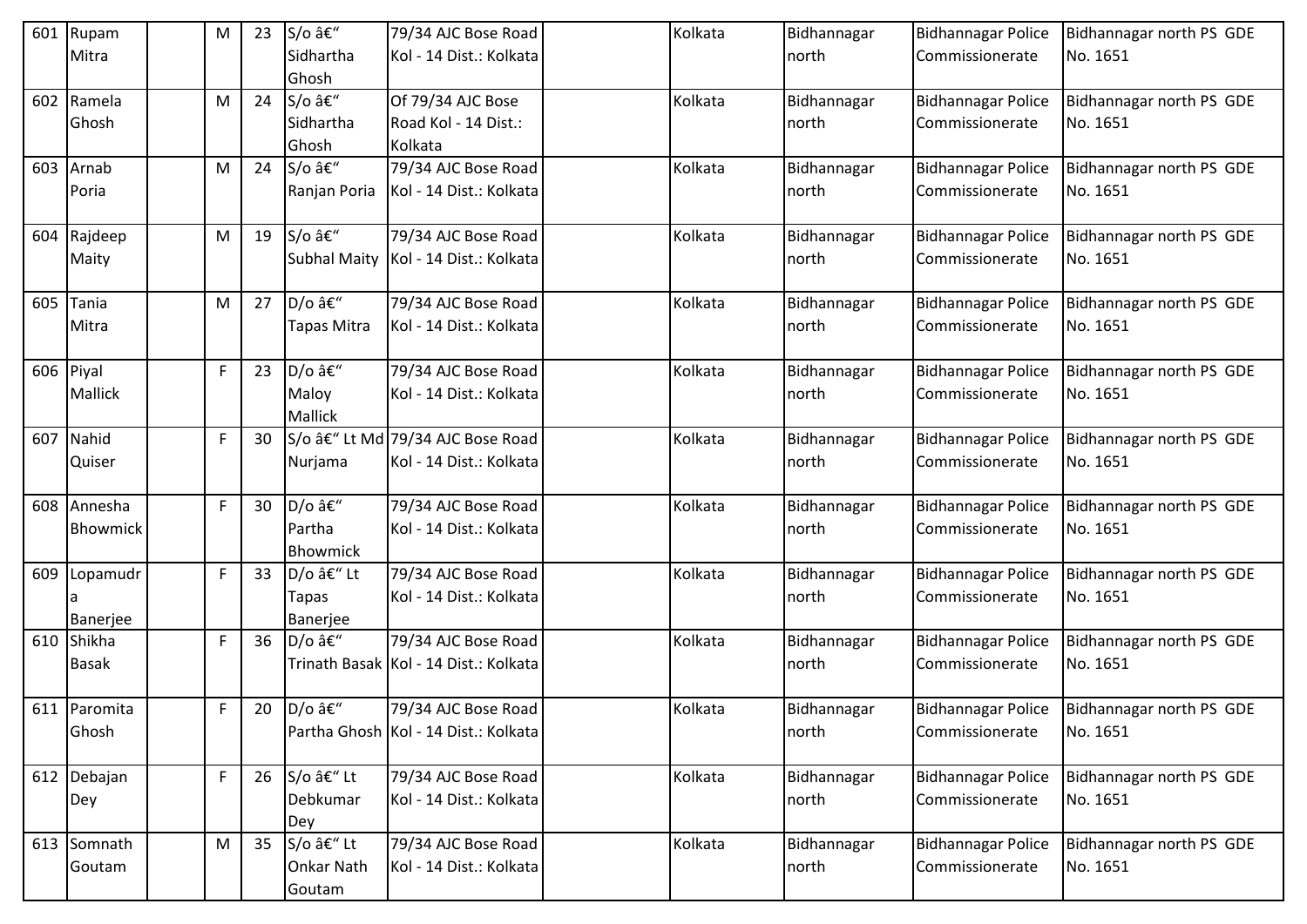| 614 | Saraj Das                |             | м | 30 | S/o –                           | 79/34 AJC Bose Road                                                                                                                  |         | Kolkata                                       | Bidhannagar          | <b>Bidhannagar Police</b>                    | Bidhannagar north PS GDE             |
|-----|--------------------------|-------------|---|----|---------------------------------|--------------------------------------------------------------------------------------------------------------------------------------|---------|-----------------------------------------------|----------------------|----------------------------------------------|--------------------------------------|
|     |                          |             |   |    |                                 | Shyankar Das Kol - 14 Dist.: Kolkata                                                                                                 |         |                                               | north                | Commissionerate                              | No. 1651                             |
| 615 | Dipak Kr<br>Singha       |             | M | 31 | S/o â€" Dilip<br>Singha         | 79/34 AJC Bose Road<br>Kol - 14 Dist.: Kolkata                                                                                       |         | Kolkata                                       | Bidhannagar<br>north | <b>Bidhannagar Police</b><br>Commissionerate | Bidhannagar north PS GDE<br>No. 1651 |
|     | 616 Rajib Kr<br>Banerjee |             | M | 45 | S/o – Sital<br>Kr Banerjee      | 79/34 AJC Bose Road<br>Kol - 14 Dist.: Kolkata                                                                                       |         | Kolkata                                       | Bidhannagar<br>north | <b>Bidhannagar Police</b><br>Commissionerate | Bidhannagar north PS GDE<br>No. 1651 |
|     | 617 Ritamkar<br>Das      |             | M | 28 | S/o –<br><b>Pradip Das</b>      | 79/34 AJC Bose Road<br>Kol - 14 Dist.: Kolkata                                                                                       |         | Kolkata                                       | Bidhannagar<br>north | <b>Bidhannagar Police</b><br>Commissionerate | Bidhannagar north PS GDE<br>No. 1651 |
| 618 | Tamal<br>Mukherje        |             | M | 36 | S/o –<br>Bholanath<br>Mukherjee | 79/34 AJC Bose Road<br>Kol - 14 Dist.: Kolkata                                                                                       |         | Kolkata                                       | Bidhannagar<br>north | <b>Bidhannagar Police</b><br>Commissionerate | Bidhannagar north PS GDE<br>No. 1651 |
| 619 | Sumanta<br>Majumdar      |             | M | 33 | S/o-salil<br>Majumdar           | 46 Ananda Mohan<br>Bose Road, PS<br>Nagerbazar Dist-Nort<br>PS: Dumdum Dist.:<br><b>Barrackpore Police</b><br>Commissionerate        | Dumdum  | Barrackpore<br>Police<br>Commissionera<br>te  | Bidhannagar<br>north | <b>Bidhannagar Police</b><br>Commissionerate | Bidhannagar north PS GDE<br>No. 1651 |
| 620 | Tapash<br>Singha         |             | M | 46 | S/o-late<br>Probhad<br>Singha   | 107 A.J.C Bose Road<br>PS-Entally kolkata-<br>700014. PS: Entally<br>Dist.: Kolkata                                                  | Entally | Kolkata                                       | Bidhannagar<br>north | <b>Bidhannagar Police</b><br>Commissionerate | Bidhannagar north PS GDE<br>No. 1651 |
| 621 | Akash<br>Ghosh           | Arinda<br>m | M | 25 | S/o-Ashim<br>Ghosh              | 319/46 Jessore Road, Dumdum<br>PS Nagerbazar Dist-<br>North 24 P PS:<br>Dumdum Dist.:<br>Barrackpore Police<br>Commissionerate       |         | Barrackpore<br>Police<br>Commissionera<br> te | Bidhannagar<br>north | <b>Bidhannagar Police</b><br>Commissionerate | Bidhannagar north PS GDE<br>No. 1651 |
|     | 622 Kunal<br>Paul        |             | M | 31 | S/o-ratan<br>Paul               | 68/17 Amar Pally, PS Dumdum<br>Nagerbazar Dist-<br>North 24 Par PS:<br>Dumdum Dist.:<br><b>Barrackpore Police</b><br>Commissionerate |         | Barrackpore<br>Police<br>Commissionera<br>te  | Bidhannagar<br>north | <b>Bidhannagar Police</b><br>Commissionerate | Bidhannagar north PS GDE<br>No. 1651 |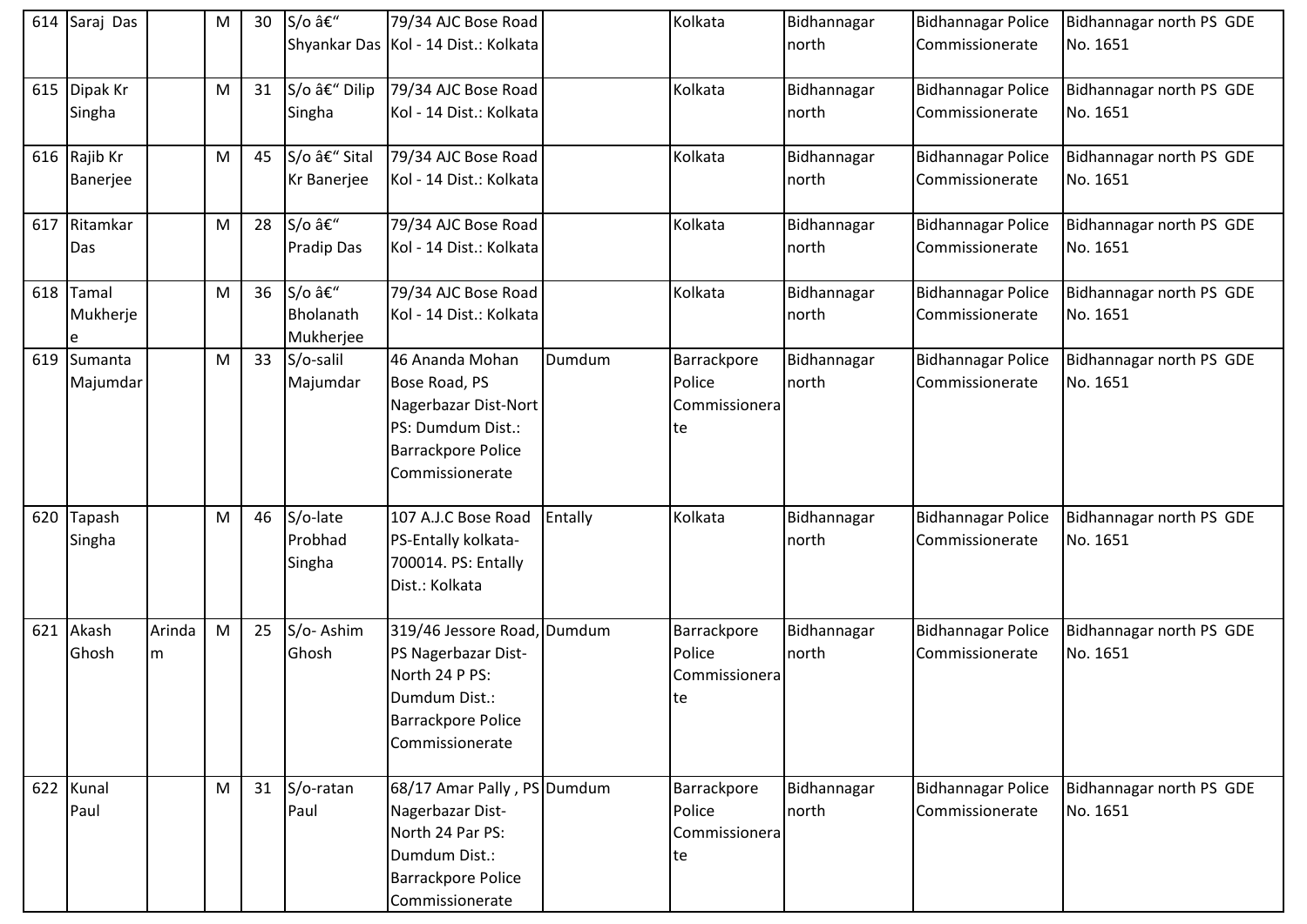| 623 | Ranbir        | M | 27 | $S/O-$       | 507/17 Jessore Road, Dumdum      |                         | Barrackpore   | Bidhannagar | <b>Bidhannagar Police</b> | Bidhannagar north PS GDE |
|-----|---------------|---|----|--------------|----------------------------------|-------------------------|---------------|-------------|---------------------------|--------------------------|
|     | Saha          |   |    |              | Radhagobind   PS-Dum Dum Dist-   |                         | Police        | north       | Commissionerate           | No. 1651                 |
|     |               |   |    | a Saha       | North 24 Parg PS:                |                         | Commissionera |             |                           |                          |
|     |               |   |    |              | Dumdum Dist.:                    |                         | te            |             |                           |                          |
|     |               |   |    |              | <b>Barrackpore Police</b>        |                         |               |             |                           |                          |
|     |               |   |    |              | Commissionerate                  |                         |               |             |                           |                          |
|     |               |   |    |              |                                  |                         |               |             |                           |                          |
| 624 | Anish         | M | 21 | S/o-aloke    | 59 M.M Road, PS                  | Dumdum                  | Barrackpore   | Bidhannagar | <b>Bidhannagar Police</b> | Bidhannagar north PS GDE |
|     | Nandy         |   |    | Nandy        | Nagerbazar Dist-                 |                         | Police        | north       | Commissionerate           | No. 1651                 |
|     |               |   |    |              | North 24 Parganas                |                         | Commissionera |             |                           |                          |
|     |               |   |    |              | PS: Dumdum Dist.:                |                         | te            |             |                           |                          |
|     |               |   |    |              | <b>Barrackpore Police</b>        |                         |               |             |                           |                          |
|     |               |   |    |              | Commissionerate                  |                         |               |             |                           |                          |
|     | 625 Nityanand | M | 25 |              | S/o-rampada Brindaban Chak, PS - | Nandigram               | Purba         | Bidhannagar | <b>Bidhannagar Police</b> | Bidhannagar north PS GDE |
|     | a Das         |   |    | Das          | Nandigram, Dist-                 |                         | Mednipore     | north       | Commissionerate           | No. 1651                 |
|     |               |   |    |              | Purba Medinipu PS:               |                         |               |             |                           |                          |
|     |               |   |    |              | Nandigram Dist.:                 |                         |               |             |                           |                          |
|     |               |   |    |              | Purba Mednipore                  |                         |               |             |                           |                          |
|     |               |   |    |              |                                  |                         |               |             |                           |                          |
| 626 | Akashnil      | M | 22 | S/o-indranil | Nanna Halisahor, PO-Bizpur       |                         | Barrackpore   | Bidhannagar | <b>Bidhannagar Police</b> | Bidhannagar north PS GDE |
|     | Dey           |   |    | Dey          | Chandra, PS-Bizpur,              |                         | Police        | north       | Commissionerate           | No. 1651                 |
|     |               |   |    |              | Dist-North PS: Bizpur            |                         | Commissionera |             |                           |                          |
|     |               |   |    |              | Dist.: Barrackpore               |                         | te            |             |                           |                          |
|     |               |   |    |              | Police                           |                         |               |             |                           |                          |
|     |               |   |    |              | Commissionerate                  |                         |               |             |                           |                          |
| 627 | Gurupada      | M | 22 | S/o-tapan    | Kalaikunda                       | Kharagpore town Paschim |               | Bidhannagar | <b>Bidhannagar Police</b> | Bidhannagar north PS GDE |
|     | Singh         |   |    | Singh        | ,Gomariapal, Ps-                 |                         | Mednipore     | north       | Commissionerate           | No. 1651                 |
|     |               |   |    |              | Kharagpur, Paschim               |                         |               |             |                           |                          |
|     |               |   |    |              | Med PS: Kharagpore               |                         |               |             |                           |                          |
|     |               |   |    |              | town Dist.: Paschim              |                         |               |             |                           |                          |
|     |               |   |    |              | Mednipore                        |                         |               |             |                           |                          |
|     |               |   |    |              |                                  |                         |               |             |                           |                          |
|     | 628 Swapnanil | M | 22 | S/o-indranil | Nanna Halisahor, PO-Bizpur       |                         | Barrackpore   | Bidhannagar | <b>Bidhannagar Police</b> | Bidhannagar north PS GDE |
|     | Dey           |   |    | Dey          | Chandra, PS-Bizpur,              |                         | Police        | north       | Commissionerate           | No. 1651                 |
|     |               |   |    |              | Dist-North PS: Bizpur            |                         | Commissionera |             |                           |                          |
|     |               |   |    |              | Dist.: Barrackpore               |                         | te            |             |                           |                          |
|     |               |   |    |              | Police                           |                         |               |             |                           |                          |
|     |               |   |    |              | Commissionerate                  |                         |               |             |                           |                          |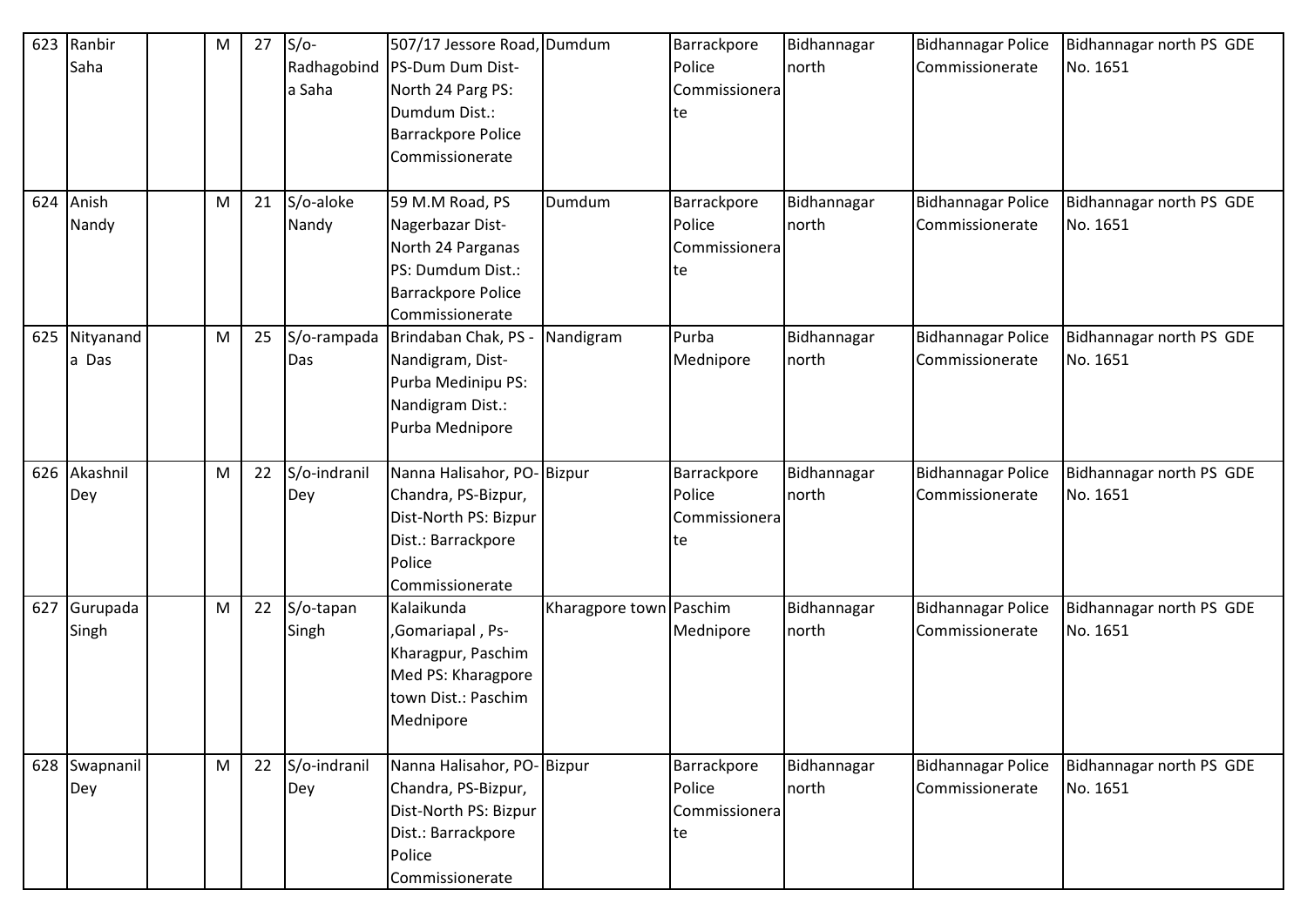| 629 | Soubhik<br>Das           | M | 19 | S/o-sanjib<br>Das                            | 185 Maszidbati,<br>Milan Nagar, Ratala,<br>PS-Bizpur, Di PS:<br><b>Bizpur Dist.:</b><br>Barrackpore Police<br>Commissionerate        | <b>Bizpur</b> | Barrackpore<br>Police<br>Commissionera<br>te | Bidhannagar<br>north | <b>Bidhannagar Police</b><br>Commissionerate | Bidhannagar north PS GDE<br>No. 1651 |
|-----|--------------------------|---|----|----------------------------------------------|--------------------------------------------------------------------------------------------------------------------------------------|---------------|----------------------------------------------|----------------------|----------------------------------------------|--------------------------------------|
| 630 | Aniket<br>Bhowmick       | M | 28 | S/o-Ashit<br><b>Baran</b><br><b>Bhowmick</b> | 68 Bablu Rakshit<br>Sarni, Kanchrapara,<br>PS-Bizpur, Di PS:<br><b>Bizpur Dist.:</b><br><b>Barrackpore Police</b><br>Commissionerate | <b>Bizpur</b> | Barrackpore<br>Police<br>Commissionera<br>te | Bidhannagar<br>north | <b>Bidhannagar Police</b><br>Commissionerate | Bidhannagar north PS GDE<br>No. 1651 |
|     | 631 Sayandip<br>Paul     | M | 19 | S/o-pradip<br>Paul                           | Of 83/2 Gaurbabu<br>Road, PS-Kalyani,<br>Dist-Nadia PS:<br>Kalyani Dist.:<br>Ranaghat Police<br><b>District</b>                      | Kalyani       | Ranaghat<br><b>Police District</b>           | Bidhannagar<br>north | <b>Bidhannagar Police</b><br>Commissionerate | Bidhannagar north PS GDE<br>No. 1651 |
| 632 | Santunu<br>Sarkar        | M | 19 | S/o-sankar<br>Sarkar                         | 77 Mona Dutta<br>Sarani, PS-Bizpur,<br>Dist-North 24 Par PS:<br>Kalyani Dist.:<br>Ranaghat Police<br>District                        | Kalyani       | Ranaghat<br><b>Police District</b>           | Bidhannagar<br>north | <b>Bidhannagar Police</b><br>Commissionerate | Bidhannagar north PS GDE<br>No. 1651 |
|     | 633 Rajib Kr<br>Banerjee | M | 45 | S/o – Sital<br>Kr Banerjee                   | 79/34 AJC Bose Road<br>Kol - 14 Dist.: Kolkata                                                                                       |               | Kolkata                                      | Bidhannagar<br>north | <b>Bidhannagar Police</b><br>Commissionerate | Bidhannagar north PS GDE<br>No. 1651 |
|     | 634 Swapan<br>Roy        | M | 42 | Jagadish Roy                                 | Krishnapur<br>Mohisgote<br>Dhalipara, P.O-<br>Krishnapur, PS: New<br>town Dist.:<br><b>Bidhannagar Police</b><br>Commissionerate     | New town      | Bidhannagar<br>Police<br>Commissionera<br>te | New town             | <b>Bidhannagar Police</b><br>Commissionerate | New town PS GDE No. 1697             |
|     | 635 $Raju$<br>Rathore    | M | 46 | Late. Mikka<br>Rathore                       | Sekandrabad,<br>P.O+P.S- Santnagore,<br>Hydrabad                                                                                     |               | <b>Basirhat</b>                              | New town             | <b>Bidhannagar Police</b><br>Commissionerate | New town PS GDE No. 1737             |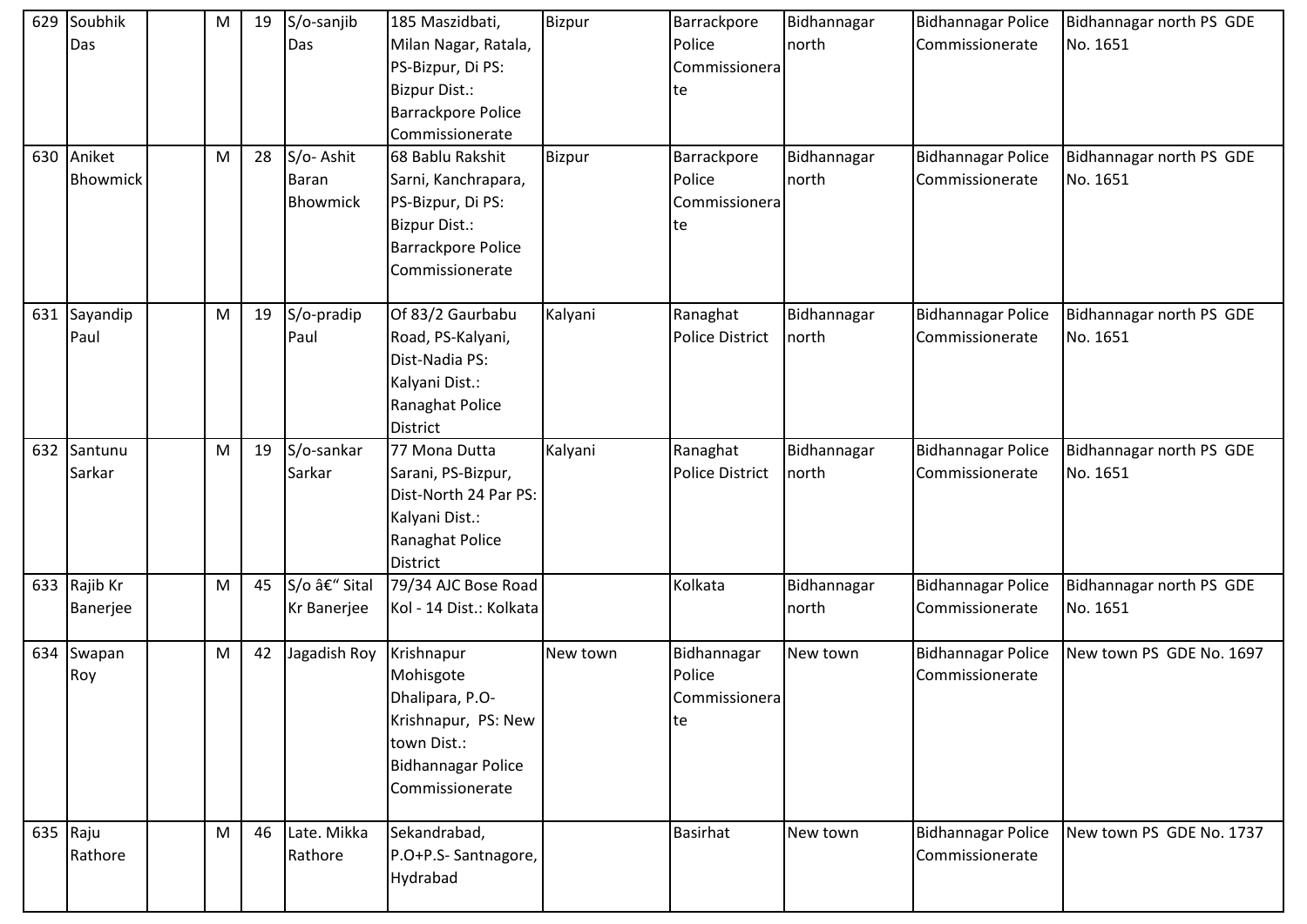|         | 636 Syed Moin           | M         | 32 | Syed Khalid                 | Sekandrabad,<br>P.O+P.S- Santnagore,<br>Hydrabad                                                                              |          | Basirhat                                     | New town      | <b>Bidhannagar Police</b><br>Commissionerate | New town PS GDE No. 1737     |
|---------|-------------------------|-----------|----|-----------------------------|-------------------------------------------------------------------------------------------------------------------------------|----------|----------------------------------------------|---------------|----------------------------------------------|------------------------------|
| 637     | Santosh<br>Kumar<br>Das | M         | 37 | Late.                       | Sekandrabad,<br>Ramnath Das P.O+P.S- Santnagore,<br>Hydrabad                                                                  |          | <b>Basirhat</b>                              | New town      | <b>Bidhannagar Police</b><br>Commissionerate | New town PS GDE No. 1737     |
|         | 638 Shiban<br>Das       | M         | 18 | Sumit Das                   | Sukantapally, P.O-<br>Gouranganagar, P.S-<br>New Town                                                                         |          | <b>Basirhat</b>                              | New town      | <b>Bidhannagar Police</b><br>Commissionerate | New town PS GDE No. 1737     |
|         | 639 Bimal<br>Singh      | M         | 45 | Singh                       | S/o Lt. Minshi 6/61 State Quarter,<br>PS Dum Dum, Kol-28                                                                      |          | <b>Basirhat</b>                              | Nscbi airport | <b>Bidhannagar Police</b><br>Commissionerate | Nscbi airport PS GDE No. 890 |
|         | 640 Biki Shaw           | M         | 24 | S/o Binod<br>Shaw           | Birati, PS Nimta, Kol-<br>51                                                                                                  |          | <b>Basirhat</b>                              | Nscbi airport | <b>Bidhannagar Police</b><br>Commissionerate | Nscbi airport PS GDE No. 890 |
| 641 Sk. | <b>Mustak</b>           | M         | 38 | S/o Md.<br>Mustafa          | South Narayanpur,<br>PS Narayanpur, Kol-<br>136                                                                               |          | <b>Basirhat</b>                              | Nscbi airport | <b>Bidhannagar Police</b><br>Commissionerate | Nscbi airport PS GDE No. 896 |
|         | 642 Sib Sankar<br>Yadav | ${\sf M}$ | 30 | S/o Ram<br>Narayan<br>Yadav | 244/1 APC Rd.<br>Maniktala, PS<br>Maniktala, Kol-6                                                                            |          | <b>Basirhat</b>                              | Nscbi airport | <b>Bidhannagar Police</b><br>Commissionerate | Nscbi airport PS GDE No. 896 |
|         | 643 Suraj<br>Balmiki    | M         |    | S/o Dilip<br>Balmiki        | Dum Dum Airport<br>New Quarter, PS<br>Airport, Kol-52                                                                         |          | <b>Basirhat</b>                              | Nscbi airport | <b>Bidhannagar Police</b><br>Commissionerate | Nscbi airport PS GDE No. 896 |
|         | 644 Gobinda<br>Baidya   | M         | 23 | S/o Bidhan<br><b>Baidya</b> | 2.5 No Airport Gate,<br>PO Rajbari, Kol-81                                                                                    |          | <b>Basirhat</b>                              | Nscbi airport | <b>Bidhannagar Police</b><br>Commissionerate | Nscbi airport PS GDE No. 896 |
|         | 645 Sahadeb<br>Nath     |           | 46 | Lt. Bimal Ch.<br>Nath       | Chandpur, P.S-<br>Rajarhat, Dist-North<br>24 Parganas. PS:<br>Rajarhat Dist.:<br><b>Bidhannagar Police</b><br>Commissionerate | Rajarhat | Bidhannagar<br>Police<br>Commissionera<br>te | Rajarhat      | <b>Bidhannagar Police</b><br>Commissionerate | Rajarhat PS GDE No. 1063     |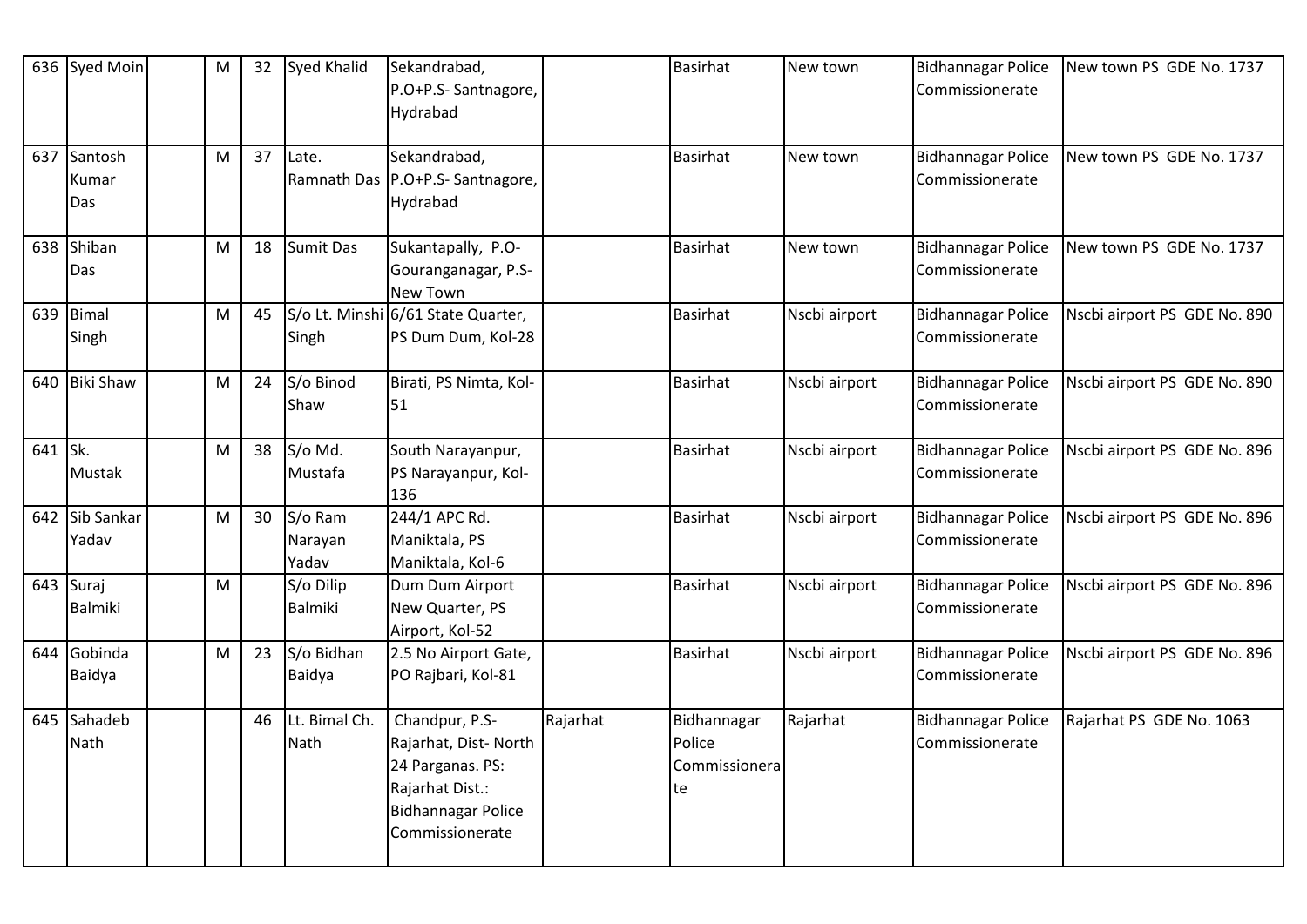|            | 646 Sujit<br>Ghosh        |   | 32 |                            | Tapan Ghosh   Bishnupur, P.S. -<br>Rajarhat, Dist-North<br>24 Pargana PS:<br>Rajarhat Dist.:<br><b>Bidhannagar Police</b><br>Commissionerate | Rajarhat   | Bidhannagar<br>Police<br>Commissionera<br>te | Rajarhat           | <b>Bidhannagar Police</b><br>Commissionerate | Rajarhat PS GDE No. 1063    |
|------------|---------------------------|---|----|----------------------------|----------------------------------------------------------------------------------------------------------------------------------------------|------------|----------------------------------------------|--------------------|----------------------------------------------|-----------------------------|
| 647        | Tirthankar<br>Singh       | M | 21 | Kartick Ch.<br>Singh       |                                                                                                                                              |            | <b>Basirhat</b>                              | <b>Techno City</b> | <b>Bidhannagar Police</b><br>Commissionerate | Techno City PS GDE No. 1182 |
|            | 648 Arnab<br>Das          | M | 24 | Dipak Das                  |                                                                                                                                              |            | <b>Basirhat</b>                              | Techno City        | <b>Bidhannagar Police</b><br>Commissionerate | Techno City PS GDE No. 1182 |
| $649$ Jeet | Majumder                  | M | 26 | Jogannath<br>Majumder      |                                                                                                                                              |            | <b>Basirhat</b>                              | <b>Techno City</b> | <b>Bidhannagar Police</b><br>Commissionerate | Techno City PS GDE No. 1182 |
|            | 650 Abhirup<br>Gorai      | M | 20 | Ganesh Ch.<br>Gorai        |                                                                                                                                              |            | <b>Basirhat</b>                              | Techno City        | <b>Bidhannagar Police</b><br>Commissionerate | Techno City PS GDE No. 1182 |
|            | 651 Rakhi Ali<br>Mondal   | M | 26 | Aynal Ali<br>Mondal        |                                                                                                                                              |            | <b>Basirhat</b>                              | <b>Techno City</b> | <b>Bidhannagar Police</b><br>Commissionerate | Techno City PS GDE No. 1223 |
|            | 652 Malay<br>Sarkar       | M |    | Niranjan<br>Sakar          | Karandighi Uttar<br>Dinajpur                                                                                                                 |            | <b>Basirhat</b>                              | <b>Bolpur</b>      | Birbhum                                      | Bolpur PS GDE No. 1707      |
| 653        | Milon Sk                  | M |    | Sabuj Sk                   | Nichubandhgora                                                                                                                               |            | <b>Basirhat</b>                              | Bolpur             | Birbhum                                      | Bolpur PS GDE No. 1707      |
| 654        | Manirul<br>Khan           | M |    | Selim Khan                 | Nichubandhgora                                                                                                                               |            | Basirhat                                     | <b>Bolpur</b>      | Birbhum                                      | Bolpur PS GDE No. 1707      |
|            | 655 Shiam<br><b>Bauri</b> | Μ | 30 | Lt. Lakhai<br><b>Bauri</b> | Rasulpur PS:<br>Dubrajpore Dist.:<br>Birbhum                                                                                                 | Dubrajpore | Birbhum                                      | Dubrajpore         | Birbhum                                      | Dubrajpore PS GDE No. 1350  |
| 656 Sk     | Monjur                    | M | 42 | Lt.sk Badru                | Barabon PS: Lokpur<br>Dist.: Birbhum                                                                                                         | Lokpur     | Birbhum                                      | Khoyrasole         | Birbhum                                      | Khoyrasole PS GDE No. 1016  |
|            | 657 Jahangir<br><b>Sk</b> | M | 42 | Lt Kalu Sk                 | Mayureswar PS:<br>Mayureshar Dist.:<br>Birbhum                                                                                               | Mayureshar | Birbhum                                      | Mayureshar         | Birbhum                                      | Mayureshar PS GDE No. 1305  |
|            | 658 Samiul Sk             | M |    | Salam Sk                   |                                                                                                                                              |            | <b>Basirhat</b>                              | Mergram            | Birbhum                                      | Mergram PS GDE No. 1123     |
|            | 659 Nishar<br>Ahamed      | M |    | Md Safiulla                |                                                                                                                                              |            | <b>Basirhat</b>                              | Mergram            | Birbhum                                      | Mergram PS GDE No. 1123     |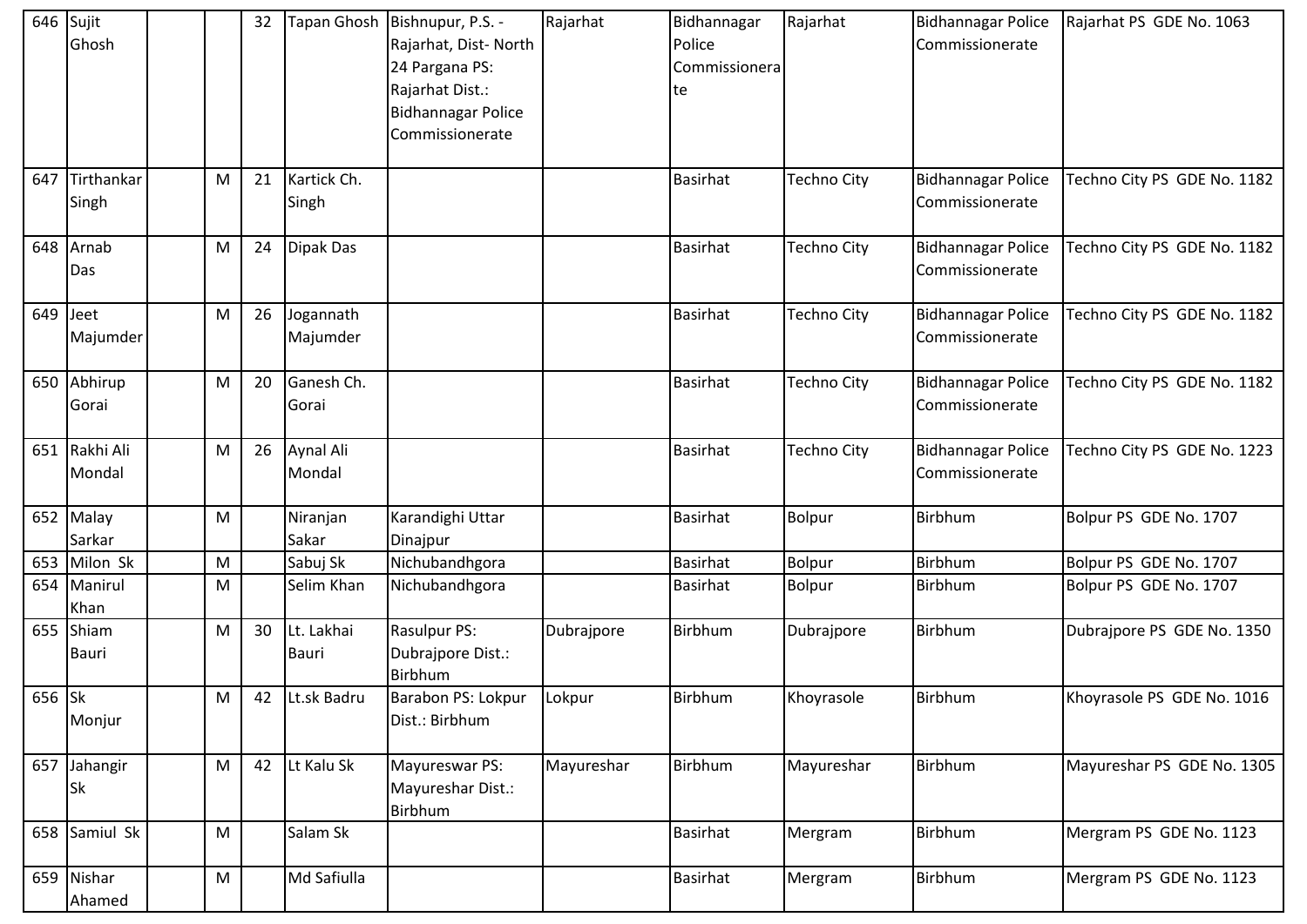| 660 Arif |                | M |    | Mojibur           |                                 |               | <b>Basirhat</b> | Mergram | Birbhum | Mergram PS GDE No. 1123 |
|----------|----------------|---|----|-------------------|---------------------------------|---------------|-----------------|---------|---------|-------------------------|
|          | Ahammed        |   |    | Rahaman           |                                 |               |                 |         |         |                         |
|          |                |   |    |                   |                                 |               |                 |         |         |                         |
|          | 661 Ripon Sk   | M |    | Abdul             |                                 |               | <b>Basirhat</b> | Mergram | Birbhum | Mergram PS GDE No. 1123 |
|          |                |   |    | Babaruddin        |                                 |               |                 |         |         |                         |
|          | 662 Mosibur    | M |    | Nazrul Islam      |                                 |               | <b>Basirhat</b> | Mergram | Birbhum | Mergram PS GDE No. 1123 |
|          | Rahaman        |   |    |                   |                                 |               |                 |         |         |                         |
| 663      | Jiarul Sk      | M | 23 | <b>Abdul Bari</b> | Abdullapur PS:                  | Murarai       | Birbhum         | Murarai | Birbhum | Murarai PS GDE No. 1433 |
|          |                |   |    |                   | Murarai Dist.:                  |               |                 |         |         |                         |
|          |                |   |    |                   | Birbhum                         |               |                 |         |         |                         |
|          | 664 Bipul Sk   | M | 38 | Seraj Sk          | Abdullapur PS:                  | Murarai       | Birbhum         | Murarai | Birbhum | Murarai PS GDE No. 1433 |
|          |                |   |    |                   | Murarai Dist.:                  |               |                 |         |         |                         |
|          |                |   |    |                   | Birbhum                         |               |                 |         |         |                         |
| 665      | Masbul         | M | 60 | Lt. Rafik Sk      | Nalhati Ward No-6               | Nalhati       | Birbhum         | Nalhati | Birbhum | Nalhati PS GDE No. 1713 |
|          | <b>Sk</b>      |   |    |                   | PS: Nalhati Dist.:              |               |                 |         |         |                         |
|          |                |   |    |                   | Birbhum                         |               |                 |         |         |                         |
|          | 666 Asutosh    | M | 21 |                   | Ajgubi Bhakat Nalhati Ward No-5 | Nalhati       | Birbhum         | Nalhati | Birbhum | Nalhati PS GDE No. 1713 |
|          | Kumar          |   |    |                   | PS: Nalhati Dist.:              |               |                 |         |         |                         |
|          | <b>Bhakat</b>  |   |    |                   | Birbhum                         |               |                 |         |         |                         |
| 667      | Dilip          | M | 45 | Ganjal            | Kantapahari PS:                 | Nalhati       | Birbhum         | Nalhati | Birbhum | Nalhati PS GDE No. 1713 |
|          | Hansda         |   |    | Hansda            | Nalhati Dist.:                  |               |                 |         |         |                         |
|          |                |   |    |                   | Birbhum                         |               |                 |         |         |                         |
|          | 668 Rabiul     | M | 37 | Murtakim Sk       | Lakhinarayanpur PS:             | Nalhati       | Birbhum         | Nalhati | Birbhum | Nalhati PS GDE No. 1713 |
|          | Hasan          |   |    |                   | Nalhati Dist.:                  |               |                 |         |         |                         |
|          |                |   |    |                   | <b>Birbhum</b>                  |               |                 |         |         |                         |
|          | 669 Riyajul Sk | M | 48 | Musaruddin        | Nalhati Nazrulpolly             | Nalhati       | Birbhum         | Nalhati | Birbhum | Nalhati PS GDE No. 1713 |
|          |                |   |    | <b>Sk</b>         | PS: Nalhati Dist.:              |               |                 |         |         |                         |
|          |                |   |    |                   | Birbhum                         |               |                 |         |         |                         |
| 670      | Halim          | M | 42 | Lt. Haktul        | Patagachhi PS: Paikar Paikar    |               | Birbhum         | Paikar  | Birbhum | Paikar PS GDE No. 1177  |
|          | Mallik         |   |    | Mallik            | Dist.: Birbhum                  |               |                 |         |         |                         |
|          |                |   |    |                   |                                 |               |                 |         |         |                         |
|          | 671 Rahamatu   | M | 30 | Sabur             | Bonha PS: Paikar                | Paikar        | Birbhum         | Paikar  | Birbhum | Paikar PS GDE No. 1177  |
|          | lla Sk         |   |    | Ahamed            | Dist.: Birbhum                  |               |                 |         |         |                         |
|          | 672 Monaj Sk   | M | 30 | Lt. Souket Sk     | Bolpur Darjipara PS:            | <b>Bolpur</b> | Birbhum         | Panrui  | Birbhum | Panrui PS GDE No. 1026  |
|          |                |   |    |                   | <b>Bolpur Dist.:</b>            |               |                 |         |         |                         |
|          |                |   |    |                   | Birbhum                         |               |                 |         |         |                         |
|          | 673 Sk Suraj   | M | 32 | Lt. Sk Bablu      | Bolpur Darjipara PS:            | <b>Bolpur</b> | Birbhum         | Panrui  | Birbhum | Panrui PS GDE No. 1026  |
|          |                |   |    | @ Babul           | Bolpur Dist.:                   |               |                 |         |         |                         |
|          |                |   |    |                   | Birbhum                         |               |                 |         |         |                         |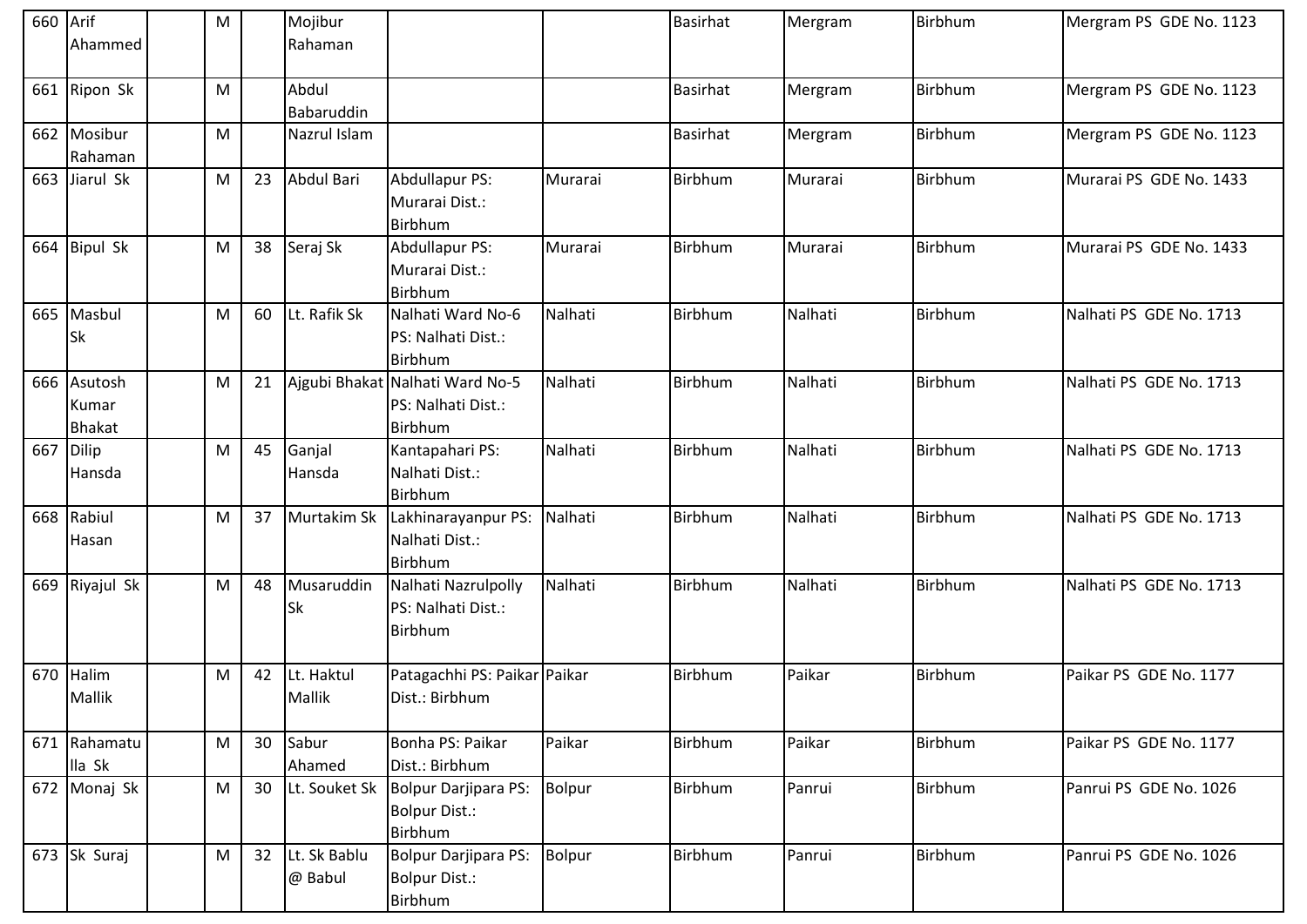| 674 | Sakil<br>Anowar      | M | 22 | Jan<br>Mahammad<br><b>Sk</b> | Kunutia PS:<br>Mayureshar Dist.:<br>Birbhum                       | Mayureshar | Birbhum         | Sainthia   | Birbhum                                   | Sainthia PS GDE No. 1450  |
|-----|----------------------|---|----|------------------------------|-------------------------------------------------------------------|------------|-----------------|------------|-------------------------------------------|---------------------------|
| 675 | Kanan<br>Hazra       | M | 25 | Laltu Hazra                  | <b>Gopal Nagar PS:</b><br>Panrui Dist.: Birbhum                   | Panrui     | Birbhum         | Sainthia   | Birbhum                                   | Sainthia PS GDE No. 1463  |
| 676 | Prasanta<br>Hazra    | M | 45 | Nitya Gopal<br>Hazra         | Bolsunda Das Para<br>PS: Sainthia Dist.:<br>Birbhum               | Sainthia   | Birbhum         | Sainthia   | Birbhum                                   | Sainthia PS GDE No. 1463  |
| 677 | Asish<br>Hazra       | M | 19 | Prasanta<br>Hazra            | <b>Bolsunda Das Para</b><br>PS: Sainthia Dist.:<br>Birbhum        | Sainthia   | Birbhum         | Sainthia   | Birbhum                                   | Sainthia PS GDE No. 1463  |
| 678 | <b>Tapas Das</b>     | M | 38 | <b>Binoy Das</b>             | Sainthia T.B Para<br>Ward no 10 PS:<br>Sainthia Dist.:<br>Birbhum | Sainthia   | Birbhum         | Sainthia   | Birbhum                                   | Sainthia PS GDE No. 1477  |
| 679 | Arjun<br>Chowdhur    | M |    | Shyam<br>Chowdhury           | Collagepara PS: Suri<br>Dist.: Birbhum                            | Suri       | Birbhum         | Suri       | Birbhum                                   | Suri PS GDE No. 2087      |
| 680 | Swapan<br>Mal        | M |    | Dilip Mal                    | Pathra PS: Suri Dist.:<br>Birbhum                                 | Suri       | Birbhum         | Suri       | <b>Birbhum</b>                            | Suri PS GDE No. 2087      |
| 681 | Dilip Mal            | M |    | Sufal Mal                    | Pathra PS: Suri Dist.:<br>Birbhum                                 | Suri       | Birbhum         | Suri       | Birbhum                                   | Suri PS GDE No. 2087      |
| 682 | Indrajit<br>Saha     | M |    | Dipak Saha                   | Suri S.P More PS:<br>Suri Dist.: Birbhum                          | Suri       | Birbhum         | Suri       | <b>Birbhum</b>                            | Suri PS GDE No. 2087      |
| 683 | Mukul<br>Dalui       | M |    | Sumanta<br>Dalui             | Patra PS: Suri Dist.:<br>Birbhum                                  | Suri       | Birbhum         | Suri       | Birbhum                                   | Suri PS GDE No. 2087      |
| 684 | Apan Mal             | M |    | Dilip Mal                    | Patra PS: Suri Dist.:<br>Birbhum                                  | Suri       | Birbhum         | Suri       | Birbhum                                   | Suri PS GDE No. 2087      |
| 685 | Santosh<br>Mal       | M | 21 | Anil Mal                     | <b>Barshal PS: Tarapith</b><br>Dist.: Birbhum                     | Tarapith   | Birbhum         | Tarapith   | Birbhum                                   | Tarapith PS GDE No. 972   |
|     | 686 Subhas<br>Sarkar | M | 27 | Ashoke<br>Sarkar             | <b>Barshal PS:</b><br>Rampurhat Dist.:<br>Birbhum                 | Rampurhat  | Birbhum         | Tarapith   | <b>Birbhum</b>                            | Tarapith PS GDE No. 972   |
| 687 | Rajendra<br>Mahato   | M | 42 | Suraj Mahato                 |                                                                   |            | <b>Basirhat</b> | Bhadreswar | Chandannagar<br>Police<br>Commissionerate | Bhadreswar PS GDE No. 501 |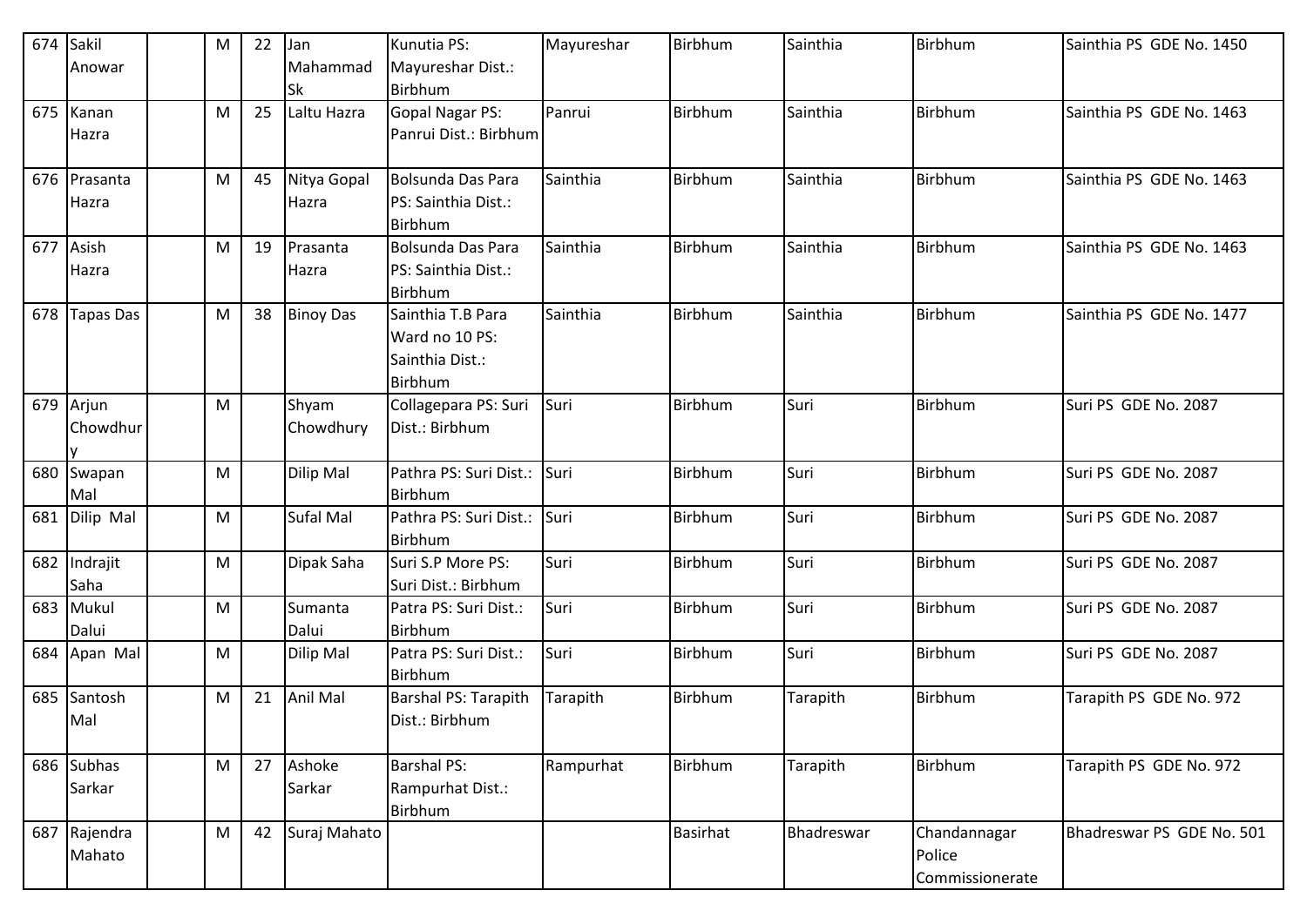|     | 688 Umesh<br><b>Bansfore</b> | M | 40 | Lt Bishanath<br>Bansfore |                                                                         | <b>Basirhat</b> | Bhadreswar   | Chandannagar<br>Police<br>Commissionerate | Bhadreswar PS GDE No. 516       |
|-----|------------------------------|---|----|--------------------------|-------------------------------------------------------------------------|-----------------|--------------|-------------------------------------------|---------------------------------|
|     | 689 Santosh<br>Pradhan       | М | 46 | Lt Kashi<br>Pradhan      |                                                                         | <b>Basirhat</b> | Bhadreswar   | Chandannagar<br>Police<br>Commissionerate | Bhadreswar PS GDE No. 516       |
|     | 690 Bhola<br>Pradhan         | M | 46 | Lt Kashi<br>Pradhan      |                                                                         | <b>Basirhat</b> | Bhadreswar   | Chandannagar<br>Police<br>Commissionerate | Bhadreswar PS GDE No. 516       |
|     | 691 Shiva<br>Nayak           | M | 32 | Kali Nayak               |                                                                         | <b>Basirhat</b> | Bhadreswar   | Chandannagar<br>Police<br>Commissionerate | Bhadreswar PS GDE No. 516       |
|     | 692 Binod<br>Ram             | M | 19 | Sibsankar<br>Ram         |                                                                         | <b>Basirhat</b> | Bhadreswar   | Chandannagar<br>Police<br>Commissionerate | Bhadreswar PS GDE No. 506       |
|     | 693 Shyam<br>Kumar<br>Tanti  | M | 36 | Raj Kumar<br>Tanti       |                                                                         | <b>Basirhat</b> | Bhadreswar   | Chandannagar<br>Police<br>Commissionerate | Bhadreswar PS GDE No. 506       |
| 694 | Sunny Kr<br>Shaw             | М | 28 | <b>Tarak Shaw</b>        |                                                                         | <b>Basirhat</b> | Bhadreswar   | Chandannagar<br>Police<br>Commissionerate | Bhadreswar PS GDE No. 572       |
| 695 | Jitendra<br>Mahato           | М | 32 | Lal Babu<br>Mahato       |                                                                         | <b>Basirhat</b> | Bhadreswar   | Chandannagar<br>Police<br>Commissionerate | Bhadreswar PS GDE No. 572       |
|     | 696 Sajal<br>Mondal          | M | 48 | Sahadeb<br>Mondal        | Bindubasinipara, P.S-<br>Chandannagar,<br>Hooghly                       | <b>Basirhat</b> | Chandannagar | Chandannagar<br>Police<br>Commissionerate | Chandannagar PS GDE No.<br>1344 |
|     | 697 Pankaj<br>Dey            | M | 39 | Prafulla Dey             | Bindubasinipara, P.S-<br>Chandannagar,<br>Hooghly                       | <b>Basirhat</b> | Chandannagar | Chandannagar<br>Police<br>Commissionerate | Chandannagar PS GDE No.<br>1344 |
|     | 698 Ratan<br>Shaw            | M | 34 |                          | Roshan Shaw Nichupatty, Dhankal<br>Ghat, P.S-<br>Chandannagar,<br>Hoogh | Basirhat        | Chandannagar | Chandannagar<br>Police<br>Commissionerate | Chandannagar PS GDE No.<br>1344 |
|     | 699 Nikhil<br>Nayek          | M | 37 | Tapan Nayek              | Nichupatty, Dhankal<br>Ghat, P.S-<br>Chandannagar,<br>Hoogh             | <b>Basirhat</b> | Chandannagar | Chandannagar<br>Police<br>Commissionerate | Chandannagar PS GDE No.<br>1344 |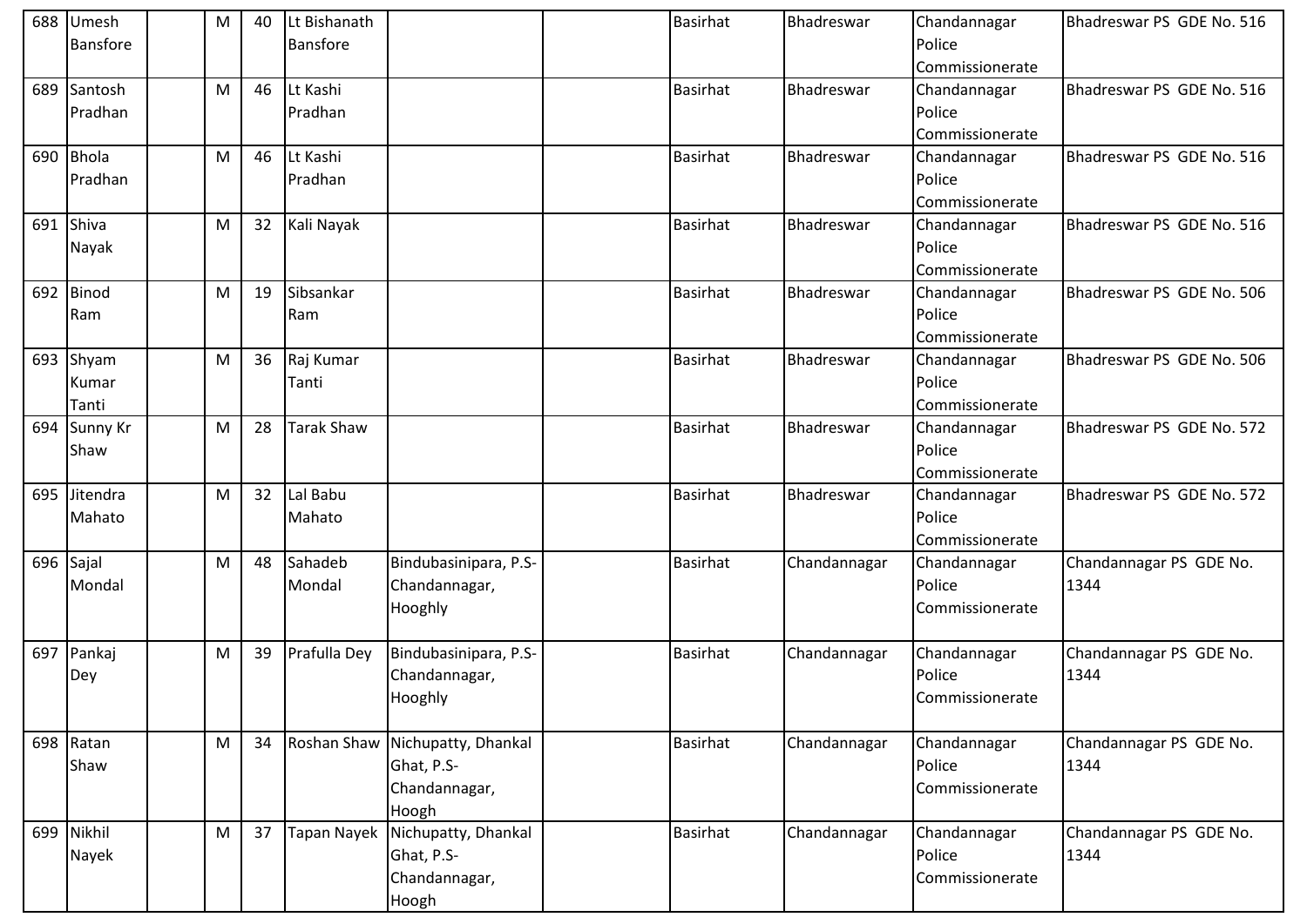| 700 | Arindam       | М | 41 | Sri Basudev          | Nandipara, Tolafatak |            | Basirhat        | Chinsurah | Chandannagar    | Chinsurah PS GDE No. 1930 |
|-----|---------------|---|----|----------------------|----------------------|------------|-----------------|-----------|-----------------|---------------------------|
|     | Bhadari       |   |    | <b>Bhaduri</b>       | near Children Park,  |            |                 |           | Police          |                           |
|     |               |   |    |                      | PS CHN (H            |            |                 |           | Commissionerate |                           |
|     |               |   |    |                      |                      |            |                 |           |                 |                           |
| 701 | Ramkrishn     | M | 60 | ILt.                 | Basantabagan, PS     |            | <b>Basirhat</b> | Chinsurah | Chandannagar    | Chinsurah PS GDE No. 1941 |
|     | a Saha        |   |    | Sadanande            | CHN(H)               |            |                 |           | Police          |                           |
|     |               |   |    | Saha                 |                      |            |                 |           | Commissionerate |                           |
| 702 | Sudip         | M | 44 | Lt. Paritosh         | Borothana, Singer    |            | <b>Basirhat</b> | Chinsurah | Chandannagar    | Chinsurah PS GDE No. 1941 |
|     | Chowdhur      |   |    | Chowdhury            | Bagan PS CHN (H)     |            |                 |           | Police          |                           |
|     |               |   |    |                      |                      |            |                 |           | Commissionerate |                           |
| 703 | Palash        | M | 29 | Lt Haralal           | Singer Bagan, Natun  |            | Basirhat        | Chinsurah | Chandannagar    | Chinsurah PS GDE No. 1941 |
|     | Sikdar        |   |    | Sikdar               | Para, PS CHN (H)     |            |                 |           | Police          |                           |
|     |               |   |    |                      |                      |            |                 |           | Commissionerate |                           |
| 704 | Amit          | M | 18 | Shyam                | Bandel Locopara, PS  |            | <b>Basirhat</b> | Chinsurah | Chandannagar    | Chinsurah PS GDE No. 968  |
|     | Prosad        |   |    | Prosad               | CHN(H)               |            |                 |           | Police          |                           |
|     |               |   |    |                      |                      |            |                 |           | Commissionerate |                           |
| 705 | Jay           | M | 23 | Lt. Binod            | Bandel Locopara, PS  |            | <b>Basirhat</b> | Chinsurah | Chandannagar    | Chinsurah PS GDE No. 968  |
|     | Paswan        |   |    | Paswan               | CHN(H)               |            |                 |           | Police          |                           |
|     |               |   |    |                      |                      |            |                 |           | Commissionerate |                           |
| 706 | Kartick Ch.   | M | 22 | Nirmal Ch.           | Chikrand Jalapara PS |            | <b>Basirhat</b> | Dankuni   | Chandannagar    | Dankuni PS GDE No. 1898   |
|     | Mondal        |   |    | Mondal               | Chanditala Hooghly   |            |                 |           | Police          |                           |
|     |               |   |    |                      |                      |            |                 |           | Commissionerate |                           |
| 707 | Ananta        | М | 21 | Panchanan            | Chikrand Jalapara PS |            | <b>Basirhat</b> | Dankuni   | Chandannagar    | Dankuni PS GDE No. 1898   |
|     | <b>Biswas</b> |   |    | <b>Biswas</b>        | Chanditala Hooghly   |            |                 |           | Police          |                           |
|     |               |   |    |                      |                      |            |                 |           | Commissionerate |                           |
| 708 | Subrata       | M | 28 | <b>Uttam Roy</b>     | Goralgacha           |            | <b>Basirhat</b> | Dankuni   | Chandannagar    | Dankuni PS GDE No. 1898   |
|     | Roy           |   |    |                      | Krishnarampur PS     |            |                 |           | Police          |                           |
|     |               |   |    |                      | Chanditala Hooghly   |            |                 |           | Commissionerate |                           |
|     |               |   |    |                      |                      |            |                 |           |                 |                           |
| 709 | Joyprakas     | M | 36 | <b>Bihari Prasad</b> | Serampore Railway    | Srirampore | Chandannagar    | Rishra    | Chandannagar    | Rishra PS GDE No. 1388    |
|     | h Prasad      |   |    |                      | Siding, P.S-         |            | Police          |           | Police          |                           |
|     |               |   |    |                      | Serampore, Dist-     |            | Commissionera   |           | Commissionerate |                           |
|     |               |   |    |                      | Hoog PS: Srirampore  |            | te              |           |                 |                           |
|     |               |   |    |                      | Dist.: Chandannagar  |            |                 |           |                 |                           |
|     |               |   |    |                      | Police               |            |                 |           |                 |                           |
|     |               |   |    |                      | Commissionerate      |            |                 |           |                 |                           |
|     |               |   |    |                      |                      |            |                 |           |                 |                           |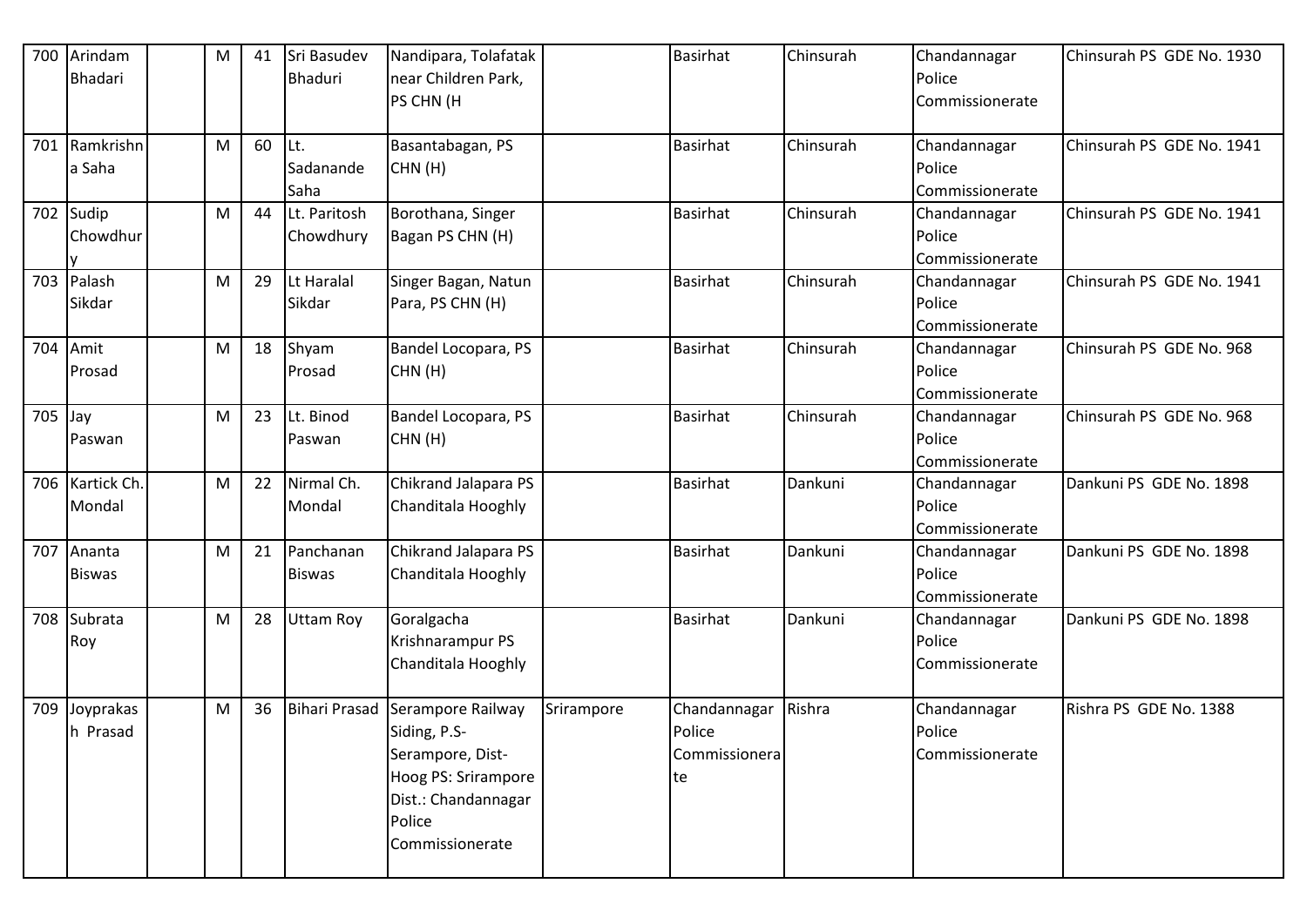| 710    | Viru<br>Kumar              | M | 25 | Bindwachal<br>Chandrabans Siding, P.S-<br>hi | Serampore Railway<br>Serampore, Dist-<br>Hoog PS: Srirampore<br>Dist.: Chandannagar<br>Police<br>Commissionerate | Srirampore | Chandannagar<br>Police<br>Commissionera<br>te  | Rishra              | Chandannagar<br>Police<br>Commissionerate | Rishra PS GDE No. 1388             |
|--------|----------------------------|---|----|----------------------------------------------|------------------------------------------------------------------------------------------------------------------|------------|------------------------------------------------|---------------------|-------------------------------------------|------------------------------------|
| 711    | Gublu<br>Das Gupta         | M | 19 | <b>Bappa Das</b><br>Gupta                    | PS: Srirampore Dist.:<br>Chandannagar Police<br>Commissionerate                                                  | Srirampore | Chandannagar<br>Police<br>Commissionera<br>lte | Shrirampur<br>women | Chandannagar<br>Police<br>Commissionerate | Shrirampur women PS GDE<br>No. 361 |
| 712    | Aberee<br><b>Bose</b>      | M | 20 | Abhijit Bose                                 | PS: Srirampore Dist.:<br>Chandannagar Police<br>Commissionerate                                                  | Srirampore | Chandannagar<br>Police<br>Commissionera<br>te  | Shrirampur<br>women | Chandannagar<br>Police<br>Commissionerate | Shrirampur women PS GDE<br>No. 361 |
| 713    | Sourendra<br>Nath<br>Dutta | M | 30 | Subal Dutta                                  | PS: Srirampore Dist.:<br>Chandannagar Police<br>Commissionerate                                                  | Srirampore | Chandannagar<br>Police<br>Commissionera<br>te  | Shrirampur<br>women | Chandannagar<br>Police<br>Commissionerate | Shrirampur women PS GDE<br>No. 361 |
| 714 Md | Mustaque                   | M | 26 | Lt Md Zahid                                  | PS: Rishra Dist.:<br>Chandannagar Police<br>Commissionerate                                                      | Rishra     | Chandannagar<br>Police<br>Commissionera<br>te  | Shrirampur<br>women | Chandannagar<br>Police<br>Commissionerate | Shrirampur women PS GDE<br>No. 361 |
| 715    | Sanilal<br>Gupta           |   |    | S/o Nandalal<br>Gupta                        | PS: Uttarpara Dist.:<br>Chandannagar Police<br>Commissionerate                                                   | Uttarpara  | Chandannagar<br>Police<br>Commissionera<br>Ite | Uttarpara           | Chandannagar<br>Police<br>Commissionerate | Uttarpara PS GDE No. 1761          |
| 716    | Soumik<br>Mukherje<br>е    |   |    | S/o Lt.<br>Somnath<br>Mukherjee              | PS: Uttarpara Dist.:<br>Chandannagar Police<br>Commissionerate                                                   | Uttarpara  | Chandannagar<br>Police<br>Commissionera<br>te  | Uttarpara           | Chandannagar<br>Police<br>Commissionerate | Uttarpara PS GDE No. 1761          |
| 717    | Uttam Das                  |   |    | Das                                          | S/o Tarapada   PS: Uttarpara Dist.:<br>Chandannagar Police<br>Commissionerate                                    | Uttarpara  | Chandannagar<br>Police<br>Commissionera<br>te  | Uttarpara           | Chandannagar<br>Police<br>Commissionerate | Uttarpara PS GDE No. 1761          |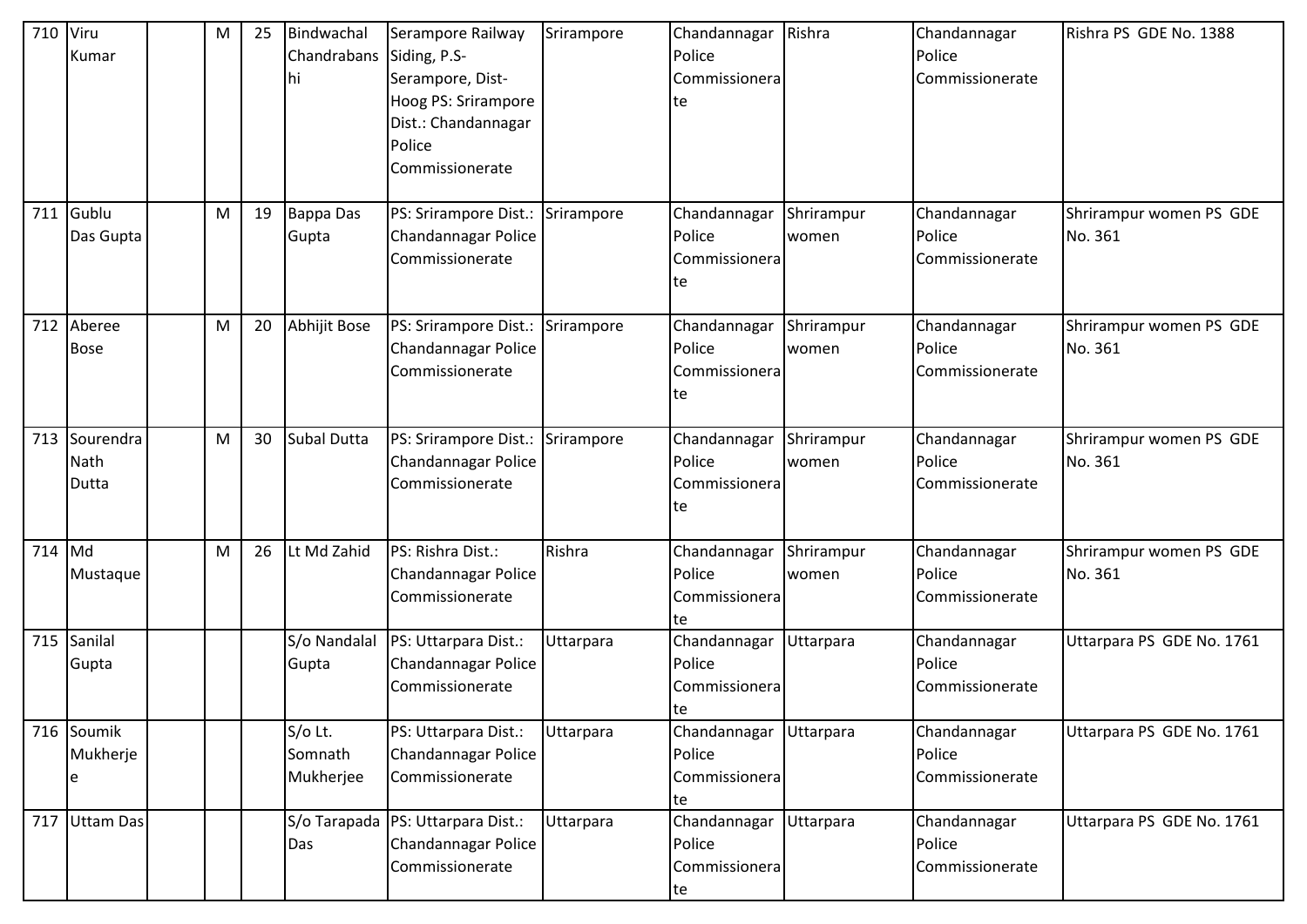| 718 | Mitunjoy  |  | S/O           | PS: Uttarpara Dist.:                | Uttarpara | Chandannagar  | Uttarpara | Chandannagar    | Uttarpara PS GDE No. 1761 |
|-----|-----------|--|---------------|-------------------------------------|-----------|---------------|-----------|-----------------|---------------------------|
|     | Kundu     |  | Lakshman      | Chandannagar Police                 |           | Police        |           | Police          |                           |
|     |           |  | Chandra       | Commissionerate                     |           | Commissionera |           | Commissionerate |                           |
|     |           |  | Kundu         |                                     |           | te            |           |                 |                           |
| 719 | Md. Azad  |  | S/o Lt. Md.   | PS: Uttarpara Dist.:                | Uttarpara | Chandannagar  | Uttarpara | Chandannagar    | Uttarpara PS GDE No. 1761 |
|     |           |  | Ismile        | Chandannagar Police                 |           | Police        |           | Police          |                           |
|     |           |  |               | Commissionerate                     |           | Commissionera |           | Commissionerate |                           |
|     |           |  |               |                                     |           | te            |           |                 |                           |
| 720 | Ashok     |  |               | S/o Rajkumar   PS: Uttarpara Dist.: | Uttarpara | Chandannagar  | Uttarpara | Chandannagar    | Uttarpara PS GDE No. 1761 |
|     | Saha      |  | Saha          | Chandannagar Police                 |           | Police        |           | Police          |                           |
|     |           |  |               | Commissionerate                     |           | Commissionera |           | Commissionerate |                           |
|     |           |  |               |                                     |           | te            |           |                 |                           |
| 721 | Ramdayal  |  | S/o Lt.       | PS: Uttarpara Dist.:                | Uttarpara | Chandannagar  | Uttarpara | Chandannagar    | Uttarpara PS GDE No. 1761 |
|     | Gupta     |  | Parwao        | Chandannagar Police                 |           | Police        |           | Police          |                           |
|     |           |  | Gupta         | Commissionerate                     |           | Commissionera |           | Commissionerate |                           |
|     |           |  |               |                                     |           | te            |           |                 |                           |
| 722 | Chandan   |  | S/o Basudev   | PS: Uttarpara Dist.:                | Uttarpara | Chandannagar  | Uttarpara | Chandannagar    | Uttarpara PS GDE No. 1782 |
|     | Mondal    |  | Mondal        | Chandannagar Police                 |           | Police        |           | Police          |                           |
|     |           |  |               | Commissionerate                     |           | Commissionera |           | Commissionerate |                           |
|     |           |  |               |                                     |           | te            |           |                 |                           |
| 723 | Sambhu    |  | S/o Lakhi Ch. | PS: Uttarpara Dist.:                | Uttarpara | Chandannagar  | Uttarpara | Chandannagar    | Uttarpara PS GDE No. 1782 |
|     | Singha    |  | Singha        | Chandannagar Police                 |           | Police        |           | Police          |                           |
|     |           |  |               | Commissionerate                     |           | Commissionera |           | Commissionerate |                           |
|     |           |  |               |                                     |           | te            |           |                 |                           |
| 724 | Dev       |  | S/o Lt. Rani  | 17, Gouri Cinema                    | Uttarpara | Chandannagar  | Uttarpara | Chandannagar    | Uttarpara PS GDE No. 1782 |
|     | Halder    |  | Halder        | Hall, PO+PS-                        |           | Police        |           | Police          |                           |
|     |           |  |               | Uttarpara, Dist-Hoo                 |           | Commissionera |           | Commissionerate |                           |
|     |           |  |               | PS: Uttarpara Dist.:                |           | te            |           |                 |                           |
|     |           |  |               | Chandannagar Police                 |           |               |           |                 |                           |
|     |           |  |               | Commissionerate                     |           |               |           |                 |                           |
|     |           |  |               |                                     |           |               |           |                 |                           |
|     |           |  |               |                                     |           |               |           |                 |                           |
|     | 725 Anand |  | S/o Ramhela   | Kotrung Uttarpara,                  | Uttarpara | Chandannagar  | Uttarpara | Chandannagar    | Uttarpara PS GDE No. 1782 |
|     | Paswan    |  | Paswan        | PS- Uttarpara, Dist-                |           | Police        |           | Police          |                           |
|     |           |  |               | Hooghly PS:                         |           | Commissionera |           | Commissionerate |                           |
|     |           |  |               | Uttarpara Dist.:                    |           | te            |           |                 |                           |
|     |           |  |               | Chandannagar Police                 |           |               |           |                 |                           |
|     |           |  |               | Commissionerate                     |           |               |           |                 |                           |
|     |           |  |               |                                     |           |               |           |                 |                           |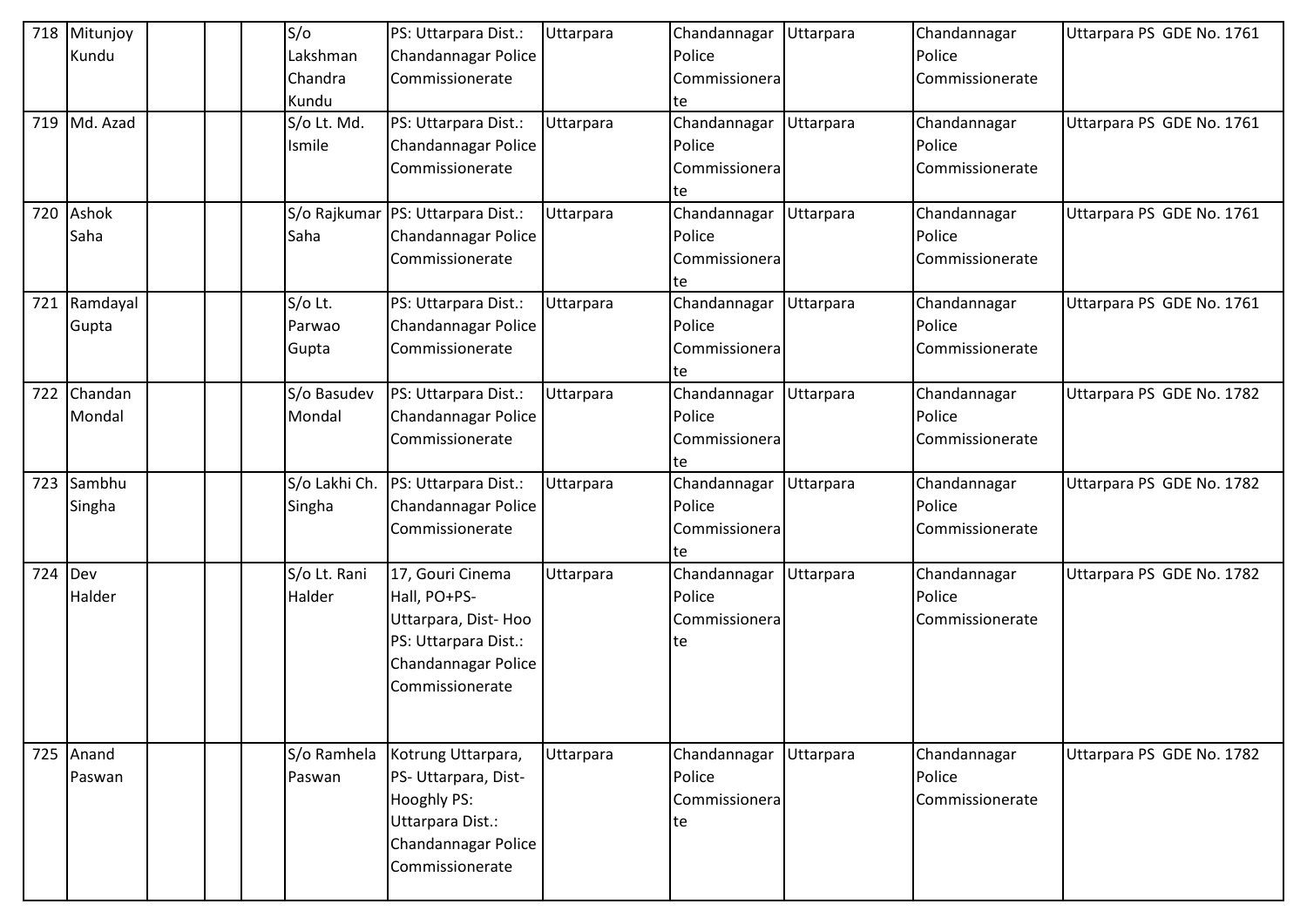| 726 | Suresh<br>Bahadur      | S/o Lt. Samir<br>Bahadur            | Makhla Auto Stand,<br>Kulipara, PS-<br>Uttarpara, Dist- PS:<br>Uttarpara Dist.:<br>Chandannagar Police<br>Commissionerate          | Uttarpara | Chandannagar<br>Police<br>Commissionera<br>te | Uttarpara | Chandannagar<br>Police<br>Commissionerate | Uttarpara PS GDE No. 1782 |
|-----|------------------------|-------------------------------------|------------------------------------------------------------------------------------------------------------------------------------|-----------|-----------------------------------------------|-----------|-------------------------------------------|---------------------------|
| 727 | Sadhin<br><b>Basak</b> | S/o Lt. Rani<br><b>Basak</b>        | T.N Mukherjee Road, Uttarpara<br>Makhla, PS-<br>Uttarpara, Dist-HPS:<br>Uttarpara Dist.:<br>Chandannagar Police<br>Commissionerate |           | Chandannagar<br>Police<br>Commissionera<br>te | Uttarpara | Chandannagar<br>Police<br>Commissionerate | Uttarpara PS GDE No. 1782 |
| 728 | Ashok<br><b>Bera</b>   | S/o Lt.<br>Baneshwar<br><b>Bera</b> | 148, Arabinda Pally,<br>Konnagar, PS-<br>Uttarpara, Dist PS:<br>Uttarpara Dist.:<br>Chandannagar Police<br>Commissionerate         | Uttarpara | Chandannagar<br>Police<br>Commissionera<br>te | Uttarpara | Chandannagar<br>Police<br>Commissionerate | Uttarpara PS GDE No. 1782 |
| 729 | Mahendra<br>Sasmal     | S/o Lt.<br>Mahadev<br>Sasmal        | 35, G.T Road,<br>Hindmotor, PS-<br>Uttarpara, Dist-Hoog<br>PS: Uttarpara Dist.:<br>Chandannagar Police<br>Commissionerate          | Uttarpara | Chandannagar<br>Police<br>Commissionera<br>te | Uttarpara | Chandannagar<br>Police<br>Commissionerate | Uttarpara PS GDE No. 1782 |
| 730 | Palash<br>Saha         | S/o Lt. Sani<br>Saha                | 2 No, Makhla<br>Shalbagan, PS-<br>Uttarpara, Dist-<br>Hoogh PS: Uttarpara<br>Dist.: Chandannagar<br>Police<br>Commissionerate      | Uttarpara | Chandannagar<br>Police<br>Commissionera<br>te | Uttarpara | Chandannagar<br>Police<br>Commissionerate | Uttarpara PS GDE No. 1782 |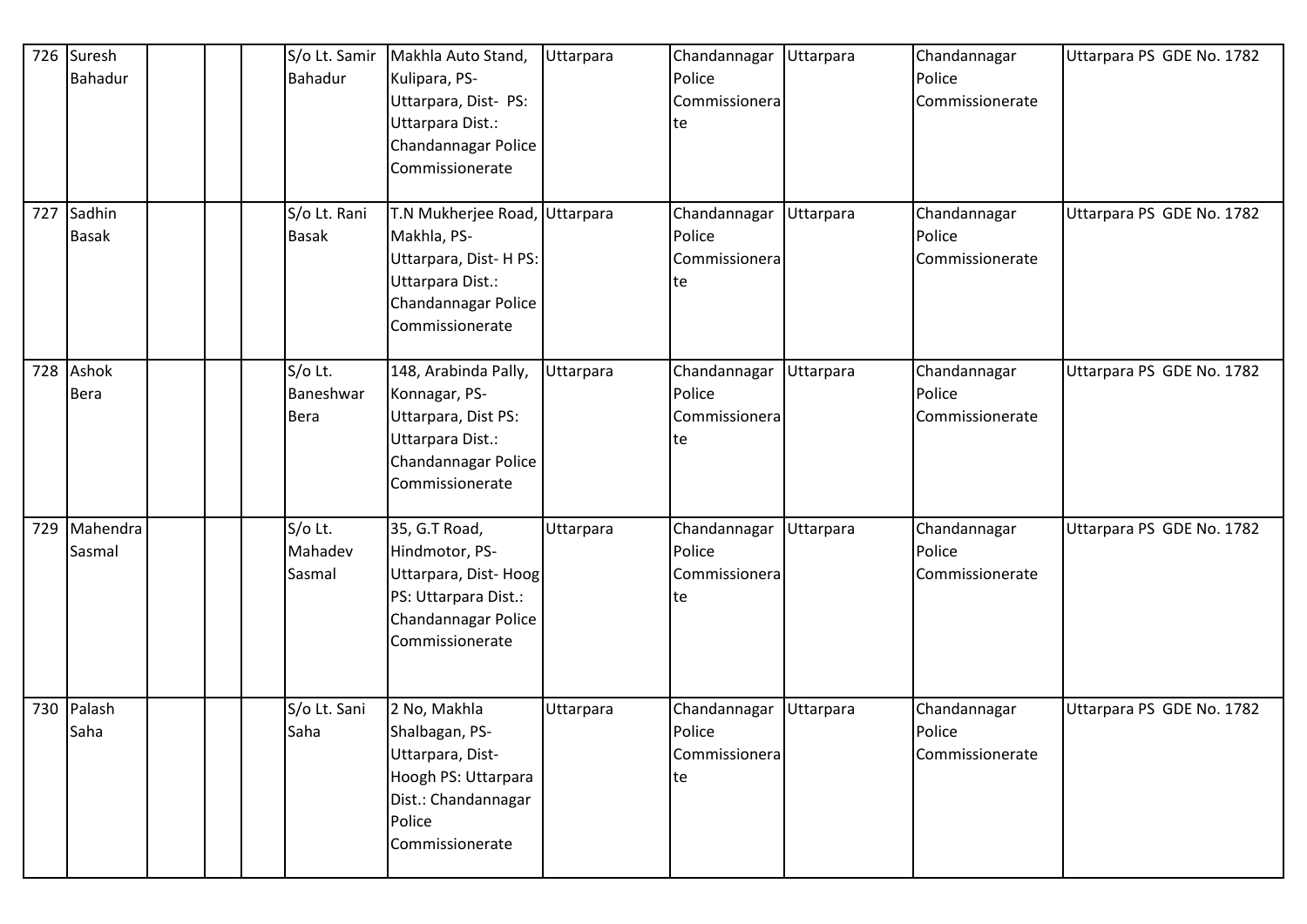| 731 | Samir<br>Singh          | S/o Ram<br><b>Prasad Singh</b> | Makhla Loharpoll, PS-Uttarpara<br>Uttarpara, Dist-<br>Hooghly PS:<br>Uttarpara Dist.:<br>Chandannagar Police<br>Commissionerate     |           | Chandannagar<br>Police<br>Commissionera<br>te           | Uttarpara | Chandannagar<br>Police<br>Commissionerate | Uttarpara PS GDE No. 1782 |
|-----|-------------------------|--------------------------------|-------------------------------------------------------------------------------------------------------------------------------------|-----------|---------------------------------------------------------|-----------|-------------------------------------------|---------------------------|
|     | 732 Jitu Dome           | S/o Shayam<br>Dome             | 9, Babughat<br>Uttarpara, PS-<br>Uttarpara, Dist-<br>Hooghl PS: Uttarpara<br>Dist.: Chandannagar<br>Police<br>Commissionerate       | Uttarpara | Chandannagar<br>Police<br>Commissionera<br>te           | Uttarpara | Chandannagar<br>Police<br>Commissionerate | Uttarpara PS GDE No. 1782 |
|     | 733 Sanjib<br>Karmakar  | S/o Lt.<br>Somnath<br>Karmakar | Haranathpur<br>Tentultala, PS-<br>Uttarpara, Dist-<br>Hoogh PS: Uttarpara<br>Dist.: Chandannagar<br>Police<br>Commissionerate       | Uttarpara | Chandannagar<br>Police<br>Commissionera<br>te           | Uttarpara | Chandannagar<br>Police<br>Commissionerate | Uttarpara PS GDE No. 1782 |
|     | 734 Ajay Tanti          | S/o Jedu<br>Tanti              | Ghoshpara G.T Road, Uttarpara<br>Battala, PS-<br>Uttarpara, Dist- PS:<br>Uttarpara Dist.:<br>Chandannagar Police<br>Commissionerate |           | Chandannagar<br>Police<br>Commissionera<br>te           | Uttarpara | Chandannagar<br>Police<br>Commissionerate | Uttarpara PS GDE No. 1782 |
|     | 735 Bhola<br>Chatterjee | S/o Gopal<br>Chatterjee        | 15/5 J.L.N Sarani,<br>Konnagar, PS-<br>Uttarpara, Dist- PS:<br>Uttarpara Dist.:<br>Chandannagar Police<br>Commissionerate           | Uttarpara | Chandannagar Uttarpara<br>Police<br>Commissionera<br>te |           | Chandannagar<br>Police<br>Commissionerate | Uttarpara PS GDE No. 551  |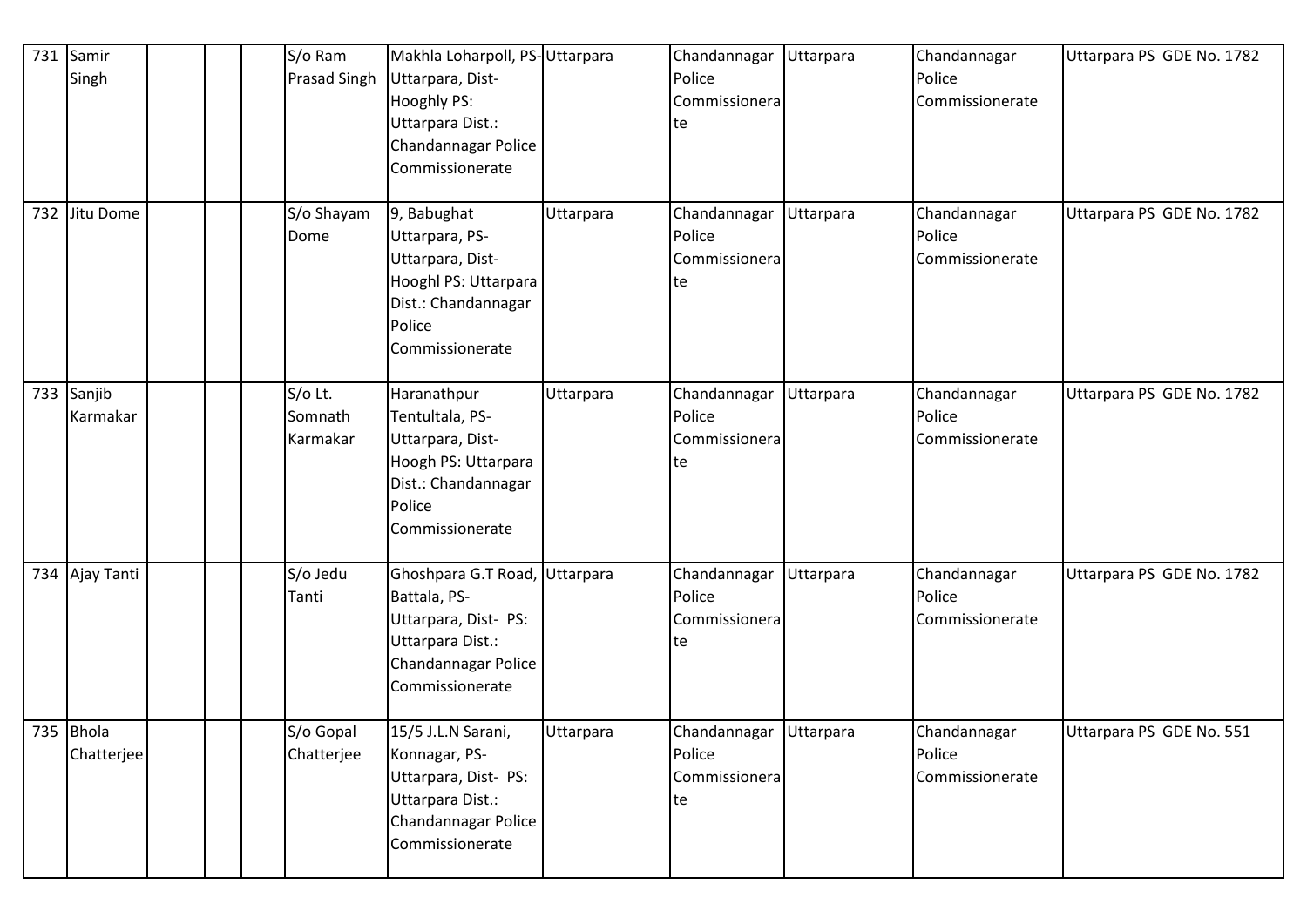|     | 736 Asgar Ali    |  | S/o Saheb<br>Hussain   | Bamunari Taltala,<br>PO+PS-Dankuni, Dist-<br>Hooghly PS:<br>Uttarpara Dist.:<br>Chandannagar Police<br>Commissionerate            | Uttarpara | Chandannagar<br>Police<br>Commissionera<br>te | Uttarpara | Chandannagar<br>Police<br>Commissionerate | Uttarpara PS GDE No. 551 |
|-----|------------------|--|------------------------|-----------------------------------------------------------------------------------------------------------------------------------|-----------|-----------------------------------------------|-----------|-------------------------------------------|--------------------------|
| 737 | Kalam<br>Ansari  |  | S/o Lt. Arij<br>Ansari | 31/A Gandhi Sarak,<br>PO+PS-Rishra, Dist-<br>Hooghly PS:<br>Uttarpara Dist.:<br>Chandannagar Police<br>Commissionerate            | Uttarpara | Chandannagar<br>Police<br>Commissionera<br>te | Uttarpara | Chandannagar<br>Police<br>Commissionerate | Uttarpara PS GDE No. 551 |
|     | 738 Rahul Roy    |  | S/o Pradip<br>Roy      | 109, C.S Mukherjee<br>Street, Konnagar, PS-<br><b>Uttarpara PS:</b><br>Uttarpara Dist.:<br>Chandannagar Police<br>Commissionerate | Uttarpara | Chandannagar<br>Police<br>Commissionera<br>te | Uttarpara | Chandannagar<br>Police<br>Commissionerate | Uttarpara PS GDE No. 551 |
|     | 739 Rajib Dey    |  | S/o Sanjay<br>Dey      | 109, C.S Mukherjee<br>Street, Konnagar, PS-<br><b>Uttarpara PS:</b><br>Uttarpara Dist.:<br>Chandannagar Police<br>Commissionerate | Uttarpara | Chandannagar<br>Police<br>Commissionera<br>te | Uttarpara | Chandannagar<br>Police<br>Commissionerate | Uttarpara PS GDE No. 555 |
| 740 | Somnath<br>Ghosh |  | S/o Ramdas<br>Ghosh    | Bagkhal, PO+PS-<br>Rishra, Dist-Hooghly<br>PS: Uttarpara Dist.:<br>Chandannagar Police<br>Commissionerate                         | Uttarpara | Chandannagar<br>Police<br>Commissionera<br>te | Uttarpara | Chandannagar<br>Police<br>Commissionerate | Uttarpara PS GDE No. 555 |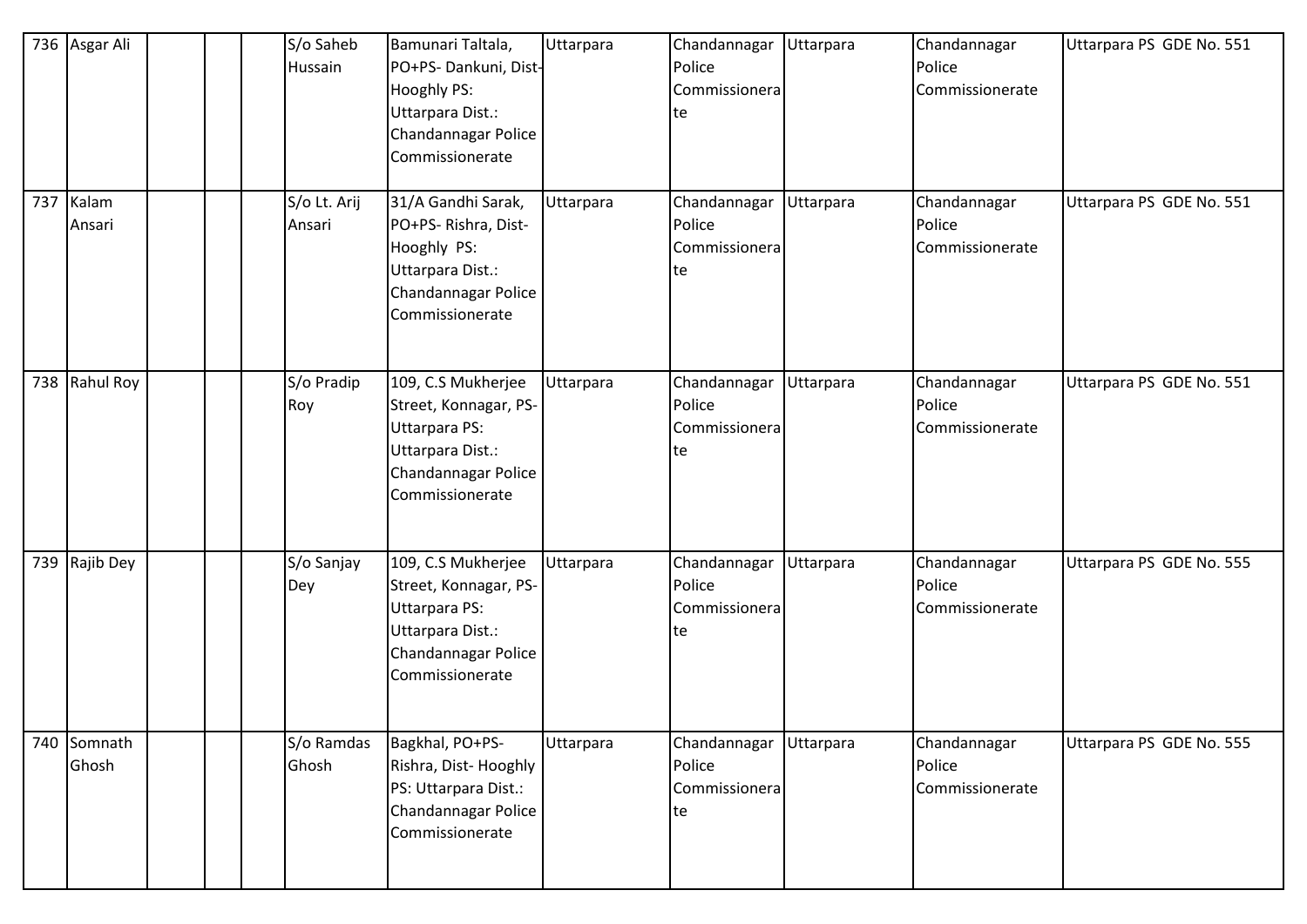| 741 | Sumit<br><b>Dutta</b> |  | S/o Sudip<br>Dutta  | 1044, D.J Bye Lane,<br>PO-Konnagar, PS-<br>Uttarpara, D PS:<br>Uttarpara Dist.:<br>Chandannagar Police<br>Commissionerate  | Uttarpara | Chandannagar<br>Police<br>Commissionera<br>te | Uttarpara | Chandannagar<br>Police<br>Commissionerate | Uttarpara PS GDE No. 555 |
|-----|-----------------------|--|---------------------|----------------------------------------------------------------------------------------------------------------------------|-----------|-----------------------------------------------|-----------|-------------------------------------------|--------------------------|
|     | 742 Sukumar<br>Roy    |  | S/o Prasanto<br>Roy | 107, Arabindapally,<br>PO-Konnagar, PS-<br>Uttarpara, D PS:<br>Uttarpara Dist.:<br>Chandannagar Police<br>Commissionerate  | Uttarpara | Chandannagar<br>Police<br>Commissionera<br>te | Uttarpara | Chandannagar<br>Police<br>Commissionerate | Uttarpara PS GDE No. 555 |
| 743 | Sangram<br>Das        |  | S/o Swapan<br>Das   | Jhilpar Chakraborty<br>Nagar, PO-<br>Barabahera, PS- Utt<br>PS: Uttarpara Dist.:<br>Chandannagar Police<br>Commissionerate | Uttarpara | Chandannagar<br>Police<br>Commissionera<br>te | Uttarpara | Chandannagar<br>Police<br>Commissionerate | Uttarpara PS GDE No. 479 |
| 744 | Ashim Roy             |  | S/o Sukumar<br>Roy  | Jhilpar Chakraborty<br>Nagar, PO-<br>Barabahera, PS- Utt<br>PS: Uttarpara Dist.:<br>Chandannagar Police<br>Commissionerate | Uttarpara | Chandannagar<br>Police<br>Commissionera<br>te | Uttarpara | Chandannagar<br>Police<br>Commissionerate | Uttarpara PS GDE No. 479 |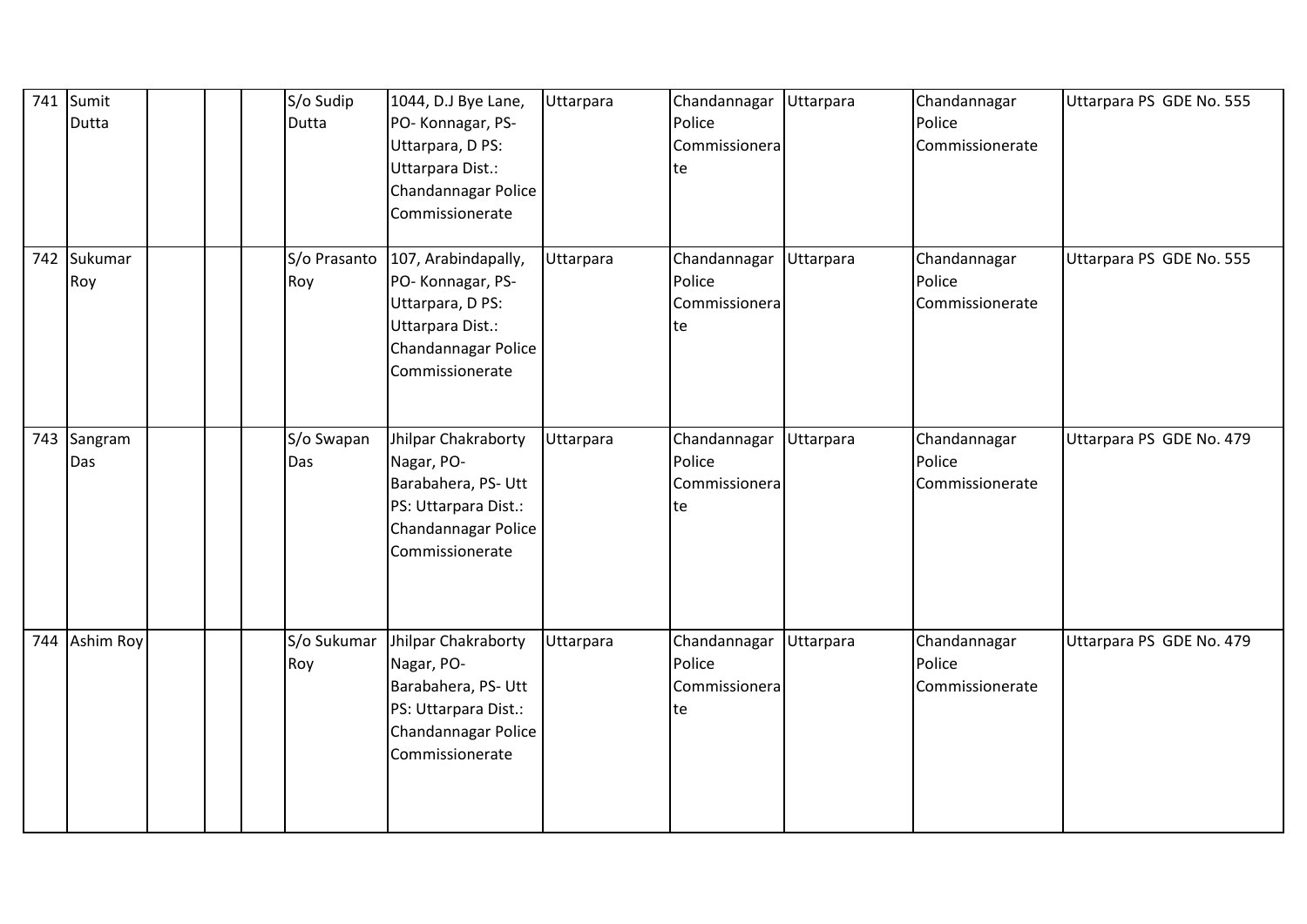| 745 | Shivam<br>Singh       |    |    | S/o Lt. Raju<br>Singh    | Adarshanagar,<br>Konnagar, PS-<br>Uttarpara, Dist-<br>Hoogh PS: Uttarpara<br>Dist.: Chandannagar<br>Police<br>Commissionerate       | Uttarpara | Chandannagar Uttarpara<br>Police<br>Commissionera<br>te |           | Chandannagar<br>Police<br>Commissionerate | Uttarpara PS GDE No. 479 |
|-----|-----------------------|----|----|--------------------------|-------------------------------------------------------------------------------------------------------------------------------------|-----------|---------------------------------------------------------|-----------|-------------------------------------------|--------------------------|
| 746 | Ashis<br>Ghosh        |    |    | S/o Ananda<br>Ghosh      | Makhla Harisava, PO-Uttarpara<br>Raghunathpur, PS-<br>Uttarpara, PS:<br>Uttarpara Dist.:<br>Chandannagar Police<br>Commissionerate  |           | Chandannagar<br>Police<br>Commissionera<br>te           | Uttarpara | Chandannagar<br>Police<br>Commissionerate | Uttarpara PS GDE No. 479 |
| 747 | Subham<br>Roy         |    |    | S/o Upendra<br>Roy       | Makhla Rice Mill, PO-Uttarpara<br>Raghunathpur, PS-<br>Uttarpara, PS:<br>Uttarpara Dist.:<br>Chandannagar Police<br>Commissionerate |           | Chandannagar<br>Police<br>Commissionera<br>te           | Uttarpara | Chandannagar<br>Police<br>Commissionerate | Uttarpara PS GDE No. 479 |
|     | 748 Rishi Bag         |    |    | S/o Sambhu<br><b>Bag</b> | Konnagar, PS-<br>Uttarpara, Dist-<br>Hooghly PS:<br>Uttarpara Dist.:<br>Chandannagar Police<br>Commissionerate                      | Uttarpara | Chandannagar<br>Police<br>Commissionera<br>te           | Uttarpara | Chandannagar<br>Police<br>Commissionerate | Uttarpara PS GDE No. 479 |
| 749 | Sabita<br><b>Bibi</b> | F  | 36 | Saidul Miah              | Poaturkuthi PS:<br>Sahebganj Dist.:<br>Coochbehar                                                                                   | Sahebganj | Coochbehar                                              | Sahebganj | Coochbehar                                | Sahebganj PS GDE No. 987 |
| 750 | Jamila<br><b>Bibi</b> | F. | 46 | Hasem Ali                | Poaturkuthi PS:<br>Sahebganj Dist.:<br>Coochbehar                                                                                   | Sahebganj | Coochbehar                                              | Sahebganj | Coochbehar                                | Sahebganj PS GDE No. 987 |
|     | 751 Swapan<br>Sen     | M  | 35 | <b>Bhaben Sen</b>        | Nazirhat PS:<br>Sahebganj Dist.:<br>Coochbehar                                                                                      | Sahebganj | Coochbehar                                              | Sahebganj | Coochbehar                                | Sahebganj PS GDE No. 297 |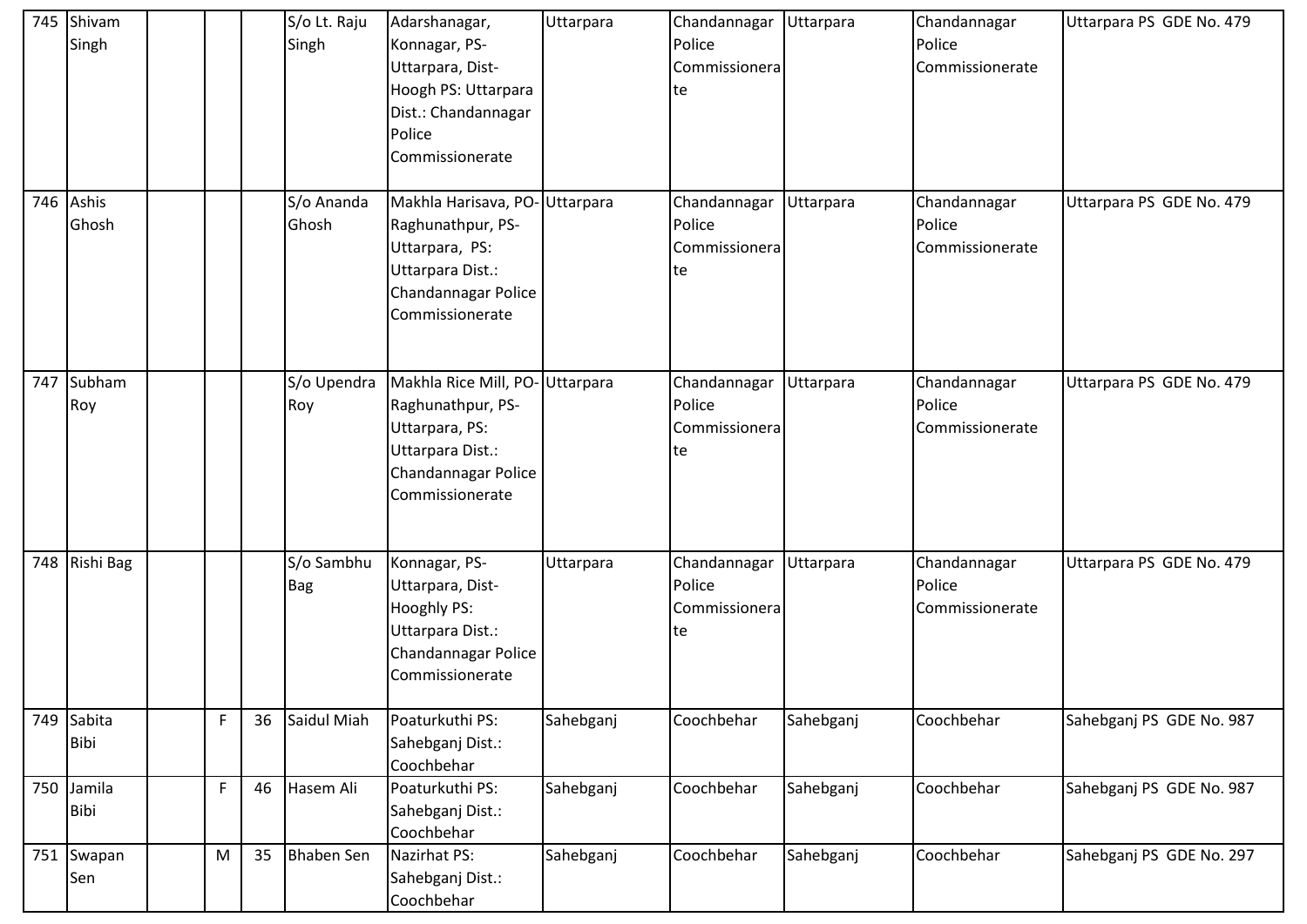| 752 | Kartik Ch    | M | 54 | Lt. Surendra  | Shikarpur,                  | Sahebganj | Coochbehar     | Sahebganj | Coochbehar       | Sahebganj PS GDE No. 297  |
|-----|--------------|---|----|---------------|-----------------------------|-----------|----------------|-----------|------------------|---------------------------|
|     | Barman       |   |    |               | Nath Barman   Kumarganj PS: |           |                |           |                  |                           |
|     |              |   |    |               | Sahebganj Dist.:            |           |                |           |                  |                           |
|     |              |   |    |               | Coochbehar                  |           |                |           |                  |                           |
| 753 | Anichhur     | M |    | Ajijul Hoque  | PS: Tufanganj Dist.:        | Tufanganj | Coochbehar     | Tufanganj | Coochbehar       | Tufanganj PS GDE No. 1580 |
|     | Rahaman      |   |    |               | Coochbehar                  |           |                |           |                  |                           |
|     | 754 Niranjan | M |    | Narayan       | PS: Tufanganj Dist.:        | Tufanganj | Coochbehar     | Tufanganj | Coochbehar       | Tufanganj PS GDE No. 1580 |
|     | Barman       |   |    | Barman        | Coochbehar                  |           |                |           |                  |                           |
| 755 | Amit Kr.     | M | 27 | Lt. Ashutosh  | <b>Hossainpur Sannyas</b>   | Balurghat | Dakshin        | Balurghat | Dakshin Dinajpur | Balurghat PS GDE No. 1963 |
|     | Das          |   |    | Das           | Colony PS: Balurghat        |           | Dinajpur       |           |                  |                           |
|     |              |   |    |               | Dist.: Dakshin              |           |                |           |                  |                           |
|     |              |   |    |               | Dinajpur                    |           |                |           |                  |                           |
|     |              |   |    |               |                             |           |                |           |                  |                           |
| 756 | Ananda       | M | 59 | Lt. Biswanath | Narayanpur Ghat             | Balurghat | Dakshin        | Balurghat | Dakshin Dinajpur | Balurghat PS GDE No. 1963 |
|     | Kundu        |   |    | Kundu         | Kalitala PS: Balurghat      |           | Dinajpur       |           |                  |                           |
|     |              |   |    |               | Dist.: Dakshin              |           |                |           |                  |                           |
|     |              |   |    |               | Dinajpur                    |           |                |           |                  |                           |
| 757 | <b>Biren</b> | M | 59 | Lt. Jogen     | Kharail Bad Bangi,          | Balurghat | Dakshin        | Balurghat | Dakshin Dinajpur | Balurghat PS GDE No. 1963 |
|     | Malo         |   |    | Malo          | PS: Balurghat Dist.:        |           | Dinajpur       |           |                  |                           |
|     |              |   |    |               | Dakshin Dinajpur            |           |                |           |                  |                           |
|     |              |   |    |               |                             |           |                |           |                  |                           |
| 758 | Jayanta      | M | 29 | Gour Singha   | Chhoto                      | Balurghat | Dakshin        | Balurghat | Dakshin Dinajpur | Balurghat PS GDE No. 1963 |
|     | Singha       |   |    |               | Raghunathpur PS:            |           | Dinajpur       |           |                  |                           |
|     |              |   |    |               | <b>Balurghat Dist.:</b>     |           |                |           |                  |                           |
|     |              |   |    |               | Dakshin Dinajpur            |           |                |           |                  |                           |
| 759 | Sambaru      | M | 19 | Dhiren        | Chhoto                      | Balurghat | Dakshin        | Balurghat | Dakshin Dinajpur | Balurghat PS GDE No. 1963 |
|     | Barman       |   |    | Barman        | Raghunathpur PS:            |           | Dinajpur       |           |                  |                           |
|     |              |   |    |               | <b>Balurghat Dist.:</b>     |           |                |           |                  |                           |
|     |              |   |    |               | Dakshin Dinajpur            |           |                |           |                  |                           |
| 760 | Latibur      | M | 43 | Mofijuddin    | ItaharChourasta PS:         | Itahar    | Raiganj Police | Balurghat | Dakshin Dinajpur | Balurghat PS GDE No. 1962 |
|     | Rahaman      |   |    | Ahamed        | Itahar Dist.: Raiganj       |           | District       |           |                  |                           |
|     |              |   |    |               | Police District             |           |                |           |                  |                           |
|     |              |   |    |               |                             |           |                |           |                  |                           |
|     | 761 Sanjit   | M | 23 | Swapan        | Kamarpara PS:               | Balurghat | Dakshin        | Balurghat | Dakshin Dinajpur | Balurghat PS GDE No. 1971 |
|     | Mahato       |   |    | Mahato        | <b>Balurghat Dist.:</b>     |           | Dinajpur       |           |                  |                           |
|     |              |   |    |               | Dakshin Dinajpur            |           |                |           |                  |                           |
| 762 | Taslim       | M | 45 | Lt. Abdul     | Khirotta PS: Tapan          | Tapan     | Dakshin        | Bansihari | Dakshin Dinajpur | Bansihari PS GDE No. 1169 |
|     | Sarkar       |   |    | Mannan        | Dist.: Dakshin              |           | Dinajpur       |           |                  |                           |
|     |              |   |    | Sarkar        | Dinajpur                    |           |                |           |                  |                           |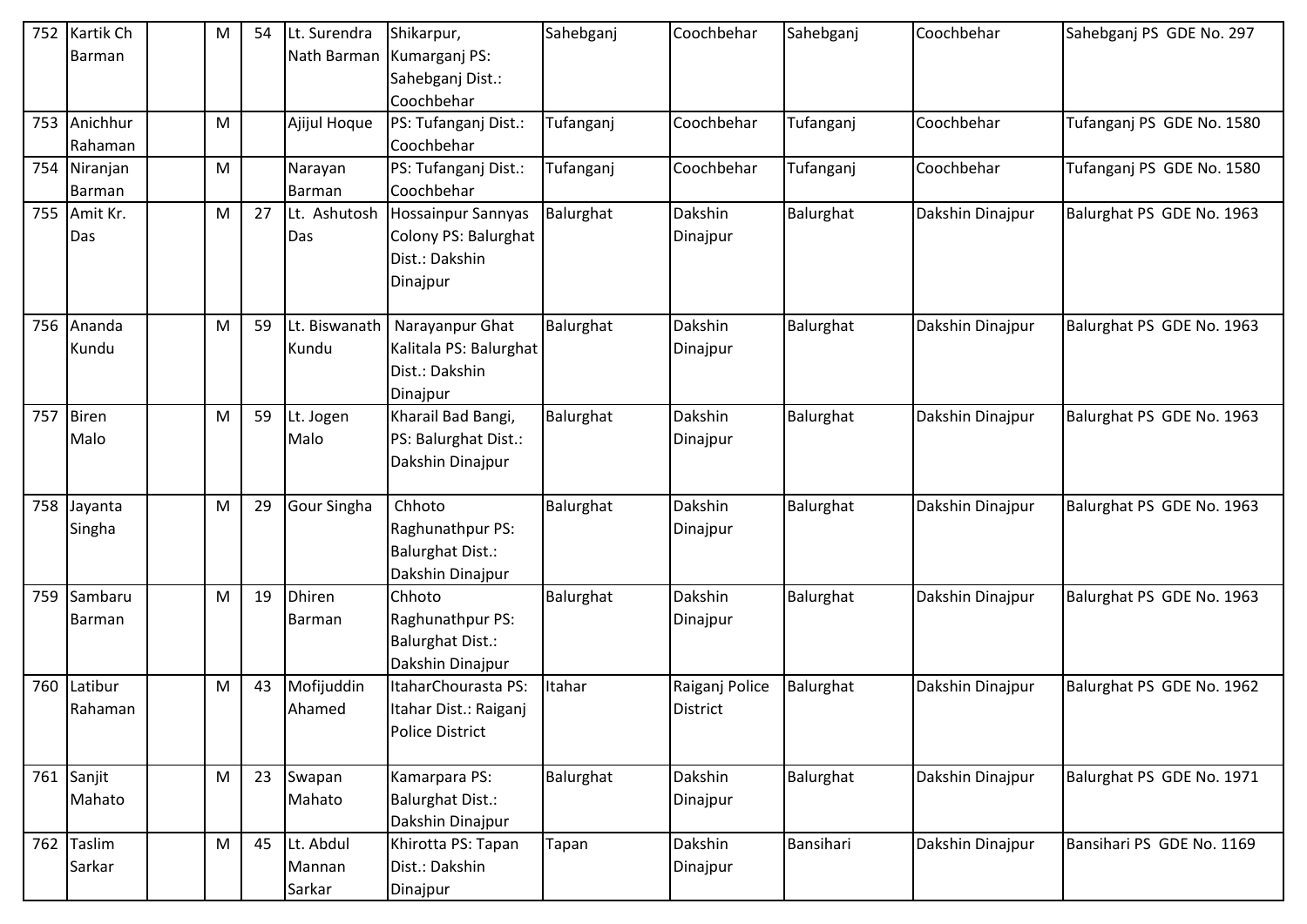| 763 | Haresh Ali                | M | 60 | Lt. Bhale<br>Mahammed    | <b>Belpukur PS:</b><br>Bansihari Dist.:<br>Dakshin Dinajpur                  | Bansihari   | Dakshin<br>Dinajpur | Bansihari   | Dakshin Dinajpur | Bansihari PS GDE No. 1169      |
|-----|---------------------------|---|----|--------------------------|------------------------------------------------------------------------------|-------------|---------------------|-------------|------------------|--------------------------------|
| 764 | Rajdev<br>Roy             | M | 19 | Makul Ch.<br>Roy         | <b>Dhandail PS:</b><br>Kushmandi Dist.:<br>Dakshin Dinajpur                  | Kushmandi   | Dakshin<br>Dinajpur | Bansihari   | Dakshin Dinajpur | Bansihari PS GDE No. 1169      |
| 765 | Gupin<br>Kisku            | M | 19 | Saheb Kisku              | Hatkhola PS:<br>Bansihari Dist.:<br>Dakshin Dinajpur                         | Bansihari   | Dakshin<br>Dinajpur | Bansihari   | Dakshin Dinajpur | Bansihari PS GDE No. 1169      |
|     | 766 Gopesh<br>Karmakar    | M | 34 | <b>Binod</b><br>Karmakar | Jamtala PS: Gajole<br>Dist.: Malda                                           | Gajole      | Malda               | Bansihari   | Dakshin Dinajpur | Bansihari PS GDE No. 1169      |
| 767 | Tinku<br>Sarkar           | M | 38 | Lt. Naresh<br>Sarkar     | <b>Buniadpur Dakshin</b><br>para PS: Bansihari<br>Dist.: Dakshin<br>Dinajpur | Bansihari   | Dakshin<br>Dinajpur | Bansihari   | Dakshin Dinajpur | Bansihari PS GDE No. 1169      |
| 768 | Nibash<br>Oraw            | M |    | Shukra Oraw              | Kadighat PS:<br>Gangarampur Dist.:<br>Dakshin Dinajpur                       | Gangarampur | Dakshin<br>Dinajpur | Gangarampur | Dakshin Dinajpur | Gangarampur PS GDE No.<br>1408 |
| 769 | Chhotu<br>Singh           | M |    | Lt. Jogesh<br>Singh      | Kadighat PS:<br>Gangarampur Dist.:<br>Dakshin Dinajpur                       | Gangarampur | Dakshin<br>Dinajpur | Gangarampur | Dakshin Dinajpur | Gangarampur PS GDE No.<br>1408 |
|     | 770 Buddhade<br>b Dhar    | M |    | Shibir Dhar              | Bhodangpara PS:<br>Gangarampur Dist.:<br>Dakshin Dinajpur                    | Gangarampur | Dakshin<br>Dinajpur | Gangarampur | Dakshin Dinajpur | Gangarampur PS GDE No.<br>1408 |
|     | 771 Kalachand<br>Saha     | M |    | Harekrishna<br>Saha      | Paschim Halderpara<br>PS: Gangarampur<br>Dist.: Dakshin<br>Dinajpur          | Gangarampur | Dakshin<br>Dinajpur | Gangarampur | Dakshin Dinajpur | Gangarampur PS GDE No.<br>1408 |
|     | 772 Premanan<br>da Halder | M |    | Bhaben<br>Halder         | Purba Halderpara<br>PS: Gangarampur<br>Dist.: Dakshin<br>Dinajpur            | Gangarampur | Dakshin<br>Dinajpur | Gangarampur | Dakshin Dinajpur | Gangarampur PS GDE No.<br>1408 |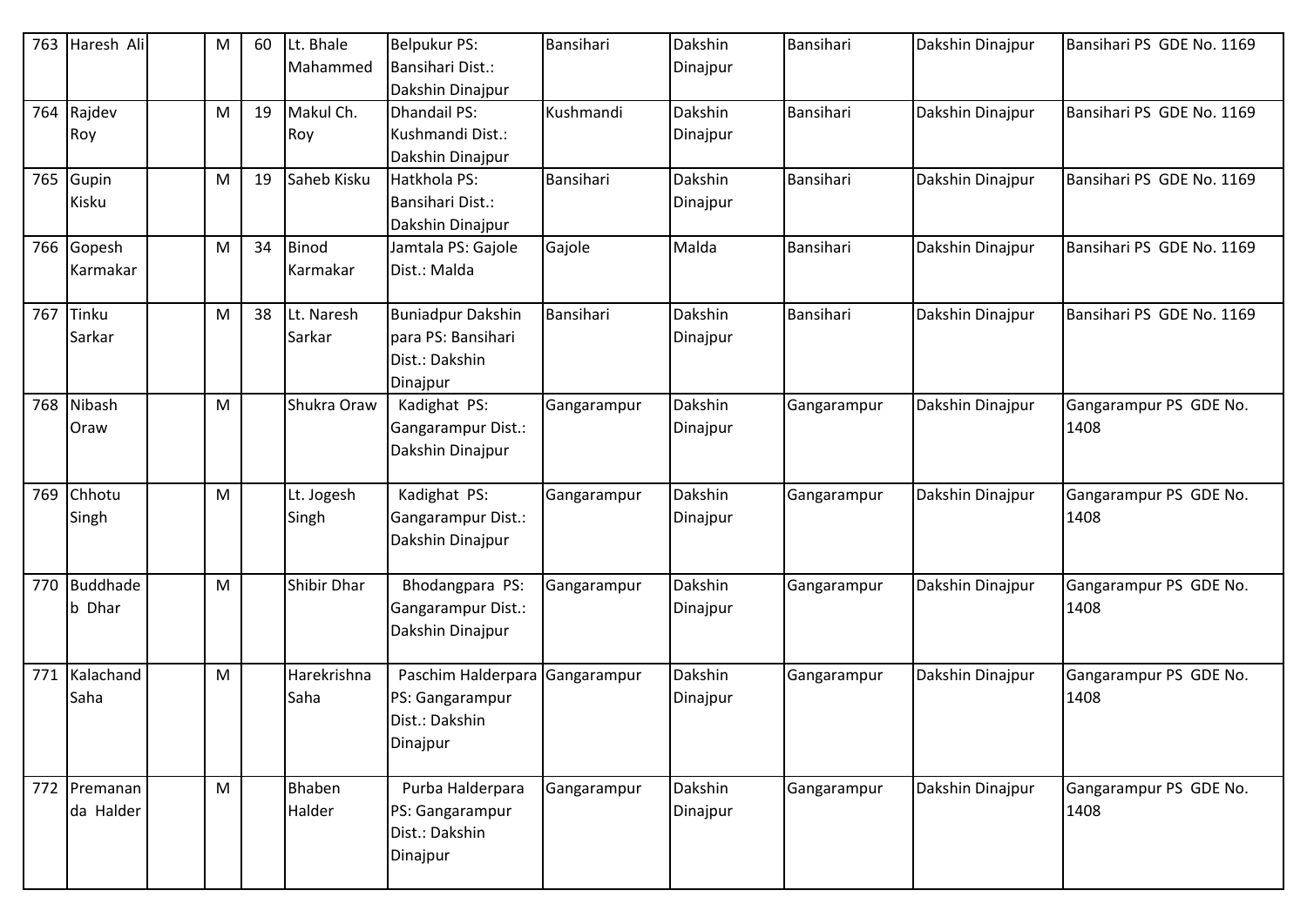| 773 | Shibu<br>Sarkar       | M                                                                                                          | Anil Sarkar                 | Purba Halderpara<br>PS: Gangarampur<br>Dist.: Dakshin<br>Dinajpur           | Gangarampur | Dakshin<br>Dinajpur | Gangarampur | Dakshin Dinajpur | Gangarampur PS GDE No.<br>1408 |
|-----|-----------------------|------------------------------------------------------------------------------------------------------------|-----------------------------|-----------------------------------------------------------------------------|-------------|---------------------|-------------|------------------|--------------------------------|
| 774 | Haradhan<br>Sarkar    | M                                                                                                          | Nimai Sarkar                | Purba Halderpara<br>PS: Gangarampur<br>Dist.: Dakshin<br>Dinajpur           | Gangarampur | Dakshin<br>Dinajpur | Gangarampur | Dakshin Dinajpur | Gangarampur PS GDE No.<br>1408 |
| 775 | Mabud<br>Sarkar       | M                                                                                                          | Rafikul Sarkar              | Shibpur Panchagram<br>PS: Gangarampur<br>Dist.: Dakshin<br>Dinajpur         | Gangarampur | Dakshin<br>Dinajpur | Gangarampur | Dakshin Dinajpur | Gangarampur PS GDE No.<br>1408 |
| 776 | Vidyasaga<br>Kanu     | M                                                                                                          | Ganesh<br>Prasad Kanu       | Indranarayanpur<br>Colony PS:<br>Gangarampur Dist.:<br>Dakshin Dinajpur     | Gangarampur | Dakshin<br>Dinajpur | Gangarampur | Dakshin Dinajpur | Gangarampur PS GDE No.<br>1418 |
| 777 | Madan<br>Gupta        | M                                                                                                          | Lt.<br>Badriprosad<br>Gupta | Borobazar PS:<br>Gangarampur Dist.:<br>Dakshin Dinajpur                     | Gangarampur | Dakshin<br>Dinajpur | Gangarampur | Dakshin Dinajpur | Gangarampur PS GDE No.<br>1418 |
| 778 | Nibaran<br>Roy        | M                                                                                                          | Nagendra<br>Nath Roy        | Indranarayanpur out<br>Colony PS:<br>Gangarampur Dist.:<br>Dakshin Dinajpur | Gangarampur | Dakshin<br>Dinajpur | Gangarampur | Dakshin Dinajpur | Gangarampur PS GDE No.<br>1418 |
| 779 | Alok<br><b>Barman</b> | M                                                                                                          | Sukumar<br><b>Barman</b>    | Narayanpur PS:<br>Gangarampur Dist.:<br>Dakshin Dinajpur                    | Gangarampur | Dakshin<br>Dinajpur | Gangarampur | Dakshin Dinajpur | Gangarampur PS GDE No.<br>1418 |
| 780 | Jamirul<br>Islam      | M                                                                                                          | Lt.alauddin                 | Chandipur PS:<br>Harirampur Dist.:<br>Dakshin Dinajpur                      | Harirampur  | Dakshin<br>Dinajpur | Harirampur  | Dakshin Dinajpur | Harirampur PS GDE No. 1120     |
| 781 | Mithun<br>Mudi        | $\mathsf{M}% _{T}=\mathsf{M}_{T}\!\left( a,b\right) ,\ \mathsf{M}_{T}=\mathsf{M}_{T}\!\left( a,b\right) ,$ | Bahadur<br>Mudi             | Jothgori PS:<br>Harirampur Dist.:<br>Dakshin Dinajpur                       | Harirampur  | Dakshin<br>Dinajpur | Harirampur  | Dakshin Dinajpur | Harirampur PS GDE No. 1120     |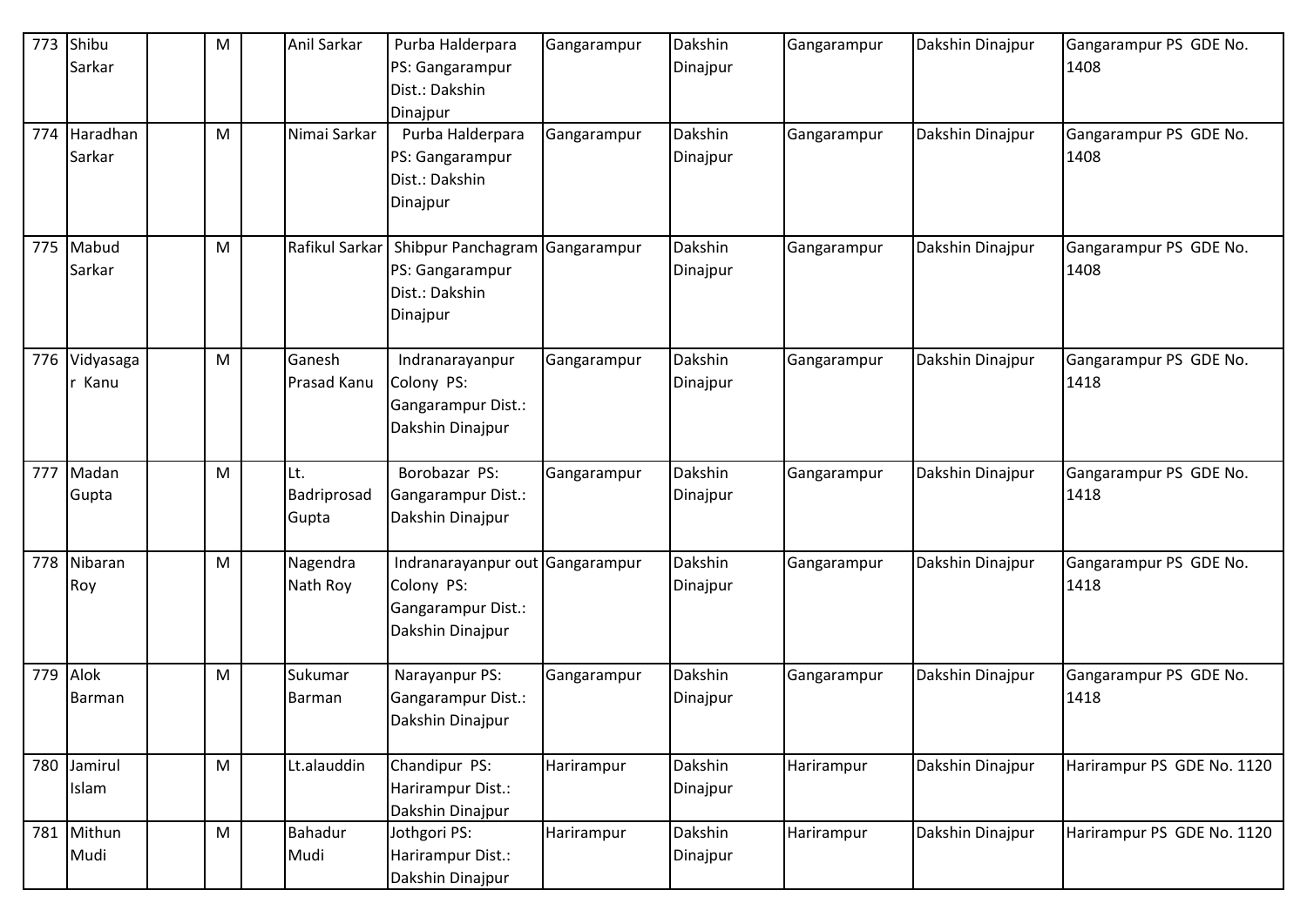| 782 | Ranjoy       |       | M |    | Safad Baishya Dolkura PS: |                              | Harirampur   | Dakshin  | Harirampur | Dakshin Dinajpur | Harirampur PS GDE No. 1120 |
|-----|--------------|-------|---|----|---------------------------|------------------------------|--------------|----------|------------|------------------|----------------------------|
|     | Baishya      |       |   |    |                           | Harirampur Dist.:            |              | Dinajpur |            |                  |                            |
|     |              |       |   |    |                           | Dakshin Dinajpur             |              |          |            |                  |                            |
| 783 | Apeswan      |       | M |    | Lt. Sibu                  | Kharuya PS:                  | Harirampur   | Dakshin  | Harirampur | Dakshin Dinajpur | Harirampur PS GDE No. 1120 |
|     | Sarkar       |       |   |    | Sarkar                    | Harirampur Dist.:            |              | Dinajpur |            |                  |                            |
|     |              |       |   |    |                           | Dakshin Dinajpur             |              |          |            |                  |                            |
| 784 | Ramij        |       | M |    | Jakim                     | Dolkura PS:                  | Harirampur   | Dakshin  | Harirampur | Dakshin Dinajpur | Harirampur PS GDE No. 1120 |
|     | Hossain      |       |   |    | Hossain                   | Harirampur Dist.:            |              | Dinajpur |            |                  |                            |
|     |              |       |   |    |                           | Dakshin Dinajpur             |              |          |            |                  |                            |
| 785 | Motilal      | Shibu | M | 32 | Lt. Birendra              | Dakshinpara                  | Hilli        | Dakshin  | Hilli      | Dakshin Dinajpur | Hilli PS GDE No. 1116      |
|     | Barman       |       |   |    | Nath Barman               | (Basudebpur) PS: Hilli       |              | Dinajpur |            |                  |                            |
|     |              |       |   |    |                           | Dist.: Dakshin               |              |          |            |                  |                            |
|     |              |       |   |    |                           | Dinajpur                     |              |          |            |                  |                            |
| 786 | Shankar      |       | M | 46 | <b>Bimal</b>              | Basudebpur PS: Hilli         | <b>Hilli</b> | Dakshin  | Hilli      | Dakshin Dinajpur | Hilli PS GDE No. 1116      |
|     | Mohanta      |       |   |    | Mohanta                   | Dist.: Dakshin               |              | Dinajpur |            |                  |                            |
|     |              |       |   |    |                           | Dinajpur                     |              |          |            |                  |                            |
| 787 | Khokan       |       | M | 28 | Uttam Sarkar              | Balopara PS: Hilli           | Hilli        | Dakshin  | Hilli      | Dakshin Dinajpur | Hilli PS GDE No. 1116      |
|     | Sarkar       |       |   |    |                           | Dist.: Dakshin               |              | Dinajpur |            |                  |                            |
|     |              |       |   |    |                           | Dinajpur                     |              |          |            |                  |                            |
| 788 | Raju         |       | M | 31 | Lt. Samsur                | Balopara PS: Hilli           | Hilli        | Dakshin  | Hilli      | Dakshin Dinajpur | Hilli PS GDE No. 1116      |
|     | Mondal       |       |   |    | Mondal                    | Dist.: Dakshin               |              | Dinajpur |            |                  |                            |
|     |              |       |   |    |                           | Dinajpur                     |              |          |            |                  |                            |
| 789 | Papon        |       | M | 25 | Bhabesh                   | Barowaritala PS: Hilli Hilli |              | Dakshin  | Hilli      | Dakshin Dinajpur | Hilli PS GDE No. 1116      |
|     | Sarkar       |       |   |    | Sarkar                    | Dist.: Dakshin               |              | Dinajpur |            |                  |                            |
|     |              |       |   |    |                           | Dinajpur                     |              |          |            |                  |                            |
| 790 | Biswadab     |       | M | 25 | <b>Binay Malo</b>         | Bansanta PS: Hilli           | Hilli        | Dakshin  | Hilli      | Dakshin Dinajpur | Hilli PS GDE No. 1116      |
|     | Malo         |       |   |    |                           | Dist.: Dakshin               |              | Dinajpur |            |                  |                            |
|     |              |       |   |    |                           | Dinajpur                     |              |          |            |                  |                            |
| 791 | Bimol        |       | M | 25 | Rajen Malo                | Basanta PS: Hilli            | <b>Hilli</b> | Dakshin  | Hilli      | Dakshin Dinajpur | Hilli PS GDE No. 1116      |
|     | Malo         |       |   |    |                           | Dist.: Dakshin               |              | Dinajpur |            |                  |                            |
|     |              |       |   |    |                           | Dinajpur                     |              |          |            |                  |                            |
|     | 792 Haripada |       | M | 37 | Lt. Bishapada             | Trimohini PS: Hilli          | Hilli        | Dakshin  | Hilli      | Dakshin Dinajpur | Hilli PS GDE No. 1116      |
|     | Sarkar       |       |   |    | Sarkar                    | Dist.: Dakshin               |              | Dinajpur |            |                  |                            |
|     |              |       |   |    |                           | Dinajpur                     |              |          |            |                  |                            |
|     | 793 Sahid    |       | M | 36 | Lt. Rajaul                | Laskarpur PS: Hilli          | Hilli        | Dakshin  | Hilli      | Dakshin Dinajpur | Hilli PS GDE No. 1116      |
|     | Mondal       |       |   |    | Mondal                    | Dist.: Dakshin               |              | Dinajpur |            |                  |                            |
|     |              |       |   |    |                           | Dinajpur                     |              |          |            |                  |                            |
|     | 794 Bijoy    |       | M | 43 | Vola                      | Mohisnota PS: Hilli          | Hilli        | Dakshin  | Hilli      | Dakshin Dinajpur | Hilli PS GDE No. 1116      |
|     | Mohanta      |       |   |    | Mohanta                   | Dist.: Dakshin               |              | Dinajpur |            |                  |                            |
|     |              |       |   |    |                           | Dinajpur                     |              |          |            |                  |                            |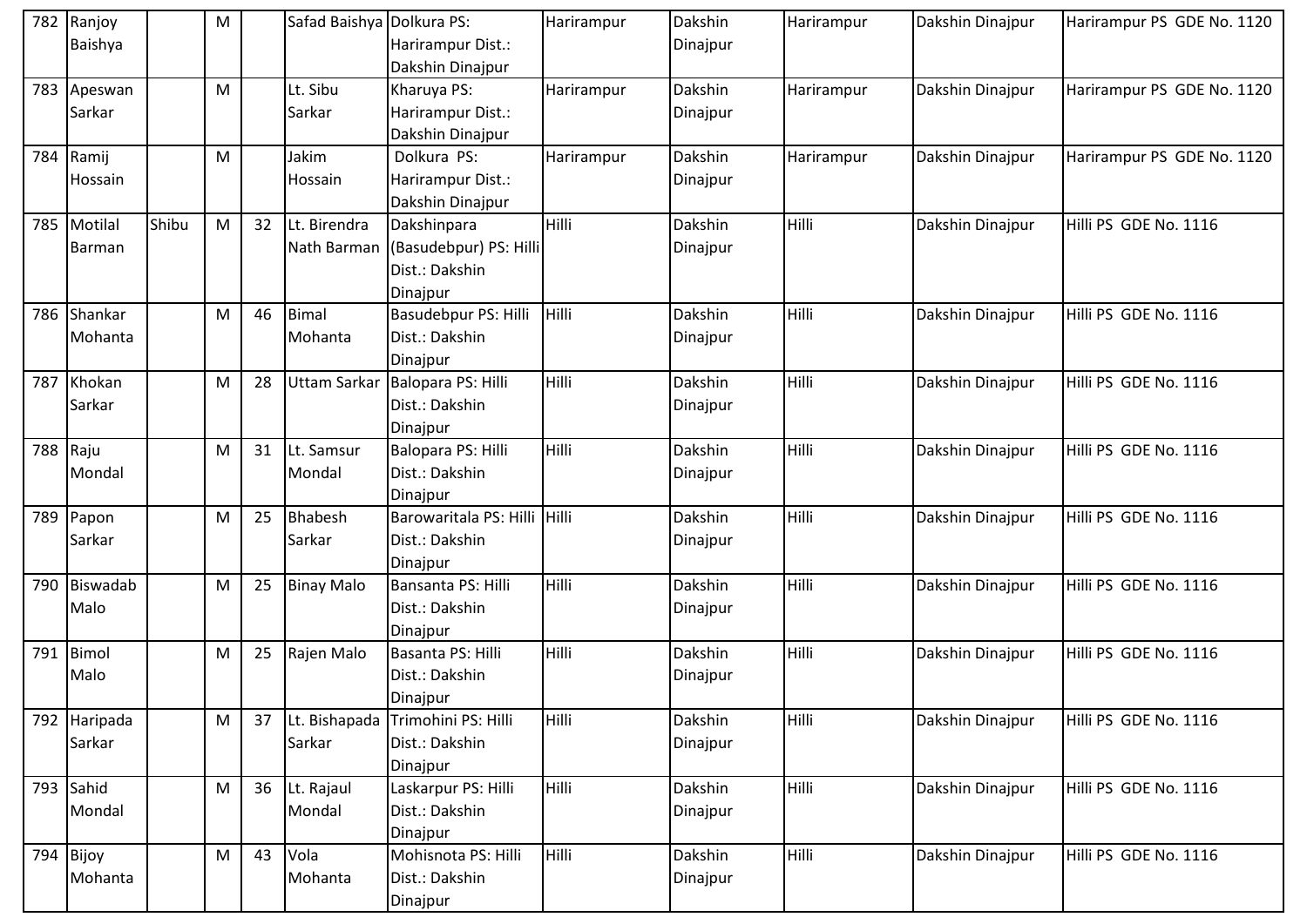| 795 | Bappa            |      | М         | 32 | Shriman          | Sahapur PS: Hilli          | Hilli     | Dakshin         | Hilli     | Dakshin Dinajpur | Hilli PS GDE No. 1116     |
|-----|------------------|------|-----------|----|------------------|----------------------------|-----------|-----------------|-----------|------------------|---------------------------|
|     | Soren            |      |           |    | Soren            | Dist.: Dakshin             |           | Dinajpur        |           |                  |                           |
|     |                  |      |           |    |                  | Dinajpur                   |           |                 |           |                  |                           |
| 796 | Haren            |      | М         | 45 | Lt. Hiren Mali   | Sahapur PS: Hilli          | Hilli     | Dakshin         | Hilli     | Dakshin Dinajpur | Hilli PS GDE No. 1116     |
|     | Mali             |      |           |    |                  | Dist.: Dakshin             |           | Dinajpur        |           |                  |                           |
|     |                  |      |           |    |                  | Dinajpur                   |           |                 |           |                  |                           |
| 797 | Nepal            |      | M         | 31 | Jotin Mahato     | Saranbari PS: Hilli        | Hilli     | Dakshin         | Hilli     | Dakshin Dinajpur | Hilli PS GDE No. 1116     |
|     | Mahato           |      |           |    |                  | Dist.: Dakshin             |           | Dinajpur        |           |                  |                           |
|     |                  |      |           |    |                  | Dinajpur                   |           |                 |           |                  |                           |
| 798 | <b>Biplab</b>    |      | M         | 33 | <b>Susil Roy</b> | Iswarpara PS: Hilli        | Hilli     | Dakshin         | Hilli     | Dakshin Dinajpur | Hilli PS GDE No. 1116     |
|     | Roy              |      |           |    |                  | Dist.: Dakshin             |           | Dinajpur        |           |                  |                           |
|     |                  |      |           |    |                  | Dinajpur                   |           |                 |           |                  |                           |
| 799 | <b>Tinku Das</b> |      | М         | 32 | Ajit Das         | Kharail PS:                | Kumarganj | Dakshin         | Kumarganj | Dakshin Dinajpur | Kumarganj PS GDE No. 1202 |
|     |                  |      |           |    |                  | Kumarganj Dist.:           |           | Dinajpur        |           |                  |                           |
|     |                  |      |           |    |                  | Dakshin Dinajpur           |           |                 |           |                  |                           |
| 800 | Nepal            |      | M         | 27 | Lt. Ganesh       | Kharail PS:                | Kumarganj | Dakshin         | Kumarganj | Dakshin Dinajpur | Kumarganj PS GDE No. 1202 |
|     | Tuppa            |      |           |    | Tuppa            | Kumarganj Dist.:           |           | Dinajpur        |           |                  |                           |
|     |                  |      |           |    |                  | Dakshin Dinajpur           |           |                 |           |                  |                           |
| 801 | Karful           |      | M         | 50 | Lt. Purnach      | Kharail PS:                | Kumarganj | Dakshin         | Kumarganj | Dakshin Dinajpur | Kumarganj PS GDE No. 1202 |
|     | Roy              |      |           |    | Roy              | Kumarganj Dist.:           |           | Dinajpur        |           |                  |                           |
|     |                  |      |           |    |                  | Dakshin Dinajpur           |           |                 |           |                  |                           |
| 802 | Mitan            | Natu | ${\sf M}$ | 32 | Asaru            | Kharail PS:                | Kumarganj | Dakshin         | Kumarganj | Dakshin Dinajpur | Kumarganj PS GDE No. 1202 |
|     | Barman           |      |           |    | <b>Barman</b>    | Kumarganj Dist.:           |           | Dinajpur        |           |                  |                           |
|     |                  |      |           |    |                  | Dakshin Dinajpur           |           |                 |           |                  |                           |
| 803 | Biswajit         |      | M         | 24 | Ramesh           | Dohorol PS:                | Kushmandi | Dakshin         | Kushmandi | Dakshin Dinajpur | Kushmandi PS GDE No. 1274 |
|     | Mahato           |      |           |    | Mahato           | Kushmandi Dist.:           |           | Dinajpur        |           |                  |                           |
|     |                  |      |           |    |                  | Dakshin Dinajpur           |           |                 |           |                  |                           |
| 804 | Parth Das        |      | М         | 25 | Sanjay Das       | Kultore PS: Itahar         | Itahar    | Raiganj Police  | Kushmandi | Dakshin Dinajpur | Kushmandi PS GDE No. 1274 |
|     |                  |      |           |    |                  | Dist.: Raiganj Police      |           | <b>District</b> |           |                  |                           |
|     |                  |      |           |    |                  | District                   |           |                 |           |                  |                           |
|     | 805 Parimal      |      | M         | 32 | Parimal          | Dhamdhol PS: Itahar Itahar |           | Raiganj Police  | Kushmandi | Dakshin Dinajpur | Kushmandi PS GDE No. 1274 |
|     | Debsharm         |      |           |    | Debsharma        | Dist.: Raiganj Police      |           | District        |           |                  |                           |
|     | a                |      |           |    |                  | District                   |           |                 |           |                  |                           |
|     |                  |      |           |    |                  |                            |           |                 |           |                  |                           |
| 806 | Kandan           |      | M         | 32 | Lt. Laksman      | Ujantore PS: Itahar        | Itahar    | Raiganj Police  | Kushmandi | Dakshin Dinajpur | Kushmandi PS GDE No. 1274 |
|     | Mardi            |      |           |    | Mardi            | Dist.: Raiganj Police      |           | District        |           |                  |                           |
|     |                  |      |           |    |                  | District                   |           |                 |           |                  |                           |
|     |                  |      |           |    |                  |                            |           |                 |           |                  |                           |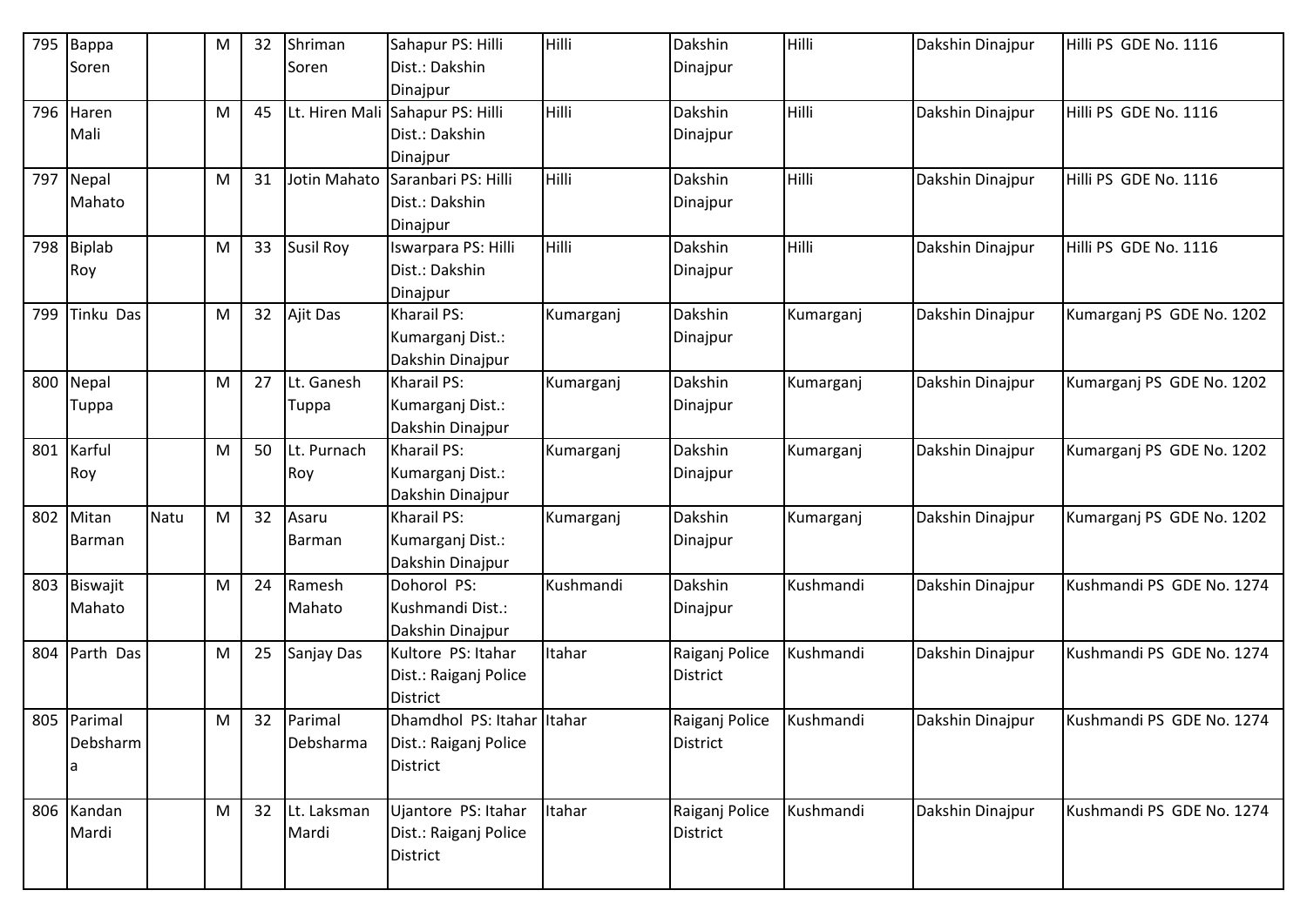| 807 | Swapan<br>Mandal         | M | 46 | Chaitanya<br>Mandal       | Shibnagar Farakka<br>PS: Murshidabad<br>Dist.: Murshidabad | Murshidabad | Murshidabad         | Kushmandi | Dakshin Dinajpur | Kushmandi PS GDE No. 1274 |
|-----|--------------------------|---|----|---------------------------|------------------------------------------------------------|-------------|---------------------|-----------|------------------|---------------------------|
| 808 | Mahibul<br>Ansari        | м | 24 | Majibur<br>Rahaman        | Khardail PS: Gajole<br>Dist.: Malda                        | Gajole      | Malda               | Kushmandi | Dakshin Dinajpur | Kushmandi PS GDE No. 1274 |
| 809 | Sanjay<br>Debsharm       | M | 31 | Lt. Subodh<br>Debsharma   | Jagnail PS:<br>Harirampur Dist.:<br>Dakshin Dinajpur       | Harirampur  | Dakshin<br>Dinajpur | Kushmandi | Dakshin Dinajpur | Kushmandi PS GDE No. 1274 |
| 810 | <b>Dipak</b><br>Sarkar   | м | 35 | Lt. Santosh<br>Sarkar     | Nowgaon PS:<br>Kushmandi Dist.:<br>Dakshin Dinajpur        | Kushmandi   | Dakshin<br>Dinajpur | Kushmandi | Dakshin Dinajpur | Kushmandi PS GDE No. 1252 |
| 811 | Sanjay<br>Das            | м | 24 | Lt. Deben Ch.<br>Das      | Nowgaon PS:<br>Kushmandi Dist.:<br>Dakshin Dinajpur        | Kushmandi   | Dakshin<br>Dinajpur | Kushmandi | Dakshin Dinajpur | Kushmandi PS GDE No. 1252 |
| 812 | Mithu<br>Sarkar          | м | 28 | <b>Badal Sarkar</b>       | Dehat PS:<br>Kushmandi Dist.:<br>Dakshin Dinajpur          | Kushmandi   | Dakshin<br>Dinajpur | Kushmandi | Dakshin Dinajpur | Kushmandi PS GDE No. 1252 |
| 813 | Sudam<br>Sarkar          | M | 30 | Ganesh<br>Sarkar          | Aoraji Jalse PS:<br>Gajole Dist.: Malda                    | Gajole      | Malda               | Tapan     | Dakshin Dinajpur | Tapan PS GDE No. 1270     |
| 814 | Rajkumar<br>Roy          | M | 26 | Sukumar Roy               | Aoraji Jalse PS:<br>Gajole Dist.: Malda                    | Gajole      | Malda               | Tapan     | Dakshin Dinajpur | Tapan PS GDE No. 1270     |
| 815 | Madhu<br>Sarkar          | м | 51 | Khokon<br>Sarkar          | Kadhighat PS:<br>Gangarampur Dist.:<br>Dakshin Dinajpur    | Gangarampur | Dakshin<br>Dinajpur | Tapan     | Dakshin Dinajpur | Tapan PS GDE No. 1270     |
| 816 | Sujit<br>Lakra           | M | 28 | <b>Bisnu Lakra</b>        | Khirotta PS: Tapan<br>Dist.: Dakshin<br>Dinajpur           | Tapan       | Dakshin<br>Dinajpur | Tapan     | Dakshin Dinajpur | Tapan PS GDE No. 1270     |
| 817 | <b>Biplab</b><br>Rabidas | M | 35 | <b>Bishwar</b><br>Rabidas | Srirampur PS: Tapan<br>Dist.: Dakshin<br>Dinajpur          | Tapan       | Dakshin<br>Dinajpur | Tapan     | Dakshin Dinajpur | Tapan PS GDE No. 1270     |
| 818 | Dhalu<br>Sarkar          | M | 45 | <b>Dhachir</b><br>Sarkar  | Srirampur PS: Tapan<br>Dist.: Dakshin<br>Dinajpur          | Tapan       | Dakshin<br>Dinajpur | Tapan     | Dakshin Dinajpur | Tapan PS GDE No. 1270     |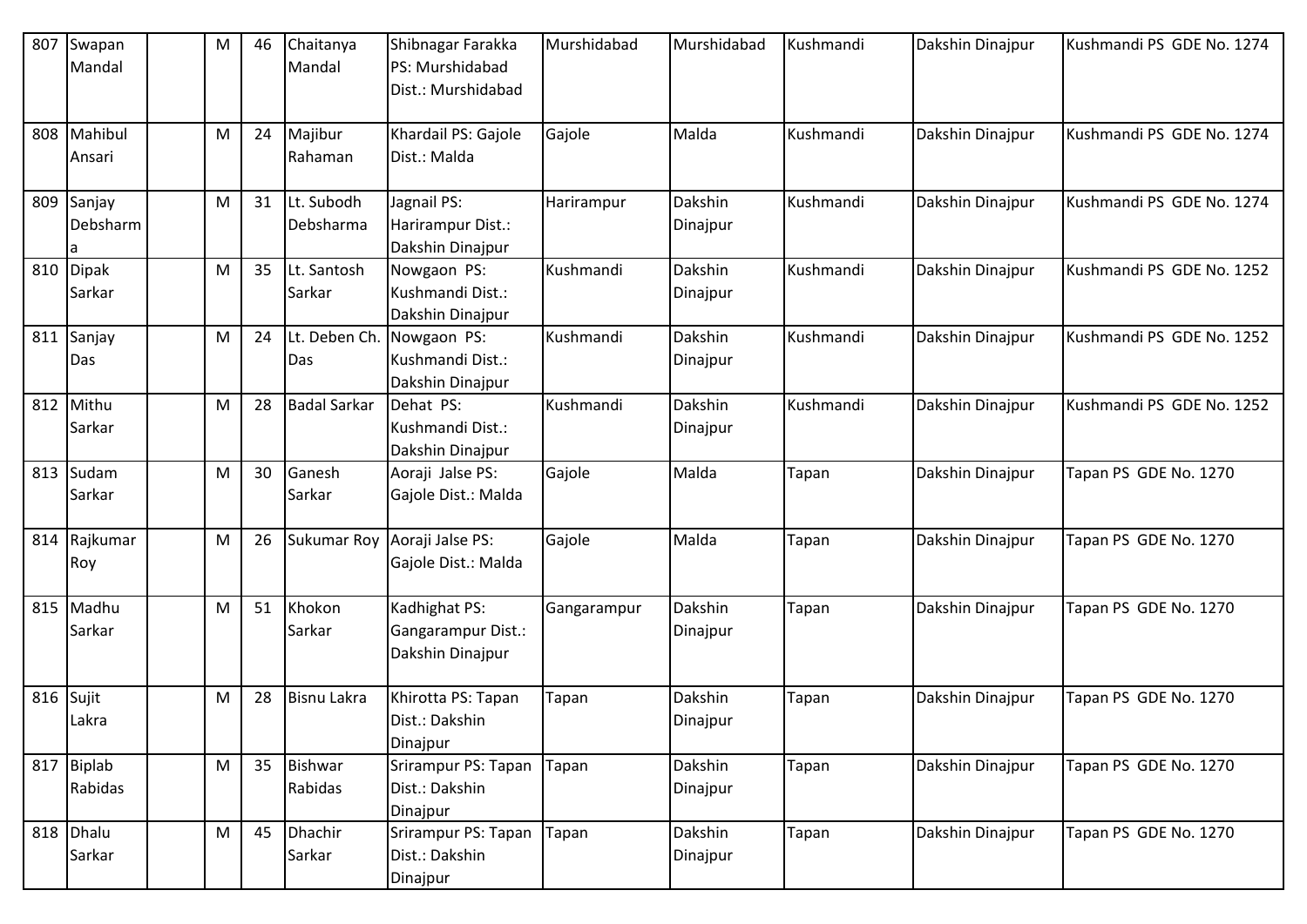|     | 819 Mohan<br>Murmu | M | 40 | Mangal<br>Murmu | Parbatipur PS: Tapan Tapan<br>Dist.: Dakshin |              | Dakshin<br>Dinajpur | Tapan    | Dakshin Dinajpur | Tapan PS GDE No. 1270       |
|-----|--------------------|---|----|-----------------|----------------------------------------------|--------------|---------------------|----------|------------------|-----------------------------|
|     |                    |   |    |                 | Dinajpur                                     |              |                     |          |                  |                             |
| 820 | Nandalal           | M | 58 | Lt. Upen        | Domran PS: Hilli                             | Hilli        | Dakshin             | Tapan    | Dakshin Dinajpur | Tapan PS GDE No. 680        |
|     | Malo               |   |    | Molla           | Dist.: Dakshin                               |              | Dinajpur            |          |                  |                             |
|     |                    |   |    |                 | Dinajpur                                     |              |                     |          |                  |                             |
| 821 | Falen              | M | 35 |                 | Aisha Barman Kamdebbati PS:                  | Tapan        | Dakshin             | Tapan    | Dakshin Dinajpur | Tapan PS GDE No. 680        |
|     | Barman             |   |    |                 | Tapan Dist.: Dakshin                         |              | Dinajpur            |          |                  |                             |
|     |                    |   |    |                 | Dinajpur                                     |              |                     |          |                  |                             |
|     | 822 Asit Tirki     | M | 28 | Etaran Tirki    | Bandighi PS: Tapan                           | Tapan        | Dakshin             | Tapan    | Dakshin Dinajpur | Tapan PS GDE No. 660        |
|     |                    |   |    |                 | Dist.: Dakshin                               |              | Dinajpur            |          |                  |                             |
|     |                    |   |    |                 | Dinajpur                                     |              |                     |          |                  |                             |
| 823 | Sourav             | M | 22 | Shyamal Tirki   | Bandighi PS: Tapan                           | Tapan        | Dakshin             | Tapan    | Dakshin Dinajpur | Tapan PS GDE No. 660        |
|     | Tirki              |   |    |                 | Dist.: Dakshin                               |              | Dinajpur            |          |                  |                             |
|     |                    |   |    |                 | Dinajpur                                     |              |                     |          |                  |                             |
| 824 | Ramesh             | Μ | 35 |                 | Balaram Minji Harsura PS: Tapan              | Tapan        | Dakshin             | Tapan    | Dakshin Dinajpur | Tapan PS GDE No. 660        |
|     | Minji              |   |    |                 | Dist.: Dakshin                               |              | Dinajpur            |          |                  |                             |
|     |                    |   |    |                 | Dinajpur                                     |              |                     |          |                  |                             |
| 825 | Anil Lohar         | M | 29 | Uday Lohar      | Chalauni T.G, PO                             | Metelli      | Jalpaiguri          | Kurseong | Darjeeling       | Kurseong PS Outpost Baggora |
|     |                    |   |    |                 | Meteli PS: Metelli                           |              |                     |          |                  | OP GDE No. 599              |
|     |                    |   |    |                 | Dist.: Jalpaiguri                            |              |                     |          |                  |                             |
| 826 | Mantu              | M | 38 | Ram Pukar       | <b>Upper Ramitay</b>                         | Jorebunglow  | Darjeeling          | Kurseong | Darjeeling       | Kurseong PS Outpost Baggora |
|     | Gupta              |   |    | Gupta           | Sonada PS:                                   |              |                     |          |                  | OP GDE No. 599              |
|     |                    |   |    |                 | Jorebunglow Dist.:                           |              |                     |          |                  |                             |
|     |                    |   |    |                 | Darjeeling                                   |              |                     |          |                  |                             |
| 827 | Partha             | M | 23 | Dilip Singh     | Prata Jote, Khoribari                        | Kharibari    | Darjeeling          | Kurseong | Darjeeling       | <b>Kurseong PS Outpost</b>  |
|     | Pratim             |   |    |                 | PS: Kharibari Dist.:                         |              |                     |          |                  | Tindharia OP GDE No. 666    |
|     | Singh              |   |    |                 | Darjeeling                                   |              |                     |          |                  |                             |
|     |                    |   |    |                 |                                              |              |                     |          |                  |                             |
| 828 | Subrata            | М | 45 | Benu Bashi      | Bagdogra, Goshipur                           | Bagdogra     | Siliguri Police     | Kurseong | Darjeeling       | Kurseong PS Outpost         |
|     | <b>Basak</b>       |   |    | <b>Basak</b>    | PS: Bagdogra Dist.:                          |              | Commissionera       |          |                  | Tindharia OP GDE No. 666    |
|     |                    |   |    |                 | Siliguri Police                              |              | te                  |          |                  |                             |
|     |                    |   |    |                 | Commissionerate                              |              |                     |          |                  |                             |
|     |                    |   |    |                 |                                              |              |                     |          |                  |                             |
| 829 | Rajesh             | M | 68 | Ritzen Lama     | Mirik bazar PS: Mirik Mirik                  |              | Darjeeling          | Mirik    | Darjeeling       | Mirik PS GDE No. 830        |
|     | Lama               |   |    |                 | Dist.: Darjeeling                            |              |                     |          |                  |                             |
|     |                    |   |    |                 |                                              |              |                     |          |                  |                             |
| 830 | Anil               | M | 48 | Gopal           | Krishnanagar PS:                             | <b>Mirik</b> | Darjeeling          | Mirik    | Darjeeling       | Mirik PS GDE No. 830        |
|     | Tamang             |   |    | Tamang          | Mirik Dist.:                                 |              |                     |          |                  |                             |
|     |                    |   |    |                 | Darjeeling                                   |              |                     |          |                  |                             |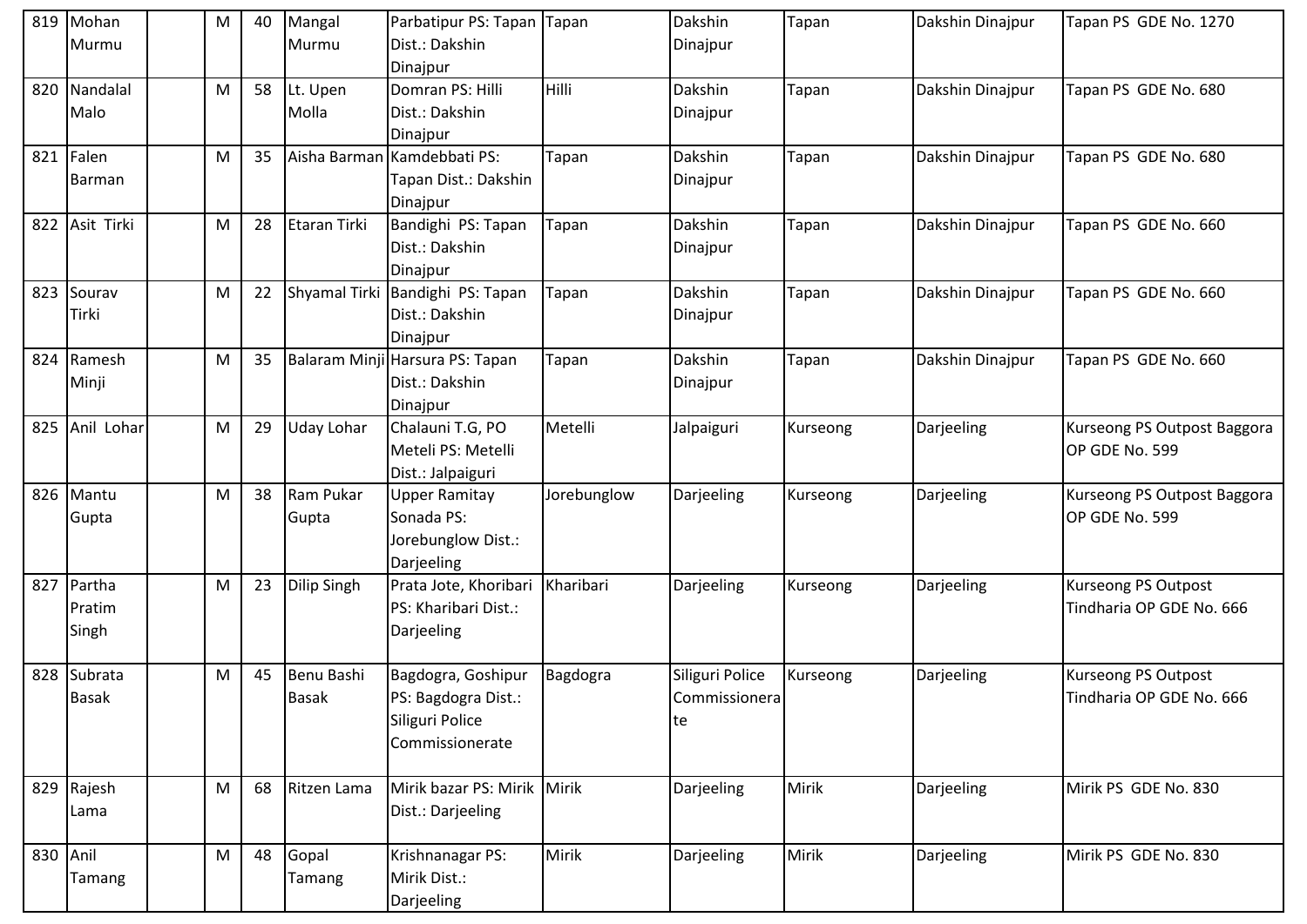| 831 | Sushil Rai                      | M | 45 |                             | Lt. Bal Bdr Rai Mirik bazar PS: Mirik<br>Dist.: Darjeeling               | Mirik            | Darjeeling                                          | Mirik     | Darjeeling                                       | Mirik PS GDE No. 830                                     |
|-----|---------------------------------|---|----|-----------------------------|--------------------------------------------------------------------------|------------------|-----------------------------------------------------|-----------|--------------------------------------------------|----------------------------------------------------------|
| 832 | Biju Bagdi                      | M | 28 | Tarak Bagdi                 | Kankila PS:<br>Bishnupur Dist.:<br><b>Bankura</b>                        | <b>Bishnupur</b> | <b>Bankura</b>                                      | Bishnupur | Bankura                                          | <b>Bishnupur PS Outpost</b><br>Radhanagar OP GDE No. 727 |
|     | 833 Pradip<br>Sarder            | M | 43 | Lt. Subodh<br>Sarder        | PS: Bishnupur Dist.:<br>Diamond Harbour<br><b>Police District</b>        | Bishnupur        | Diamond<br><b>Harbour Police</b><br><b>District</b> | Bishnupur | Diamond Harbour<br><b>Police District</b>        | Bishnupur PS GDE No. 582                                 |
| 834 | Indrajit<br>Kundal              | M | 21 | <b>Badal Kundal</b>         | PS: Bishnupur Dist.:<br><b>Diamond Harbour</b><br><b>Police District</b> | Bishnupur        | Diamond<br><b>Harbour Police</b><br><b>District</b> | Bishnupur | Diamond Harbour<br><b>Police District</b>        | Bishnupur PS GDE No. 582                                 |
| 835 | Bijoy<br>Ghosh                  | М | 24 | Gopal Ghosh                 | PS: Bishnupur Dist.:<br><b>Diamond Harbour</b><br><b>Police District</b> | <b>Bishnupur</b> | Diamond<br><b>Harbour Police</b><br>District        | Bishnupur | Diamond Harbour<br><b>Police District</b>        | Bishnupur PS GDE No. 582                                 |
|     | 836 Babusona<br>Chakrabar<br>ty | M | 24 | <b>Tapas</b><br>Chakrabarty | PS: Bishnupur Dist.:<br><b>Diamond Harbour</b><br><b>Police District</b> | Bishnupur        | Diamond<br><b>Harbour Police</b><br>District        | Bishnupur | Diamond Harbour<br><b>Police District</b>        | Bishnupur PS GDE No. 582                                 |
| 837 | Yusub Sk                        | M | 59 | Noyser Sk                   | PS: Bishnupur Dist.:<br>Diamond Harbour<br><b>Police District</b>        | <b>Bishnupur</b> | Diamond<br><b>Harbour Police</b><br>District        | Bishnupur | Diamond Harbour<br><b>Police District</b>        | Bishnupur PS GDE No. 2079                                |
| 838 | Sukdev<br>Panja                 | М | 35 | Khatib Panja                | PS: Bishnupur Dist.:<br><b>Diamond Harbour</b><br><b>Police District</b> | <b>Bishnupur</b> | Diamond<br><b>Harbour Police</b><br>District        | Bishnupur | Diamond Harbour<br><b>Police District</b>        | Bishnupur PS GDE No. 2120                                |
|     | 839 Totan<br>Naskar             | M | 29 | Sridam<br>Naskar            | PS: Bishnupur Dist.:<br>Diamond Harbour<br><b>Police District</b>        | <b>Bishnupur</b> | Diamond<br><b>Harbour Police</b><br><b>District</b> | Bishnupur | <b>Diamond Harbour</b><br><b>Police District</b> | Bishnupur PS GDE No. 2120                                |
| 840 | Goutam<br>Bhandari              | M | 40 | Lt. Sudhir<br>Bhandari      | PS: Bishnupur Dist.:<br><b>Diamond Harbour</b><br><b>Police District</b> | Bishnupur        | Diamond<br><b>Harbour Police</b><br>District        | Bishnupur | Diamond Harbour<br><b>Police District</b>        | Bishnupur PS GDE No. 2120                                |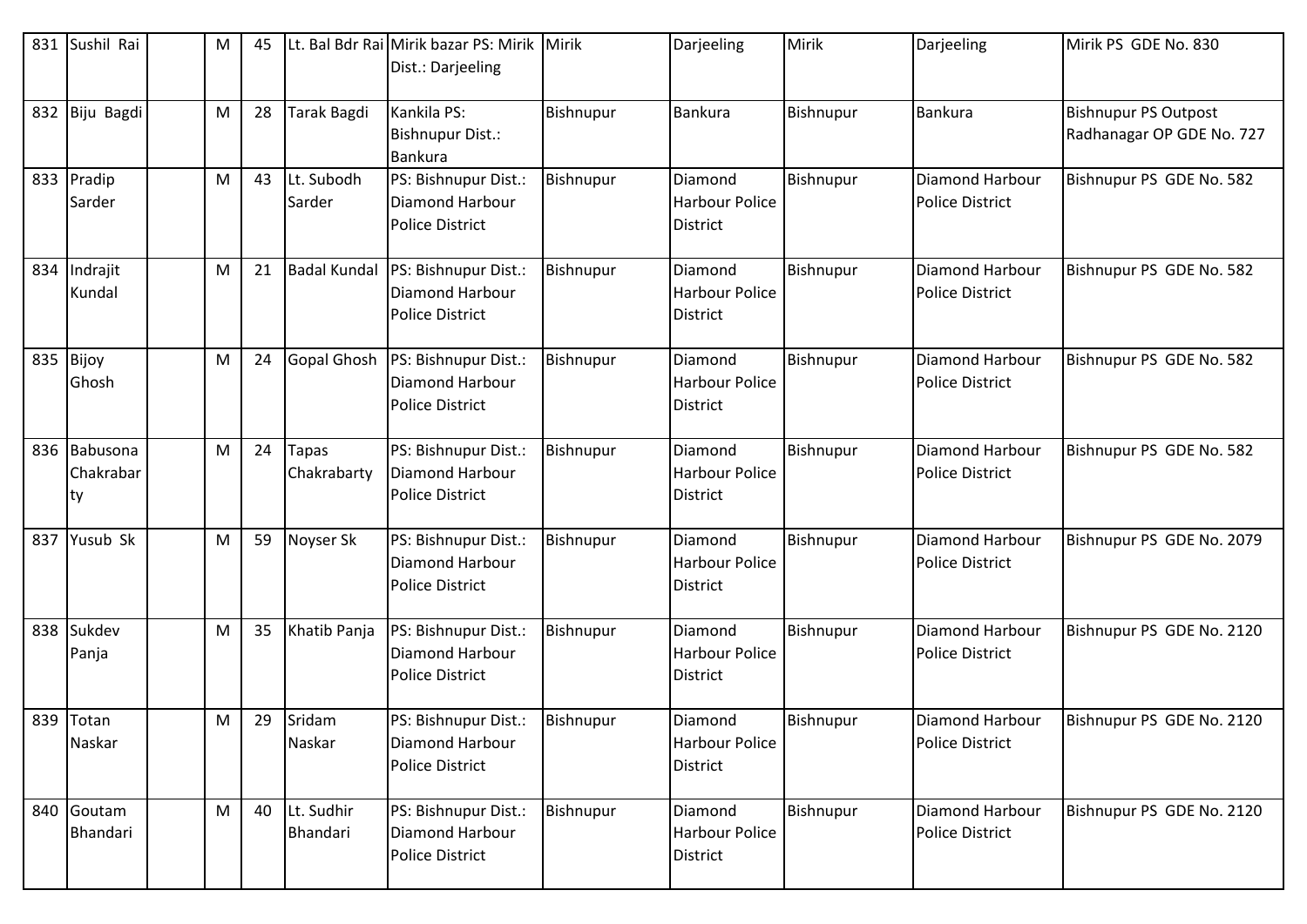| 841 | Barjahan<br>Mondal    | M | 42 | <b>Bani Amin</b><br>Mondal | PS: Bishnupur Dist.:<br><b>Diamond Harbour</b><br><b>Police District</b>                                    | Bishnupur        | Diamond<br><b>Harbour Police</b><br><b>District</b>  | Bishnupur | <b>Diamond Harbour</b><br><b>Police District</b> | Bishnupur PS GDE No. 2120          |
|-----|-----------------------|---|----|----------------------------|-------------------------------------------------------------------------------------------------------------|------------------|------------------------------------------------------|-----------|--------------------------------------------------|------------------------------------|
| 842 | Ratikanta<br>Payen    | M | 37 | <b>Bimal Payen</b>         | PS: Bishnupur Dist.:<br>Diamond Harbour<br><b>Police District</b>                                           | Bishnupur        | Diamond<br><b>Harbour Police</b><br><b>District</b>  | Bishnupur | Diamond Harbour<br><b>Police District</b>        | Bishnupur PS GDE No. 2120          |
| 843 | Ananda<br>Mollik      | M | 45 | Nishikanta<br>Mollik       | PS: Bishnupur Dist.:<br>Diamond Harbour<br><b>Police District</b>                                           | <b>Bishnupur</b> | Diamond<br><b>Harbour Police</b><br>District         | Bishnupur | Diamond Harbour<br><b>Police District</b>        | Bishnupur PS GDE No. 2120          |
| 844 | Selim<br>Sarkar       | M | 32 | Lt. Niroli<br>Sarkar       | PS: Bishnupur Dist.:<br>Diamond Harbour<br><b>Police District</b>                                           | Bishnupur        | Diamond<br><b>Harbour Police</b><br>District         | Bishnupur | Diamond Harbour<br><b>Police District</b>        | Bishnupur PS GDE No. 2120          |
| 845 | Saiful<br>Sarkar      | M | 26 | Asraf Sarkar               | PS: Bishnupur Dist.:<br><b>Diamond Harbour</b><br><b>Police District</b>                                    | Bishnupur        | Diamond<br><b>Harbour Police</b><br>District         | Bishnupur | <b>Diamond Harbour</b><br><b>Police District</b> | Bishnupur PS GDE No. 2120          |
| 846 | Dipjoy<br>Makal       | M | 21 | Dinabandhu<br>Makal        | PS: Bishnupur Dist.:<br><b>Diamond Harbour</b><br><b>Police District</b>                                    | Bishnupur        | Diamond<br><b>Harbour Police</b><br><b>District</b>  | Bishnupur | Diamond Harbour<br><b>Police District</b>        | Bishnupur PS GDE No. 2120          |
| 847 | Nisar Ali<br>Molla    | M | 21 | Mohimuddin<br>Molla        | PS: Diamond harbour Diamond<br>Dist.: Diamond<br><b>Harbour Police</b><br><b>District</b>                   | harbour          | Diamond<br>Harbour Police harbour<br>District        | Diamond   | Diamond Harbour<br><b>Police District</b>        | Diamond harbour PS GDE No.<br>2487 |
| 848 | Suhana<br>Khatun      | M | 19 | Sahalam Gazi               | PS: Diamond harbour Diamond<br>Dist.: Diamond<br><b>Harbour Police</b><br>District                          | harbour          | Diamond<br>Harbour Police harbour<br><b>District</b> | Diamond   | Diamond Harbour<br><b>Police District</b>        | Diamond harbour PS GDE No.<br>2487 |
|     | 849 Arsad<br>Gazi     | M | 22 | Lt Kasem Ali<br>Gazi       | PS: Diamond harbour Diamond<br>Dist.: Diamond<br><b>Harbour Police</b><br><b>District</b>                   | harbour          | Diamond<br>Harbour Police harbour<br><b>District</b> | Diamond   | Diamond Harbour<br><b>Police District</b>        | Diamond harbour PS GDE No.<br>2487 |
| 850 | <b>Tarak</b><br>Majhi | M | 31 |                            | Paritos Majhi   PS: Diamond harbour   Diamond<br>Dist.: Diamond<br><b>Harbour Police</b><br><b>District</b> | harbour          | Diamond<br>Harbour Police harbour<br><b>District</b> | Diamond   | Diamond Harbour<br><b>Police District</b>        | Diamond harbour PS GDE No.<br>2487 |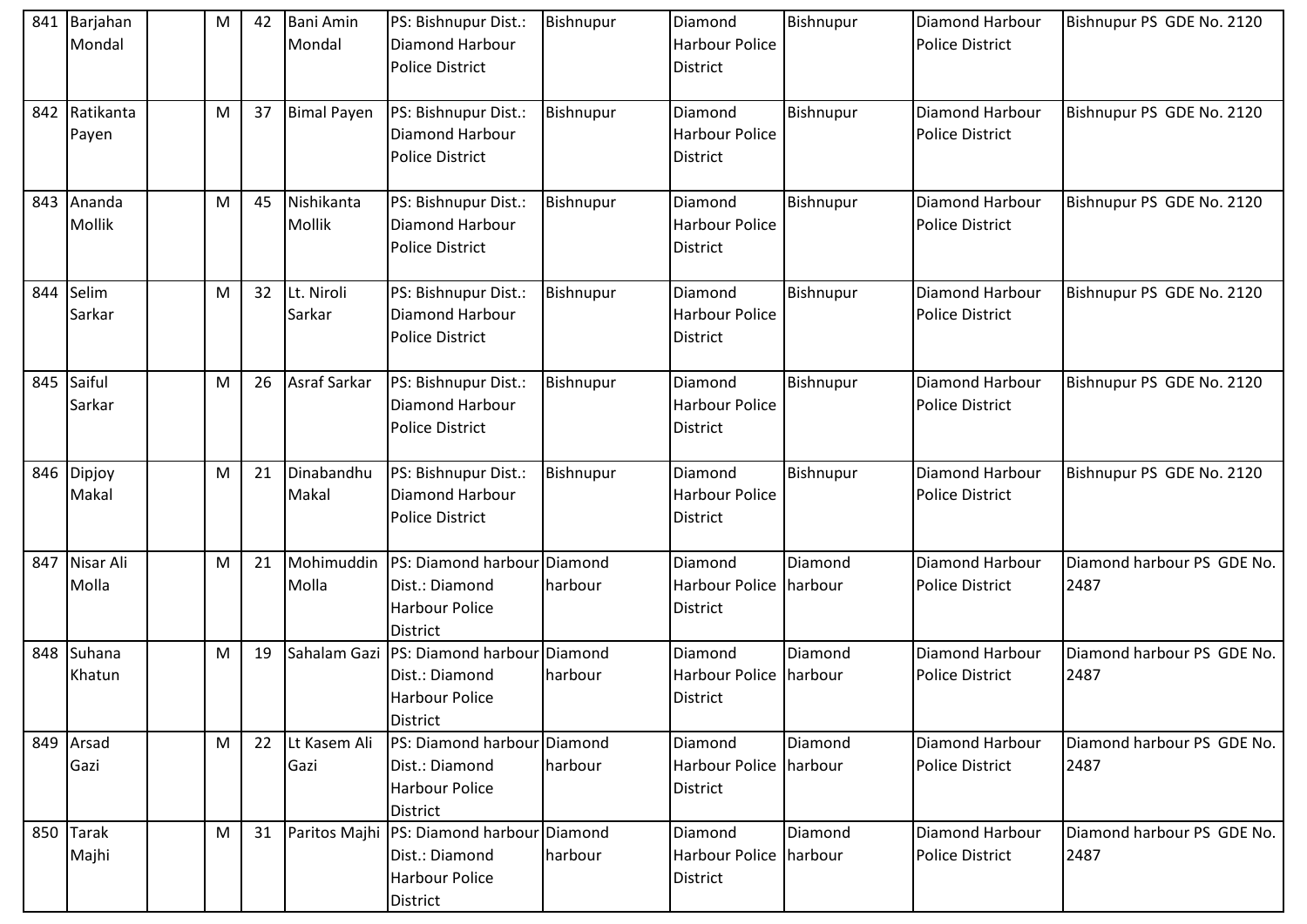| 851      | Manish<br>Dey | M |    |                     | Lt Prabir Dey PS: Diamond harbour Diamond<br>Dist.: Diamond | harbour  | Diamond<br>Harbour Police harbour | Diamond   | <b>Diamond Harbour</b><br><b>Police District</b> | Diamond harbour PS GDE No.<br>2487 |
|----------|---------------|---|----|---------------------|-------------------------------------------------------------|----------|-----------------------------------|-----------|--------------------------------------------------|------------------------------------|
|          |               |   |    |                     | <b>Harbour Police</b>                                       |          | District                          |           |                                                  |                                    |
|          |               |   |    |                     | <b>District</b>                                             |          |                                   |           |                                                  |                                    |
|          | 852 Sirajul   | M | 27 | Jayed Ali           | PS: Diamond harbour Diamond                                 |          | Diamond                           | Diamond   | <b>Diamond Harbour</b>                           | Diamond harbour PS GDE No.         |
|          | Khan          |   |    | Khan                | Dist.: Diamond                                              | harbour  | Harbour Police harbour            |           | <b>Police District</b>                           | 2487                               |
|          |               |   |    |                     | <b>Harbour Police</b>                                       |          | <b>District</b>                   |           |                                                  |                                    |
|          |               |   |    |                     | <b>District</b>                                             |          |                                   |           |                                                  |                                    |
| 853      | Deepak        |   | 22 | <b>Binay Singh</b>  |                                                             |          | <b>Basirhat</b>                   | Falta     | <b>Diamond Harbour</b>                           | Falta PS GDE No. 1232              |
|          | Singh         |   |    |                     |                                                             |          |                                   |           | <b>Police District</b>                           |                                    |
| 854      | Mohit         |   | 21 | Deepak              |                                                             |          | <b>Basirhat</b>                   | Falta     | Diamond Harbour                                  | Falta PS GDE No. 1232              |
|          | Kashyap       |   |    | Kashyap             |                                                             |          |                                   |           | <b>Police District</b>                           |                                    |
| 855 Ajit |               | M | 25 | <b>Biren Mahata</b> |                                                             |          | <b>Basirhat</b>                   | Falta     | Diamond Harbour                                  | Falta PS GDE No. 1232              |
|          | Mahata        |   |    |                     |                                                             |          |                                   |           | <b>Police District</b>                           |                                    |
| 856      | Sukanta       | M | 20 | <b>Bimal Mondal</b> |                                                             |          | <b>Basirhat</b>                   | Falta     | Diamond Harbour                                  | Falta PS GDE No. 1232              |
|          | Mondal        |   |    |                     |                                                             |          |                                   |           | <b>Police District</b>                           |                                    |
| 857      | Souman        | M | 25 | Pradip              |                                                             |          | <b>Basirhat</b>                   | Falta     | Diamond Harbour                                  | Falta PS GDE No. 1232              |
|          | Mondal        |   |    | Mondal              |                                                             |          |                                   |           | <b>Police District</b>                           |                                    |
| 858      | Kishanu       | M | 25 | Mintu Baidya        |                                                             |          | <b>Basirhat</b>                   | Falta     | Diamond Harbour                                  | Falta PS GDE No. 1232              |
|          | Baidya        |   |    |                     |                                                             |          |                                   |           | <b>Police District</b>                           |                                    |
| 859      | Bablu         | M | 48 | Lt. Balaram         | <b>GANAKHATI PS:</b>                                        | Mograhat | Diamond                           | Mograhat  | Diamond Harbour                                  | Mograhat PS GDE No. 2067           |
|          | Sardar        |   |    | Sardar              | Mograhat Dist.:                                             |          | <b>Harbour Police</b>             |           | <b>Police District</b>                           |                                    |
|          |               |   |    |                     | <b>Diamond Harbour</b>                                      |          | <b>District</b>                   |           |                                                  |                                    |
|          |               |   |    |                     | <b>Police District</b>                                      |          |                                   |           |                                                  |                                    |
| 860      | Kinkar        | M | 40 | Lt. Gopal           | <b>DHAMUA PS:</b>                                           | Mograhat | Diamond                           | Mograhat  | Diamond Harbour                                  | Mograhat PS GDE No. 2067           |
|          | Mairdya       |   |    | Mairdya             | Mograhat Dist.:                                             |          | <b>Harbour Police</b>             |           | <b>Police District</b>                           |                                    |
|          |               |   |    |                     | Diamond Harbour                                             |          | District                          |           |                                                  |                                    |
|          |               |   |    | Lt. Mucha           | <b>Police District</b>                                      |          |                                   |           | Diamond Harbour                                  |                                    |
| 861      | Jaynal        | M | 60 |                     | MULTI PS: Mograhat Mograhat<br>Dist.: Diamond               |          | Diamond                           | Mograhat  |                                                  | Mograhat PS GDE No. 2067           |
|          | Mistry        |   |    |                     | <b>Harbour Police</b>                                       |          | <b>Harbour Police</b>             |           | <b>Police District</b>                           |                                    |
|          |               |   |    |                     | <b>District</b>                                             |          | District                          |           |                                                  |                                    |
|          | 862 Laltu Sk  | M | 38 | Akbar Ali Sk        | PS: Falta Dist.:                                            | Falta    | Diamond                           | Nodakhali | <b>Diamond Harbour</b>                           | Nodakhali PS GDE No. 513           |
|          |               |   |    |                     | <b>Diamond Harbour</b>                                      |          | <b>Harbour Police</b>             |           | <b>Police District</b>                           |                                    |
|          |               |   |    |                     | <b>Police District</b>                                      |          | <b>District</b>                   |           |                                                  |                                    |
|          |               |   |    |                     |                                                             |          |                                   |           |                                                  |                                    |
| 863 Sk   |               | M | 45 | Golam               | PS: Falta Dist.:                                            | Falta    | Diamond                           | Nodakhali | Diamond Harbour                                  | Nodakhali PS GDE No. 513           |
|          | Jaliluddin    |   |    | Rataman Sk          | Diamond Harbour                                             |          | <b>Harbour Police</b>             |           | <b>Police District</b>                           |                                    |
|          |               |   |    |                     | <b>Police District</b>                                      |          | District                          |           |                                                  |                                    |
|          |               |   |    |                     |                                                             |          |                                   |           |                                                  |                                    |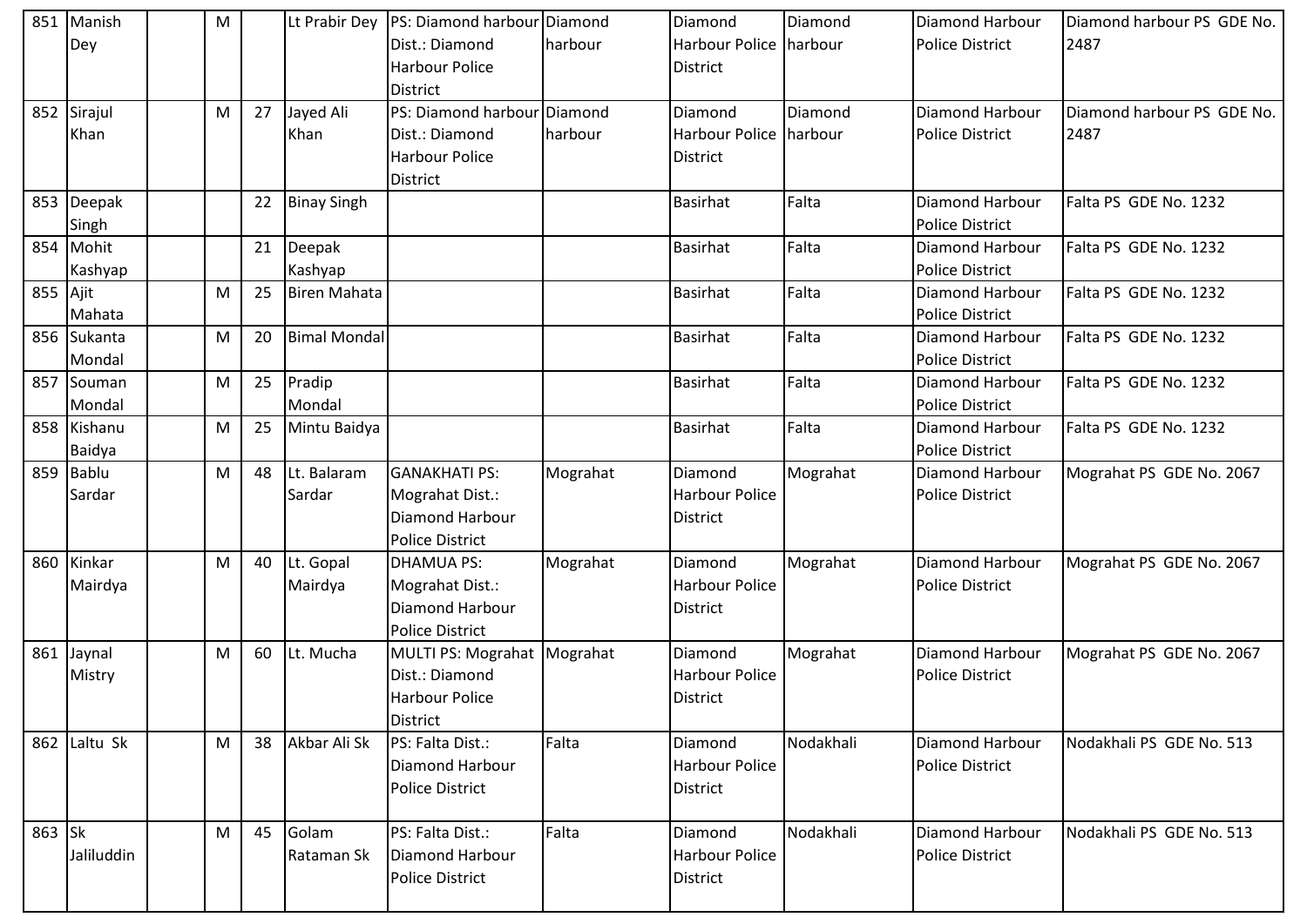| 864    | Atabuddin<br>Molla            | M | 30 | Janehar<br>Molla      | PS: Falta Dist.:<br>Diamond Harbour<br><b>Police District</b>                                             | Falta         | Diamond<br><b>Harbour Police</b><br>District        | Nodakhali     | Diamond Harbour<br><b>Police District</b>        | Nodakhali PS GDE No. 513         |
|--------|-------------------------------|---|----|-----------------------|-----------------------------------------------------------------------------------------------------------|---------------|-----------------------------------------------------|---------------|--------------------------------------------------|----------------------------------|
| 865    | Kala<br>Mondal                | M | 27 | Madhu<br>Mondal       | PS: Nodakhali Dist.:<br>Diamond Harbour<br><b>Police District</b>                                         | Nodakhali     | Diamond<br><b>Harbour Police</b><br><b>District</b> | Nodakhali     | Diamond Harbour<br><b>Police District</b>        | Nodakhali PS GDE No. 513         |
|        | 866 Rakesh<br>Mondal          | M | 18 | Chatu<br>Mondal       | PS: Nodakhali Dist.:<br>Diamond Harbour<br><b>Police District</b>                                         | Nodakhali     | Diamond<br><b>Harbour Police</b><br><b>District</b> | Nodakhali     | Diamond Harbour<br><b>Police District</b>        | Nodakhali PS GDE No. 513         |
| 867    | Nazir<br>Hossain<br><b>Sk</b> | M | 44 | Lt. Sk Munsur         | PS: Nodakhali Dist.:<br><b>Diamond Harbour</b><br><b>Police District</b>                                  | Nodakhali     | Diamond<br><b>Harbour Police</b><br><b>District</b> | Nodakhali     | Diamond Harbour<br><b>Police District</b>        | Nodakhali PS GDE No. 1646        |
| 868 Sk | Soleman                       | M | 44 | Lt. Sk<br>Samsuddin   | PS: Nodakhali Dist.:<br>Diamond Harbour<br>Police District                                                | Nodakhali     | Diamond<br><b>Harbour Police</b><br><b>District</b> | Nodakhali     | Diamond Harbour<br><b>Police District</b>        | Nodakhali PS GDE No. 1646        |
| 869    | Saddam<br><b>Mollick</b>      | M | 26 | S/o-Saidul<br>Mollick | Rajarampur, Mollick<br>Para, Ward No 16 PS:<br>Pujali Dist.: Diamond<br><b>Harbour Police</b><br>District | Pujali        | Diamond<br><b>Harbour Police</b><br><b>District</b> | Pujali        | <b>Diamond Harbour</b><br><b>Police District</b> | Pujali PS GDE No. 915            |
| 870    | Tarun<br>Maity                | M | 40 | Lt Kartik<br>Maity    | Akra Jagannath<br>Nagar PS:<br>Maheshtala Dist.:<br>Diamond Harbour<br>Police District                    | Maheshtala    | Diamond<br><b>Harbour Police</b><br>District        | Rabindranagar | Diamond Harbour<br><b>Police District</b>        | Rabindranagar PS GDE No.<br>1444 |
|        | 871 Raj Kr<br>Mahato          | M | 27 | Lt Kishor<br>Mahato   | Akra Natun Pole PS:<br>Rabindranagar Dist.:<br>Diamond Harbour<br><b>Police District</b>                  | Rabindranagar | Diamond<br><b>Harbour Police</b><br>District        | Rabindranagar | Diamond Harbour<br><b>Police District</b>        | Rabindranagar PS GDE No.<br>1444 |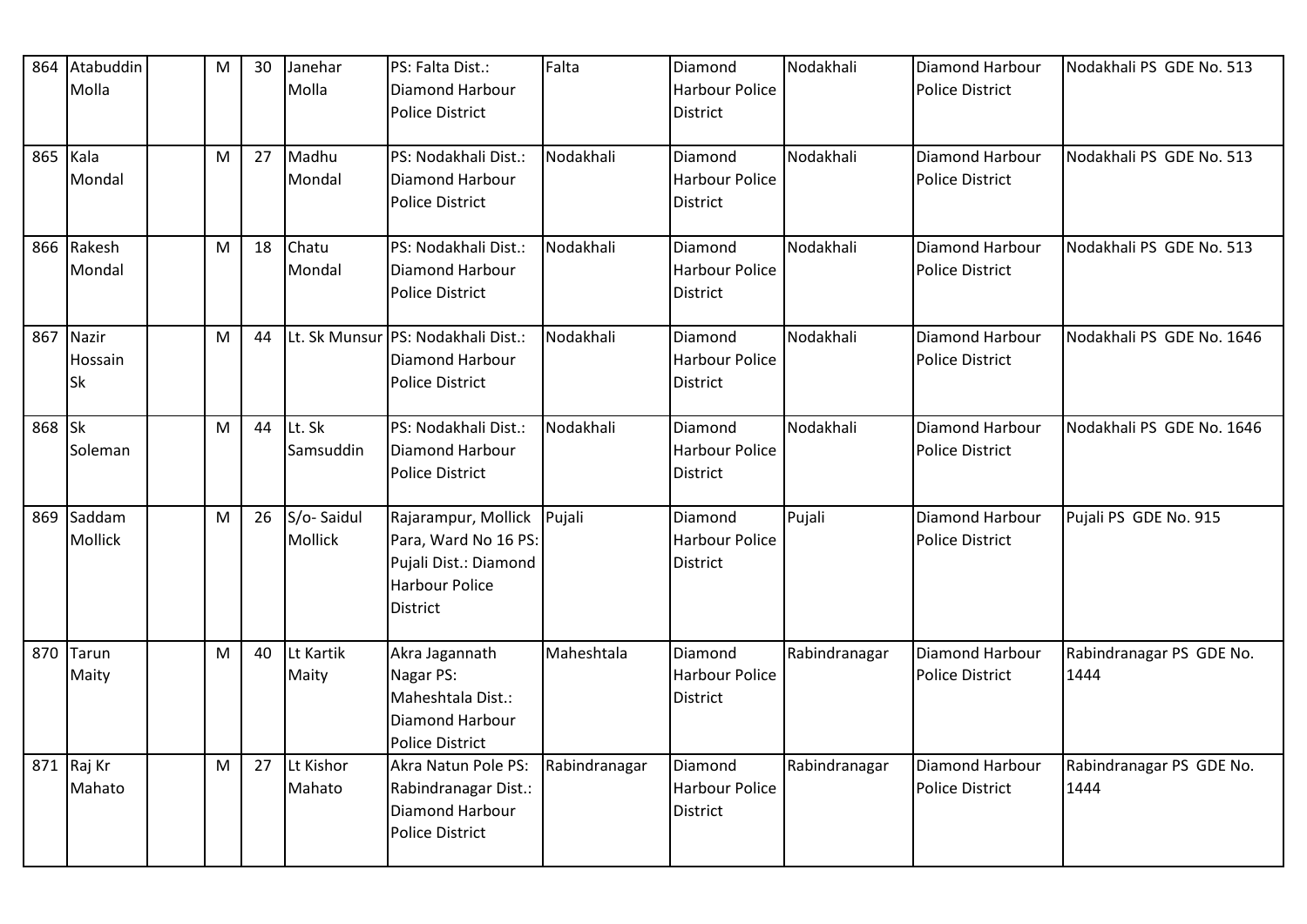| 872 | Somnath          | M | 32 | Lt Deben           | Akra Jagannath                  | Maheshtala | Diamond               | Rabindranagar | Diamond Harbour        | Rabindranagar PS GDE No.   |
|-----|------------------|---|----|--------------------|---------------------------------|------------|-----------------------|---------------|------------------------|----------------------------|
|     | Barman           |   |    | Barman             | Nagar PS:                       |            | <b>Harbour Police</b> |               | <b>Police District</b> | 1444                       |
|     |                  |   |    |                    | Maheshtala Dist.:               |            | <b>District</b>       |               |                        |                            |
|     |                  |   |    |                    | <b>Diamond Harbour</b>          |            |                       |               |                        |                            |
|     |                  |   |    |                    | <b>Police District</b>          |            |                       |               |                        |                            |
| 873 | Akash            | M | 25 | Surajit            | Bhangipara                      | Maheshtala | Diamond               | Rabindranagar | Diamond Harbour        | Rabindranagar PS GDE No.   |
|     | Adhikary         |   |    | Adhikary           | Shibmandir PS:                  |            | <b>Harbour Police</b> |               | <b>Police District</b> | 1444                       |
|     |                  |   |    |                    | Maheshtala Dist.:               |            | District              |               |                        |                            |
|     |                  |   |    |                    | <b>Diamond Harbour</b>          |            |                       |               |                        |                            |
|     |                  |   |    |                    | <b>Police District</b>          |            |                       |               |                        |                            |
| 874 | Pranab           | M | 21 | <b>Tipu Mondal</b> | Taraganj PS:                    | Ramnagar   | Diamond               | Ramnagar      | Diamond Harbour        | Ramnagar PS GDE No. 1258   |
|     | Mondal           |   |    |                    | Ramnagar Dist.:                 |            | <b>Harbour Police</b> |               | <b>Police District</b> |                            |
|     |                  |   |    |                    | <b>Diamond Harbour</b>          |            | <b>District</b>       |               |                        |                            |
|     |                  |   |    |                    | <b>Police District</b>          |            |                       |               |                        |                            |
| 875 | Krishana         | M | 27 | Bhadershwar        | Taraganj PS:                    | Ramnagar   | Diamond               | Ramnagar      | Diamond Harbour        | Ramnagar PS GDE No. 1258   |
|     | Mondal           |   |    | Mondal             | Ramnagar Dist.:                 |            | <b>Harbour Police</b> |               | <b>Police District</b> |                            |
|     |                  |   |    |                    | <b>Diamond Harbour</b>          |            | District              |               |                        |                            |
|     |                  |   |    |                    | <b>Police District</b>          |            |                       |               |                        |                            |
|     | 876 Pratap       | М | 30 | Chandradeb         | Vill-Garbari PS-                |            | <b>Basirhat</b>       | Arambagh      | <b>Hooghly Rural</b>   | Arambagh PS GDE No. 1938   |
|     | Roy              |   |    | Roy                | Arambagh Dist-                  |            |                       |               |                        |                            |
|     |                  |   |    |                    | Hooghly                         |            |                       |               |                        |                            |
|     | 877 Avijit       | M | 23 | Arup Dhara         | Vill-Muthadanga PS-             |            | <b>Basirhat</b>       | Arambagh      | <b>Hooghly Rural</b>   | Arambagh PS GDE No. 1938   |
|     | Dhara            |   |    |                    | Arambagh Dist-                  |            |                       |               |                        |                            |
|     |                  |   |    |                    | Hooghly                         |            |                       |               |                        |                            |
| 878 | Laxmi            | М | 47 | Lt. Gokul          | Of Patul, PS:                   |            | <b>Basirhat</b>       | Chanditala    | <b>Hooghly Rural</b>   | Chanditala PS GDE No. 1865 |
|     | Malik            |   |    | Malik              | Chanditala, Hooghly             |            |                       |               |                        |                            |
| 879 | Sumumar          | M | 37 | Lt. Bharat         | Of Seakhala, PS:                |            | <b>Basirhat</b>       | Chanditala    | <b>Hooghly Rural</b>   | Chanditala PS GDE No. 1865 |
|     | Malik            |   |    | Malik              | Chanditala, Hooghly             |            |                       |               |                        |                            |
|     |                  |   |    |                    |                                 |            |                       |               |                        |                            |
|     | 880 Jahir Islam  | M | 34 | Abdul Khalli       | Of Patul, PS:                   |            | Basirhat              | Chanditala    | <b>Hooghly Rural</b>   | Chanditala PS GDE No. 1865 |
|     | Mollick          |   |    | Mollick            | Chanditala, Hooghly             |            |                       |               |                        |                            |
|     |                  |   |    |                    |                                 |            |                       |               |                        |                            |
|     | 881 Suko         | M | 38 |                    | Lt Radhapada Vill- Kantul, P.S- |            | <b>Basirhat</b>       | Dadpur        | <b>Hooghly Rural</b>   | Dadpur PS GDE No. 1620     |
|     | Atpouri          |   |    | Atrouri            | Dadpur, Dist-                   |            |                       |               |                        |                            |
|     |                  |   |    |                    | Hooghly                         |            |                       |               |                        |                            |
| 882 | <b>Tapan Roy</b> | M | 55 | Lt Gopal Roy       | Vill- Nagbal, P.S-              |            | <b>Basirhat</b>       | Dadpur        | <b>Hooghly Rural</b>   | Dadpur PS GDE No. 1620     |
|     |                  |   |    |                    | Dadpur, Dist-                   |            |                       |               |                        |                            |
|     |                  |   |    |                    | Hooghly                         |            |                       |               |                        |                            |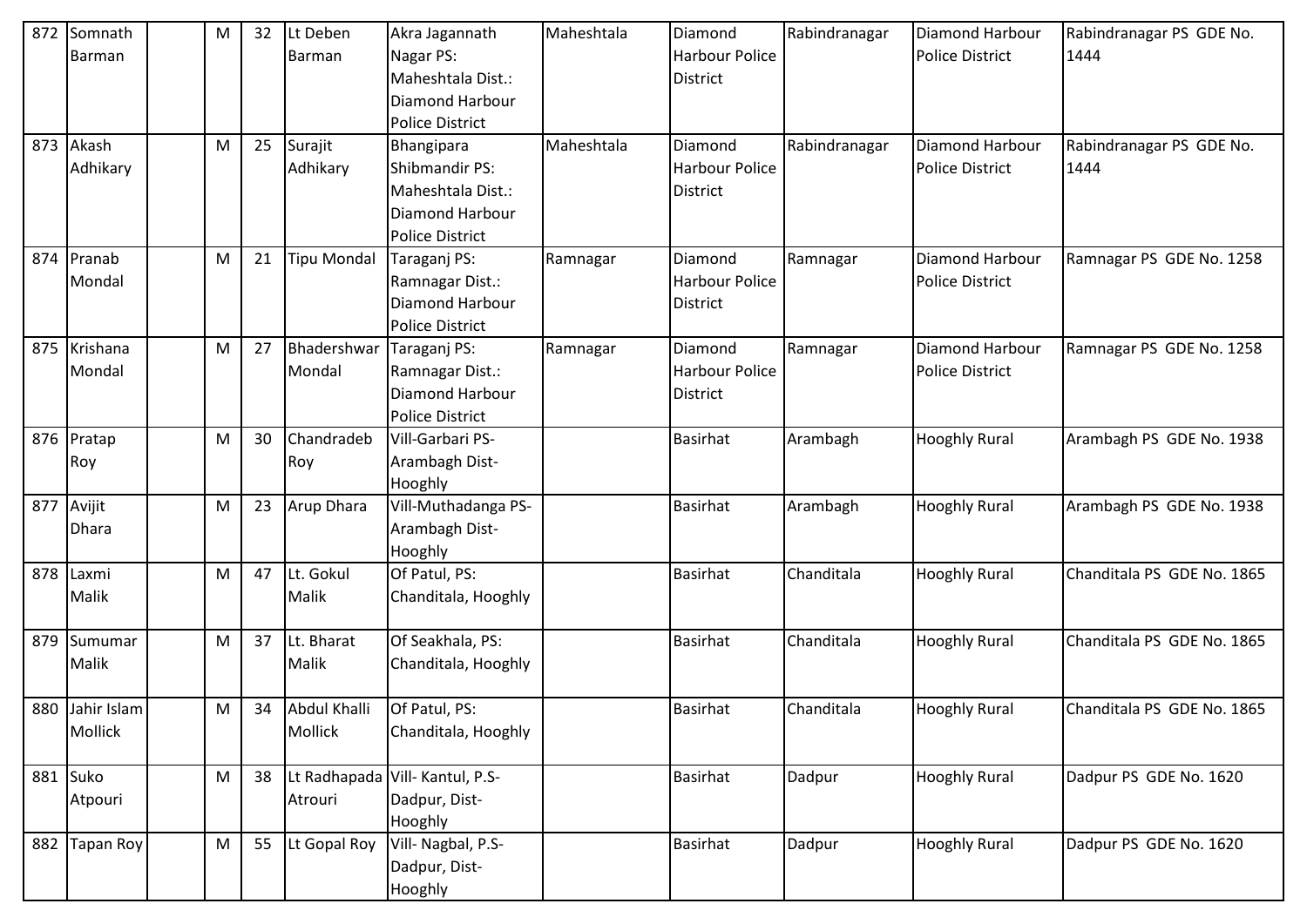| 883 | Kartick      | M | 23 |                     | Lt. Raghunath Vill-Ramjibanpur, PS- | Goghat    | <b>Hooghly Rural</b> | Goghat    | <b>Hooghly Rural</b> | Goghat PS GDE No. 1847    |
|-----|--------------|---|----|---------------------|-------------------------------------|-----------|----------------------|-----------|----------------------|---------------------------|
|     | Ruidas       |   |    | Ruidas              | Chandrakona, Dist-                  |           |                      |           |                      |                           |
|     |              |   |    |                     | Paschim M PS:                       |           |                      |           |                      |                           |
|     |              |   |    |                     | Goghat Dist.:                       |           |                      |           |                      |                           |
|     |              |   |    |                     | <b>Hooghly Rural</b>                |           |                      |           |                      |                           |
| 884 | Sanjay       | M | 47 | <b>Ashok Santra</b> | Vill- Udaypur, PS –                 | Goghat    | <b>Hooghly Rural</b> | Goghat    | <b>Hooghly Rural</b> | Goghat PS GDE No. 1856    |
|     | Santra       |   |    |                     | Goghat, Dist –                      |           |                      |           |                      |                           |
|     |              |   |    |                     | Hooghly PS: Goghat                  |           |                      |           |                      |                           |
|     |              |   |    |                     | Dist.: Hooghly Rural                |           |                      |           |                      |                           |
|     |              |   |    |                     |                                     |           |                      |           |                      |                           |
| 885 | Mangal       | M | 27 | Dasharath           | Vill – Dighara                      | Goghat    | <b>Hooghly Rural</b> | Goghat    | <b>Hooghly Rural</b> | Goghat PS GDE No. 1857    |
|     | Tudu         |   |    | Tudu                | Natunbazar, PS –                    |           |                      |           |                      |                           |
|     |              |   |    |                     | Goghat, Dist – Hoo                  |           |                      |           |                      |                           |
|     |              |   |    |                     | PS: Goghat Dist.:                   |           |                      |           |                      |                           |
|     |              |   |    |                     | <b>Hooghly Rural</b>                |           |                      |           |                      |                           |
|     |              |   |    |                     |                                     |           |                      |           |                      |                           |
|     | 886 Gopal    | M |    | Lt. Sudhir          | Vill- Uttar Avirampur,              |           | <b>Basirhat</b>      | Gurap     | <b>Hooghly Rural</b> | Gurap PS GDE No. 1467     |
|     | Khetrapal    |   |    | Khetrapal           | PS- Gurap, Dist-                    |           |                      |           |                      |                           |
|     |              |   |    |                     | Hooghly                             |           |                      |           |                      |                           |
|     |              |   |    |                     |                                     |           |                      |           |                      |                           |
| 887 | Srikanta     | M |    | Lt. Chapat          | Vill- Kumarpur, PS-                 |           | <b>Basirhat</b>      | Gurap     | <b>Hooghly Rural</b> | Gurap PS GDE No. 1467     |
|     | Mandi        |   |    | Mandi               | Gurap, Dist-Hooghly                 |           |                      |           |                      |                           |
|     |              |   |    |                     |                                     |           |                      |           |                      |                           |
| 888 | Jamir        | M |    |                     | Hidat Mondal Vill- Choyakhali, PS-  |           | <b>Basirhat</b>      | Gurap     | <b>Hooghly Rural</b> | Gurap PS GDE No. 1467     |
|     | Mondal       |   |    |                     | Dhublia, Dist-Nadia                 |           |                      |           |                      |                           |
|     |              |   |    |                     |                                     |           |                      |           |                      |                           |
| 889 | Maidul       | M | 40 | Mostakin            | Vill-Laxmanpur PS-                  | Jangipara | <b>Hooghly Rural</b> | Jangipara | <b>Hooghly Rural</b> | Jangipara PS GDE No. 1536 |
|     | Islam        |   |    | Mallick             | Jangipara Dist-                     |           |                      |           |                      |                           |
|     | Mallick      |   |    |                     | Hooghly PS:                         |           |                      |           |                      |                           |
|     |              |   |    |                     | Jangipara Dist.:                    |           |                      |           |                      |                           |
|     |              |   |    |                     | <b>Hooghly Rural</b>                |           |                      |           |                      |                           |
|     | 890 Mabadul  | M | 48 | Mostakin            | Vill-Laxmanpur PS-                  | Jangipara | <b>Hooghly Rural</b> | Jangipara | <b>Hooghly Rural</b> | Jangipara PS GDE No. 1536 |
|     | Mallick      |   |    | Mallick             | Jangipara Dist-                     |           |                      |           |                      |                           |
|     |              |   |    |                     | Hooghly PS:                         |           |                      |           |                      |                           |
|     |              |   |    |                     | Jangipara Dist.:                    |           |                      |           |                      |                           |
|     |              |   |    |                     | <b>Hooghly Rural</b>                |           |                      |           |                      |                           |
|     | 891 Sukchand | M | 26 | Sumit Ghosh         | Natungram, PS-                      |           | <b>Basirhat</b>      | Mogra     | <b>Hooghly Rural</b> | Mogra PS GDE No. 1331     |
|     | Ghosh        |   |    |                     | Balagarh, Dist.-                    |           |                      |           |                      |                           |
|     |              |   |    |                     | Hooghly                             |           |                      |           |                      |                           |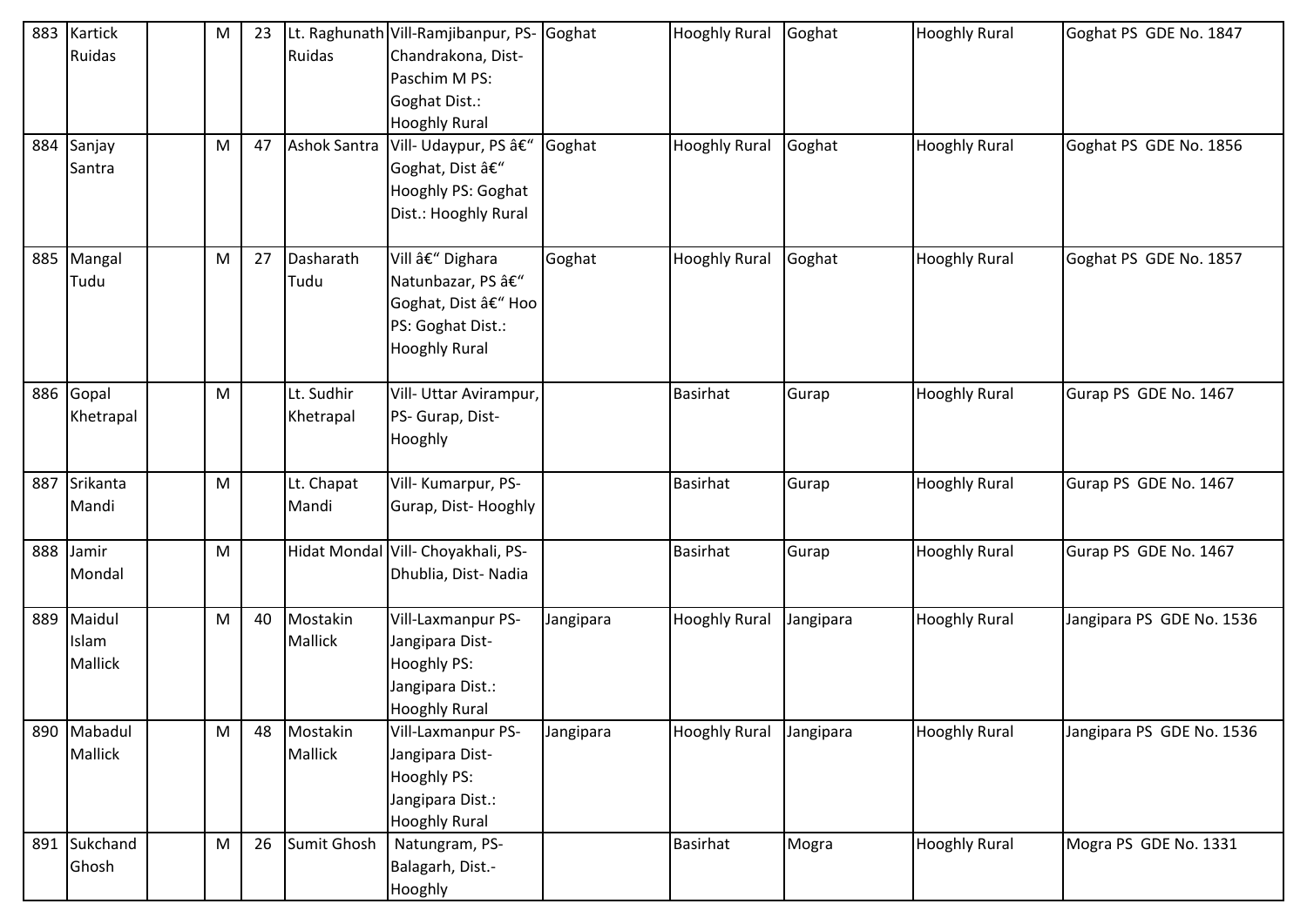|         | 892 Prem       | M | 58 | Lt. Upen            | Shankhanagar, PS-      | Basirhat        | Mogra | <b>Hooghly Rural</b> | Mogra PS GDE No. 1434 |
|---------|----------------|---|----|---------------------|------------------------|-----------------|-------|----------------------|-----------------------|
|         | Krishna        |   |    | Debnath             | Mogra, Dist.-          |                 |       |                      |                       |
|         | Debnath        |   |    |                     | Hooghly                |                 |       |                      |                       |
|         | 893 Babu Lal   | M | 40 | Lt. Hapan           | Samrabazar, PS-        | <b>Basirhat</b> | Mogra | <b>Hooghly Rural</b> | Mogra PS GDE No. 533  |
|         | Saren          |   |    | Soren               | Balagarh, Dist.-       |                 |       |                      |                       |
|         |                |   |    |                     | Hooghly                |                 |       |                      |                       |
| 894     | Madan          | M | 30 | Dinesh              | Samrabazar, PS-        | <b>Basirhat</b> | Mogra | <b>Hooghly Rural</b> | Mogra PS GDE No. 533  |
|         | Senath         |   |    | Senath              | Balagarh, Dist.-       |                 |       |                      |                       |
|         |                |   |    |                     | Hooghly                |                 |       |                      |                       |
|         | 895 Sunil      | M | 45 | Narayan             | Bansberia              | <b>Basirhat</b> | Mogra | <b>Hooghly Rural</b> | Mogra PS GDE No. 540  |
|         | Mondal         |   |    | Mondal              | Panchanantala, PS-     |                 |       |                      |                       |
|         |                |   |    |                     | Mogra, Dist.- Hooghl   |                 |       |                      |                       |
|         |                |   |    |                     |                        |                 |       |                      |                       |
| 896     | <b>Bebek</b>   | M | 31 | Sunil Mondal        | Bansberia              | <b>Basirhat</b> | Mogra | <b>Hooghly Rural</b> | Mogra PS GDE No. 540  |
|         | Mondal         |   |    |                     | Mahakalitala, PS-      |                 |       |                      |                       |
|         |                |   |    |                     | Mogra, Dist.-          |                 |       |                      |                       |
|         |                |   |    |                     | Hooghly                |                 |       |                      |                       |
| 897     | Monotosh       | M | 38 | <b>Bijoy Pandey</b> | Bansberia              | <b>Basirhat</b> | Mogra | <b>Hooghly Rural</b> | Mogra PS GDE No. 540  |
|         | Pandey         |   |    |                     | Kadamtala, PS-         |                 |       |                      |                       |
|         |                |   |    |                     | Mogra, Dist.-          |                 |       |                      |                       |
|         |                |   |    |                     | Hooghly                |                 |       |                      |                       |
|         | 898 Sankar Set | M | 19 | <b>Kartick Seat</b> | Bansberia Kundu        | <b>Basirhat</b> | Mogra | <b>Hooghly Rural</b> | Mogra PS GDE No. 540  |
|         |                |   |    |                     | gali, PS-Mogra, Dist.- |                 |       |                      |                       |
|         |                |   |    |                     | Hooghly                |                 |       |                      |                       |
| 899     | Manik Roy      | M | 25 | Santosh Roy         | Bansberia              | <b>Basirhat</b> | Mogra | <b>Hooghly Rural</b> | Mogra PS GDE No. 540  |
|         |                |   |    |                     | Dhopaghat, PS-         |                 |       |                      |                       |
|         |                |   |    |                     | Mogra, Dist.-          |                 |       |                      |                       |
|         |                |   |    |                     | Hooghly                |                 |       |                      |                       |
| 900     | Aloke          | M | 30 | Netai Ghosh         | Bansberia              | <b>Basirhat</b> | Mogra | <b>Hooghly Rural</b> | Mogra PS GDE No. 540  |
|         | Ghosh          |   |    |                     | Sarkaripally, PS-      |                 |       |                      |                       |
|         |                |   |    |                     | Mogra, Dist.-          |                 |       |                      |                       |
|         |                |   |    |                     | Hooghly                |                 |       |                      |                       |
| 901 Sk. |                | M | 40 | Md. Khalil          | Bansberia Islampara,   | <b>Basirhat</b> | Mogra | <b>Hooghly Rural</b> | Mogra PS GDE No. 540  |
|         | Muktar         |   |    |                     | PS- Mogra, Dist.-      |                 |       |                      |                       |
|         |                |   |    |                     | Hooghly                |                 |       |                      |                       |
|         |                |   |    |                     |                        |                 |       |                      |                       |
|         | 902 Subadh     | M | 30 | <b>Rupak Dey</b>    | Shibpur Hazrapa, PS-   | <b>Basirhat</b> | Mogra | <b>Hooghly Rural</b> | Mogra PS GDE No. 540  |
|         | Dey            |   |    |                     | Mogra, Dist.-          |                 |       |                      |                       |
|         |                |   |    |                     | Hooghly                |                 |       |                      |                       |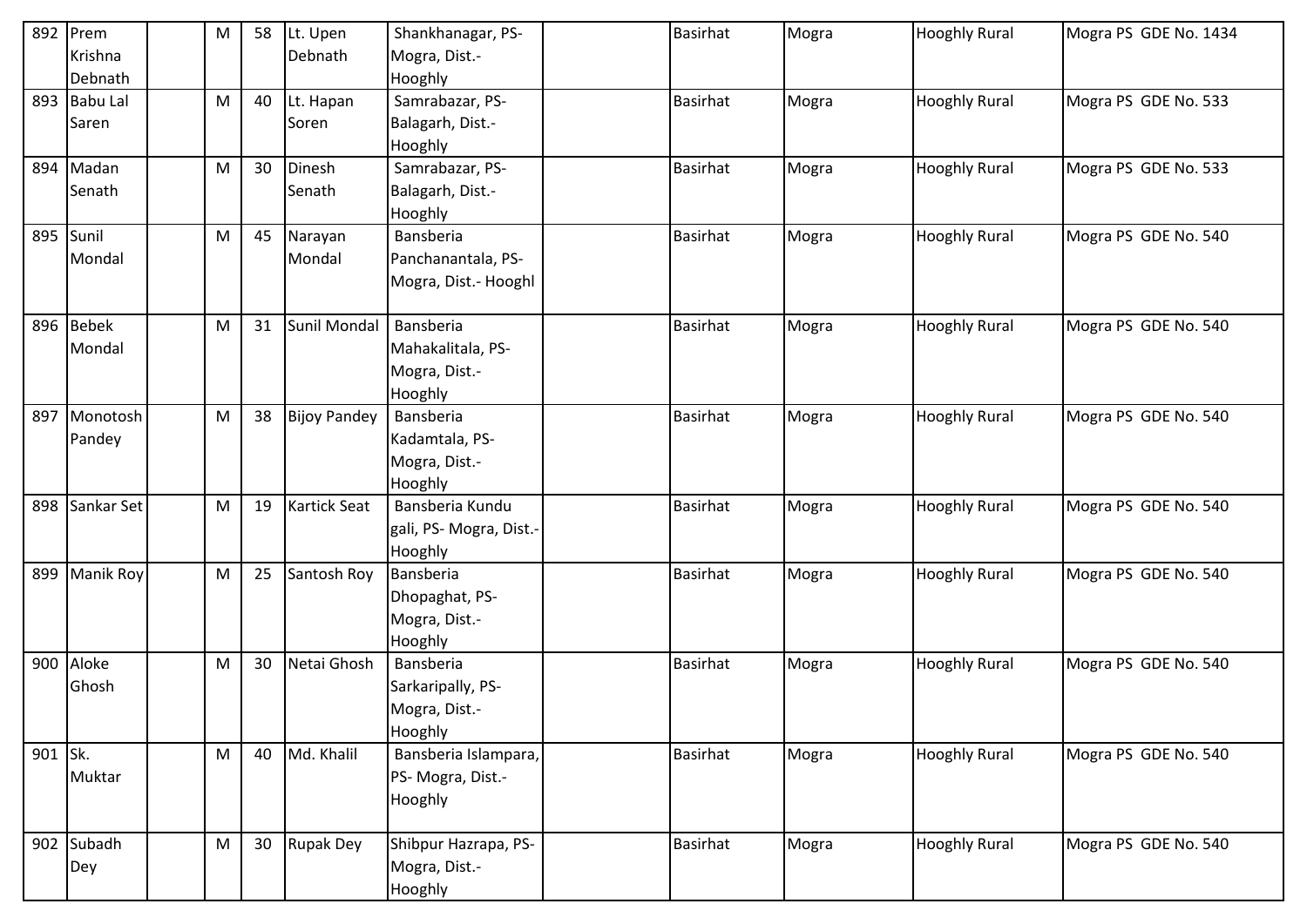| 903 | Sindgu<br>Hari         |   | 50 | Lt.<br>h Hari        | Tinna, P.S Pandua,<br>Brojendronat Hooghly PS: Pandua<br>Dist.: Hooghly Rural             | Pandua     | <b>Hooghly Rural</b> | Pandua     | <b>Hooghly Rural</b> | Pandua PS GDE No. 1747     |
|-----|------------------------|---|----|----------------------|-------------------------------------------------------------------------------------------|------------|----------------------|------------|----------------------|----------------------------|
|     | 904 Pratap<br>Manna    | M | 51 | Lt. Mathur<br>Manna  | Vill - Gotu, P.S â€"<br>Polba, Dist - Hooghly<br>PS: Polba Dist.:<br><b>Hooghly Rural</b> | Polba      | <b>Hooghly Rural</b> | Polba      | <b>Hooghly Rural</b> | Polba PS GDE No. 1288      |
| 905 | Abdul<br>Mannan        | M | 41 | Mahammad<br>Anir     | Vill + PS - Sasaram,<br>Dist – Ratas, State -<br>Bihar PS: Polba                          | Polba      | Basirhat             | Polba      | <b>Hooghly Rural</b> | Polba PS GDE No. 1288      |
| 906 | Md Sayel               | M | 38 | Md. Mayin            | Vill + PS â€" Jamui,<br>Dist – Ratas, State ·<br>Bihar PS: Polba                          | Polba      | <b>Basirhat</b>      | Polba      | <b>Hooghly Rural</b> | Polba PS GDE No. 1288      |
| 907 | <b>Sk</b><br>Giyasuddi | M | 42 | Lt. Sirajul<br>Seikh | Jangpipur Dist.:<br>Murshidabad                                                           |            | Murshidabad          | Pursurah   | <b>Hooghly Rural</b> | Pursurah PS GDE No. 1526   |
|     | 908 Swarup<br>Patra    | M | 34 | Lt. Dibakar<br>Patra | <b>Hetamchak PS:</b><br>Pursurah Dist.:<br><b>Hooghly Rural</b>                           | Pursurah   | <b>Hooghly Rural</b> | Pursurah   | <b>Hooghly Rural</b> | Pursurah PS GDE No. 1561   |
| 909 | <b>Biswa Bag</b>       | M | 34 | Lt Prabir Bag        | Vill - Pahalampur,<br>PS- Singur, Hooghly.<br>PS: Singur Dist.:<br><b>Hooghly Rural</b>   | Singur     | <b>Hooghly Rural</b> | Singur     | <b>Hooghly Rural</b> | Singur PS GDE No. 497      |
| 910 | Raju<br>Gayen          | M |    | Lt Ganesh<br>Gayen   | Vill-<br>Chakpahalampur<br>PS: Singur Dist.:<br><b>Hooghly Rural</b>                      | Singur     | <b>Hooghly Rural</b> | Singur     | <b>Hooghly Rural</b> | Singur PS GDE No. 497      |
|     | 911 Sajjit<br>Hansda   | M | 25 | Loso Hansda          | Gobindopur PS:<br>Goghat Dist.:<br><b>Hooghly Rural</b>                                   | Goghat     | <b>Hooghly Rural</b> | Tarakeswar | <b>Hooghly Rural</b> | Tarakeswar PS GDE No. 1728 |
|     | 912 Sourav<br>Ghosal   | M | 19 | <b>Dilip Gosal</b>   | Champadanga PS:<br>Tarakeswar Dist.:<br><b>Hooghly Rural</b>                              | Tarakeswar | <b>Hooghly Rural</b> | Tarakeswar | <b>Hooghly Rural</b> | Tarakeswar PS GDE No. 1761 |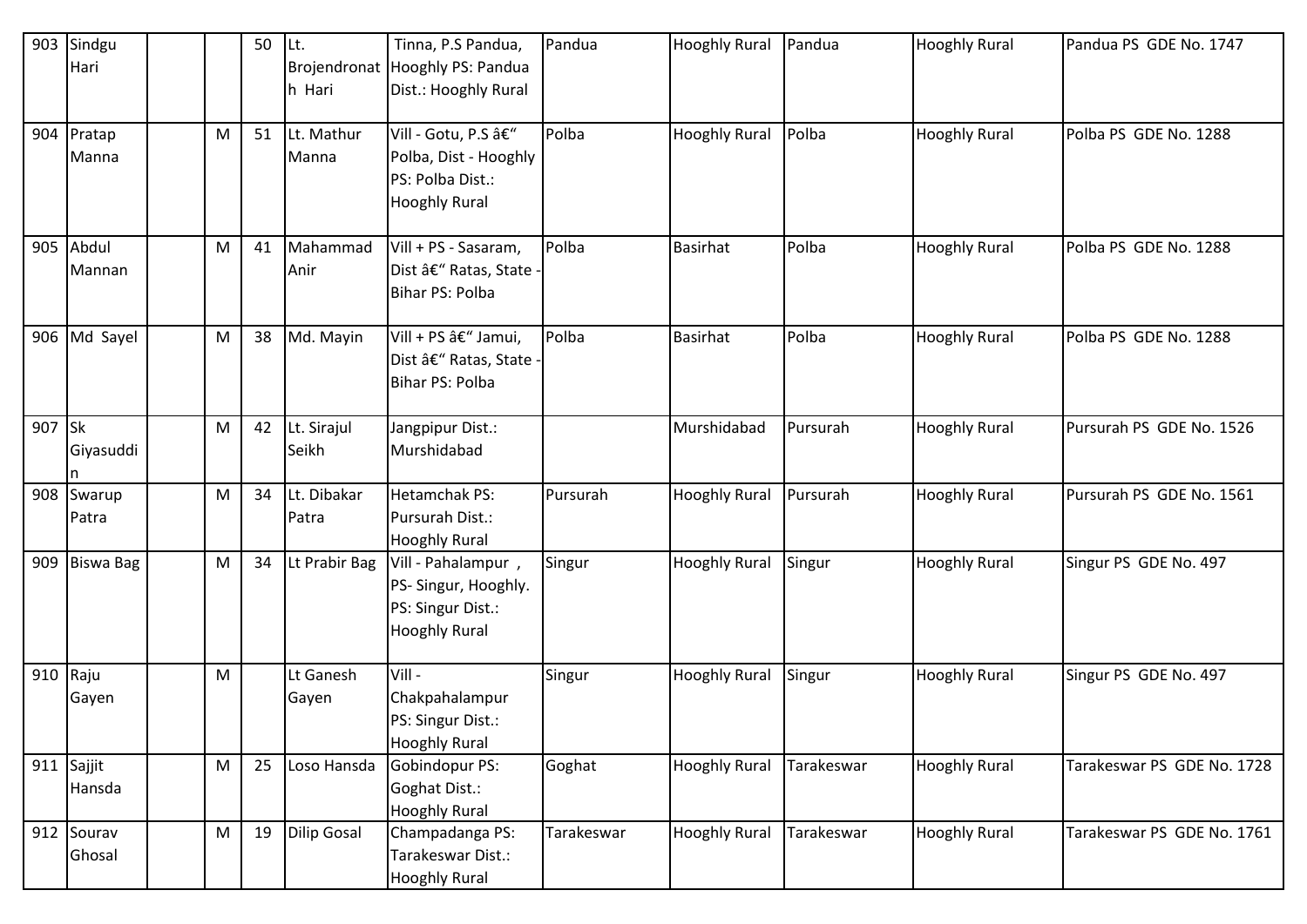|     | 913 Sourav     | M | 23 | Santu Das        | Sahapur PS:                      | Tarakeswar | <b>Hooghly Rural</b> | Tarakeswar        | <b>Hooghly Rural</b> | Tarakeswar PS GDE No. 1761           |
|-----|----------------|---|----|------------------|----------------------------------|------------|----------------------|-------------------|----------------------|--------------------------------------|
|     | Das            |   |    |                  | Tarakeswar Dist.:                |            |                      |                   |                      |                                      |
|     |                |   |    |                  | <b>Hooghly Rural</b>             |            |                      |                   |                      |                                      |
|     | 914 Rahul Sk   | М | 22 | <b>Rabiul Sk</b> | Borojomla Dist.:                 |            | Murshidabad          | Tarakeswar        | <b>Hooghly Rural</b> | Tarakeswar PS GDE No. 1761           |
|     |                |   |    |                  | Murshidabad                      |            |                      |                   |                      |                                      |
|     | 915 Surojit    | М | 19 | <b>Ashok Roy</b> | Sahapur PS:                      | Tarakeswar | <b>Hooghly Rural</b> | Tarakeswar        | <b>Hooghly Rural</b> | Tarakeswar PS GDE No. 1761           |
|     | Roy            |   |    |                  | Tarakeswar Dist.:                |            |                      |                   |                      |                                      |
|     |                |   |    |                  | <b>Hooghly Rural</b>             |            |                      |                   |                      |                                      |
|     | 916 Md. Asgar  | M | 35 | Md. Ysuf         | Pipratar Giridih                 |            | <b>Basirhat</b>      | Asansole g.r.p.s. | Howrah G.R.P.        | Asansole g.r.p.s. PS GDE No.         |
|     | Ansari         |   |    | Ansari           | Giridih, JHK                     |            |                      |                   |                      | 1137                                 |
|     |                |   |    |                  |                                  |            |                      |                   |                      |                                      |
|     | 917 Abhishek   | M | 35 |                  | Ajay Dokariya ICR road, Giridih  |            | <b>Basirhat</b>      | Asansole g.r.p.s. | Howrah G.R.P.        | Asansole g.r.p.s. PS GDE No.         |
|     | Dokariya       |   |    |                  | Giridih Giridih, JHK             |            |                      |                   |                      | 1137                                 |
|     |                |   |    |                  |                                  |            |                      |                   |                      |                                      |
|     | 918 Md. Irfan  | M | 23 | Md. Islam        | Gondhlitar                       |            | <b>Basirhat</b>      | Asansole g.r.p.s. | Howrah G.R.P.        | Asansole g.r.p.s. PS GDE No.         |
|     | Ansari         |   |    | Ansari           | Madhupur Deoghar,                |            |                      |                   |                      | 1137                                 |
|     |                |   |    |                  | <b>JHK</b>                       |            |                      |                   |                      |                                      |
|     | 919 Ashok      | М | 54 | Lt. Chinta       | <b>Udnabad Giridih</b>           |            | <b>Basirhat</b>      | Asansole g.r.p.s. | Howrah G.R.P.        | Asansole g.r.p.s. PS GDE No.         |
|     | Kumar          |   |    | Moni Ram         | Giridih, JHK                     |            |                      |                   |                      | 1137                                 |
|     | 920 Babu       | Μ | 21 | Munshy           | Chhiri Debipur                   |            | <b>Basirhat</b>      | Asansole g.r.p.s. | Howrah G.R.P.        | Asansole g.r.p.s. PS GDE No.         |
|     | Yadav          |   |    | Yadav            | Deoghar, JHK                     |            |                      |                   |                      | 1137                                 |
|     | 921 Sunil      | M | 35 |                  | Sukdeb Yadav Gorabazar Chandni   |            | <b>Basirhat</b>      | Asansole g.r.p.s. | Howrah G.R.P.        | Asansole g.r.p.s. PS GDE No.         |
|     | Yadav          |   |    |                  | Banka, Bihar                     |            |                      |                   |                      | 1137                                 |
|     |                |   |    |                  |                                  |            |                      |                   |                      |                                      |
|     | 922 Suresh Rai | М | 40 | Gonesh Rai       | Kharpara Jesidih                 |            | <b>Basirhat</b>      | Asansole g.r.p.s. | Howrah G.R.P.        | Asansole g.r.p.s. PS GDE No.         |
|     |                |   |    |                  | Deoghar, JHK                     |            |                      |                   |                      | 1137                                 |
|     | 923 Md. Sahid  | M | 30 | Manjur           | Barmasiya, Deoghore              |            | <b>Basirhat</b>      | Asansole g.r.p.s. | Howrah G.R.P.        | Asansole g.r.p.s. PS GDE No.         |
|     |                |   |    |                  | Deoghore Deoghar,                |            |                      |                   |                      | 1137                                 |
|     |                |   |    |                  | <b>JHK</b>                       |            |                      |                   |                      |                                      |
|     |                |   |    |                  |                                  |            |                      |                   |                      |                                      |
|     | 924 Sultan     | M | 25 | Manjur           | Barmasiya, Deoghore              |            | <b>Basirhat</b>      | Asansole g.r.p.s. | Howrah G.R.P.        | Asansole g.r.p.s. PS GDE No.         |
|     |                |   |    |                  | Deoghore Deoghar,                |            |                      |                   |                      | 1137                                 |
|     |                |   |    |                  | <b>JHK</b>                       |            |                      |                   |                      |                                      |
|     |                |   |    |                  | Sitaram Tanti Bhar Khaira jamui, |            | <b>Basirhat</b>      |                   |                      |                                      |
|     | 925 Pradip     | M | 30 |                  | <b>Bihar</b>                     |            |                      | Asansole g.r.p.s. | Howrah G.R.P.        | Asansole g.r.p.s. PS GDE No.<br>1137 |
| 926 | Tanti<br>Bittu | M | 21 | Shyam Rajak      | Kulti, Badra Kulti               |            | <b>Basirhat</b>      | Asansole g.r.p.s. | Howrah G.R.P.        | Asansole g.r.p.s. PS GDE No.         |
|     |                |   |    |                  | Paschim Baedhaman                |            |                      |                   |                      | 1137                                 |
|     | Rajak          |   |    |                  | W.B                              |            |                      |                   |                      |                                      |
|     |                |   |    |                  |                                  |            |                      |                   |                      |                                      |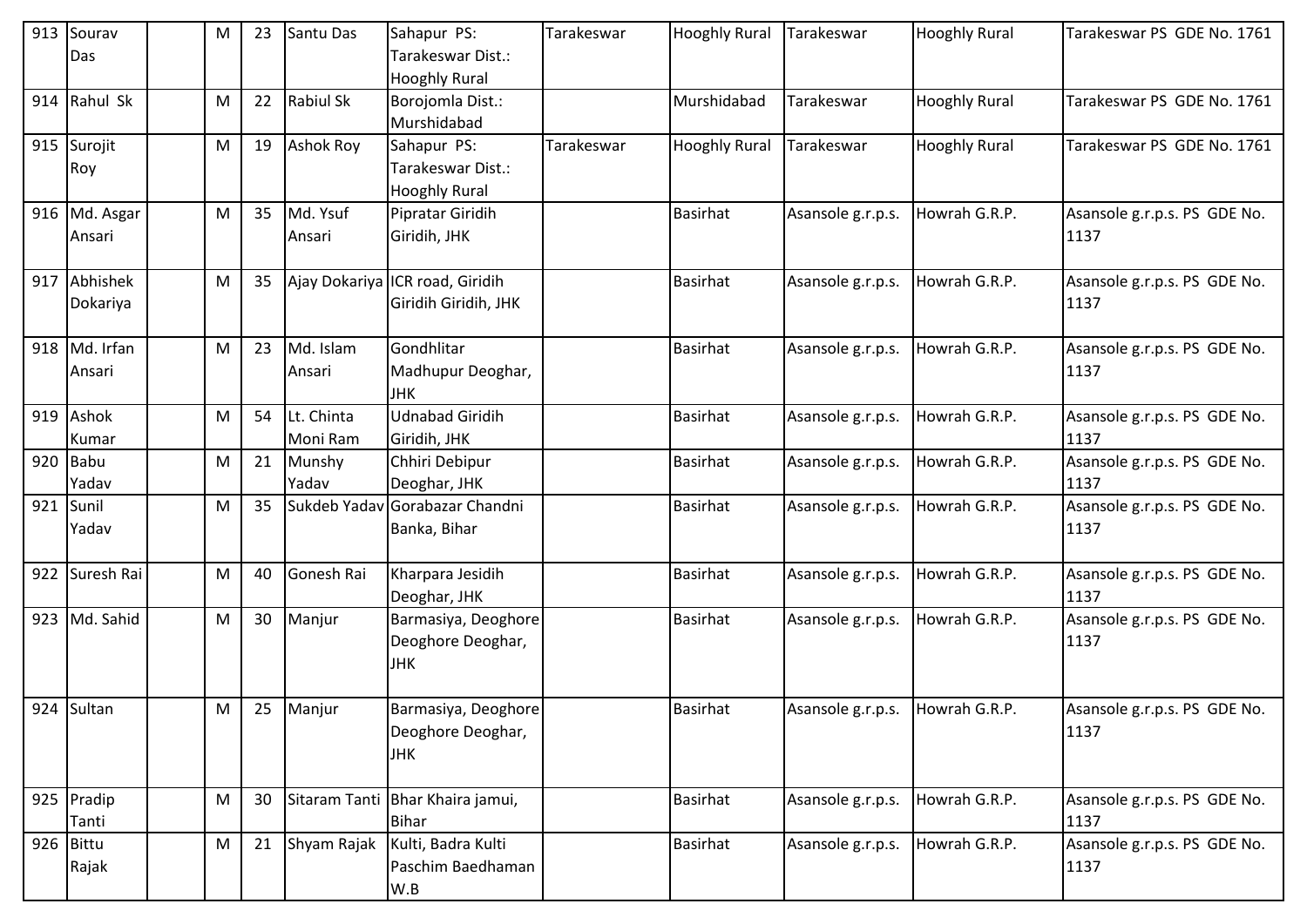| 927      | Kanchan         | М | 25 |                    | Ramesh Rana Kharwa Mahanpur      | Basirhat        | Asansole g.r.p.s. | Howrah G.R.P. | Asansole g.r.p.s. PS GDE No.         |
|----------|-----------------|---|----|--------------------|----------------------------------|-----------------|-------------------|---------------|--------------------------------------|
|          | Rana            |   |    |                    | Deoghar, JHK                     |                 |                   |               | 1137                                 |
| 928      | Binad<br>Keshri | M | 22 | Anil Kesri         | Bichkorwa Chakai<br>jamui, Bihar | <b>Basirhat</b> | Asansole g.r.p.s. | Howrah G.R.P. | Asansole g.r.p.s. PS GDE No.<br>1137 |
|          | 929 Prakash     | M | 32 | Lt. Bharat         | Panchit Chirkunda                | Basirhat        | Asansole g.r.p.s. | Howrah G.R.P. | Asansole g.r.p.s. PS GDE No.         |
|          | Ram             |   |    | Ram                | Dhanbad, JHK                     |                 |                   |               | 1137                                 |
|          | 930 Utpal       | M | 30 | Gogan              | Mohal, Bokaro                    | <b>Basirhat</b> | Asansole g.r.p.s. | Howrah G.R.P. | Asansole g.r.p.s. PS GDE No.         |
|          | Banerjee        |   |    | Banerjee           | Chaudai Keyari                   |                 |                   |               | 1137                                 |
|          |                 |   |    |                    | Bokaro, JHK                      |                 |                   |               |                                      |
| 931 Md.  |                 | M | 45 | Lt. Md. Isha       | Kulti Rahim Para                 | Basirhat        | Asansole g.r.p.s. | Howrah G.R.P. | Asansole g.r.p.s. PS GDE No.         |
|          | Mansur          |   |    |                    | Kulti Paschim                    |                 |                   |               | 1137                                 |
|          | Alam            |   |    |                    | Baedhaman W.B                    |                 |                   |               |                                      |
|          | 932 Sonu        | м | 35 | Golapdhan          | Sarwa Sarwa                      | <b>Basirhat</b> | Asansole g.r.p.s. | Howrah G.R.P. | Asansole g.r.p.s. PS GDE No.         |
|          | Kumar           |   |    | Poddar             | Deoghar, JHK                     |                 |                   |               | 1137                                 |
| 933      | Arvind          | M | 30 | Lt. Kamdeb         | Rampur Sarawa                    | <b>Basirhat</b> | Asansole g.r.p.s. | Howrah G.R.P. | Asansole g.r.p.s. PS GDE No.         |
|          | Singh           |   |    | Singh              | Deoghar, JHK                     |                 |                   |               | 1137                                 |
| 934 Anil |                 | M | 18 | Seolal Yadav       | Dhanbad, Putki Putki             | <b>Basirhat</b> | Asansole g.r.p.s. | Howrah G.R.P. | Asansole g.r.p.s. PS GDE No.         |
|          | Kumar           |   |    |                    | Dhanbad, JHK                     |                 |                   |               | 1137                                 |
|          |                 |   |    |                    |                                  |                 |                   |               |                                      |
|          | 935 Dipak       | м | 18 | Jangli Lohar       | Tamkuhi road                     | <b>Basirhat</b> | Asansole g.r.p.s. | Howrah G.R.P. | Asansole g.r.p.s. PS GDE No.         |
|          | Lohar           |   |    |                    | Tamkuhi road                     |                 |                   |               | 1137                                 |
|          |                 |   |    |                    | Kashinagar, UP                   |                 |                   |               |                                      |
|          | 936 Yogebdra    | M | 40 | Rana Awatra        | Choura Jamui Jamui,              | Basirhat        | Asansole g.r.p.s. | Howrah G.R.P. | Asansole g.r.p.s. PS GDE No.         |
|          | Prasad          |   |    | Prasad             | <b>Bihar</b>                     |                 |                   |               | 1146                                 |
|          |                 |   |    |                    |                                  |                 |                   |               |                                      |
| 937 Anil |                 | м | 59 | Lt.                | Mahua Dangal ailpar              | Basirhat        | Asansole g.r.p.s. | Howrah G.R.P. | Asansole g.r.p.s. PS GDE No.         |
|          | Barnwal         |   |    | Manoharlal         | <b>Asansol Paschim</b>           |                 |                   |               | 1146                                 |
|          |                 |   |    |                    | Baedhaman W.B                    |                 |                   |               |                                      |
|          |                 |   |    |                    |                                  |                 |                   |               |                                      |
|          | 938 Ayush       | м | 21 | Anil Barman        | Mahua Dangal ailpar              | Basirhat        | Asansole g.r.p.s. | Howrah G.R.P. | Asansole g.r.p.s. PS GDE No.         |
|          | Kumar           |   |    |                    | <b>Asansol Paschim</b>           |                 |                   |               | 1146                                 |
|          |                 |   |    |                    | Baedhaman W.B                    |                 |                   |               |                                      |
|          | 939 Umasanka    | M | 22 | Astu Singh         | Dasdih Ganda                     | <b>Basirhat</b> | Asansole g.r.p.s. | Howrah G.R.P. | Asansole g.r.p.s. PS GDE No.         |
|          | r Singh         |   |    |                    | Giridih, JHK                     |                 |                   |               | 1146                                 |
|          | 940 Sikandar    | M | 23 | Hari Pandit        | Harihari Hirodih                 | <b>Basirhat</b> | Asansole g.r.p.s. | Howrah G.R.P. | Asansole g.r.p.s. PS GDE No.         |
|          | Pandit          |   |    |                    | Giridih, JHK                     |                 |                   |               | 1146                                 |
|          | 941 Jitendra    | M | 21 | <b>Ashok Singh</b> | Changan Sirdalla                 | <b>Basirhat</b> | Asansole g.r.p.s. | Howrah G.R.P. | Asansole g.r.p.s. PS GDE No.         |
|          | Singh           |   |    |                    | Nawada, JHK                      |                 |                   |               | 1146                                 |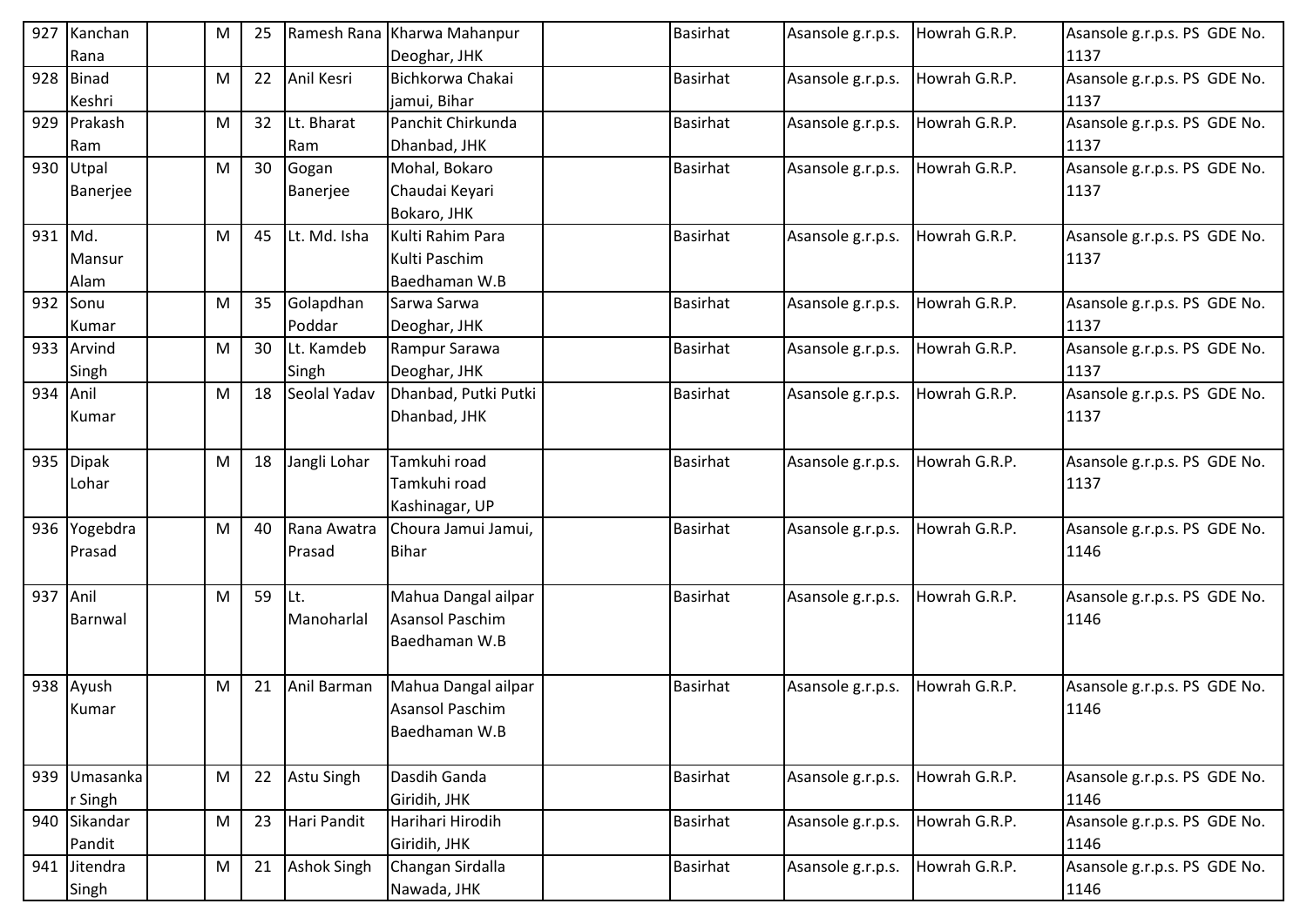| 942 | Sanjay                 | M | 27 |                     | Gobind Yadav Lathora Sanho Jamui, | Basirhat        | Asansole g.r.p.s. | Howrah G.R.P. | Asansole g.r.p.s. PS GDE No.         |
|-----|------------------------|---|----|---------------------|-----------------------------------|-----------------|-------------------|---------------|--------------------------------------|
|     | Yadav                  |   |    |                     | Bihar                             |                 |                   |               | 1146                                 |
|     | 943 Shiyangsu<br>Yadav | M | 45 | Lt. Prayag<br>Yadav | Panwat Jamui Jamui,<br>Bihar      | Basirhat        | Asansole g.r.p.s. | Howrah G.R.P. | Asansole g.r.p.s. PS GDE No.<br>1146 |
|     | 944 Rajendra           | M | 53 | Dawarik             | Jainagar Lakhisorai               | Basirhat        | Asansole g.r.p.s. | Howrah G.R.P. | Asansole g.r.p.s. PS GDE No.         |
|     | Shaw                   |   |    | Shaw                | Lakhisorai, Bihar                 |                 |                   |               | 1146                                 |
| 945 | Pramod                 | M | 26 | Chadrika            | MurhamoniChak                     | <b>Basirhat</b> | Asansole g.r.p.s. | Howrah G.R.P. | Asansole g.r.p.s. PS GDE No.         |
|     | Kumar                  |   |    | Sharma              | Barh Patna, Bihar                 |                 |                   |               | 1146                                 |
| 946 | Jitendra               | M | 23 | Hari Bhunya         | Kumardih                          | <b>Basirhat</b> | Asansole g.r.p.s. | Howrah G.R.P. | Asansole g.r.p.s. PS GDE No.         |
|     | Kumar                  |   |    |                     | Pandebswar Paschim                |                 |                   |               | 1146                                 |
|     | Bhunya                 |   |    |                     | Baedhaman W.B                     |                 |                   |               |                                      |
|     |                        |   |    |                     |                                   |                 |                   |               |                                      |
| 947 | Bikki                  | M | 18 | <b>Binod Raja</b>   | Lachmipur                         | <b>Basirhat</b> | Asansole g.r.p.s. | Howrah G.R.P. | Asansole g.r.p.s. PS GDE No.         |
|     | Kumar                  |   |    |                     | Lachmipur Paschim                 |                 |                   |               | 1146                                 |
|     |                        |   |    |                     | Baedhaman W.B                     |                 |                   |               |                                      |
|     |                        |   |    |                     |                                   |                 |                   |               |                                      |
|     | 948 Mangal             | M | 18 | Sankar Modi         | Nandana Raigrah                   | <b>Basirhat</b> | Asansole g.r.p.s. | Howrah G.R.P. | Asansole g.r.p.s. PS GDE No.         |
|     | Kumar                  |   |    |                     | Lakhisorai, Bihar                 |                 |                   |               | 1146                                 |
| 949 | Ramanath               | M | 42 | Madhu               | Pathardih Purulia                 | <b>Basirhat</b> | Asansole g.r.p.s. | Howrah G.R.P. | Asansole g.r.p.s. PS GDE No.         |
|     | Kumbhaka               |   |    | Chandrakum          | Purulia, WB                       |                 |                   |               | 1146                                 |
|     |                        |   |    | bhakar              |                                   |                 |                   |               |                                      |
|     |                        |   |    |                     |                                   |                 |                   |               |                                      |
| 950 | Biswajit               | M | 22 | Ajit                | Pathardih Purulia                 | <b>Basirhat</b> | Asansole g.r.p.s. | Howrah G.R.P. | Asansole g.r.p.s. PS GDE No.         |
|     | Kumbhaka               |   |    | Kumbhakar           | Purulia, WB                       |                 |                   |               | 1146                                 |
|     |                        |   |    |                     |                                   |                 |                   |               |                                      |
|     | 951 Ram                | M | 28 | Bhuneswar           | Kharampur Sekhpara                | <b>Basirhat</b> | Asansole g.r.p.s. | Howrah G.R.P. | Asansole g.r.p.s. PS GDE No.         |
|     | Kumar                  |   |    | Yadav               | Sekhpara, Bihar                   |                 |                   |               | 1146                                 |
|     | Yadav                  |   |    |                     |                                   |                 |                   |               |                                      |
| 952 | Sriknta                | M | 27 | Monoj               | Seolal Dangal                     | <b>Basirhat</b> | Asansole g.r.p.s. | Howrah G.R.P. | Asansole g.r.p.s. PS GDE No.         |
|     | Paswan                 |   |    | Paswan              | Dhadka Asansol                    |                 |                   |               | 1146                                 |
|     |                        |   |    |                     | North Paschim                     |                 |                   |               |                                      |
|     |                        |   |    |                     | Baedham                           |                 |                   |               |                                      |
|     | 953 Jagdeo             | M | 25 | Sitaram             | Neamtpur                          | Basirhat        | Asansole g.r.p.s. | Howrah G.R.P. | Asansole g.r.p.s. PS GDE No.         |
|     | Bhunya                 |   |    | Bhunya              | Padhanagar Begdih                 |                 |                   |               | 1146                                 |
|     |                        |   |    |                     | Colony Kulti Paschim              |                 |                   |               |                                      |
|     |                        |   |    |                     | Ba                                |                 |                   |               |                                      |
|     | 954 Subham             | M | 27 | Suraj Kumar         | <b>Bhindra Nawadih</b>            | <b>Basirhat</b> | Asansole g.r.p.s. | Howrah G.R.P. | Asansole g.r.p.s. PS GDE No.         |
|     | Kumar                  |   |    |                     | Bokaro, Jhk                       |                 |                   |               | 1146                                 |
|     | 955 Sudip              | M | 29 | Samaresh            | <b>Bally Bally Howrah</b>         | Basirhat        | Belur g.r.p.s.    | Howrah G.R.P. | Belur g.r.p.s. PS GDE No. 1019       |
|     | Ghosh                  |   |    | Ghosh               |                                   |                 |                   |               |                                      |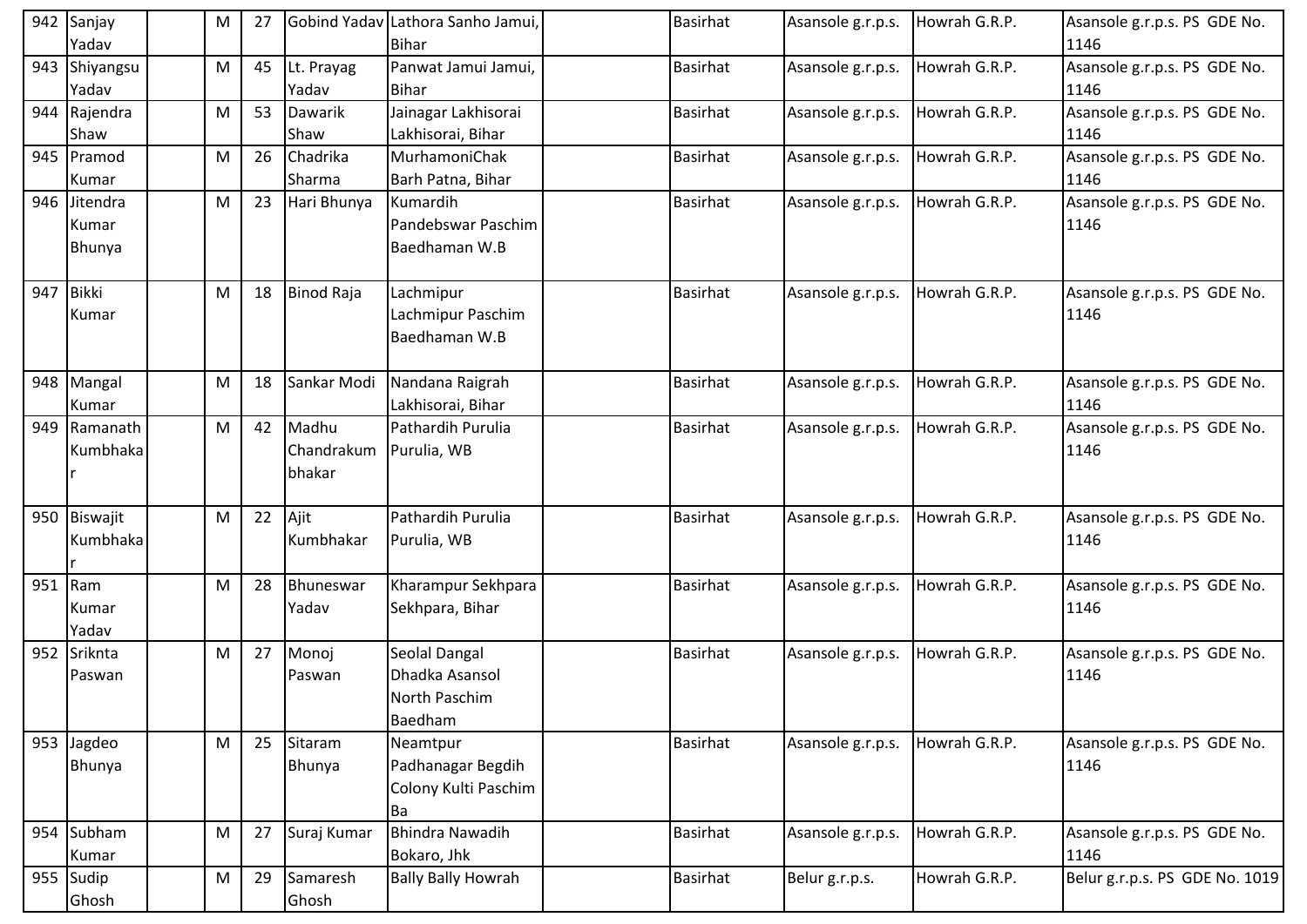|     | 956 Barun     | М | 40 | <b>Basudeb</b>     | Newpolly Nischinda        | <b>Basirhat</b> | Belur g.r.p.s. | Howrah G.R.P. | Belur g.r.p.s. PS GDE No. 1019 |
|-----|---------------|---|----|--------------------|---------------------------|-----------------|----------------|---------------|--------------------------------|
|     | Sarkar        |   |    | Sarkar             | Howrah                    |                 |                |               |                                |
|     | 957 Prabin    | M | 28 | K N Sukla          | Uttarpara Uttarpara       | <b>Basirhat</b> | Belur g.r.p.s. | Howrah G.R.P. | Belur g.r.p.s. PS GDE No. 1019 |
|     | Sukla         |   |    |                    | Hooghly                   |                 |                |               |                                |
|     | 958 Rahit Kr  | M | 22 | Satyendar          | Liluah Liluah Howrah      | <b>Basirhat</b> | Belur g.r.p.s. | Howrah G.R.P. | Belur g.r.p.s. PS GDE No. 1019 |
|     | Pandey        |   |    | Pandey             |                           |                 |                |               |                                |
| 959 | Saheb Sk      | м | 24 | Jahir Sk           | Rampurhat                 | <b>Basirhat</b> | Belur g.r.p.s. | Howrah G.R.P. | Belur g.r.p.s. PS GDE No. 1019 |
|     |               |   |    |                    | Rampurhat Birbhum         |                 |                |               |                                |
|     |               |   |    |                    |                           |                 |                |               |                                |
|     | 960 Sunil     | M | 34 | <b>Bikash</b>      | Bouria Bouria             | <b>Basirhat</b> | Belur g.r.p.s. | Howrah G.R.P. | Belur g.r.p.s. PS GDE No. 1019 |
|     | Mahato        |   |    | Mahato             | Howrah                    |                 |                |               |                                |
|     | 961 Abdul     | M | 40 | <b>Abdul Malik</b> | Arjuna Kalna Purba        | <b>Basirhat</b> | Belur g.r.p.s. | Howrah G.R.P. | Belur g.r.p.s. PS GDE No. 1019 |
|     | Alauddin      |   |    |                    | Burdwan                   |                 |                |               |                                |
|     | 962 Vishnukan | M | 22 | Nagarmal           | Sastitala Nischinda       | <b>Basirhat</b> | Belur g.r.p.s. | Howrah G.R.P. | Belur g.r.p.s. PS GDE No. 1019 |
|     | t Sharma      |   |    | Sharma             | Howrah                    |                 |                |               |                                |
|     |               |   |    |                    |                           |                 |                |               |                                |
|     | 963 Prasanta  | M | 45 | Lt Hira Lal        | Netaji Nagar              | <b>Basirhat</b> | Belur g.r.p.s. | Howrah G.R.P. | Belur g.r.p.s. PS GDE No. 1019 |
|     | Dev           |   |    | Dev                | Nischinda Howrah          |                 |                |               |                                |
|     | 964 Anand Kr  | M | 26 | Vijay Thakur       | Printick Nischinda        | Basirhat        | Belur g.r.p.s. | Howrah G.R.P. | Belur g.r.p.s. PS GDE No. 1019 |
|     | Thakur        |   |    |                    | Howrah                    |                 |                |               |                                |
| 965 | Vaibhar       | M | 29 | Dilip Sachdev      | Liluah Liluah Howrah      | <b>Basirhat</b> | Belur g.r.p.s. | Howrah G.R.P. | Belur g.r.p.s. PS GDE No. 1019 |
|     | Sachdev       |   |    |                    |                           |                 |                |               |                                |
|     | 966 Vijay Kr  | M | 42 | Lt Giridhari       | Tahkurpukur               | <b>Basirhat</b> | Belur g.r.p.s. | Howrah G.R.P. | Belur g.r.p.s. PS GDE No. 1031 |
|     | Pathak        |   |    | Pathak             | Tahkurpukur Kol-63        |                 |                |               |                                |
|     |               |   |    |                    |                           |                 |                |               |                                |
| 967 | Bhola         | M | 42 | S C Pal            | Haripal Haripal           | <b>Basirhat</b> | Belur g.r.p.s. | Howrah G.R.P. | Belur g.r.p.s. PS GDE No. 1031 |
|     | Nath Pal      |   |    |                    | Hooghly                   |                 |                |               |                                |
| 968 | Jiban         | M | 43 | Lt J G Sarkar      | <b>Belur Belur Howrah</b> | Basirhat        | Belur g.r.p.s. | Howrah G.R.P. | Belur g.r.p.s. PS GDE No. 1031 |
|     | Sarkar        |   |    |                    |                           |                 |                |               |                                |
| 969 | Chandan       | M | 26 | Barmanand          | Uttarpara Uttarpara       | Basirhat        | Belur g.r.p.s. | Howrah G.R.P. | Belur g.r.p.s. PS GDE No. 1031 |
|     | Kumar         |   |    | Sahani             | Hooghly                   |                 |                |               |                                |
|     | 970 Anup Das  | M | 43 | Lt Ram Hari        | Sapuipara Nischinda       | <b>Basirhat</b> | Belur g.r.p.s. | Howrah G.R.P. | Belur g.r.p.s. PS GDE No. 1031 |
|     |               |   |    |                    | Howrah                    |                 |                |               |                                |
|     | 971 Ganga     | M | 40 | Guru Charan        | Patrapara Nischinda       | <b>Basirhat</b> | Belur g.r.p.s. | Howrah G.R.P. | Belur g.r.p.s. PS GDE No. 1031 |
|     | Ram           |   |    | Ram                | Howrah                    |                 |                |               |                                |
|     | 972 Sandip    | M | 36 | Lt Arjun           | Hanskhali Sankrail        | <b>Basirhat</b> | Belur g.r.p.s. | Howrah G.R.P. | Belur g.r.p.s. PS GDE No. 1031 |
|     | Hansda        |   | 45 | Hansda             | Howrah                    |                 |                |               |                                |
|     | 973 Biswanath | M |    | Durga Pada         | Rishra Rishra             | <b>Basirhat</b> | Belur g.r.p.s. | Howrah G.R.P. | Belur g.r.p.s. PS GDE No. 1031 |
|     | Das           |   |    | Das                | Hooghly                   |                 |                |               |                                |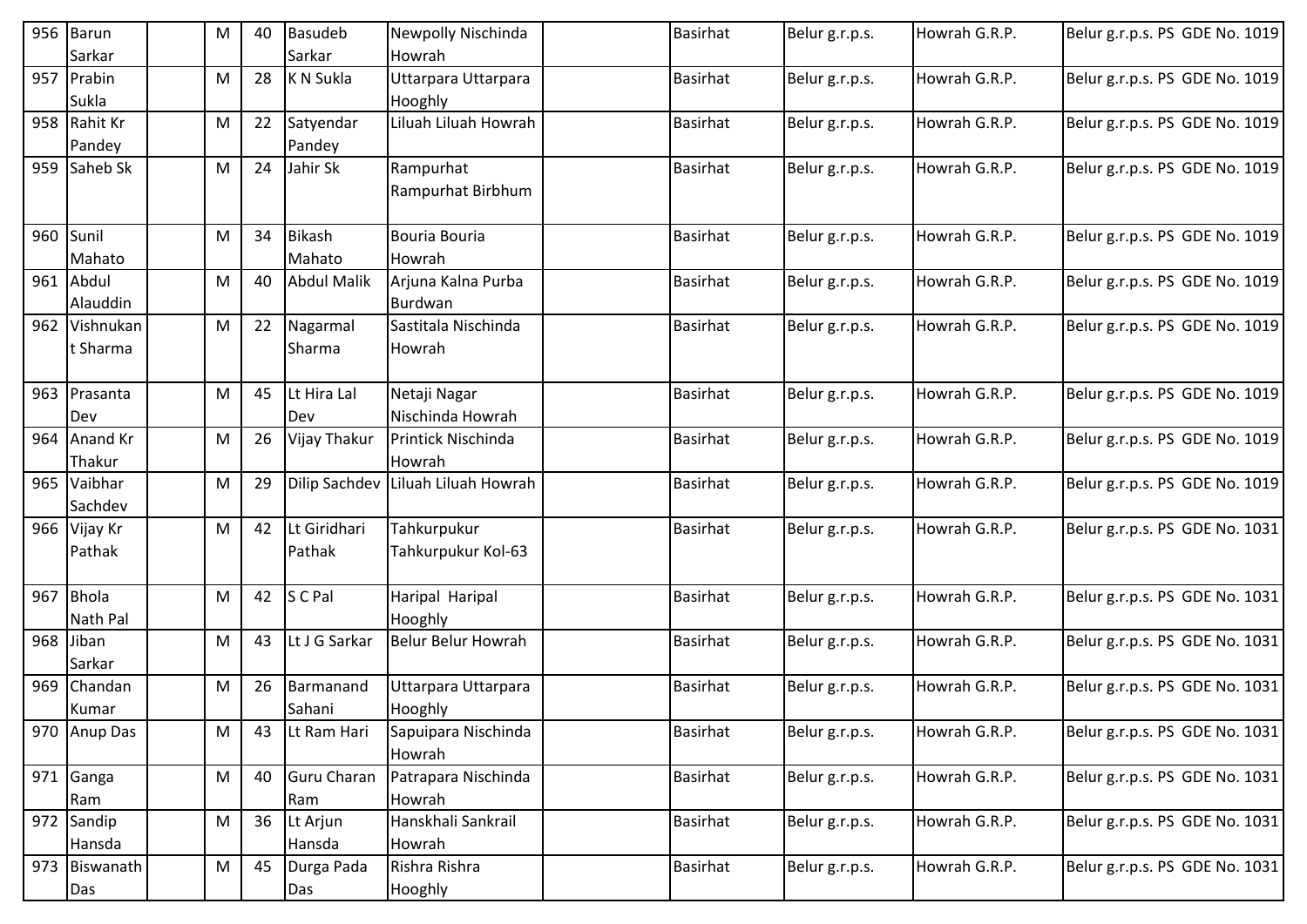| 974 | Subhadip       | M | 22 | Swapan Pal           | <b>Andal Andal</b>               | <b>Basirhat</b> | Belur g.r.p.s.  | Howrah G.R.P. | Belur g.r.p.s. PS GDE No. 1031 |
|-----|----------------|---|----|----------------------|----------------------------------|-----------------|-----------------|---------------|--------------------------------|
|     | Pal            |   |    |                      | Burdwan W                        |                 |                 |               |                                |
| 975 | Arpan          | м | 26 | Sandip Hazra         | Tarakeswar                       | <b>Basirhat</b> | Belur g.r.p.s.  | Howrah G.R.P. | Belur g.r.p.s. PS GDE No. 1031 |
|     | Hazra          |   |    |                      | <b>Tarakeswar Hooghly</b>        |                 |                 |               |                                |
| 976 | Armit          | M | 32 |                      | Suresh Khatri Bally Bally Howrah | Basirhat        | Belur g.r.p.s.  | Howrah G.R.P. | Belur g.r.p.s. PS GDE No. 1031 |
|     | Krkhatri       |   |    |                      |                                  |                 |                 |               |                                |
| 977 | Sudip Bera     | M | 23 | Sanjay Bera          | Amta Amta Howrah                 | Basirhat        | Belur g.r.p.s.  | Howrah G.R.P. | Belur g.r.p.s. PS GDE No. 1031 |
|     | 978 $ Raja$    | M | 24 | <b>B</b> Show        | Gaya Derha Gaya                  | Basirhat        | Belur g.r.p.s.  | Howrah G.R.P. | Belur g.r.p.s. PS GDE No. 1031 |
|     | Kumar          |   |    |                      | <b>Bihar</b>                     |                 |                 |               |                                |
| 979 | Dipankar       | м | 35 | Dulal Ch Dey         | Konnagar Uttarpara               | <b>Basirhat</b> | Belur g.r.p.s.  | Howrah G.R.P. | Belur g.r.p.s. PS GDE No. 1031 |
|     | Dey            |   |    |                      | Hooghly                          |                 |                 |               |                                |
| 980 | Abhissek       | м | 35 | Samir Prasad         | <b>Bally Bally Howrah</b>        | <b>Basirhat</b> | Belur g.r.p.s.  | Howrah G.R.P. | Belur g.r.p.s. PS GDE No. 1035 |
|     | Stiphen        |   |    |                      |                                  |                 |                 |               |                                |
| 981 | Koustav        | м | 21 | Koushik              | Golabari Golabari                | <b>Basirhat</b> | Belur g.r.p.s.  | Howrah G.R.P. | Belur g.r.p.s. PS GDE No. 1035 |
|     | Ghosh          |   |    | Ghosh                | Howrah                           |                 |                 |               |                                |
| 982 | Asish          | M | 35 | Tarak Naidu          | Pirtala Golabari                 | Basirhat        | Belur g.r.p.s.  | Howrah G.R.P. | Belur g.r.p.s. PS GDE No. 1035 |
|     | Naidu          |   |    |                      | Howrah                           |                 |                 |               |                                |
| 983 | Arpan          | M | 25 | Subir                | <b>Bally Bally Howrah</b>        | <b>Basirhat</b> | Belur g.r.p.s.  | Howrah G.R.P. | Belur g.r.p.s. PS GDE No. 1035 |
|     | Chaterjee      |   |    | Chaterjee            |                                  |                 |                 |               |                                |
|     |                |   |    |                      |                                  |                 |                 |               |                                |
| 984 | Dhan           | М | 47 | Karna                | Hazra Para Lane Bally            | Basirhat        | Belur g.r.p.s.  | Howrah G.R.P. | Belur g.r.p.s. PS GDE No. 1035 |
|     | <b>Bahadur</b> |   |    | Bahadur              | Howrah                           |                 |                 |               |                                |
|     | Roy            |   |    |                      |                                  |                 |                 |               |                                |
| 985 | Kunal          | м | 30 | <b>Kartick Singh</b> | Sastitala Nischinda              | <b>Basirhat</b> | Belur g.r.p.s.  | Howrah G.R.P. | Belur g.r.p.s. PS GDE No. 1035 |
|     | Singh          |   |    |                      | Howrah                           |                 |                 |               |                                |
| 986 | Aritras        | M | 26 | <b>Kusal Saha</b>    | <b>Beraberi Singur</b>           | Basirhat        | Belur g.r.p.s.  | Howrah G.R.P. | Belur g.r.p.s. PS GDE No. 1035 |
|     | Saha           |   |    |                      | Hooghly                          |                 |                 |               |                                |
| 987 | <b>Dipak</b>   | м | 50 | Lt Gopal Saha        | <b>Uttar Subhaspolly</b>         | <b>Basirhat</b> | Belur g.r.p.s.  | Howrah G.R.P. | Belur g.r.p.s. PS Outpost      |
|     | Saha           |   |    |                      | Dankuni Hooghly                  |                 |                 |               | Dankuni GRPP GDE No. 435       |
| 988 | Sandip         |   | 38 | <b>Nepal Ghosh</b>   | <b>TARAKESWAR</b>                | <b>Basirhat</b> | Howrah g.r.p.s. | Howrah G.R.P. | Howrah g.r.p.s. PS GDE No.     |
|     | Ghosh          |   |    |                      | <b>TARAKESWAR</b>                |                 |                 |               | 1787                           |
|     |                |   |    |                      | <b>HOOGHLY</b>                   |                 |                 |               |                                |
| 989 | Amit           |   | 21 |                      | Rajesh Kumar TARAKESWAR          | <b>Basirhat</b> | Howrah g.r.p.s. | Howrah G.R.P. | Howrah g.r.p.s. PS GDE No.     |
|     | Kumar          |   |    |                      | TARAKESWAR                       |                 |                 |               | 1787                           |
|     |                |   |    |                      | <b>HOOGHLY</b>                   |                 |                 |               |                                |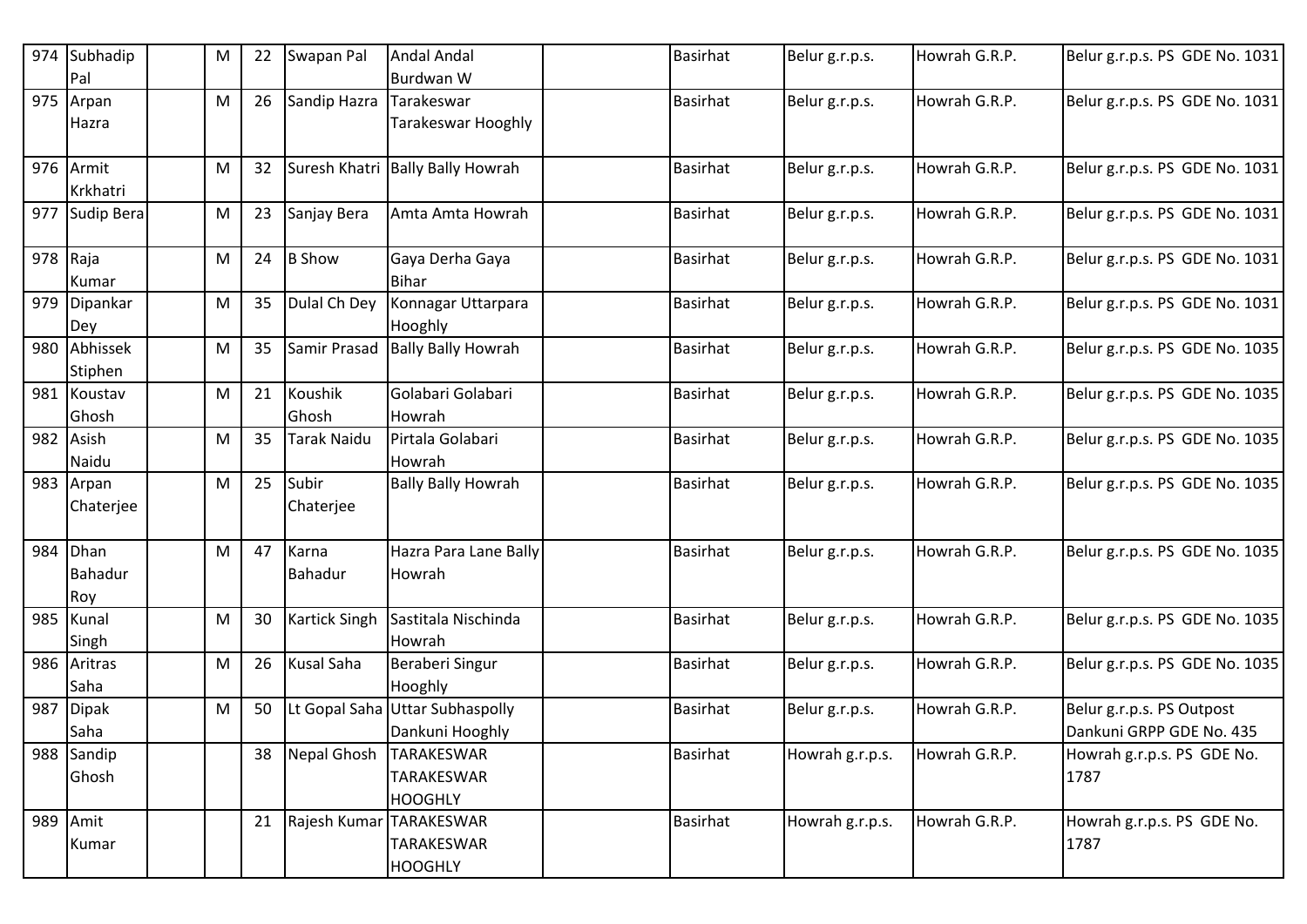| 990 | "bipin Kr.<br>Yadav" | 27 | Ate Kamlesh    | swari Prasad Yadav<br>of Basgarha, po | <b>Basirhat</b> | Howrah g.r.p.s. | Howrah G.R.P. | Howrah g.r.p.s. PS GDE No.<br>1782 |
|-----|----------------------|----|----------------|---------------------------------------|-----------------|-----------------|---------------|------------------------------------|
|     |                      |    |                | Basudevpur Ko                         |                 |                 |               |                                    |
|     | 991 Debendra         | 55 |                | Late Fuchcho Adav of Mahadeva         | <b>Basirhat</b> | Howrah g.r.p.s. | Howrah G.R.P. | Howrah g.r.p.s. PS GDE No.         |
|     | Kr. Prasad           |    | Prasad Y       | paria po Bariarpur                    |                 |                 |               | 1742                               |
|     |                      |    |                | Bariarpur Mu                          |                 |                 |               |                                    |
|     | 992 Mithu Sk         | 30 | Mehebub Sk     | TARAKESWAR                            | <b>Basirhat</b> | Howrah g.r.p.s. | Howrah G.R.P. | Howrah g.r.p.s. PS GDE No.         |
|     |                      |    |                | TARAKESWAR                            |                 |                 |               | 1767                               |
|     |                      |    |                | <b>HOOGHLY</b>                        |                 |                 |               |                                    |
|     | 993 Siddharth        | 21 | Manish         | <b>TARAKESWAR</b>                     | <b>Basirhat</b> | Howrah g.r.p.s. | Howrah G.R.P. | Howrah g.r.p.s. PS GDE No.         |
|     | a Agrwal             |    | Agarwal        | TARAKESWAR                            |                 |                 |               | 1767                               |
|     |                      |    |                | <b>HOOGHLY</b>                        |                 |                 |               |                                    |
|     | 994 Avijit Saha      | 50 | Indrajit Saha  | 127 RB ROAD                           | <b>Basirhat</b> | Howrah g.r.p.s. | Howrah G.R.P. | Howrah g.r.p.s. PS GDE No.         |
|     |                      |    |                | <b>BIJPUR NORTH 24</b><br><b>PGS</b>  |                 |                 |               | 1767                               |
|     | 995 Dibendu          | 40 | Narayan Ch     | 127 RB ROAD BIJPUR                    | <b>Basirhat</b> | Howrah g.r.p.s. | Howrah G.R.P. | Howrah g.r.p.s. PS GDE No.         |
|     | Pal M                |    | Pal            | NORTH 24 PGS                          |                 |                 |               | 1767                               |
|     | 996 Bajrangi         | 30 | Hari Mohan     | 127 RB ROAD                           | <b>Basirhat</b> | Howrah g.r.p.s. | Howrah G.R.P. | Howrah g.r.p.s. PS GDE No.         |
|     | Dutta                |    | Dutta          | <b>BIJPUR NORTH 24</b>                |                 |                 |               | 1767                               |
|     |                      |    |                | PGS                                   |                 |                 |               |                                    |
|     | 997 Dsudip           | 22 | R <sub>B</sub> | 127 RB ROAD                           | <b>Basirhat</b> | Howrah g.r.p.s. | Howrah G.R.P. | Howrah g.r.p.s. PS GDE No.         |
|     | Chakrabor            |    | Chakraborty    | <b>BIJPUR NORTH 24</b>                |                 |                 |               | 1767                               |
|     | lty.                 |    |                | PGS                                   |                 |                 |               |                                    |
|     | 998   Imran Sk       | 21 | Abul Sk        | 127 RB ROAD                           | <b>Basirhat</b> | Howrah g.r.p.s. | Howrah G.R.P. | Howrah g.r.p.s. PS GDE No.         |
|     |                      |    |                | <b>BIJPUR NORTH 24</b>                |                 |                 |               | 1767                               |
|     |                      |    |                | PGS                                   |                 |                 |               |                                    |
|     | 999 Sahawaj          | 22 | Md Abbas       | <b>ICHAPUR FULBARI</b>                | Basirhat        | Howrah g.r.p.s. | Howrah G.R.P. | Howrah g.r.p.s. PS GDE No.         |
|     | Hossain              |    |                | PATNA(BIHAR)                          |                 |                 |               | 1767                               |
|     | 1000 Joy Saha        | 23 | Ajoy Saha      | <b>ICHAPUR FULBARI</b>                | <b>Basirhat</b> | Howrah g.r.p.s. | Howrah G.R.P. | Howrah g.r.p.s. PS GDE No.         |
|     |                      |    |                | PATNA(BIHAR)                          |                 |                 |               | 1767                               |
|     | 1001 Swapan          | 22 | A B Sarder     | <b>ICHAPUR FULBARI</b>                | <b>Basirhat</b> | Howrah g.r.p.s. | Howrah G.R.P. | Howrah g.r.p.s. PS GDE No.         |
|     | Sarder               |    |                | PATNA(BIHAR)                          |                 |                 |               | 1767                               |
|     | 1002 Sourav Kr       | 22 |                | Goutam Das I CHAPUR FULBARI           | <b>Basirhat</b> | Howrah g.r.p.s. | Howrah G.R.P. | Howrah g.r.p.s. PS GDE No.         |
|     | Das                  |    |                | PATNA(BIHAR)                          |                 |                 |               | 1767                               |
|     | 1003 Paritosh        | 22 | Sunil          | <b>ICHAPUR FULBARI</b>                | Basirhat        | Howrah g.r.p.s. | Howrah G.R.P. | Howrah g.r.p.s. PS GDE No.         |
|     | Samanta              |    | Samanta        | PATNA(BIHAR)                          |                 |                 |               | 1767                               |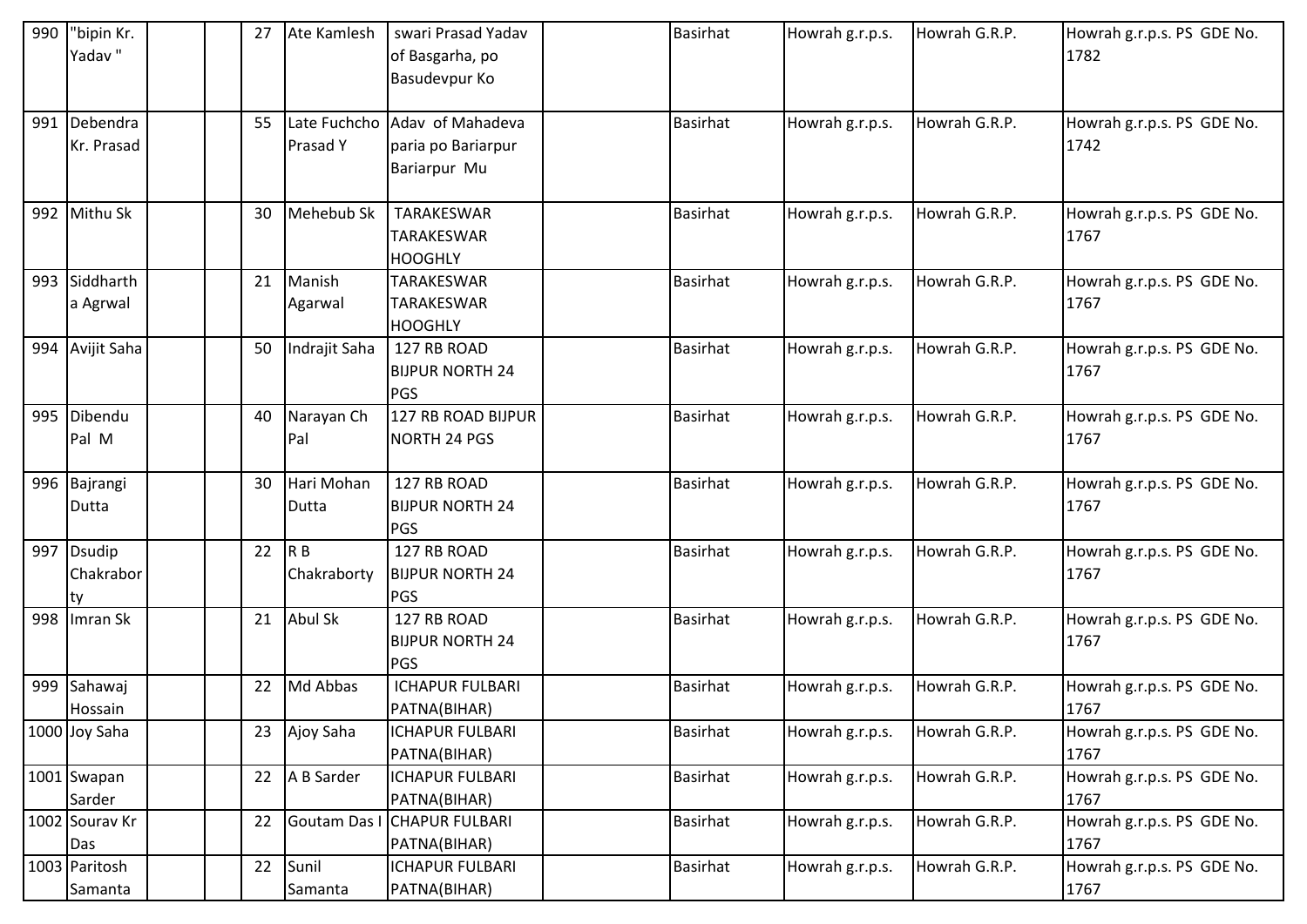|           | 1004 Samsul<br>Sarder         |   | 45 | C Sarder                                | <b>GHATAK PUKUR</b><br><b>BHANGAR SOUTYH</b>                              |             | <b>Basirhat</b>                        | Howrah g.r.p.s. | Howrah G.R.P. | Howrah g.r.p.s. PS GDE No.<br>1767 |
|-----------|-------------------------------|---|----|-----------------------------------------|---------------------------------------------------------------------------|-------------|----------------------------------------|-----------------|---------------|------------------------------------|
|           | 1005 Rahul<br>Bera            |   | 31 | Bhadrashyam   JADU BERIA<br><b>Bera</b> | <b>24 PGS</b><br><b>ULUBERIA HOWRAH</b>                                   |             | <b>Basirhat</b>                        | Howrah g.r.p.s. | Howrah G.R.P. | Howrah g.r.p.s. PS GDE No.<br>1767 |
|           | 1006 Suvas Roy                |   | 26 | Trilochan Roy JADU BERIA                | <b>ULUBERIA HOWRAH</b>                                                    |             | <b>Basirhat</b>                        | Howrah g.r.p.s. | Howrah G.R.P. | Howrah g.r.p.s. PS GDE No.<br>1767 |
|           | 1007 Babulala<br>Mondal       |   | 45 | Narayan<br>Mondal                       | <b>JADU BERIA</b><br><b>ULUBERIA HOWRAH</b>                               |             | <b>Basirhat</b>                        | Howrah g.r.p.s. | Howrah G.R.P. | Howrah g.r.p.s. PS GDE No.<br>1767 |
|           | 1008 Rabindra<br>Shety        |   | 54 | Nusha Sethy                             | JADU BERIA<br><b>ULUBERIA HOWRAH</b>                                      |             | <b>Basirhat</b>                        | Howrah g.r.p.s. | Howrah G.R.P. | Howrah g.r.p.s. PS GDE No.<br>1742 |
|           | 1009 Rowsan<br>Kumar          |   | 35 | Lt Ranbir<br>Yadav                      | <b>GANDHI MOIDAN</b><br><b>GANDHI MOIDAN</b><br>PATNA (BIHAR)             |             | <b>Basirhat</b>                        | Howrah g.r.p.s. | Howrah G.R.P. | Howrah g.r.p.s. PS GDE No.<br>1767 |
|           | 1010 Kisor Batki              |   | 34 | <b>Bhusi Batki</b>                      | RAM NAGAR RAM<br>NAGAR THANE(MH)                                          |             | <b>Basirhat</b>                        | Howrah g.r.p.s. | Howrah G.R.P. | Howrah g.r.p.s. PS GDE No.<br>1767 |
|           | 1011 Kamal<br>Maity           |   | 38 | Sree Krishna<br>Maity                   | <b>RAM NAGAR RAM</b><br>NAGAR THANE(MH)                                   |             | <b>Basirhat</b>                        | Howrah g.r.p.s. | Howrah G.R.P. | Howrah g.r.p.s. PS GDE No.<br>1767 |
| 1012 Ashu | Gupta                         |   | 25 | Sanu Gupta                              | <b>RAM NAGAR RAM</b><br>NAGAR THANE(MH)                                   |             | <b>Basirhat</b>                        | Howrah g.r.p.s. | Howrah G.R.P. | Howrah g.r.p.s. PS GDE No.<br>1767 |
|           | 1013 Ranjit<br><b>Biswas</b>  | M | 44 | S/o Lt.<br>Rdhanath<br><b>Biswas</b>    | Balagarh PS:<br>Balagarh Dist.:<br><b>Hooghly Rural</b>                   | Balagarh    | <b>Hooghly Rural</b>                   | Kalna g.r.p.s.  | Howrah G.R.P. | Kalna g.r.p.s. PS GDE No. 972      |
|           | 1014 Rakesh<br>Das            | M | 21 | S/o Raju Das                            | Nabadwip PS:<br>Nabadwip Dist.:<br>Krishnanagar Police<br><b>District</b> | Nabadwip    | Krishnanagar<br><b>Police District</b> | Kalna g.r.p.s.  | Howrah G.R.P. | Kalna g.r.p.s. PS GDE No. 972      |
|           | 1015 Anupam<br>Kumar<br>Barui | M | 38 | <b>Barui</b>                            | S/o Gopinath Purbasthali PS:<br>Purbasthali Dist.:<br>Purba Burdwan       | Purbasthali | Purba Burdwan Kalna g.r.p.s.           |                 | Howrah G.R.P. | Kalna g.r.p.s. PS GDE No. 972      |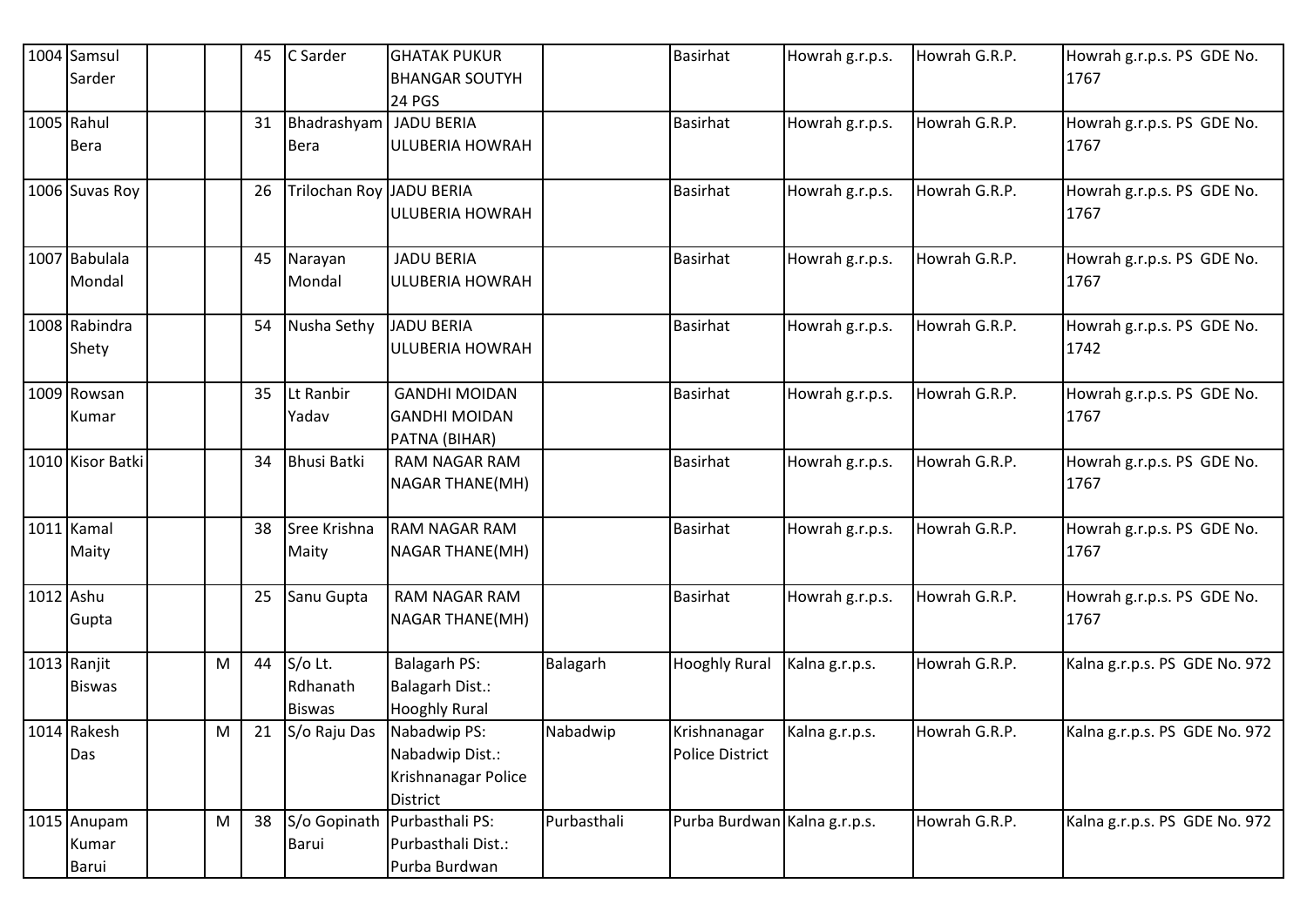|             | 1016 Shibam<br>Sarkar   | M | 21 | S/o Swapan<br>Sarkar       | Swarupganj PS:<br>Nabadwip Dist.:<br>Krishnanagar Police<br><b>District</b> | Nabadwip   | Krishnanagar<br><b>Police District</b> | Kalna g.r.p.s. | Howrah G.R.P. | Kalna g.r.p.s. PS Outpost<br>Nabadwip GRPP GDE No. 858 |
|-------------|-------------------------|---|----|----------------------------|-----------------------------------------------------------------------------|------------|----------------------------------------|----------------|---------------|--------------------------------------------------------|
|             | 1017 Suvam<br>Singha    | M | 25 | S/o Tushar<br>Kanti Singha | Banshberia PS:<br>Mogra Dist.: Hooghly<br>Rural                             | Mogra      | <b>Hooghly Rural</b>                   | Kalna g.r.p.s. | Howrah G.R.P. | Kalna g.r.p.s. PS Outpost<br>Nabadwip GRPP GDE No. 858 |
| 1018 Bijoy  | Ghosh                   | M | 25 | Bikash Kr.<br>Ghosh        | PS: Katwa Dist.:<br>Purba Burdwan                                           | Katwa      | Purba Burdwan Katwa g.r.p.s.           |                | Howrah G.R.P. | Katwa g.r.p.s. PS GDE No.<br>1372                      |
| 1019 Amit   | Ghosh                   | M | 25 | Ranjit Ghosh               | PS: Katwa Dist.:<br>Purba Burdwan                                           | Katwa      | Purba Burdwan Katwa g.r.p.s.           |                | Howrah G.R.P. | Katwa g.r.p.s. PS GDE No.<br>1372                      |
| 1020 Avijit | Aichi                   | M | 30 | Ajit Aichi                 | PS: Burdwan Dist.:<br>Purba Burdwan                                         | Burdwan    | Purba Burdwan Katwa g.r.p.s.           |                | Howrah G.R.P. | Katwa g.r.p.s. PS GDE No.<br>1372                      |
|             | 1021 Utpal<br>Sarnakar  | M | 40 | Bhyall<br>Sarnokar         | PS: Berhampore<br>Dist.: Murshidabad                                        | Berhampore | Murshidabad                            | Katwa g.r.p.s. | Howrah G.R.P. | Katwa g.r.p.s. PS GDE No.<br>1372                      |
|             | 1022 Atabul Sk          | M | 33 | Ajgar Sk                   | PS: Katwa Dist.:<br>Purba Burdwan                                           | Katwa      | Purba Burdwan Katwa g.r.p.s.           |                | Howrah G.R.P. | Katwa g.r.p.s. PS GDE No.<br>1372                      |
|             | 1023 Sahajahan<br>Sk    | M | 28 | Rabbani Sk                 | PS: Salar Dist.:<br>Murshidabad                                             | Salar      | Murshidabad                            | Katwa g.r.p.s. | Howrah G.R.P. | Katwa g.r.p.s. PS GDE No.<br>1372                      |
|             | 1024 Srimanta<br>Pal    | M | 45 | <b>Bikash Pal</b>          | PS: Mangalkot Dist.:<br>Purba Burdwan                                       | Mangalkot  | Purba Burdwan Katwa g.r.p.s.           |                | Howrah G.R.P. | Katwa g.r.p.s. PS GDE No.<br>1372                      |
|             | 1025 Biswajit<br>Sarkar | M | 27 | Dibakar<br>Sarkar          | PS: Berhampore<br>Dist.: Murshidabad                                        | Berhampore | Murshidabad                            | Katwa g.r.p.s. | Howrah G.R.P. | Katwa g.r.p.s. PS GDE No.<br>1372                      |
|             | 1026 Suman<br>Oraw      | M | 23 | Joydeb Oraw                | PS: Jiaganj Dist.:<br>Murshidabad                                           | Jiaganj    | Murshidabad                            | Katwa g.r.p.s. | Howrah G.R.P. | Katwa g.r.p.s. PS GDE No.<br>1372                      |
|             | 1027 Ashok<br>Dalui     | M | 38 | Ranjit Dalui               | PS: Saktipur Dist.:<br>Murshidabad                                          | Saktipur   | Murshidabad                            | Katwa g.r.p.s. | Howrah G.R.P. | Katwa g.r.p.s. PS GDE No.<br>1372                      |
|             | 1028 Somu<br>Mondal     | M | 24 | Poresh<br>Mondal           | PS: Bharatpur Dist.:<br>Murshidabad                                         | Bharatpur  | Murshidabad                            | Katwa g.r.p.s. | Howrah G.R.P. | Katwa g.r.p.s. PS GDE No.<br>1372                      |
|             | 1029 Animesh<br>Mondal  | M | 44 | Laxmi Ch.<br>Mondal        | PS: Kaligunj Dist.:<br>Krishnanagar Police<br><b>District</b>               | Kaligunj   | Krishnanagar<br><b>Police District</b> | Katwa g.r.p.s. | Howrah G.R.P. | Katwa g.r.p.s. PS GDE No.<br>1372                      |
|             | 1030 Saddam<br>Khan     | M | 20 | Mirajuddin<br>Khan         | PS: Salar Dist.:<br>Murshidabad                                             | Salar      | Murshidabad                            | Katwa g.r.p.s. | Howrah G.R.P. | Katwa g.r.p.s. PS GDE No.<br>1372                      |
|             | 1031 Khokan<br>Nandi    | M | 32 | Monohar<br>Nandi           | PS: Saktipur Dist.:<br>Murshidabad                                          | Saktipur   | Murshidabad                            | Katwa g.r.p.s. | Howrah G.R.P. | Katwa g.r.p.s. PS GDE No.<br>1372                      |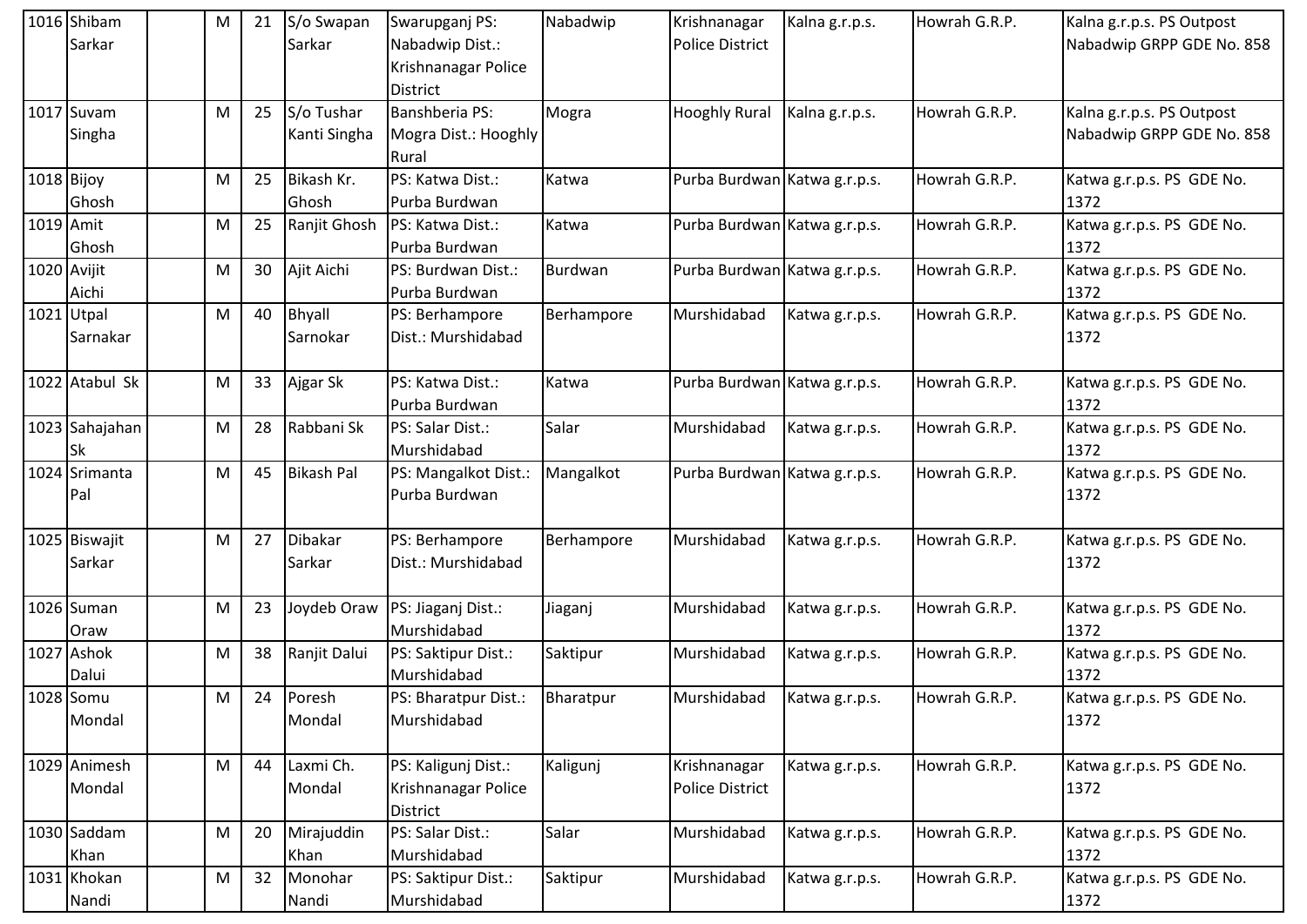| 1032 Raja | Mahato                            | M | 22 | Mahato                       | Rampadharat PS: Balagarh Dist.:<br><b>Hooghly Rural</b>                                        | Balagarh                | <b>Hooghly Rural</b> | Katwa g.r.p.s.          | Howrah G.R.P. | Katwa g.r.p.s. PS GDE No.<br>1372      |
|-----------|-----------------------------------|---|----|------------------------------|------------------------------------------------------------------------------------------------|-------------------------|----------------------|-------------------------|---------------|----------------------------------------|
|           | 1033 Jayenta<br>Barui             | M | 42 | Joghes Barui                 |                                                                                                |                         | <b>Basirhat</b>      | Sainthia g.r.p.s.       | Howrah G.R.P. | Sainthia g.r.p.s. PS GDE No.<br>949    |
|           | 1034 Sudip<br>Mondal              | M | 24 | <b>Bhabesh</b><br>Mondal     |                                                                                                |                         | <b>Basirhat</b>      | Sainthia g.r.p.s.       | Howrah G.R.P. | Sainthia g.r.p.s. PS GDE No.<br>949    |
|           | 1035 Dipok<br>Mondal              | M | 19 | Uttam<br>Mondal              |                                                                                                |                         | <b>Basirhat</b>      | Sainthia g.r.p.s.       | Howrah G.R.P. | Sainthia g.r.p.s. PS GDE No.<br>949    |
|           | 1036 Apurbapra<br>sad<br>Pramanik | M | 36 | Janardhan<br>Paramanik       |                                                                                                |                         | <b>Basirhat</b>      | Sainthia g.r.p.s.       | Howrah G.R.P. | Sainthia g.r.p.s. PS GDE No.<br>949    |
|           | 1037 Tapas<br>Maji                | M | 28 | Murari Maji                  | Ashtara Tarakeswar<br>Hooghly PS:<br>Sheoraphuli g.r.p.s.<br>Dist.: Howrah G.R.P.              | Sheoraphuli<br>g.r.p.s. | Howrah G.R.P.        | Sheoraphuli<br>g.r.p.s. | Howrah G.R.P. | Sheoraphuli g.r.p.s. PS GDE<br>No. 999 |
|           | 1038 Babu Khan                    | M | 18 | <b>Sk Sariful</b><br>Hassain | Dharampur Khanakul Sheoraphuli<br>Hooghly PS:<br>Sheoraphuli g.r.p.s.<br>Dist.: Howrah G.R.P.  | g.r.p.s.                | Howrah G.R.P.        | Sheoraphuli<br>g.r.p.s. | Howrah G.R.P. | Sheoraphuli g.r.p.s. PS GDE<br>No. 999 |
| 1039 Arup | Pakhira                           | M | 53 | Lt. Monindra<br>Pakhira      | Bhanjpur Tarakeswar Sheoraphuli<br>Hooghly PS:<br>Sheoraphuli g.r.p.s.<br>Dist.: Howrah G.R.P. | g.r.p.s.                | Howrah G.R.P.        | Sheoraphuli<br>g.r.p.s. | Howrah G.R.P. | Sheoraphuli g.r.p.s. PS GDE<br>No. 999 |
| 1040 Aziz | <b>Mallick</b>                    | M | 32 | Samsul<br>Haque<br>Mallick   | Nalikul Haripal<br>Hooghly PS:<br>Sheoraphuli g.r.p.s.<br>Dist.: Howrah G.R.P.                 | Sheoraphuli<br>g.r.p.s. | Howrah G.R.P.        | Sheoraphuli<br>g.r.p.s. | Howrah G.R.P. | Sheoraphuli g.r.p.s. PS GDE<br>No. 999 |
|           | 1041 Saharab<br>Ali               | M | 48 | Md Ismile                    | Nalikul Haripal<br>Hooghly PS:<br>Sheoraphuli g.r.p.s.<br>Dist.: Howrah G.R.P.                 | Sheoraphuli<br>g.r.p.s. | Howrah G.R.P.        | Sheoraphuli<br>g.r.p.s. | Howrah G.R.P. | Sheoraphuli g.r.p.s. PS GDE<br>No. 999 |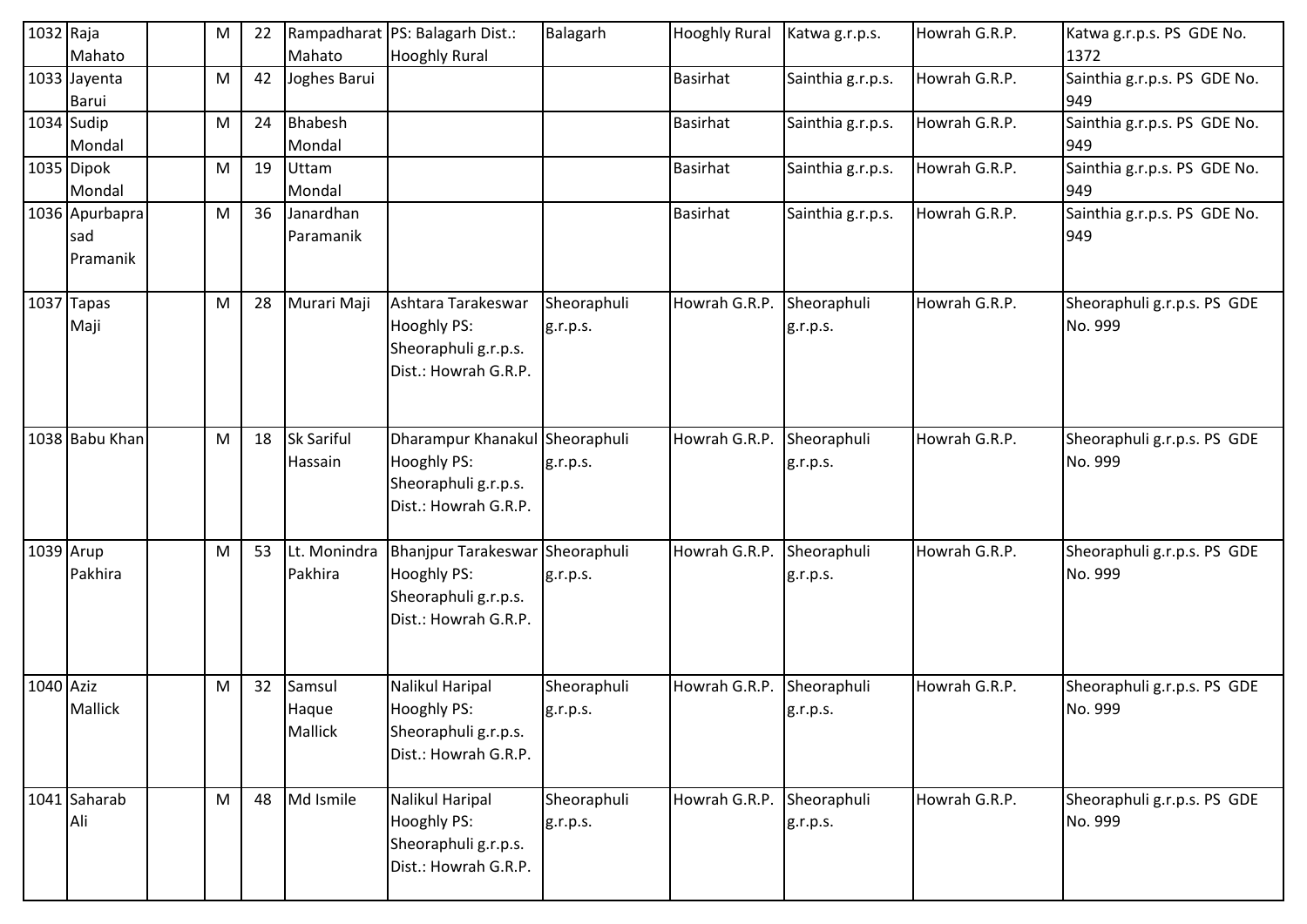| 1042 Prasenjit<br>Pramanik<br>1043 Sk Hasibur | M<br>M | 36<br>22 | <b>Barun</b><br>Pramanik<br><b>Sk Ratafar</b> | <b>Balagarh Chatra</b><br>Balagarh Hooghly PS: g.r.p.s.<br>Sheoraphuli g.r.p.s.<br>Dist.: Howrah G.R.P.<br>Naihati Naihati 24<br>Pgs (N) PS:<br>Sheoraphuli g.r.p.s.<br>Dist.: Howrah G.R.P. | Sheoraphuli<br>Sheoraphuli<br>g.r.p.s. | Howrah G.R.P.<br>Howrah G.R.P. | Sheoraphuli<br>g.r.p.s.<br>Sheoraphuli<br>g.r.p.s. | Howrah G.R.P.<br>Howrah G.R.P. | Sheoraphuli g.r.p.s. PS GDE<br>No. 999<br>Sheoraphuli g.r.p.s. PS GDE<br>No. 999 |
|-----------------------------------------------|--------|----------|-----------------------------------------------|----------------------------------------------------------------------------------------------------------------------------------------------------------------------------------------------|----------------------------------------|--------------------------------|----------------------------------------------------|--------------------------------|----------------------------------------------------------------------------------|
| 1044 Santu Das                                | M      | 30       | Goutam Das                                    | Sheoraphuli<br>Bowbazer<br>Serampore Hooghly<br>PS: Sheoraphuli<br>g.r.p.s. Dist.: Howrah<br>G.R.P.                                                                                          | Sheoraphuli<br>g.r.p.s.                | Howrah G.R.P.                  | Sheoraphuli<br>g.r.p.s.                            | Howrah G.R.P.                  | Sheoraphuli g.r.p.s. PS GDE<br>No. 999                                           |
| 1045 Praladh<br>Majhi                         | M      |          | Nilu Majhi                                    | Chowtara Polba<br>Hooghly PS:<br>Sheoraphuli g.r.p.s.<br>Dist.: Howrah G.R.P.                                                                                                                | Sheoraphuli<br>g.r.p.s.                | Howrah G.R.P.                  | Sheoraphuli<br>g.r.p.s.                            | Howrah G.R.P.                  | Sheoraphuli g.r.p.s. PS GDE<br>No. 999                                           |
| 1046 Samsed<br>Answari                        | M      |          | Gangaram<br>Samanta                           | Basantabati Arambag Sheoraphuli<br>Hooghly PS:<br>Sheoraphuli g.r.p.s.<br>Dist.: Howrah G.R.P.                                                                                               | g.r.p.s.                               | Howrah G.R.P.                  | Sheoraphuli<br>g.r.p.s.                            | Howrah G.R.P.                  | Sheoraphuli g.r.p.s. PS GDE<br>No. 999                                           |
| 1047 Tapas<br>Ruidas                          | M      | 32       | Mahadev<br>Ruidas                             | Beraberi Singur<br>Hooghly PS:<br>Sheoraphuli g.r.p.s.<br>Dist.: Howrah G.R.P.                                                                                                               | Sheoraphuli<br>g.r.p.s.                | Howrah G.R.P.                  | Sheoraphuli<br>g.r.p.s.                            | Howrah G.R.P.                  | Sheoraphuli g.r.p.s. PS GDE<br>No. 999                                           |
| 1048 Biswanath<br>Ruidas                      | M      | 39       | Jayanta<br>Ruidas                             | Beraberi Singur<br>Hooghly PS:<br>Sheoraphuli g.r.p.s.<br>Dist.: Howrah G.R.P.                                                                                                               | Sheoraphuli<br>g.r.p.s.                | Howrah G.R.P.                  | Sheoraphuli<br>g.r.p.s.                            | Howrah G.R.P.                  | Sheoraphuli g.r.p.s. PS GDE<br>No. 999                                           |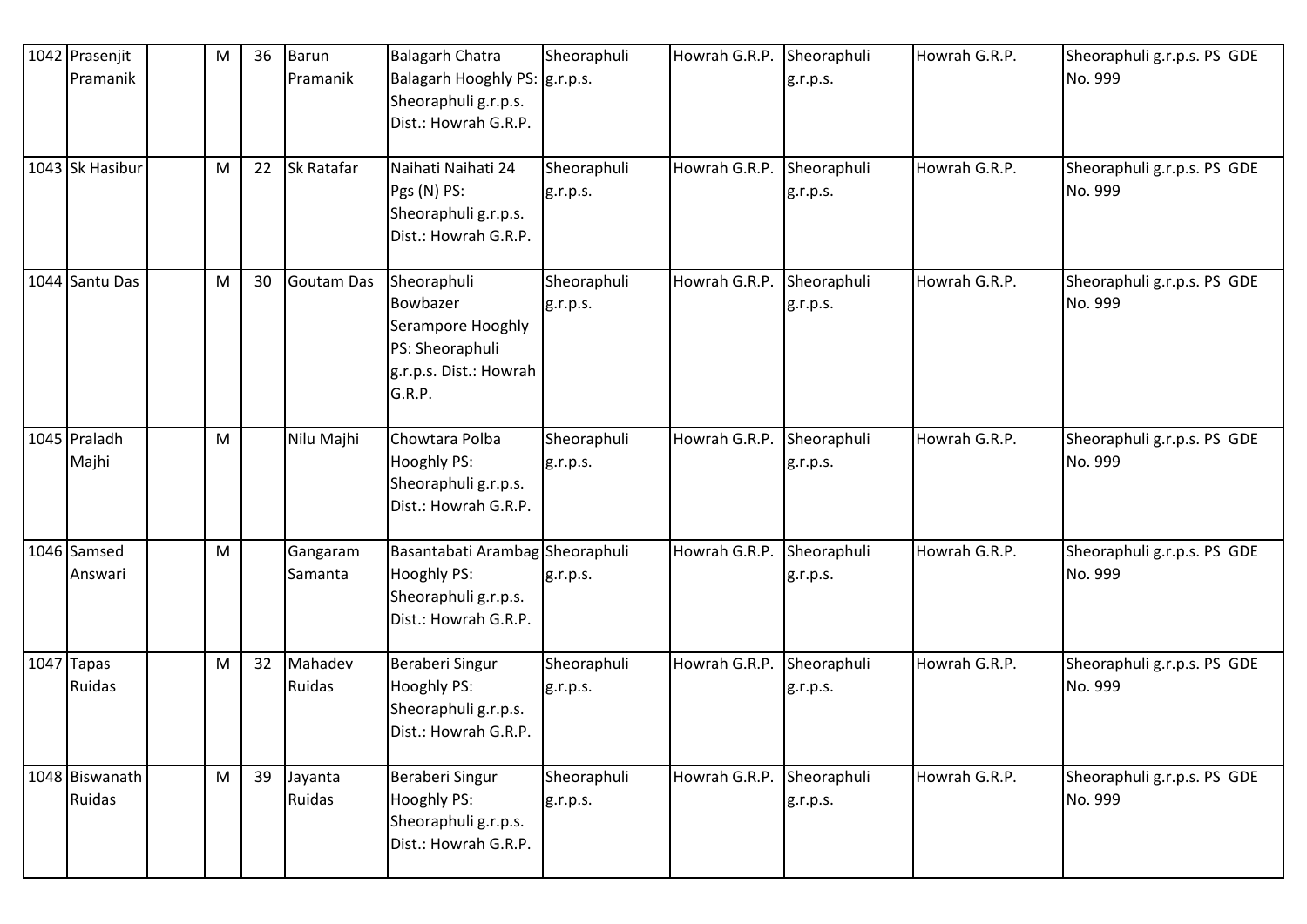| 1049 Ashim<br>Koley        | M         | 55 | Lt. S.koley                                 | Memari Memari<br>Purba Burdwan PS:<br>Sheoraphuli g.r.p.s.<br>Dist.: Howrah G.R.P.    | Sheoraphuli<br>g.r.p.s. | Howrah G.R.P. | Sheoraphuli<br>g.r.p.s. | Howrah G.R.P. | Sheoraphuli g.r.p.s. PS GDE<br>No. 999  |
|----------------------------|-----------|----|---------------------------------------------|---------------------------------------------------------------------------------------|-------------------------|---------------|-------------------------|---------------|-----------------------------------------|
| 1050 Biplab<br>Pradhan     | M         | 24 | Arjun<br>Pradhan                            | Nager Khargram<br>Murshidabad PS:<br>Sheoraphuli g.r.p.s.<br>Dist.: Howrah G.R.P.     | Sheoraphuli<br>g.r.p.s. | Howrah G.R.P. | Sheoraphuli<br>g.r.p.s. | Howrah G.R.P. | Sheoraphuli g.r.p.s. PS GDE<br>No. 999  |
| 1051 Sanjit Pal            | M         | 28 | Goutam Pal                                  | Nager Khargram<br>Murshidabad PS:<br>Sheoraphuli g.r.p.s.<br>Dist.: Howrah G.R.P.     | Sheoraphuli<br>g.r.p.s. | Howrah G.R.P. | Sheoraphuli<br>g.r.p.s. | Howrah G.R.P. | Sheoraphuli g.r.p.s. PS GDE<br>No. 1007 |
| $1052$ Surya<br>Kanta Das  | M         | 19 | Radha<br>Krishna Das                        | Nager Khargram<br>Murshidabad PS:<br>Sheoraphuli g.r.p.s.<br>Dist.: Howrah G.R.P.     | Sheoraphuli<br>g.r.p.s. | Howrah G.R.P. | Sheoraphuli<br>g.r.p.s. | Howrah G.R.P. | Sheoraphuli g.r.p.s. PS GDE<br>No. 1007 |
| 1053 Bappadity<br>a Roy    | M         | 43 | Asim Kr Roy                                 | Chalkia Baharampur<br>Murshidabad PS:<br>Sheoraphuli g.r.p.s.<br>Dist.: Howrah G.R.P. | Sheoraphuli<br>g.r.p.s. | Howrah G.R.P. | Sheoraphuli<br>g.r.p.s. | Howrah G.R.P. | Sheoraphuli g.r.p.s. PS GDE<br>No. 1007 |
| 1054 Dharamda<br>s Samanta | ${\sf M}$ | 42 | Lt.<br>Monindranat Hooghly PS:<br>h Samanta | Piyasara Tarakeswar<br>Sheoraphuli g.r.p.s.<br>Dist.: Howrah G.R.P.                   | Sheoraphuli<br>g.r.p.s. | Howrah G.R.P. | Sheoraphuli<br>g.r.p.s. | Howrah G.R.P. | Sheoraphuli g.r.p.s. PS GDE<br>No. 1007 |
| 1055 Gobinda<br><b>Bag</b> | M         | 52 | Lt. Jagadh Ch<br><b>Bag</b>                 | Piyasara Tarakeswar<br>Hooghly PS:<br>Sheoraphuli g.r.p.s.<br>Dist.: Howrah G.R.P.    | Sheoraphuli<br>g.r.p.s. | Howrah G.R.P. | Sheoraphuli<br>g.r.p.s. | Howrah G.R.P. | Sheoraphuli g.r.p.s. PS GDE<br>No. 1007 |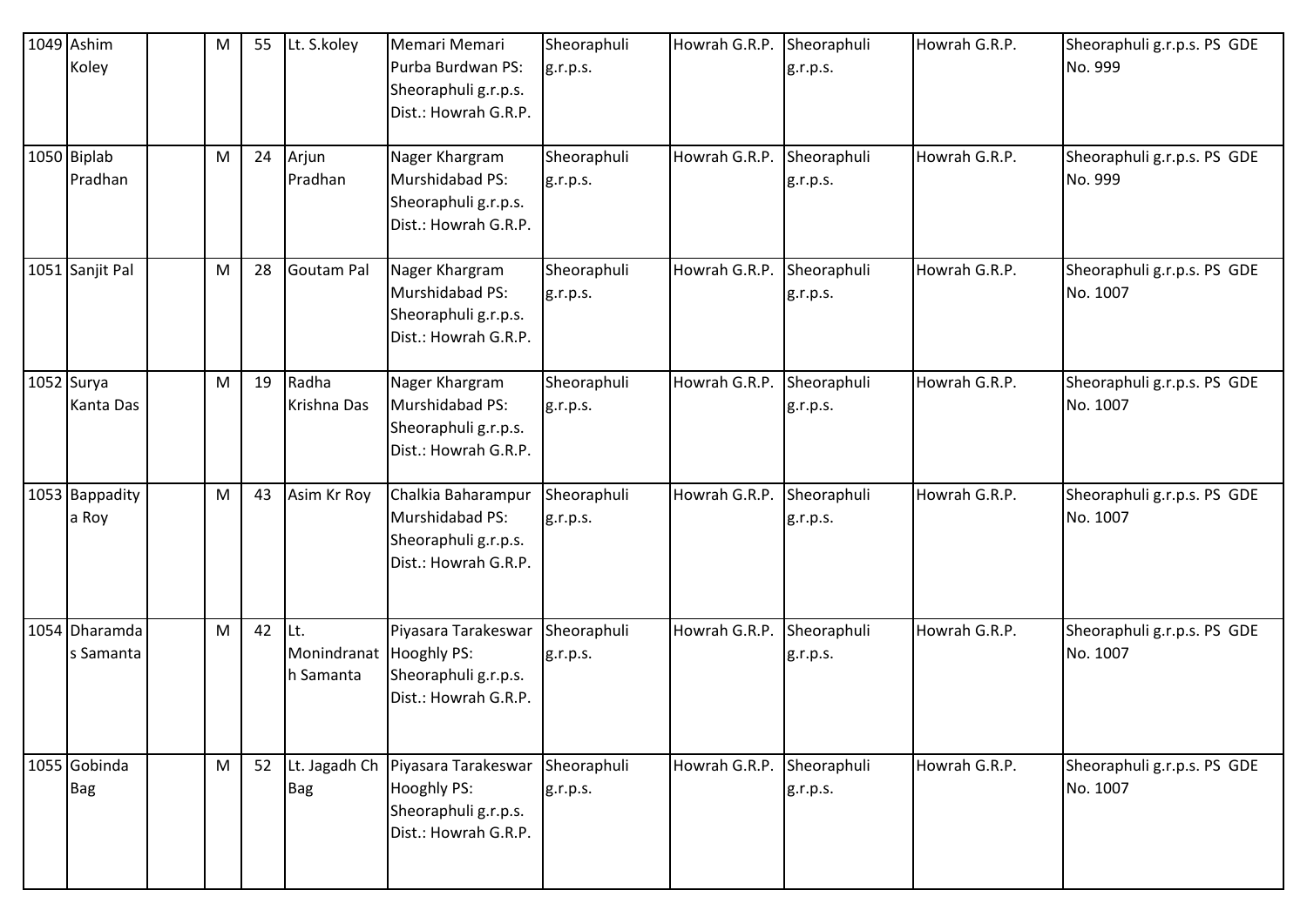| 1056 Mazher<br>Ali          | м | 24 | Mukter Ali         | <b>Garden Rich</b><br>ramnagar Kol-24 PS:<br>Sheoraphuli g.r.p.s.<br>Dist.: Howrah G.R.P.                      | Sheoraphuli<br>g.r.p.s. | Howrah G.R.P. Sheoraphuli | g.r.p.s.                | Howrah G.R.P. | Sheoraphuli g.r.p.s. PS GDE<br>No. 1007 |
|-----------------------------|---|----|--------------------|----------------------------------------------------------------------------------------------------------------|-------------------------|---------------------------|-------------------------|---------------|-----------------------------------------|
| 1057 Uttam Das              | M | 50 | Fatik Ch Das       | Baidyabati Chak<br>Serampore Hooghly<br>PS: Sheoraphuli<br>g.r.p.s. Dist.: Howrah<br>G.R.P.                    | Sheoraphuli<br>g.r.p.s. | Howrah G.R.P.             | Sheoraphuli<br>g.r.p.s. | Howrah G.R.P. | Sheoraphuli g.r.p.s. PS GDE<br>No. 1007 |
| 1058 Sarta Raj              | M | 21 | Idrish             | Champdani<br>Bhadreswar Hooghly  g.r.p.s.<br>PS: Sheoraphuli<br>g.r.p.s. Dist.: Howrah<br>G.R.P.               | Sheoraphuli             | Howrah G.R.P.             | Sheoraphuli<br>g.r.p.s. | Howrah G.R.P. | Sheoraphuli g.r.p.s. PS GDE<br>No. 1007 |
| 1059 Sandipan<br>Roy        | M | 30 | Robin Roy          | <b>Tribeny Mogra</b><br>Hooghly PS:<br>Sheoraphuli g.r.p.s.<br>Dist.: Howrah G.R.P.                            | Sheoraphuli<br>g.r.p.s. | Howrah G.R.P.             | Sheoraphuli<br>g.r.p.s. | Howrah G.R.P. | Sheoraphuli g.r.p.s. PS GDE<br>No. 1007 |
| 1060 Sukanta<br><b>Bera</b> | M | 38 |                    | Kalipada Bera Naskarpur Madakhali Sheoraphuli<br>24 Pgs(S) PS:<br>Sheoraphuli g.r.p.s.<br>Dist.: Howrah G.R.P. | g.r.p.s.                | Howrah G.R.P.             | Sheoraphuli<br>g.r.p.s. | Howrah G.R.P. | Sheoraphuli g.r.p.s. PS GDE<br>No. 1007 |
| 1061 Arup<br>Khata          | M | 36 | Lt. Jibon<br>Khata | Naskarpur Madakhali Sheoraphuli<br>24 Pgs(S) PS:<br>Sheoraphuli g.r.p.s.<br>Dist.: Howrah G.R.P.               | g.r.p.s.                | Howrah G.R.P. Sheoraphuli | g.r.p.s.                | Howrah G.R.P. | Sheoraphuli g.r.p.s. PS GDE<br>No. 1007 |
| 1062 Santosh<br>Prasad      | M | 40 | Ram Ch<br>Prasad   | Konnagar Uttarpara<br>Hooghly PS:<br>Sheoraphuli g.r.p.s.<br>Dist.: Howrah G.R.P.                              | Sheoraphuli<br>g.r.p.s. | Howrah G.R.P.             | Sheoraphuli<br>g.r.p.s. | Howrah G.R.P. | Sheoraphuli g.r.p.s. PS GDE<br>No. 1007 |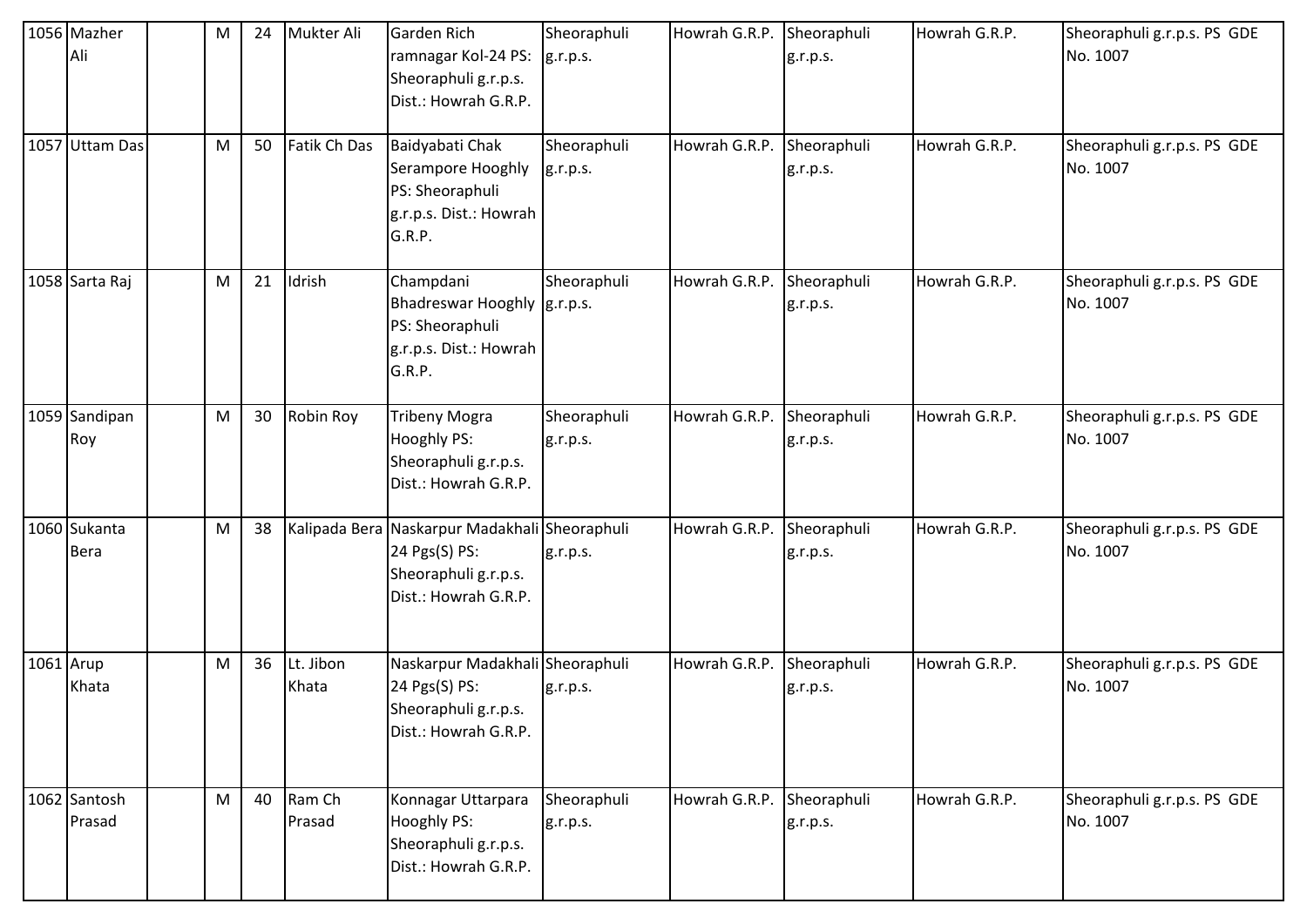| 1063 Sudip Das            | M | 24 | <b>Pradip Das</b>     | Debipur Memari<br>Purba Burdwan PS:<br>Sheoraphuli g.r.p.s.<br>Dist.: Howrah G.R.P.              | Sheoraphuli<br>g.r.p.s. | Howrah G.R.P. Sheoraphuli | g.r.p.s.                | Howrah G.R.P. | Sheoraphuli g.r.p.s. PS GDE<br>No. 1007 |
|---------------------------|---|----|-----------------------|--------------------------------------------------------------------------------------------------|-------------------------|---------------------------|-------------------------|---------------|-----------------------------------------|
| 1064 Nirmalya<br>Patra    | M | 24 | Madhu<br>Sudhan Patra | <b>Budhan Singhola</b><br>Baleswar (Orrisa) PS:<br>Sheoraphuli g.r.p.s.<br>Dist.: Howrah G.R.P.  | Sheoraphuli<br>g.r.p.s. | Howrah G.R.P.             | Sheoraphuli<br>g.r.p.s. | Howrah G.R.P. | Sheoraphuli g.r.p.s. PS GDE<br>No. 1007 |
| 1065 Parimal<br>Dey       | M | 25 | <b>Prabir Dey</b>     | <b>Budhan Singhola</b><br>Baleswar (Orrisa) PS:<br>Sheoraphuli g.r.p.s.<br>Dist.: Howrah G.R.P.  | Sheoraphuli<br>g.r.p.s. | Howrah G.R.P.             | Sheoraphuli<br>g.r.p.s. | Howrah G.R.P. | Sheoraphuli g.r.p.s. PS GDE<br>No. 1007 |
| 1066 Sudipta<br>Das       | M | 23 | <b>Kartick Das</b>    | Jangalpara<br>Chanditala Hooghly<br>PS: Sheoraphuli<br>g.r.p.s. Dist.: Howrah<br>G.R.P.          | Sheoraphuli<br>g.r.p.s. | Howrah G.R.P.             | Sheoraphuli<br>g.r.p.s. | Howrah G.R.P. | Sheoraphuli g.r.p.s. PS GDE<br>No. 1007 |
| 1067 Pritam<br><b>Bag</b> | M | 22 | Gopal Bag             | Jangalpara<br>Chanditala Hooghly<br>PS: Sheoraphuli<br>g.r.p.s. Dist.: Howrah<br>G.R.P.          | Sheoraphuli<br>g.r.p.s. | Howrah G.R.P.             | Sheoraphuli<br>g.r.p.s. | Howrah G.R.P. | Sheoraphuli g.r.p.s. PS GDE<br>No. 1007 |
| 1068 Tuhin Roy            | M | 19 |                       | Lt. Rathin Roy Nischinda Nischinda<br>Howrah PS:<br>Sheoraphuli g.r.p.s.<br>Dist.: Howrah G.R.P. | Sheoraphuli<br>g.r.p.s. | Howrah G.R.P.             | Sheoraphuli<br>g.r.p.s. | Howrah G.R.P. | Sheoraphuli g.r.p.s. PS GDE<br>No. 1007 |
| 1069 Asim Pal             | M | 27 | Sankar Pal            | Rishra Rishra<br><b>Hooghly PS:</b><br>Sheoraphuli g.r.p.s.<br>Dist.: Howrah G.R.P.              | Sheoraphuli<br>g.r.p.s. | Howrah G.R.P.             | Sheoraphuli<br>g.r.p.s. | Howrah G.R.P. | Sheoraphuli g.r.p.s. PS GDE<br>No. 1007 |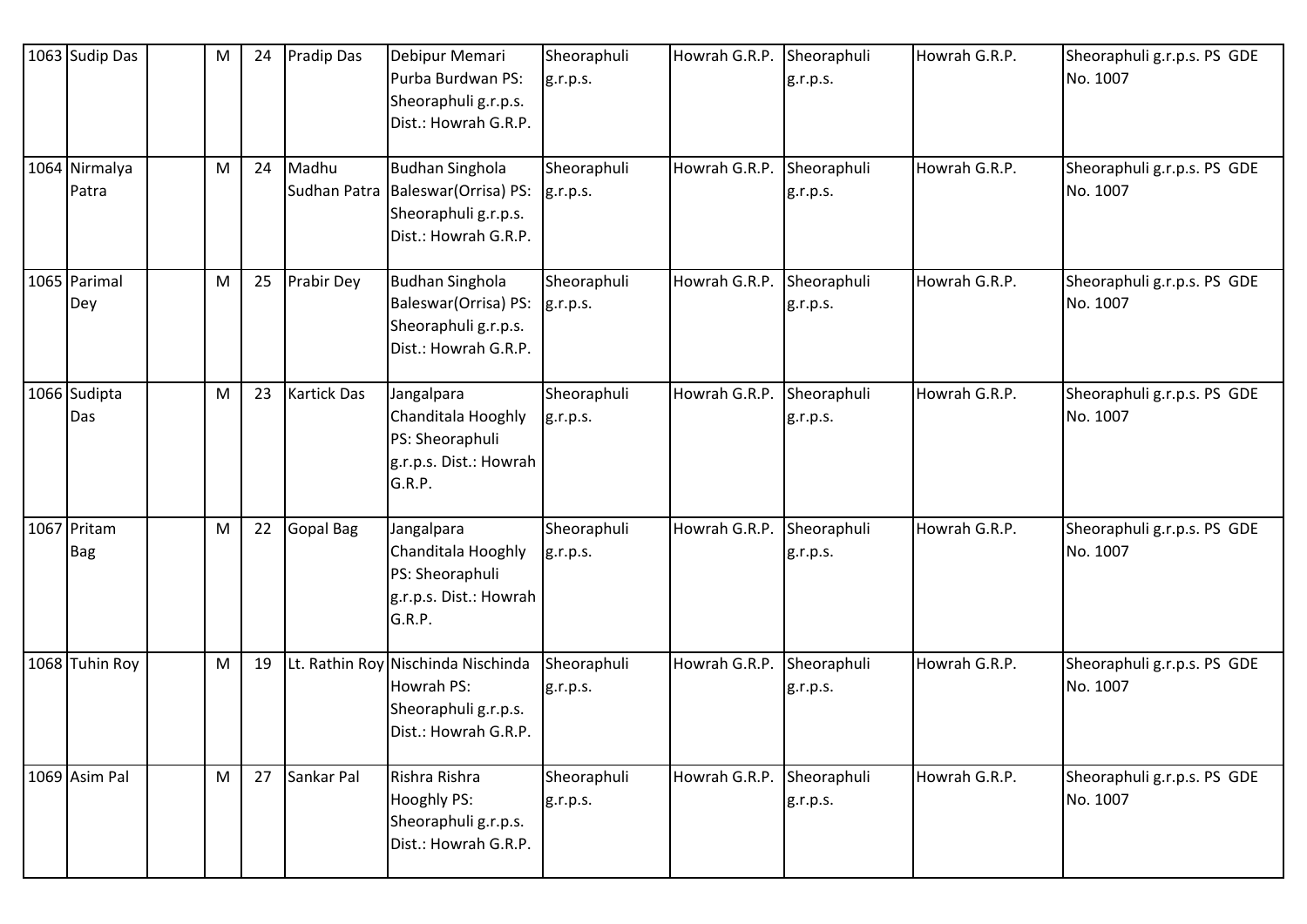| 1070 Sandip<br>Kumar            | M | 30 | <b>Anup Mistry</b>   | Konnagar Uttarpara<br>Hooghly PS:<br>Sheoraphuli g.r.p.s.<br>Dist.: Howrah G.R.P.                 | Sheoraphuli<br>g.r.p.s. | Howrah G.R.P.             | Sheoraphuli<br>g.r.p.s. | Howrah G.R.P. | Sheoraphuli g.r.p.s. PS GDE<br>No. 1007 |
|---------------------------------|---|----|----------------------|---------------------------------------------------------------------------------------------------|-------------------------|---------------------------|-------------------------|---------------|-----------------------------------------|
| 1071 Suraj<br>Kumar             | M | 24 | Suresh Pndit         | Serampore Mahesh<br>Serampore Hooghly<br>PS: Sheoraphuli<br>g.r.p.s. Dist.: Howrah<br>G.R.P.      | Sheoraphuli<br>g.r.p.s. | Howrah G.R.P.             | Sheoraphuli<br>g.r.p.s. | Howrah G.R.P. | Sheoraphuli g.r.p.s. PS GDE<br>No. 1007 |
| 1072 Rajesh<br>Yadav            | M | 32 | Mahendra<br>Yadav    | Sodhpur Khardah 24<br>Pgs(N) PS:<br>Sheoraphuli g.r.p.s.<br>Dist.: Howrah G.R.P.                  | Sheoraphuli<br>g.r.p.s. | Howrah G.R.P.             | Sheoraphuli<br>g.r.p.s. | Howrah G.R.P. | Sheoraphuli g.r.p.s. PS GDE<br>No. 1007 |
| 1073 Ranjit<br>Singh            | M | 32 | Shib Prasad<br>Singh | Sodhpur Khardah 24<br>Pgs(N) PS:<br>Sheoraphuli g.r.p.s.<br>Dist.: Howrah G.R.P.                  | Sheoraphuli<br>g.r.p.s. | Howrah G.R.P.             | Sheoraphuli<br>g.r.p.s. | Howrah G.R.P. | Sheoraphuli g.r.p.s. PS GDE<br>No. 1007 |
| 1074 Prasenjit<br>Maity         | M | 32 | Gobinda<br>Maity     | Rishra Rishra<br>Hooghly PS:<br>Sheoraphuli g.r.p.s.<br>Dist.: Howrah G.R.P.                      | Sheoraphuli<br>g.r.p.s. | Howrah G.R.P.             | Sheoraphuli<br>g.r.p.s. | Howrah G.R.P. | Sheoraphuli g.r.p.s. PS GDE<br>No. 1007 |
| 1075 Gobinda<br>Chowdhur        | M |    | Sitaram<br>Chowdhury | Bhadreswar<br>Bhadreswar Hooghly  g.r.p.s.<br>PS: Sheoraphuli<br>g.r.p.s. Dist.: Howrah<br>G.R.P. | Sheoraphuli             | Howrah G.R.P. Sheoraphuli | g.r.p.s.                | Howrah G.R.P. | Sheoraphuli g.r.p.s. PS GDE<br>No. 1007 |
| 1076 Arindam<br>Roy<br>Chowdhur | M | 40 | N.n Roy<br>Chowdhury | Konnagar Uttarpara<br>Hooghly PS:<br>Sheoraphuli g.r.p.s.<br>Dist.: Howrah G.R.P.                 | Sheoraphuli<br>g.r.p.s. | Howrah G.R.P.             | Sheoraphuli<br>g.r.p.s. | Howrah G.R.P. | Sheoraphuli g.r.p.s. PS GDE<br>No. 1007 |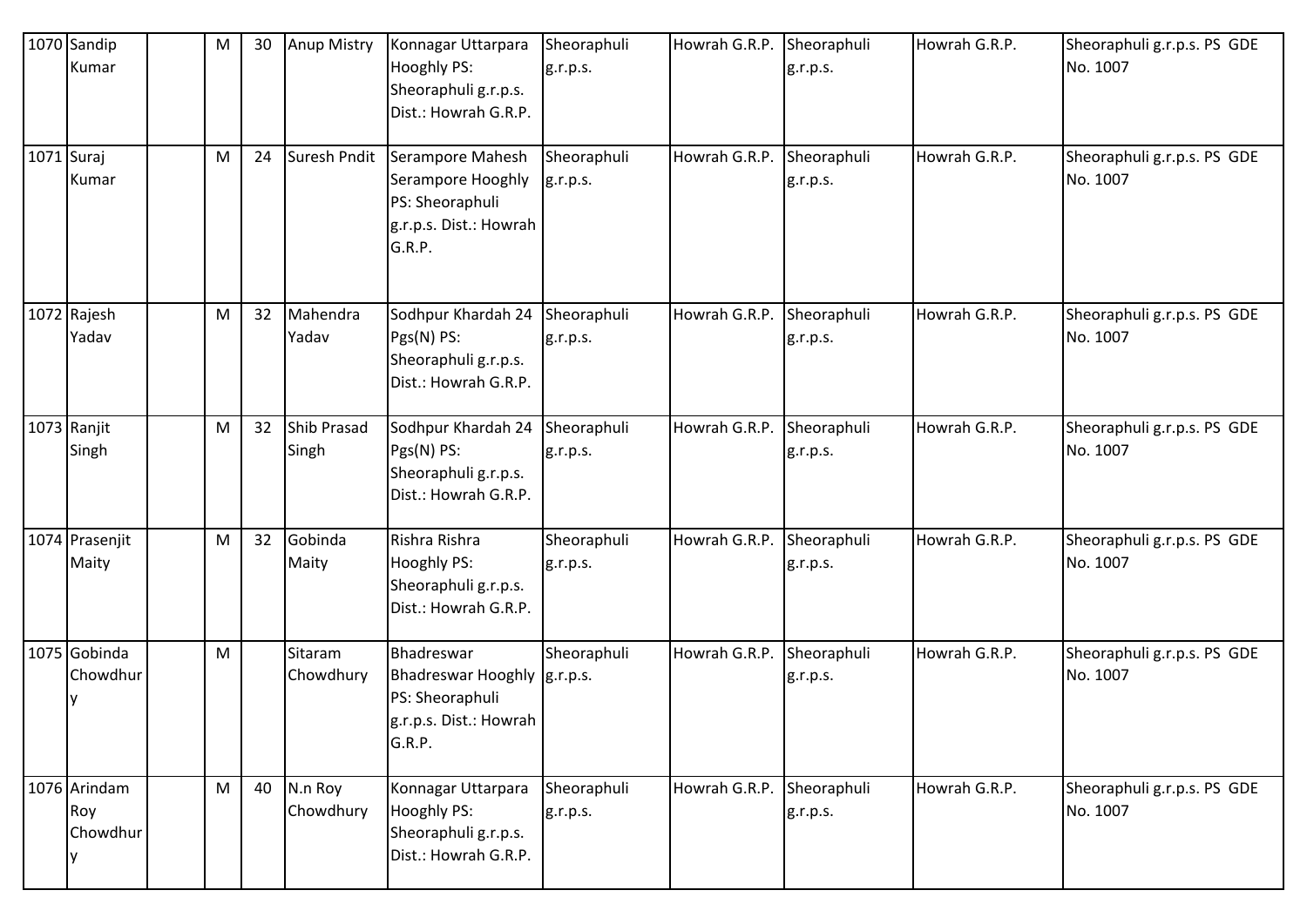| 1077 Aviraj Dey         | M | 18 | <b>Bablu Dey</b>                      | Rishra Rishra<br>Hooghly PS:<br>Sheoraphuli g.r.p.s.<br>Dist.: Howrah G.R.P.                           | Sheoraphuli<br>g.r.p.s. | Howrah G.R.P.             | Sheoraphuli<br>g.r.p.s. | Howrah G.R.P. | Sheoraphuli g.r.p.s. PS GDE<br>No. 1007                                    |
|-------------------------|---|----|---------------------------------------|--------------------------------------------------------------------------------------------------------|-------------------------|---------------------------|-------------------------|---------------|----------------------------------------------------------------------------|
| 1078 Tapas Dey          | M | 52 | Lt.<br>Lakhinarayan Pgs(N) PS:<br>Dey | Halisahar Bichpur 24<br>Sheoraphuli g.r.p.s.<br>Dist.: Howrah G.R.P.                                   | Sheoraphuli<br>g.r.p.s. | Howrah G.R.P.             | Sheoraphuli<br>g.r.p.s. | Howrah G.R.P. | Sheoraphuli g.r.p.s. PS GDE<br>No. 1007                                    |
| 1079 Harendra<br>Singh  | M | 53 | Parameswr<br>Singh                    | Jagadal Jagaddal 24<br>Pgs (N) PS:<br>Sheoraphuli g.r.p.s.<br>Dist.: Howrah G.R.P.                     | Sheoraphuli<br>g.r.p.s. | Howrah G.R.P. Sheoraphuli | g.r.p.s.                | Howrah G.R.P. | Sheoraphuli g.r.p.s. PS<br>Outpost Chandannagar GRPP<br><b>GDE No. 527</b> |
| 1080 Pradip<br>Saha     | M | 45 | Lt. Paresh<br>Saha                    | Bangashree pally<br>Bhadreswar Hooghly g.r.p.s.<br>PS: Sheoraphuli<br>g.r.p.s. Dist.: Howrah<br>G.R.P. | Sheoraphuli             | Howrah G.R.P.             | Sheoraphuli<br>g.r.p.s. | Howrah G.R.P. | Sheoraphuli g.r.p.s. PS<br>Outpost Chandannagar GRPP<br><b>GDE No. 527</b> |
| 1081 Basanta<br>Rajbhar | M | 45 | Lt. Monilal<br>Rajbar                 | konagar Chinsurah<br>Hooghly PS:<br>Sheoraphuli g.r.p.s.<br>Dist.: Howrah G.R.P.                       | Sheoraphuli<br>g.r.p.s. | Howrah G.R.P.             | Sheoraphuli<br>g.r.p.s. | Howrah G.R.P. | Sheoraphuli g.r.p.s. PS<br>Outpost Chandannagar GRPP<br><b>GDE No. 527</b> |
| 1082 Samir<br>Saha      | M | 50 | Sunil Saha                            | Taldanga Chinsurah<br>Hooghly PS:<br>Sheoraphuli g.r.p.s.<br>Dist.: Howrah G.R.P.                      | Sheoraphuli<br>g.r.p.s. | Howrah G.R.P.             | Sheoraphuli<br>g.r.p.s. | Howrah G.R.P. | Sheoraphuli g.r.p.s. PS<br>Outpost Chandannagar GRPP<br><b>GDE No. 527</b> |
| 1083 Jakar Sk           | M | 47 | Swabur Ali Sk Kolupara                | Chandannagar<br>Hooghly PS:<br>Sheoraphuli g.r.p.s.<br>Dist.: Howrah G.R.P.                            | Sheoraphuli<br>g.r.p.s. | Howrah G.R.P.             | Sheoraphuli<br>g.r.p.s. | Howrah G.R.P. | Sheoraphuli g.r.p.s. PS<br>Outpost Chandannagar GRPP<br>GDE No. 427        |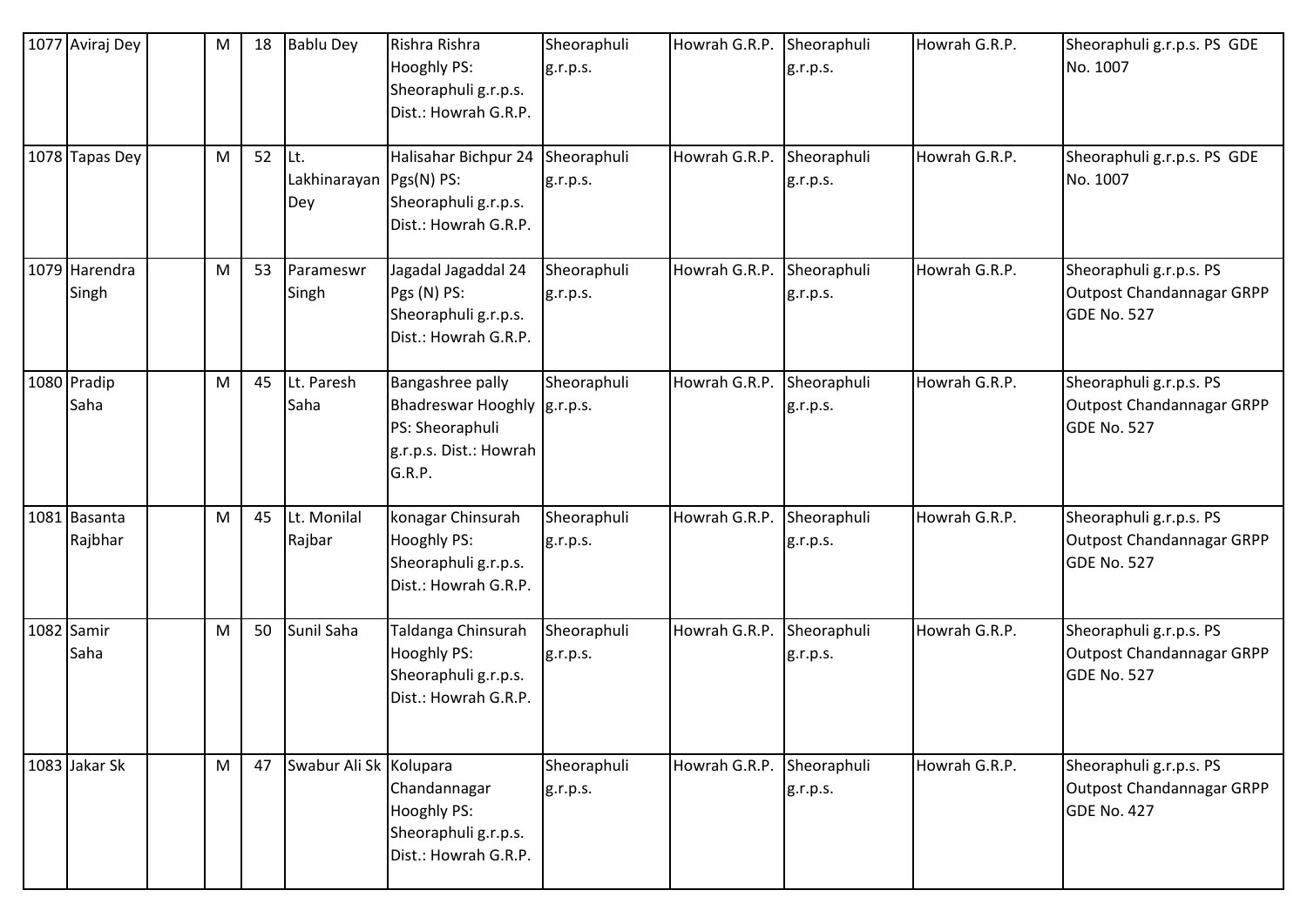| 1084 P. Saha             | M | 56 | Lt. Gopi<br>Kishor Saha               | Baguihati Baguihati<br>Hooghly PS:<br>Sheoraphuli g.r.p.s.<br>Dist.: Howrah G.R.P.            | Sheoraphuli<br>g.r.p.s. | Howrah G.R.P. | Sheoraphuli<br>g.r.p.s. | Howrah G.R.P. | Sheoraphuli g.r.p.s. PS<br>Outpost Chandannagar GRPP<br><b>GDE No. 527</b>        |
|--------------------------|---|----|---------------------------------------|-----------------------------------------------------------------------------------------------|-------------------------|---------------|-------------------------|---------------|-----------------------------------------------------------------------------------|
| 1085 Subrata<br>Banerjee | M | 54 | Lt. Satadal<br>Banerjee               | Bagbazer<br>Chandannagar<br>Hooghly PS:<br>Sheoraphuli g.r.p.s.<br>Dist.: Howrah G.R.P.       | Sheoraphuli<br>g.r.p.s. | Howrah G.R.P. | Sheoraphuli<br>g.r.p.s. | Howrah G.R.P. | Sheoraphuli g.r.p.s. PS<br>Outpost Chandannagar GRPP<br><b>GDE No. 527</b>        |
| 1086 Sanjib<br>Bhowmik   | M | 51 | Lt. Haripada<br>Bhowmik               | 56/4 Biren Roy Rd<br>Thakurpukur Kol-8<br>PS: Sheoraphuli<br>g.r.p.s. Dist.: Howrah<br>G.R.P. | Sheoraphuli<br>g.r.p.s. | Howrah G.R.P. | Sheoraphuli<br>g.r.p.s. | Howrah G.R.P. | Sheoraphuli g.r.p.s. PS<br>Outpost Chandannagar GRPP<br><b>GDE No. 527</b>        |
| 1087 Vijoy<br>Singh      | M | 24 | Ajoy Singh                            | Samastipur Hatuli<br>Samastipur(Bihar)<br>PS: Sheoraphuli<br>g.r.p.s. Dist.: Howrah<br>G.R.P. | Sheoraphuli<br>g.r.p.s. | Howrah G.R.P. | Sheoraphuli<br>g.r.p.s. | Howrah G.R.P. | Sheoraphuli g.r.p.s. PS<br>Outpost Chandannagar GRPP<br><b>GDE No. 527</b>        |
| 1088 Sajjak<br>Hassain   | M | 32 | Mosaraf<br>Hassain                    | Baidyabati<br>Serampore Hooghly<br>PS: Sheoraphuli<br>g.r.p.s. Dist.: Howrah<br>G.R.P.        | Sheoraphuli<br>g.r.p.s. | Howrah G.R.P. | Sheoraphuli<br>g.r.p.s. | Howrah G.R.P. | Sheoraphuli g.r.p.s. PS<br><b>Outpost Chandannagar GRPP</b><br><b>GDE No. 527</b> |
| 1089 Suraj<br>Karmakar   | M | 26 | Sukumar<br>Karmakar                   | Mora Haripal<br>Hooghly PS:<br>Sheoraphuli g.r.p.s.<br>Dist.: Howrah G.R.P.                   | Sheoraphuli<br>g.r.p.s. | Howrah G.R.P. | Sheoraphuli<br>g.r.p.s. | Howrah G.R.P. | Sheoraphuli g.r.p.s. PS<br>Outpost Chandannagar GRPP<br><b>GDE No. 527</b>        |
| 1090 Nur Islam           | M | 21 | <b>Sk</b><br>Saharabuddin Hooghly PS: | Mora Haripal<br>Sheoraphuli g.r.p.s.<br>Dist.: Howrah G.R.P.                                  | Sheoraphuli<br>g.r.p.s. | Howrah G.R.P. | Sheoraphuli<br>g.r.p.s. | Howrah G.R.P. | Sheoraphuli g.r.p.s. PS<br>Outpost Chandannagar GRPP<br><b>GDE No. 527</b>        |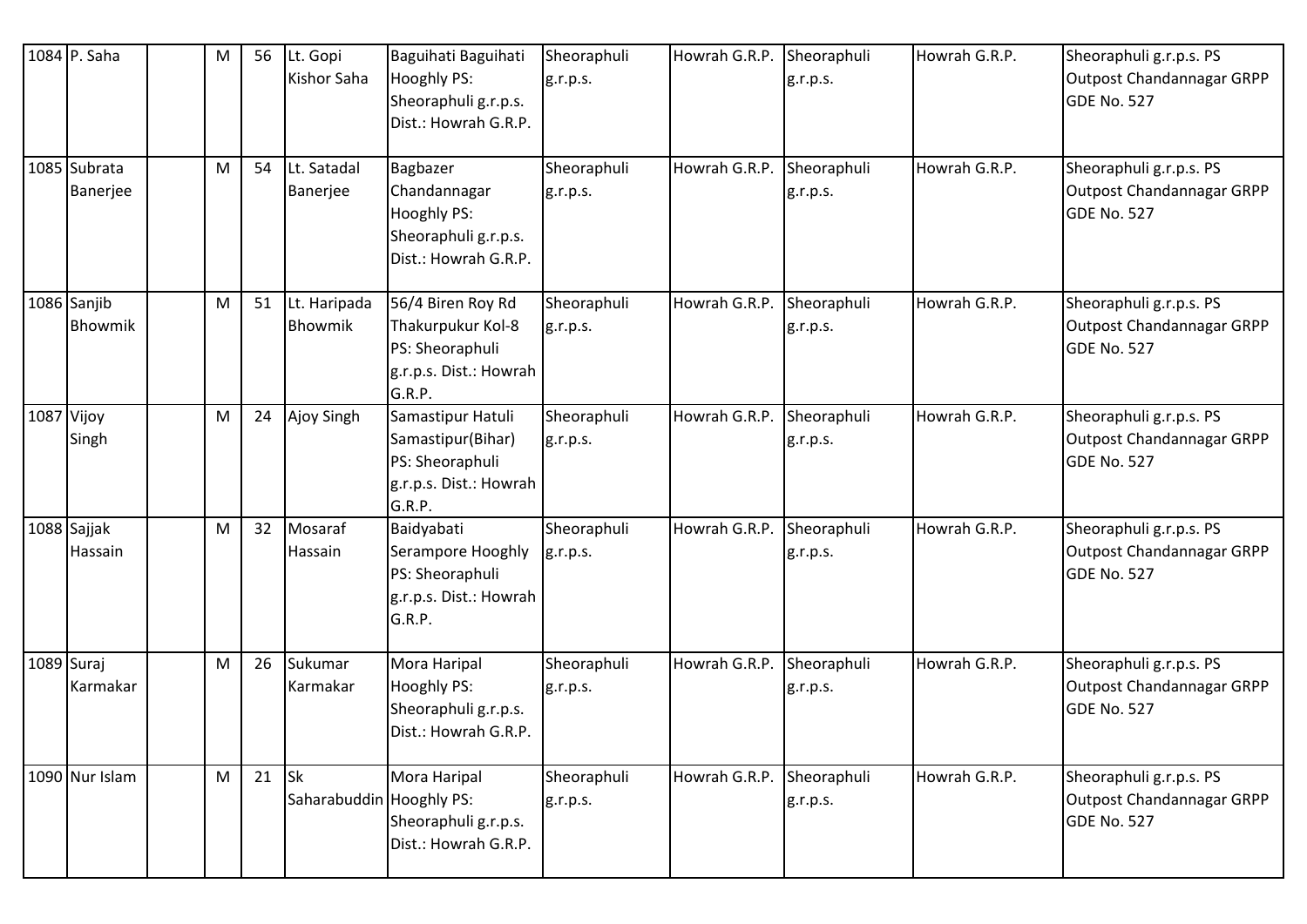| 1091 Harasit<br>Chandra     | M | 34 |                                | Ram Chandra Sodpur Ghola 24<br>Pgs(N) PS:<br>Sheoraphuli g.r.p.s.<br>Dist.: Howrah G.R.P.          | Sheoraphuli<br>g.r.p.s. | Howrah G.R.P. Sheoraphuli | g.r.p.s.                | Howrah G.R.P. | Sheoraphuli g.r.p.s. PS<br>Outpost Chandannagar GRPP<br><b>GDE No. 527</b> |
|-----------------------------|---|----|--------------------------------|----------------------------------------------------------------------------------------------------|-------------------------|---------------------------|-------------------------|---------------|----------------------------------------------------------------------------|
| 1092 Manoj<br>Kumar<br>Saha | M | 52 | Somnath<br>Saha                | Katwa katwa Purba<br><b>Burdwan PS:</b><br>Sheoraphuli g.r.p.s.<br>Dist.: Howrah G.R.P.            | Sheoraphuli<br>g.r.p.s. | Howrah G.R.P. Sheoraphuli | g.r.p.s.                | Howrah G.R.P. | Sheoraphuli g.r.p.s. PS<br>Outpost Chandannagar GRPP<br><b>GDE No. 527</b> |
| 1093 Md Sayed<br>Jan        | M | 28 | Md Munsur<br>Alam              | Bagbazer<br>Chandannagar<br>Hooghly PS:<br>Sheoraphuli g.r.p.s.<br>Dist.: Howrah G.R.P.            | Sheoraphuli<br>g.r.p.s. | Howrah G.R.P.             | Sheoraphuli<br>g.r.p.s. | Howrah G.R.P. | Sheoraphuli g.r.p.s. PS<br>Outpost Chandannagar GRPP<br><b>GDE No. 532</b> |
| 1094 Md Javed<br>Munsuri    | M | 39 | Md Rasul<br>Munsuri            | Rishra Rishra<br>Hooghly PS:<br>Sheoraphuli g.r.p.s.<br>Dist.: Howrah G.R.P.                       | Sheoraphuli<br>g.r.p.s. | Howrah G.R.P.             | Sheoraphuli<br>g.r.p.s. | Howrah G.R.P. | Sheoraphuli g.r.p.s. PS<br>Outpost Chandannagar GRPP<br>GDE No. 532        |
| 1095 Kartick<br>Das         | M | 54 | Lt. Jugal<br><b>Kishor Das</b> | Lal Bagan Padripara<br>Chandannagar<br>Hooghly PS:<br>Sheoraphuli g.r.p.s.<br>Dist.: Howrah G.R.P. | Sheoraphuli<br>g.r.p.s. | Howrah G.R.P.             | Sheoraphuli<br>g.r.p.s. | Howrah G.R.P. | Sheoraphuli g.r.p.s. PS<br>Outpost Chandannagar GRPP<br>GDE No. 532        |
| 1096 Pranay<br>Laha         | M | 30 | Gopal Laha                     | Taldanga<br>Chandannagar<br>Hooghly PS:<br>Sheoraphuli g.r.p.s.<br>Dist.: Howrah G.R.P.            | Sheoraphuli<br>g.r.p.s. | Howrah G.R.P. Sheoraphuli | g.r.p.s.                | Howrah G.R.P. | Sheoraphuli g.r.p.s. PS<br>Outpost Chandannagar GRPP<br>GDE No. 532        |
| 1097 Amit Kr<br>Gupta       | M | 30 | Lt. Sri Prasad<br>Gupta        | Rishra Rishra<br><b>Hooghly PS:</b><br>Sheoraphuli g.r.p.s.<br>Dist.: Howrah G.R.P.                | Sheoraphuli<br>g.r.p.s. | Howrah G.R.P.             | Sheoraphuli<br>g.r.p.s. | Howrah G.R.P. | Sheoraphuli g.r.p.s. PS<br>Outpost Chandannagar GRPP<br>GDE No. 532        |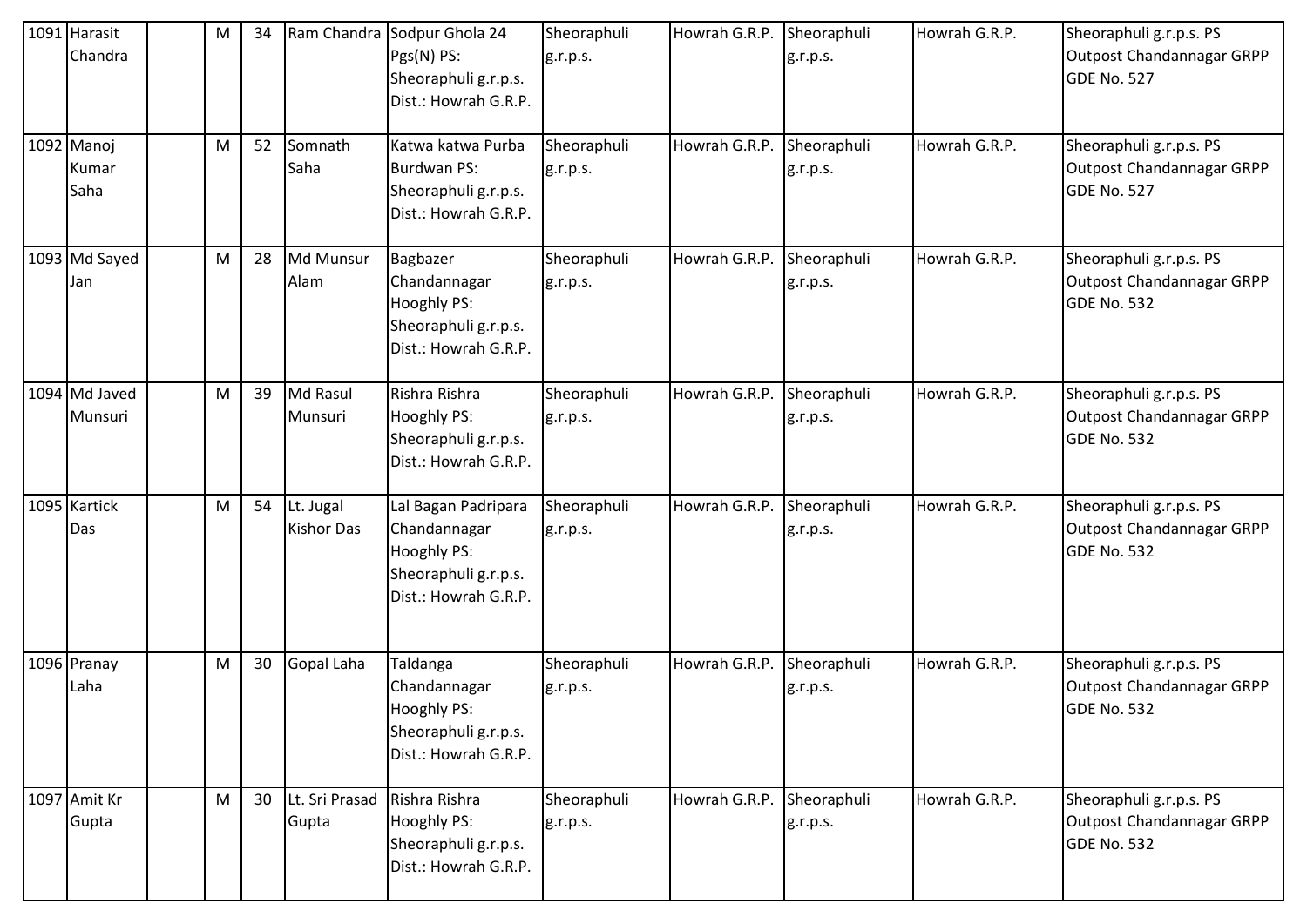| 1098 Saraj | <b>Bharati</b>            | M | 23 | Kalu Bharti              | Pralaypur Habra 24<br>Pgs (N) PS:<br>Sheoraphuli g.r.p.s.<br>Dist.: Howrah G.R.P.                              | Sheoraphuli<br>g.r.p.s. | Howrah G.R.P. Sheoraphuli | g.r.p.s.                | Howrah G.R.P. | Sheoraphuli g.r.p.s. PS<br><b>Outpost Chandannagar GRPP</b><br><b>GDE No. 532</b> |
|------------|---------------------------|---|----|--------------------------|----------------------------------------------------------------------------------------------------------------|-------------------------|---------------------------|-------------------------|---------------|-----------------------------------------------------------------------------------|
|            | 1099 Dipak Sah            | M | 25 | Ashok Sah                | Purano Bazer jagadal Sheoraphuli<br>Jagaddal 24 Pgs (N)<br>PS: Sheoraphuli<br>g.r.p.s. Dist.: Howrah<br>G.R.P. | g.r.p.s.                | Howrah G.R.P.             | Sheoraphuli<br>g.r.p.s. | Howrah G.R.P. | Sheoraphuli g.r.p.s. PS<br><b>Outpost Chandannagar GRPP</b><br><b>GDE No. 532</b> |
|            | 1100 Ram Brij<br>Prasad   | M | 50 | Lt. Arjun<br>Shaw        | Lakaipur<br>Manoharpur<br>Gaya(Bihar) PS:<br>Sheoraphuli g.r.p.s.<br>Dist.: Howrah G.R.P.                      | Sheoraphuli<br>g.r.p.s. | Howrah G.R.P.             | Sheoraphuli<br>g.r.p.s. | Howrah G.R.P. | Sheoraphuli g.r.p.s. PS<br>Outpost Chandannagar GRPP<br><b>GDE No. 532</b>        |
|            | 1101 Sanjeet<br>Kumar     | M | 28 | Sriupendra<br>Prasad     | Pilkhana Golabari<br>Howrah PS:<br>Sheoraphuli g.r.p.s.<br>Dist.: Howrah G.R.P.                                | Sheoraphuli<br>g.r.p.s. | Howrah G.R.P.             | Sheoraphuli<br>g.r.p.s. | Howrah G.R.P. | Sheoraphuli g.r.p.s. PS<br><b>Outpost Chandannagar GRPP</b><br><b>GDE No. 532</b> |
|            | 1102 Momtaz<br>Alam       | M | 24 | Samsed Alam              | Champdani<br>Bhadreswar Hooghly   g.r.p.s.<br>PS: Sheoraphuli<br>g.r.p.s. Dist.: Howrah<br>G.R.P.              | Sheoraphuli             | Howrah G.R.P.             | Sheoraphuli<br>g.r.p.s. | Howrah G.R.P. | Sheoraphuli g.r.p.s. PS<br>Outpost Chandannagar GRPP<br><b>GDE No. 532</b>        |
|            | 1103 Sayandee<br>Banerjee | M | 32 | <b>Bibek</b><br>Banerjee | lal Bagan<br>Chandannagar<br>Hooghly PS:<br>Sheoraphuli g.r.p.s.<br>Dist.: Howrah G.R.P.                       | Sheoraphuli<br>g.r.p.s. | Howrah G.R.P. Sheoraphuli | g.r.p.s.                | Howrah G.R.P. | Sheoraphuli g.r.p.s. PS<br><b>Outpost Chandannagar GRPP</b><br><b>GDE No. 532</b> |
|            | 1104 Akash<br>Shaw        | M | 26 | <b>Manik Shaw</b>        | Jagadal Jagaddal 24<br>Pgs (N) PS:<br>Sheoraphuli g.r.p.s.<br>Dist.: Howrah G.R.P.                             | Sheoraphuli<br>g.r.p.s. | Howrah G.R.P.             | Sheoraphuli<br>g.r.p.s. | Howrah G.R.P. | Sheoraphuli g.r.p.s. PS<br><b>Outpost Chandannagar GRPP</b><br><b>GDE No. 532</b> |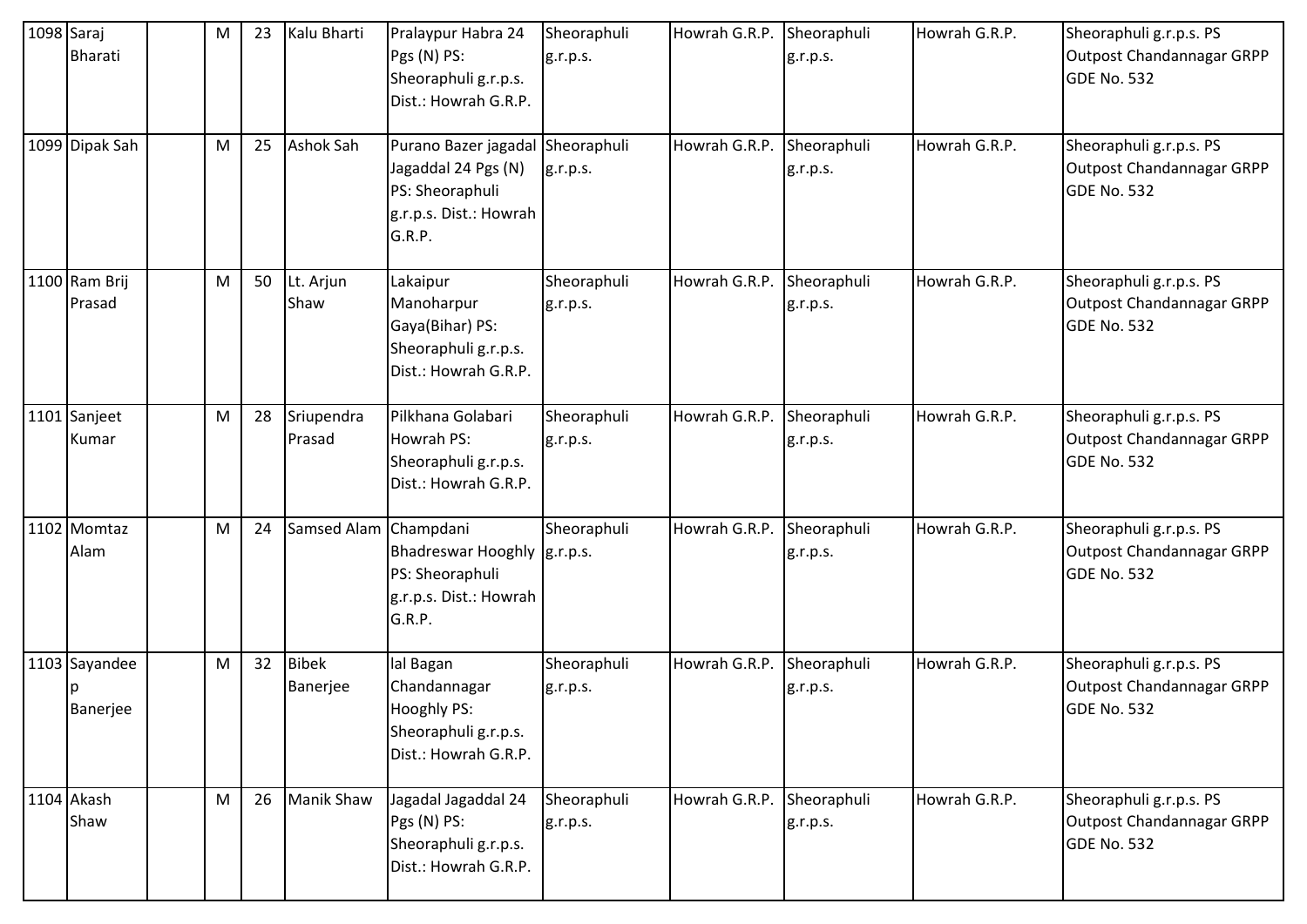| 1105 Vishal<br>Shaw           | M | 28 | Shaw               | Shyan Prasad Jagadal Jagaddal 24<br>Pgs (N) PS:<br>Sheoraphuli g.r.p.s.<br>Dist.: Howrah G.R.P.     | Sheoraphuli<br>g.r.p.s. | Howrah G.R.P. Sheoraphuli | g.r.p.s.                | Howrah G.R.P. | Sheoraphuli g.r.p.s. PS<br>Outpost Chandannagar GRPP<br>GDE No. 532 |
|-------------------------------|---|----|--------------------|-----------------------------------------------------------------------------------------------------|-------------------------|---------------------------|-------------------------|---------------|---------------------------------------------------------------------|
| 1106 Koushik<br><b>Bera</b>   | м | 24 |                    | Prasanta Bera Pathaklia Polba<br><b>Hooghly PS:</b><br>Sheoraphuli g.r.p.s.<br>Dist.: Howrah G.R.P. | Sheoraphuli<br>g.r.p.s. | Howrah G.R.P.             | Sheoraphuli<br>g.r.p.s. | Howrah G.R.P. | Sheoraphuli g.r.p.s. PS<br>Outpost Chandannagar GRPP<br>GDE No. 532 |
| 1107 Snehasish<br><b>Bar</b>  | М | 22 | Sukumar Bar        | Jiten Lahiri Rd<br>Serampore Hooghly<br>PS: Sheoraphuli<br>g.r.p.s. Dist.: Howrah<br>G.R.P.         | Sheoraphuli<br>g.r.p.s. | Howrah G.R.P.             | Sheoraphuli<br>g.r.p.s. | Howrah G.R.P. | Sheoraphuli g.r.p.s. PS<br>Outpost Chandannagar GRPP<br>GDE No. 532 |
| 1108 Shyam<br>Nayek           | M | 38 | Sukumar<br>Nayek   | Anadapur<br>Chandannagar<br>Hooghly PS:<br>Sheoraphuli g.r.p.s.<br>Dist.: Howrah G.R.P.             | Sheoraphuli<br>g.r.p.s. | Howrah G.R.P.             | Sheoraphuli<br>g.r.p.s. | Howrah G.R.P. | Sheoraphuli g.r.p.s. PS<br>Outpost Chandannagar GRPP<br>GDE No. 532 |
| 1109 Laxiram<br>Kisku         | M | 20 | <b>Bablu Kisku</b> | <b>Mollarpur PS:</b><br>Mallarpur Dist.:<br>Birbhum                                                 | Mallarpur               | Birbhum                   | Suri g.r.p.s.           | Howrah G.R.P. | Suri g.r.p.s. PS GDE No. 879                                        |
| 1110 Lakhindar<br>Marandi     | M | 25 | Kundan<br>Marandi  | <b>Mollarpur PS:</b><br>Mallarpur Dist.:<br>Birbhum                                                 | Mallarpur               | Birbhum                   | Suri g.r.p.s.           | Howrah G.R.P. | Suri g.r.p.s. PS GDE No. 879                                        |
| 1111 Mithun<br>Mal            | M | 29 | <b>Habal Mal</b>   | Mollarpur PS:<br>Mallarpur Dist.:<br>Birbhum                                                        | Mallarpur               | Birbhum                   | Suri g.r.p.s.           | Howrah G.R.P. | Suri g.r.p.s. PS GDE No. 879                                        |
| 1112 Kailash<br>Singha        | M | 34 | Sukumar<br>Singha  | <b>Mollarpur PS:</b><br>Mallarpur Dist.:<br>Birbhum                                                 | Mallarpur               | Birbhum                   | Suri g.r.p.s.           | Howrah G.R.P. | Suri g.r.p.s. PS GDE No. 879                                        |
| 1113 Bipad<br>Taran<br>Mahara | M | 27 | Dilip Mahara       | Mollarpur PS:<br>Mallarpur Dist.:<br>Birbhum                                                        | Mallarpur               | Birbhum                   | Suri g.r.p.s.           | Howrah G.R.P. | Suri g.r.p.s. PS GDE No. 879                                        |
| 1114 Utpal<br><b>Biswas</b>   | M | 27 | Ajay Biswas        | Mollarpur PS:<br>Mallarpur Dist.:<br>Birbhum                                                        | Mallarpur               | Birbhum                   | Suri g.r.p.s.           | Howrah G.R.P. | Suri g.r.p.s. PS GDE No. 879                                        |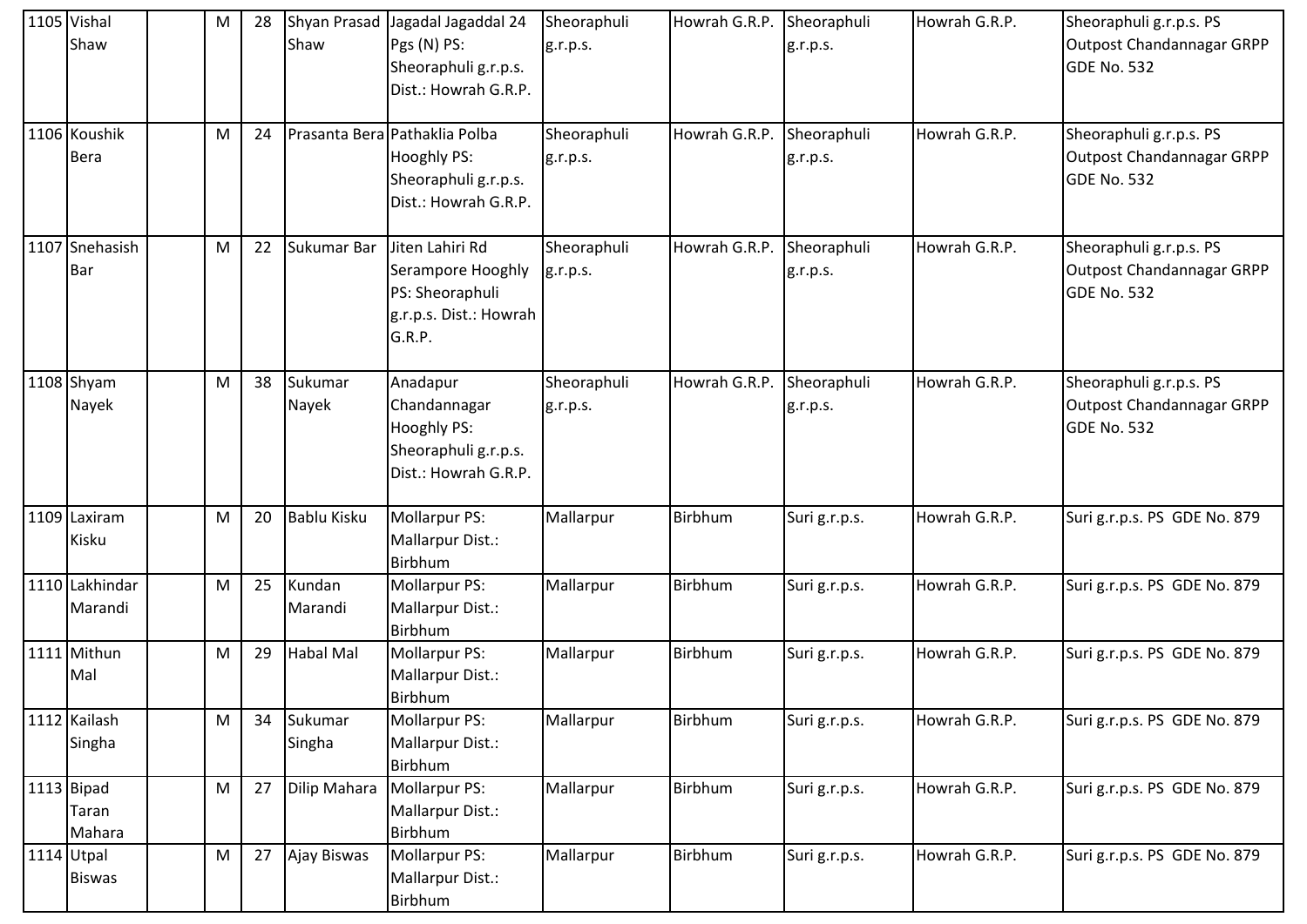|            | 1115 Mahadeb   | М | 32 | Jageswar           | Rajnagar PS:               | Rajnagar      | Birbhum         | Suri g.r.p.s. | Howrah G.R.P.        | Suri g.r.p.s. PS GDE No. 879 |
|------------|----------------|---|----|--------------------|----------------------------|---------------|-----------------|---------------|----------------------|------------------------------|
|            | Yadab          |   |    | Yadav              | Rajnagar Dist.:            |               |                 |               |                      |                              |
|            |                |   |    |                    | Birbhum                    |               |                 |               |                      |                              |
| 1116 Akhil |                | м | 28 | Paresh             | Rajnagar PS:               | Rajnagar      | Birbhum         | Suri g.r.p.s. | Howrah G.R.P.        | Suri g.r.p.s. PS GDE No. 879 |
|            | Mondal         |   |    | Mondal             | Rajnagar Dist.:            |               |                 |               |                      |                              |
|            |                |   |    |                    | Birbhum                    |               |                 |               |                      |                              |
|            | 1117 Barun     | м | 33 | Chakradhar         | Gonpur PS: Sainthia        | Sainthia      | Birbhum         | Suri g.r.p.s. | Howrah G.R.P.        | Suri g.r.p.s. PS GDE No. 887 |
|            | <b>Bagdi</b>   |   |    | <b>Bagdi</b>       | Dist.: Birbhum             |               |                 |               |                      |                              |
|            |                |   |    |                    |                            |               |                 |               |                      |                              |
|            | 1118 Dipankar  | м | 27 | <b>Dilip Dutta</b> | Gonpur PS: Sainthia        | Sainthia      | Birbhum         | Suri g.r.p.s. | Howrah G.R.P.        | Suri g.r.p.s. PS GDE No. 887 |
|            | Dutta          |   |    |                    | Dist.: Birbhum             |               |                 |               |                      |                              |
|            |                |   |    |                    |                            |               |                 |               |                      |                              |
|            | 1119 Ranajit   | м | 30 | Sanjay             | Bolpur PS: Bolpur          | Bolpur        | Birbhum         | Suri g.r.p.s. | Howrah G.R.P.        | Suri g.r.p.s. PS GDE No. 887 |
|            | Mondal         |   |    | Mondal             | Dist.: Birbhum             |               |                 |               |                      |                              |
|            | 1120 Abhijit   | M | 30 | Rabi Sarkar        | Bolpur PS: Bolpur          | Bolpur        | Birbhum         | Suri g.r.p.s. | Howrah G.R.P.        | Suri g.r.p.s. PS GDE No. 887 |
|            | Sarkar         |   |    |                    | Dist.: Birbhum             |               |                 |               |                      |                              |
| 1121 Afroj |                | м | 26 | Ahammad            | <b>Bolpur PS: Bolpur</b>   | <b>Bolpur</b> | Birbhum         | Suri g.r.p.s. | Howrah G.R.P.        | Suri g.r.p.s. PS GDE No. 887 |
|            | Ansari         |   |    | Hossain            | Dist.: Birbhum             |               |                 |               |                      |                              |
|            | 1122 Samrul    | м | 18 | Nawsad Mia         | Of Margomunda PS-          |               | <b>Basirhat</b> | Suri g.r.p.s. | Howrah G.R.P.        | Suri g.r.p.s. PS GDE No. 887 |
|            | Ansari         |   |    |                    | Margomunda Dist-           |               |                 |               |                      |                              |
|            |                |   |    |                    | Dewghr                     |               |                 |               |                      |                              |
|            | 1123 Sanjib    | м | 24 | Saraj Sankar       | 40, Dr. A.N Paul Lane      |               | <b>Basirhat</b> | <b>Bally</b>  | <b>Howrah Police</b> | Bally PS GDE No. 1696        |
|            | Sankar         |   |    |                    | <b>Bally Howrah</b>        |               |                 |               | Commissionerate      |                              |
|            | 1124 Banti Roy | м | 21 | Sanjib Roy         | <b>Belur Nisco Housing</b> |               | <b>Basirhat</b> | Bally         | <b>Howrah Police</b> | Bally PS GDE No. 1696        |
|            |                |   |    |                    | Qtr. Nischinda             |               |                 |               | Commissionerate      |                              |
|            |                |   |    |                    | Howrah                     |               |                 |               |                      |                              |
|            | 1125 Rohan Kr. | M | 19 | Rajendra Kr.       | 12/15, Satish              |               | Basirhat        | <b>Bally</b>  | <b>Howrah Police</b> | Bally PS GDE No. 1696        |
|            | Dhusiya        |   |    | Dhusiya            | Chakraborty Lane           |               |                 |               | Commissionerate      |                              |
|            |                |   |    |                    | <b>Bally Howrah</b>        |               |                 |               |                      |                              |
|            | 1126 Rakibul   | M | 22 | Lt. Abdul          | Baduria Baduria            |               | <b>Basirhat</b> | <b>Bally</b>  | <b>Howrah Police</b> | Bally PS GDE No. 1696        |
|            | Sardar         |   |    | Sardar             | North 24Pgs.               |               |                 |               | Commissionerate      |                              |
|            | 1127 Rabiul    | M | 22 | Mossed             | Baduria Baduria            |               | <b>Basirhat</b> | Bally         | <b>Howrah Police</b> | Bally PS GDE No. 1696        |
|            | Mondal         |   |    | Mondal             | North 24Pgs.               |               |                 |               | Commissionerate      |                              |
|            | 1128 Rahul     | M | 28 | Netai              | Nutangram, PO:             |               | Basirhat        | <b>Bally</b>  | <b>Howrah Police</b> | Bally PS GDE No. 1711        |
|            | Bhowmick       |   |    | <b>Bhowmick</b>    | Prafullanagar Habra        |               |                 |               | Commissionerate      |                              |
|            |                |   |    |                    | North 24Pgs.               |               |                 |               |                      |                              |
|            |                |   |    |                    |                            |               |                 |               |                      |                              |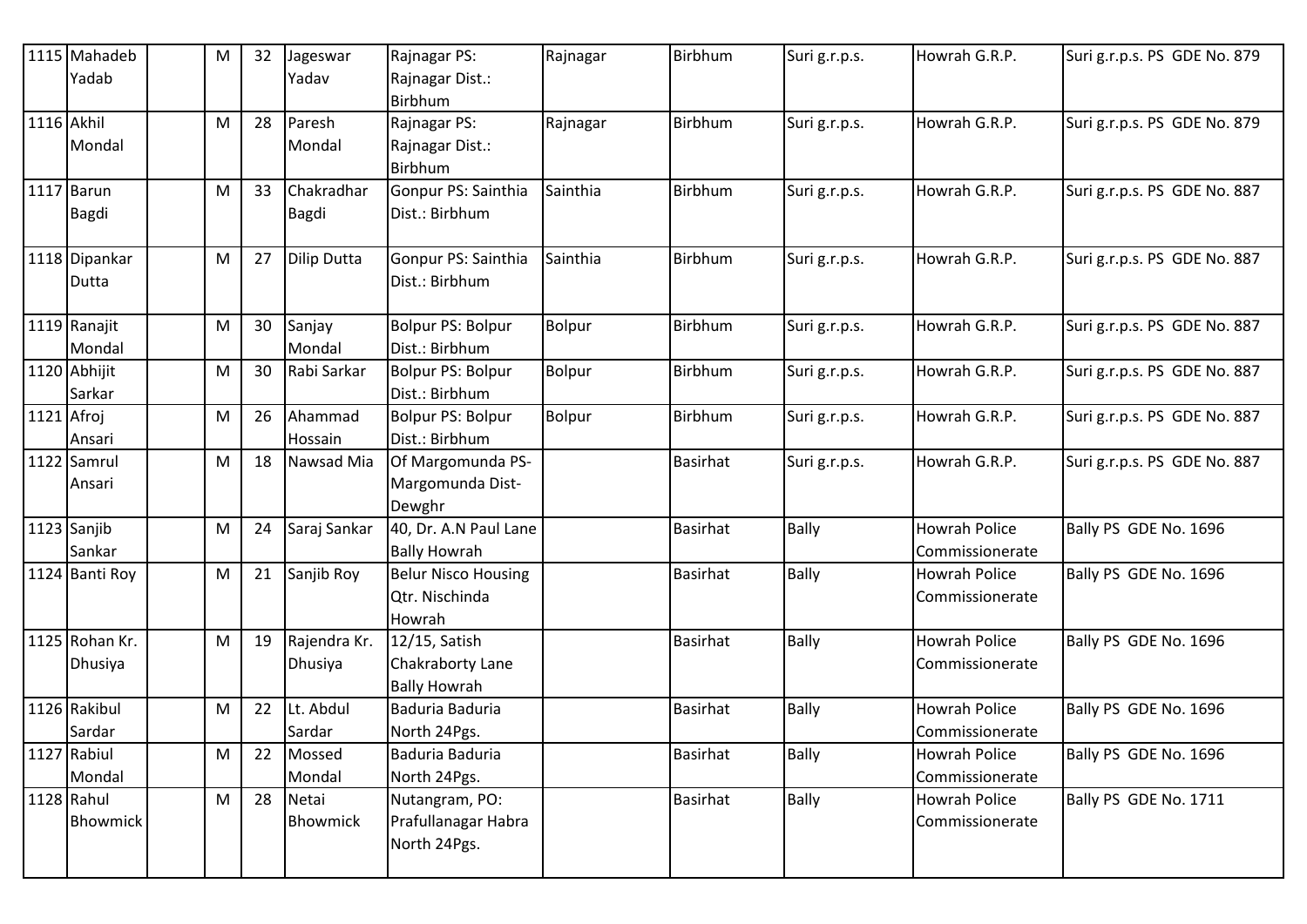|            | 1129 Sukhen<br>Pal               | M | 29 | Lob Pal                         | Nutangram, PO:<br>Prafullanagar Habra<br>North 24Pgs.                      |               | <b>Basirhat</b>                             | Bally         | Howrah Police<br>Commissionerate        | Bally PS GDE No. 1711  |
|------------|----------------------------------|---|----|---------------------------------|----------------------------------------------------------------------------|---------------|---------------------------------------------|---------------|-----------------------------------------|------------------------|
|            | 1130 Manash<br>Manna             | M | 38 | Pradip<br>Manna                 | PS: Bantra Dist.:<br><b>Howrah Police</b><br>Commissionerate               | Bantra        | <b>Howrah Police</b><br>Commissionera<br>te | <b>Bantra</b> | <b>Howrah Police</b><br>Commissionerate | Bantra PS GDE No. 1393 |
|            | 1131 Manoj<br>Pandey             | M | 31 | Bapan<br>Pandey                 | PS: Bantra Dist.:<br><b>Howrah Police</b><br>Commissionerate               | Bantra        | <b>Howrah Police</b><br>Commissionera<br>te | <b>Bantra</b> | <b>Howrah Police</b><br>Commissionerate | Bantra PS GDE No. 1406 |
|            | 1132 Shayam<br>Sundar<br>Rakkhit | M | 48 | Lt. Gopal<br>Chandra<br>Rakkhit | PS: Bantra Dist.:<br><b>Howrah Police</b><br>Commissionerate               | <b>Bantra</b> | <b>Howrah Police</b><br>Commissionera<br>te | Bantra        | <b>Howrah Police</b><br>Commissionerate | Bantra PS GDE No. 1413 |
|            | 1133 Bablu Das                   | M | 54 | Lt. Chandi<br>Charan Das        | PS: Bantra Dist.:<br><b>Howrah Police</b><br>Commissionerate               | Bantra        | <b>Howrah Police</b><br>Commissionera<br>te | <b>Bantra</b> | <b>Howrah Police</b><br>Commissionerate | Bantra PS GDE No. 1413 |
| 1134 Bicky | Paswan                           | M | 22 | Umesh<br>Paswan                 | PS: Belur Dist.:<br><b>Howrah Police</b><br>Commissionerate                | Belur         | Howrah Police<br>Commissionera<br>te        | Belur         | <b>Howrah Police</b><br>Commissionerate | Belur PS GDE No. 1314  |
|            | 1135 Binay<br>Kahar              | M | 19 | Raju Kahar                      | PS: Belur Dist.:<br><b>Howrah Police</b><br>Commissionerate                | <b>Belur</b>  | Howrah Police<br>Commissionera<br>te        | <b>Belur</b>  | <b>Howrah Police</b><br>Commissionerate | Belur PS GDE No. 1314  |
|            | 1136 Shivam<br>Thakur            | M | 19 | Amrudda<br>Thakur               | PS: Belur Dist.:<br><b>Howrah Police</b><br>Commissionerate                | <b>Belur</b>  | Howrah Police<br>Commissionera<br>te        | <b>Belur</b>  | <b>Howrah Police</b><br>Commissionerate | Belur PS GDE No. 1314  |
|            | 1137 Rahul<br>Kumar              | M | 22 |                                 | Narash Rajak   PS: Belur Dist.:<br><b>Howrah Police</b><br>Commissionerate | <b>Belur</b>  | <b>Howrah Police</b><br>Commissionera<br>te | <b>Belur</b>  | Howrah Police<br>Commissionerate        | Belur PS GDE No. 1314  |
|            | 1138 Prem<br>Naskar              | M | 18 |                                 | Pradip Naskar PS: Belur Dist.:<br><b>Howrah Police</b><br>Commissionerate  | <b>Belur</b>  | Howrah Police<br>Commissionera<br>te        | Belur         | Howrah Police<br>Commissionerate        | Belur PS GDE No. 1314  |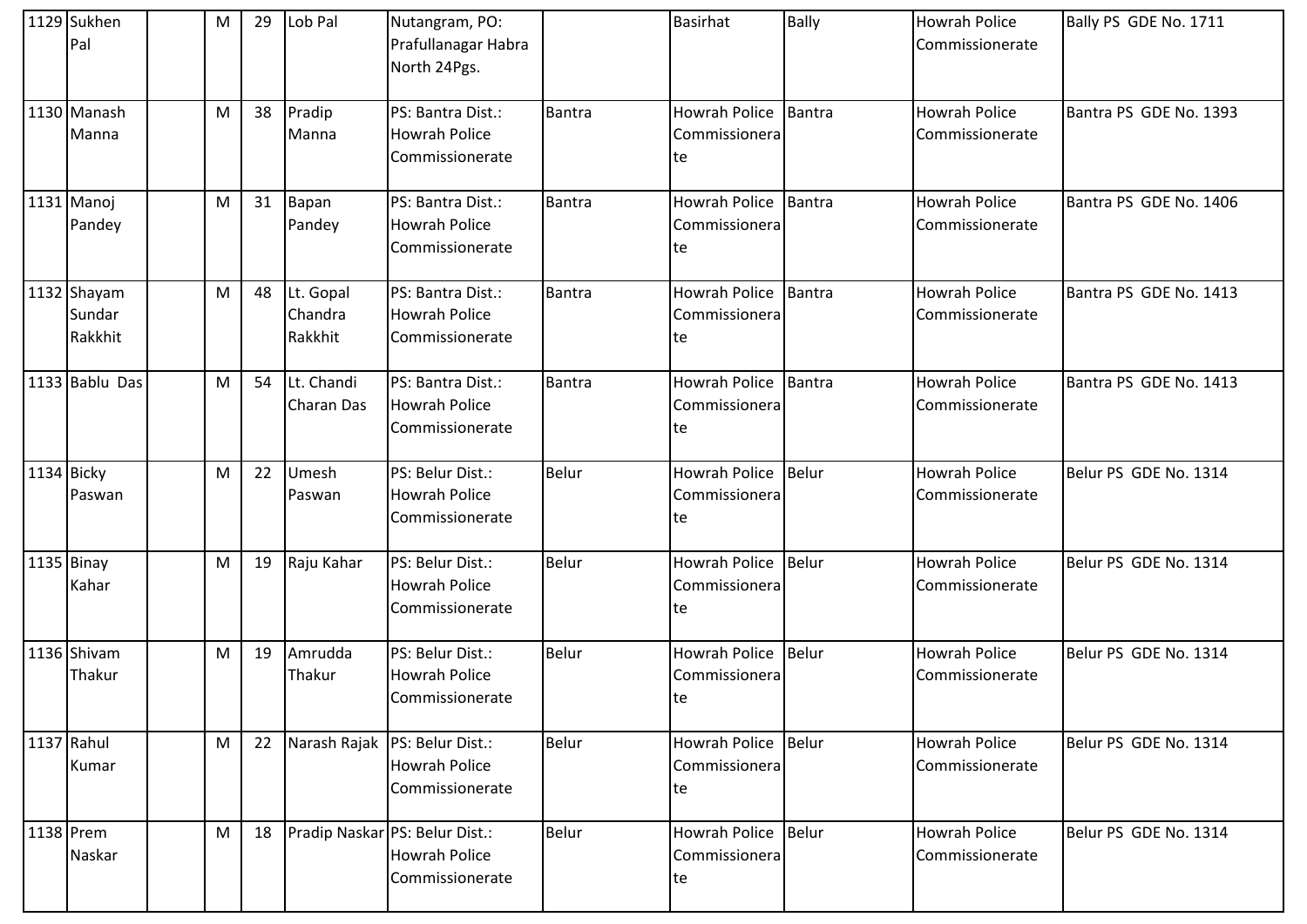| 1139 Arup  | Majhi                         | M | 42 | Nemai Majhi                                      | PS: Dasnagar Dist.:<br><b>Howrah Police</b><br>Commissionerate                              | Dasnagar       | Howrah Police<br>Commissionera<br>te        | Dasnagar | <b>Howrah Police</b><br>Commissionerate | Dasnagar PS GDE No. 1294 |
|------------|-------------------------------|---|----|--------------------------------------------------|---------------------------------------------------------------------------------------------|----------------|---------------------------------------------|----------|-----------------------------------------|--------------------------|
| 1140 Bijoy | Thakur                        | M | 38 | Harikant<br>Thakur                               | PS: Dasnagar Dist.:<br><b>Howrah Police</b><br>Commissionerate                              | Dasnagar       | Howrah Police<br>Commissionera<br>te        | Dasnagar | <b>Howrah Police</b><br>Commissionerate | Dasnagar PS GDE No. 1294 |
|            | 1141 Raju Das                 | M | 40 | Daroga Das                                       | PS: Dasnagar Dist.:<br><b>Howrah Police</b><br>Commissionerate                              | Dasnagar       | Howrah Police<br>Commissionera<br>te        | Dasnagar | <b>Howrah Police</b><br>Commissionerate | Dasnagar PS GDE No. 1294 |
|            | 1142 Hemanta<br>Malik         | M | 25 | Jagabandhu<br>Malik                              | Madhabdighi PS:<br>Madhabdihi Dist.:<br>Purba Burdwan                                       | Madhabdihi     | Purba Burdwan Domjur                        |          | <b>Howrah Police</b><br>Commissionerate | Domjur PS GDE No. 1420   |
| 1143 Paltu | Laheri                        | M | 27 | Banamali<br>Laheri                               | Madhabdighi PS:<br>Madhabdihi Dist.:<br>Purba Burdwan                                       | Madhabdihi     | Purba Burdwan Domjur                        |          | <b>Howrah Police</b><br>Commissionerate | Domjur PS GDE No. 1420   |
|            | $1144$ Sujan<br>Singha        | M | 27 |                                                  | Sultan Singha Shagbati PS: Suti<br>Dist.: Jangipur Police<br><b>District</b>                | Suti           | Jangipur Police Domjur<br>District          |          | <b>Howrah Police</b><br>Commissionerate | Domjur PS GDE No. 1420   |
| 1145 Raj   | Sankar                        | M | 33 | Prem Sankar                                      | 9/6, Kaiborta Para<br>Lane PS:<br>Malipanchghara<br>Dist.: Howrah Police<br>Commissionerate | Malipanchghara | <b>Howrah Police</b><br>Commissionera<br>te | Golabari | <b>Howrah Police</b><br>Commissionerate | Golabari PS GDE No. 2126 |
|            | 1146 Sanjoy<br>Kumar          | M | 48 | Lt. Satrudhan Vill- Khopi<br><b>Pratap Singh</b> |                                                                                             |                | <b>Basirhat</b>                             | Golabari | <b>Howrah Police</b><br>Commissionerate | Golabari PS GDE No. 2151 |
|            | 1147 Goutam<br>Kumar<br>Singh | M | 27 | Lt. Mohan<br>Singh                               | Vill- Khopi                                                                                 |                | Basirhat                                    | Golabari | <b>Howrah Police</b><br>Commissionerate | Golabari PS GDE No. 2151 |
| 1148 Asish | Kumar<br>Singh                | M | 40 | Lt. Biswanath Vill- Khopi<br>Singh               |                                                                                             |                | <b>Basirhat</b>                             | Golabari | <b>Howrah Police</b><br>Commissionerate | Golabari PS GDE No. 2151 |
| 1149 Raju  | Kumar                         | M | 32 | Motilal                                          | Vill-Danapur                                                                                |                | <b>Basirhat</b>                             | Golabari | <b>Howrah Police</b><br>Commissionerate | Golabari PS GDE No. 2151 |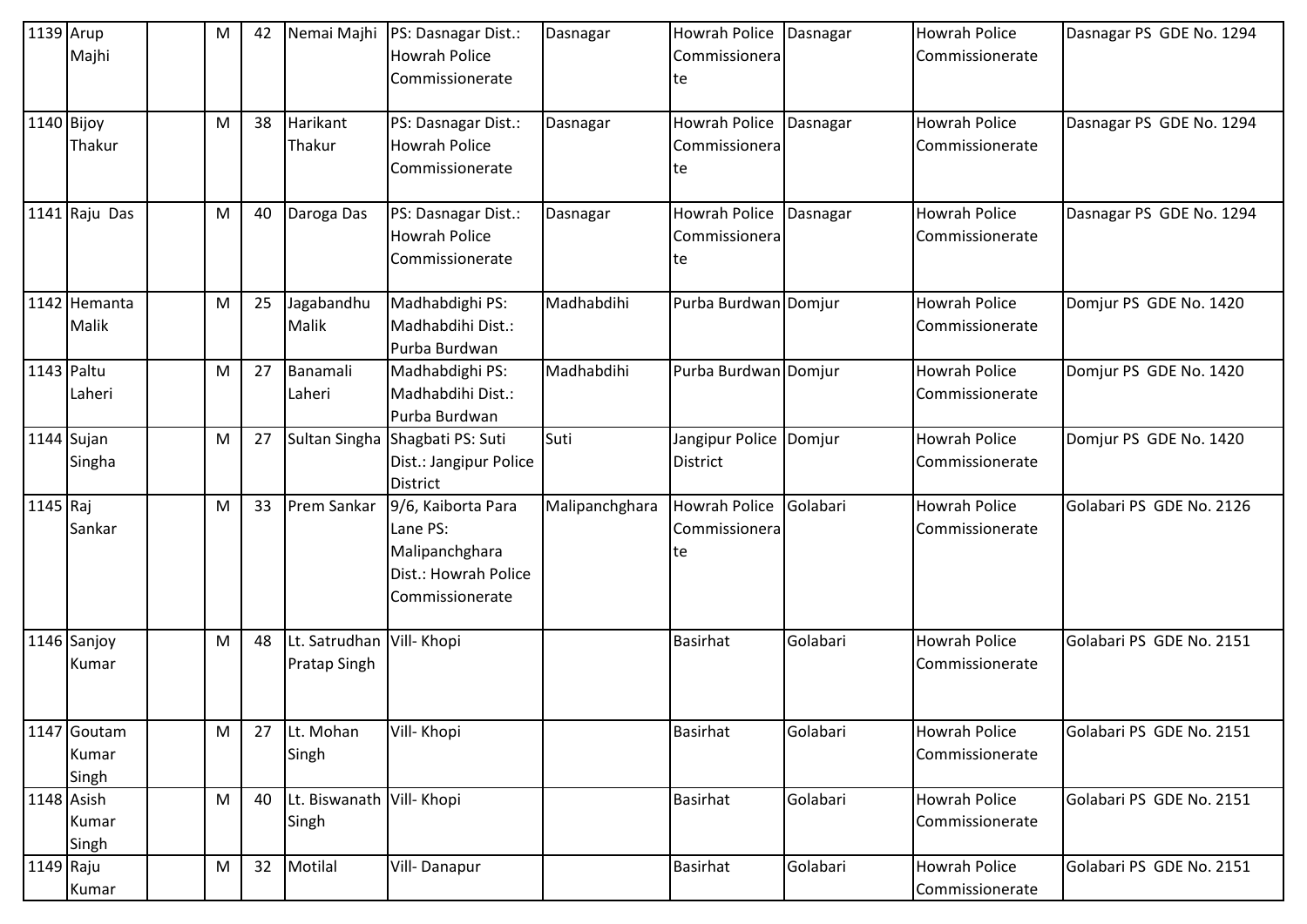|              | 1150 Ritesh    | M | 32 |             | Lt. Ram Bihari Sabjee Market PS: | Golabari | <b>Howrah Police</b> | Golabari | <b>Howrah Police</b> | Golabari PS GDE No. 2151 |
|--------------|----------------|---|----|-------------|----------------------------------|----------|----------------------|----------|----------------------|--------------------------|
|              | Kumar          |   |    | Prasad      | Golabari Dist.:                  |          | Commissionera        |          | Commissionerate      |                          |
|              |                |   |    |             | <b>Howrah Police</b>             |          | te                   |          |                      |                          |
|              |                |   |    |             | Commissionerate                  |          |                      |          |                      |                          |
|              | 1151 Satish    | M | 24 | Surendar    | Sabjee Market PS:                | Golabari | <b>Howrah Police</b> | Golabari | <b>Howrah Police</b> | Golabari PS GDE No. 2151 |
|              | Kumar          |   |    | Mahato      | Golabari Dist.:                  |          | Commissionera        |          | Commissionerate      |                          |
|              |                |   |    |             | <b>Howrah Police</b>             |          | te                   |          |                      |                          |
|              |                |   |    |             | Commissionerate                  |          |                      |          |                      |                          |
|              | 1152 Ajay Giri | M | 38 | Lt. Raj Deb | Sabjee Market PS:                | Golabari | <b>Howrah Police</b> | Golabari | <b>Howrah Police</b> | Golabari PS GDE No. 2151 |
|              |                |   |    | Giri        | Golabari Dist.:                  |          | Commissionera        |          | Commissionerate      |                          |
|              |                |   |    |             | <b>Howrah Police</b>             |          | te                   |          |                      |                          |
|              |                |   |    |             | Commissionerate                  |          |                      |          |                      |                          |
|              | 1153 Mukesh    | M | 45 | Nanda       | Sabjee Market PS:                | Golabari | <b>Howrah Police</b> | Golabari | <b>Howrah Police</b> | Golabari PS GDE No. 2151 |
|              | Kumar          |   |    |             | Kishore Singh Golabari Dist.:    |          | Commissionera        |          | Commissionerate      |                          |
|              |                |   |    |             | <b>Howrah Police</b>             |          | te                   |          |                      |                          |
|              |                |   |    |             | Commissionerate                  |          |                      |          |                      |                          |
| 1154 Ajit    |                | M | 30 |             | Ashok Prasad Sabjee Market PS:   | Golabari | <b>Howrah Police</b> | Golabari | <b>Howrah Police</b> | Golabari PS GDE No. 2151 |
|              | Kumar          |   |    |             | Golabari Dist.:                  |          | Commissionera        |          | Commissionerate      |                          |
|              |                |   |    |             | <b>Howrah Police</b>             |          | te                   |          |                      |                          |
|              |                |   |    |             | Commissionerate                  |          |                      |          |                      |                          |
|              | 1155 Saudagar  | M | 50 | Lt. Kamru   | Sabjee Market PS:                | Golabari | <b>Howrah Police</b> | Golabari | <b>Howrah Police</b> | Golabari PS GDE No. 2151 |
|              | Jama           |   |    | Jama        | Golabari Dist.:                  |          | Commissionera        |          | Commissionerate      |                          |
|              |                |   |    |             | <b>Howrah Police</b>             |          | te                   |          |                      |                          |
|              |                |   |    |             | Commissionerate                  |          |                      |          |                      |                          |
|              | 1156 Ganesh    | M | 44 | Ram Kipal   | Sabjee Market PS:                | Golabari | <b>Howrah Police</b> | Golabari | Howrah Police        | Golabari PS GDE No. 2151 |
|              | Sah            |   |    | Sah         | Golabari Dist.:                  |          | Commissionera        |          | Commissionerate      |                          |
|              |                |   |    |             | <b>Howrah Police</b>             |          | te                   |          |                      |                          |
|              |                |   |    |             | Commissionerate                  |          |                      |          |                      |                          |
| 1157 Md.     |                | M | 35 |             | Lt. Md Jabbar Sabjee Market PS:  | Golabari | Howrah Police        | Golabari | Howrah Police        | Golabari PS GDE No. 2151 |
|              | Jabad          |   |    |             | Golabari Dist.:                  |          | Commissionera        |          | Commissionerate      |                          |
|              |                |   |    |             | <b>Howrah Police</b>             |          | te                   |          |                      |                          |
|              |                |   |    |             | Commissionerate                  |          |                      |          |                      |                          |
|              | 1158 Jugan     | M | 32 | Ram Pujan   | Sabjee Market PS:                | Golabari | <b>Howrah Police</b> | Golabari | <b>Howrah Police</b> | Golabari PS GDE No. 2151 |
|              | Chouhan        |   |    | Chouhan     | Golabari Dist.:                  |          | Commissionera        |          | Commissionerate      |                          |
|              |                |   |    |             | <b>Howrah Police</b>             |          | te                   |          |                      |                          |
|              |                |   |    |             | Commissionerate                  |          |                      |          |                      |                          |
| $1159$ Bijay |                | M | 37 | Shib Kumar  | Sabjee Market PS:                | Golabari | Howrah Police        | Golabari | <b>Howrah Police</b> | Golabari PS GDE No. 2151 |
|              | Sankar         |   |    | Chouhan     | Golabari Dist.:                  |          | Commissionera        |          | Commissionerate      |                          |
|              |                |   |    |             | <b>Howrah Police</b>             |          | te                   |          |                      |                          |
|              |                |   |    |             | Commissionerate                  |          |                      |          |                      |                          |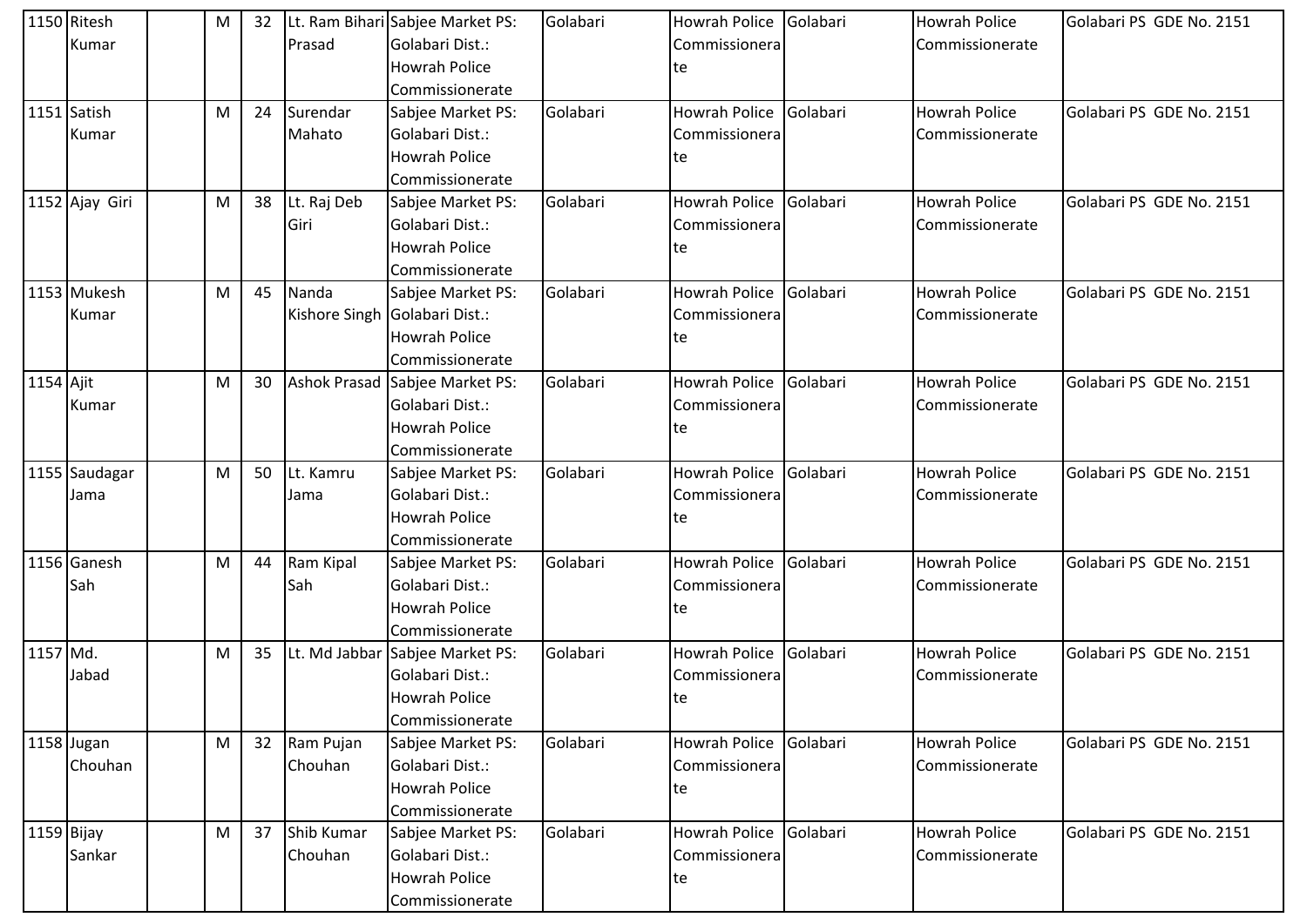|           | 1160 Jitendar   | M | 32 | Lt. Chattilal       | Sabjee Market PS:                | Golabari | Howrah Police        | Golabari | <b>Howrah Police</b> | Golabari PS GDE No. 2151 |
|-----------|-----------------|---|----|---------------------|----------------------------------|----------|----------------------|----------|----------------------|--------------------------|
|           | Sharma          |   |    | Sharma              | Golabari Dist.:                  |          | Commissionera        |          | Commissionerate      |                          |
|           |                 |   |    |                     | <b>Howrah Police</b>             |          | te                   |          |                      |                          |
|           |                 |   |    |                     | Commissionerate                  |          |                      |          |                      |                          |
|           | 1161 Arbind     | M | 34 | Misilal             | Sabjee Market PS:                | Golabari | Howrah Police        | Golabari | <b>Howrah Police</b> | Golabari PS GDE No. 2151 |
|           | Sharma          |   |    | Sharma              | Golabari Dist.:                  |          | Commissionera        |          | Commissionerate      |                          |
|           |                 |   |    |                     | <b>Howrah Police</b>             |          | te                   |          |                      |                          |
|           |                 |   |    |                     | Commissionerate                  |          |                      |          |                      |                          |
| 1162 Amit |                 | M | 35 | Sankar              | Salkia School Road               | Golabari | <b>Howrah Police</b> | Golabari | <b>Howrah Police</b> | Golabari PS GDE No. 2151 |
|           | Kumar           |   |    |                     | Prasad Yadav PS: Golabari Dist.: |          | Commissionera        |          | Commissionerate      |                          |
|           |                 |   |    |                     | Howrah Police                    |          | te                   |          |                      |                          |
|           |                 |   |    |                     | Commissionerate                  |          |                      |          |                      |                          |
|           | 1163 Mantu      | M | 35 | Lt. Suresh          | Salkia School Road               | Golabari | <b>Howrah Police</b> | Golabari | <b>Howrah Police</b> | Golabari PS GDE No. 2151 |
|           | Routh           |   |    | Routh               | PS: Golabari Dist.:              |          | Commissionera        |          | Commissionerate      |                          |
|           |                 |   |    |                     | <b>Howrah Police</b>             |          | te                   |          |                      |                          |
|           |                 |   |    |                     | Commissionerate                  |          |                      |          |                      |                          |
|           | 1164 Dhanjoy    | M | 19 | Lt. Sunil           | Salkia School Road               | Golabari | <b>Howrah Police</b> | Golabari | <b>Howrah Police</b> | Golabari PS GDE No. 2151 |
|           | Kumar           |   |    | Routh               | PS: Golabari Dist.:              |          | Commissionera        |          | Commissionerate      |                          |
|           | Routh           |   |    |                     | <b>Howrah Police</b>             |          | te                   |          |                      |                          |
|           |                 |   |    |                     | Commissionerate                  |          |                      |          |                      |                          |
|           | 1165 Sikandar   | M | 21 | Lt. Sohan           | Salkia School Road               | Golabari | <b>Howrah Police</b> | Golabari | <b>Howrah Police</b> | Golabari PS GDE No. 2151 |
|           | Kumar           |   |    | Routh               | PS: Golabari Dist.:              |          | Commissionera        |          | Commissionerate      |                          |
|           | Routh           |   |    |                     | <b>Howrah Police</b>             |          | te                   |          |                      |                          |
|           |                 |   |    |                     | Commissionerate                  |          |                      |          |                      |                          |
|           | 1166 Kundan     | М | 29 | Mohan Routh         | Salkia School Road               | Golabari | <b>Howrah Police</b> | Golabari | <b>Howrah Police</b> | Golabari PS GDE No. 2151 |
|           | Kumar           |   |    |                     | PS: Golabari Dist.:              |          | Commissionera        |          | Commissionerate      |                          |
|           | Routh           |   |    |                     | <b>Howrah Police</b>             |          | te                   |          |                      |                          |
|           |                 |   |    |                     | Commissionerate                  |          |                      |          |                      |                          |
| 1167 Md.  |                 | M | 37 |                     | Lt. S.m. Unies 68, Srinath Porel |          | <b>Basirhat</b>      | Howrah   | <b>Howrah Police</b> | Howrah PS GDE No. 2095   |
|           | Maraba          |   |    |                     | Lane, PS & Dist.                 |          |                      |          | Commissionerate      |                          |
|           | Hussain         |   |    |                     | Howrah                           |          |                      |          |                      |                          |
|           | 1168 Abdul      | M | 49 | <b>Abdul Sattar</b> | 15, Srinath Porel                |          | Basirhat             | Howrah   | <b>Howrah Police</b> | Howrah PS GDE No. 2095   |
|           | Jabbar          |   |    |                     | Lane., PS & Dist.                |          |                      |          | Commissionerate      |                          |
|           |                 |   |    |                     | Howrah                           |          |                      |          |                      |                          |
|           | 1169 Ramjan Ali | M | 54 | Lt. Noor Md         | 74, Hara Chand                   |          | Basirhat             | Howrah   | <b>Howrah Police</b> | Howrah PS GDE No. 2095   |
|           |                 |   |    |                     | Mukherjee Lane, PS               |          |                      |          | Commissionerate      |                          |
|           |                 |   |    |                     | & Dist. Howrah                   |          |                      |          |                      |                          |
|           | 1170 Md. Ayue   | M | 54 | Lt. Md.             | 75, Belilious Road, PS           |          | <b>Basirhat</b>      | Howrah   | <b>Howrah Police</b> | Howrah PS GDE No. 2095   |
|           |                 |   |    | Kamruddin           | & Dist. Howrah                   |          |                      |          | Commissionerate      |                          |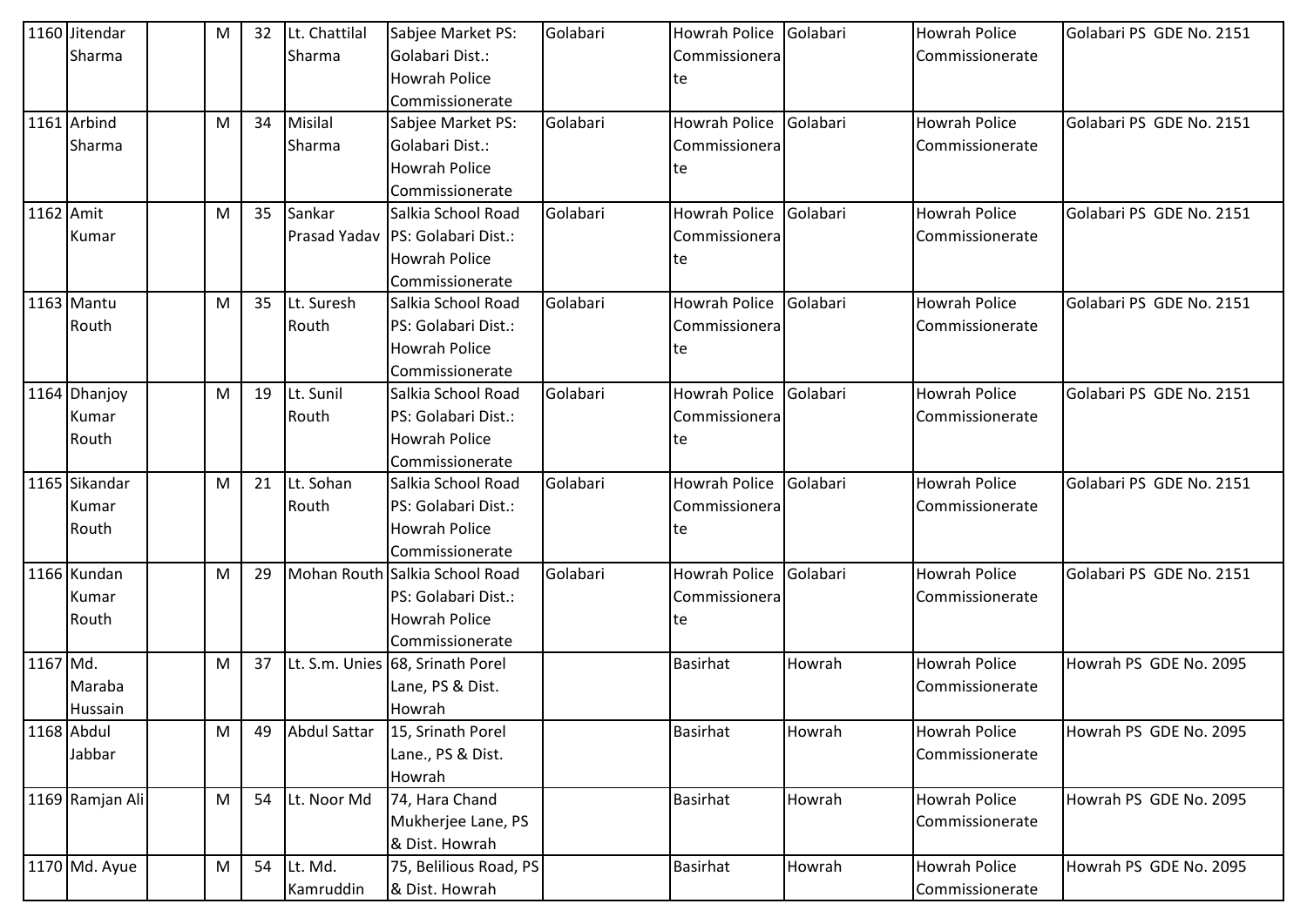| 1171 Md.   |                 | M | 24 | Md. Sahjada     | 68, Srinath Porel               |        | <b>Basirhat</b>      | Howrah | <b>Howrah Police</b> | Howrah PS GDE No. 2095 |
|------------|-----------------|---|----|-----------------|---------------------------------|--------|----------------------|--------|----------------------|------------------------|
|            | Parbesh         |   |    |                 | Lane, PS & Dist.                |        |                      |        | Commissionerate      |                        |
|            | Khan            |   |    |                 | Howrah                          |        |                      |        |                      |                        |
| 1172 Md.   |                 | М | 37 | Md. Jahir       | 86, Ganga Ram                   |        | <b>Basirhat</b>      | Howrah | <b>Howrah Police</b> | Howrah PS GDE No. 2095 |
|            | Johangir        |   |    |                 | Bairagi Lane, PS &              |        |                      |        | Commissionerate      |                        |
|            | Alam            |   |    |                 | Dist. Howrah                    |        |                      |        |                      |                        |
|            | 1173 Md. Sarif  | M | 27 | Md. Jalil       | 80, Ganga Ram                   |        | <b>Basirhat</b>      | Howrah | <b>Howrah Police</b> | Howrah PS GDE No. 2095 |
|            | Ahamed          |   |    | Ahmed           | Bairagi Lane, PS &              |        |                      |        | Commissionerate      |                        |
|            |                 |   |    |                 | Dist. Howrah                    |        |                      |        |                      |                        |
|            | 1174 Md. Umar   | M | 45 | Md. Uman        | 8/2, Hamid Munshi               |        | <b>Basirhat</b>      | Howrah | <b>Howrah Police</b> | Howrah PS GDE No. 2095 |
|            | Hussian         |   |    | Qurishi         | Lane, PS & Dist.                |        |                      |        | Commissionerate      |                        |
|            |                 |   |    |                 | Howrah                          |        |                      |        |                      |                        |
|            | 1175 Md. Diljar | M | 55 |                 | Lt. Md. Sirajul 74/1, Ganga Ram |        | Basirhat             | Howrah | <b>Howrah Police</b> | Howrah PS GDE No. 2095 |
|            |                 |   |    | Haqne           | Bairagi Lane, PS &              |        |                      |        | Commissionerate      |                        |
|            |                 |   |    |                 | Dist. Howrah                    |        |                      |        |                      |                        |
| 1176 Md.   |                 | M | 32 |                 | Altab Hussion 56, Bariruddin    | Howrah | <b>Howrah Police</b> | Howrah | <b>Howrah Police</b> | Howrah PS GDE No. 2057 |
|            | Mahorom         |   |    |                 | Munshi Lane, PS &               |        | Commissionera        |        | Commissionerate      |                        |
|            | Ansari          |   |    |                 | Dist. Howrah PS:                |        | te                   |        |                      |                        |
|            |                 |   |    |                 | Howrah Dist.:                   |        |                      |        |                      |                        |
|            |                 |   |    |                 | <b>Howrah Police</b>            |        |                      |        |                      |                        |
|            |                 |   |    |                 | Commissionerate                 |        |                      |        |                      |                        |
| 1177 Sk.   |                 | M | 30 |                 | Lt. Sk. Daroga 83/3, Noor Md.   |        | <b>Basirhat</b>      | Howrah | <b>Howrah Police</b> | Howrah PS GDE No. 2057 |
|            | Nijamuddi       |   |    |                 | Munshi lane, PS &               |        |                      |        | Commissionerate      |                        |
|            |                 |   |    |                 | Dist. Howrah                    |        |                      |        |                      |                        |
| 1178 Md.   |                 | M | 24 | Lt. Md.         | Tikiapara Bye pass,             |        | Basirhat             | Howrah | <b>Howrah Police</b> | Howrah PS GDE No. 2057 |
|            | Subhan          |   |    | Turban          | PS & Dist. Howrah               |        |                      |        | Commissionerate      |                        |
|            |                 |   |    |                 |                                 |        |                      |        |                      |                        |
|            | 1179 Sk. Farid  | М | 22 | Lt. Sk. Babu    | Tikiapara Bye pass,             |        | Basirhat             | Howrah | <b>Howrah Police</b> | Howrah PS GDE No. 2057 |
|            |                 |   |    |                 | PS & Dist. Howrah               |        |                      |        | Commissionerate      |                        |
|            |                 |   |    |                 |                                 |        |                      |        |                      |                        |
|            | 1180 Saheb      | M |    | 22 Lt. Sabsudin | 82, Belilious Road, PS Howrah   |        | Howrah Police Howrah |        | <b>Howrah Police</b> | Howrah PS GDE No. 2057 |
|            | Naskar          |   |    | Naskar          | & Dist. Howrah PS:              |        | Commissionera        |        | Commissionerate      |                        |
|            |                 |   |    |                 | Howrah Dist.:                   |        | te                   |        |                      |                        |
|            |                 |   |    |                 | Howrah Police                   |        |                      |        |                      |                        |
|            |                 |   |    |                 | Commissionerate                 |        |                      |        |                      |                        |
| 1181 Asfar |                 | M | 60 | Muktar          | 32/3, Hara Chand                |        | <b>Basirhat</b>      | Howrah | <b>Howrah Police</b> | Howrah PS GDE No. 2057 |
|            | Ahmed           |   |    | Ahmed           | Mukherjee Lane, PS              |        |                      |        | Commissionerate      |                        |
|            |                 |   |    |                 | & Dist. Howrah                  |        |                      |        |                      |                        |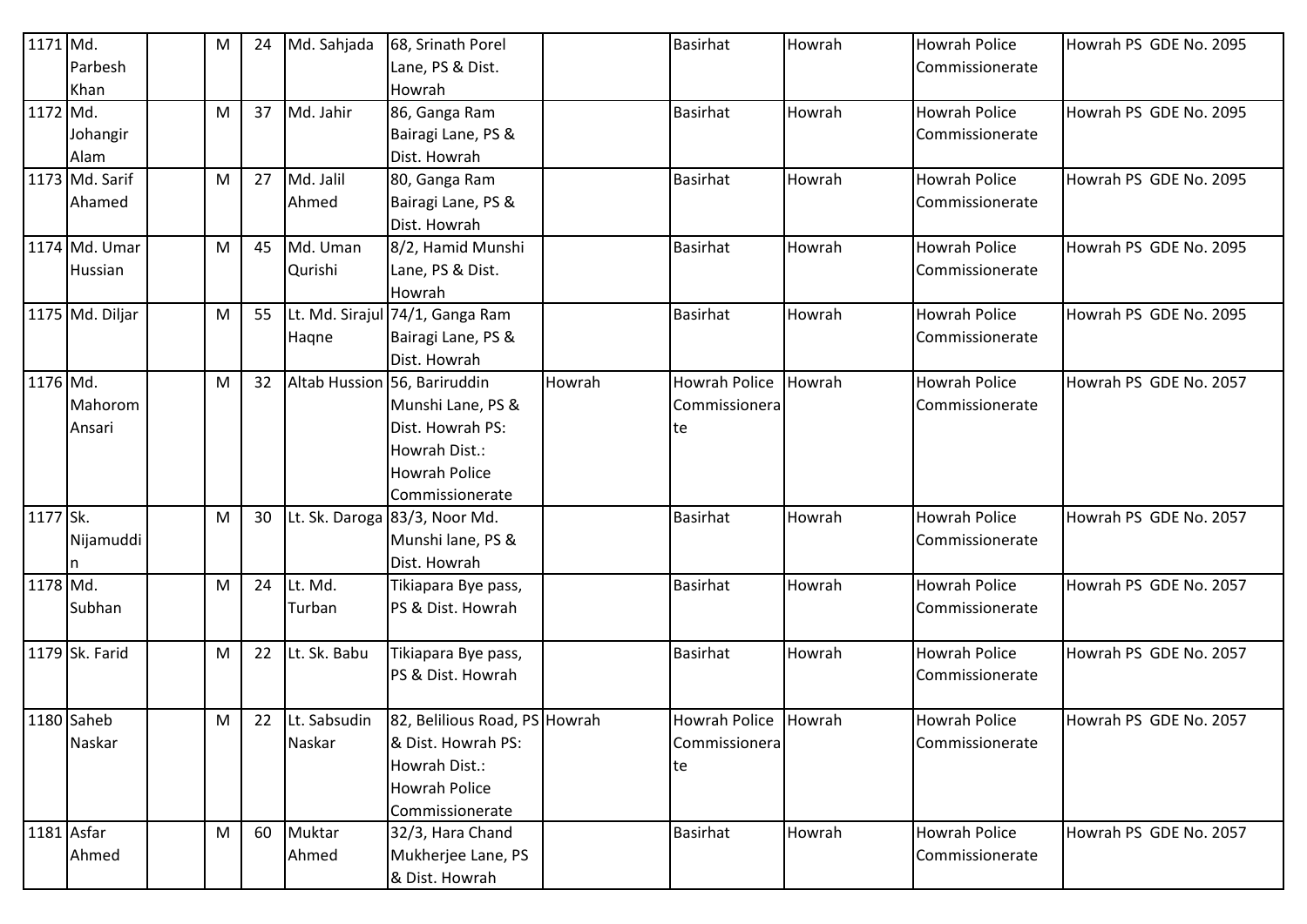|            | 1182 Binod Das        | M | 30 | <b>Asoke Das</b>             | 44, Chinta Moni Dey<br>Road, PS & Dist.                                                                              |                | <b>Basirhat</b>                             | Howrah         | <b>Howrah Police</b><br>Commissionerate | Howrah PS GDE No. 2058            |
|------------|-----------------------|---|----|------------------------------|----------------------------------------------------------------------------------------------------------------------|----------------|---------------------------------------------|----------------|-----------------------------------------|-----------------------------------|
| 1183 Sahil | Shaw                  | М | 21 | Ratan Shaw                   | Howrah<br>32, Jariyapara, 1st By<br>lane, PS Howrah,<br>Howrah                                                       |                | <b>Basirhat</b>                             | Liluah         | <b>Howrah Police</b><br>Commissionerate | Liluah PS GDE No. 2137            |
|            | 1184 Goutam<br>Sinha  | M | 50 | Sinha                        | Lt Jai Prakash 118/20, B Road, PS<br>Liluah Howrah                                                                   |                | <b>Basirhat</b>                             | Liluah         | <b>Howrah Police</b><br>Commissionerate | Liluah PS GDE No. 2155            |
|            | 1185 Dipak<br>Sharma  | M | 24 | Sitaram<br>Sharma            | Belur, 12 No Pole, PS<br><b>Belur Howrah</b>                                                                         |                | <b>Basirhat</b>                             | Liluah         | <b>Howrah Police</b><br>Commissionerate | Liluah PS GDE No. 2159            |
| 1186 Sonu  | Mahakud               | M | 32 | Niranjan<br>Mahakud          | Joda, PS Joda, Orissa                                                                                                |                | <b>Basirhat</b>                             | Liluah         | <b>Howrah Police</b><br>Commissionerate | Liluah PS GDE No. 516             |
|            | 1187 Uttam<br>Mahakud | M | 28 | Bedash<br>Mahakud            | Banbil, PS Banbil<br>Orissa                                                                                          |                | <b>Basirhat</b>                             | Liluah         | <b>Howrah Police</b><br>Commissionerate | Liluah PS GDE No. 516             |
|            | 1188 Md Ukil<br>Khan  | M | 68 | Lt Najir Khan                | Eksara, PS Liluah<br>Howrah                                                                                          |                | <b>Basirhat</b>                             | Liluah         | <b>Howrah Police</b><br>Commissionerate | Liluah PS GDE No. 516             |
| 1189 Bhola | Singh                 | M | 35 | Shibu Singh                  | PS: Malipanchghara<br>Dist.: Howrah Police<br>Commissionerate                                                        | Malipanchghara | <b>Howrah Police</b><br>Commissionera<br>te | Malipanchghara | <b>Howrah Police</b><br>Commissionerate | Malipanchghara PS GDE No.<br>1452 |
|            | 1190 Kamal<br>Chetri  |   | 46 | Lt. Kim<br>Bhadhur<br>Chetri | Surya Nagar Bilkundi Sankrail<br>Jhala South 24<br>Parganas PS: Sankrail<br>Dist.: Howrah Police<br>Commissionerate  |                | Howrah Police<br>Commissionera<br>te        | Sankrail       | <b>Howrah Police</b><br>Commissionerate | Sankrail PS GDE No. 1559          |
|            | 1191 Bajendra<br>Roy  |   | 45 | Lt. Ram<br>Bechu Roy         | Do Sankrail Howrah<br>PS: Sankrail Dist.:<br><b>Howrah Police</b><br>Commissionerate                                 | Sankrail       | Howrah Police<br>Commissionera<br>te        | Sankrail       | <b>Howrah Police</b><br>Commissionerate | Sankrail PS GDE No. 1559          |
| 1192 Aloke | Chowdhur              |   | 40 | Lt. Suresh<br>Chowdhury      | Sonarpatti Sahedgunj Sankrail<br>ChapraState-Bihar<br>PS: Sankrail Dist.:<br><b>Howrah Police</b><br>Commissionerate |                | Howrah Police<br>Commissionera<br>lte       | Sankrail       | <b>Howrah Police</b><br>Commissionerate | Sankrail PS GDE No. 1559          |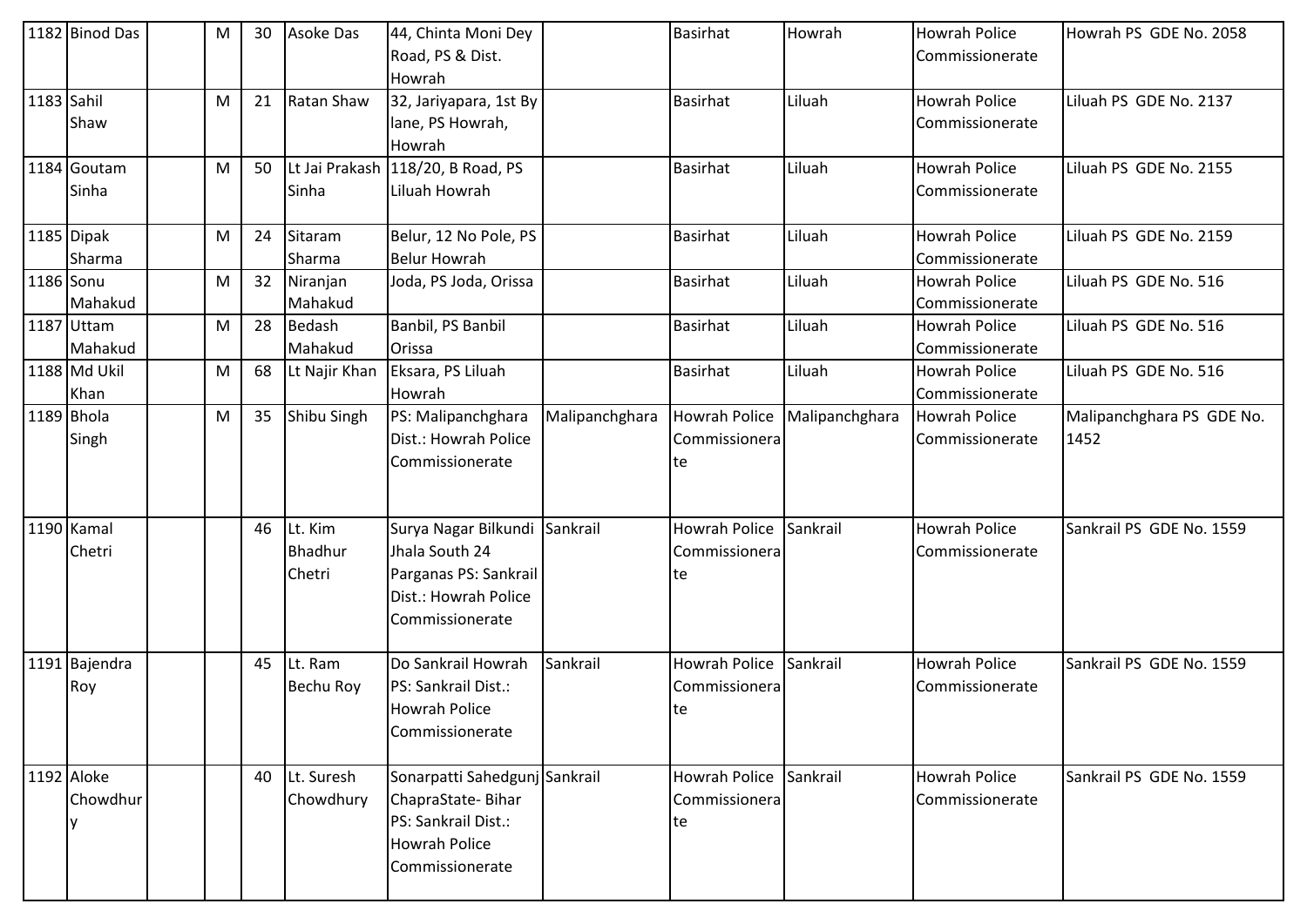|          | 1193 Binod Kr.            |   | 19 | Shib Chandra         | Do Sankrail Howrah                                                                                                 | Sankrail | <b>Howrah Police</b>                          | Sankrail | <b>Howrah Police</b>                    | Sankrail PS GDE No. 1559 |
|----------|---------------------------|---|----|----------------------|--------------------------------------------------------------------------------------------------------------------|----------|-----------------------------------------------|----------|-----------------------------------------|--------------------------|
|          | Mahato                    |   |    | Mahato               | PS: Sankrail Dist.:<br><b>Howrah Police</b><br>Commissionerate                                                     |          | Commissionera<br>te                           |          | Commissionerate                         |                          |
|          | 1194 Samar<br>Banerjee    |   | 25 | Tapan<br>Banerjee    | Jagadishpur, Bgpara<br>Domjur Howrah PS:<br>Sankrail Dist.:<br><b>Howrah Police</b><br>Commissionerate             | Sankrail | Howrah Police<br>Commissionera<br>te          | Sankrail | <b>Howrah Police</b><br>Commissionerate | Sankrail PS GDE No. 988  |
|          | 1195 Sujoy<br>Malik       |   | 29 |                      | Ganesh Malik Unsani Sasthitala<br>Jagacha Howrah PS:<br>Sankrail Dist.:<br><b>Howrah Police</b><br>Commissionerate | Sankrail | <b>Howrah Police</b><br>Commissionera<br>te   | Sankrail | <b>Howrah Police</b><br>Commissionerate | Sankrail PS GDE No. 1009 |
| 1196 Ali | Hossain                   |   | 26 | Mamlat<br>Mondal     | Mathbosori Murirai<br>Birbhum PS: Sankrail<br>Dist.: Howrah Police<br>Commissionerate                              | Sankrail | Howrah Police<br>Commissionera<br>te          | Sankrail | <b>Howrah Police</b><br>Commissionerate | Sankrail PS GDE No. 1021 |
|          | 1197 Bhadu<br>Rabidas     |   | 24 | Lakshman<br>Rabidas  | Mathbosori Murirai<br>Birbhum PS: Sankrail<br>Dist.: Howrah Police<br>Commissionerate                              | Sankrail | Howrah Police<br>Commissionera<br>te          | Sankrail | <b>Howrah Police</b><br>Commissionerate | Sankrail PS GDE No. 1021 |
|          | 1198 Matarul<br>Sk.       | M | 32 | Kutub Sk.            | Mathbosori Murirai<br>Birbhum PS: Sankrail<br>Dist.: Howrah Police<br>Commissionerate                              | Sankrail | Howrah Police<br>Commissionera<br>te          | Sankrail | <b>Howrah Police</b><br>Commissionerate | Sankrail PS GDE No. 1021 |
|          | 1199 Jahiruddin<br>Laskar | M | 26 | Nizamuddin<br>Laskar | Manikpur Laskar<br>Para Sankrail Dis-<br>Howrah. PS: Sankrail<br>Dist.: Howrah Police<br>Commissionerate           | Sankrail | Howrah Police Sankrail<br>Commissionera<br>te |          | <b>Howrah Police</b><br>Commissionerate | Sankrail PS GDE No. 952  |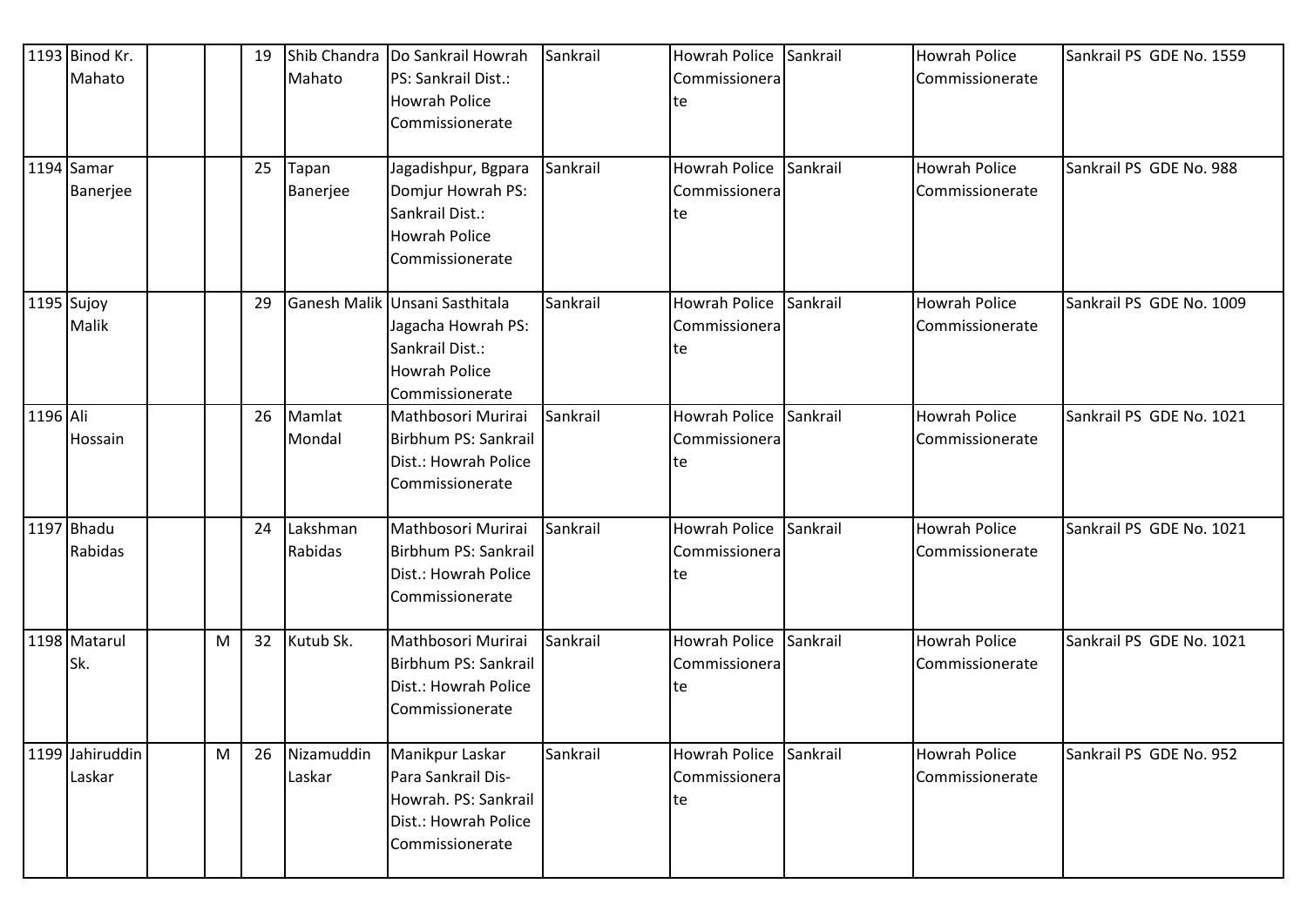| 1200 Rajendra   | M | 52 | Lt. Hansraj    | 1 No. Sultanpur                    |         | <b>Basirhat</b>      | Santragachhi | <b>Howrah Police</b> | Santragachhi PS GDE No. |
|-----------------|---|----|----------------|------------------------------------|---------|----------------------|--------------|----------------------|-------------------------|
| Prasad          |   |    | Prasad         | Roypara, PS-                       |         |                      |              | Commissionerate      | 1068                    |
|                 |   |    |                | Santragachi, Howrah                |         |                      |              |                      |                         |
| 1201 Gandhi     | M | 30 | Lt. Robi       | 1 No. Sultanpur                    |         | <b>Basirhat</b>      | Santragachhi | <b>Howrah Police</b> | Santragachhi PS GDE No. |
| Ghosh           |   |    | Ghosh          | Roypara, PS-                       |         |                      |              | Commissionerate      | 1068                    |
|                 |   |    |                | Santragachi, Howrah                |         |                      |              |                      |                         |
| 1202 Sonojit    | M | 30 | Lt.            | <b>Uttar Baksara</b>               |         | <b>Basirhat</b>      | Santragachhi | <b>Howrah Police</b> | Santragachhi PS GDE No. |
| Dey             |   |    |                | Satyanarayan Faridpur Block, PS-   |         |                      |              | Commissionerate      | 1068                    |
|                 |   |    | Dey            | Santragachi, Howr                  |         |                      |              |                      |                         |
| 1203 Indrajit   | M | 33 | Lt. Sitaram    | Shibpur PS: Shibpur                | Shibpur | <b>Howrah Police</b> | Shibpur      | <b>Howrah Police</b> | Shibpur PS GDE No. 2283 |
| Gupta           |   |    | Gupta          | Dist.: Howrah Police               |         | Commissionera        |              | Commissionerate      |                         |
|                 |   |    |                | Commissionerate                    |         | te                   |              |                      |                         |
| 1204 Aman       | M | 23 | Palash Singh   | Shibpur PS: Shibpur                | Shibpur | Howrah Police        | Shibpur      | <b>Howrah Police</b> | Shibpur PS GDE No. 2283 |
| Singh           |   |    |                | Dist.: Howrah Police               |         | Commissionera        |              | Commissionerate      |                         |
|                 |   |    |                | Commissionerate                    |         | te                   |              |                      |                         |
| 1205 Bikram     | M | 26 | Amar           | PS: Shibpur Dist.:                 | Shibpur | Howrah Police        | Shibpur      | <b>Howrah Police</b> | Shibpur PS GDE No. 2283 |
| Singh           |   |    | <b>Bahadur</b> | <b>Howrah Police</b>               |         | Commissionera        |              | Commissionerate      |                         |
|                 |   |    | Singh          | Commissionerate                    |         | te                   |              |                      |                         |
| 1206 Chandra    | M | 32 | Anil Kumar     | Shibpur PS: Shibpur                | Shibpur | Howrah Police        | Shibpur      | <b>Howrah Police</b> | Shibpur PS GDE No. 2283 |
| Somu            |   |    | Singh          | Dist.: Howrah Police               |         | Commissionera        |              | Commissionerate      |                         |
| Singh           |   |    |                | Commissionerate                    |         | te                   |              |                      |                         |
| 1207 Vicky      | M | 23 | Kamalesh       | Shibpur PS: Shibpur                | Shibpur | Howrah Police        | Shibpur      | <b>Howrah Police</b> | Shibpur PS GDE No. 2283 |
| Singh           |   |    | Singh          | Dist.: Howrah Police               |         | Commissionera        |              | Commissionerate      |                         |
|                 |   |    |                | Commissionerate                    |         | te                   |              |                      |                         |
| 1208 Dharmend   | M | 25 |                | Lt. Kisney Ray Shibpur PS: Shibpur | Shibpur | Howrah Police        | Shibpur      | <b>Howrah Police</b> | Shibpur PS GDE No. 2365 |
| ra Ray          |   |    |                | Dist.: Howrah Police               |         | Commissionera        |              | Commissionerate      |                         |
|                 |   |    |                | Commissionerate                    |         | te                   |              |                      |                         |
| 1209 Sanjay Ray | M | 35 | Arjun Ray      | Shibpur PS: Shibpur                | Shibpur | Howrah Police        | Shibpur      | <b>Howrah Police</b> | Shibpur PS GDE No. 2365 |
|                 |   |    |                | Dist.: Howrah Police               |         | Commissionera        |              | Commissionerate      |                         |
|                 |   |    |                | Commissionerate                    |         | te                   |              |                      |                         |
|                 |   |    |                |                                    |         |                      |              |                      |                         |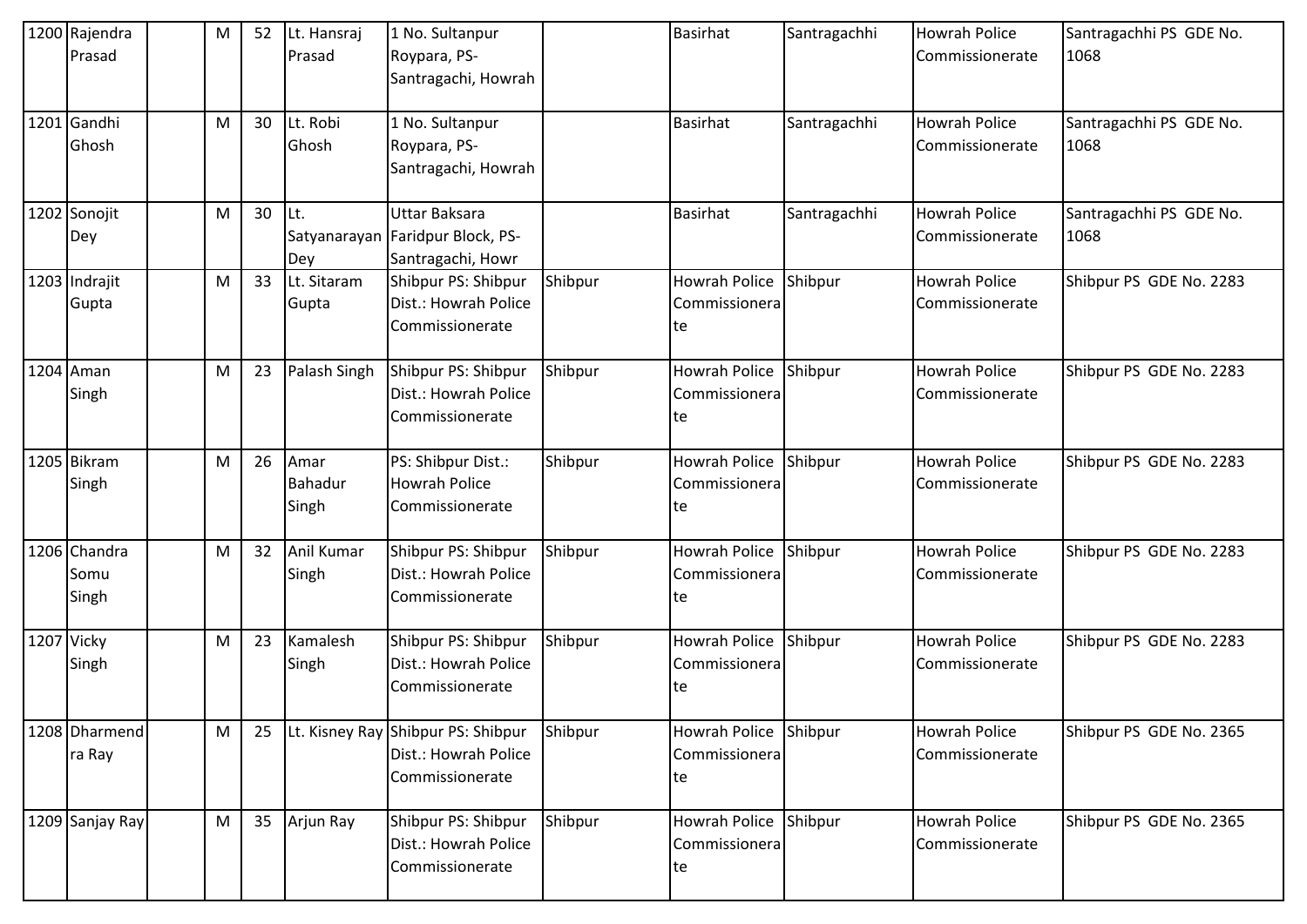| 1210 Sandip     | M | 25 | Sankar      | Shibpur PS: Shibpur               | Shibpur         | Howrah Police        | Shibpur         | <b>Howrah Police</b> | Shibpur PS GDE No. 2365    |
|-----------------|---|----|-------------|-----------------------------------|-----------------|----------------------|-----------------|----------------------|----------------------------|
| Paswan          |   |    | Paswan      | Dist.: Howrah Police              |                 | Commissionera        |                 | Commissionerate      |                            |
|                 |   |    |             | Commissionerate                   |                 | te                   |                 |                      |                            |
|                 |   |    |             |                                   |                 |                      |                 |                      |                            |
| 1211 Jit Gupta  | M | 28 | Gopal Gupta | Shibpur PS: Shibpur               | Shibpur         | <b>Howrah Police</b> | Shibpur         | <b>Howrah Police</b> | Shibpur PS GDE No. 2365    |
|                 |   |    |             | Dist.: Howrah Police              |                 | Commissionera        |                 | Commissionerate      |                            |
|                 |   |    |             | Commissionerate                   |                 | te                   |                 |                      |                            |
|                 |   |    |             |                                   |                 |                      |                 |                      |                            |
| 1212 Hasraf     | M | 28 |             | Lt. Md. Aslam Shibpur PS: Shibpur | Shibpur         | <b>Howrah Police</b> | Shibpur         | <b>Howrah Police</b> | Shibpur PS GDE No. 2365    |
| Kamal           |   |    |             | Dist.: Howrah Police              |                 | Commissionera        |                 | Commissionerate      |                            |
|                 |   |    |             | Commissionerate                   |                 | te                   |                 |                      |                            |
|                 |   |    |             |                                   |                 |                      |                 |                      |                            |
| 1213 Raju Ram   | M |    | Pardesi Ram | Shibpur PS: Shibpur               | Shibpur         | Howrah Police        | Shibpur         | <b>Howrah Police</b> | Shibpur PS GDE No. 2362    |
|                 |   |    |             | Dist.: Howrah Police              |                 | Commissionera        |                 | Commissionerate      |                            |
|                 |   |    |             | Commissionerate                   |                 | te                   |                 |                      |                            |
|                 |   |    |             |                                   |                 |                      |                 |                      |                            |
| 1214 Arindam    | M | 37 | Lt. Basudev | Pantihal PS:                      | Jagatballavpore | <b>Howrah Rural</b>  | Jagatballavpore | <b>Howrah Rural</b>  | Jagatballavpore PS GDE No. |
| Pal             |   |    | Pal         | Jagatballavpore Dist.:            |                 |                      |                 |                      | 1304                       |
|                 |   |    |             | <b>Howrah Rural</b>               |                 |                      |                 |                      |                            |
|                 |   |    |             |                                   |                 |                      |                 |                      |                            |
| 1215 Kalipada   | M | 36 | Paltan      | <b>Near Pundag Bus</b>            | Joypur          | Purulia              | Joypur          | Purulia              | Joypur PS GDE No. 791      |
| Mahato          |   |    | Mahato      | stand PS: Joypur                  |                 |                      |                 |                      |                            |
|                 |   |    |             | Dist.: Purulia                    |                 |                      |                 |                      |                            |
| 1216 Brihaspati | M | 38 | Madhusudan  | Rakhbor More PS:                  | Joypur          | Purulia              | Joypur          | Purulia              | Joypur PS GDE No. 1341     |
| Mahato          |   |    | Mahato      | Joypur Dist.: Purulia             |                 |                      |                 |                      |                            |
|                 |   |    |             |                                   |                 |                      |                 |                      |                            |
| 1217 Deben      | M | 38 | Daman       | Rakhbor More PS:                  | Joypur          | Purulia              | Joypur          | Purulia              | Joypur PS GDE No. 1341     |
| Mahato          |   |    | Mahato      | Joypur Dist.: Purulia             |                 |                      |                 |                      |                            |
|                 |   |    |             |                                   |                 |                      |                 |                      |                            |
| 1218 Amulya     | M | 51 |             | Lt. Bhriguram   Bartard More PS:  | Joypur          | Purulia              | Joypur          | Purulia              | Joypur PS GDE No. 1347     |
| Ratan           |   |    | Mahato      | Joypur Dist.: Purulia             |                 |                      |                 |                      |                            |
| Mahato          |   |    |             |                                   |                 |                      |                 |                      |                            |
| 1219 Kalam      | M | 25 |             | Abdul Ansary Bartard More PS:     | Joypur          | Purulia              | Joypur          | Purulia              | Joypur PS GDE No. 1347     |
| Ansary          |   |    |             | Joypur Dist.: Purulia             |                 |                      |                 |                      |                            |
|                 |   |    |             |                                   |                 |                      |                 |                      |                            |
| 1220 Mirsoyeb   | M | 21 | Mukter Shah | Mukundapur More                   | Joypur          | Purulia              | Joypur          | Purulia              | Joypur PS GDE No. 1336     |
| Shah            |   |    |             | PS: Joypur Dist.:                 |                 |                      |                 |                      |                            |
|                 |   |    |             | Purulia                           |                 |                      |                 |                      |                            |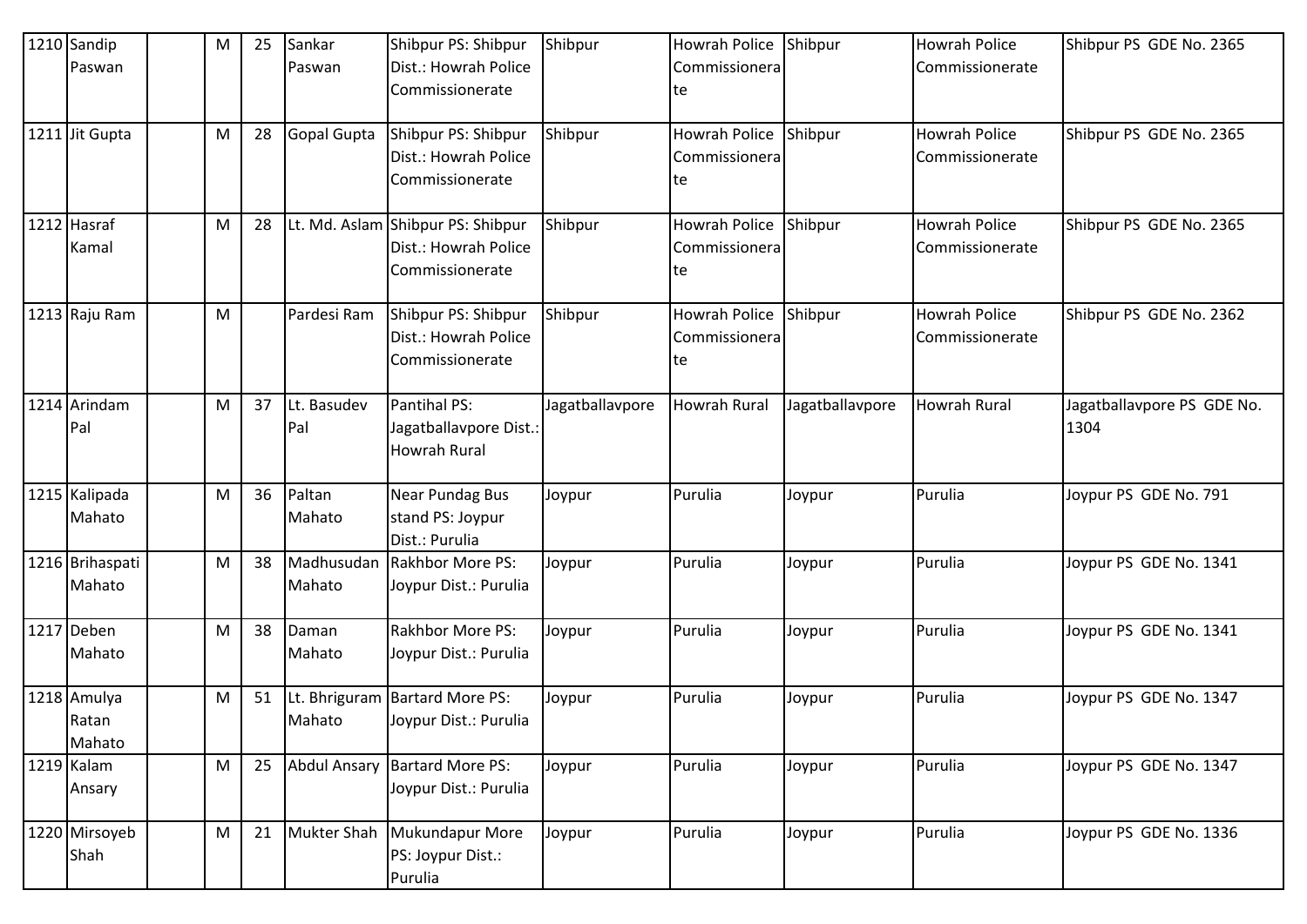|           | 1221 Ashok     | M |    | Lt. Gopal         | Kotulpur PS:           | Kotulpur   | <b>Bankura</b>          | Joypur    | Bankura                | Joypur PS GDE No. 1456    |
|-----------|----------------|---|----|-------------------|------------------------|------------|-------------------------|-----------|------------------------|---------------------------|
|           | Santra         |   |    | Santra            | Kotulpur Dist.:        |            |                         |           |                        |                           |
|           |                |   |    |                   | <b>Bankura</b>         |            |                         |           |                        |                           |
|           | 1222 Biswajit  |   |    | Nimai             | PS: Rajapur Dist.:     | Rajapur    | <b>Howrah Rural</b>     | Rajapur   | <b>Howrah Rural</b>    | Rajapur PS GDE No. 1187   |
|           | Pramanick      |   |    | Pramanick         | <b>Howrah Rural</b>    |            |                         |           |                        |                           |
|           |                |   |    |                   |                        |            |                         |           |                        |                           |
|           | 1223 Alauddin  |   |    | Aliuddin Sk       |                        |            | Basirhat                | Shyampur  | <b>Howrah Rural</b>    | Shyampur PS GDE No. 1381  |
|           | Sk             |   |    |                   |                        |            |                         |           |                        |                           |
| 1224 Sk   |                |   |    | Sk                |                        |            | <b>Basirhat</b>         | Shyampur  | <b>Howrah Rural</b>    | Shyampur PS GDE No. 1381  |
|           | Nazimuddi      |   |    | Kamaluddin        |                        |            |                         |           |                        |                           |
|           |                |   |    |                   |                        |            |                         |           |                        |                           |
| 1225 Anup |                |   |    | Sukamal           |                        |            | <b>Basirhat</b>         | Shyampur  | <b>Howrah Rural</b>    | Shyampur PS GDE No. 1438  |
|           | Mondal         |   |    | Mondal            |                        |            |                         |           |                        |                           |
| 1226 Md.  |                | M | 22 | Samsul            | Boro Sohar Dist.:      |            | slampur Police Dalkhola |           | <b>Islampur Police</b> | Dalkhola PS GDE No. 962   |
|           | <b>Musak</b>   |   |    | Haque             | <b>Islampur Police</b> |            | <b>District</b>         |           | District               |                           |
|           |                |   |    |                   | <b>District</b>        |            |                         |           |                        |                           |
|           | 1227 Asmaul Sk | M | 24 | Khadim Sk         | <b>NOWDAPARA PS:</b>   | Daulatabad | Murshidabad             | Islampore | Murshidabad            | Islampore PS GDE No. 1444 |
|           |                |   |    |                   | Daulatabad Dist.:      |            |                         |           |                        |                           |
|           |                |   |    |                   | Murshidabad            |            |                         |           |                        |                           |
|           | 1228 Manar     | M | 25 | Md Aher           | <b>HAJIDANGA PS:</b>   | Daulatabad | Murshidabad             | Islampore | Murshidabad            | Islampore PS GDE No. 1444 |
|           | Hossain        |   |    | Hossain           | Daulatabad Dist.:      |            |                         |           |                        |                           |
|           |                |   |    |                   | Murshidabad            |            |                         |           |                        |                           |
|           | 1229 Abdul Ali | M | 23 | <b>Hadidul Sk</b> | <b>HAJIDANGA PS:</b>   | Daulatabad | Murshidabad             | Islampore | Murshidabad            | Islampore PS GDE No. 1444 |
|           |                |   |    |                   | Daulatabad Dist.:      |            |                         |           |                        |                           |
|           |                |   |    |                   | Murshidabad            |            |                         |           |                        |                           |
|           | 1230 Hellal Sk | M | 22 | <b>Asadul Sk</b>  | <b>KALADANGA PS:</b>   | Daulatabad | Murshidabad             | Islampore | Murshidabad            | Islampore PS GDE No. 1444 |
|           |                |   |    |                   | Daulatabad Dist.:      |            |                         |           |                        |                           |
|           |                |   |    |                   | Murshidabad            |            |                         |           |                        |                           |
|           | 1231 Samim Sk  | M | 25 | Jamal Sk          | <b>NOWDAPARA PS:</b>   | Daulatabad | Murshidabad             | Islampore | Murshidabad            | Islampore PS GDE No. 1444 |
|           |                |   |    |                   | Daulatabad Dist.:      |            |                         |           |                        |                           |
|           |                |   |    |                   | Murshidabad            |            |                         |           |                        |                           |
|           | 1232 Ulsad Sk  | M | 22 | Jinnat Sk         | <b>KALADANGA PS:</b>   | Daulatabad | Murshidabad             | Islampore | Murshidabad            | Islampore PS GDE No. 1444 |
|           |                |   |    |                   | Daulatabad Dist.:      |            |                         |           |                        |                           |
|           |                |   |    |                   | Murshidabad            |            |                         |           |                        |                           |
|           | 1233 Rahul Sk  | M | 19 | <b>Wahed Sk</b>   | <b>SITANAGAR PS:</b>   | Islampore  | Murshidabad             | Islampore | Murshidabad            | Islampore PS GDE No. 1444 |
|           |                |   |    |                   | Islampore Dist.:       |            |                         |           |                        |                           |
|           |                |   |    |                   | Murshidabad            |            |                         |           |                        |                           |
|           | 1234 Najbul Sk | M | 28 | Niyakat Sk        | <b>NAJIRPUR PS:</b>    | Islampore  | Murshidabad             | Islampore | Murshidabad            | Islampore PS GDE No. 1444 |
|           |                |   |    |                   | Islampore Dist.:       |            |                         |           |                        |                           |
|           |                |   |    |                   | Murshidabad            |            |                         |           |                        |                           |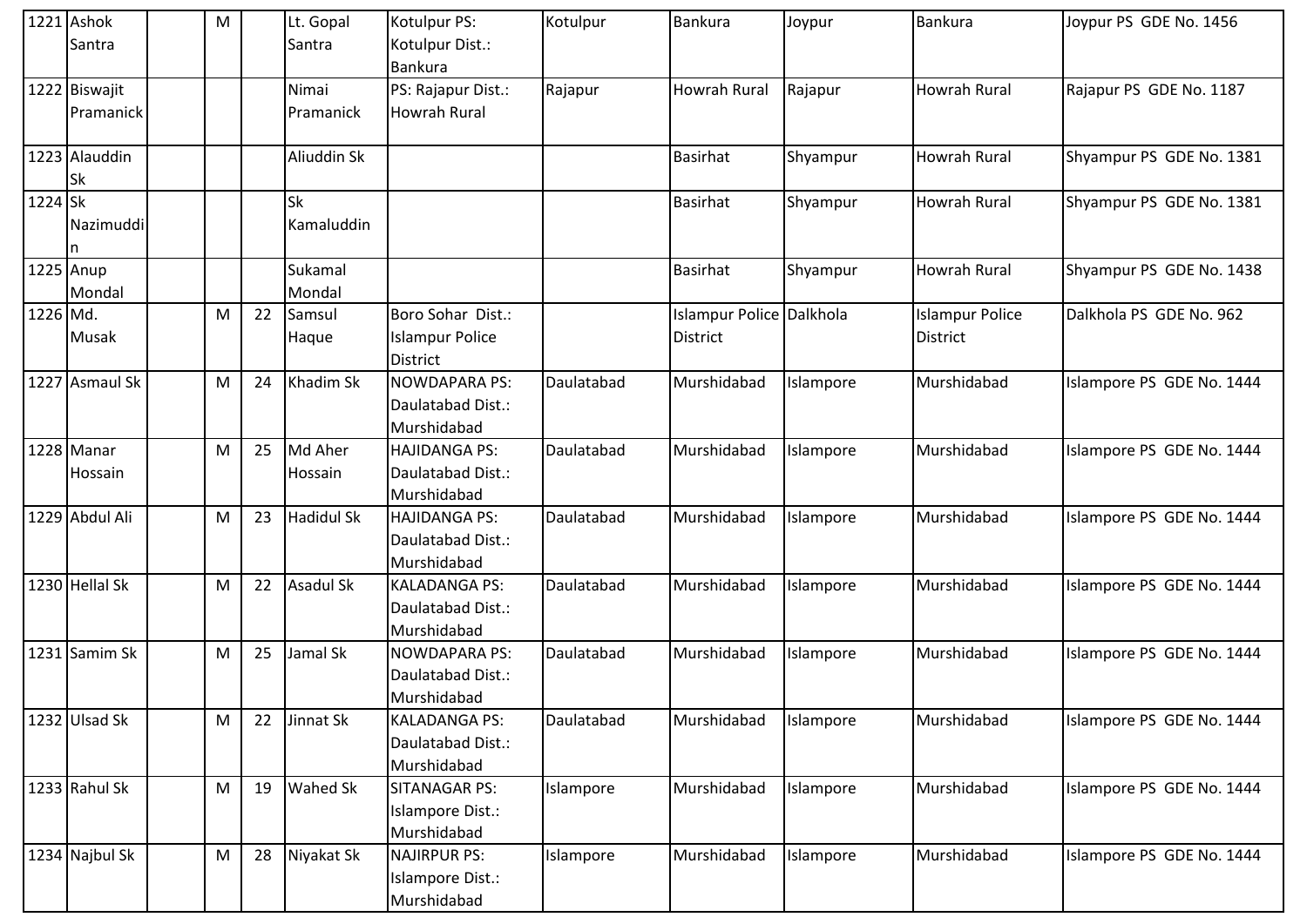|            | 1235 Biswajit  | M         | 21 | <b>Dhiren</b><br>Mondal | <b>PALPARA PS:</b>              | Islampore   | Murshidabad | Islampore | Murshidabad | Islampore PS GDE No. 1444 |
|------------|----------------|-----------|----|-------------------------|---------------------------------|-------------|-------------|-----------|-------------|---------------------------|
|            | Mondal         |           |    |                         | Islampore Dist.:<br>Murshidabad |             |             |           |             |                           |
|            | 1236 Md Faruk  | ${\sf M}$ | 23 | Tafijuddin Sk           | <b>SHANKARPUR PS:</b>           | Hariharpara | Murshidabad | Islampore | Murshidabad | Islampore PS GDE No. 1444 |
|            |                |           |    |                         | Hariharpara Dist.:              |             |             |           |             |                           |
|            |                |           |    |                         | Murshidabad                     |             |             |           |             |                           |
|            | 1237 Sumon Sk  | M         | 20 | Sofikul Sk              | <b>PARGRAM PS:</b>              | Hariharpara | Murshidabad | Islampore | Murshidabad | Islampore PS GDE No. 1444 |
|            |                |           |    |                         | Hariharpara Dist.:              |             |             |           |             |                           |
|            |                |           |    |                         | Murshidabad                     |             |             |           |             |                           |
|            | 1238 Mabud Ali | M         | 32 | <b>Abdul Hakim</b>      | <b>HARIHARPARA PS:</b>          | Hariharpara | Murshidabad | Islampore | Murshidabad | Islampore PS GDE No. 1444 |
|            |                |           |    |                         | Hariharpara Dist.:              |             |             |           |             |                           |
|            |                |           |    |                         | Murshidabad                     |             |             |           |             |                           |
|            | 1239 Nayam Sk  | M         | 22 | Najrul Sk               | <b>BHATSALA PS:</b>             | Domkal      | Murshidabad | Islampore | Murshidabad | Islampore PS GDE No. 1444 |
|            |                |           |    |                         | Domkal Dist.:                   |             |             |           |             |                           |
|            |                |           |    |                         | Murshidabad                     |             |             |           |             |                           |
|            | 1240 Mafikul   | M         | 19 |                         | Masidul Islam HITANPUR PS:      | Domkal      | Murshidabad | Islampore | Murshidabad | Islampore PS GDE No. 1444 |
|            | Islam          |           |    |                         | Domkal Dist.:                   |             |             |           |             |                           |
|            |                |           |    |                         | Murshidabad                     |             |             |           |             |                           |
|            | 1241 Ajam Ali  | M         | 23 | <b>Naimul Sk</b>        | <b>PALPARA PS:</b>              | Murshidabad | Murshidabad | Islampore | Murshidabad | Islampore PS GDE No. 1444 |
|            | <b>Sk</b>      |           |    |                         | Murshidabad Dist.:              |             |             |           |             |                           |
|            |                |           |    |                         | Murshidabad                     |             |             |           |             |                           |
|            | 1242 Sentu     | M         | 21 | Sattar                  | <b>PALPARA PS:</b>              | Murshidabad | Murshidabad | Islampore | Murshidabad | Islampore PS GDE No. 1444 |
|            | Mondal         |           |    | Mondal                  | Murshidabad Dist.:              |             |             |           |             |                           |
|            |                |           |    |                         | Murshidabad                     |             |             |           |             |                           |
|            |                |           |    |                         |                                 |             |             |           |             |                           |
|            | 1243 Suman     |           |    | Sumit                   | Of Uttar Dangapara              | Dhubguri    | Jalpaiguri  | Dhubguri  | Jalpaiguri  | Dhubguri PS GDE No. 1665  |
|            | Majumdar       |           |    | Majumdar                | PS DPG Dist JPG PS:             |             |             |           |             |                           |
|            |                |           |    |                         | Dhubguri Dist.:                 |             |             |           |             |                           |
|            |                |           |    |                         | Jalpaiguri                      |             |             |           |             |                           |
| 1244 Sagar |                |           |    | Sumit                   | Of Uttar Dangapara              | Dhubguri    | Jalpaiguri  | Dhubguri  | Jalpaiguri  | Dhubguri PS GDE No. 1665  |
|            | Majumdar       |           |    | Majumdar                | PS DPG Dist JPG PS:             |             |             |           |             |                           |
|            |                |           |    |                         | Dhubguri Dist.:                 |             |             |           |             |                           |
|            |                |           |    |                         | Jalpaiguri                      |             |             |           |             |                           |
|            |                |           |    |                         |                                 |             |             |           |             |                           |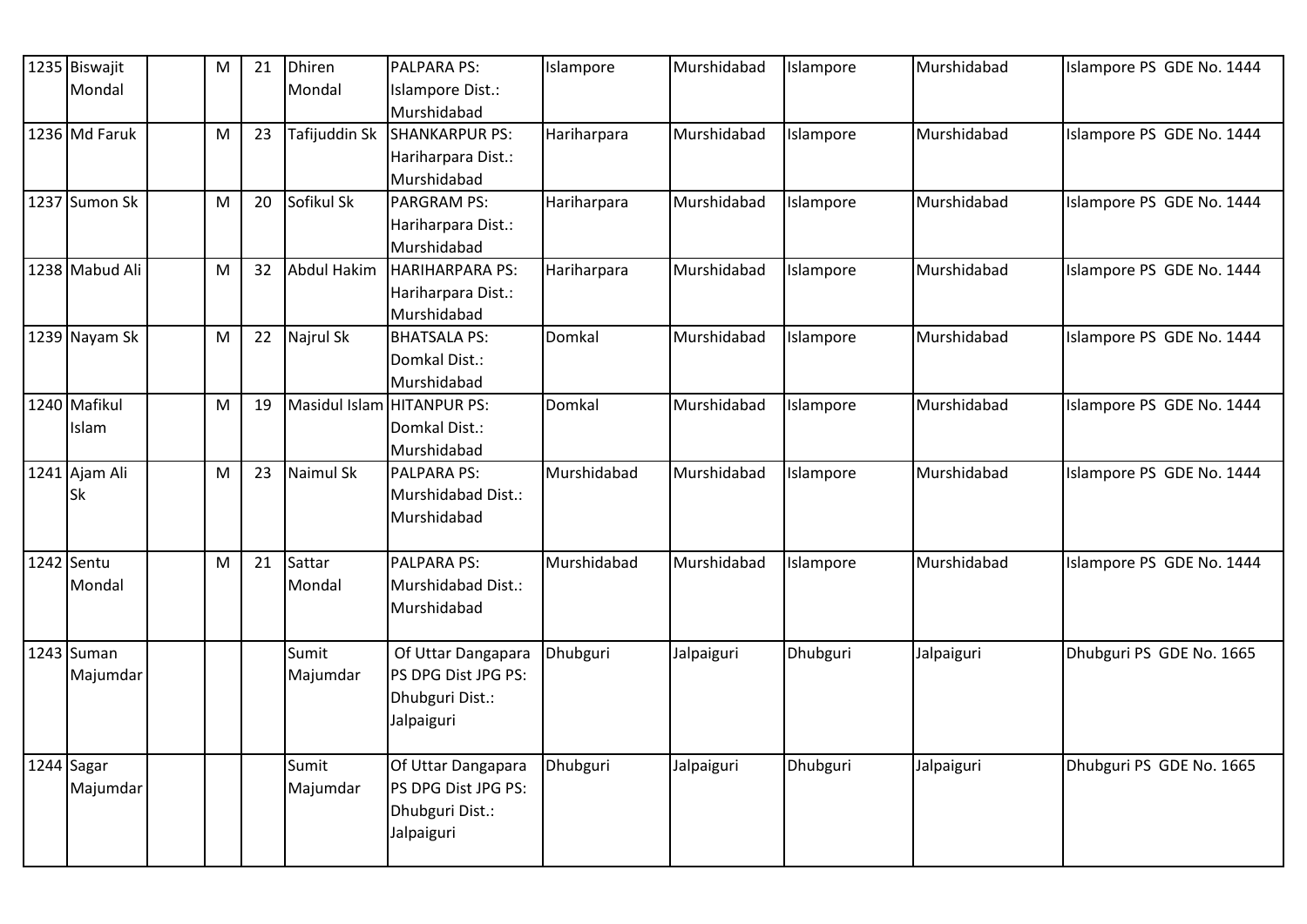|            | 1245 Jaydev    |    | Nemai               | Of Uttar Dangapara              | Dhubguri   | Jalpaiguri | Dhubguri   | Jalpaiguri | Dhubguri PS GDE No. 1665   |
|------------|----------------|----|---------------------|---------------------------------|------------|------------|------------|------------|----------------------------|
|            | Majumdar       |    | Majumdar            | PS DPG Dist JPG PS:             |            |            |            |            |                            |
|            |                |    |                     | Dhubguri Dist.:                 |            |            |            |            |                            |
|            |                |    |                     | Jalpaiguri                      |            |            |            |            |                            |
|            | 1246 Subash    |    | Dharen Roy          | Of Uttar Gossairhat             | Dhubguri   | Jalpaiguri | Dhubguri   | Jalpaiguri | Dhubguri PS GDE No. 1665   |
|            | Roy            |    |                     | PO. Gossairhat PS               |            |            |            |            |                            |
|            |                |    |                     | DPG Dist JPG PS:                |            |            |            |            |                            |
|            |                |    |                     | Dhubguri Dist.:                 |            |            |            |            |                            |
|            |                |    |                     | Jalpaiguri                      |            |            |            |            |                            |
|            |                |    |                     |                                 |            |            |            |            |                            |
|            | 1247 Rajesh    | 20 | Dilip Sha           | Netaji Para PS:                 | Jalpaiguri | Jalpaiguri | Jalpaiguri | Jalpaiguri | Jalpaiguri PS GDE No. 1778 |
|            | Sha            |    |                     | Jalpaiguri Dist.:               |            |            |            |            |                            |
|            |                |    |                     | Jalpaiguri                      |            |            |            |            |                            |
| 1248 Babi  |                |    | <b>Bishnu Hazra</b> | Netaji Para PS:                 | Jalpaiguri | Jalpaiguri | Jalpaiguri | Jalpaiguri | Jalpaiguri PS GDE No. 1778 |
|            | Hazra          |    |                     | Jalpaiguri Dist.:               |            |            |            |            |                            |
|            |                |    |                     | Jalpaiguri                      |            |            |            |            |                            |
|            | 1249 Joydeep   | 24 | Dilip Poddar        | Shanti Para PS:                 | Jalpaiguri | Jalpaiguri | Jalpaiguri | Jalpaiguri | Jalpaiguri PS GDE No. 1478 |
|            | Poddar         |    |                     | Jalpaiguri Dist.:               |            |            |            |            |                            |
|            |                | 22 | Nirmal              | Jalpaiguri                      |            |            |            |            |                            |
| 1250 Sujoy | Barman         |    |                     | Shantipara PS:                  | Jalpaiguri | Jalpaiguri | Jalpaiguri | Jalpaiguri | Jalpaiguri PS GDE No. 1778 |
|            |                |    | Barman              | Jalpaiguri Dist.:<br>Jalpaiguri |            |            |            |            |                            |
|            | 1251 Sarif Mia | 34 | Lt Sukra Mia        | Pilkhana Colony PS:             | Jalpaiguri | Jalpaiguri | Jalpaiguri | Jalpaiguri | Jalpaiguri PS GDE No. 1778 |
|            |                |    |                     | Jalpaiguri Dist.:               |            |            |            |            |                            |
|            |                |    |                     | Jalpaiguri                      |            |            |            |            |                            |
|            | 1252 Jhintu    | 44 | Lt Gopi Roy         | Danga Para PS:                  | Jalpaiguri | Jalpaiguri | Jalpaiguri | Jalpaiguri | Jalpaiguri PS GDE No. 1778 |
|            | Roy            |    |                     | Jalpaiguri Dist.:               |            |            |            |            |                            |
|            |                |    |                     | Jalpaiguri                      |            |            |            |            |                            |
|            | 1253 Tarun Roy | 32 | Lt Jiten Roy        | Danga Para PS:                  | Jalpaiguri | Jalpaiguri | Jalpaiguri | Jalpaiguri | Jalpaiguri PS GDE No. 1778 |
|            |                |    |                     | Jalpaiguri Dist.:               |            |            |            |            |                            |
|            |                |    |                     | Jalpaiguri                      |            |            |            |            |                            |
|            | 1254 Ajoy Roy  | 24 |                     | Haripada Roy Krishibagan PS:    | Jalpaiguri | Jalpaiguri | Jalpaiguri | Jalpaiguri | Jalpaiguri PS GDE No. 1778 |
|            |                |    |                     | Jalpaiguri Dist.:               |            |            |            |            |                            |
|            |                |    |                     | Jalpaiguri                      |            |            |            |            |                            |
|            | 1255 Biman     | 51 | <b>Binod Roy</b>    | Sarkar Para PS:                 | Jalpaiguri | Jalpaiguri | Jalpaiguri | Jalpaiguri | Jalpaiguri PS GDE No. 1778 |
|            | Roy            |    |                     | Jalpaiguri Dist.:               |            |            |            |            |                            |
|            |                |    |                     | Jalpaiguri                      |            |            |            |            |                            |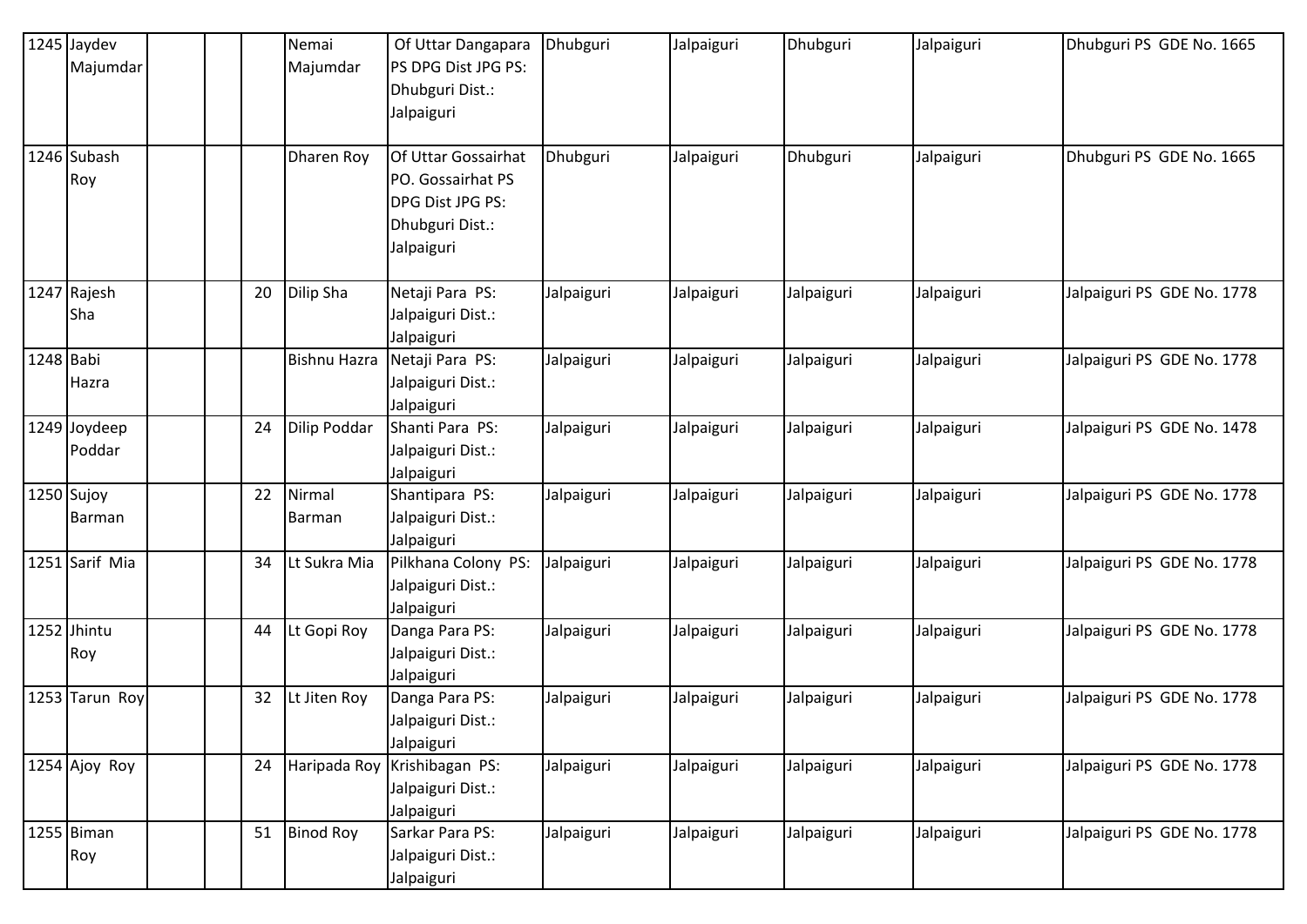|           | 1256 Sarat Roy | 62 | Lt Satish Roy     | Kadobari Barua Para                       | Jalpaiguri | Jalpaiguri | Jalpaiguri | Jalpaiguri | Jalpaiguri PS GDE No. 1778 |
|-----------|----------------|----|-------------------|-------------------------------------------|------------|------------|------------|------------|----------------------------|
|           |                |    |                   | PS: Jalpaiguri Dist.:                     |            |            |            |            |                            |
|           |                |    |                   | Jalpaiguri                                |            |            |            |            |                            |
|           | 1257 Ratan Roy | 22 | Durga Roy         | Manikganj Burirjot                        | Jalpaiguri | Jalpaiguri | Jalpaiguri | Jalpaiguri | Jalpaiguri PS GDE No. 1778 |
|           |                |    |                   | PS: Jalpaiguri Dist.:                     |            |            |            |            |                            |
|           |                |    |                   | Jalpaiguri                                |            |            |            |            |                            |
|           | 1258 Debasish  | 26 | Lt Rajen Roy      | Dewnia para PS:                           | Jalpaiguri | Jalpaiguri | Jalpaiguri | Jalpaiguri | Jalpaiguri PS GDE No. 1778 |
|           | Roy            |    |                   | Jalpaiguri Dist.:                         |            |            |            |            |                            |
|           |                |    |                   | Jalpaiguri                                |            |            |            |            |                            |
|           | 1259 Raja Roy  | 28 | <b>Bishnu Roy</b> | <b>Engineering College</b>                | Jalpaiguri | Jalpaiguri | Jalpaiguri | Jalpaiguri | Jalpaiguri PS GDE No. 1778 |
|           |                |    |                   | PS: Jalpaiguri Dist.:                     |            |            |            |            |                            |
|           |                |    |                   | Jalpaiguri                                |            |            |            |            |                            |
|           |                |    |                   |                                           |            |            |            |            |                            |
|           | 1260 Shibaji   | 32 | Jagadish Ch       | Baman Para PS:                            | Jalpaiguri | Jalpaiguri | Jalpaiguri | Jalpaiguri | Jalpaiguri PS GDE No. 1778 |
|           | Barman         |    | Barman            | Jalpaiguri Dist.:                         |            |            |            |            |                            |
|           |                |    |                   | Jalpaiguri                                |            |            |            |            |                            |
|           | 1261 Arindam   | 27 | Nittaranjan       | Baman Para PS:                            | Jalpaiguri | Jalpaiguri | Jalpaiguri | Jalpaiguri | Jalpaiguri PS GDE No. 1778 |
|           | Roy            |    | Roy               | Jalpaiguri Dist.:                         |            |            |            |            |                            |
|           |                |    |                   | Jalpaiguri                                |            |            |            |            |                            |
|           | 1262 Ader Ali  | 28 |                   | Lt Endajul Md Baman Para PS:              | Jalpaiguri | Jalpaiguri | Jalpaiguri | Jalpaiguri | Jalpaiguri PS GDE No. 1778 |
|           |                |    |                   | Jalpaiguri Dist.:                         |            |            |            |            |                            |
|           |                |    |                   | Jalpaiguri                                |            |            |            |            |                            |
|           | 1263 Sourav    | 25 | Samar Paul        | Gomosta Para PS:                          | Jalpaiguri | Jalpaiguri | Jalpaiguri | Jalpaiguri | Jalpaiguri PS GDE No. 1778 |
|           | Paul           |    |                   | Jalpaiguri Dist.:                         |            |            |            |            |                            |
|           |                |    |                   | Jalpaiguri                                |            |            |            |            |                            |
|           | 1264 Subrajit  | 30 | Lt Tarun Ch       | Kamarpara PS:                             | Jalpaiguri | Jalpaiguri | Jalpaiguri | Jalpaiguri | Jalpaiguri PS GDE No. 1778 |
|           | Saha           |    | Saha              | Jalpaiguri Dist.:                         |            |            |            |            |                            |
|           |                |    |                   | Jalpaiguri                                |            |            |            |            |                            |
|           | 1265 Souvik    | 32 | Rabindra          | Babu Para PS:                             | Jalpaiguri | Jalpaiguri | Jalpaiguri | Jalpaiguri | Jalpaiguri PS GDE No. 1778 |
|           | Sengupta       |    | Nath              | Jalpaiguri Dist.:                         |            |            |            |            |                            |
|           |                |    | Sengupta          | Jalpaiguri                                |            |            |            |            |                            |
| 1266 Dipu |                | 30 | Fulman            | Bala Para PS:                             | Jalpaiguri | Jalpaiguri | Jalpaiguri | Jalpaiguri | Jalpaiguri PS GDE No. 1778 |
|           | Tantra         |    | Tantra            | Jalpaiguri Dist.:                         |            |            |            |            |                            |
|           |                | 45 |                   | Jalpaiguri<br>Dayal Mondal Subash Unnayan |            |            |            |            |                            |
|           | 1267 Basudeb   |    |                   |                                           | Jalpaiguri | Jalpaiguri | Jalpaiguri | Jalpaiguri | Jalpaiguri PS GDE No. 1778 |
|           | Mondal         |    |                   | Pally PS: Jalpaiguri                      |            |            |            |            |                            |
|           |                |    |                   | Dist.: Jalpaiguri                         |            |            |            |            |                            |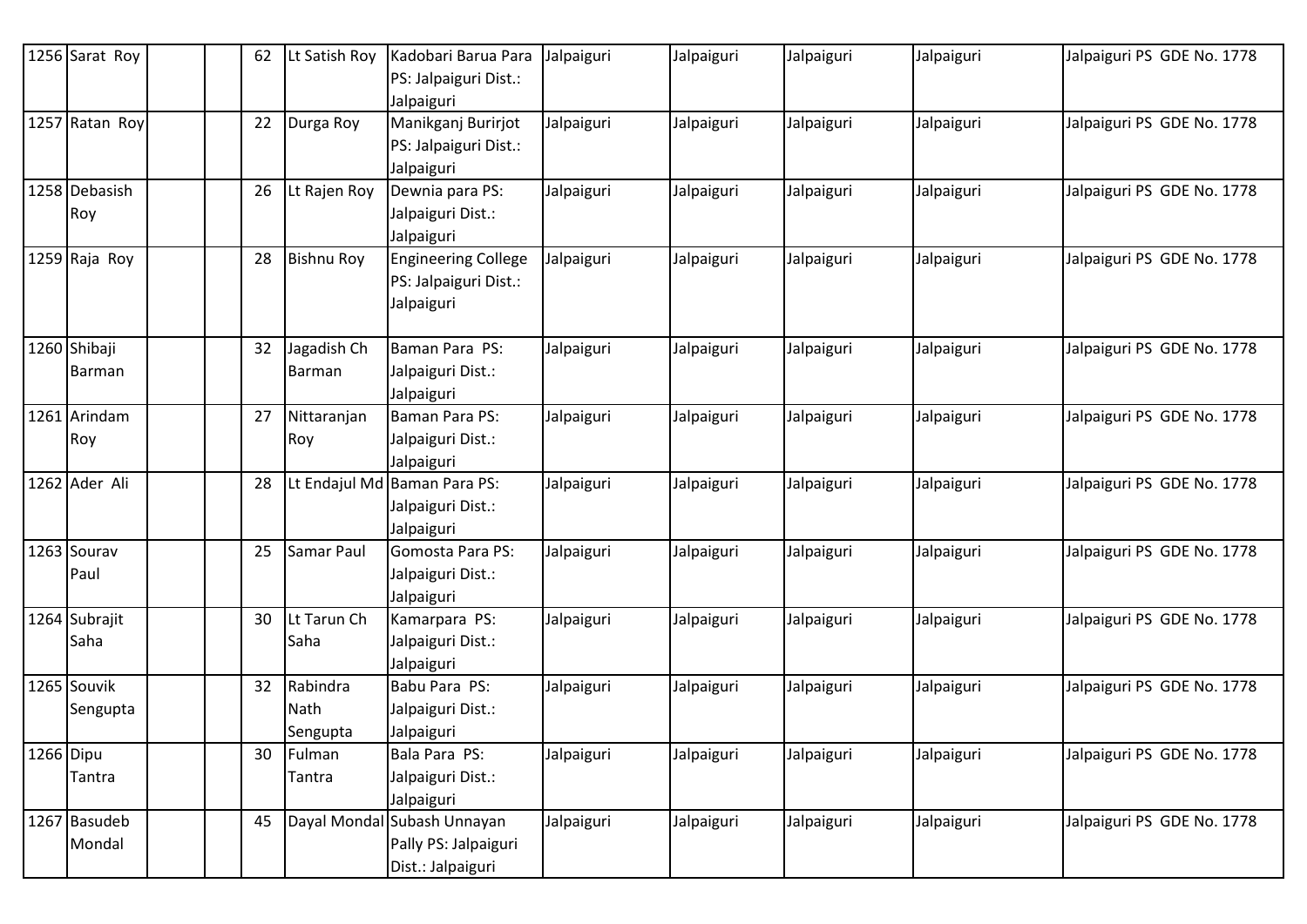| $1268$ Tapas<br>Bala     | 45 | Lt Biren Bala        | Dakshin Vivekananda Jalpaiguri<br>Pally PS: Jalpaiguri<br>Dist.: Jalpaiguri |            | Jalpaiguri | Jalpaiguri | Jalpaiguri | Jalpaiguri PS GDE No. 1778 |
|--------------------------|----|----------------------|-----------------------------------------------------------------------------|------------|------------|------------|------------|----------------------------|
| 1269 Sagar Roy           | 22 | Dulal Roy            | <b>Boubazar PS:</b><br>Jalpaiguri Dist.:<br>Jalpaiguri                      | Jalpaiguri | Jalpaiguri | Jalpaiguri | Jalpaiguri | Jalpaiguri PS GDE No. 1778 |
| 1270 Subrata<br>Sarkar   | 41 | Santosh Kr<br>Sarkar | Adar Para PS:<br>Jalpaiguri Dist.:<br>Jalpaiguri                            | Jalpaiguri | Jalpaiguri | Jalpaiguri | Jalpaiguri | Jalpaiguri PS GDE No. 1778 |
| 1271 Prodyut<br>Dostidar | 34 | Paritosh<br>Dostidar | Hakimpara PS:<br>Jalpaiguri Dist.:<br>Jalpaiguri                            | Jalpaiguri | Jalpaiguri | Jalpaiguri | Jalpaiguri | Jalpaiguri PS GDE No. 1778 |
| 1272 Pritam<br>Oraon     | 25 | Ajay Oraon           | Kailashpur Danga<br>Line, PS. Mal, JPG<br>PS: Malbazar Dist.:<br>Jalpaiguri | Malbazar   | Jalpaiguri | Malbazar   | Jalpaiguri | Malbazar PS GDE No. 1678   |
| 1273 Chiranjit<br>Roy    | 32 | <b>Bimal Roy</b>     | Sahudangi, PS:<br>Malbazar Dist.:<br>Jalpaiguri                             | Malbazar   | Jalpaiguri | Malbazar   | Jalpaiguri | Malbazar PS GDE No. 1678   |
| 1274 Pradip Rai          | 28 | Lt. Naron Rai        | Gorubathan Upper<br>Fagu, PS: Malbazar<br>Dist.: Jalpaiguri                 | Malbazar   | Jalpaiguri | Malbazar   | Jalpaiguri | Malbazar PS GDE No. 1678   |
| 1275 Gopal<br>Roy        | 32 | Lt. Atel Roy         | Mohit Nagar, PS:<br>Malbazar Dist.:<br>Jalpaiguri                           | Malbazar   | Jalpaiguri | Malbazar   | Jalpaiguri | Malbazar PS GDE No. 1678   |
| 1276 Mahabul<br>Alam     | 22 | Mansur Ali           | Dhudi Busty, PS:<br>Malbazar Dist.:<br>Jalpaiguri                           | Malbazar   | Jalpaiguri | Malbazar   | Jalpaiguri | Malbazar PS GDE No. 1678   |
| $1277$ Rahan<br>Roy      | 21 | Rajesh Roy           | Oodlabari TG, PS:<br>Malbazar Dist.:<br>Jalpaiguri                          | Malbazar   | Jalpaiguri | Malbazar   | Jalpaiguri | Malbazar PS GDE No. 1678   |
| 1278 Anant<br>Lohar      | 22 | Bhaora Lohar         | Oodlabari Debi<br>Busty, PS: Malbazar<br>Dist.: Jalpaiguri                  | Malbazar   | Jalpaiguri | Malbazar   | Jalpaiguri | Malbazar PS GDE No. 1678   |
| 1279 Salam Md            | 34 | Alauddin Md          | Mal W/No 02, PS:<br>Malbazar Dist.:<br>Jalpaiguri                           | Malbazar   | Jalpaiguri | Malbazar   | Jalpaiguri | Malbazar PS GDE No. 1688   |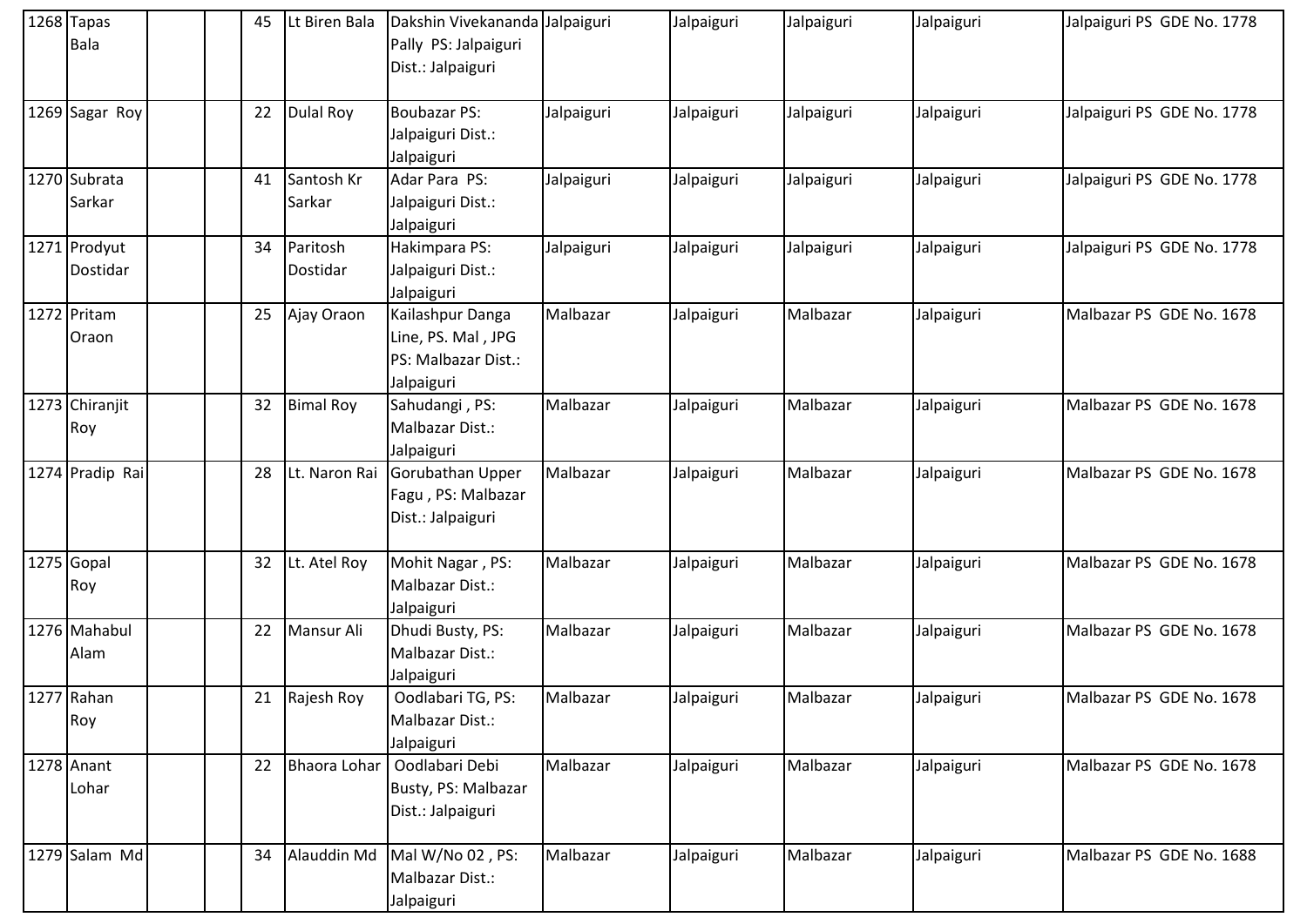| 1280 Prahallad<br>Bapari |   | 38 | Subash Ch.<br>Bapari     | Uttar Majhgram,<br>PS: Malbazar Dist.:<br>Jalpaiguri                                          | Malbazar  | Jalpaiguri                                 | Malbazar  | Jalpaiguri                  | Malbazar PS GDE No. 1688  |
|--------------------------|---|----|--------------------------|-----------------------------------------------------------------------------------------------|-----------|--------------------------------------------|-----------|-----------------------------|---------------------------|
| 1281 Kohinur<br>Islam    |   | 37 | Lt. Abu<br><b>Bakkar</b> | Uttar Majhgram,<br>PS: Malbazar Dist.:<br>Jalpaiguri                                          | Malbazar  | Jalpaiguri                                 | Malbazar  | Jalpaiguri                  | Malbazar PS GDE No. 1688  |
| 1282 Animesh<br>Barman   | M | 28 | Akhil Barman             | Buraburir Sthan,<br>Jalpeshmore, PS-<br>Maynaguri, Dist-PS:<br>Moynaguri Dist.:<br>Jalpaiguri | Moynaguri | Jalpaiguri                                 | Moynaguri | Jalpaiguri                  | Moynaguri PS GDE No. 1472 |
| 1283 Mahesh<br>Roy       | M | 42 | Anil Roy                 | Satbhendi, Panbari,<br>PS-Maynaguri, Dist-<br>Jalpaigur PS:<br>Moynaguri Dist.:<br>Jalpaiguri | Moynaguri | Jalpaiguri                                 | Moynaguri | Jalpaiguri                  | Moynaguri PS GDE No. 1472 |
| 1284 Sanjit Roy          | M | 32 | Lalit Roy                | Satbhendi, Panbari,<br>PS-Maynaguri, Dist-<br>Jalpaigur PS:<br>Moynaguri Dist.:<br>Jalpaiguri | Moynaguri | Jalpaiguri                                 | Moynaguri | Jalpaiguri                  | Moynaguri PS GDE No. 1472 |
| 1285 Sanjoy<br>Roy       | M | 32 | Gobin Roy                | Daralpara, PS-<br>Rajganj, Dist-<br>Jalpaiguri. PS:<br>Rajganj Dist.:<br>Jalpaiguri           | Rajganj   | Jalpaiguri                                 | Rajganj   | Jalpaiguri                  | Rajganj PS GDE No. 1242   |
| 1286 Papan<br>Mondal     | M | 28 | Baloram<br>Mondal        | Chakbhola, PS-<br>Bansihari, Dist-<br>Dakhin Dinajpur. PS:<br>Rajganj Dist.:<br>Jalpaiguri    | Rajganj   | Jalpaiguri                                 | Rajganj   | Jalpaiguri                  | Rajganj PS GDE No. 1242   |
| 1287 Sakir<br>Hossain    | M | 34 | Sk Aijuddin              | Lagocha PS: Farakka<br>Dist.: Jangipur Police<br>District                                     | Farakka   | Jangipur Police Farakka<br><b>District</b> |           | Jangipur Police<br>District | Farakka PS GDE No. 1834   |
| 1288 Anikul<br>Islam     | M | 24 | Sk Majibur               | Jesarathtola PS:<br>Kaliachak Dist.:<br>Malda                                                 | Kaliachak | Malda                                      | Farakka   | Jangipur Police<br>District | Farakka PS GDE No. 1834   |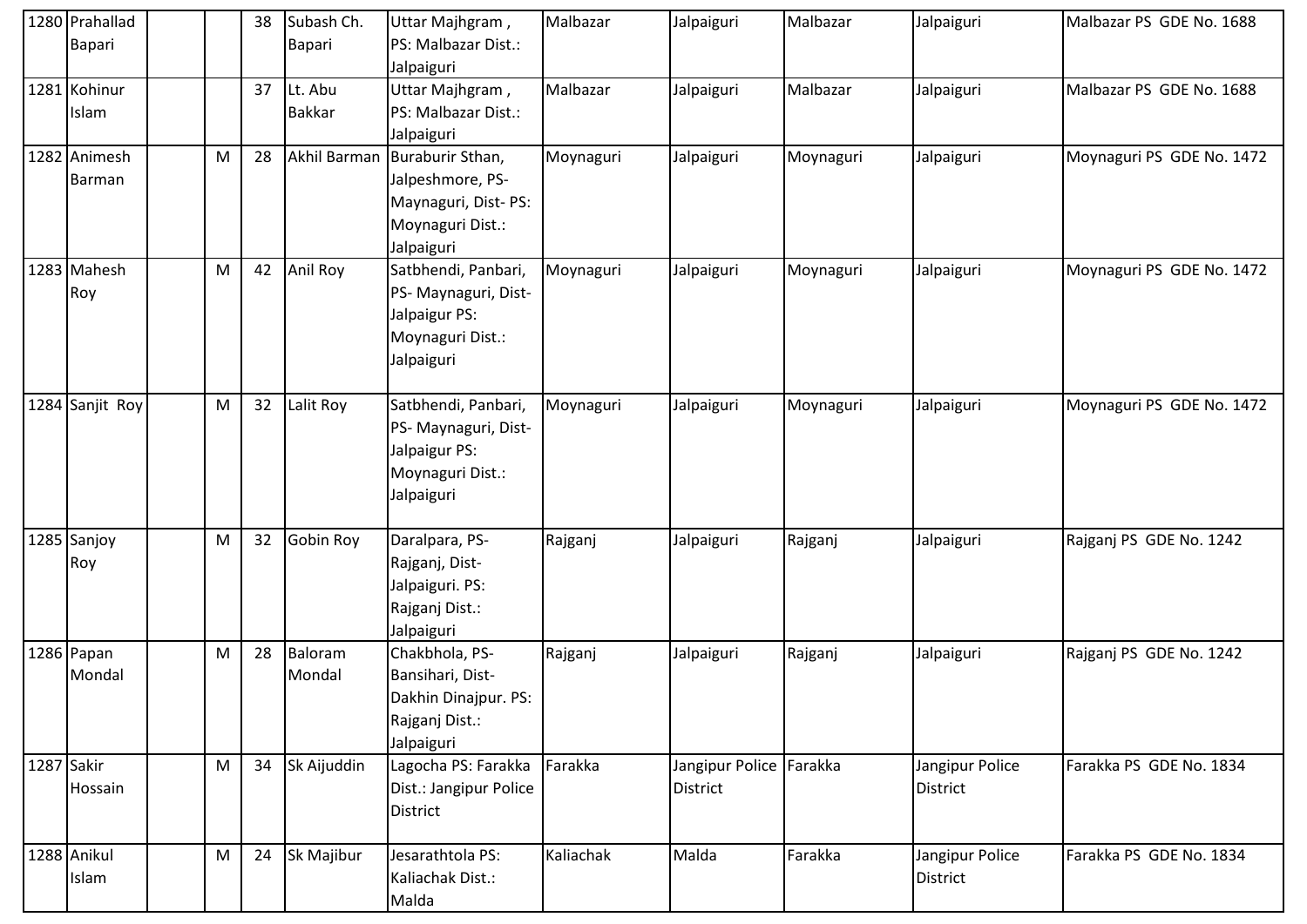|         | 1289 Sk Nawaj             | M | 24 | <b>Sk Nesh</b> | Kurbanitola PS:                                           | Kaliachak     | Malda                         | Farakka                       | Jangipur Police                    | Farakka PS GDE No. 1834          |
|---------|---------------------------|---|----|----------------|-----------------------------------------------------------|---------------|-------------------------------|-------------------------------|------------------------------------|----------------------------------|
|         | Sarif                     |   |    | Mohammad       | Kaliachak Dist.:                                          |               |                               |                               | <b>District</b>                    |                                  |
|         | 1290 Jiten                | M | 38 | Manoj Kismu    | Malda<br>Bagdabra PS: Farakka Farakka                     |               | Jangipur Police Farakka       |                               | Jangipur Police                    | Farakka PS GDE No. 1834          |
|         | Kisku                     |   |    |                | Dist.: Jangipur Police                                    |               | <b>District</b>               |                               | District                           |                                  |
|         |                           |   |    |                | <b>District</b>                                           |               |                               |                               |                                    |                                  |
|         | 1291 Noto                 | M | 33 | Anil Halder    | PS: Raghunathganj                                         | Raghunathganj |                               | Jangipur Police Raghunathganj | Jangipur Police                    | Raghunathganj PS GDE No.         |
|         | Halder                    |   |    |                | Dist.: Jangipur Police<br><b>District</b>                 |               | <b>District</b>               |                               | <b>District</b>                    | 1904                             |
|         | 1292 Goutam               | M | 55 | Lt. Dulupada   | PS: Raghunathganj                                         | Raghunathganj |                               | Jangipur Police Raghunathganj | Jangipur Police                    | Raghunathganj PS GDE No.         |
|         | Das                       |   |    | Das            | Dist.: Jangipur Police                                    |               | <b>District</b>               |                               | <b>District</b>                    | 1904                             |
|         | 1293 Katyan               | M | 42 | Simanta        | District<br>PS: Raghunathganj                             | Raghunathganj |                               | Jangipur Police Raghunathganj | Jangipur Police                    | Raghunathganj PS GDE No.         |
|         | Chatterjee                |   |    | Chatterjee     | Dist.: Jangipur Police                                    |               | <b>District</b>               |                               | District                           | 1904                             |
|         |                           |   |    |                | <b>District</b>                                           |               |                               |                               |                                    |                                  |
|         | 1294 Provabesh            | M | 42 |                | Lt. Paresh Ch. PS: Raghunathganj                          | Raghunathganj |                               | Jangipur Police Raghunathganj | Jangipur Police                    | Raghunathganj PS GDE No.         |
|         | Ch. Sarkar                |   |    | Sarkar         | Dist.: Jangipur Police                                    |               | <b>District</b>               |                               | <b>District</b>                    | 1904                             |
|         |                           |   |    |                | <b>District</b>                                           |               |                               |                               |                                    |                                  |
|         | 1295 Sanjay               | M | 30 | Sahadev        | PS: Raghunathganj                                         | Raghunathganj |                               | Jangipur Police Raghunathganj | Jangipur Police                    | Raghunathganj PS GDE No.         |
|         | Halder                    |   |    | Halder         | Dist.: Jangipur Police<br><b>District</b>                 |               | <b>District</b>               |                               | <b>District</b>                    | 1904                             |
|         | 1296 Amar                 | M | 30 | Tapan Halder   | PS: Raghunathganj                                         | Raghunathganj |                               | Jangipur Police Raghunathganj | Jangipur Police                    | Raghunathganj PS GDE No.         |
|         | Halder                    |   |    |                | Dist.: Jangipur Police                                    |               | <b>District</b>               |                               | <b>District</b>                    | 1904                             |
|         |                           |   |    |                | <b>District</b>                                           |               |                               |                               |                                    |                                  |
|         | 1297 Sujit                | M | 38 | Biswanath      | PS: Raghunathganj                                         | Raghunathganj |                               | Jangipur Police Raghunathganj | Jangipur Police                    | Raghunathganj PS GDE No.         |
|         | Halder                    |   |    | Halder         | Dist.: Jangipur Police                                    |               | <b>District</b>               |                               | <b>District</b>                    | 1904                             |
|         | 1298 Debasish             |   |    |                | <b>District</b>                                           |               |                               |                               |                                    |                                  |
|         | Pal                       | M | 32 | Jatan Pal      | PS: Raghunathganj<br>Dist.: Jangipur Police               | Raghunathganj | <b>District</b>               | Jangipur Police Raghunathganj | Jangipur Police<br><b>District</b> | Raghunathganj PS GDE No.<br>1904 |
|         |                           |   |    |                | <b>District</b>                                           |               |                               |                               |                                    |                                  |
|         | 1299 Rohan                | M | 18 | Gouranga       | PS: Raghunathganj                                         | Raghunathganj | Jangipur Police Raghunathganj |                               | Jangipur Police                    | Raghunathganj PS GDE No.         |
|         | Das                       |   |    | Das            | Dist.: Jangipur Police                                    |               | <b>District</b>               |                               | District                           | 1904                             |
|         |                           |   |    |                | <b>District</b>                                           |               |                               |                               |                                    |                                  |
| 1300 Om |                           | M | 18 | Raju Harijan   | PS: Raghunathganj                                         | Raghunathganj |                               | Jangipur Police Raghunathganj | Jangipur Police                    | Raghunathganj PS GDE No.         |
|         | Harijan                   |   |    |                | Dist.: Jangipur Police                                    |               | <b>District</b>               |                               | <b>District</b>                    | 1904                             |
|         |                           |   |    |                | <b>District</b>                                           |               |                               |                               |                                    |                                  |
|         | 1301 Mohan Lal<br>Harijan | M | 18 |                | Ashim Harijan PS: Raghunathganj<br>Dist.: Jangipur Police | Raghunathganj | <b>District</b>               | Jangipur Police Raghunathganj | Jangipur Police<br><b>District</b> | Raghunathganj PS GDE No.<br>1904 |
|         |                           |   |    |                | <b>District</b>                                           |               |                               |                               |                                    |                                  |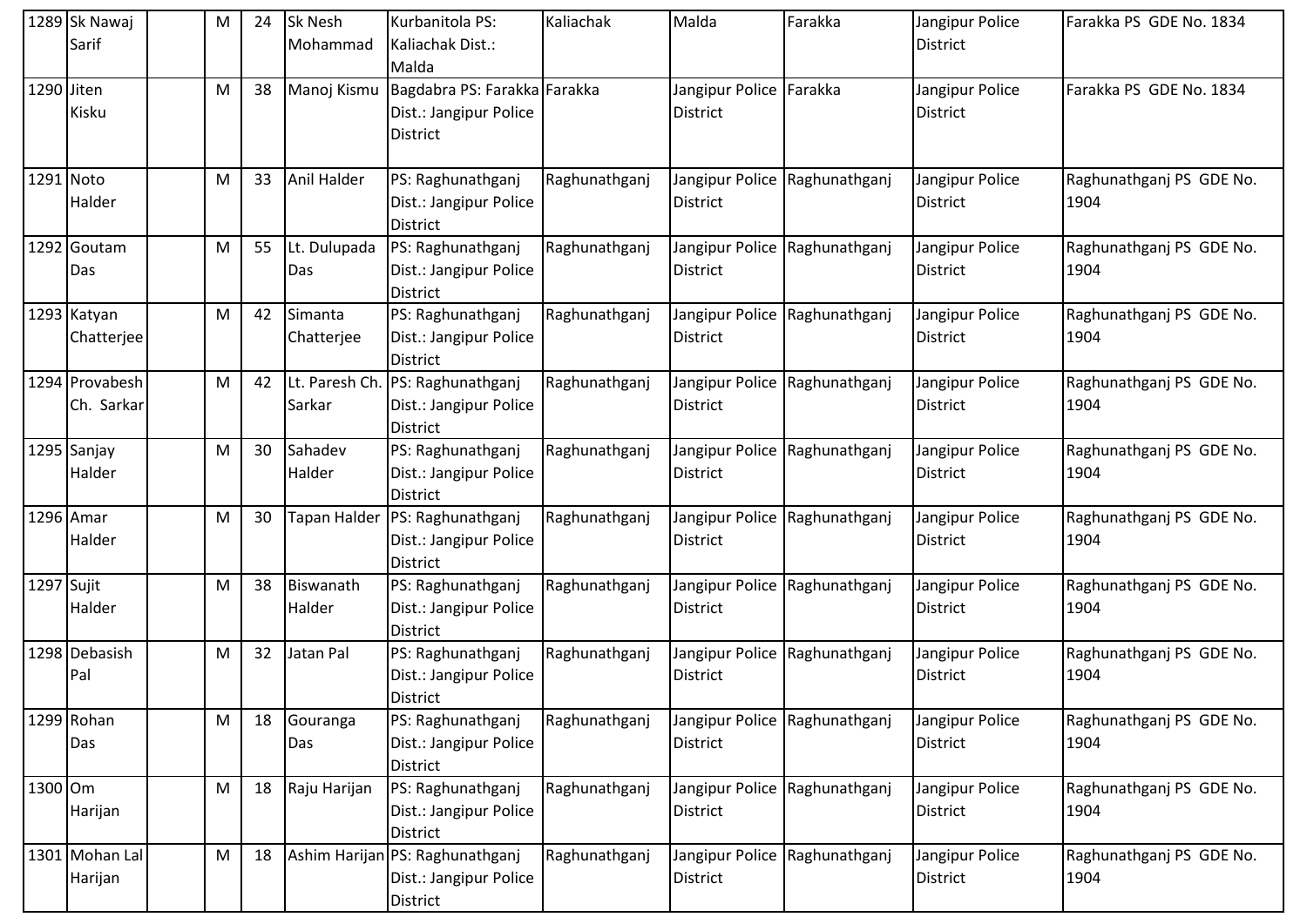| 1302 Sulekha<br><b>Bibi</b> |              | F | 27 | Habu Sk                  | PS: Raghunathganj<br>Dist.: Jangipur Police<br><b>District</b>                | Raghunathganj | District                                      | Jangipur Police Raghunathganj | Jangipur Police<br>District        | Raghunathganj PS GDE No.<br>1868 |
|-----------------------------|--------------|---|----|--------------------------|-------------------------------------------------------------------------------|---------------|-----------------------------------------------|-------------------------------|------------------------------------|----------------------------------|
| 1303 Abdul<br><b>Bakir</b>  | <b>Bakir</b> |   |    | Abul Kalam<br>@ Aboni    | Tegharipara PS:<br>Sagardighi Dist.:<br>Jangipur Police<br><b>District</b>    | Sagardighi    | Jangipur Police Sagardighi<br>District        |                               | Jangipur Police<br>District        | Sagardighi PS GDE No. 1855       |
| 1304 Sajahan<br><b>Sk</b>   |              |   | 52 | Lt Ansar Sk              | <b>Bokhara PS:</b><br>Sagardighi Dist.:<br>Jangipur Police<br><b>District</b> | Sagardighi    | Jangipur Police Sagardighi<br>District        |                               | Jangipur Police<br>District        | Sagardighi PS GDE No. 1902       |
| 1305 Alam Sk                |              |   | 45 | Lt Muslem Sk Bokhara PS: | Sagardighi Dist.:<br>Jangipur Police<br>District                              | Sagardighi    | Jangipur Police Sagardighi<br><b>District</b> |                               | Jangipur Police<br>District        | Sagardighi PS GDE No. 1902       |
| 1306 Saheb Sk               |              |   | 30 | Asir Sk                  | <b>Bokhara PS:</b><br>Sagardighi Dist.:<br>Jangipur Police<br><b>District</b> | Sagardighi    | Jangipur Police Sagardighi<br><b>District</b> |                               | Jangipur Police<br><b>District</b> | Sagardighi PS GDE No. 1902       |
| 1307 Amir Sk                |              | M | 26 | Lt Akbor Sk              | Dhalsa PS: Sagardighi Sagardighi<br>Dist.: Jangipur Police<br><b>District</b> |               | Jangipur Police Sagardighi<br>District        |                               | Jangipur Police<br>District        | Sagardighi PS GDE No. 1901       |
| 1308 Esha Sk                |              | M | 28 | <b>Mukul Sk</b>          | Gangadda PS:<br>Sagardighi Dist.:<br>Jangipur Police<br><b>District</b>       | Sagardighi    | Jangipur Police Sagardighi<br>District        |                               | Jangipur Police<br>District        | Sagardighi PS GDE No. 1901       |
| 1309 Samrul Sk              |              | M | 25 | Salam Sk                 | Digri PS:<br>Samsherganj Dist.:<br>Jangipur Police<br><b>District</b>         | Samsherganj   | Jangipur Police Samsherganj<br>District       |                               | Jangipur Police<br>District        | Samsherganj PS GDE No.<br>1654   |
| 1310 Manu Sk                |              | M | 21 | Mobarak Sk               | PS: Samsherganj<br>Dist.: Jangipur Police<br><b>District</b>                  | Samsherganj   | Jangipur Police Samsherganj<br>District       |                               | Jangipur Police<br>District        | Samsherganj PS GDE No.<br>1654   |
| 1311 Sarikul Sk             |              | M | 34 | Lutfal Sk                | Maheshpur PS:<br>Farakka Dist.:<br>Jangipur Police<br>District                | Farakka       | Jangipur Police Samsherganj<br>District       |                               | Jangipur Police<br>District        | Samsherganj PS GDE No.<br>1654   |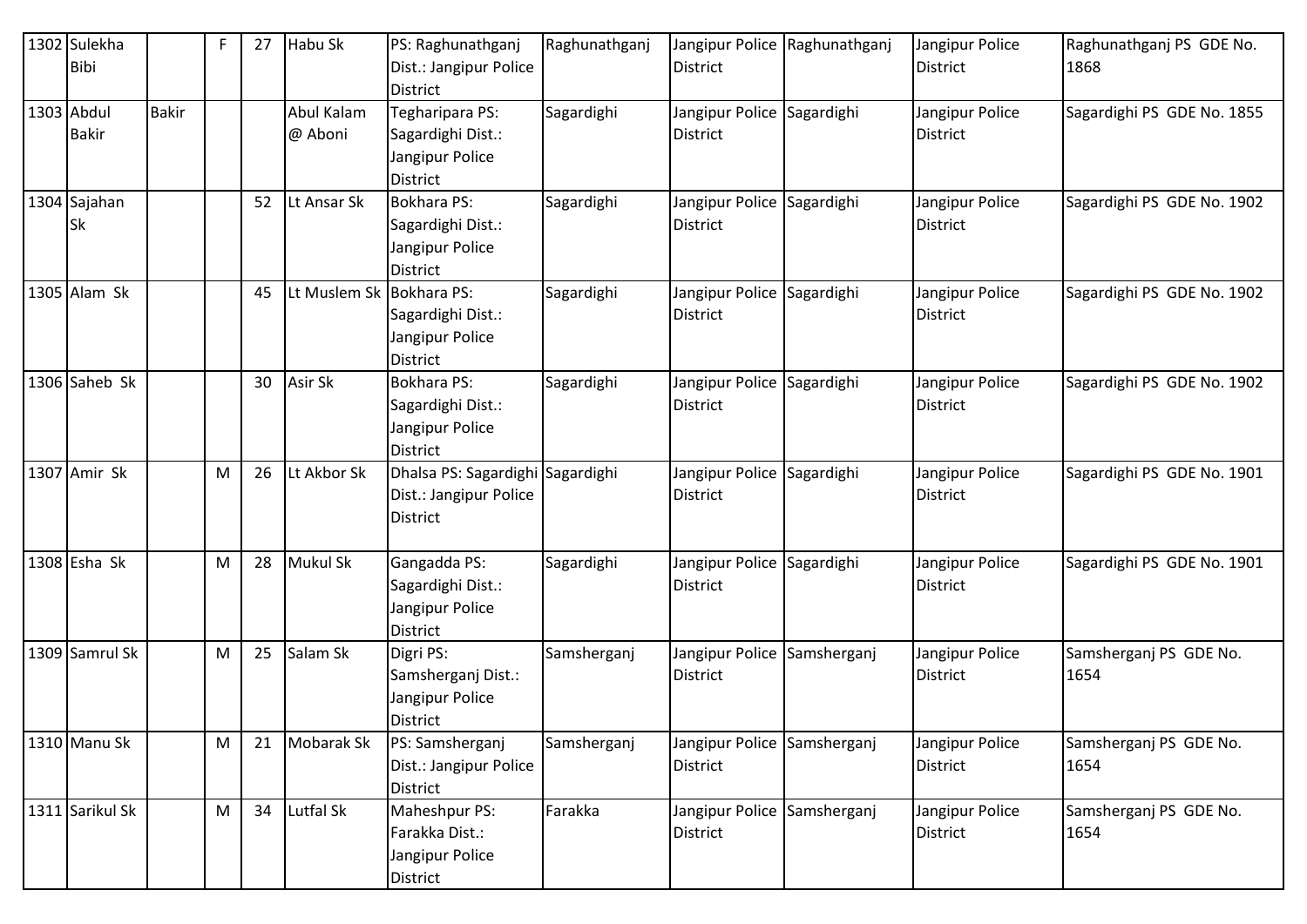| $1312$ Azad Sk       | M | 27 | Ejaruddin Sk         | Enayetnagar PS:<br>Farakka Dist.:<br>Jangipur Police<br><b>District</b>       | Farakka       | Jangipur Police Samsherganj<br><b>District</b> | Jangipur Police<br>District        | Samsherganj PS GDE No.<br>1654 |
|----------------------|---|----|----------------------|-------------------------------------------------------------------------------|---------------|------------------------------------------------|------------------------------------|--------------------------------|
| 1313 Morful Sk       | M | 29 | Lutfal Sk            | Maheshpur PS:<br>Farakka Dist.:<br>Jangipur Police<br><b>District</b>         | Farakka       | Jangipur Police Samsherganj<br>District        | Jangipur Police<br>District        | Samsherganj PS GDE No.<br>1654 |
| 1314 Sarif Sk        | M | 21 | Samim Sk             | Digri PS:<br>Samsherganj Dist.:<br>Jangipur Police<br><b>District</b>         | Samsherganj   | Jangipur Police Samsherganj<br><b>District</b> | Jangipur Police<br>District        | Samsherganj PS GDE No.<br>1654 |
| $1315$ Laltu Sk      | M | 24 | Jairul Sk            | Protabganj PS:<br>Samsherganj Dist.:<br>Jangipur Police<br><b>District</b>    | Samsherganj   | Jangipur Police Samsherganj<br><b>District</b> | Jangipur Police<br><b>District</b> | Samsherganj PS GDE No.<br>1654 |
| 1316 Maimul Sk       | M | 27 | Jekat Sk             | Malancha PS:<br>Samsherganj Dist.:<br>Jangipur Police<br><b>District</b>      | Samsherganj   | Jangipur Police Samsherganj<br><b>District</b> | Jangipur Police<br>District        | Samsherganj PS GDE No.<br>1654 |
| 1317 Rubel Sk        | M | 26 | Abdul<br>Rahaman     | Malancha PS:<br>Samsherganj Dist.:<br>Jangipur Police<br><b>District</b>      | Samsherganj   | Jangipur Police Samsherganj<br>District        | Jangipur Police<br>District        | Samsherganj PS GDE No.<br>1654 |
| 1318 Saarif Sk       | M | 27 | Abdul Kalam          | Protabganj PS:<br>Samsherganj Dist.:<br>Jangipur Police<br><b>District</b>    | Samsherganj   | Jangipur Police Samsherganj<br><b>District</b> | Jangipur Police<br>District        | Samsherganj PS GDE No.<br>1654 |
| 1319 Nabab Sk        | M |    | Md Najir<br>Hossain  | <b>Babupur PS:</b><br>Samsherganj Dist.:<br>Jangipur Police<br>District       | Samsherganj   | Jangipur Police Suti<br>District               | Jangipur Police<br>District        | Suti PS GDE No. 1782           |
| 1320 Ansur<br>Sakh   | M |    |                      | Lt Morjem Sk Thakurpara PS: Suti<br>Dist.: Jangipur Police<br><b>District</b> | Suti          | Jangipur Police Suti<br>District               | Jangipur Police<br>District        | Suti PS GDE No. 1782           |
| 1321 Manab<br>Haldar | M |    | Radheshyam<br>Haldar | Mithupur PS:<br>Raghunathganj Dist.:<br>Jangipur Police<br>District           | Raghunathganj | Jangipur Police Suti<br><b>District</b>        | Jangipur Police<br><b>District</b> | Suti PS GDE No. 1782           |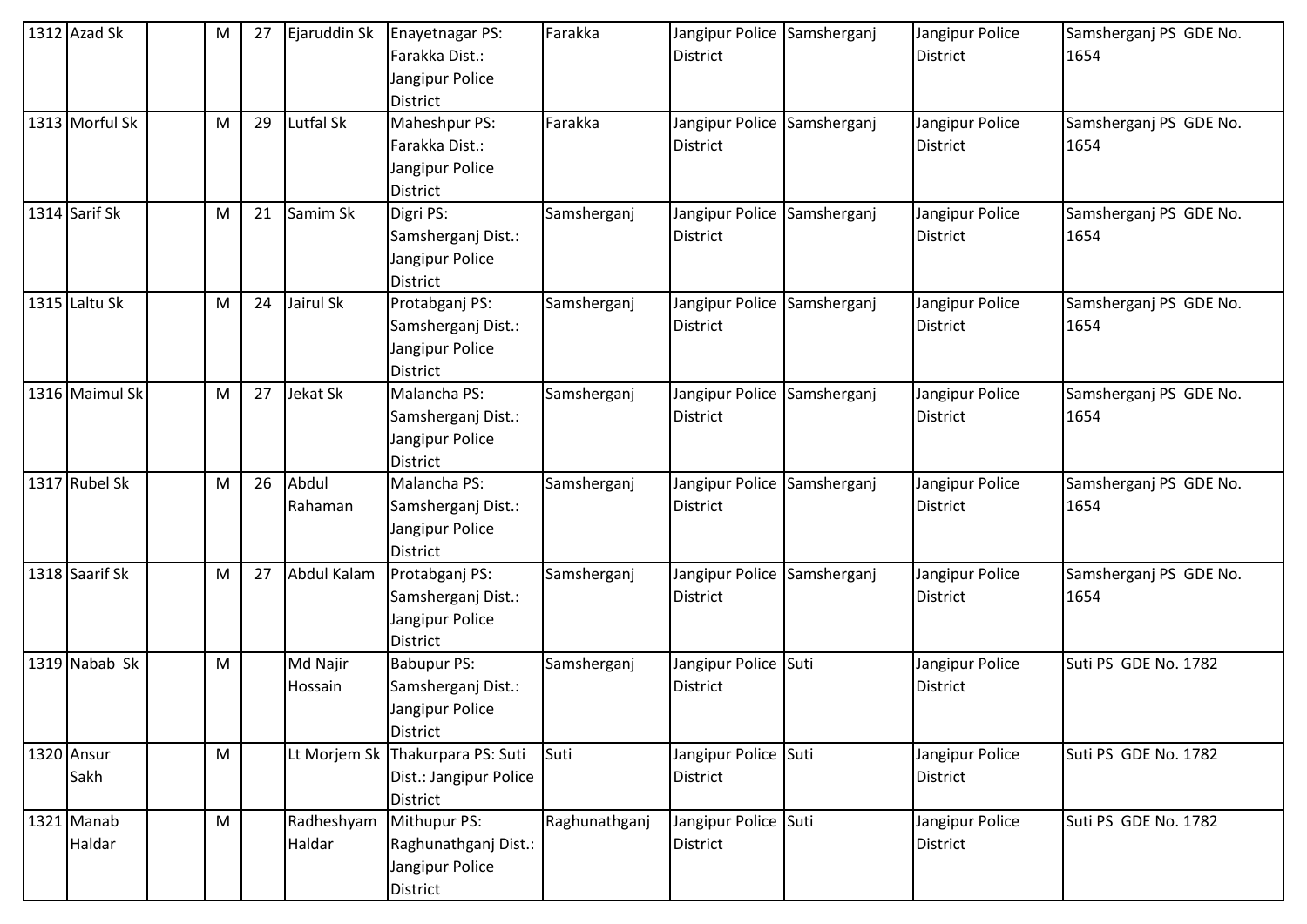|           | 1322 Sujan<br><b>Mallick</b>  | M |    | Bidyut<br>Mallick     | Vill-Baharuna PS:<br>Beliabera Dist.:                                                | Beliabera     | Jhargram                                    | Beliabera     | Jhargram | Beliabera PS GDE No. 1224                                    |
|-----------|-------------------------------|---|----|-----------------------|--------------------------------------------------------------------------------------|---------------|---------------------------------------------|---------------|----------|--------------------------------------------------------------|
|           | 1323 Mohini<br>Mohan<br>Nayek | M |    | Nayek                 | Jhargram<br>Lt. Kedarnath Vill-Sarshabera, PO-<br>Ramchandrapur, PS-<br>Barsole, Dis |               | <b>Basirhat</b>                             | Beliabera     | Jhargram | Beliabera PS GDE No. 1248                                    |
|           | 1324 Swapan<br>Sahoo          | M |    |                       | Srikant Sahoo Vill-Humtia, PO-<br>Asanboni, PS:<br>Gopiballavpur Dist.:<br>Jhargram  | Gopiballavpur | Jhargram                                    | Beliabera     | Jhargram | Beliabera PS GDE No. 1263                                    |
|           | 1325 Rakesh Kr.<br>Ray        | M |    | Lalan Ray             | Vill-Dhulagarh PS:<br>Sankrail Dist.:<br><b>Howrah Police</b><br>Commissionerate     | Sankrail      | <b>Howrah Police</b><br>Commissionera<br>te | Beliabera     | Jhargram | Beliabera PS GDE No. 1263                                    |
|           | 1326 Mithun<br>Kumar          | M | 35 | Lt. Pankaj<br>Kumar   | Vill+PO- Silda, PS-<br>Binpur, Dist-<br>Jhargram PS: Binpur<br>Dist.: Jhargram       | <b>Binpur</b> | Jhargram                                    | Binpur        | Jhargram | Binpur PS GDE No. 1321                                       |
|           | 1327 Biswajit<br>Ghosh        | M | 25 | <b>Bapi Ghosh</b>     | Gopiballavpur PS:<br>Gopiballavpur Dist.:<br>Jhargram                                | Gopiballavpur | Jhargram                                    | Gopiballavpur | Jhargram | Gopiballavpur PS GDE No.<br>1253                             |
|           | 1328 Buddhesw<br>ar<br>Mahata | M | 35 | Gurucharan<br>Mahata  | Vill-Barjudi, PO-<br>Manikpara.PS+Dist-<br>Jhargram.                                 |               | Basirhat                                    | Jhargram      | Jhargram | Jhargram PS Outpost<br>Manickpara Beat House GDE<br>No. 1117 |
|           | 1329 Sanjoy<br>Mahata         | M | 30 | h Mahata              | Dhirandranat Vill-Jamui Po-Dubra<br>PS-Jamboni Dist-<br>Jhargram                     |               | <b>Basirhat</b>                             | Jhargram      | Jhargram | Jhargram PS GDE No. 1483                                     |
| 1330 Rabi | Dabdapat                      | M | 35 | Lt. Jiban<br>Dandapat | <b>Vill- Nripenpally</b><br>PO+PS+Dist-<br>Jhargram                                  |               | <b>Basirhat</b>                             | Jhargram      | Jhargram | Jhargram PS GDE No. 1484                                     |
|           | 1331 Sakti Ch.<br>Mahata      | M |    | Parboti<br>Mahata     | Vill-Jirakuli PO-<br><b>Dharampur PS-</b><br>Lalgarh Dist- Jhar                      |               | <b>Basirhat</b>                             | Jhargram      | Jhargram | Jhargram PS GDE No. 1485                                     |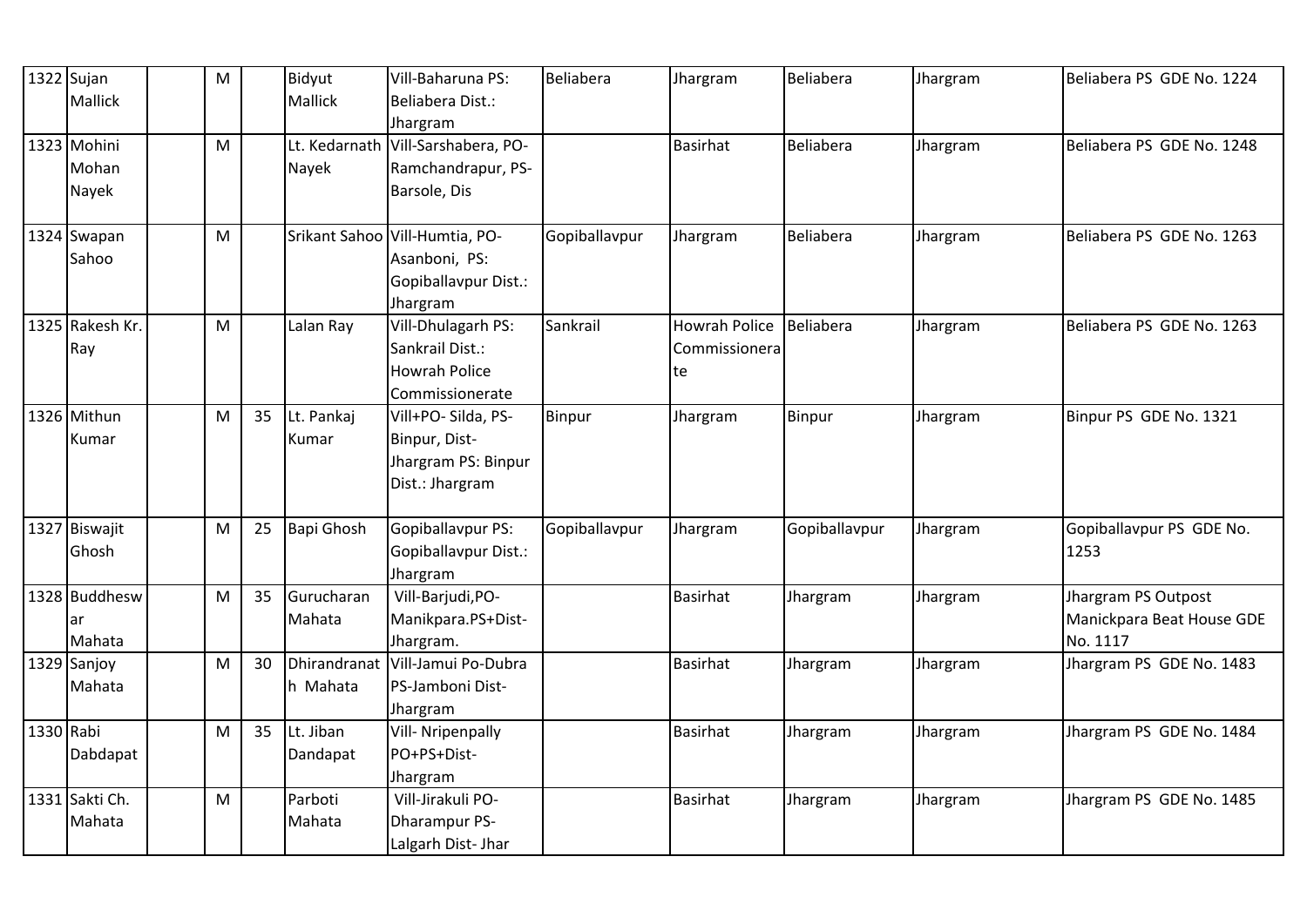|          | 1332 Kamal<br>Chetri     |  | 46 | Lt. Kim<br><b>Bhadhur</b><br>Chetri | Surya Nagar Bilkundi Sankrail<br>Jhala South 24<br>Parganas PS: Sankrail                                             |          | Howrah Police Sankrail<br>Commissionera<br>te |          | <b>Howrah Police</b><br>Commissionerate | Sankrail PS GDE No. 1559 |
|----------|--------------------------|--|----|-------------------------------------|----------------------------------------------------------------------------------------------------------------------|----------|-----------------------------------------------|----------|-----------------------------------------|--------------------------|
|          |                          |  |    |                                     | Dist.: Howrah Police<br>Commissionerate                                                                              |          |                                               |          |                                         |                          |
|          | 1333 Bajendra<br>Roy     |  | 45 | Lt. Ram<br>Bechu Roy                | Do Sankrail Howrah<br>PS: Sankrail Dist.:<br><b>Howrah Police</b><br>Commissionerate                                 | Sankrail | Howrah Police<br>Commissionera<br>te          | Sankrail | <b>Howrah Police</b><br>Commissionerate | Sankrail PS GDE No. 1559 |
|          | 1334 Aloke<br>Chowdhur   |  | 40 | Lt. Suresh<br>Chowdhury             | Sonarpatti Sahedgunj Sankrail<br>ChapraState-Bihar<br>PS: Sankrail Dist.:<br><b>Howrah Police</b><br>Commissionerate |          | <b>Howrah Police</b><br>Commissionera<br>te   | Sankrail | <b>Howrah Police</b><br>Commissionerate | Sankrail PS GDE No. 1559 |
|          | 1335 Binod Kr.<br>Mahato |  | 19 | Mahato                              | Shib Chandra Do Sankrail Howrah<br>PS: Sankrail Dist.:<br><b>Howrah Police</b><br>Commissionerate                    | Sankrail | <b>Howrah Police</b><br>Commissionera<br>te   | Sankrail | <b>Howrah Police</b><br>Commissionerate | Sankrail PS GDE No. 1559 |
|          | 1336 Samar<br>Banerjee   |  | 25 | Tapan<br>Banerjee                   | Jagadishpur, Bgpara<br>Domjur Howrah PS:<br>Sankrail Dist.:<br><b>Howrah Police</b><br>Commissionerate               | Sankrail | <b>Howrah Police</b><br>Commissionera<br>te   | Sankrail | <b>Howrah Police</b><br>Commissionerate | Sankrail PS GDE No. 988  |
|          | 1337 Sujoy<br>Malik      |  | 29 |                                     | Ganesh Malik Unsani Sasthitala<br>Jagacha Howrah PS:<br>Sankrail Dist.:<br>Howrah Police<br>Commissionerate          | Sankrail | <b>Howrah Police</b><br>Commissionera<br>te   | Sankrail | <b>Howrah Police</b><br>Commissionerate | Sankrail PS GDE No. 1009 |
| 1338 Ali | Hossain                  |  | 26 | Mamlat<br>Mondal                    | Mathbosori Murirai<br>Birbhum PS: Sankrail<br>Dist.: Howrah Police<br>Commissionerate                                | Sankrail | <b>Howrah Police</b><br>Commissionera<br>te   | Sankrail | <b>Howrah Police</b><br>Commissionerate | Sankrail PS GDE No. 1021 |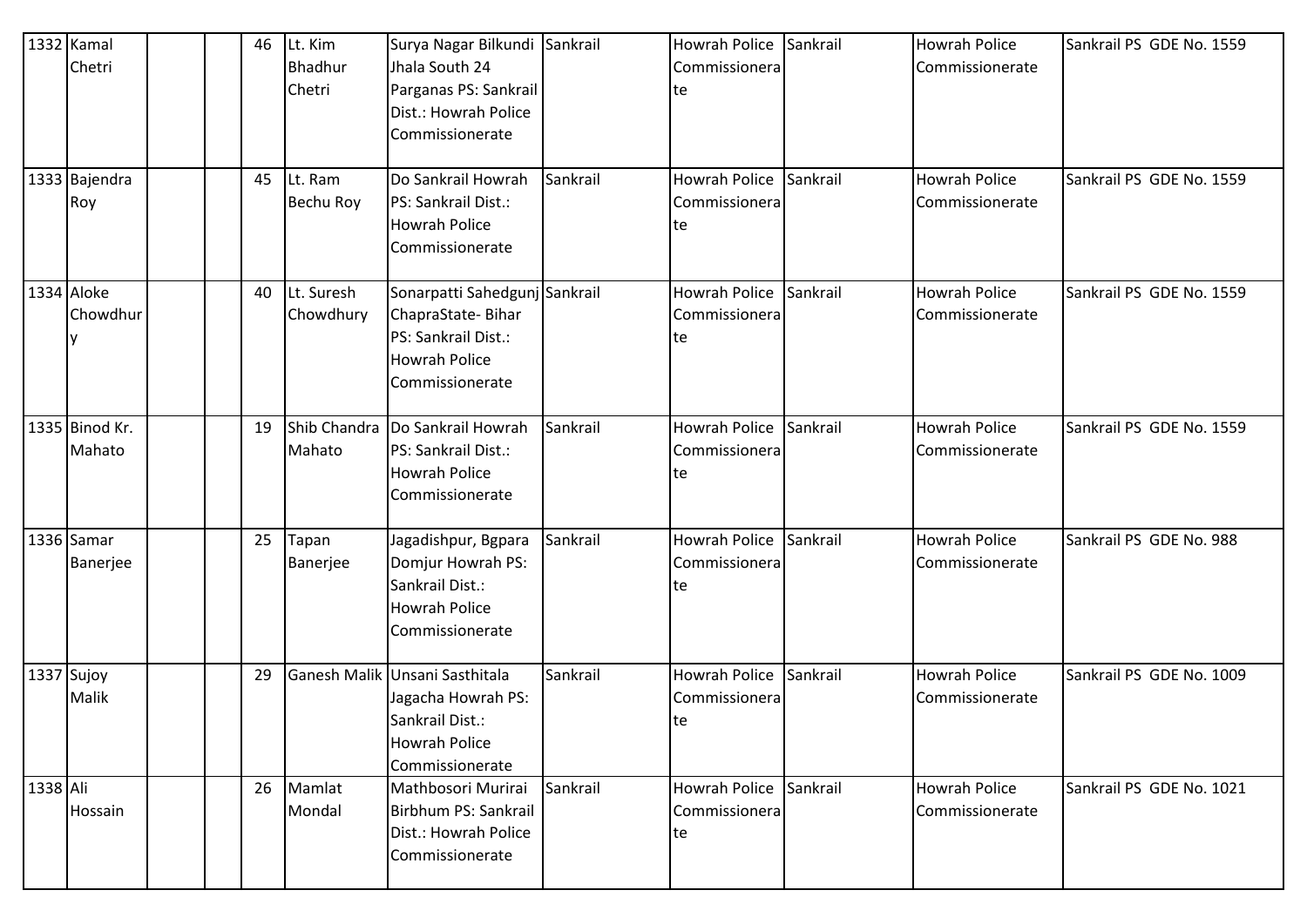|            | 1339 Bhadu<br>Rabidas<br>1340 Matarul<br>Sk. | M | 24<br>32 | Lakshman<br>Rabidas<br>Kutub Sk. | Mathbosori Murirai<br>Birbhum PS: Sankrail<br>Dist.: Howrah Police<br>Commissionerate<br>Mathbosori Murirai<br>Birbhum PS: Sankrail | Sankrail<br>Sankrail | Howrah Police<br>Commissionera<br>te<br><b>Howrah Police</b><br>Commissionera | Sankrail<br>Sankrail                | <b>Howrah Police</b><br>Commissionerate<br><b>Howrah Police</b><br>Commissionerate | Sankrail PS GDE No. 1021<br>Sankrail PS GDE No. 1021 |
|------------|----------------------------------------------|---|----------|----------------------------------|-------------------------------------------------------------------------------------------------------------------------------------|----------------------|-------------------------------------------------------------------------------|-------------------------------------|------------------------------------------------------------------------------------|------------------------------------------------------|
|            |                                              |   |          |                                  | Dist.: Howrah Police<br>Commissionerate                                                                                             |                      | te                                                                            |                                     |                                                                                    |                                                      |
|            | 1341 Jahiruddin<br>Laskar                    | M | 26       | Nizamuddin<br>Laskar             | Manikpur Laskar<br>Para Sankrail Dis-<br>Howrah. PS: Sankrail<br>Dist.: Howrah Police<br>Commissionerate                            | Sankrail             | <b>Howrah Police</b><br>Commissionera<br>te                                   | Sankrail                            | <b>Howrah Police</b><br>Commissionerate                                            | Sankrail PS GDE No. 952                              |
| 1342 Sk    | Manirul                                      | M | 26       | Sk Nur<br>Mahammad               | Dariara PS: Tamluk<br>Dist.: Purba<br>Mednipore                                                                                     | Tamluk               | Purba<br>Mednipore                                                            | Kharagpur g.r.p.s. Kharagpur G.R.P. |                                                                                    | Kharagpur g.r.p.s. PS GDE No.<br>1300                |
|            | 1343 Khelaram<br>Murmu                       | M | 23       | <b>Birsa Murmu</b>               | Potka PS: Tamluk<br>Dist.: Purba<br>Mednipore                                                                                       | Tamluk               | Purba<br>Mednipore                                                            | Kharagpur g.r.p.s. Kharagpur G.R.P. |                                                                                    | Kharagpur g.r.p.s. PS GDE No.<br>1300                |
| 1344 Durga | Tudu                                         | M | 20       | Budhuray<br>Tudu                 | Narashimul PS:<br>Gopiballavpur Dist.:<br>Jhargram                                                                                  | Gopiballavpur        | Jhargram                                                                      | Kharagpur g.r.p.s. Kharagpur G.R.P. |                                                                                    | Kharagpur g.r.p.s. PS GDE No.<br>1300                |
|            | 1345 Narayan<br>Tudu                         | M | 20       | Ruiha Tudu                       | Narashimul PS:<br>Gopiballavpur Dist.:<br>Jhargram                                                                                  | Gopiballavpur        | Jhargram                                                                      | Kharagpur g.r.p.s. Kharagpur G.R.P. |                                                                                    | Kharagpur g.r.p.s. PS GDE No.<br>1300                |
| 1346 Ajay  | Singh                                        | M | 29       | Lt Kanai Ch<br>Singh             | Gobarghata PS:<br>Gopiballavpur Dist.:<br>Jhargram                                                                                  | Gopiballavpur        | Jhargram                                                                      | Kharagpur g.r.p.s. Kharagpur G.R.P. |                                                                                    | Kharagpur g.r.p.s. PS GDE No.<br>1313                |
|            | 1347 Subash<br>Panja                         | M | 39       | Lt Lkashman<br>Panja             | Kamarda PS:<br>Nandakumar Dist.:<br>Purba Mednipore                                                                                 | Nandakumar           | Purba<br>Mednipore                                                            | Kharagpur g.r.p.s. Kharagpur G.R.P. |                                                                                    | Kharagpur g.r.p.s. PS GDE No.<br>1313                |
|            | 1348 Ramesh<br>Majhi                         | M | 18       |                                  | Lakhan Majhi Barkrishnapur PS:<br>Daspur Dist.:<br>Paschim Mednipore                                                                | Daspur               | Paschim<br>Mednipore                                                          | Kharagpur g.r.p.s. Kharagpur G.R.P. |                                                                                    | Kharagpur g.r.p.s. PS GDE No.<br>1313                |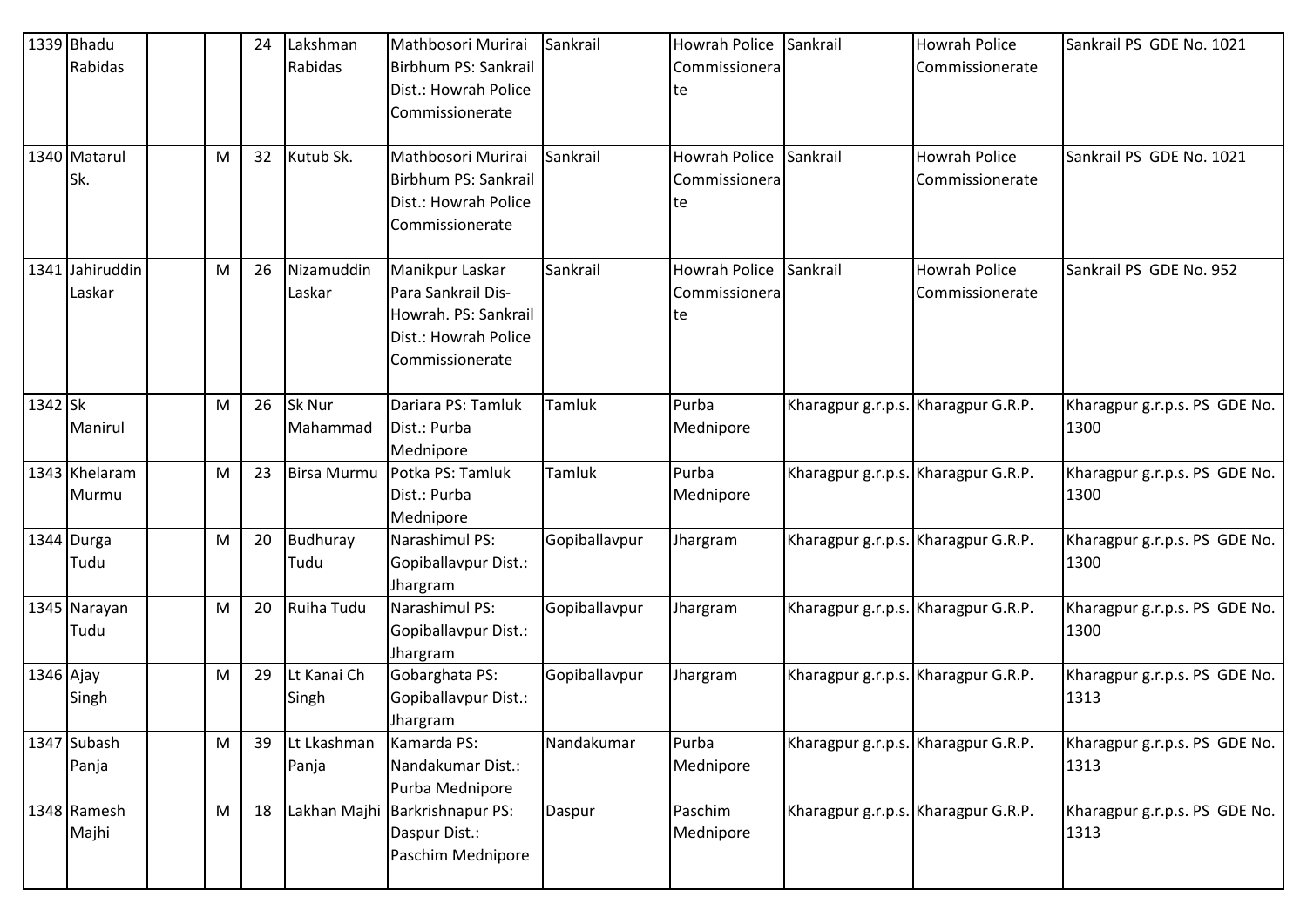|          | 1349 Pranabesh<br>Das   | М | 24 | Lt Santi Kr<br>Das               | Nandakumar PS:<br>Nandakumar Dist.:<br>Purba Mednipore                                                             | Nandakumar     | Purba<br>Mednipore                     | Kharagpur g.r.p.s. Kharagpur G.R.P. |                                        | Kharagpur g.r.p.s. PS GDE No.<br>1313                               |
|----------|-------------------------|---|----|----------------------------------|--------------------------------------------------------------------------------------------------------------------|----------------|----------------------------------------|-------------------------------------|----------------------------------------|---------------------------------------------------------------------|
|          | 1350 Ashok Kr<br>Mali   | М | 34 |                                  | Lt Anil Kr Mali Paddaput PS: Junput<br>coastal Dist.: Purba<br>Mednipore                                           | Junput coastal | Purba<br>Mednipore                     | Kharagpur g.r.p.s. Kharagpur G.R.P. |                                        | Kharagpur g.r.p.s. PS Outpost<br>Medinipur Road GRPP GDE<br>No. 656 |
|          | 1351 Biswajit<br>Ray    | М | 38 | Satyajit Ray                     | <b>Ghatal PS: Ghatal</b><br>Dist.: Paschim<br>Mednipore                                                            | Ghatal         | Paschim<br>Mednipore                   | Kharagpur g.r.p.s. Kharagpur G.R.P. |                                        | Kharagpur g.r.p.s. PS Outpost<br>Medinipur Road GRPP GDE<br>No. 656 |
|          | 1352 Kalipada<br>Gayan  | M | 45 | Dilip Gayan                      | Contai PS: Contai<br>Dist.: Purba<br>Mednipore                                                                     | Contai         | Purba<br>Mednipore                     | Kharagpur g.r.p.s. Kharagpur G.R.P. |                                        | Kharagpur g.r.p.s. PS Outpost<br>Medinipur Road GRPP GDE<br>No. 656 |
|          | 1353 Samsul Sk          | M | 31 | <b>Abul Sk</b>                   | Nagadi Deulgachi PS: Nakashipara<br>Nakashipara Dist.:<br>Krishnanagar Police<br>District                          |                | Krishnanagar<br><b>Police District</b> | <b>Dhubulia</b>                     | Krishnanagar Police<br>District        | Dhubulia PS GDE No. 1443                                            |
|          | 1354 Sunil Das          | M | 40 | Biswanath<br>Das                 | Mira Rai Para PS:<br>Kaligunj Dist.:<br>Krishnanagar Police<br><b>District</b>                                     | Kaligunj       | Krishnanagar<br><b>Police District</b> | Kaligunj                            | Krishnanagar Police<br><b>District</b> | Kaligunj PS Outpost Mira OP<br>GDE No. 588                          |
| 1355 Deb | Prasad<br>Mondal        | M | 41 |                                  | Subal Mondal Mira Rai para PS:<br>Kaligunj Dist.:<br>Krishnanagar Police<br><b>District</b>                        | Kaligunj       | Krishnanagar<br><b>Police District</b> | Kaligunj                            | Krishnanagar Police<br><b>District</b> | Kaligunj PS Outpost Mira OP<br>GDE No. 588                          |
|          | 1356 Prabir<br>Mukherje | M |    | Lt.<br>Pulingbihari<br>Mukherjee | Krishnagar High<br>Road, PS Kotwali,<br>Nadia PS:<br>Krishnanagar Dist.:<br>Krishnanagar Police<br><b>District</b> | Krishnanagar   | Krishnanagar<br><b>Police District</b> | Nabadwip                            | Krishnanagar Police<br>District        | Nabadwip PS GDE No. 2013                                            |
|          | 1357 Pradip<br>Nath     | M |    | Lt. Sankar<br>Prasad Nath        | Krishnagar Bow<br>Bazar, PS Kotwali,<br>Nadia PS:<br>Krishnanagar Dist.:<br>Krishnanagar Police<br>District        | Krishnanagar   | Krishnanagar<br>Police District        | Nabadwip                            | Krishnanagar Police<br>District        | Nabadwip PS GDE No. 2013                                            |
|          | 1358 Rajdip<br>Nath     | M |    | <b>Pradip Nath</b>               | PS: Krishnanagar<br>Dist.: Krishnanagar<br><b>Police District</b>                                                  | Krishnanagar   | Krishnanagar<br><b>Police District</b> | Nabadwip                            | Krishnanagar Police<br><b>District</b> | Nabadwip PS GDE No. 2013                                            |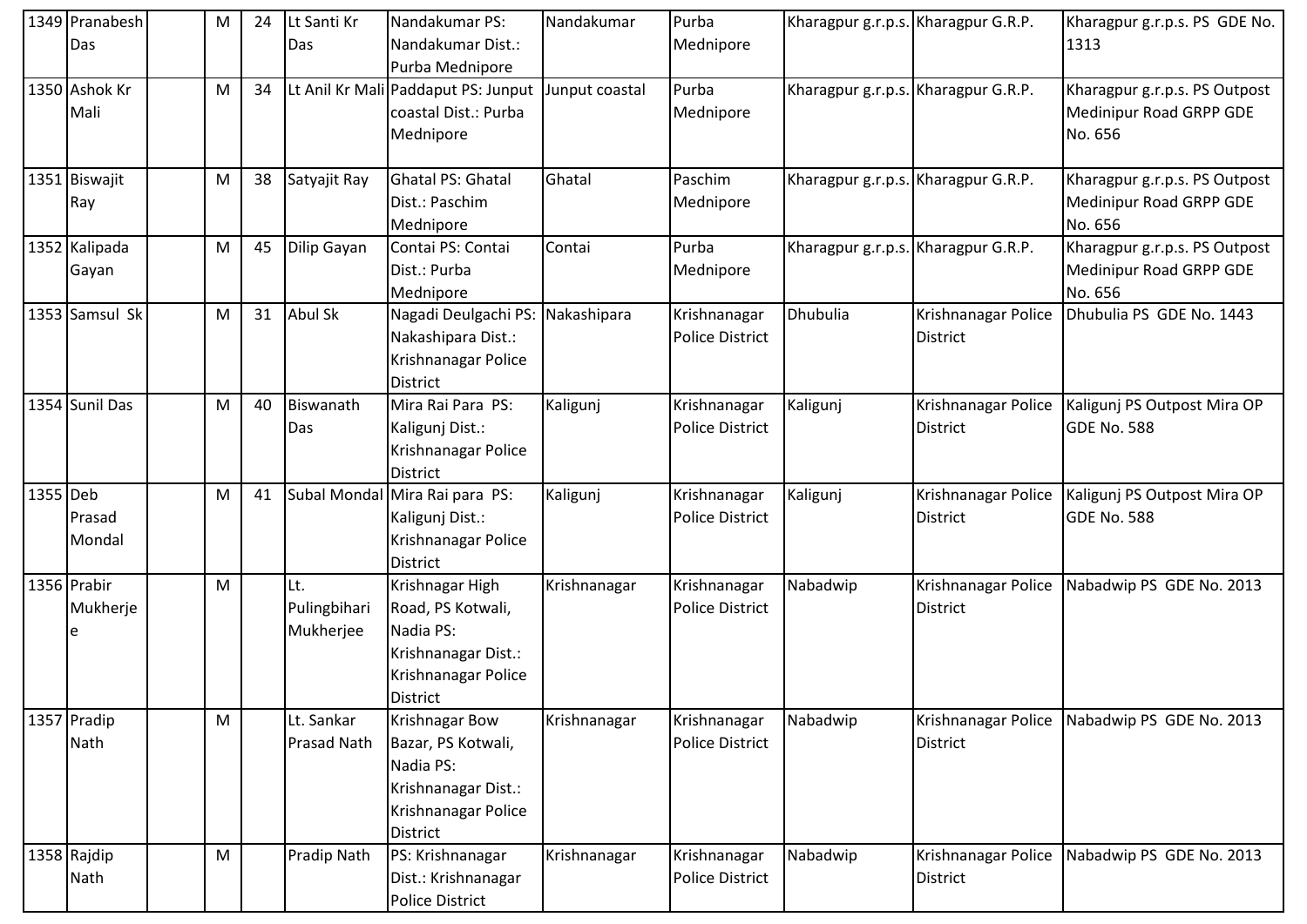| 1359 Gouranga<br>Barman        | M | Narayan<br>Barman           | Palpara Gadigacha,<br>PS Nabadwip, Nadia<br>PS: Krishnanagar<br>Dist.: Krishnanagar<br><b>Police District</b> | Krishnanagar | Krishnanagar<br>Police District        | Nabadwip | Krishnanagar Police<br>District        | Nabadwip PS GDE No. 2013                     |
|--------------------------------|---|-----------------------------|---------------------------------------------------------------------------------------------------------------|--------------|----------------------------------------|----------|----------------------------------------|----------------------------------------------|
| 1360 Dipankar<br>Debnath       | M | Barman<br>Debnath           | PS: Krishnanagar<br>Dist.: Krishnanagar<br><b>Police District</b>                                             | Krishnanagar | Krishnanagar<br><b>Police District</b> | Nabadwip | Krishnanagar Police<br>District        | Nabadwip PS GDE No. 2013                     |
| 1361 Dipankar<br>Das           | M | <b>Dilip Das</b>            | Mahesganj Hospital,<br>PS Nabadwip, Nadia<br>PS: Nabadwip Dist.:<br>Krishnanagar Police<br><b>District</b>    | Nabadwip     | Krishnanagar<br><b>Police District</b> | Nabadwip | Krishnanagar Police<br><b>District</b> | Nabadwip PS GDE No. 2022                     |
| $1362$ Gopal<br>Debnath        | M | Manindra<br>Debnath         | Majdia Beldanga, PS<br>Nabadwip, Nadia PS:<br>Nabadwip Dist.:<br>Krishnanagar Police<br><b>District</b>       | Nabadwip     | Krishnanagar<br><b>Police District</b> | Nabadwip | Krishnanagar Police<br>District        | Nabadwip PS GDE No. 2022                     |
| 1363 Arabinda<br><b>Biswas</b> | M | Lt. Sudhir<br><b>Biswas</b> | Char Swarupganj, PS<br>Nabadwip, Nadia PS:<br>Nabadwip Dist.:<br>Krishnanagar Police<br><b>District</b>       | Nabadwip     | Krishnanagar<br><b>Police District</b> | Nabadwip | Krishnanagar Police<br>District        | Nabadwip PS GDE No. 2022                     |
| 1364 Jagabandh<br>Debnath      | M | Haralal<br>Debnath          | PS: Nabadwip Dist.:<br>Krishnanagar Police<br><b>District</b>                                                 | Nabadwip     | Krishnanagar<br><b>Police District</b> | Nabadwip | Krishnanagar Police<br>District        | Nabadwip PS GDE No. 2022                     |
| 1365 Subrata<br>Debnath        | M | Amar<br>Debnath             | PS: Nabadwip Dist.:<br>Krishnanagar Police<br><b>District</b>                                                 | Nabadwip     | Krishnanagar<br>Police District        | Nabadwip | District                               | Krishnanagar Police Nabadwip PS GDE No. 2022 |
| 1366 Narayan<br>Debnath        | M | Niranjan<br>Debnath         | Majdia School Math,<br>PS Nabadwip, Nadia<br>PS: Nabadwip Dist.:<br>Krishnanagar Police<br><b>District</b>    | Nabadwip     | Krishnanagar<br>Police District        | Nabadwip | Krishnanagar Police<br>District        | Nabadwip PS GDE No. 2022                     |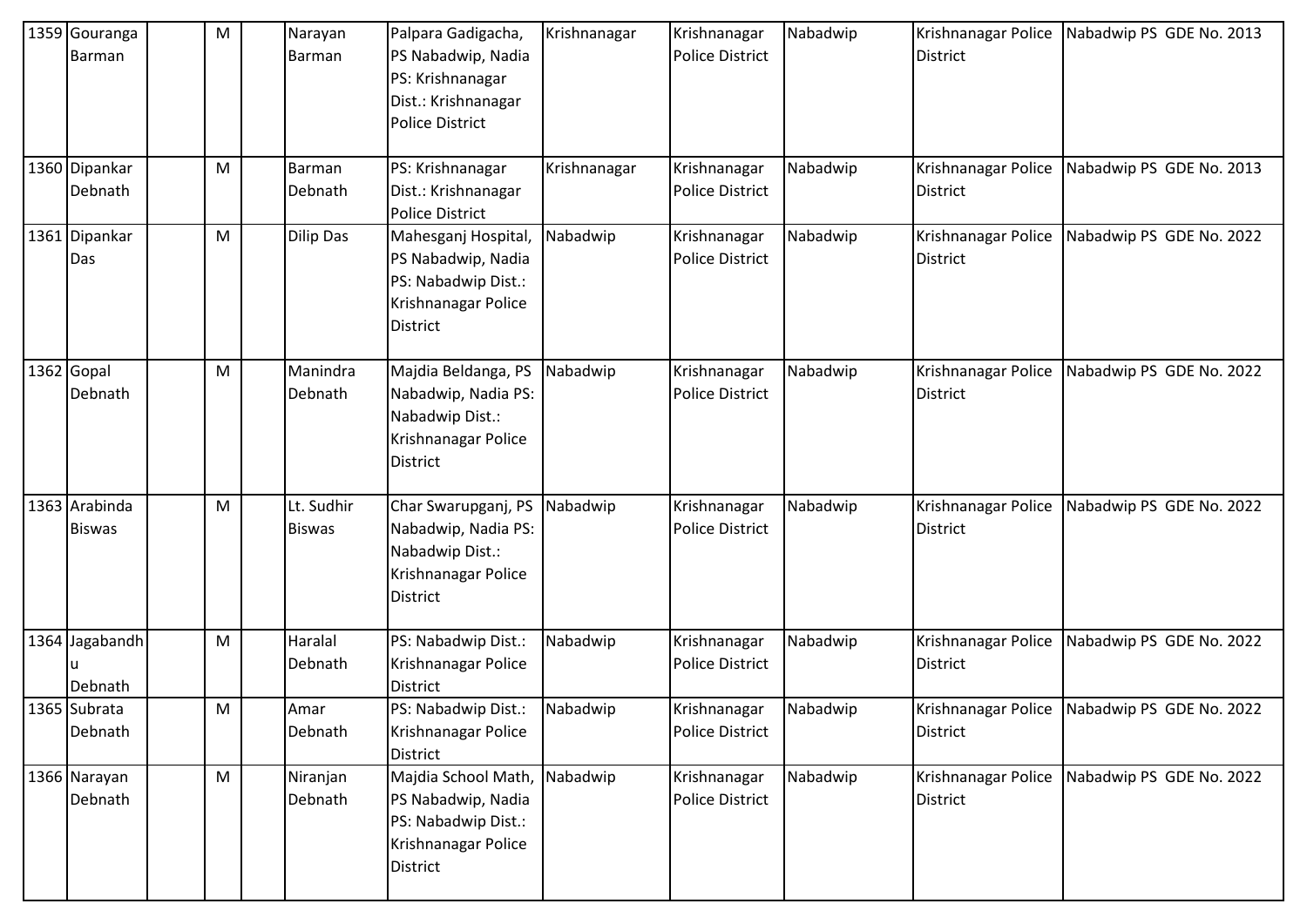| 1367 Sk     |                | М         | 22 | <b>Sk</b>          | PS: Nakashipara                     | Nakashipara   | Krishnanagar           | Nakashipara   | Krishnanagar Police | Nakashipara PS GDE No. 1732 |
|-------------|----------------|-----------|----|--------------------|-------------------------------------|---------------|------------------------|---------------|---------------------|-----------------------------|
|             | Monirul        |           |    | Rahamatulla        | Dist.: Krishnanagar                 |               | <b>Police District</b> |               | District            |                             |
|             |                |           |    |                    | <b>Police District</b>              |               |                        |               |                     |                             |
|             | 1368 Dinaband  | М         | 46 | Manik Rui          | PS: Nakashipara                     | Nakashipara   | Krishnanagar           | Nakashipara   | Krishnanagar Police | Nakashipara PS GDE No. 1732 |
|             | hu Rui Das     |           |    | Das                | Dist.: Krishnanagar                 |               | <b>Police District</b> |               | District            |                             |
|             |                |           |    |                    | <b>Police District</b>              |               |                        |               |                     |                             |
|             | 1369 Subhas    | М         | 40 |                    | Nanda Biswas PS: Nakashipara        | Nakashipara   | Krishnanagar           | Nakashipara   | Krishnanagar Police | Nakashipara PS GDE No. 1732 |
|             | <b>Biswas</b>  |           |    |                    | Dist.: Krishnanagar                 |               | <b>Police District</b> |               | District            |                             |
|             |                |           |    |                    | <b>Police District</b>              |               |                        |               |                     |                             |
|             | 1370 Jiarul Sk | M         |    | Najrul Sk          | PS: Thanapara Dist.:                | Thanapara     | Krishnanagar           | Thanapara     | Krishnanagar Police | Thanapara PS GDE No. 938    |
|             |                |           |    |                    | Krishnanagar Police                 |               | Police District        |               | <b>District</b>     |                             |
|             |                |           |    |                    | <b>District</b>                     |               |                        |               |                     |                             |
| 1371 Arjun  |                | M         |    | Rajesh Oraon       | Birpara PS: Birpara                 | Birpara       | Alipurduar             | Baishnabnagar | Malda               | Baishnabnagar PS GDE No.    |
|             | Oraon          |           |    |                    | Dist.: Alipurduar                   |               |                        |               |                     | 1163                        |
|             | 1372 Bisambar  | ${\sf M}$ |    | Uday Sarkar        | Khas Mohonpur PS:                   | Baishnabnagar | Malda                  | Baishnabnagar | Malda               | Baishnabnagar PS GDE No.    |
|             | Sarkar         |           |    |                    | <b>Baishnabnagar Dist.:</b>         |               |                        |               |                     | 867                         |
|             |                |           |    |                    | Malda                               |               |                        |               |                     |                             |
|             | 1373 Sudhir    | M         | 22 | Shailesh           | Sholakuri PS:                       | Bamangola     | Malda                  | Bamangola     | Malda               | Bamangola PS GDE No. 821    |
|             | Sarkar         |           |    | Sarkar             | Bamangola Dist.:                    |               |                        |               |                     |                             |
|             |                |           |    |                    | Malda                               |               |                        |               |                     |                             |
|             | 1374 Prosenjit | М         | 28 | Ananda             | Sholakuri PS:                       | Bamangola     | Malda                  | Bamangola     | Malda               | Bamangola PS GDE No. 821    |
|             | Sarkar         |           |    | Sarkar             | Bamangola Dist.:                    |               |                        |               |                     |                             |
|             |                |           |    |                    | Malda                               |               |                        |               |                     |                             |
| 1375 Ajijul |                | M         | 52 | Hafijuddin         | Sadhulipara PS:                     | Bamangola     | Malda                  | Bamangola     | Malda               | Bamangola PS GDE No. 821    |
|             | Sarkar         |           |    | Sarkar             | Bamangola Dist.:                    |               |                        |               |                     |                             |
|             |                |           |    |                    | Malda                               |               |                        |               |                     |                             |
|             | 1376 Saidur    | M         | 28 | Lt. Mahatab        | Chanua damaipur PS:                 | Chanchal      | Malda                  | Chanchal      | Malda               | Chanchal PS GDE No. 1647    |
|             | Rahaman        |           |    | Ali                | Chanchal Dist.:                     |               |                        |               |                     |                             |
|             |                |           |    |                    | Malda                               |               |                        |               |                     |                             |
|             | 1377 Abu Reja  | M         | 22 | <b>Hossain Ali</b> | Pirgai PS: Pukhuria                 | Pukhuria      | Malda                  | English bazar | Malda               | English bazar PS GDE No.    |
|             |                |           |    |                    | Dist.: Malda                        |               |                        |               |                     | 2075                        |
|             | 1378 Golam     | M         | 26 | Tojibur            | Pirgai PS: Pukhuria                 | Pukhuria      | Malda                  | English bazar | Malda               | English bazar PS GDE No.    |
|             | Mortuja        |           |    | Rahaman            | Dist.: Malda                        |               |                        |               |                     | 2075                        |
| 1379 Raju   |                | M         | 30 | Late Dinesh        | Kulipara, Uttar                     | English bazar | Malda                  | English bazar | Malda               | English bazar PS GDE No.    |
|             | Haldar         |           |    | Halder             | Ramchandrapur PS:                   |               |                        |               |                     | 2100                        |
|             |                |           |    |                    | English bazar Dist.:                |               |                        |               |                     |                             |
|             |                |           |    |                    | Malda                               |               |                        |               |                     |                             |
|             | 1380 Arman Sk  | M         | 32 | Selim Sk           | Kothabari PS: English English bazar |               | Malda                  | English bazar | Malda               | English bazar PS GDE No.    |
|             |                |           |    |                    | bazar Dist.: Malda                  |               |                        |               |                     | 2100                        |
|             |                |           |    |                    |                                     |               |                        |               |                     |                             |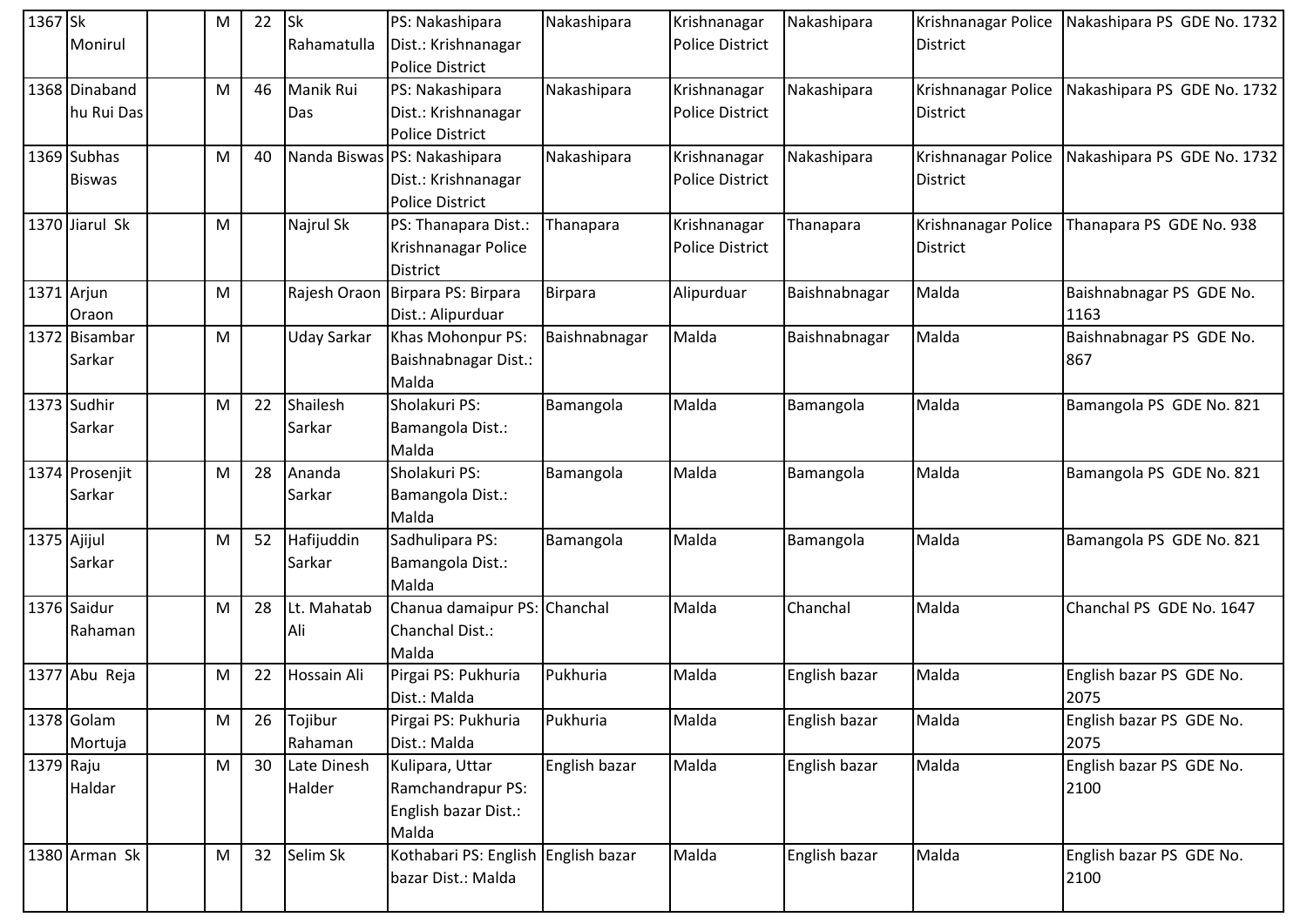|            | 1381 Sankar<br>Mahato  | M | 35 | Ramu<br>Mahato               | Airport Gate PS:<br>English bazar Dist.:                           | English bazar | Malda           | English bazar | Malda | English bazar PS GDE No.<br>2100 |
|------------|------------------------|---|----|------------------------------|--------------------------------------------------------------------|---------------|-----------------|---------------|-------|----------------------------------|
|            |                        |   |    |                              | Malda                                                              |               |                 |               |       |                                  |
| 1382 Ruhul | Amin                   | M | 19 | Tojibur<br>Rahaman           | Bagbari Khowar<br>More PS: English<br>bazar Dist.: Malda           | English bazar | Malda           | English bazar | Malda | English bazar PS GDE No.<br>2100 |
|            | 1383 Rajib Sk          | M | 20 |                              | Ajimuddin Sk Rajnagar Bagbari PS:<br>English bazar Dist.:<br>Malda | English bazar | Malda           | English bazar | Malda | English bazar PS GDE No.<br>2100 |
|            | 1384 Rahul Sk          | M | 21 | Mannu Sk                     | Rajnagar Bagbari PS:<br>English bazar Dist.:<br>Malda              | English bazar | Malda           | English bazar | Malda | English bazar PS GDE No.<br>2100 |
|            | 1385 Sanny<br>Kumar    | M | 20 | 20                           | Kulipara PS: English<br>bazar Dist.: Malda                         | English bazar | Malda           | English bazar | Malda | English bazar PS GDE No.<br>2100 |
|            | 1386 Emam Sk           | M | 62 | Alkesh Sk                    | Kistanagar, PS-<br>Samserganj, Dist.:<br>Murshidabad               |               | Murshidabad     | English bazar | Malda | English bazar PS GDE No. 327     |
|            | 1387 Santosh<br>Mandal | M | 25 | Tapan<br>Mandal              | Dist.: Murshidabad                                                 |               | Murshidabad     | English bazar | Malda | English bazar PS GDE No. 327     |
|            | 1388 Ranjit<br>Barman  | M | 47 | Narayan<br>Chandra<br>Barman | <b>Gour Road PS:</b><br>English bazar Dist.:<br>Malda              | English bazar | Malda           | English bazar | Malda | English bazar PS GDE No. 327     |
|            | 1389 Marfat Ali        | М | 50 | Lt Saidur Ali                | Raninagar PS<br>Pukhuria District<br>Malda                         |               | <b>Basirhat</b> | Gajole        | Malda | Gajole PS GDE No. 2048           |
|            | 1390 Gobinda<br>Mandal | M | 50 | Noresh<br>Mandal             | Koilabad PS Gazole<br>District Malda                               |               | <b>Basirhat</b> | Gajole        | Malda | Gajole PS GDE No. 2048           |
|            | 1391 Biplab<br>Sarkar  | M | 32 | Arjun Sarkar                 | Sarakandar PS<br>Gazole District Malda                             |               | <b>Basirhat</b> | Gajole        | Malda | Gajole PS GDE No. 2048           |
|            | 1392 Nishit<br>Mandal  | M | 35 | Abhiram<br>Mandal            | Suknagar PS:<br>Habibpur Dist.:<br>Malda                           | Habibpur      | Malda           | Habibpur      | Malda | Habibpur PS GDE No. 1023         |
| 1393 Bimal | Sarkar                 | M | 51 | Lt Gobinda<br>Sarkar         | Charlaxmipur PS:<br>Habibpur Dist.:<br>Malda                       | Habibpur      | Malda           | Habibpur      | Malda | Habibpur PS GDE No. 1023         |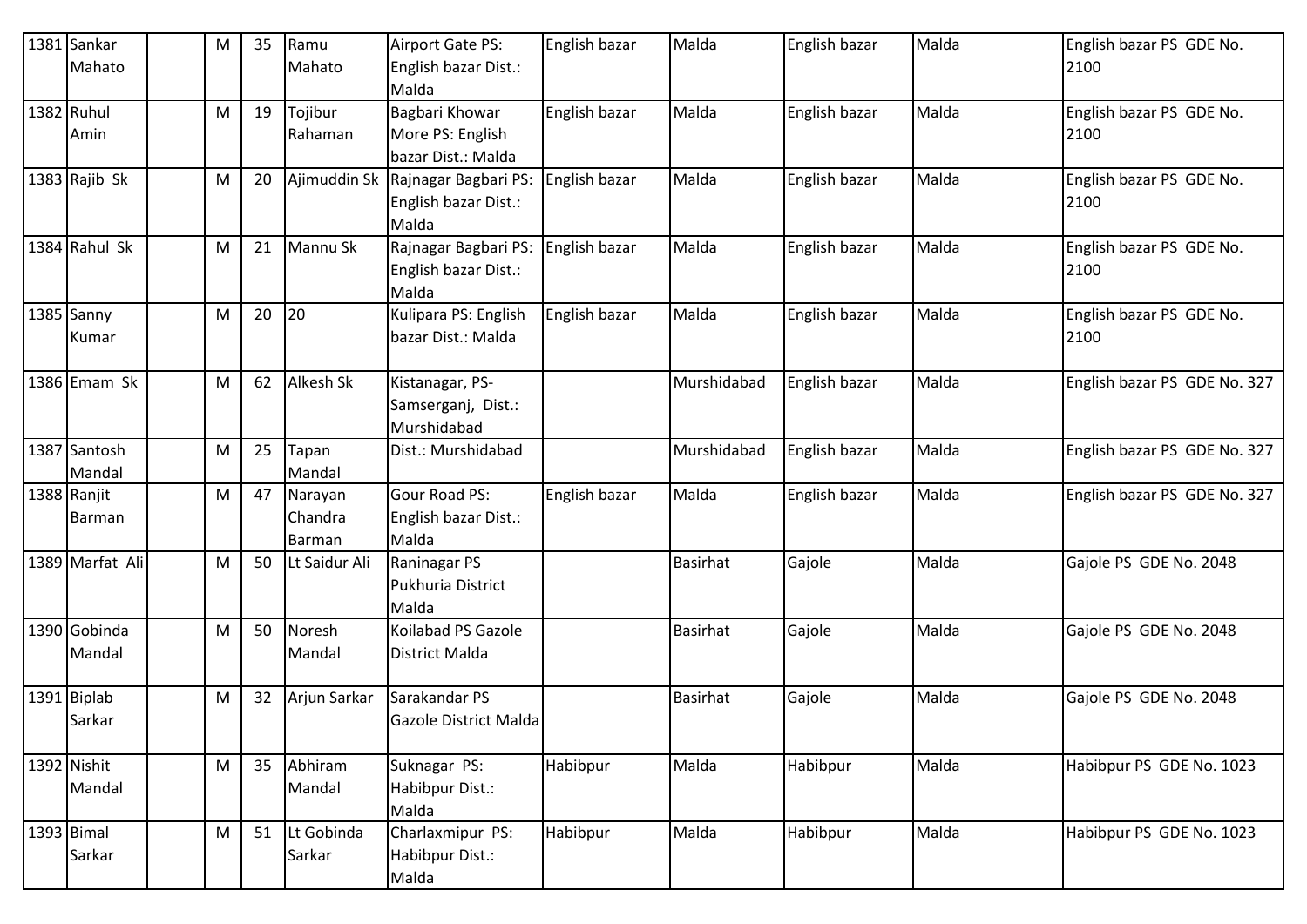|            | 1394 Manoj<br>Kumar<br>Singha | M | 31 | Rajkumar<br>Singha    | Aiho Namotola PS:<br>Habibpur Dist.:<br>Malda                     | Habibpur              | Malda | Habibpur        | Malda | Habibpur PS GDE No. 1023            |
|------------|-------------------------------|---|----|-----------------------|-------------------------------------------------------------------|-----------------------|-------|-----------------|-------|-------------------------------------|
|            | 1395 Swaraj<br>Saha           | M | 36 | Lt Tarapada<br>Sarkar | Aiho Boxinagar PS:<br>Habibpur Dist.:<br>Malda                    | Habibpur              | Malda | Habibpur        | Malda | Habibpur PS GDE No. 1023            |
|            | 1396 Bappadity<br>a Das       | M |    | <b>Dilip Das</b>      | Hcpur daily market<br>PS:<br>Harishchandrapur<br>Dist.: Malda     | Harishchandrapu Malda |       | Harishchandrapu | Malda | Harishchandrapur PS GDE No.<br>1511 |
|            | 1397 Rama Das                 | M |    | Surya Das             | Daiy market PS:<br>Harishchandrapur<br>Dist.: Malda               | Harishchandrapu Malda |       | Harishchandrapu | Malda | Harishchandrapur PS GDE No.<br>1511 |
|            | 1398 Brajen<br>Mandal         | M | 48 | Lt Nandalal<br>Mandal | Old Malda Chitorpur<br>PS: Oldmalda Dist.:<br>Malda               | Oldmalda              | Malda | Oldmalda        | Malda | Oldmalda PS GDE No. 1167            |
|            | 1399 Krishna<br>Kundu         | M | 25 | Lt Biplab<br>Kundu    | Mangalbari<br><b>Adarshapally PS:</b><br>Oldmalda Dist.:<br>Malda | Oldmalda              | Malda | Oldmalda        | Malda | Oldmalda PS GDE No. 1167            |
|            | 1400 Kurban Sk                | M | 20 | Ajibul Sk             | Raipur, PO-Sahapur<br>PS: Oldmalda Dist.:<br>Malda                | Oldmalda              | Malda | Oldmalda        | Malda | Oldmalda PS GDE No. 1167            |
| 1401 Md    | Injamul<br>Islam              | M | 21 | Md Saidur<br>Rahaman  | Dhamoli PS:<br>Pukhuria Dist.: Malda                              | Pukhuria              | Malda | Pukhuria        | Malda | Pukhuria PS GDE No. 1156            |
| 1402 Asim  | Akktar                        | M | 21 | Giasuddin             | Sambalpur PS:<br>Pukhuria Dist.: Malda                            | Pukhuria              | Malda | Pukhuria        | Malda | Pukhuria PS GDE No. 1156            |
|            | 1403 Emrul Ali                | M | 24 | Abdul Rajak           | Chhoto Sambalpur<br>PS: Pukhuria Dist.:<br>Malda                  | Pukhuria              | Malda | Pukhuria        | Malda | Pukhuria PS GDE No. 1156            |
| 1404 Rafik | Alam                          |   | 31 | <b>Sk Muslim</b>      | <b>Rukundipur PS:</b><br>Ratua Dist.: Malda                       | Ratua                 | Malda | Ratua           | Malda | Ratua PS GDE No. 850                |
|            | 1405 Sukku<br>Mandal          |   | 45 | Late Manglu           | Mandalpara PS:<br>Ratua Dist.: Malda                              | Ratua                 | Malda | Ratua           | Malda | Ratua PS GDE No. 850                |
|            | 1406 Safikul<br>Alam          |   | 21 | Gudru                 | Bhado PS: Ratua<br>Dist.: Malda                                   | Ratua                 | Malda | Ratua           | Malda | Ratua PS GDE No. 850                |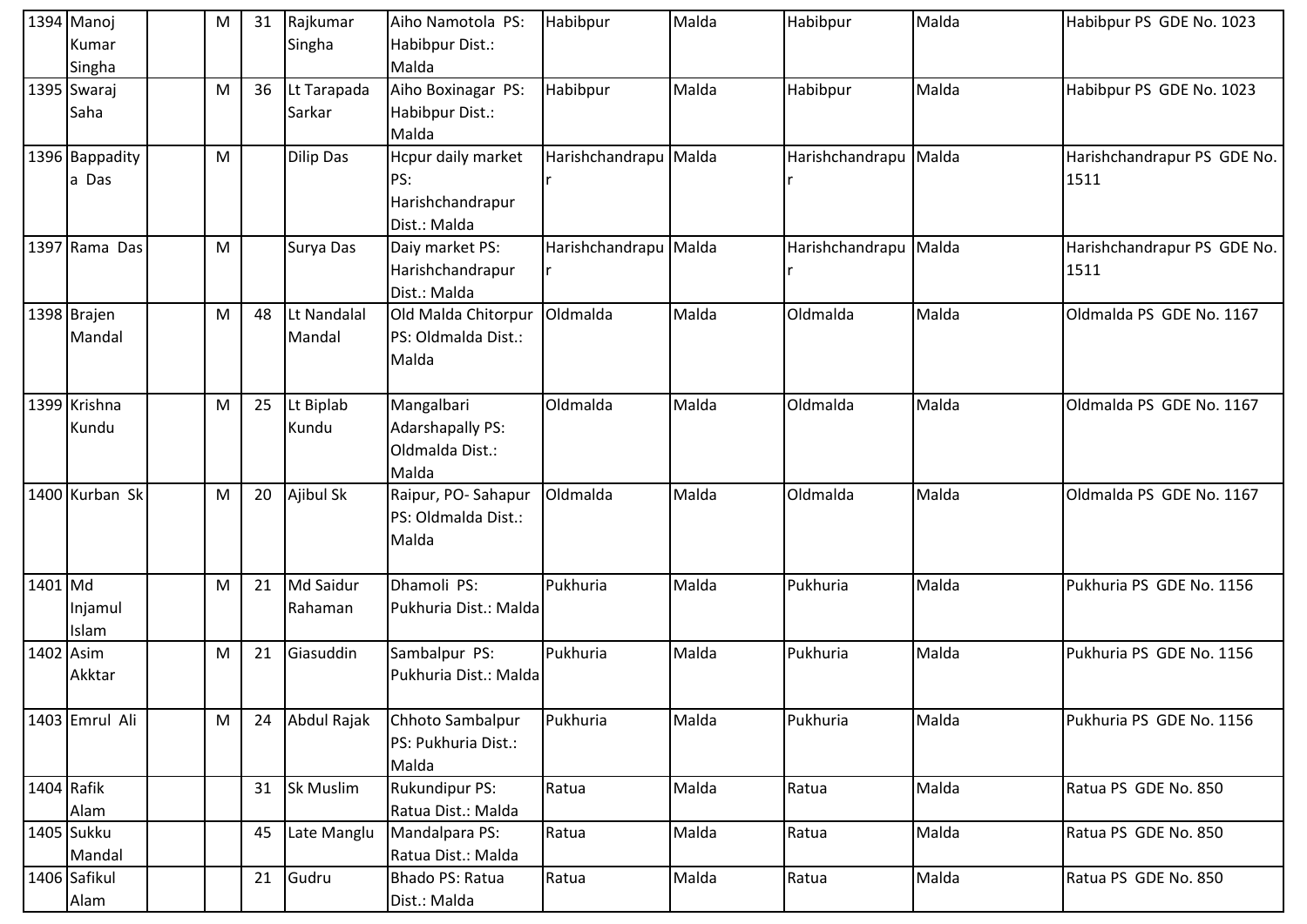|            | 1407 Lakhan<br>Mandal        |   | 28 | Lalit Mandal           | Jannagar PS: Ratua<br>Dist.: Malda                                     | Ratua      | Malda       | Ratua      | Malda       | Ratua PS GDE No. 850       |
|------------|------------------------------|---|----|------------------------|------------------------------------------------------------------------|------------|-------------|------------|-------------|----------------------------|
|            | 1408 Souvik<br>Ghosh         |   | 21 | <b>Bablu Ghosh</b>     | Terasia PS: Ratua<br>Dist.: Malda                                      | Ratua      | Malda       | Ratua      | Malda       | Ratua PS GDE No. 850       |
| 1409 Raju  | Rajak                        |   | 31 |                        | Subhas Rajak Mandalpara PS:<br>Ratua Dist.: Malda                      | Ratua      | Malda       | Ratua      | Malda       | Ratua PS GDE No. 850       |
|            | 1410 Sambhu                  |   | 41 | Late Lakhan            | Baikunthapur PS:<br>Ratua Dist.: Malda                                 | Ratua      | Malda       | Ratua      | Malda       | Ratua PS GDE No. 850       |
|            | 1411 Bhakku<br>Mandal        |   | 46 | Late Sakku             | <b>DURGAPUR PS:</b><br>Ratua Dist.: Malda                              | Ratua      | Malda       | Ratua      | Malda       | Ratua PS GDE No. 850       |
|            | 1412 Intaj Sk                |   | 27 | S/o- Akched<br>Ali Sk  | Polashi Hazrapota<br>PS: Beldanga Dist.:<br>Murshidabad                | Beldanga   | Murshidabad | Beldanga   | Murshidabad | Beldanga PS GDE No. 1562   |
|            | 1413 Imran Sk                |   | 30 | $S/O-$                 | Polashi Hazrapara<br>Alimuddin Sk   PS: Beldanga Dist.:<br>Murshidabad | Beldanga   | Murshidabad | Beldanga   | Murshidabad | Beldanga PS GDE No. 1562   |
|            | 1414 Rumechha<br><b>Bibi</b> | F | 32 | W/o-Ajgar<br>Ali Sk    | Sumannagar, Ward<br>No. 14 PS: Beldanga<br>Dist.: Murshidabad          | Beldanga   | Murshidabad | Beldanga   | Murshidabad | Beldanga PS GDE No. 1562   |
| 1415 Md    | Saddam<br>Sk                 | M | 29 | S/o-Abdul<br>Latib Sk  | Sumannagar, Ward<br>No. 14 PS: Beldanga<br>Dist.: Murshidabad          | Beldanga   | Murshidabad | Beldanga   | Murshidabad | Beldanga PS GDE No. 1562   |
|            | 1416 Lajima<br>Khatun        | F | 18 | W/o- Imran<br>Sk       | Hareknagar<br>Dighirpara PS:<br>Beldanga Dist.:<br>Murshidabad         | Beldanga   | Murshidabad | Beldanga   | Murshidabad | Beldanga PS GDE No. 1562   |
|            | 1417 Irfan Sk                | F | 24 | S/o-Tamer<br>Sk        | PS: Beldanga Dist.:<br>Murshidabad                                     | Beldanga   | Murshidabad | Beldanga   | Murshidabad | Beldanga PS GDE No. 1562   |
| 1418 Ujjal | <b>Biswas</b>                | M |    | Kumad<br><b>Biswas</b> | PS: Berhampore<br>Dist.: Murshidabad                                   | Berhampore | Murshidabad | Berhampore | Murshidabad | Berhampore PS GDE No. 2293 |
|            | 1419 Kalish Das              | M |    |                        | Lt. Pradip Das PS: Berhampore<br>Dist.: Murshidabad                    | Berhampore | Murshidabad | Berhampore | Murshidabad | Berhampore PS GDE No. 2293 |
| 1420 Babu  | Mondal                       | M |    | Rishikanta<br>Mondal   | PS: Berhampore<br>Dist.: Murshidabad                                   | Berhampore | Murshidabad | Berhampore | Murshidabad | Berhampore PS GDE No. 2293 |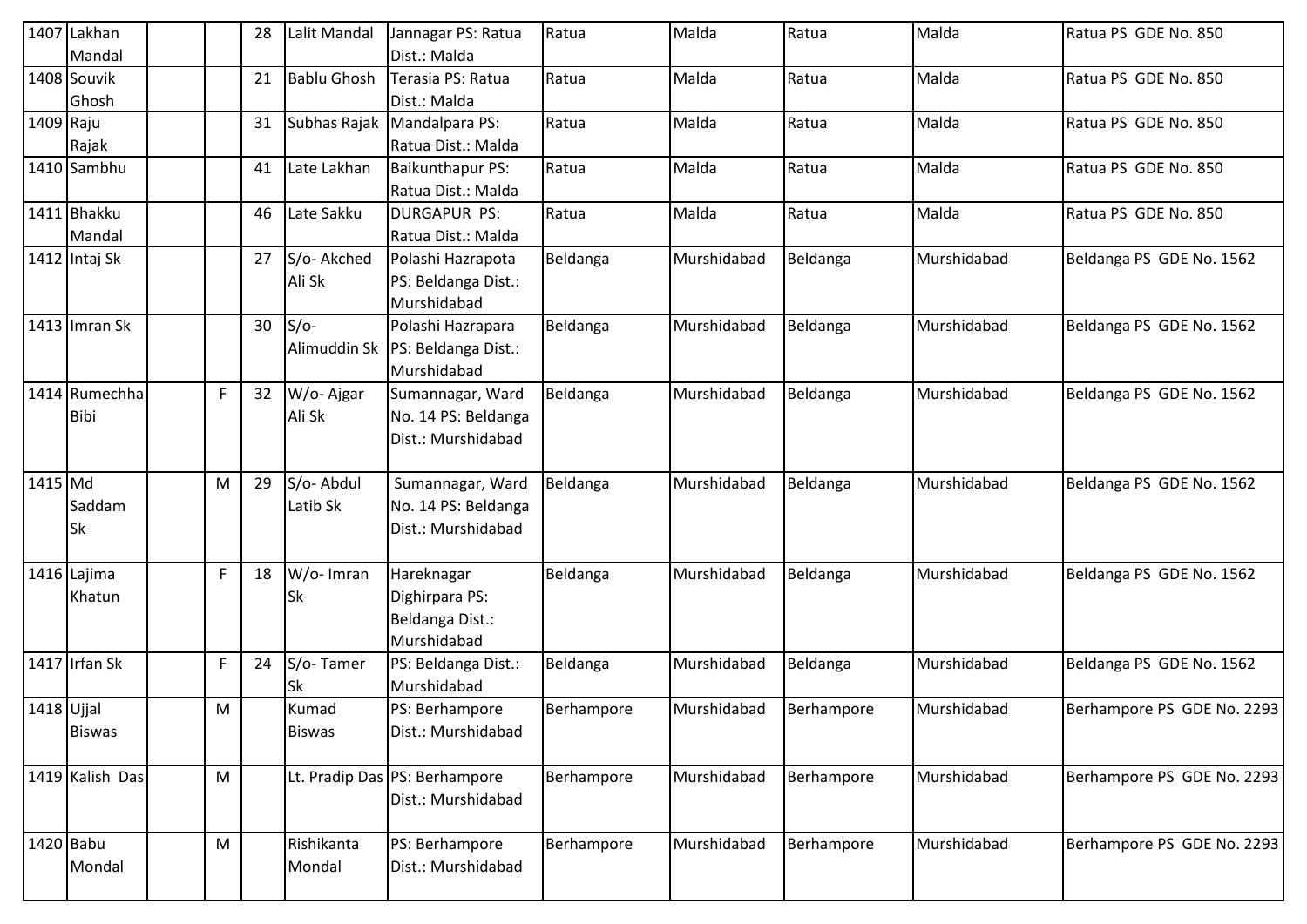| 1421 Monojit<br>Saha            | M |    | Kalachand<br>Saha             | PS: Berhampore<br>Dist.: Murshidabad                            | Berhampore   | Murshidabad | Berhampore   | Murshidabad | Berhampore PS GDE No. 2293      |
|---------------------------------|---|----|-------------------------------|-----------------------------------------------------------------|--------------|-------------|--------------|-------------|---------------------------------|
| 1422 Samir Das                  | M |    | Mukti Das                     | PS: Berhampore<br>Dist.: Murshidabad                            | Berhampore   | Murshidabad | Berhampore   | Murshidabad | Berhampore PS GDE No. 2293      |
| $1423$ Samim<br>Raja<br>Halsana | M |    | <b>Abdul Latib</b><br>Halsana | PS: Berhampore<br>Dist.: Murshidabad                            | Berhampore   | Murshidabad | Berhampore   | Murshidabad | Berhampore PS GDE No. 2293      |
| 1424 Ujjal Sil                  | M |    | Swapan Sil                    | PS: Berhampore<br>Dist.: Murshidabad                            | Berhampore   | Murshidabad | Berhampore   | Murshidabad | Berhampore PS GDE No. 2293      |
| 1425 Rahim Sk                   | M |    | Jilaha Sk                     | PS: Berhampore<br>Dist.: Murshidabad                            | Berhampore   | Murshidabad | Berhampore   | Murshidabad | Berhampore PS GDE No. 2293      |
| 1426 Sushil<br>Sarkar           | M |    | <b>Babulal</b><br>Sarkar      | PS: Berhampore<br>Dist.: Murshidabad                            | Berhampore   | Murshidabad | Berhampore   | Murshidabad | Berhampore PS GDE No. 2293      |
| 1427 Anowar<br>Sk               | M |    | Manu Sk                       | PS: Berhampore<br>Dist.: Murshidabad                            | Berhampore   | Murshidabad | Berhampore   | Murshidabad | Berhampore PS GDE No. 2293      |
| 1428 Abdul<br>Kayem             | M |    | Mustafa Sk                    | PS: Berhampore<br>Dist.: Murshidabad                            | Berhampore   | Murshidabad | Berhampore   | Murshidabad | Berhampore PS GDE No. 2293      |
| 1429 Anikul<br>Hoque            | M | 36 | Sadikul Sk                    | Shyampur<br>Natunpara PS:<br>Bhagawangola Dist.:<br>Murshidabad | Bhagawangola | Murshidabad | Bhagawangola | Murshidabad | Bhagawangola PS GDE No.<br>1321 |
| 1430 Asib Ali                   | M |    | <b>Manik Sk</b>               | Sahapur PS:<br><b>Bharatpur Dist.:</b><br>Murshidabad           | Bharatpur    | Murshidabad | Bharatpur    | Murshidabad | Bharatpur PS GDE No. 1326       |
| 1431 Litan Sk                   | M |    | Firu Sk                       | Sahapur PS:<br><b>Bharatpur Dist.:</b><br>Murshidabad           | Bharatpur    | Murshidabad | Bharatpur    | Murshidabad | Bharatpur PS GDE No. 1326       |
| 1432 Sahin Ali                  | M |    | Sabir Ali                     | Sahapur PS:<br><b>Bharatpur Dist.:</b><br>Murshidabad           | Bharatpur    | Murshidabad | Bharatpur    | Murshidabad | Bharatpur PS GDE No. 1326       |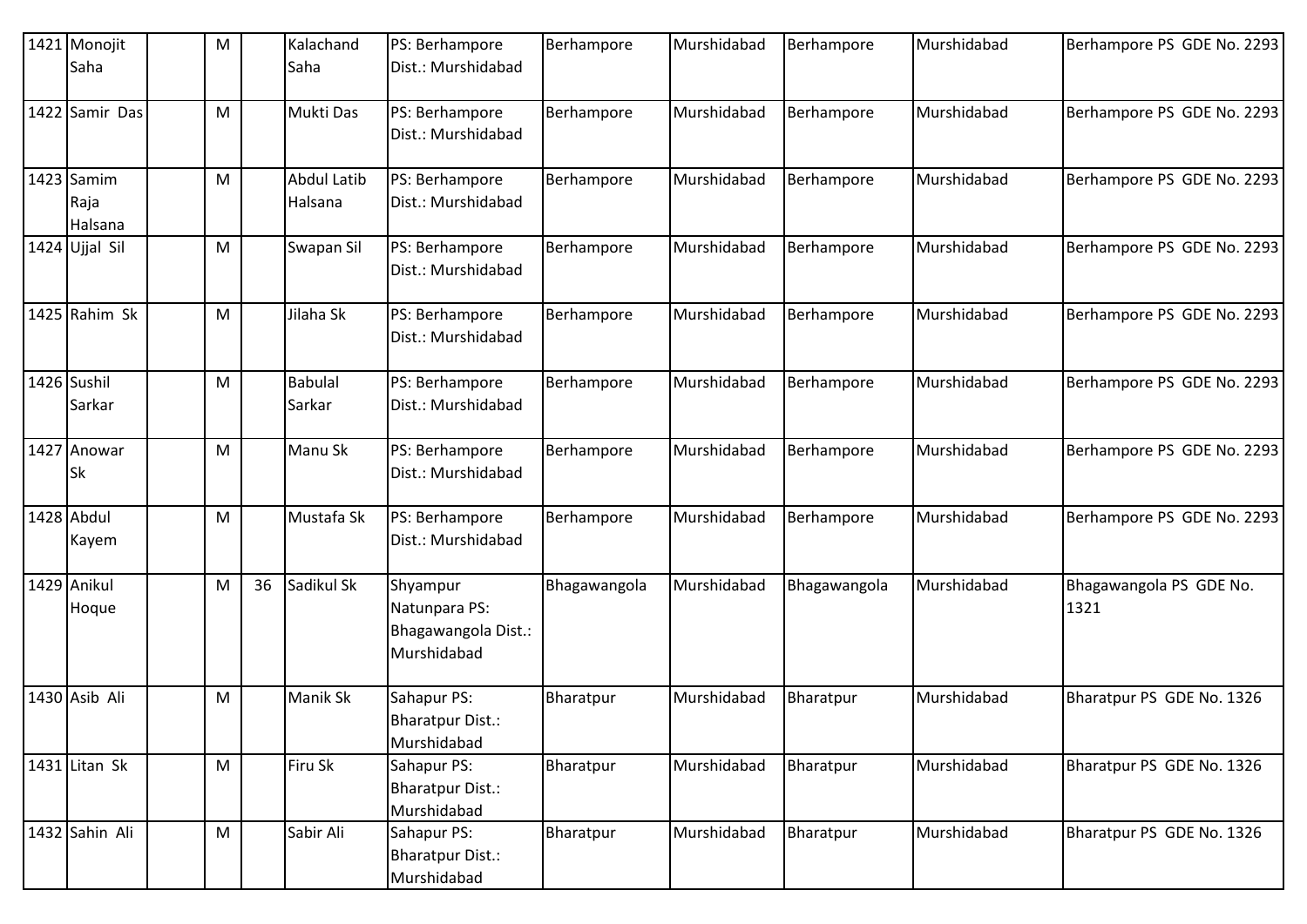|            | 1433 Mir Nazrul<br>Haque | M |    | Mir Sirajul      | Sahapur PS:<br><b>Bharatpur Dist.:</b> | Bharatpur     | Murshidabad | Bharatpur     | Murshidabad | Bharatpur PS GDE No. 1326  |
|------------|--------------------------|---|----|------------------|----------------------------------------|---------------|-------------|---------------|-------------|----------------------------|
|            |                          |   |    |                  | Murshidabad                            |               |             |               |             |                            |
|            | 1434 Apel Sk             | M |    | <b>Nekbar Sk</b> | Angarpur PS:                           | Bharatpur     | Murshidabad | Bharatpur     | Murshidabad | Bharatpur PS GDE No. 1326  |
|            |                          |   |    |                  | <b>Bharatpur Dist.:</b>                |               |             |               |             |                            |
|            |                          |   |    |                  | Murshidabad                            |               |             |               |             |                            |
|            | 1435 Angur Sk            | M |    | Lt Moju Sk       | Sijgram PS:                            | Bharatpur     | Murshidabad | Bharatpur     | Murshidabad | Bharatpur PS GDE No. 1326  |
|            |                          |   |    |                  | <b>Bharatpur Dist.:</b>                |               |             |               |             |                            |
|            |                          |   |    |                  | Murshidabad                            |               |             |               |             |                            |
|            | 1436 Chaton              |   | 28 | <b>Dipok Das</b> | <b>PANCHTHUUPI PS:</b>                 | <b>Burwan</b> | Murshidabad | Burwan        | Murshidabad | Burwan PS GDE No. 1511     |
|            | Das                      |   |    |                  | <b>Burwan Dist.:</b>                   |               |             |               |             |                            |
|            |                          |   |    |                  | Murshidabad                            |               |             |               |             |                            |
|            | 1437 Mujai Sk            |   | 40 | Lt Yousuf Sk     | <b>PANCHTHUPI PS:</b>                  | <b>Burwan</b> | Murshidabad | Burwan        | Murshidabad | Burwan PS GDE No. 1511     |
|            |                          |   |    |                  | Burwan Dist.:                          |               |             |               |             |                            |
|            |                          |   |    |                  | Murshidabad                            |               |             |               |             |                            |
|            | 1438 Nishikanta          |   | 20 | Mukul            | <b>SURI BARUIPARA PS:</b>              | Suri          | Birbhum     | <b>Burwan</b> | Murshidabad | Burwan PS GDE No. 1520     |
|            | Mondal                   |   |    | Mondal           | Suri Dist.: Birbhum                    |               |             |               |             |                            |
|            | 1439 Md. Habib           | M |    | Giasuddin        | 14 Mile PS:                            | Daulatabad    | Murshidabad | Daulatabad    | Murshidabad | Daulatabad PS GDE No. 1146 |
|            |                          |   |    |                  | Daulatabad Dist.:                      |               |             |               |             |                            |
|            |                          |   |    |                  | Murshidabad                            |               |             |               |             |                            |
|            | 1440 Koushik             | M |    | Jhabu Saha       | Chhaighari Sundalpur Daulatabad        |               | Murshidabad | Daulatabad    | Murshidabad | Daulatabad PS GDE No. 1145 |
|            | Saha                     |   |    |                  | PS: Daulatabad Dist.:                  |               |             |               |             |                            |
|            |                          |   |    |                  | Murshidabad                            |               |             |               |             |                            |
| 1441 Ujjal |                          | M | 24 | <b>Bahadur</b>   | Doulatabad PS:                         | Daulatabad    | Murshidabad | Daulatabad    | Murshidabad | Daulatabad PS GDE No. 1145 |
|            | Karmakar                 |   |    | Karmakar         | Daulatabad Dist.:                      |               |             |               |             |                            |
|            |                          |   |    |                  | Murshidabad                            |               |             |               |             |                            |
|            | 1442 Rakesh Sk           | M | 20 | <b>Khalil Sk</b> | Chghaighari                            | Daulatabad    | Murshidabad | Daulatabad    | Murshidabad | Daulatabad PS GDE No. 1145 |
|            |                          |   |    |                  | Sundalpur PS:                          |               |             |               |             |                            |
|            |                          |   |    |                  | Daulatabad Dist.:                      |               |             |               |             |                            |
|            |                          |   |    |                  | Murshidabad                            |               |             |               |             |                            |
|            | 1443 Attarul             | M | 55 | Lt. Sattar       | PS: Domkal Dist.:                      | Domkal        | Murshidabad | Domkal        | Murshidabad | Domkal PS GDE No. 1725     |
|            | Sekh                     |   |    | Sekh             | Murshidabad                            |               |             |               |             |                            |
|            | 1444 Sentu               | M | 35 | Abu Bakkar       | PS: Domkal Dist.:                      | Domkal        | Murshidabad | Domkal        | Murshidabad | Domkal PS GDE No. 1725     |
|            | Mondal                   |   |    | Mondal           | Murshidabad                            |               |             |               |             |                            |
|            | 1445 Afirul Sk           | M | 42 | Nur Islam Sk     | PS: Domkal Dist.:                      | Domkal        | Murshidabad | Domkal        | Murshidabad | Domkal PS GDE No. 1725     |
|            |                          |   |    |                  | Murshidabad                            |               |             |               |             |                            |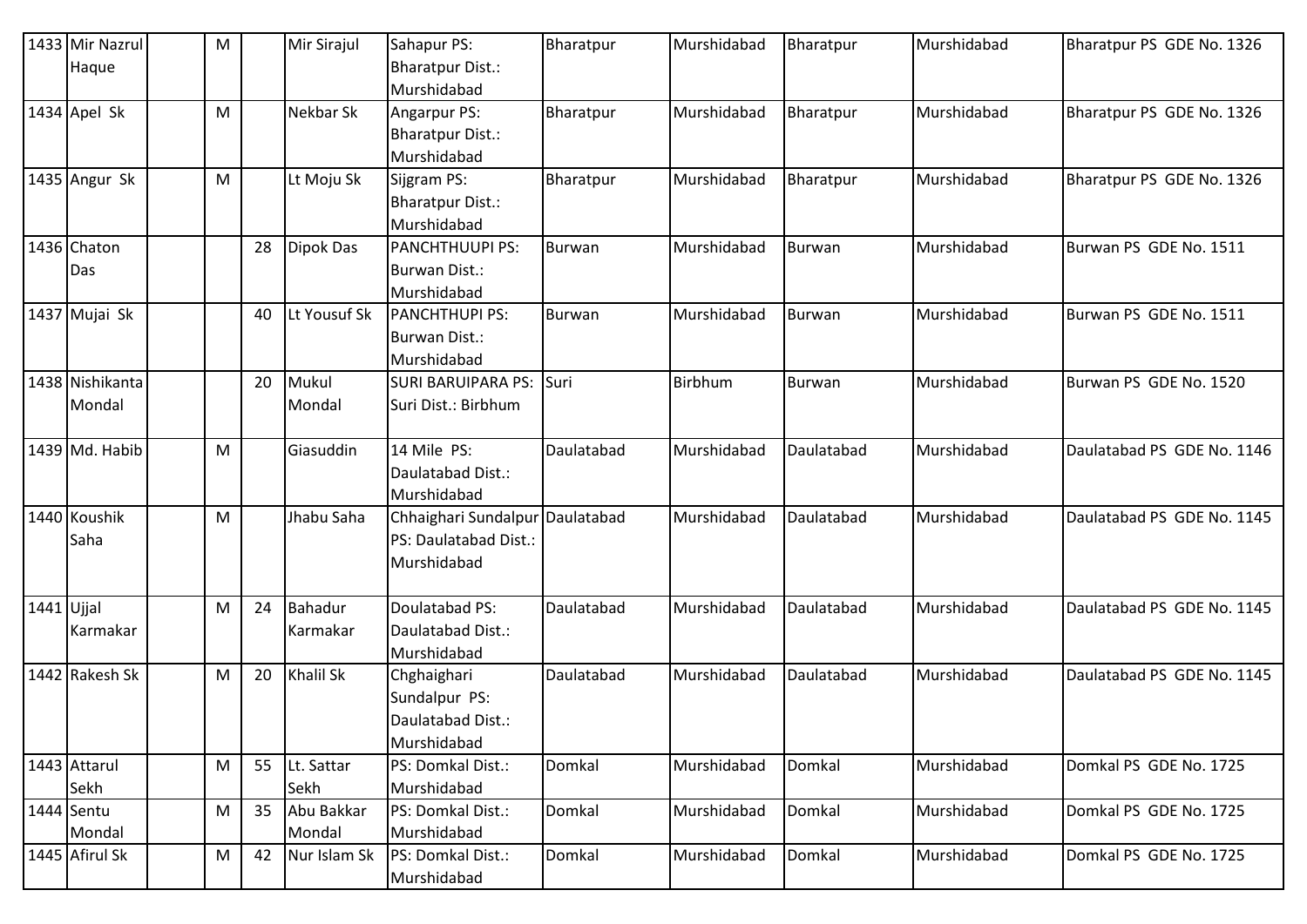| 1446 lyar  | Mahamm                     | M | 48 | Insar Sk                | PS: Domkal Dist.:<br>Murshidabad                          | Domkal      | Murshidabad | Domkal      | Murshidabad | Domkal PS GDE No. 1726      |
|------------|----------------------------|---|----|-------------------------|-----------------------------------------------------------|-------------|-------------|-------------|-------------|-----------------------------|
|            | ad Sk<br>1447 Intajul Sk   | M | 32 | Oli<br>Mahammad<br>Sekh | PS: Domkal Dist.:<br>Murshidabad                          | Domkal      | Murshidabad | Domkal      | Murshidabad | Domkal PS GDE No. 1726      |
|            | 1448 Sokile Sk             | M | 44 | Sobkat Sk               | PS: Domkal Dist.:<br>Murshidabad                          | Domkal      | Murshidabad | Domkal      | Murshidabad | Domkal PS GDE No. 1723      |
|            | 1449 Jasimuddi<br>n Mondal | M | 38 | Lt. Ukil<br>Mondal      | Pratappur PS:<br>Hariharpara Dist.:<br>Murshidabad        | Hariharpara | Murshidabad | Hariharpara | Murshidabad | Hariharpara PS GDE No. 1446 |
|            | 1450 Sanowar<br>Sk         | M | 58 | Lt. Rahim Sk            | <b>Gurudaspur PS:</b><br>Daulatabad Dist.:<br>Murshidabad | Daulatabad  | Murshidabad | Hariharpara | Murshidabad | Hariharpara PS GDE No. 1451 |
|            | 1451 Sukur Ali             | M |    | Lt. Rahim Sk            | <b>Gurudaspur PS:</b><br>Daulatabad Dist.:<br>Murshidabad | Daulatabad  | Murshidabad | Hariharpara | Murshidabad | Hariharpara PS GDE No. 1451 |
| 1452 Jiten | Pahariya                   | M | 36 | Lt. Shibu<br>Pahariya   | <b>Chandpur PS:</b><br>Hariharpara Dist.:<br>Murshidabad  | Hariharpara | Murshidabad | Hariharpara | Murshidabad | Hariharpara PS GDE No. 1451 |
|            | 1453 Asmaul Sk             | M | 24 | Khadim Sk               | <b>NOWDAPARA PS:</b><br>Daulatabad Dist.:<br>Murshidabad  | Daulatabad  | Murshidabad | Islampore   | Murshidabad | Islampore PS GDE No. 1444   |
|            | 1454 Manar<br>Hossain      | M | 25 | Md Aher<br>Hossain      | <b>HAJIDANGA PS:</b><br>Daulatabad Dist.:<br>Murshidabad  | Daulatabad  | Murshidabad | Islampore   | Murshidabad | Islampore PS GDE No. 1444   |
|            | 1455 Abdul Ali             | M | 23 | <b>Hadidul Sk</b>       | <b>HAJIDANGA PS:</b><br>Daulatabad Dist.:<br>Murshidabad  | Daulatabad  | Murshidabad | Islampore   | Murshidabad | Islampore PS GDE No. 1444   |
|            | 1456 Hellal Sk             | M | 22 | Asadul Sk               | <b>KALADANGA PS:</b><br>Daulatabad Dist.:<br>Murshidabad  | Daulatabad  | Murshidabad | Islampore   | Murshidabad | Islampore PS GDE No. 1444   |
|            | 1457 Samim Sk              | M | 25 | Jamal Sk                | <b>NOWDAPARA PS:</b><br>Daulatabad Dist.:<br>Murshidabad  | Daulatabad  | Murshidabad | Islampore   | Murshidabad | Islampore PS GDE No. 1444   |
|            | 1458 Ulsad Sk              | M | 22 | Jinnat Sk               | <b>KALADANGA PS:</b><br>Daulatabad Dist.:<br>Murshidabad  | Daulatabad  | Murshidabad | Islampore   | Murshidabad | Islampore PS GDE No. 1444   |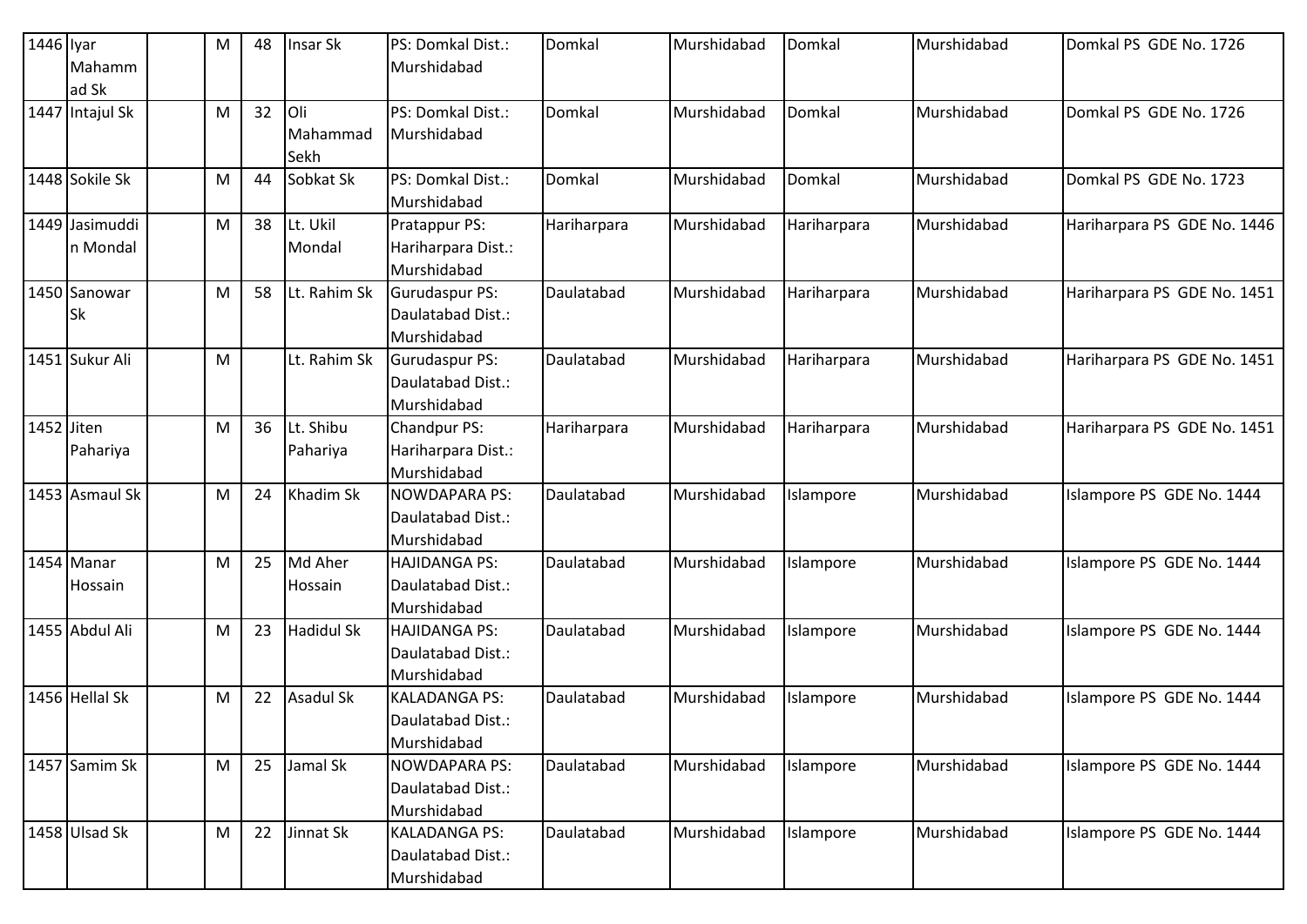|            | 1459 Rahul Sk              | м | 19 | Wahed Sk                | <b>SITANAGAR PS:</b><br>Islampore Dist.:<br>Murshidabad     | Islampore   | Murshidabad | Islampore | Murshidabad | Islampore PS GDE No. 1444 |
|------------|----------------------------|---|----|-------------------------|-------------------------------------------------------------|-------------|-------------|-----------|-------------|---------------------------|
|            | 1460 Najbul Sk             | M | 28 | Niyakat Sk              | <b>NAJIRPUR PS:</b><br>Islampore Dist.:<br>Murshidabad      | Islampore   | Murshidabad | Islampore | Murshidabad | Islampore PS GDE No. 1444 |
|            | 1461 Biswajit<br>Mondal    | M | 21 | <b>Dhiren</b><br>Mondal | <b>PALPARA PS:</b><br>Islampore Dist.:<br>Murshidabad       | Islampore   | Murshidabad | Islampore | Murshidabad | Islampore PS GDE No. 1444 |
|            | 1462 Md Faruk              | M | 23 | Tafijuddin Sk           | <b>SHANKARPUR PS:</b><br>Hariharpara Dist.:<br>Murshidabad  | Hariharpara | Murshidabad | Islampore | Murshidabad | Islampore PS GDE No. 1444 |
|            | 1463 Sumon Sk              | M | 20 | Sofikul Sk              | <b>PARGRAM PS:</b><br>Hariharpara Dist.:<br>Murshidabad     | Hariharpara | Murshidabad | Islampore | Murshidabad | Islampore PS GDE No. 1444 |
|            | 1464 Mabud Ali             | M | 32 | Abdul Hakim             | <b>HARIHARPARA PS:</b><br>Hariharpara Dist.:<br>Murshidabad | Hariharpara | Murshidabad | Islampore | Murshidabad | Islampore PS GDE No. 1444 |
|            | 1465 Nayam Sk              | M | 22 | Najrul Sk               | <b>BHATSALA PS:</b><br>Domkal Dist.:<br>Murshidabad         | Domkal      | Murshidabad | Islampore | Murshidabad | Islampore PS GDE No. 1444 |
|            | 1466 Mafikul<br>Islam      | м | 19 |                         | Masidul Islam HITANPUR PS:<br>Domkal Dist.:<br>Murshidabad  | Domkal      | Murshidabad | Islampore | Murshidabad | Islampore PS GDE No. 1444 |
|            | 1467 Ajam Ali<br><b>Sk</b> | M | 23 | Naimul Sk               | <b>PALPARA PS:</b><br>Murshidabad Dist.:<br>Murshidabad     | Murshidabad | Murshidabad | Islampore | Murshidabad | Islampore PS GDE No. 1444 |
| 1468 Sentu | Mondal                     | M | 21 | Sattar<br>Mondal        | <b>PALPARA PS:</b><br>Murshidabad Dist.:<br>Murshidabad     | Murshidabad | Murshidabad | Islampore | Murshidabad | Islampore PS GDE No. 1444 |
|            | 1469 Melina<br><b>Bibi</b> | F | 30 | Lt. Asadul Sk           | Raipara PS: Jalangi<br>Dist.: Murshidabad                   | Jalangi     | Murshidabad | Jalangi   | Murshidabad | Jalangi PS GDE No. 1089   |
|            | 1470 Nujera<br><b>Bibi</b> | F | 65 | Anchhad Sk              | Raipara PS: Jalangi<br>Dist.: Murshidabad                   | Jalangi     | Murshidabad | Jalangi   | Murshidabad | Jalangi PS GDE No. 1089   |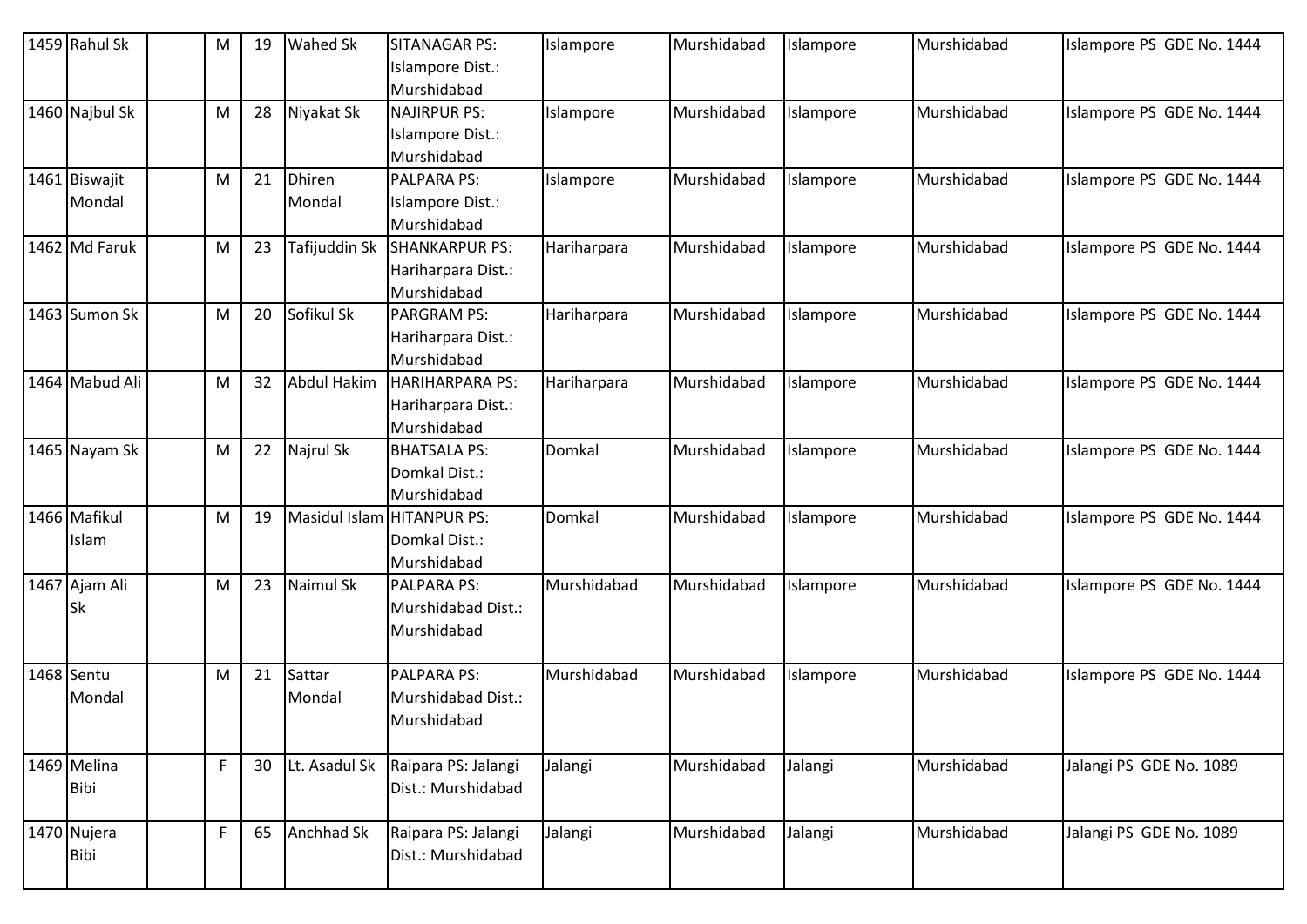| 1471 Ysuf   |               | M | 22 | Sariful Molla      | Khairamari PS:         | Sagarpara   | Murshidabad     | Jalangi | Murshidabad | Jalangi PS GDE No. 1109 |
|-------------|---------------|---|----|--------------------|------------------------|-------------|-----------------|---------|-------------|-------------------------|
|             | Molla         |   |    |                    | Sagarpara Dist.:       |             |                 |         |             |                         |
|             |               |   |    |                    | Murshidabad            |             |                 |         |             |                         |
| 1472 ljajul |               | M | 20 | Mirajul Molla      | Khairamari PS:         | Sagarpara   | Murshidabad     | Jalangi | Murshidabad | Jalangi PS GDE No. 1109 |
|             | Molla         |   |    |                    | Sagarpara Dist.:       |             |                 |         |             |                         |
|             |               |   |    |                    | Murshidabad            |             |                 |         |             |                         |
|             | 1473 Abdulla  | M | 18 | Lutfar Molla       | Khairamari PS:         | Sagarpara   | Murshidabad     | Jalangi | Murshidabad | Jalangi PS GDE No. 1109 |
|             | Molla         |   |    |                    | Sagarpara Dist.:       |             |                 |         |             |                         |
|             |               |   |    |                    | Murshidabad            |             |                 |         |             |                         |
|             | 1474 Nantu    | M | 35 | Lt. Hakman         | Inatpur PS: Jalangi    | Jalangi     | Murshidabad     | Jalangi | Murshidabad | Jalangi PS GDE No. 1089 |
|             | Mondal        |   |    | Mondal             | Dist.: Murshidabad     |             |                 |         |             |                         |
|             |               |   |    |                    |                        |             |                 |         |             |                         |
|             | 1475 Humayan  | M | 32 | Najir Hossain      | Tikarbaria PS: Jalangi | Jalangi     | Murshidabad     | Jalangi | Murshidabad | Jalangi PS GDE No. 1089 |
|             | Kabir         |   |    | Mondal             | Dist.: Murshidabad     |             |                 |         |             |                         |
|             |               |   |    |                    |                        |             |                 |         |             |                         |
|             | 1476 Ashik    | M | 22 | Abdul              | Roushannagar PS:       | Sagarpara   | Murshidabad     | Jalangi | Murshidabad | Jalangi PS GDE No. 1089 |
|             | Ikbal         |   |    | Mannan             | Sagarpara Dist.:       |             |                 |         |             |                         |
|             |               |   |    |                    | Murshidabad            |             |                 |         |             |                         |
|             | 1477 Sariful  | M | 62 | Lt. Tafej Sk       | Tikarbaria PS: Jalangi | Jalangi     | Murshidabad     | Jalangi | Murshidabad | Jalangi PS GDE No. 1089 |
|             | Islam         |   |    |                    | Dist.: Murshidabad     |             |                 |         |             |                         |
|             |               |   |    |                    |                        |             |                 |         |             |                         |
| 1478 Amit   |               | M |    | Lt-uttam           | Nunubihar              |             | <b>Basirhat</b> | Jiaganj | Murshidabad | Jiaganj PS GDE No. 1070 |
|             | Sarkar        |   |    | Sarkar             |                        |             |                 |         |             |                         |
|             | 1479 Nurul    | M |    | Jhanu Sk           | Shishadharpur PS:      | Murshidabad | Murshidabad     | Jiaganj | Murshidabad | Jiaganj PS GDE No. 1070 |
|             | Hossain       |   |    |                    | Murshidabad Dist.:     |             |                 |         |             |                         |
|             |               |   |    |                    | Murshidabad            |             |                 |         |             |                         |
|             |               |   |    |                    |                        |             |                 |         |             |                         |
|             | 1480 Rajib Sk | M |    | <b>Sukchand Sk</b> | Hasinabad PS:          | Murshidabad | Murshidabad     | Jiaganj | Murshidabad | Jiaganj PS GDE No. 1070 |
|             |               |   |    |                    | Murshidabad Dist.:     |             |                 |         |             |                         |
|             |               |   |    |                    | Murshidabad            |             |                 |         |             |                         |
|             |               |   |    |                    |                        |             |                 |         |             |                         |
| 1481 Kata   |               | M |    | Santosh            | Debipur PS: Jiaganj    | Jiaganj     | Murshidabad     | Jiaganj | Murshidabad | Jiaganj PS GDE No. 1070 |
|             | Haldar        |   |    | Halder             | Dist.: Murshidabad     |             |                 |         |             |                         |
|             |               |   |    |                    |                        |             |                 |         |             |                         |
|             | 1482 Bharat   | M |    | Lt-Shimanta        | Kashiganj PS: Jiaganj  | Jiaganj     | Murshidabad     | Jiaganj | Murshidabad | Jiaganj PS GDE No. 1070 |
|             | Halder        |   |    | Halder             | Dist.: Murshidabad     |             |                 |         |             |                         |
|             |               |   |    |                    |                        |             |                 |         |             |                         |
| 1483 Binit  |               | M |    | Lt Binoy           | Sadhakbagh PS:         | Jiaganj     | Murshidabad     | Jiaganj | Murshidabad | Jiaganj PS GDE No. 1070 |
|             | <b>Biswas</b> |   |    | <b>Biswas</b>      | Jiaganj Dist.:         |             |                 |         |             |                         |
|             |               |   |    |                    | Murshidabad            |             |                 |         |             |                         |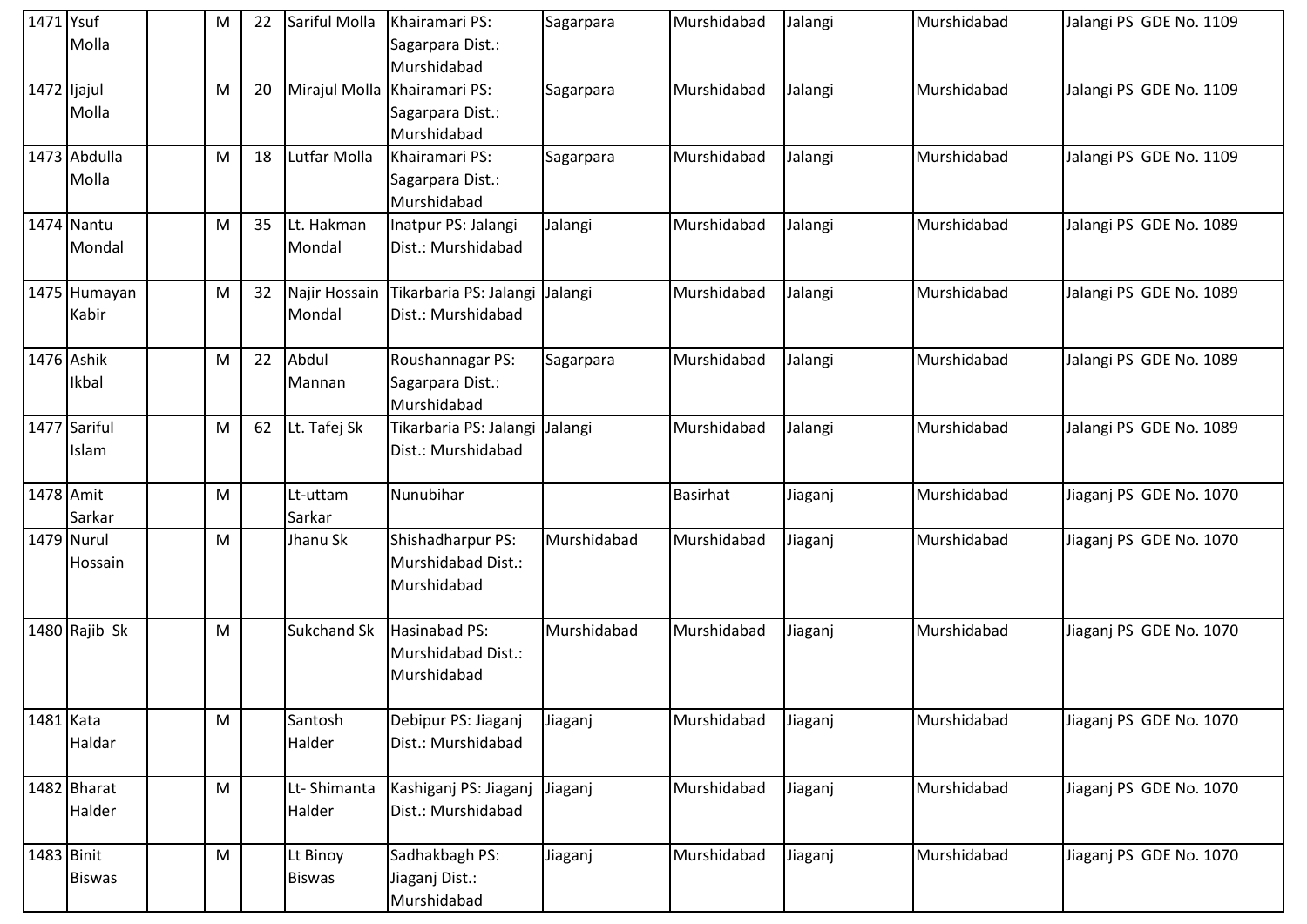|          | 1484 Sanjoy<br>Halder         | M |    | <b>Gopal Halder</b> | Sadhakbagh PS:<br>Jiaganj Dist.:<br>Murshidabad                | Jiaganj   | Murshidabad | Jiaganj  | Murshidabad | Jiaganj PS GDE No. 1070  |
|----------|-------------------------------|---|----|---------------------|----------------------------------------------------------------|-----------|-------------|----------|-------------|--------------------------|
|          | 1485 Ganapati<br>Mandal       | M |    | Krishana<br>Mandal  | Taltala PS: Raninagar<br>Dist.: Murshidabad                    | Raninagar | Murshidabad | Jiaganj  | Murshidabad | Jiaganj PS GDE No. 1070  |
|          | 1486 Tarak Das                | M | 25 | Susanta Das         | Kagra PS: Burwan<br>Dist.: Murshidabad                         | Burwan    | Murshidabad | Kandi    | Murshidabad | Kandi PS GDE No. 1752    |
|          | 1487 Ful Kumar<br>Hazra       | M | 30 | Mantu Hazra         | Chandrasinghabati<br>PS: Kandi Dist.:<br>Murshidabad           | Kandi     | Murshidabad | Kandi    | Murshidabad | Kandi PS GDE No. 1707    |
|          | 1488 Chhatan<br><b>Bitter</b> | M | 30 | Sukhen Bitter       | Namukandi PS: Kandi Kandi<br>Dist.: Murshidabad                |           | Murshidabad | Kandi    | Murshidabad | Kandi PS GDE No. 1707    |
|          | 1489 Kabirul<br>Islam         | M | 29 | Hakim Sk            | Hatelpara PS: Kandi<br>Dist.: Murshidabad                      | Kandi     | Murshidabad | Kandi    | Murshidabad | Kandi PS GDE No. 1715    |
|          | 1490 Nekdar<br>Ali            | M | 24 | Nurbox Sk           | Natungram PS: Kandi Kandi<br>Dist.: Murshidabad                |           | Murshidabad | Kandi    | Murshidabad | Kandi PS GDE No. 1757    |
|          | 1491 Nurbox<br><b>Sk</b>      | M | 55 | Lt Aser Sli         | Natungram PS: Kandi Kandi<br>Dist.: Murshidabad                |           | Murshidabad | Kandi    | Murshidabad | Kandi PS GDE No. 1757    |
|          | 1492 Najarul Sk               | м | 19 | Nurbox Sk           | Natungram PS: Kandi Kandi<br>Dist.: Murshidabad                |           | Murshidabad | Kandi    | Murshidabad | Kandi PS GDE No. 1757    |
| 1493 Ali | Mahamm<br>ad Sk               | M | 45 | <b>Abdul Khalek</b> | Natungram PS: Kandi Kandi<br>Dist.: Murshidabad                |           | Murshidabad | Kandi    | Murshidabad | Kandi PS GDE No. 1757    |
|          | 1494 Biswajit<br>Mondal       | M | 22 |                     | Mihir Mondal Gopinathpur PS:<br>Khargram Dist.:<br>Murshidabad | Khargram  | Murshidabad | Khargram | Murshidabad | Khargram PS GDE No. 1771 |
|          | 1495 Bakreswar<br>Mondal      | M | 28 | Kanu Mondal         | Gopinathpur PS:<br>Khargram Dist.:<br>Murshidabad              | Khargram  | Murshidabad | Khargram | Murshidabad | Khargram PS GDE No. 1771 |
|          | 1496 Atikul Sk                | M | 21 | Rofikul Alam        | Kanduri PS:<br>Khargram Dist.:<br>Murshidabad                  | Khargram  | Murshidabad | Khargram | Murshidabad | Khargram PS GDE No. 1771 |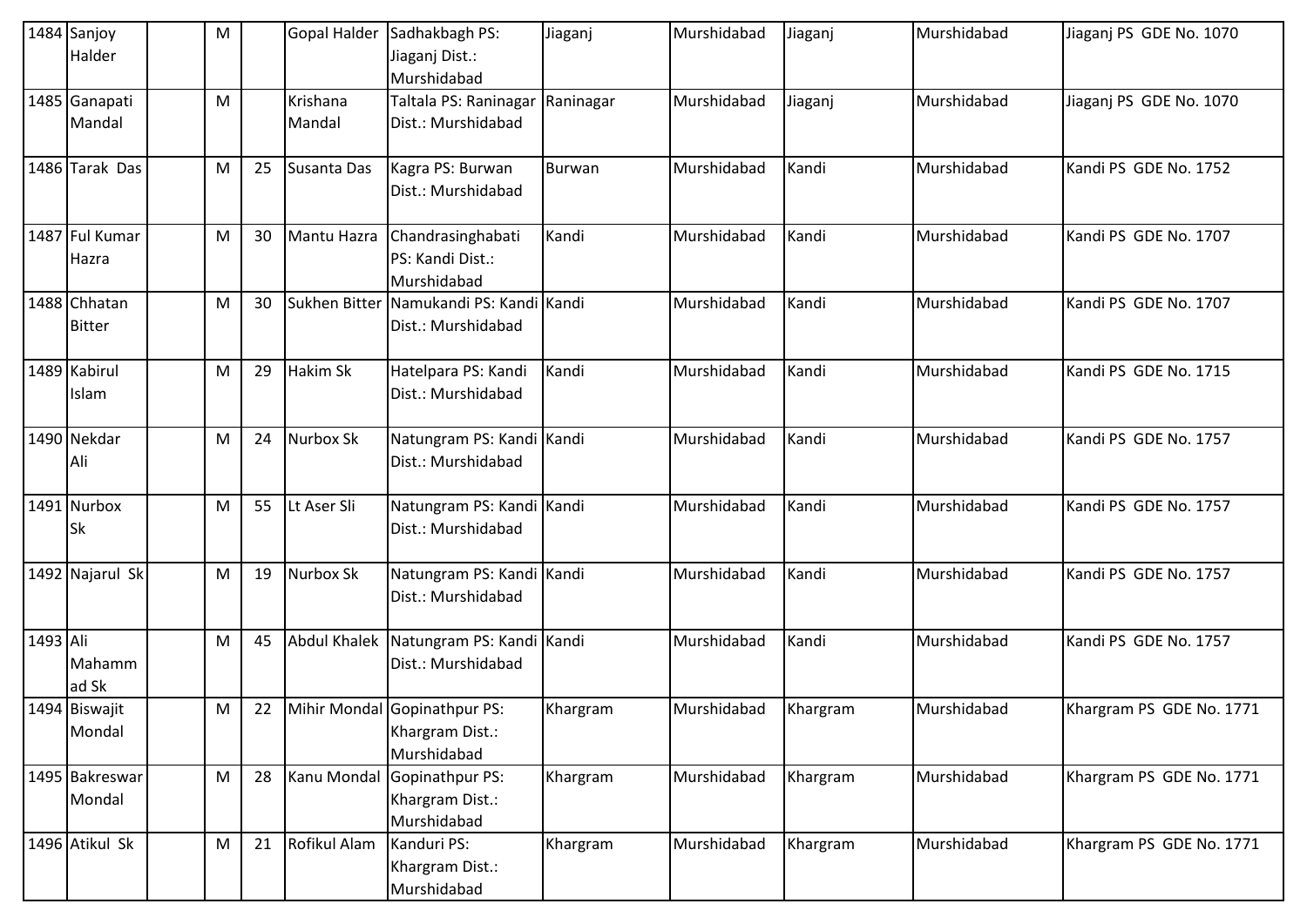|              | 1497 Jontu Das                  | M | 35 | Laxan Das                     | Kanduri PS:<br>Khargram Dist.:<br>Murshidabad                                      | Khargram | Murshidabad                            | Khargram | Murshidabad | Khargram PS GDE No. 1771 |
|--------------|---------------------------------|---|----|-------------------------------|------------------------------------------------------------------------------------|----------|----------------------------------------|----------|-------------|--------------------------|
|              | 1498 Mangal<br><b>Bagdi</b>     | M | 19 | Nanda Bagdi                   | Parbatipur PS:<br>Khargram Dist.:<br>Murshidabad                                   | Khargram | Murshidabad                            | Khargram | Murshidabad | Khargram PS GDE No. 1771 |
|              | 1499 Subhom<br>Sarkar           | M | 25 | Sujit Sarkar                  | Uttar Sudarshanganj<br>PS: Lalgola Dist.:<br>Murshidabad                           | Lalgola  | Murshidabad                            | Lalgola  | Murshidabad | Lalgola PS GDE No. 1925  |
|              | 1500 Soma<br>Sarkar             | F | 20 | Subham<br>Sarkar              | Uttar Sudarshanganj<br>PS: Lalgola Dist.:<br>Murshidabad                           | Lalgola  | Murshidabad                            | Lalgola  | Murshidabad | Lalgola PS GDE No. 1925  |
| $1501$ Sujit | Sarkar                          | M | 49 | Lt Sanat<br>Sarkar            | Uttar Sudarshanganj<br>PS: Lalgola Dist.:<br>Murshidabad                           | Lalgola  | Murshidabad                            | Lalgola  | Murshidabad | Lalgola PS GDE No. 1925  |
|              | 1502 Tonushree<br>Sarkar        | F | 42 | Sujit Sarkar                  | Uttar Sudarshanganj<br>PS: Lalgola Dist.:<br>Murshidabad                           | Lalgola  | Murshidabad                            | Lalgola  | Murshidabad | Lalgola PS GDE No. 1925  |
|              | 1503 Nasir Sk                   | M | 40 |                               | Lt Munsur Sk   Krishnapur Lichutala<br>PS: Lalgola Dist.:<br>Murshidabad           | Lalgola  | Murshidabad                            | Lalgola  | Murshidabad | Lalgola PS GDE No. 1955  |
|              | 1504 Buddhade<br><b>b</b> Ghosh | M | 39 | Lt Iswar<br>Renupada<br>Ghosh | <b>Bahadurpur PS:</b><br>Dhubulia Dist.:<br>Krishnanagar Police<br><b>District</b> | Dhubulia | Krishnanagar<br><b>Police District</b> | Lalgola  | Murshidabad | Lalgola PS GDE No. 1955  |
|              | 1505 Laltu Sk                   | M | 35 |                               | Alim Hossain Namu Nadaipur PS:<br>Lalgola Dist.:<br>Murshidabad                    | Lalgola  | Murshidabad                            | Lalgola  | Murshidabad | Lalgola PS GDE No. 1955  |
|              | 1506 Golam<br>Sarwar            | M | 23 | Golam<br>Mustafa              | Diar Fatepur PS:<br>Lalgola Dist.:<br>Murshidabad                                  | Lalgola  | Murshidabad                            | Lalgola  | Murshidabad | Lalgola PS GDE No. 1955  |
| 1507 Ali     | Hossain                         | M | 28 | Alam                          | Dhulauri PS: Lalgola<br>Dist.: Murshidabad                                         | Lalgola  | Murshidabad                            | Lalgola  | Murshidabad | Lalgola PS GDE No. 1955  |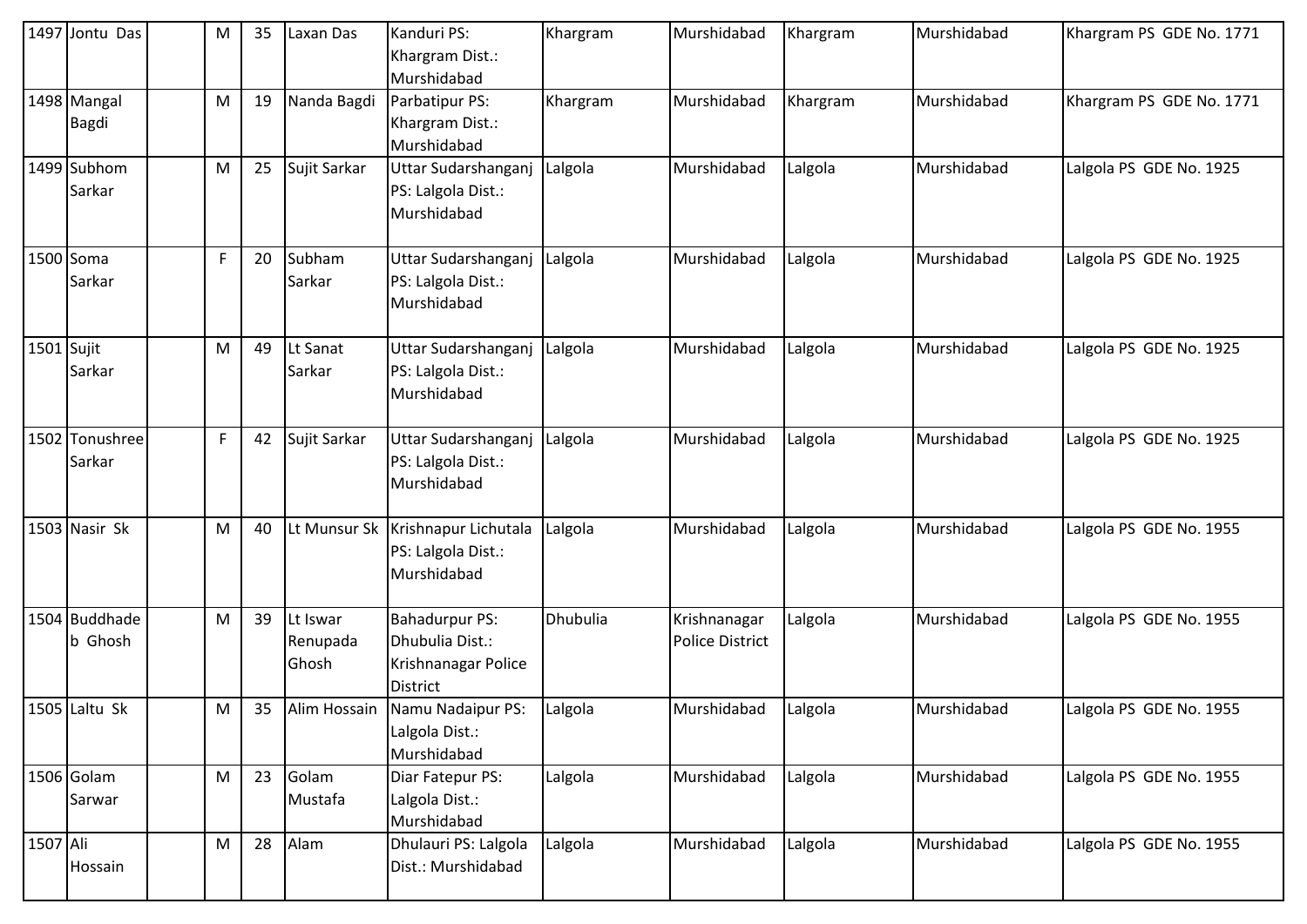| 1508 Madhu Sk          | M | 18 | <b>Mainul Sk</b>           | Balipara PS: Lalgola<br>Dist.: Murshidabad                           | Lalgola     | Murshidabad | Lalgola     | Murshidabad | Lalgola PS GDE No. 1955        |
|------------------------|---|----|----------------------------|----------------------------------------------------------------------|-------------|-------------|-------------|-------------|--------------------------------|
| 1509 Subho<br>Mondal   | M | 22 |                            | Amar Mondal Uttar Sudarshanganj<br>PS: Lalgola Dist.:<br>Murshidabad | Lalgola     | Murshidabad | Lalgola     | Murshidabad | Lalgola PS GDE No. 1956        |
| 1510 Tanmoy<br>Shil    | M | 30 | Tapash Shil                | Uttar Sudarshanganj<br>PS: Lalgola Dist.:<br>Murshidabad             | Lalgola     | Murshidabad | Lalgola     | Murshidabad | Lalgola PS GDE No. 1956        |
| 1511 Arup Das          | M | 24 | <b>Ashok Das</b>           | Uttar Sudarshanganj<br>PS: Lalgola Dist.:<br>Murshidabad             | Lalgola     | Murshidabad | Lalgola     | Murshidabad | Lalgola PS GDE No. 1956        |
| 1512 Rajesh<br>Saha    | M | 29 | Lt Shishir<br>Saha         | Gabtala PS: Lalgola<br>Dist.: Murshidabad                            | Lalgola     | Murshidabad | Lalgola     | Murshidabad | Lalgola PS GDE No. 1956        |
| $1513$ Barun<br>Haldar | M | 24 | <b>Basudev</b><br>Haldar   | New Bus Stand PS:<br>Lalgola Dist.:<br>Murshidabad                   | Lalgola     | Murshidabad | Lalgola     | Murshidabad | Lalgola PS GDE No. 1961        |
| 1514 Sanu Sk           | M | 36 | Abdul Sk                   | Ichhaganj PS:<br>Murshidabad Dist.:<br>Murshidabad                   | Murshidabad | Murshidabad | Murshidabad | Murshidabad | Murshidabad PS GDE No.<br>2307 |
| 1515 Balim Sk          | M | 35 | Halim Sk                   | Chack Bazar PS:<br>Murshidabad Dist.:<br>Murshidabad                 | Murshidabad | Murshidabad | Murshidabad | Murshidabad | Murshidabad PS GDE No.<br>2307 |
| 1516 Mokul Sk          | M | 35 | Kodar Sk                   | Mobarakpur PS:<br>Nabagram Dist.:<br>Murshidabad                     | Nabagram    | Murshidabad | Nabagram    | Murshidabad | Nabagram PS GDE No. 1340       |
| 1517 Babor Ali         | M | 32 | Lt. Sanarulla<br><b>Sk</b> | Jamna PS: Kandi<br>Dist.: Murshidabad                                | Kandi       | Murshidabad | Nabagram    | Murshidabad | Nabagram PS GDE No. 1347       |
| 1518 Reajul Sk         | M |    | Abdur Rajjak<br><b>Sk</b>  | Tentulia PS:<br>Nabagram Dist.:<br>Murshidabad                       | Nabagram    | Murshidabad | Nabagram    | Murshidabad | Nabagram PS GDE No. 1347       |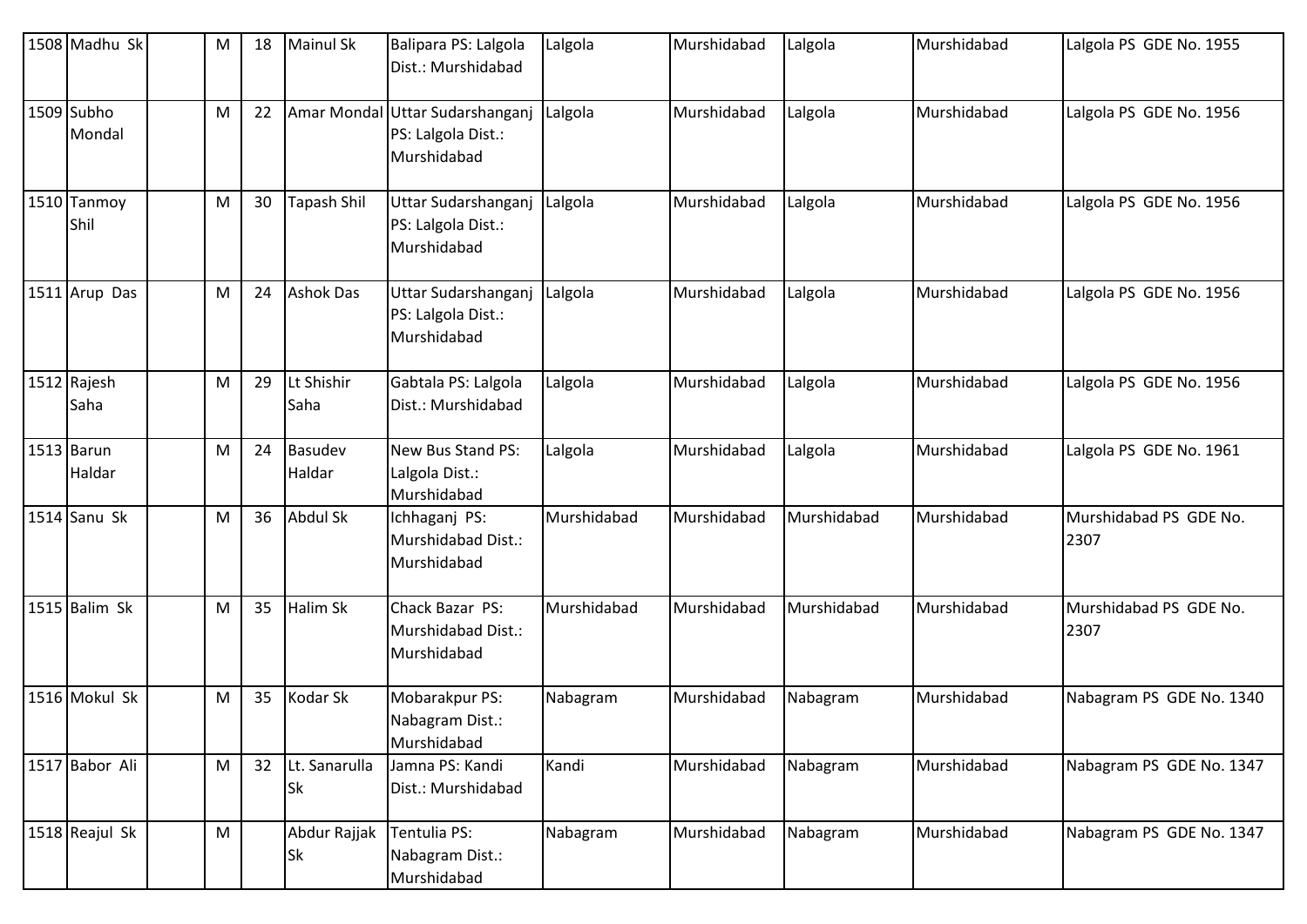|             | 1519 Sadekul<br>Sk      | М | 37 | Lt. Mufaj Sk                | Sahebnagar PS:<br>Nabagram Dist.:<br>Murshidabad                    | Nabagram  | Murshidabad | Nabagram  | Murshidabad | Nabagram PS GDE No. 1345  |
|-------------|-------------------------|---|----|-----------------------------|---------------------------------------------------------------------|-----------|-------------|-----------|-------------|---------------------------|
|             | 1520 Sofikul Sk         | M | 26 | Lt. Mohim Sk                | Silgram PS:<br>Nabagram Dist.:<br>Murshidabad                       | Nabagram  | Murshidabad | Nabagram  | Murshidabad | Nabagram PS GDE No. 1339  |
|             | 1521 Seraj Sk           | M | 23 |                             | Naimuddin Sk Narkelbagan PS:<br>Nabagram Dist.:<br>Murshidabad      | Nabagram  | Murshidabad | Nabagram  | Murshidabad | Nabagram PS GDE No. 1339  |
|             | 1522 Sukuruddi<br>n Sk  | M | 48 |                             | Lt. Ajimder Sk Durlavpur PS: Nawda Nawda<br>Dist.: Murshidabad      |           | Murshidabad | Nawda     | Murshidabad | Nawda PS GDE No. 1212     |
| 1523 Sarful | Karikar                 | М | 41 | Lt. Fakir<br>Karikar        | Patikabari Baganpara Nawda<br>PS: Nawda Dist.:<br>Murshidabad       |           | Murshidabad | Nawda     | Murshidabad | Nawda PS GDE No. 1234     |
|             | 1524 Mukter<br>Sk       | M | 43 | Lt. Khodabox<br>Sk          | Patikabari Baganpara Nawda<br>PS: Nawda Dist.:<br>Murshidabad       |           | Murshidabad | Nawda     | Murshidabad | Nawda PS GDE No. 1234     |
|             | 1525 Mohidul<br>Islam   | M | 38 | Mondal<br>Motiur<br>Rahaman | Ramnagar natunpara Raninagar<br>PS: Raninagar Dist.:<br>Murshidabad |           | Murshidabad | Raninagar | Murshidabad | Raninagar PS GDE No. 1100 |
|             | 1526 Md Abu<br>Tahir    | М | 35 | Mohammad<br>Akkash Ali      | Airmari PS:<br>Raninagar Dist.:<br>Murshidabad                      | Raninagar | Murshidabad | Raninagar | Murshidabad | Raninagar PS GDE No. 1084 |
|             | 1527 Alal Sk            | М | 20 | Chamatkar Sk Kashipur PS:   | Rejinagar Dist.:<br>Murshidabad                                     | Rejinagar | Murshidabad | Rejinagar | Murshidabad | Rejinagar PS GDE No. 1247 |
|             | 1528 Mithun<br>Majhi    | M | 35 | Sakti Majhi                 | Bikalnagar PS:<br>Rejinagar Dist.:<br>Murshidabad                   | Rejinagar | Murshidabad | Rejinagar | Murshidabad | Rejinagar PS GDE No. 1247 |
|             | 1529 Srikanta<br>Mondal | M | 30 | Lt Sagar<br>Mondal          | Sekendarpur PS:<br>Saktipur Dist.:<br>Murshidabad                   | Saktipur  | Murshidabad | Saktipur  | Murshidabad | Saktipur PS GDE No. 1096  |
|             | 1530 Rokey Sk           | M | 18 | Abdul Sk                    | Punashi PS: Salar<br>Dist.: Murshidabad                             | Salar     | Murshidabad | Salar     | Murshidabad | Salar PS GDE No. 1256     |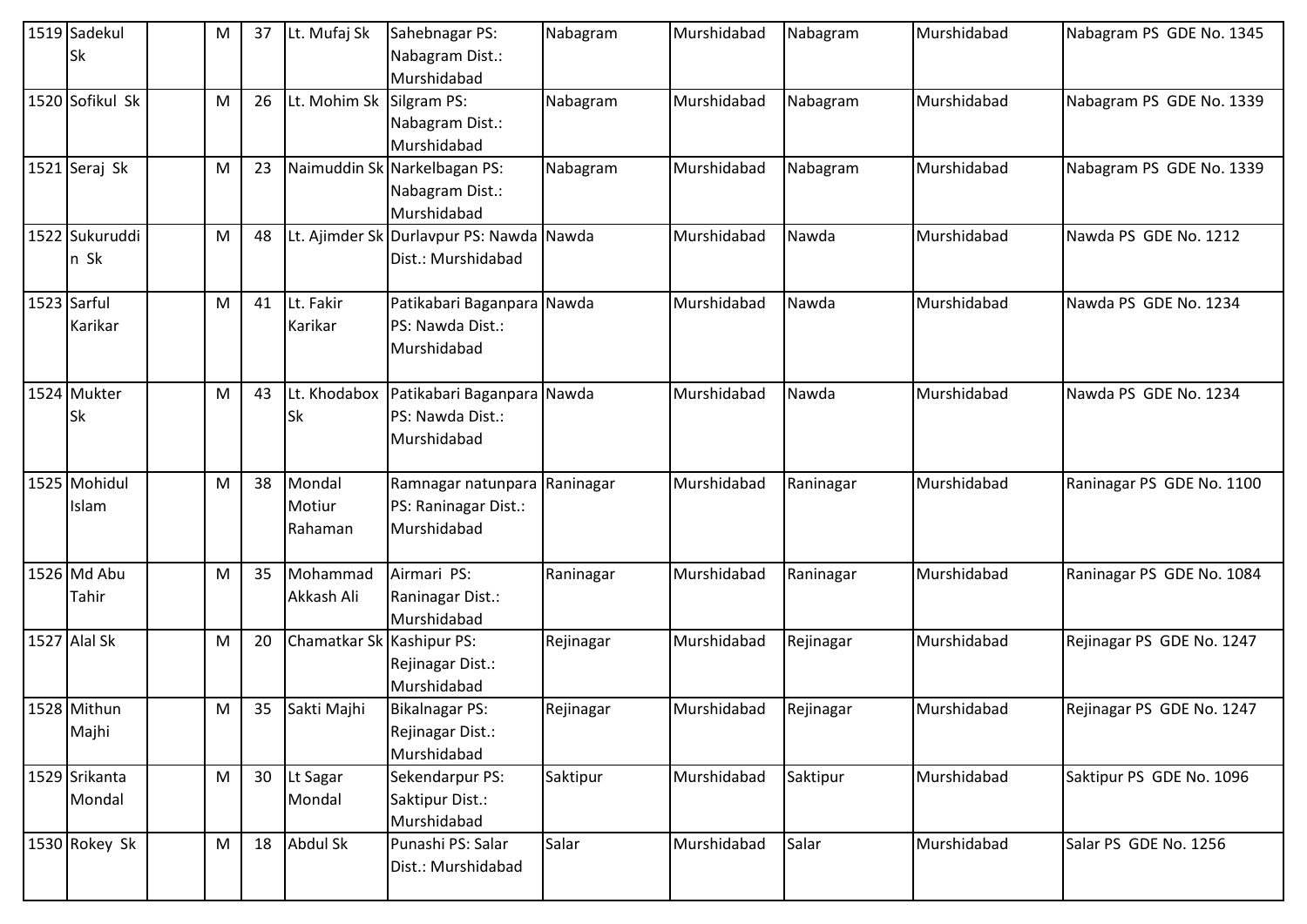| 1531 Asraf Sk              | М | 18 | Sahid Sk              | Punashi PS: Salar<br>Dist.: Murshidabad                     | Salar       | Murshidabad          | Salar       | Murshidabad       | Salar PS GDE No. 1256                                 |
|----------------------------|---|----|-----------------------|-------------------------------------------------------------|-------------|----------------------|-------------|-------------------|-------------------------------------------------------|
| $1532$ Tofi Sk             | M | 18 | Salim Sk              | Punashi PS: Salar<br>Dist.: Murshidabad                     | Salar       | Murshidabad          | Salar       | Murshidabad       | Salar PS GDE No. 1256                                 |
| $1533$ Intaz Sk            | M | 28 | Maharam Sk            | Kandra PS: Salar<br>Dist.: Murshidabad                      | Salar       | Murshidabad          | Salar       | Murshidabad       | Salar PS GDE No. 1257                                 |
| 1534 Munna<br>Choudri      | M | 34 | Lt. Bulbul<br>Choudri | Kandra PS: Salar<br>Dist.: Murshidabad                      | Salar       | Murshidabad          | Salar       | Murshidabad       | Salar PS GDE No. 1257                                 |
| 1535 Laxman<br>Digar       | M | 29 | Rabi                  | Madhabpur PS:<br>Chandrakona Dist.:<br>Paschim Mednipore    | Chandrakona | Paschim<br>Mednipore | Chandrakona | Paschim Mednipore | Chandrakona PS GDE No.<br>1374                        |
| 1536 Raidul<br>Islam       | M | 35 | Dilbar Islam          | Bachka PS:<br>Chandrakona Dist.:<br>Paschim Mednipore       | Chandrakona | Paschim<br>Mednipore | Chandrakona | Paschim Mednipore | Chandrakona PS Outpost<br>Ramjibanpur TOP GDE No. 949 |
| 1537 Mintu<br><b>Barik</b> | M | 31 | Ajit Barik            | Joyrampur PS:<br>Dantan Dist.:<br>Paschim Mednipore         | Dantan      | Paschim<br>Mednipore | Dantan      |                   | Paschim Mednipore   Dantan PS GDE No. 2583            |
| 1538 Ranjit<br>Hansda      | M | 26 | Kanu Hansda           | Joyrampur PS:<br>Dantan Dist.:<br>Paschim Mednipore         | Dantan      | Paschim<br>Mednipore | Dantan      | Paschim Mednipore | Dantan PS GDE No. 2583                                |
| 1539 Samla<br>Tudu         | M | 35 | Lt. Fhagu<br>Tudu     | Moghalmari PS:<br>Dantan Dist.:<br>Paschim Mednipore        | Dantan      | Paschim<br>Mednipore | Dantan      |                   | Paschim Mednipore Dantan PS GDE No. 2583              |
| 1540 Sukumar<br>Hazra      | M | 45 | Sital Hazra           | RADHAKRISHNAPUR<br>PS: Daspur Dist.:<br>Paschim Mednipore   | Daspur      | Paschim<br>Mednipore | Daspur      |                   | Paschim Mednipore Daspur PS GDE No. 1571              |
| 1541 Kartik<br>Maji        | M | 30 | Sibu Maji             | <b>HARIRAMPUR PS:</b><br>Daspur Dist.:<br>Paschim Mednipore | Daspur      | Paschim<br>Mednipore | Daspur      | Paschim Mednipore | Daspur PS GDE No. 1571                                |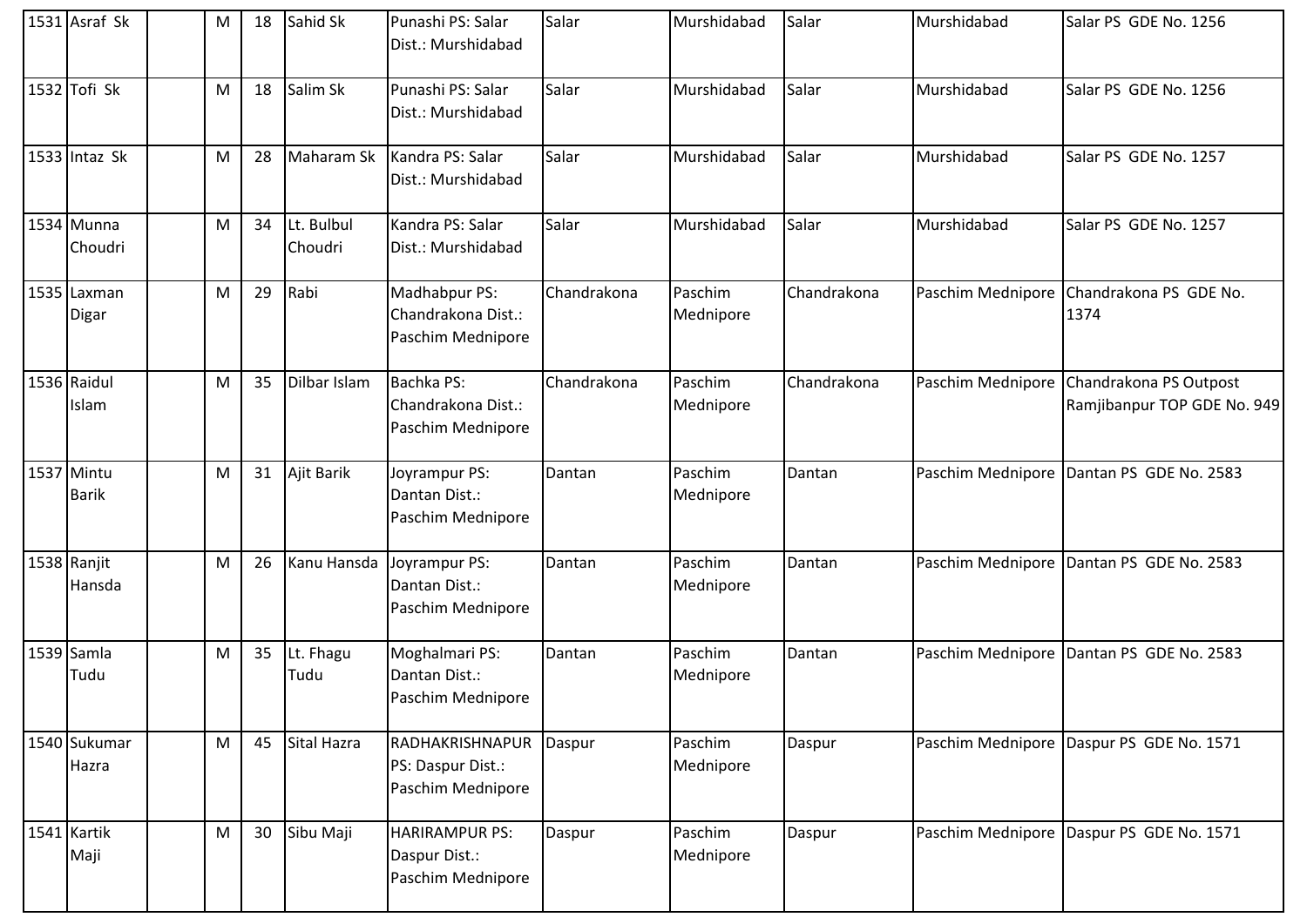| 1542 Rajib | Dolai                                |                            | M | 32 | Tarak Dolai                | <b>KALORA PS: Daspur</b><br>Dist.: Paschim<br>Mednipore                                           | Daspur  | Paschim<br>Mednipore | Daspur |                   | Paschim Mednipore Daspur PS GDE No. 1571   |
|------------|--------------------------------------|----------------------------|---|----|----------------------------|---------------------------------------------------------------------------------------------------|---------|----------------------|--------|-------------------|--------------------------------------------|
|            | 1543 Sanjoy<br>Maji                  |                            | M | 27 | Raju Maji                  | <b>DASPUR PS: Daspur</b><br>Dist.: Paschim<br>Mednipore                                           | Daspur  | Paschim<br>Mednipore | Daspur |                   | Paschim Mednipore Daspur PS GDE No. 1571   |
|            | 1544 Raju Bera                       |                            | M | 28 | <b>Basu Bera</b>           | <b>DASPUR PS: Daspur</b><br>Dist.: Paschim<br>Mednipore                                           | Daspur  | Paschim<br>Mednipore | Daspur |                   | Paschim Mednipore Daspur PS GDE No. 1571   |
|            | 1545 Sandip<br>Roy                   |                            | M | 31 | Ratan Roy                  | <b>KHANJAPUR PS:</b><br>Daspur Dist.:<br>Paschim Mednipore                                        | Daspur  | Paschim<br>Mednipore | Daspur | Paschim Mednipore | Daspur PS GDE No. 1571                     |
|            | 1546 Sankar<br>Mahata                |                            | M | 25 | Samar<br>Mahata            | <b>CHANDIPUR PS:</b><br>Daspur Dist.:<br>Paschim Mednipore                                        | Daspur  | Paschim<br>Mednipore | Daspur |                   | Paschim Mednipore   Daspur PS GDE No. 1571 |
|            | 1547 Samit<br>Kumar<br><b>Bhunia</b> | SAMIT<br><b>BHUNI</b><br>A | M | 38 | Lt Uttam<br><b>Bhunia</b>  | <b>KESHPUR PS:</b><br>Keshpur Dist.:<br>Paschim Mednipore                                         | Keshpur | Paschim<br>Mednipore | Daspur |                   | Paschim Mednipore   Daspur PS GDE No. 1571 |
| 1548 Arup  | Kumar<br>Das                         |                            | M | 34 | Ashis Kr. Das              | <b>KESHPUR PS:</b><br>Keshpur Dist.:<br>Paschim Mednipore                                         | Keshpur | Paschim<br>Mednipore | Daspur |                   | Paschim Mednipore   Daspur PS GDE No. 1571 |
|            | 1549 Tanmoy<br>Dolai                 |                            | M | 37 | Biswajit Dolai BAGPOTA PS: | Sarsuna Dist.:<br>Kolkata                                                                         | Sarsuna | Kolkata              | Daspur |                   | Paschim Mednipore   Daspur PS GDE No. 1571 |
|            | 1550 Kanai<br>Kuila                  |                            |   | 19 | Lt. Gopal<br>Kuila         | Vill-Alisahagarh, PO-<br>Debra Bazar, PS-<br>Debra, Dist-PS:<br>Debra Dist.: Paschim<br>Mednipore | Debra   | Paschim<br>Mednipore | Debra  |                   | Paschim Mednipore Debra PS GDE No. 1211    |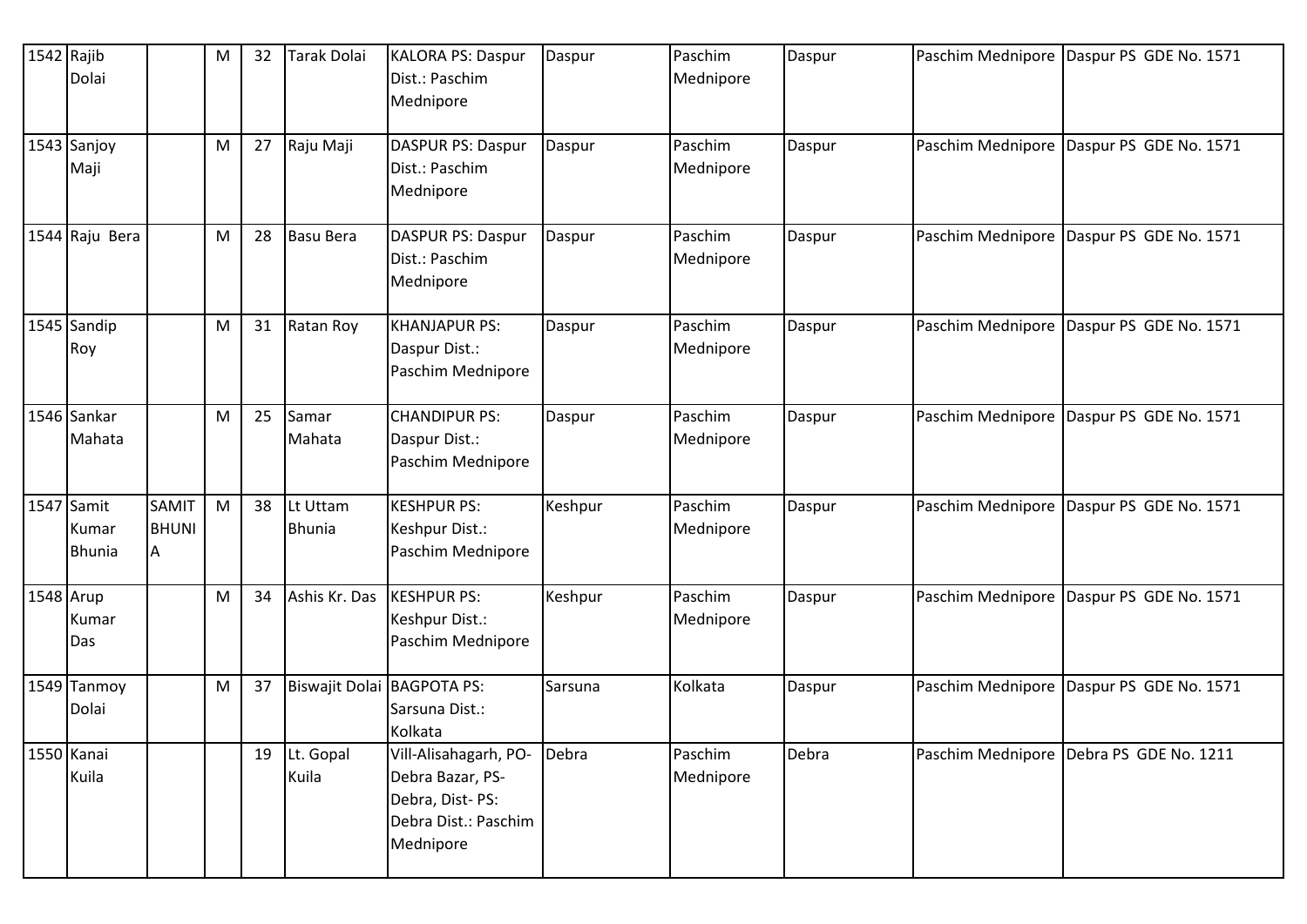|           | 1551 Nilkantha<br>Patra        |   | 21       | <b>Tapan Patra</b>        | Vill-Alisahagarh, PO-<br>Debra Bazar, PS-<br>Debra, Dist-PS:<br>Debra Dist.: Paschim<br>Mednipore | Debra     | Paschim<br>Mednipore | Debra   |                   | Paschim Mednipore Debra PS GDE No. 1211  |
|-----------|--------------------------------|---|----------|---------------------------|---------------------------------------------------------------------------------------------------|-----------|----------------------|---------|-------------------|------------------------------------------|
|           | 1552 Shovan<br>Haldar          |   |          | Manik Haldar Nayapara PS: | Anandapur Dist.:<br>Paschim Mednipore                                                             | Anandapur | Paschim<br>Mednipore | Garbeta | Paschim Mednipore | Garbeta PS GDE No. 485                   |
|           | 1553 Shibapras<br>ad Harh      | M | 1684 Lt. | Durgapada                 | Konnagar PS: Ghatal<br>Dist.: Paschim<br>Mednipore                                                | Ghatal    | Paschim<br>Mednipore | Ghatal  | Paschim Mednipore | Ghatal PS GDE No. 1684                   |
|           | 1554 Aritra<br>Chakrabor<br>ty | M | 23       | Samar<br>Chakraborty      | Konnagar PS: Ghatal<br>Dist.: Paschim<br>Mednipore                                                | Ghatal    | Paschim<br>Mednipore | Ghatal  |                   | Paschim Mednipore Ghatal PS GDE No. 1684 |
|           | 1555 Susanta<br>Jana           | M | 41       | Lt. Madan<br>Jana         | Vill. Parbatipur PS:<br>Daspur Dist.:<br>Paschim Mednipore                                        | Daspur    | Paschim<br>Mednipore | Ghatal  | Paschim Mednipore | Ghatal PS GDE No. 1673                   |
|           | 1556 Tapan<br>Pakhira          | M | 48       | Lt. Nandalal<br>Pakhira   | Vill. Udayganj PS:<br>Ghatal Dist.: Paschim<br>Mednipore                                          | Ghatal    | Paschim<br>Mednipore | Ghatal  |                   | Paschim Mednipore Ghatal PS GDE No. 254  |
|           | 1557 Haradhan<br>Sah           | M | 45       | Lt.<br>Sah                | Udayganj PS: Ghatal<br>Shyamsuddin   Dist.: Paschim<br>Mednipore                                  | Ghatal    | Paschim<br>Mednipore | Ghatal  | Paschim Mednipore | Ghatal PS GDE No. 254                    |
| 1558 Sk.  | Hasmat<br>Ali                  | M |          | 68 Lt. Sk. Sajed<br>Ali   | Vill. Udayganj PS:<br>Ghatal Dist.: Paschim<br>Mednipore                                          | Ghatal    | Paschim<br>Mednipore | Ghatal  |                   | Paschim Mednipore Ghatal PS GDE No. 254  |
| 1559 Asit | Santra                         | M | 25       |                           | Koche Santra   Vill. Krishnapur PS:<br><b>Ghatal Dist.: Paschim</b><br>Mednipore                  | Ghatal    | Paschim<br>Mednipore | Ghatal  |                   | Paschim Mednipore Ghatal PS GDE No. 254  |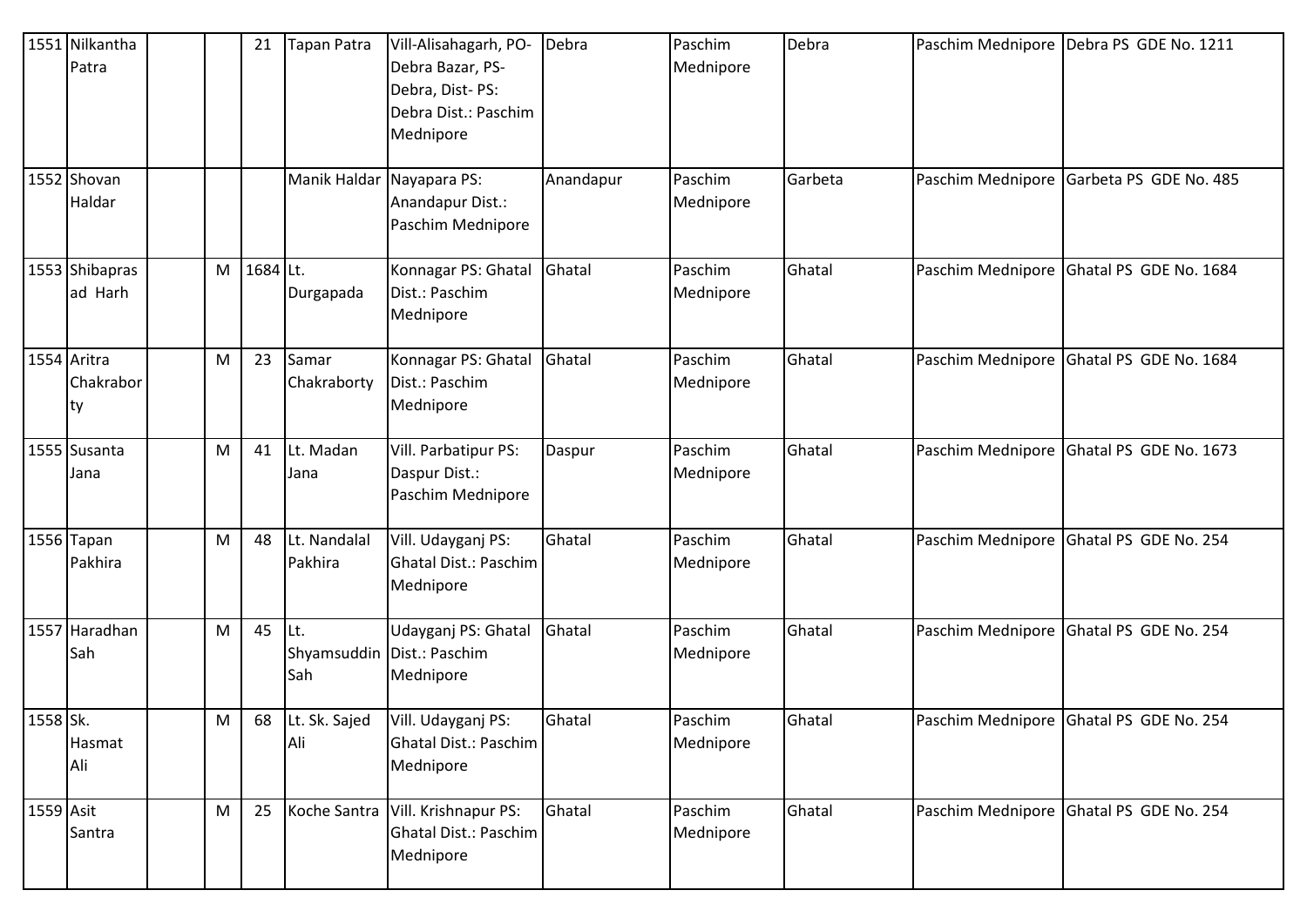| 1560 Anowar<br>Mallick | M | 29              |                       | Umar Mallick   Patherghanta PS:<br>Midnapore Dist.:<br>Paschim Mednipore                                | Midnapore | Paschim<br>Mednipore | Gurguripal | Paschim Mednipore Gurguripal PS GDE No. 1153                         |
|------------------------|---|-----------------|-----------------------|---------------------------------------------------------------------------------------------------------|-----------|----------------------|------------|----------------------------------------------------------------------|
| 1561 Rajesh<br>Ghosh   | M |                 | Sukumar<br>Ghosh      | Vill –<br>Jyotikrishnapur, PS<br>– Keshiary, Dist<br>– Pasc PS: Keshiary<br>Dist.: Paschim<br>Mednipore | Keshiary  | Paschim<br>Mednipore | Keshiary   | Paschim Mednipore Keshiary PS GDE No. 1134                           |
| 1562 Papan<br>Dolai    | M |                 | <b>Badal Dolai</b>    | Vill –<br>Jyotikrishnapur, PS<br>– Keshiary, Dist<br>– Pasc PS: Keshiary<br>Dist.: Paschim<br>Mednipore | Keshiary  | Paschim<br>Mednipore | Keshiary   | Paschim Mednipore   Keshiary PS GDE No. 1134                         |
| 1563 Giasuddin         | M | 40              | Safiruddin            | Majurhati PS:<br>Keshpur Dist.:<br>Paschim Mednipore                                                    | Keshpur   | Paschim<br>Mednipore | Keshpur    | Paschim Mednipore Keshpur PS GDE No. 1402                            |
| 1564 Bachchu<br>Karak  | M | 30              | Chandi Karak          | Ghangera PS:<br>Keshpur Dist.:<br>Paschim Mednipore                                                     | Keshpur   | Paschim<br>Mednipore | Keshpur    | Paschim Mednipore Keshpur PS GDE No. 1402                            |
| 1565 Sk. Sukra<br>Ali  | м | 25              | Lt. Sk Abdul<br>Halim | Gargajpota PS:<br>Keshpur Dist.:<br>Paschim Mednipore                                                   | Keshpur   | Paschim<br>Mednipore | Keshpur    | Paschim Mednipore   Keshpur PS GDE No. 1411                          |
| 1566 Asadul<br>Jamadar | M | 30 <sup>°</sup> | Asabul<br>Jamadar     | Amrakuchi PS:<br>Keshpur Dist.:<br>Paschim Mednipore                                                    | Keshpur   | Paschim<br>Mednipore | Keshpur    | Paschim Mednipore Keshpur PS GDE No. 1410                            |
| 1567 Rabin<br>Tudu     | M | 23              | Laso Tudu             | Kadamdiha PS:<br>Jhargram Dist.:<br>Jhargram                                                            | Jhargram  | Jhargram             |            | Kharagpore town Paschim Mednipore Kharagpore town PS GDE No.<br>1981 |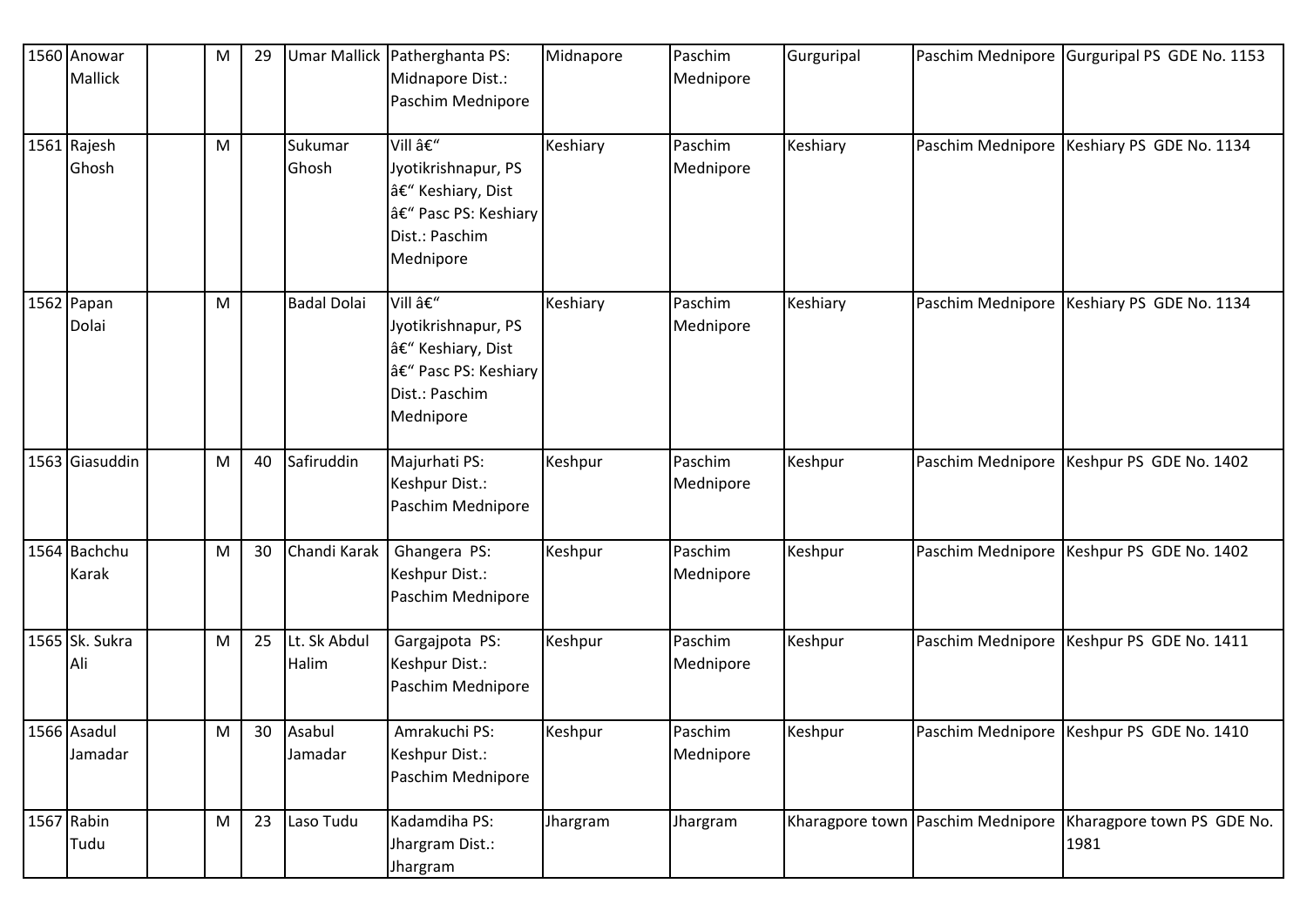|             | 1568 Suraj Rao          | M | 23 | Appa Rao                     | Puri Gate PS:<br>Kharagpore town<br>Dist.: Paschim<br>Mednipore                       | Kharagpore town Paschim | Mednipore            |                 | Kharagpore town Paschim Mednipore   | Kharagpore town PS GDE No.<br>1981          |
|-------------|-------------------------|---|----|------------------------------|---------------------------------------------------------------------------------------|-------------------------|----------------------|-----------------|-------------------------------------|---------------------------------------------|
|             | 1569 Sumanta<br>Adgiri  | M | 22 | <b>Bishnu Pada</b><br>Adgiri | Sanjwal PS:<br>Kharagpore town<br>Dist.: Paschim<br>Mednipore                         | Kharagpore town Paschim | Mednipore            |                 | Kharagpore town Paschim Mednipore   | Kharagpore town PS GDE No.<br>1981          |
|             | 1570 Raj Kumar<br>Ghosh | M | 22 | C.v Ghosh                    | Sanjwal, Isha Pukur<br>PS: Kharagpore town<br>Dist.: Paschim<br>Mednipore             | Kharagpore town Paschim | Mednipore            |                 | Kharagpore town   Paschim Mednipore | Kharagpore town PS GDE No.<br>1981          |
|             | 1571 Santu Roy          | M |    | <b>Balaram Roy</b>           | <b>Bihar</b>                                                                          |                         | <b>Basirhat</b>      | Kharagpur local | Paschim Mednipore                   | Kharagpur local PS GDE No.<br>2110          |
|             | 1572 Tapan<br>Singh     | M |    | Notnoted                     |                                                                                       |                         | <b>Basirhat</b>      | Kharagpur local | Paschim Mednipore                   | Kharagpur local PS GDE No.<br>2108          |
|             | 1573 Subhajit<br>Singh  | M |    | Sanjit Singh                 |                                                                                       |                         | <b>Basirhat</b>      | Kharagpur local | Paschim Mednipore                   | Kharagpur local PS GDE No.<br>2106          |
|             | 1574 Suvendu<br>Singh   | M |    | <b>Budhu Singh</b>           |                                                                                       |                         | <b>Basirhat</b>      | Kharagpur local | Paschim Mednipore                   | Kharagpur local PS GDE No.<br>2106          |
|             | 1575 Vairao<br>Yadav    | M |    | Narayan<br>Yadav             |                                                                                       |                         | Basirhat             | Kharagpur local | Paschim Mednipore                   | Kharagpur local PS GDE No.<br>2130          |
| 1576 Md     | Anwar                   | M |    | M D Mokim                    |                                                                                       |                         | Basirhat             | Kharagpur local | Paschim Mednipore                   | Kharagpur local PS GDE No.<br>2130          |
| 1577 Sk     | Narayan                 | M |    | Kama Raju                    |                                                                                       |                         | Basirhat             | Kharagpur local | Paschim Mednipore                   | Kharagpur local PS GDE No.<br>2130          |
| 1578 Ranjit | <b>Mallik</b>           | M |    | Kajam Mallik                 | PS: Kharagpur local<br>Dist.: Paschim<br>Mednipore                                    | Kharagpur local         | Paschim<br>Mednipore | Kharagpur local | Paschim Mednipore                   | Kharagpur local PS GDE No.<br>1002          |
|             | 1579 Rantu Das          | M | 40 | Lt Bhuban<br>Das             | Mirjabazar,<br>Nabinabag, PS-<br>Kotwali PS:<br>Midnapore Dist.:<br>Paschim Mednipore | Midnapore               | Paschim<br>Mednipore | Midnapore       |                                     | Paschim Mednipore Midnapore PS GDE No. 1849 |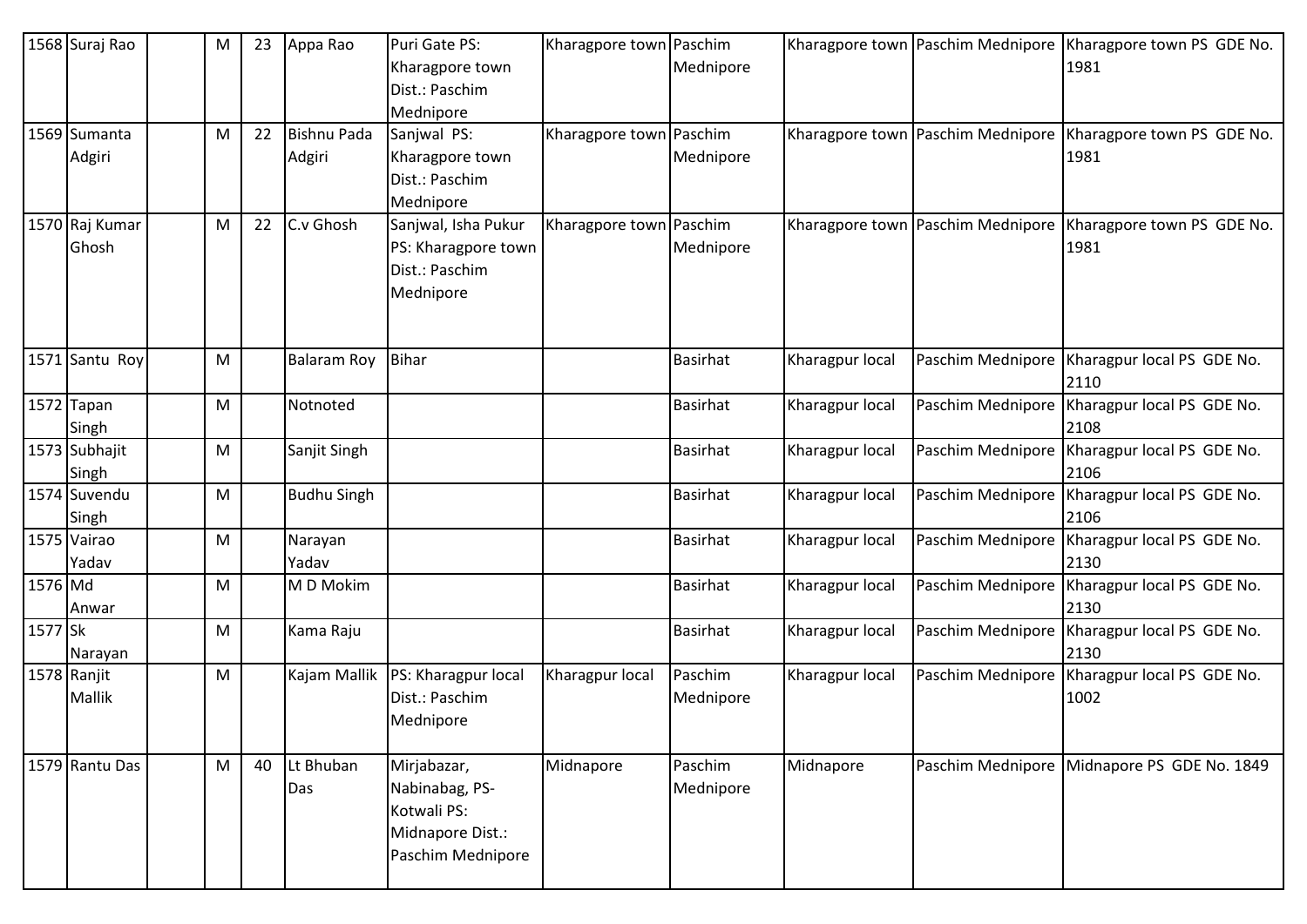|            | 1580 Shibu Bag<br>@ Taru | M | 33 | Lt. Dulal Bag             | Mirjabazar,<br>Nabinabag, PS-<br>Kotwali PS:<br>Midnapore Dist.:<br>Paschim Mednipore             | Midnapore | Paschim<br>Mednipore | Midnapore | Paschim Mednipore Midnapore PS GDE No. 1849 |
|------------|--------------------------|---|----|---------------------------|---------------------------------------------------------------------------------------------------|-----------|----------------------|-----------|---------------------------------------------|
| 1581 Arun  | Chakrabor<br>ty          | M | 59 | Lt. Bhudeb<br>Chakraborty | Kotebazar, Kamarara,<br>PS-Kotwali PS:<br>Midnapore Dist.:<br>Paschim Mednipore                   | Midnapore | Paschim<br>Mednipore | Midnapore | Paschim Mednipore Midnapore PS GDE No. 1849 |
|            | 1582 Joydeb<br>Palmal    | M | 59 | Palmal                    | Rajendranath Dwaribandh, PS-<br>Kotwali PS:<br>Midnapore Dist.:<br>Paschim Mednipore              | Midnapore | Paschim<br>Mednipore | Midnapore | Paschim Mednipore Midnapore PS GDE No. 1849 |
|            | 1583 Prabin Das          | M | 45 | Lt. Ganesh<br>Das         | Mirbazar<br>Sudampukurparh, PS-<br>Kotwali PS:<br>Midnapore Dist.:<br>Paschim Mednipore           | Midnapore | Paschim<br>Mednipore | Midnapore | Paschim Mednipore Midnapore PS GDE No. 1849 |
|            | 1584 Ashok<br>Pattanaye  | M | 32 | Lt Radha<br>Pattanyek     | Jalchak, PS Pingla,<br>Dist Paschim<br>Medinipur PS: Pingla<br>Dist.: Paschim<br>Mednipore        | Pingla    | Paschim<br>Mednipore | Pingla    | Paschim Mednipore   Pingla PS GDE No. 1445  |
| 1585 Nitai | Chandra<br>Maity         | M |    | Subal<br>Chandra<br>Maity | Uttarkuchaipur, PS<br>Pingla, Dist Paschim<br>Medinipur PS: Pingla<br>Dist.: Paschim<br>Mednipore | Pingla    | Paschim<br>Mednipore | Pingla    | Paschim Mednipore Pingla PS GDE No. 1445    |
|            | 1586 Mrinmay<br>Mahapatr | M |    | Mrinal<br>Mahapatra       | Uchitpur PS: Sabang<br>Dist.: Paschim<br>Mednipore                                                | Sabang    | Paschim<br>Mednipore | Sabang    | Paschim Mednipore Sabang PS GDE No. 1398    |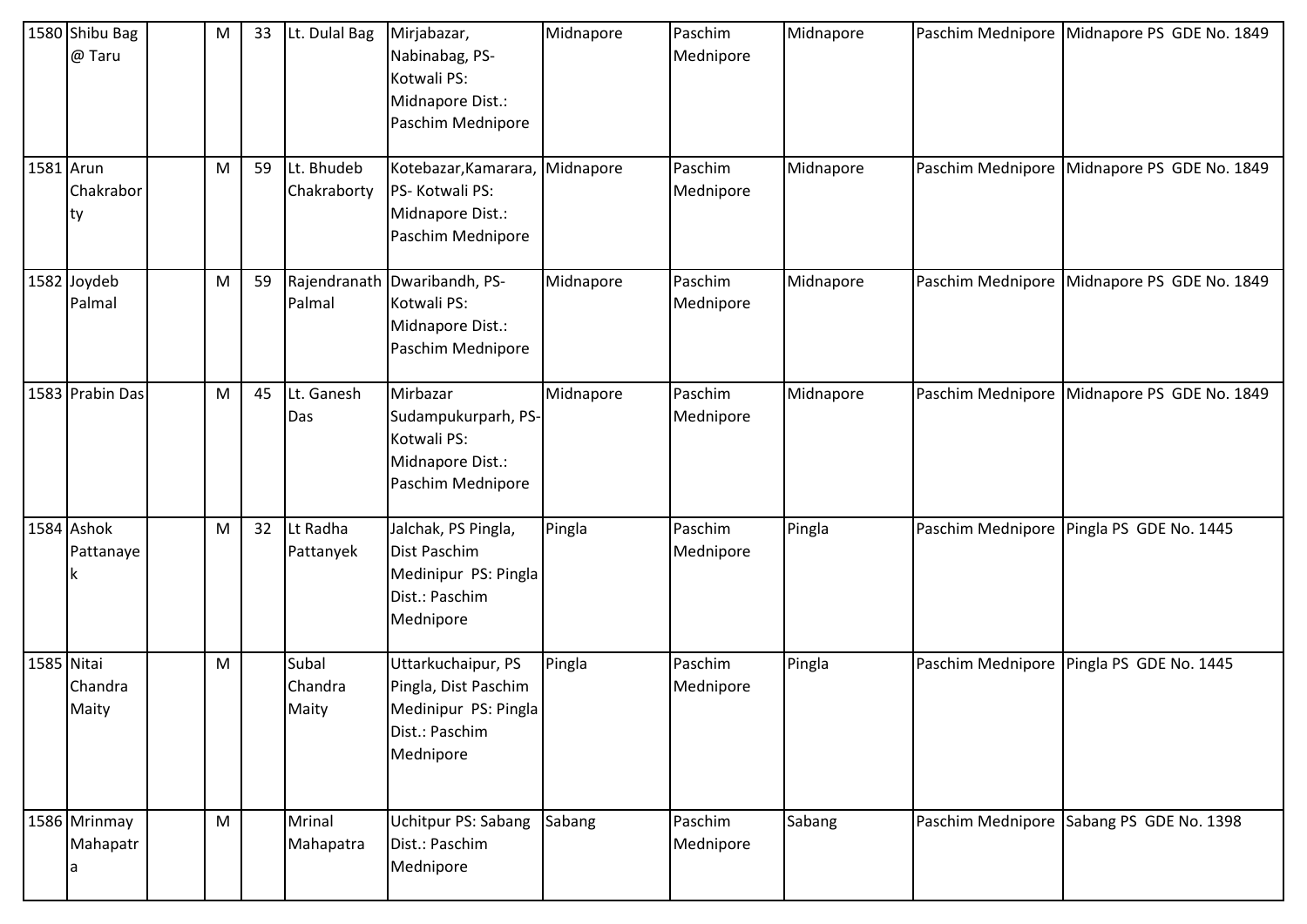| 1587 Laxmikant  | M | 24 | Laxmikanta        | Sidadihi, PS: Salbani             | Salbani      | Paschim         | Salbani      |                   | Paschim Mednipore Salbani PS GDE No. 1416        |
|-----------------|---|----|-------------------|-----------------------------------|--------------|-----------------|--------------|-------------------|--------------------------------------------------|
|                 |   |    | Hembram           | Dist.: Paschim                    |              | Mednipore       |              |                   |                                                  |
| Hembram         |   |    | $(24yrs) S$ /o-   | Mednipore                         |              |                 |              |                   |                                                  |
|                 |   |    | kartik            |                                   |              |                 |              |                   |                                                  |
|                 |   |    | Hembram Of        |                                   |              |                 |              |                   |                                                  |
|                 |   |    |                   |                                   |              |                 |              |                   |                                                  |
| 1588 Uttam Das  | M | 43 | Lt. Subal Ch.     | -Bila, PS: Garbeta                | Garbeta      | Paschim         | Salbani      |                   | Paschim Mednipore Salbani PS GDE No. 1416        |
|                 |   |    | Das               | Dist.: Paschim                    |              | Mednipore       |              |                   |                                                  |
|                 |   |    |                   | Mednipore                         |              |                 |              |                   |                                                  |
| 1589 Anup       | M | 27 | Lt. Anil          | Patajharia, PS:                   | Salbani      | Paschim         | Salbani      |                   | Paschim Mednipore Salbani PS Outpost Birakata PP |
| Mahata          |   |    | Mahata            | Salbani Dist.:                    |              | Mednipore       |              |                   | <b>GDE No. 868</b>                               |
|                 |   |    |                   | Paschim Mednipore                 |              |                 |              |                   |                                                  |
| 1590 Asit Mal   | M | 23 | <b>Batul Mal</b>  | Jamboni, PS: Salbani              | Salbani      | Paschim         | Salbani      | Paschim Mednipore | Salbani PS Outpost Birakata PP                   |
|                 |   |    |                   | Dist.: Paschim                    |              | Mednipore       |              |                   | <b>GDE No. 868</b>                               |
|                 |   |    |                   | Mednipore                         |              |                 |              |                   |                                                  |
| 1591 Montu      | M |    | Lt. Gobinda       |                                   |              | <b>Basirhat</b> | Nadanghat    | Purba Burdwan     | Nadanghat PS GDE No. 1431                        |
| Dey             |   |    | Dey               |                                   |              |                 |              |                   |                                                  |
| 1592 Hasibul    | M |    | Karam Sk          |                                   |              | <b>Basirhat</b> | Nadanghat    | Purba Burdwan     | Nadanghat PS GDE No. 1431                        |
| Sk              |   |    |                   |                                   |              |                 |              |                   |                                                  |
| 1593 Dhiraj Sk  | M |    | <b>Hasibul Sk</b> |                                   |              | <b>Basirhat</b> | Nadanghat    | Purba Burdwan     | Nadanghat PS GDE No. 1431                        |
| $1594$ Insan Sk | M |    | Lt. Chandu Sk     |                                   |              | Basirhat        | Nadanghat    | Purba Burdwan     | Nadanghat PS GDE No. 1431                        |
| 1595 Avirup     | M | 25 | <b>Bibhash</b>    | Ajodhyapur, PS-                   |              | Basirhat        | Contai       | Purba Mednipore   | Contai PS GDE No. 1725                           |
| <b>Bhunia</b>   |   |    | <b>Bhunia</b>     | Contai, Dist.- Purba              |              |                 |              |                   |                                                  |
|                 |   |    |                   | Medinipur                         |              |                 |              |                   |                                                  |
| 1596 Avinandan  | M | 25 | <b>Bibhash</b>    | Ajodhyapur, PS-                   |              | <b>Basirhat</b> | Contai       | Purba Mednipore   | Contai PS GDE No. 1725                           |
| <b>Bhunia</b>   |   |    | <b>Bhunia</b>     | Contai, Dist.-Purba               |              |                 |              |                   |                                                  |
|                 |   |    |                   | Medinipur                         |              |                 |              |                   |                                                  |
| 1597 Utpal      | M | 42 | Golok Ch.         | Dahadaya PS: Digha                | Digha mohana | Purba           | Digha mohana | Purba Mednipore   | Digha mohana coastal PS GDE                      |
| <b>Biswas</b>   |   |    | <b>Biswas</b>     | mohana coastal                    | coastal      | Mednipore       | coastal      |                   | No. 845                                          |
|                 |   |    |                   | Dist.: Purba                      |              |                 |              |                   |                                                  |
|                 |   |    |                   | Mednipore                         |              |                 |              |                   |                                                  |
| 1598 Bappa      | M | 41 | Lt-jagadish       | Alankarpur PS: Digha Digha mohana |              | Purba           | Digha mohana | Purba Mednipore   | Digha mohana coastal PS GDE                      |
| Das             |   |    | Das               | mohana coastal                    | coastal      | Mednipore       | coastal      |                   | No. 845                                          |
|                 |   |    |                   | Dist.: Purba                      |              |                 |              |                   |                                                  |
|                 |   |    |                   | Mednipore                         |              |                 |              |                   |                                                  |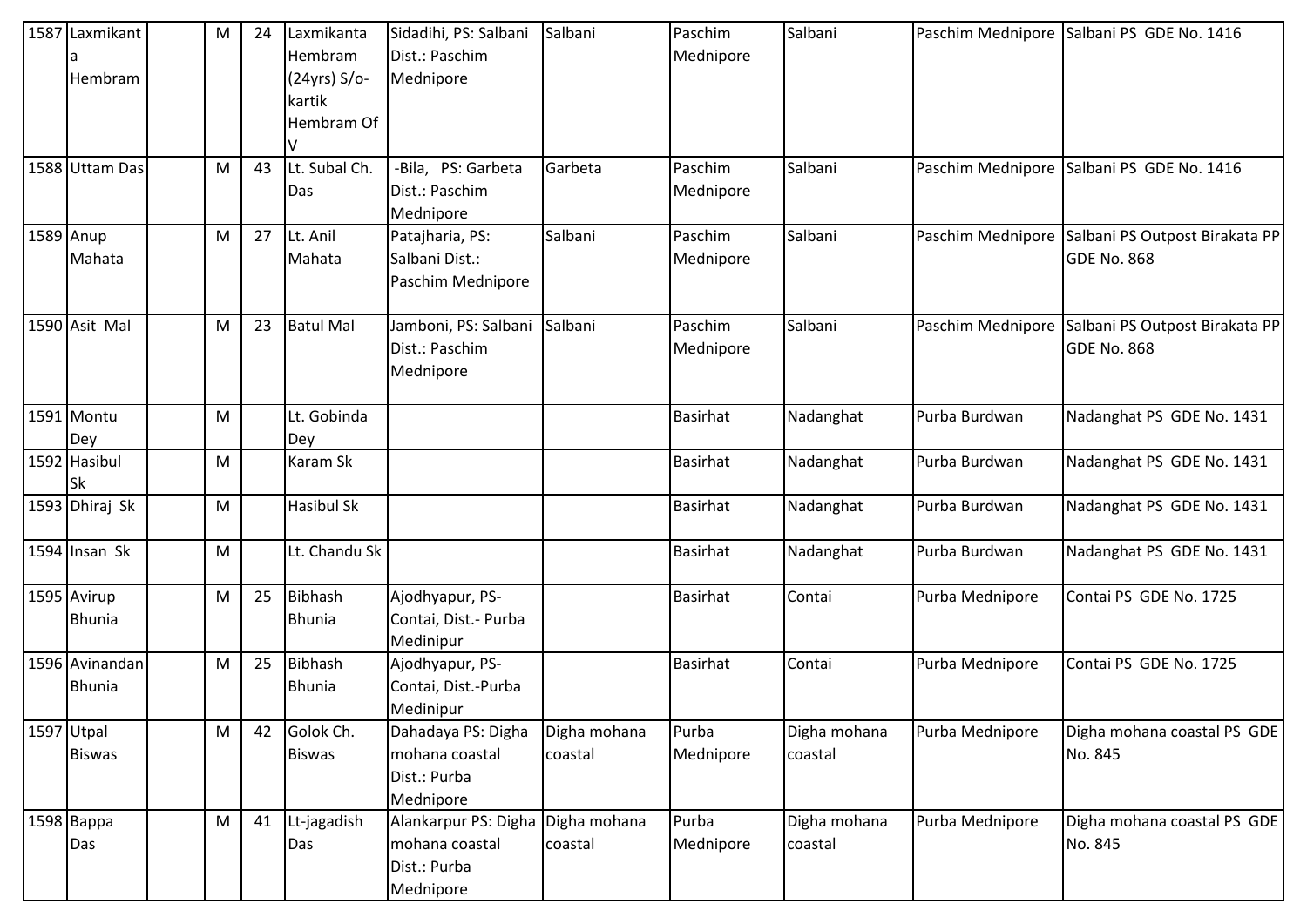|            | 1599 Kousik     | M         | 28 | Tapn Sarkar   | Khadalgobra PS:                   | Digha mohana | Purba     | Digha mohana | Purba Mednipore | Digha mohana coastal PS GDE |
|------------|-----------------|-----------|----|---------------|-----------------------------------|--------------|-----------|--------------|-----------------|-----------------------------|
|            | Sarkar          |           |    |               | Digha mohana                      | coastal      | Mednipore | coastal      |                 | No. 845                     |
|            |                 |           |    |               | coastal Dist.: Purba              |              |           |              |                 |                             |
|            |                 |           |    |               | Mednipore                         |              |           |              |                 |                             |
|            | 1600 Sanjib Kr. | M         | 52 | Lt. Sourindra | H/A-6/8,197 Flacts                | Durgachak    | Purba     | Durgachak    | Purba Mednipore | Durgachak PS GDE No. 939    |
|            | Bhattacha       |           |    | Kr.           | Complex                           |              | Mednipore |              |                 |                             |
|            | rjee            |           |    | Bhattacharje  | Basudevpur, PS:                   |              |           |              |                 |                             |
|            |                 |           |    | e             | Durgachak Dist.:                  |              |           |              |                 |                             |
|            |                 |           |    |               | Purba Mednipore                   |              |           |              |                 |                             |
|            | 1601 Milon Das  | М         | 30 | Haripada Das  | Basudevpur, PS:                   | Durgachak    | Purba     | Durgachak    | Purba Mednipore | Durgachak PS GDE No. 939    |
|            |                 |           |    |               | Durgachak Dist.:                  |              | Mednipore |              |                 |                             |
|            |                 |           |    |               | Purba Mednipore                   |              |           |              |                 |                             |
|            | 1602 Sanjoy     | ${\sf M}$ | 28 | Sanjoy        | Kumarchak PS:                     | Durgachak    | Purba     | Durgachak    | Purba Mednipore | Durgachak PS GDE No. 950    |
|            | Manna           |           |    | Manna         | Durgachak Dist.:                  |              | Mednipore |              |                 |                             |
|            |                 |           |    |               | Purba Mednipore                   |              |           |              |                 |                             |
|            | 1603 Dilip Kr.  | M         | 25 |               | Dipankar Das Kumarchak, PS:       | Durgachak    | Purba     | Durgachak    | Purba Mednipore | Durgachak PS GDE No. 950    |
|            | Das             |           |    |               | Durgachak Dist.:                  |              | Mednipore |              |                 |                             |
|            |                 |           |    |               | Purba Mednipore                   |              |           |              |                 |                             |
| 1604 Ujjal |                 | M         | 35 |               | Suresh Panda   Vill. - Narha, PS- | Ramnagar     | Purba     | Egra         | Purba Mednipore | Egra PS GDE No. 1307        |
|            | Panda           |           |    |               | Ramnagar, Dist-                   |              | Mednipore |              |                 |                             |
|            |                 |           |    |               | Purba MDP PS:                     |              |           |              |                 |                             |
|            |                 |           |    |               | Ramnagar Dist.:                   |              |           |              |                 |                             |
|            |                 |           |    |               | Purba Mednipore                   |              |           |              |                 |                             |
|            | 1605 Swapan     | M         | 45 | Gayaprasad    | vill.-Bagpura, PS-                | Ramnagar     | Purba     | Egra         | Purba Mednipore | Egra PS GDE No. 1307        |
|            | Sau             |           |    | Sau           | Ramnagar, Dist-                   |              | Mednipore |              |                 |                             |
|            |                 |           |    |               | Purba MDP. PS:                    |              |           |              |                 |                             |
|            |                 |           |    |               | Ramnagar Dist.:                   |              |           |              |                 |                             |
|            |                 |           |    |               | Purba Mednipore                   |              |           |              |                 |                             |
|            | 1606 Uday Sau   | М         | 43 | Nityananda    | Vill.-Bagpura, PS-                | Ramnagar     | Purba     | Egra         | Purba Mednipore | Egra PS GDE No. 1307        |
|            |                 |           |    | Sau           | Ramnagar, Dist-                   |              | Mednipore |              |                 |                             |
|            |                 |           |    |               | Purba MDP. PS:                    |              |           |              |                 |                             |
|            |                 |           |    |               | Ramnagar Dist.:                   |              |           |              |                 |                             |
|            |                 |           |    |               | Purba Mednipore                   |              |           |              |                 |                             |
|            | 1607 Debabrata  | M         | 41 | Brindaban     | vill.-Bagpura, PS-                | Ramnagar     | Purba     | Egra         | Purba Mednipore | Egra PS GDE No. 1307        |
|            | Sau             |           |    | Sau           | Ramnagar, Dist-                   |              | Mednipore |              |                 |                             |
|            |                 |           |    |               | Purba MDP. PS:                    |              |           |              |                 |                             |
|            |                 |           |    |               | Ramnagar Dist.:                   |              |           |              |                 |                             |
|            |                 |           |    |               | Purba Mednipore                   |              |           |              |                 |                             |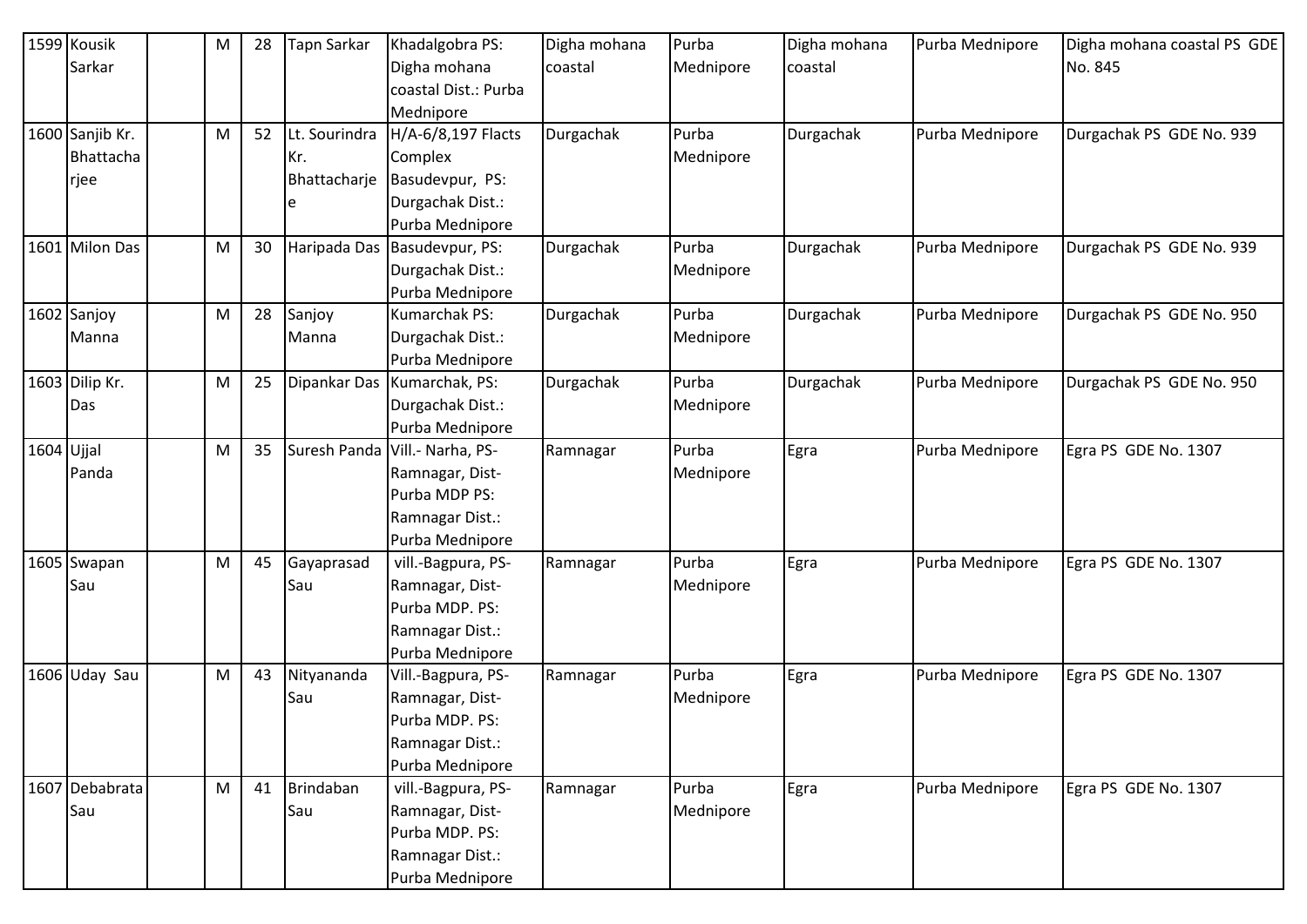|             | 1608 Sanjib   | M | 40 | Subash       | Vill.-Bagpura, PS-    | Ramnagar   | Purba          | Egra       | Purba Mednipore | Egra PS GDE No. 1307       |
|-------------|---------------|---|----|--------------|-----------------------|------------|----------------|------------|-----------------|----------------------------|
|             | Gayen         |   |    | Gayen        | Ramnagar, Dist-       |            | Mednipore      |            |                 |                            |
|             |               |   |    |              | Purba MDP PS:         |            |                |            |                 |                            |
|             |               |   |    |              | Ramnagar Dist.:       |            |                |            |                 |                            |
|             |               |   |    |              | Purba Mednipore       |            |                |            |                 |                            |
|             | 1609 Pulak    | M | 55 | Sudhir       | vill.-Bagpura, PS-    | Ramnagar   | Purba          | Egra       | Purba Mednipore | Egra PS GDE No. 1307       |
|             | Pramanik      |   |    |              | Ramnagar, Dist-       |            | Mednipore      |            |                 |                            |
|             |               |   |    |              | Purba MDP PS:         |            |                |            |                 |                            |
|             |               |   |    |              | Ramnagar Dist.:       |            |                |            |                 |                            |
|             |               |   |    |              | Purba Mednipore       |            |                |            |                 |                            |
|             | 1610 Subash   | M | 42 | Santosh Shit | Vill.-Bagpura, PS-    | Ramnagar   | Purba          | Egra       | Purba Mednipore | Egra PS GDE No. 1307       |
|             | Shit          |   |    |              | Ramnagar, Dist-       |            | Mednipore      |            |                 |                            |
|             |               |   |    |              | Purba MDP. PS:        |            |                |            |                 |                            |
|             |               |   |    |              | Ramnagar Dist.:       |            |                |            |                 |                            |
|             |               |   |    |              | Purba Mednipore       |            |                |            |                 |                            |
|             | 1611 Nikhil   | M | 22 | Shyamapada   | Vill-Rautara, PS-     | Pataspur   | Purba          | Egra       | Purba Mednipore | Egra PS GDE No. 1320       |
|             | Pradhan       |   |    | Pradhan      | Patashpur, Dist-      |            | Mednipore      |            |                 |                            |
|             |               |   |    |              | Purba MDP. PS:        |            |                |            |                 |                            |
|             |               |   |    |              | Pataspur Dist.: Purba |            |                |            |                 |                            |
|             |               |   |    |              | Mednipore             |            |                |            |                 |                            |
|             | 1612 Surajit  | M | 26 | Ghanashyam   | Barmanpalli PS:       | Mahishadal | Purba          | Mahishadal | Purba Mednipore | Mahishadal PS GDE No. 1235 |
|             | Barman        |   |    | Barman       | Mahishadal Dist.:     |            | Mednipore      |            |                 |                            |
|             |               |   |    |              | Purba Mednipore       |            |                |            |                 |                            |
|             | 1613 Tapan    | M | 34 | Nakul Bera   | Uttar Kashimnagar     | Mahishadal | Purba          | Mahishadal | Purba Mednipore | Mahishadal PS GDE No. 1273 |
|             | <b>Bera</b>   |   |    |              | PS: Mahishadal Dist.: |            | Mednipore      |            |                 |                            |
|             |               |   |    |              | Purba Mednipore       |            |                |            |                 |                            |
|             |               |   |    |              |                       |            |                |            |                 |                            |
|             | 1614 Rinku    | M | 24 | Tapan Bera   | Uttar Kashimnagar     | Mahishadal | Purba          | Mahishadal | Purba Mednipore | Mahishadal PS GDE No. 1273 |
|             | <b>Bera</b>   |   |    |              | PS: Mahishadal Dist.: |            | Mednipore      |            |                 |                            |
|             |               |   |    |              | Purba Mednipore       |            |                |            |                 |                            |
| $1615$ Alim |               | M | 30 | Salim Mallik | Egra PS: Egra Dist.:  | Egra       | Purba          | Marishda   | Purba Mednipore | Marishda PS GDE No. 1098   |
|             | Mallik        |   |    |              | Purba Mednipore       |            | Mednipore      |            |                 |                            |
|             | 1616 Subhadip | M | 18 | Narendranat  | Egra PS: Egra Dist.:  | Egra       | Purba          | Marishda   | Purba Mednipore | Marishda PS GDE No. 1098   |
|             | Maity         |   |    | h Maity      | Purba Mednipore       |            | Mednipore      |            |                 |                            |
|             | 1617 Mithun   | M | 26 | Gurupada     | Paidrabitem PS:       | Saltora    | <b>Bankura</b> | Marishda   | Purba Mednipore | Marishda PS GDE No. 1098   |
|             | Barui         |   |    | Barui        | Saltora Dist.:        |            |                |            |                 |                            |
|             |               |   |    |              | Bankura               |            |                |            |                 |                            |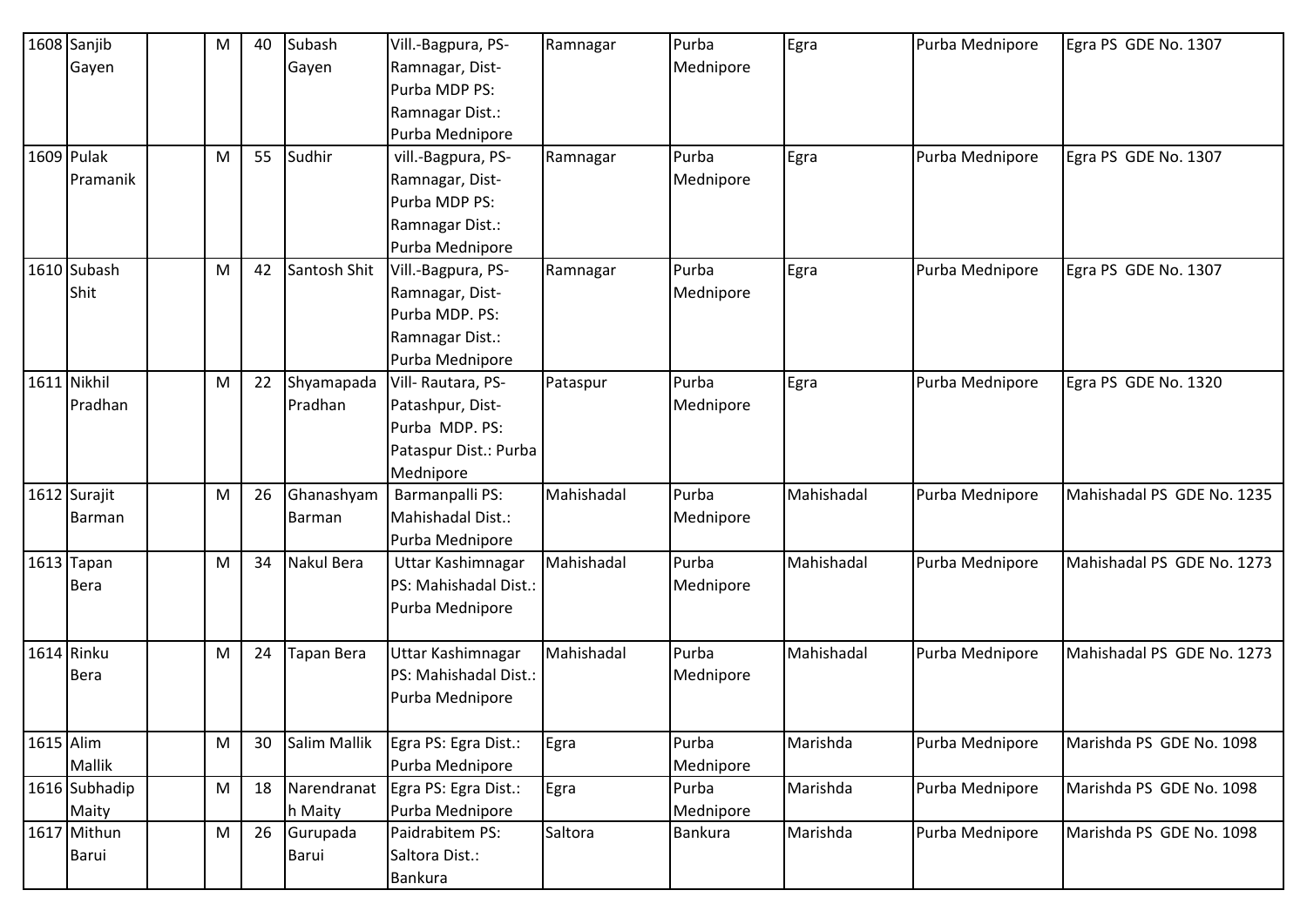|          | 1618 Suman<br>Bhowmik            | M | 22 | Pradip<br>Bhowmik              | Kaleara PS Pingla Dist Pingla<br>Paschim Medinipur<br>PS: Pingla Dist.:<br>Paschim Mednipore |        | Paschim<br>Mednipore | Moyna      | Purba Mednipore | Moyna PS GDE No. 1101         |
|----------|----------------------------------|---|----|--------------------------------|----------------------------------------------------------------------------------------------|--------|----------------------|------------|-----------------|-------------------------------|
|          | 1619 Santu<br>Bhowmik            | M | 30 | Amal<br>Bhowmik                | Kaleara PS Pingla Dist Pingla<br>Paschim Medinipur<br>PS: Pingla Dist.:<br>Paschim Mednipore |        | Paschim<br>Mednipore | Moyna      | Purba Mednipore | Moyna PS GDE No. 1101         |
|          | 1620 Asish Das<br>Boxi           | M | 45 | Lt Himangshu<br>Das Boxi       | Garhmoyna PS:<br>Moyna Dist.: Purba<br>Mednipore                                             | Moyna  | Purba<br>Mednipore   | Moyna      | Purba Mednipore | Moyna PS GDE No. 1101         |
|          | 1621 Paresh<br>Danda<br>Pathak   | M |    | Lt<br>Dandapathak              | Jalalpur PS: Daspur<br>Sachindranat   Dist.: Paschim<br>Mednipore                            | Daspur | Paschim<br>Mednipore | Moyna      | Purba Mednipore | Moyna PS GDE No. 1101         |
|          | 1622 Ekadashi<br>Mandal          | M | 59 | Lt.<br>Dhirendranat Nandakumar | Bargodagodar                                                                                 |        | <b>Basirhat</b>      | Nandakumar | Purba Mednipore | Nandakumar PS GDE No.<br>2439 |
|          | $1623$ Tanmay<br>Maji            | M | 27 | Purna<br>Chandra               | Chaksimulia<br>NAndakumar                                                                    |        | Basirhat             | Nandakumar | Purba Mednipore | Nandakumar PS GDE No.<br>2439 |
|          | 1624 Krishna<br>Prasad<br>Mondal | M | 42 | Lt.<br>Dhirandranat Nandakumar | Bargodagodar                                                                                 |        | <b>Basirhat</b>      | Nandakumar | Purba Mednipore | Nandakumar PS GDE No.<br>2439 |
| 1625 SI. | Alimuddin                        | M | 23 | Sk. Rafik                      | Bargodagodar<br>Nandakumar                                                                   |        | <b>Basirhat</b>      | Nandakumar | Purba Mednipore | Nandakumar PS GDE No.<br>2439 |
|          | 1626 Sk. Alengir<br>Ali          | M | 20 | Sk. Amenur<br>Ali              | Bargodagodar<br>Nandakumar                                                                   |        | <b>Basirhat</b>      | Nandakumar | Purba Mednipore | Nandakumar PS GDE No.<br>2439 |
| 1627 Sk. | Mustak                           | M | 21 | Sk.<br>Jasimluddin             | Bargodagodar<br>Nandakumar                                                                   |        | <b>Basirhat</b>      | Nandakumar | Purba Mednipore | Nandakumar PS GDE No.<br>2439 |
|          | 1628 Biswanath<br>Mahuti         | M | 35 | Lt. Rampada                    | Naskardighi Panskura                                                                         |        | <b>Basirhat</b>      | Nandakumar | Purba Mednipore | Nandakumar PS GDE No.<br>2446 |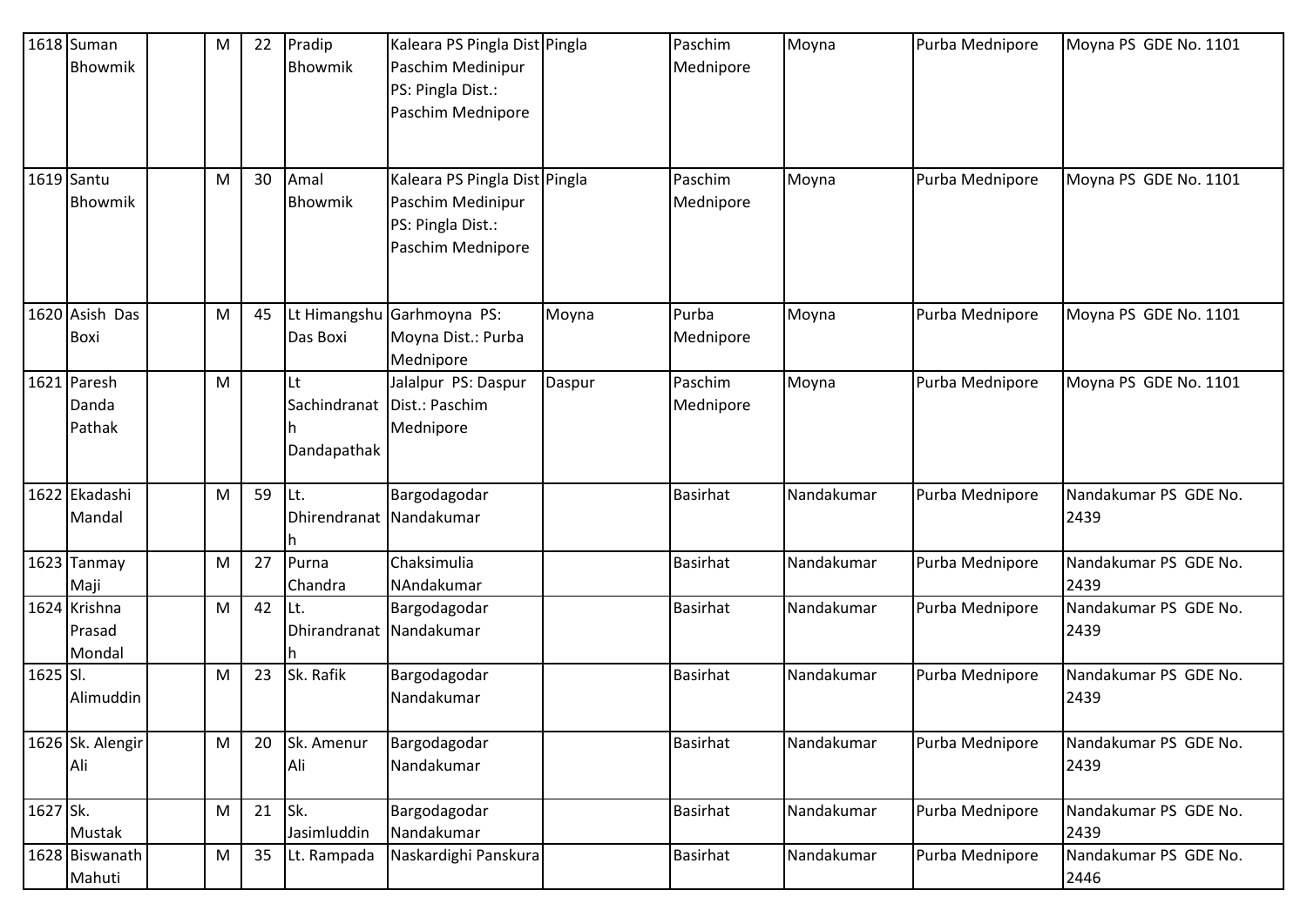|            | 1629 Pranab<br>Mondal          | M | 21 | <b>Tipu Mondal</b>        | Taraganj PS:<br>Ramnagar Dist.:<br>Diamond Harbour<br><b>Police District</b>        | Ramnagar                 | Diamond<br><b>Harbour Police</b><br>District        | Ramnagar                 | <b>Diamond Harbour</b><br><b>Police District</b> | Ramnagar PS GDE No. 1258                    |
|------------|--------------------------------|---|----|---------------------------|-------------------------------------------------------------------------------------|--------------------------|-----------------------------------------------------|--------------------------|--------------------------------------------------|---------------------------------------------|
|            | 1630 Krishana<br>Mondal        | M | 27 | Bhadershwar<br>Mondal     | Taraganj PS:<br>Ramnagar Dist.:<br><b>Diamond Harbour</b><br><b>Police District</b> | Ramnagar                 | Diamond<br><b>Harbour Police</b><br><b>District</b> | Ramnagar                 | Diamond Harbour<br><b>Police District</b>        | Ramnagar PS GDE No. 1258                    |
|            | 1631 Kuntal<br>Mondal          |   |    | Nisikanta                 | Laxmanchak PS:<br>Talpatti ghat coastal<br>Dist.: Purba<br>Mednipore                | Talpatti ghat<br>coastal | Purba<br>Mednipore                                  | Talpatti ghat<br>coastal | Purba Mednipore                                  | Talpatti ghat coastal PS GDE<br>No. 780     |
| 1632 Vola  | Mahato                         | M |    | Lt.sudhir<br>Mahato       | Ranguni PS: Adra<br>Dist.: Purulia                                                  | Adra                     | Purulia                                             | Adra                     | Purulia                                          | Adra PS GDE No. 1159                        |
|            | 1633 Kirtan<br>Bouri           | M |    | Sajal Bouri               | Chakolta PS: Adra<br>Dist.: Purulia                                                 | Adra                     | Purulia                                             | Adra                     | Purulia                                          | Adra PS GDE No. 1159                        |
|            | 1634 Jhantu<br><b>Bouri</b>    | M |    | Suhir Bouri               | Chakolta PS: Adra<br>Dist.: Purulia                                                 | Adra                     | Purulia                                             | Adra                     | Purulia                                          | Adra PS GDE No. 1159                        |
|            | 1635 Sk Samijul                | M | 20 | Sk. Latip                 | Agaya Narrah PS:<br>Purulia mufassil<br>Dist.: Purulia                              | Purulia mufassil         | Purulia                                             | Arsha                    | Purulia                                          | Arsha PS GDE No. 1031                       |
| 1636 Nivas | Mahato                         | M | 37 | Lt. Ajit<br>Mahato        | Boram PS: Arsha<br>Dist.: Purulia                                                   | Arsha                    | Purulia                                             | Arsha                    | Purulia                                          | Arsha PS GDE No. 1031                       |
|            | 1637 Prakash<br>Mahato         | M | 28 | Rashu<br>Mahato           | Boram PS: Arsha<br>Dist.: Purulia                                                   | Arsha                    | Purulia                                             | Arsha                    | Purulia                                          | Arsha PS GDE No. 1031                       |
|            | 1638 Chitta<br>Mahato          | M | 31 | Tapan<br>Mahato           | Boram PS: Arsha<br>Dist.: Purulia                                                   | Arsha                    | Purulia                                             | Arsha                    | Purulia                                          | Arsha PS GDE No. 1031                       |
| 1639 Vukol | Rajak                          | M | 30 | Mochan<br>Rajak           | Ghorabandha PS:<br>Bagmundi Dist.:<br>Purulia                                       | Bagmundi                 | Purulia                                             | Bagmundi                 | Purulia                                          | Bagmundi PS GDE No. 1550                    |
| 1640 Ajay  | Rajak                          | M | 25 | Gouranga<br>Rajak         | Ghorabandha PS:<br>Bagmundi Dist.:<br>Purulia                                       | Bagmundi                 | Purulia                                             | Bagmundi                 | Purulia                                          | Bagmundi PS GDE No. 1550                    |
| 1641 Raju  | Kumar                          | M | 23 | Tarani Kumar              | Biddri PS: Bagmundi<br>Dist.: Purulia                                               | Bagmundi                 | Purulia                                             | Bagmundi                 | Purulia                                          | Bagmundi PS Outpost Suisa<br>OP GDE No. 841 |
|            | 1642 Makar<br><b>Sing Mura</b> | M | 23 | <b>Fudlu Sing</b><br>Mura | Mukrub PS:<br>Bagmundi Dist.:<br>Purulia                                            | Bagmundi                 | Purulia                                             | Bagmundi                 | Purulia                                          | Bagmundi PS Outpost Suisa<br>OP GDE No. 841 |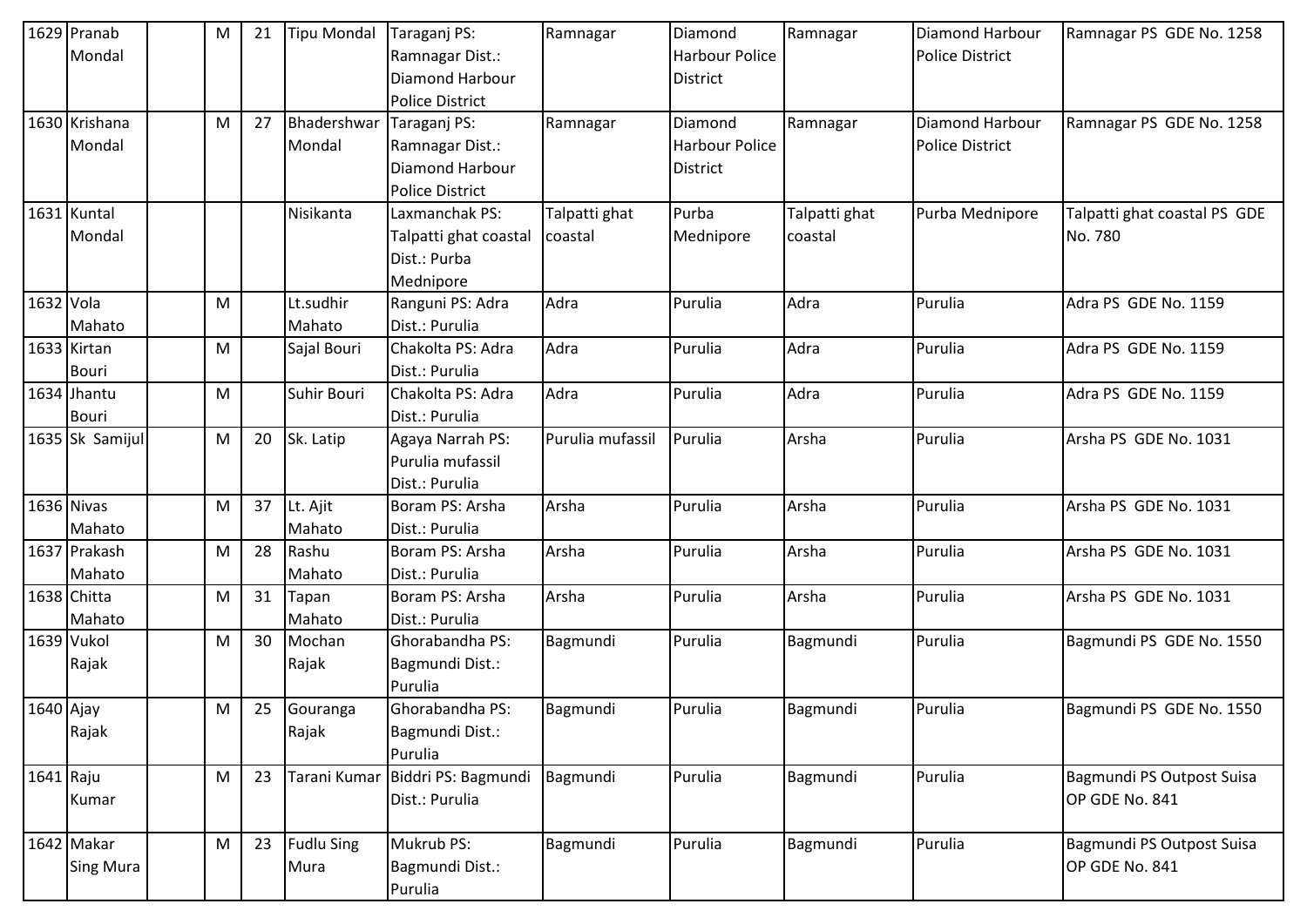|           | 1643 Lalmohan<br>Mahato     | M | 22 | Banamali<br>Mahato           | Vill-Bandih, PS-<br>Patamda, Dist-East<br>Singhbhum JH |             | <b>Basirhat</b> | Bandowan    | Purulia | Bandowan PS GDE No. 1271                          |
|-----------|-----------------------------|---|----|------------------------------|--------------------------------------------------------|-------------|-----------------|-------------|---------|---------------------------------------------------|
|           | 1644 Sambhulal<br>Kisku     | M |    | Nirmal Kisku                 | PS: Bora Dist.:<br>Purulia                             | <b>Bora</b> | Purulia         | <b>Bora</b> | Purulia | Bora PS GDE No. 978                               |
|           | 1645 Naran<br><b>Baskey</b> | M |    | <b>Bhuban</b><br>Baskey      | PS: Bora Dist.:<br>Purulia                             | <b>Bora</b> | Purulia         | <b>Bora</b> | Purulia | Bora PS GDE No. 978                               |
|           | 1646 Brihaspati<br>Mahato   | M |    | Fulchnad<br>Mahato           | PS: Bora Dist.:<br>Purulia                             | <b>Bora</b> | Purulia         | <b>Bora</b> | Purulia | Bora PS GDE No. 983                               |
|           | 1647 Mangal<br>Tudu         | M |    | Gangadhar<br>Tudu            | PS: Bora Dist.:<br>Purulia                             | <b>Bora</b> | Purulia         | <b>Bora</b> | Purulia | Bora PS GDE No. 983                               |
|           | 1648 Tarapada<br>.majhi     | M |    | Lt Amulya<br>Majhi           | PS: Khatra Dist.:<br><b>Bankura</b>                    | Khatra      | Bankura         | <b>Bora</b> | Purulia | Bora PS Outpost Jamtolia OP<br>GDE No. 687        |
|           | 1649 Parimal<br>Mandi       | M |    | Mahadeb<br>Mandi             | PS: Bora Dist.:<br>Purulia                             | <b>Bora</b> | Purulia         | <b>Bora</b> | Purulia | Bora PS Outpost Jamtolia OP<br><b>GDE No. 687</b> |
|           | 1650 Sukumar<br>Hansda      | M | 34 | Jaladhar<br>Hansda           | Dariakata PS: Hura<br>Dist.: Purulia                   | Hura        | Purulia         | Hura        | Purulia | Hura PS GDE No. 1164                              |
|           | 1651 Khokan<br>Majhi        | M | 33 | Ranjit Majhi                 | Dariakata PS: Hura<br>Dist.: Purulia                   | Hura        | Purulia         | Hura        | Purulia | Hura PS GDE No. 1164                              |
| 1652 Amit | <b>Bouri</b>                | M | 31 | Samir Bouri                  | Lakhanpur PS: Hura<br>Dist.: Purulia                   | Hura        | Purulia         | Hura        | Purulia | Hura PS GDE No. 1166                              |
|           | 1653 Subham<br>Thakur       | M | 38 | Anirban<br>Thakur            | Lakhanpur PS: Hura<br>Dist.: Purulia                   | Hura        | Purulia         | Hura        | Purulia | Hura PS GDE No. 1166                              |
|           | 1654 Akhil Ch<br>Mahato     | M |    | Lt. Rabi<br>Mahato           | Baraganta PS: Jhalda Jhalda<br>Dist.: Purulia          |             | Purulia         | Jhalda      | Purulia | Jhalda PS GDE No. 1288                            |
|           | 1655 Chaturbhu<br>Kumar     | M |    | Lt. Durga<br>Charan<br>Kumar | Chekya PS: Jhalda<br>Dist.: Purulia                    | Jhalda      | Purulia         | Jhalda      | Purulia | Jhalda PS GDE No. 1288                            |
|           | 1656 Sastipada<br>Mahato    | M |    | Mangal<br>Mahato             | Hensahatu PS:<br>Jhalda Dist.: Purulia                 | Jhalda      | Purulia         | Jhalda      | Purulia | Jhalda PS GDE No. 1288                            |
|           | 1657 Goutam<br>Mahato       | M |    | Rampada<br>Mahato            | Patub PS: Jhalda<br>Dist.: Purulia                     | Jhalda      | Purulia         | Jhalda      | Purulia | Jhalda PS GDE No. 1288                            |
|           | 1658 Bhagbat<br>Kumar       | M |    | Lt. Amulya<br>Kumar          | Chekya PS: Kotshila<br>Dist.: Purulia                  | Kotshila    | Purulia         | Jhalda      | Purulia | Jhalda PS GDE No. 1288                            |
|           | 1659 Kishor<br>Mahato       | M |    | Sripada<br>Mahato            | Torang PS: Jhalda<br>Dist.: Purulia                    | Jhalda      | Purulia         | Jhalda      | Purulia | Jhalda PS GDE No. 1297                            |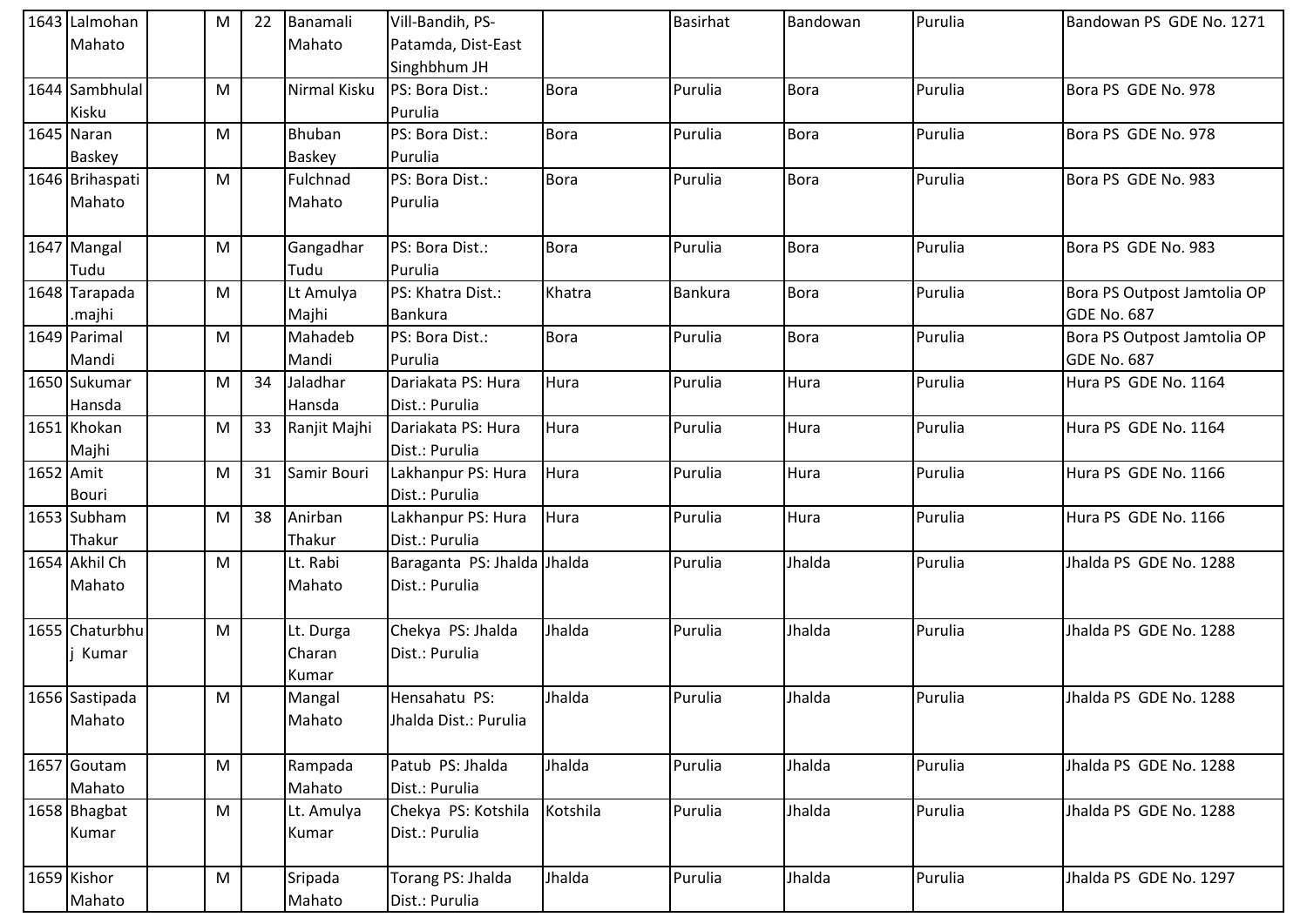| 1660 Shaktipad<br>a Majhi        | M                                                                                                          |    |                       | Biplab Majhi Sarambo PS: Jhalda<br>Dist.: Purulia         | Jhalda   | Purulia | Jhalda   | Purulia        | Jhalda PS GDE No. 1297                           |
|----------------------------------|------------------------------------------------------------------------------------------------------------|----|-----------------------|-----------------------------------------------------------|----------|---------|----------|----------------|--------------------------------------------------|
| 1661 Jayanta<br>Majhi            | М                                                                                                          |    | Trilochan<br>Majhi    | Jargo PS: Jhalda Dist.: Jhalda<br>Purulia                 |          | Purulia | Jhalda   | Purulia        | Jhalda PS GDE No. 1297                           |
| 1662 Kalipada<br>Chakrobor<br>ty | M                                                                                                          |    | Madhab<br>Chakroborty | Ichag PS: Jhalda<br>Dist.: Purulia                        | Jhalda   | Purulia | Jhalda   | Purulia        | Jhalda PS GDE No. 1297                           |
| 1663 Prithbi<br>Mahato           | M                                                                                                          |    | Lt. Sripada<br>Mahato | Ichag PS: Jhalda<br>Dist.: Purulia                        | Jhalda   | Purulia | Jhalda   | Purulia        | Jhalda PS GDE No. 1297                           |
| 1664 Rajaram<br>Mahato           | M                                                                                                          |    | Kartik<br>Mahato      | Bondi PS: Jhalda<br>Dist.: Purulia                        | Jhalda   | Purulia | Jhalda   | Purulia        | Jhalda PS Outpost Tulin OP<br><b>GDE No. 837</b> |
| 1665 Sonaram<br>Mahato           | M                                                                                                          |    | Bidhan<br>Mahato      | Bondih PS: Jhalda<br>Dist.: Purulia                       | Jhalda   | Purulia | Jhalda   | Purulia        | Jhalda PS Outpost Tulin OP<br>GDE No. 837        |
| 1666 Kalipada<br>Mahato          | M                                                                                                          | 36 | Paltan<br>Mahato      | Near Pundag Bus<br>stand PS: Joypur<br>Dist.: Purulia     | Joypur   | Purulia | Joypur   | Purulia        | Joypur PS GDE No. 791                            |
| 1667 Brihaspati<br>Mahato        | M                                                                                                          | 38 | Madhusudan<br>Mahato  | Rakhbor More PS:<br>Joypur Dist.: Purulia                 | Joypur   | Purulia | Joypur   | Purulia        | Joypur PS GDE No. 1341                           |
| 1668 Deben<br>Mahato             | M                                                                                                          | 38 | Daman<br>Mahato       | <b>Rakhbor More PS:</b><br>Joypur Dist.: Purulia          | Joypur   | Purulia | Joypur   | Purulia        | Joypur PS GDE No. 1341                           |
| 1669 Amulya<br>Ratan<br>Mahato   | M                                                                                                          | 51 | Mahato                | Lt. Bhriguram   Bartard More PS:<br>Joypur Dist.: Purulia | Joypur   | Purulia | Joypur   | Purulia        | Joypur PS GDE No. 1347                           |
| 1670 Kalam<br>Ansary             | M                                                                                                          | 25 |                       | Abdul Ansary Bartard More PS:<br>Joypur Dist.: Purulia    | Joypur   | Purulia | Joypur   | Purulia        | Joypur PS GDE No. 1347                           |
| 1671 Mirsoyeb<br>Shah            | M                                                                                                          | 21 | <b>Mukter Shah</b>    | Mukundapur More<br>PS: Joypur Dist.:<br>Purulia           | Joypur   | Purulia | Joypur   | Purulia        | Joypur PS GDE No. 1336                           |
| 1672 Ashok<br>Santra             | $\mathsf{M}% _{T}=\mathsf{M}_{T}\!\left( a,b\right) ,\ \mathsf{M}_{T}=\mathsf{M}_{T}\!\left( a,b\right) ,$ |    | Lt. Gopal<br>Santra   | Kotulpur PS:<br>Kotulpur Dist.:<br><b>Bankura</b>         | Kotulpur | Bankura | Joypur   | <b>Bankura</b> | Joypur PS GDE No. 1456                           |
| 1673 Ashish<br>Mahato            | ${\sf M}$                                                                                                  | 21 | Subodh<br>Mahato      | Natundih PS: Hura<br>Dist.: Purulia                       | Hura     | Purulia | Kashipur | Purulia        | Kashipur PS GDE No. 1215                         |
| 1674 Ganesh<br><b>Bouri</b>      | M                                                                                                          | 18 | Nripen Bauri          | Ahartore PS:<br>Kashipur Dist.:<br>Purulia                | Kashipur | Purulia | Kashipur | Purulia        | Kashipur PS GDE No. 1215                         |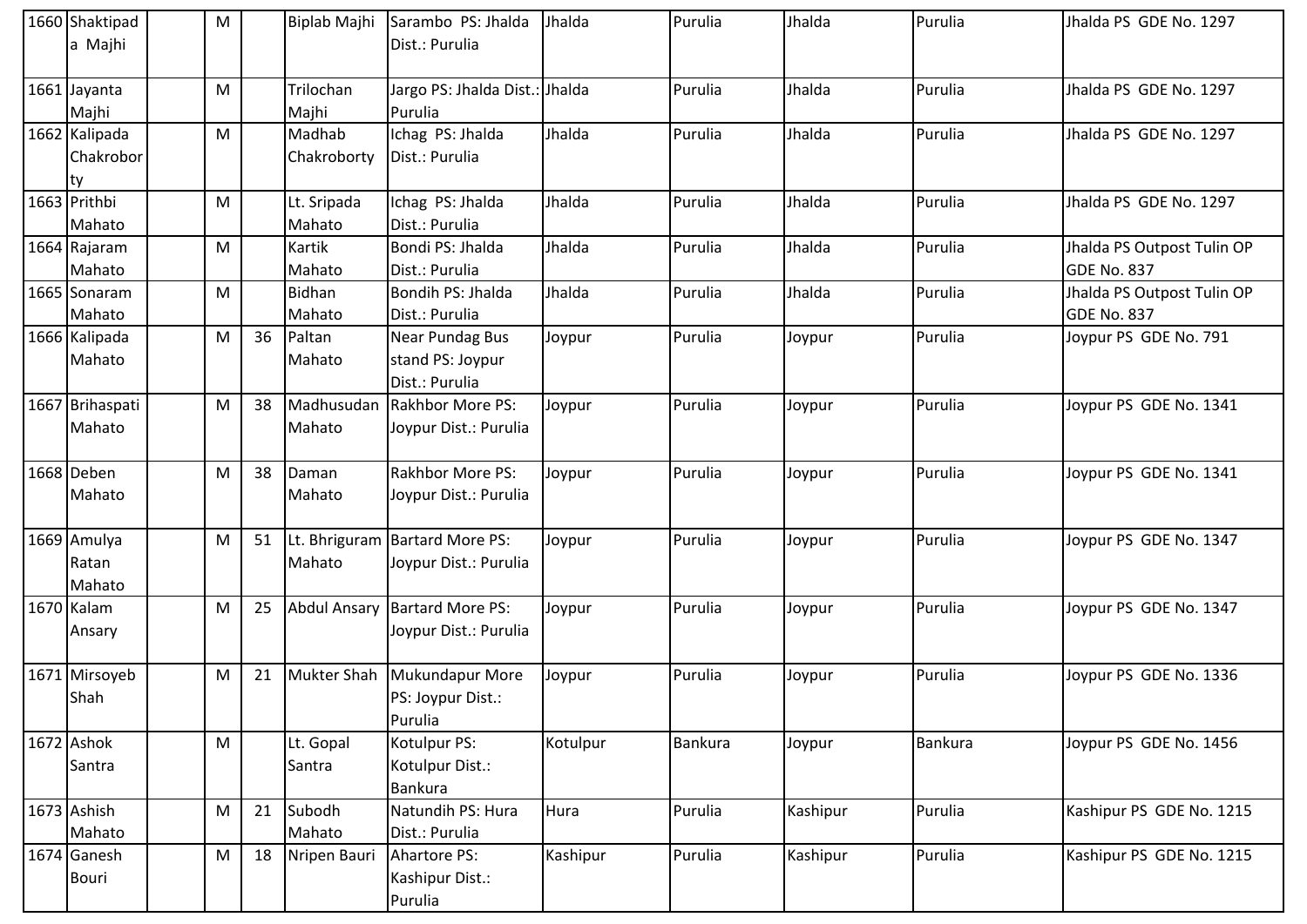|            | 1675 Jayanta  | M |    | Radhu              | Gagnabaidh PS: Adra Adra           |          | Purulia | Kashipur | Purulia | Kashipur PS GDE No. 1215 |
|------------|---------------|---|----|--------------------|------------------------------------|----------|---------|----------|---------|--------------------------|
|            | Kaibarta      |   |    | Kaibarta           | Dist.: Purulia                     |          |         |          |         |                          |
| 1676 Rabin |               | M | 25 | Tarapada           | Rangiladih PS:                     | Kashipur | Purulia | Kashipur | Purulia | Kashipur PS GDE No. 1204 |
|            | Bauri         |   |    | <b>Bauri</b>       | Kashipur Dist.:                    |          |         |          |         |                          |
|            |               |   |    |                    | Purulia                            |          |         |          |         |                          |
|            | 1677 Balaram  | M |    | Lakhindar          | Keliathole PS:                     | Kashipur | Purulia | Kashipur | Purulia | Kashipur PS GDE No. 1204 |
|            | Tudu          |   |    | Tudu               | Kashipur Dist.:                    |          |         |          |         |                          |
|            |               |   |    |                    | Purulia                            |          |         |          |         |                          |
| 1678 Jiban |               | M |    | Ajit Mudi          | Sidpur PS: Kashipur                | Kashipur | Purulia | Kashipur | Purulia | Kashipur PS GDE No. 1204 |
|            | Mudi          |   |    |                    | Dist.: Purulia                     |          |         |          |         |                          |
|            |               |   |    |                    |                                    |          |         |          |         |                          |
|            | 1679 Ashoke   |   |    | Bibhubhusha        | Gunga PS: Joypur                   | Joypur   | Purulia | Kotshila | Purulia | Kotshila PS GDE No. 1083 |
|            | <b>Kumar</b>  |   |    | n Mahato           | Dist.: Purulia                     |          |         |          |         |                          |
|            | Mahato        |   |    |                    |                                    |          |         |          |         |                          |
| 1680 Rasid |               | M |    | <b>Adam Ansary</b> | Chaitandih PS:                     | Joypur   | Purulia | Kotshila | Purulia | Kotshila PS GDE No. 1083 |
|            | Ansary        |   |    |                    | Joypur Dist.: Purulia              |          |         |          |         |                          |
|            |               |   |    |                    |                                    |          |         |          |         |                          |
|            | 1681 Pradip   | M |    | Suirmaol           | Jabar PS: Kotshila                 | Kotshila | Purulia | Kotshila | Purulia | Kotshila PS GDE No. 1092 |
|            | Mahato        |   |    | Mahaali            | Dist.: Purulia                     |          |         |          |         |                          |
| 1682 Anil  |               | M |    | Prahlad            | Jabar PS: Kotshila                 | Kotshila | Purulia | Kotshila | Purulia | Kotshila PS GDE No. 1092 |
|            | Mahali        |   |    | Maahali            | Dist.: Purulia                     |          |         |          |         |                          |
|            | 1683 Ashutosh | M |    | Anil Mahali        | Jabar PS: Kotshila                 | Kotshila | Purulia | Kotshila | Purulia | Kotshila PS GDE No. 1092 |
|            | Mahali        |   |    |                    | Dist.: Purulia                     |          |         |          |         |                          |
|            | 1684 Ranjan   | M | 38 | Ganesh             | Bartoria PS: Neturia               | Neturia  | Purulia | Neturia  | Purulia | Neturia PS GDE No. 1264  |
|            | Mandal        |   |    | Mandal             | Dist.: Purulia                     |          |         |          |         |                          |
|            |               |   |    |                    |                                    |          |         |          |         |                          |
|            | 1685 Tarapada | M | 36 |                    | Dibakar Gorai Bartoria PS: Neturia | Neturia  | Purulia | Neturia  | Purulia | Neturia PS GDE No. 1264  |
|            | Gorai         |   |    |                    | Dist.: Purulia                     |          |         |          |         |                          |
|            |               |   |    |                    |                                    |          |         |          |         |                          |
|            | 1686 Nandalal | M | 32 | Raghunath          | Madandih PS:                       | Neturia  | Purulia | Neturia  | Purulia | Neturia PS GDE No. 1271  |
|            | <b>Bouri</b>  |   |    | <b>Bouri</b>       | Neturia Dist.: Purulia             |          |         |          |         |                          |
|            |               |   |    |                    |                                    |          |         |          |         |                          |
|            | 1687 Muruli   | M | 34 | Madhusudan         | Madandih PS:                       | Neturia  | Purulia | Neturia  | Purulia | Neturia PS GDE No. 1271  |
|            | Bouri         |   |    | <b>Bouri</b>       | Neturia Dist.: Purulia             |          |         |          |         |                          |
|            |               |   |    |                    |                                    |          |         |          |         |                          |
| 1688 Rishi |               |   | 27 | Jhantu Mudi        | Kelahi PS: Para Dist.:             | Para     | Purulia | Para     | Purulia | Para PS GDE No. 1150     |
|            | Mudi          |   |    |                    | Purulia                            |          |         |          |         |                          |
|            | 1689 Kirtam   |   | 26 | <b>Bhola Mudi</b>  | Kelahi PS: Para Dist.:             | Para     | Purulia | Para     | Purulia | Para PS GDE No. 1150     |
|            | Mudi          |   |    |                    | Purulia                            |          |         |          |         |                          |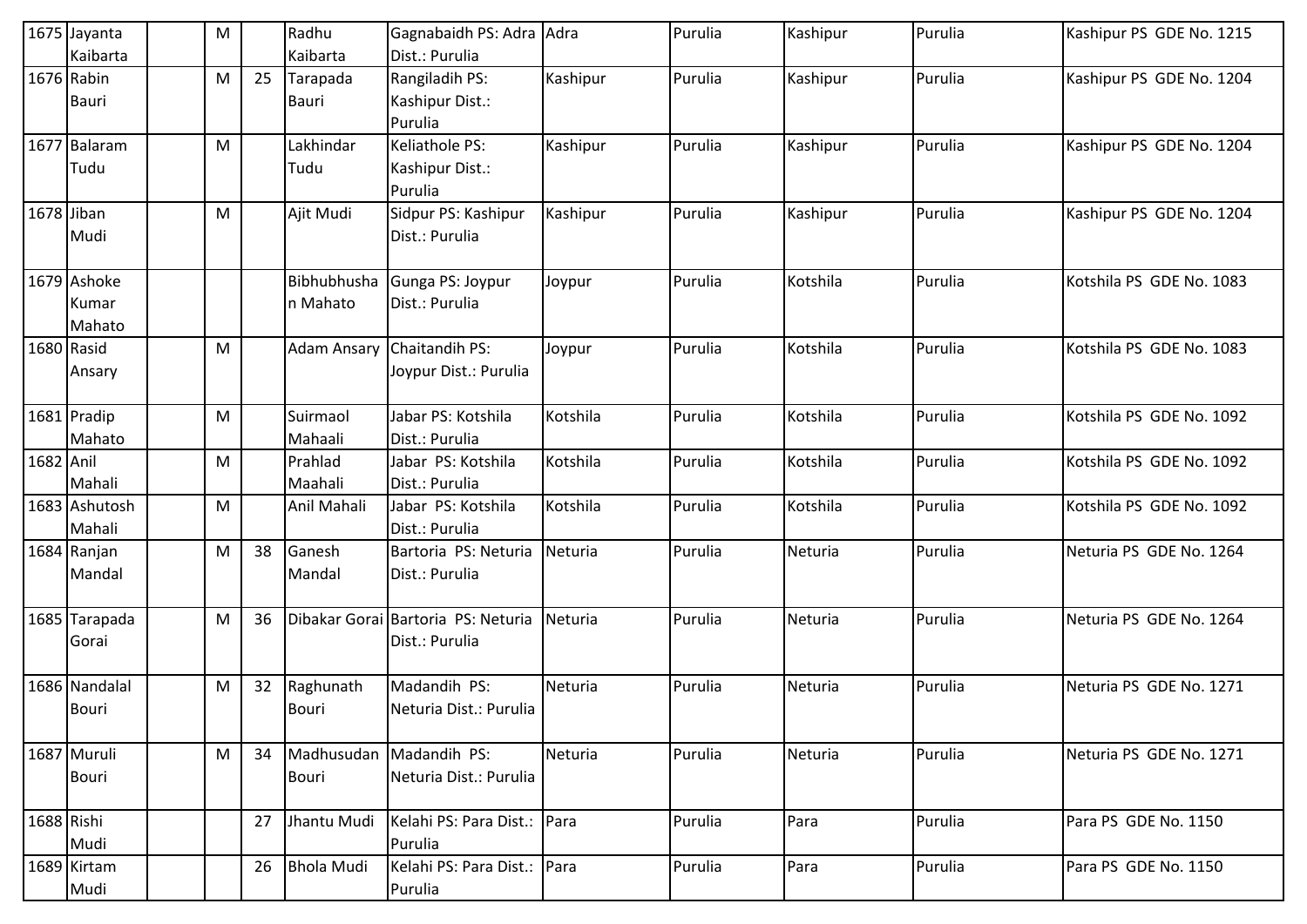| 1690 Sanatan   |              |   | 24 | Bhupen              | Ranipur PS: Para                               | Para         | Purulia | Para         | Purulia | Para PS GDE No. 498          |
|----------------|--------------|---|----|---------------------|------------------------------------------------|--------------|---------|--------------|---------|------------------------------|
| Karmakar       |              |   |    | Karmakar            | Dist.: Purulia                                 |              |         |              |         |                              |
| 1691 Jagadish  |              | M | 33 | Kamlakanta          | Ranipur PS: Para                               | Para         | Purulia | Para         | Purulia | Para PS GDE No. 498          |
| <b>Bauri</b>   |              |   |    | <b>Bauri</b>        | Dist.: Purulia                                 |              |         |              |         |                              |
| 1692 Rajesh    |              | M |    | Ramesh              | Dist.: Purulia                                 |              | Purulia | Puncha       | Purulia | Puncha PS GDE No. 1025       |
| Mahato         |              |   |    | Mahato              |                                                |              |         |              |         |                              |
| 1693 Abhijit   |              | M |    | Krishna             | Dist.: Purulia                                 |              | Purulia | Puncha       | Purulia | Puncha PS GDE No. 1025       |
| Mahato         |              |   |    | Mahato              |                                                |              |         |              |         |                              |
| 1694 Suman     |              | M |    | Pranab              | Dist.: Purulia                                 |              | Purulia | Puncha       | Purulia | Puncha PS GDE No. 1025       |
| Mahato         |              |   |    | Mahato              |                                                |              |         |              |         |                              |
| 1695 Baidyanat |              | М | 35 | Sambhu              | Nadiha Chira Bari, W- Purulia town             |              | Purulia | Purulia town | Purulia | Purulia town PS GDE No. 1544 |
| h Sahis        |              |   |    | <b>Sahgis</b>       | 07 PS: Purulia town                            |              |         |              |         |                              |
|                |              |   |    |                     | Dist.: Purulia                                 |              |         |              |         |                              |
| 1696 Laxmikant |              | M | 37 |                     | Sambhu Sahis Nadiha Chira Bari, W-Purulia town |              | Purulia | Purulia town | Purulia | Purulia town PS GDE No. 1544 |
| a Sahis        |              |   |    |                     | 07 PS: Purulia town                            |              |         |              |         |                              |
|                |              |   |    |                     | Dist.: Purulia                                 |              |         |              |         |                              |
| 1697 Chandan   | <b>Bablu</b> | M | 29 | Sushil Dutta        | Amdiha, Near Hari                              | Purulia town | Purulia | Purulia town | Purulia | Purulia town PS GDE No. 1544 |
| Dutta          |              |   |    |                     | Mandir, W-06 PS:                               |              |         |              |         |                              |
|                |              |   |    |                     | Purulia town Dist.:                            |              |         |              |         |                              |
|                |              |   |    |                     | Purulia                                        |              |         |              |         |                              |
| 1698 Badheswa  |              | M | 26 | Dinesh Gorai        | Sarkar Para W-19 PS: Purulia town              |              | Purulia | Purulia town | Purulia | Purulia town PS GDE No. 1544 |
| r Gorain       |              |   |    |                     | Purulia town Dist.:                            |              |         |              |         |                              |
|                |              |   |    |                     | Purulia                                        |              |         |              |         |                              |
| 1699 Karan     |              | M | 24 | <b>Bhutan Bauri</b> | Sinderparty, Near                              | Purulia town | Purulia | Purulia town | Purulia | Purulia town PS GDE No. 1544 |
| <b>Bauri</b>   |              |   |    |                     | Kali Mandir, W-10                              |              |         |              |         |                              |
|                |              |   |    |                     | PS: Purulia town                               |              |         |              |         |                              |
|                |              |   |    |                     | Dist.: Purulia                                 |              |         |              |         |                              |
| 1700 Panchana  |              | M | 38 | Ganesh              | Vill-Korang, Po-Puara Arsha                    |              | Purulia | Purulia town | Purulia | Purulia town PS GDE No. 1546 |
|                |              |   |    | Goswami             | PS: Arsha Dist.:                               |              |         |              |         |                              |
| Goswami        |              |   |    |                     | Purulia                                        |              |         |              |         |                              |
| 1701 Ananda    |              | M | 21 | Kalo Bagti          | Munsefdanga, Chita                             | Purulia town | Purulia | Purulia town | Purulia | Purulia town PS GDE No. 1546 |
| <b>Bagti</b>   |              |   |    |                     | Danga, W-02 PS:                                |              |         |              |         |                              |
|                |              |   |    |                     | Purulia town Dist.:                            |              |         |              |         |                              |
|                |              |   |    |                     | Purulia                                        |              |         |              |         |                              |
| 1702 Paltu     | Taklu        | M | 22 | Bhgakru             | Alangidanga, Near                              | Purulia town | Purulia | Purulia town | Purulia | Purulia town PS GDE No. 1546 |
| <b>Bauri</b>   |              |   |    | Bauri               | Hanuman Mandir, W-                             |              |         |              |         |                              |
|                |              |   |    |                     | 01 PS: Purulia town                            |              |         |              |         |                              |
|                |              |   |    |                     | Dist.: Purulia                                 |              |         |              |         |                              |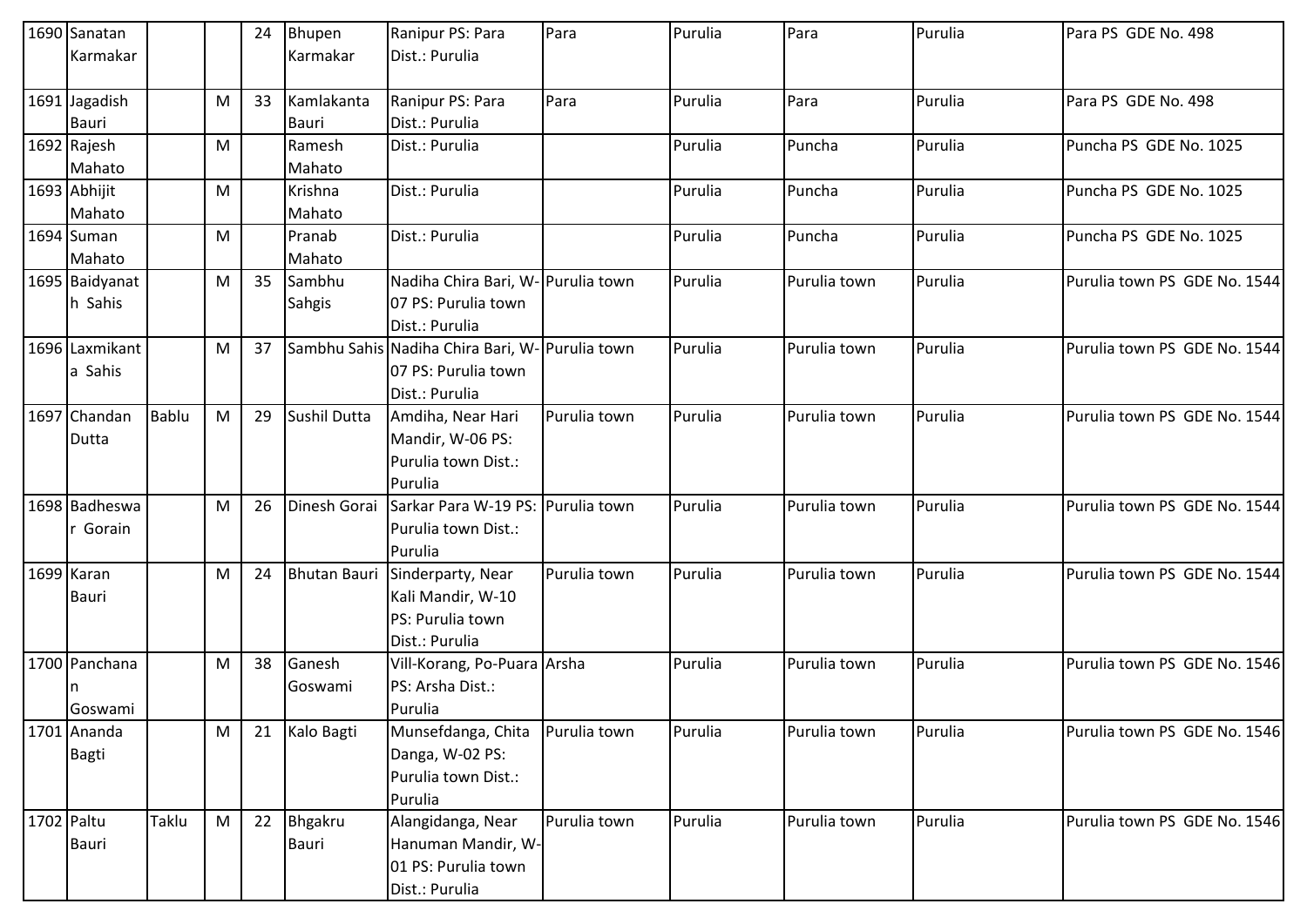|            | 1703 Rahul<br>Sahis           | М | 20 | <b>Milon Sahis</b>      | Munsefdanga K.N.C.<br>Lane, W-02 PS:<br>Purulia town Dist.:<br>Purulia                                                     | Purulia town   | Purulia                                               | Purulia town | Purulia | Purulia town PS GDE No. 1546    |
|------------|-------------------------------|---|----|-------------------------|----------------------------------------------------------------------------------------------------------------------------|----------------|-------------------------------------------------------|--------------|---------|---------------------------------|
|            | 1704 Jhulan<br>Sutrradha      | M | 29 | Jiten<br>Sutradhar      | Namopara Near<br>Biswakarma Mandir,<br>W-12 PS: Purulia<br>town Dist.: Purulia                                             | Purulia town   | Purulia                                               | Purulia town | Purulia | Purulia town PS GDE No. 1546    |
|            | 1705 Dipak<br><b>Bauri</b>    | M | 25 | Hiru Bauri              | Napara PS:<br>Raghunathpur Dist.:<br>Purulia                                                                               | Raghunathpur   | Purulia                                               | Raghunathpur | Purulia | Raghunathpur PS GDE No.<br>1409 |
| 1706 Kajal | <b>Bouri</b>                  | M | 34 | Nanda Bouri             | Bediapara, Ward No.<br>07 PS: Raghunathpur<br>Dist.: Purulia                                                               | Raghunathpur   | Purulia                                               | Raghunathpur | Purulia | Raghunathpur PS GDE No.<br>1409 |
|            | 1707 Suraj<br>Kumar<br>Sharma | M | 22 | Surendar<br>Sharma      | <b>Bidhannagar PS:</b><br>Asansole south Dist.:<br>Asansol Durgapur<br>Police<br>Commissionerate                           | Asansole south | Asansol<br>Durgapur<br>Police<br>Commissionera<br>te  | Raghunathpur | Purulia | Raghunathpur PS GDE No.<br>1409 |
|            | 1708 Rahul<br>Singh<br>Khati  | M | 37 | Debendra<br>Singh Khati | Loco Colony<br>Mahuadanga, Qtr<br>No. 221/GH PS:<br>Asansole north Dist.:<br>Asansol Durgapur<br>Police<br>Commissionerate | Asansole north | Asansol<br>Durgapur<br>Police<br>Commissionera<br> te | Raghunathpur | Purulia | Raghunathpur PS GDE No.<br>1409 |
|            | 1709 Sadhan<br>Mahato         | M | 42 | Shyamapada<br>Mahato    | Sulunga PS: Neturia<br>Dist.: Purulia                                                                                      | Neturia        | Purulia                                               | Raghunathpur | Purulia | Raghunathpur PS GDE No.<br>1409 |
|            | 1710 Dharmend<br>ra Gorai     | M | 32 | Probodh Ch.<br>Gorai    | Akunja PS:<br>Raghunathpur Dist.:<br>Purulia                                                                               | Raghunathpur   | Purulia                                               | Raghunathpur | Purulia | Raghunathpur PS GDE No.<br>1422 |
|            | $1711$ Lalan<br>Ansary        | M | 26 | Ajid Ansary             | Setpalash PS:<br>Raghunathpur Dist.:<br>Purulia                                                                            | Raghunathpur   | Purulia                                               | Raghunathpur | Purulia | Raghunathpur PS GDE No.<br>1422 |
|            | 1712 Dalgobind<br>a Majee     | M | 55 | Lt. Bholanath<br>Majee  | Muldih PS:<br>Raghunathpur Dist.:<br>Purulia                                                                               | Raghunathpur   | Purulia                                               | Raghunathpur | Purulia | Raghunathpur PS GDE No.<br>1422 |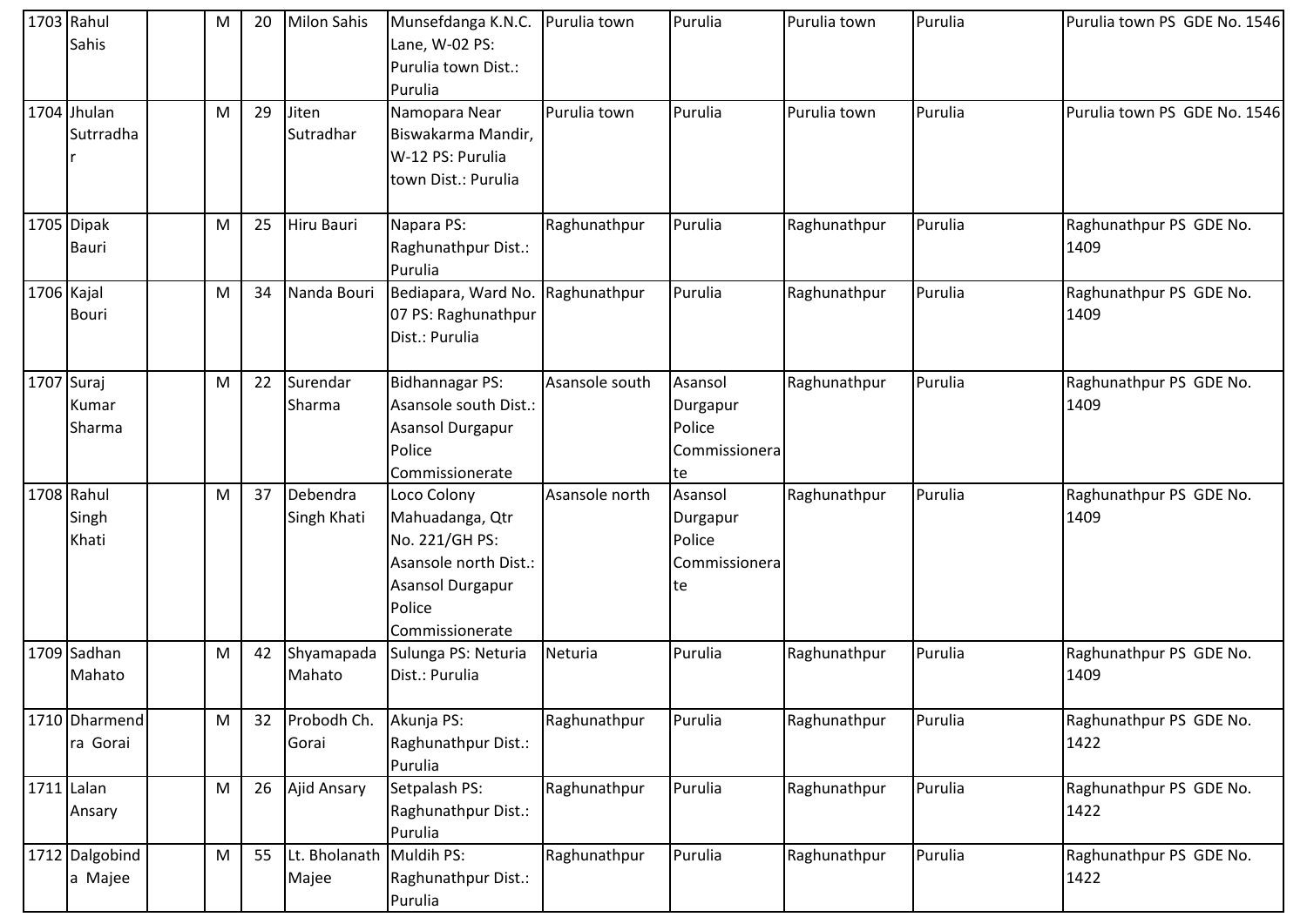|            | 1713 Somnath<br>Bhattacha | М | 35 | Shaktipada<br>Bhattacharje     | Moutorh PS:<br>Raghunathpur Dist.:   | Raghunathpur | Purulia  | Raghunathpur | Purulia        | Raghunathpur PS GDE No.<br>1422 |
|------------|---------------------------|---|----|--------------------------------|--------------------------------------|--------------|----------|--------------|----------------|---------------------------------|
|            | rjee                      |   |    | e                              | Purulia                              |              |          |              |                |                                 |
|            | 1714 Dhananjay            | M | 52 | Lt.                            | <b>Nutandih PS:</b>                  | Raghunathpur | Purulia  | Raghunathpur | Purulia        | Raghunathpur PS GDE No.         |
|            | <b>Bauri</b>              |   |    | Krishnapada                    | Raghunathpur Dist.:                  |              |          |              |                | 1422                            |
|            |                           |   |    | <b>Bauri</b>                   | Purulia                              |              |          |              |                |                                 |
|            | 1715 Rahit Mal            | M | 35 | <b>Babulal Mal</b>             | Sunuri PS: Santari                   | Santari      | Purulia  | Santari      | Purulia        | Santari PS GDE No. 985          |
|            |                           |   |    |                                | Dist.: Purulia                       |              | Purulia  |              |                |                                 |
|            | 1716 Tarun                | M | 24 | Gurupada                       | Sunuri PS: Santari                   | Santari      |          | Santari      | Purulia        | Santari PS GDE No. 985          |
|            | Mal                       |   |    | Mal                            | Dist.: Purulia                       |              |          |              |                |                                 |
|            | 1717 Laxman               | M | 30 | Umapada                        | Sunuri PS: Santari                   | Santari      | Purulia  | Santari      | Purulia        | Santari PS GDE No. 985          |
|            | Dhibar<br>1718 Gourab     |   |    | <b>Dhibar</b><br>Jhulan Dhibar | Dist.: Purulia                       |              |          |              |                |                                 |
|            |                           | M | 33 |                                | Sunuri PS: Santari                   | Santari      | Purulia  | Santari      | Purulia        | Santari PS GDE No. 985          |
|            | Dhibar<br>1719 Kuntal     | M | 32 | Harihar Mitra                  | Dist.: Purulia<br>Sunuri PS: Santari | Santari      | Purulia  | Santari      | Purulia        | Santari PS GDE No. 985          |
|            | Mitra                     |   |    |                                | Dist.: Purulia                       |              |          |              |                |                                 |
|            | 1720 Sanjay               | M | 26 | Janardan                       | Durku PS: Tamna                      | Tamna        | Purulia  | Tamna        | Purulia        | Tamna PS GDE No. 1272           |
|            | <b>Bauri</b>              |   |    | <b>Bauri</b>                   | Dist.: Purulia                       |              |          |              |                |                                 |
|            | 1721 Biplab               | M | 29 | Ukil Bauri                     | Durku PS: Tamna                      | Tamna        | Purulia  | Tamna        | Purulia        | Tamna PS GDE No. 1272           |
|            | <b>Bauri</b>              |   |    |                                | Dist.: Purulia                       |              |          |              |                |                                 |
|            | 1722 Chanchal             | M | 32 | Bhaktipada                     | Durku PS: Tamna                      | Tamna        | Purulia  | Tamna        | Purulia        | Tamna PS GDE No. 1272           |
|            | Rajwar                    |   |    | Rajwar                         | Dist.: Purulia                       |              |          |              |                |                                 |
| 1723 Sunil |                           | M | 25 | Dibakar                        | Durku PS: Tamna                      | Tamna        | Purulia  | Tamna        | Purulia        | Tamna PS GDE No. 1272           |
|            | Rajwar                    |   |    | Rajwar                         | Dist.: Purulia                       |              |          |              |                |                                 |
|            | 1724 Prasenjit            | M | 27 | Yudhistir                      | Manguria PS: Tamna                   | Tamna        | Purulia  | Tamna        | Purulia        | Tamna PS GDE No. 1272           |
|            | <b>Bauri</b>              |   |    | Bauri                          | Dist.: Purulia                       |              |          |              |                |                                 |
|            |                           |   |    |                                |                                      |              |          |              |                |                                 |
|            | 1725 Sukanta              | M | 34 | Haradhan                       | Manguria PS: Tamna                   | Tamna        | Purulia  | Tamna        | Purulia        | Tamna PS GDE No. 1272           |
|            | Bauri                     |   |    | <b>Bauri</b>                   | Dist.: Purulia                       |              |          |              |                |                                 |
| 1726 Fatik |                           | M | 30 | Basudeb                        | Manguria PS: Tamna Tamna             |              | Purulia  | Tamna        | Purulia        | Tamna PS GDE No. 1272           |
|            | Sahis                     |   |    | Sahis                          | Dist.: Purulia                       |              |          |              |                |                                 |
|            |                           |   |    |                                |                                      |              |          |              |                |                                 |
|            | 1727 Mantu                | M | 27 | Ganesh Sahis                   | Manguria PS: Tamna                   | Tamna        | Purulia  | Tamna        | Purulia        | Tamna PS GDE No. 1272           |
|            | Sahis                     |   |    |                                | Dist.: Purulia                       |              |          |              |                |                                 |
|            |                           |   |    |                                |                                      |              |          |              |                |                                 |
|            | 1728 Sabir Ali            | M | 41 | Kurban Ali                     | Sahipur PS:                          | Harirampur   | Dakshin  | Kaliaganj    | Raiganj Police | Kaliaganj PS GDE No. 1130       |
|            |                           |   |    |                                | Harirampur Dist.:                    |              | Dinajpur |              | District       |                                 |
|            |                           |   |    |                                | Dakshin Dinajpur                     |              |          |              |                |                                 |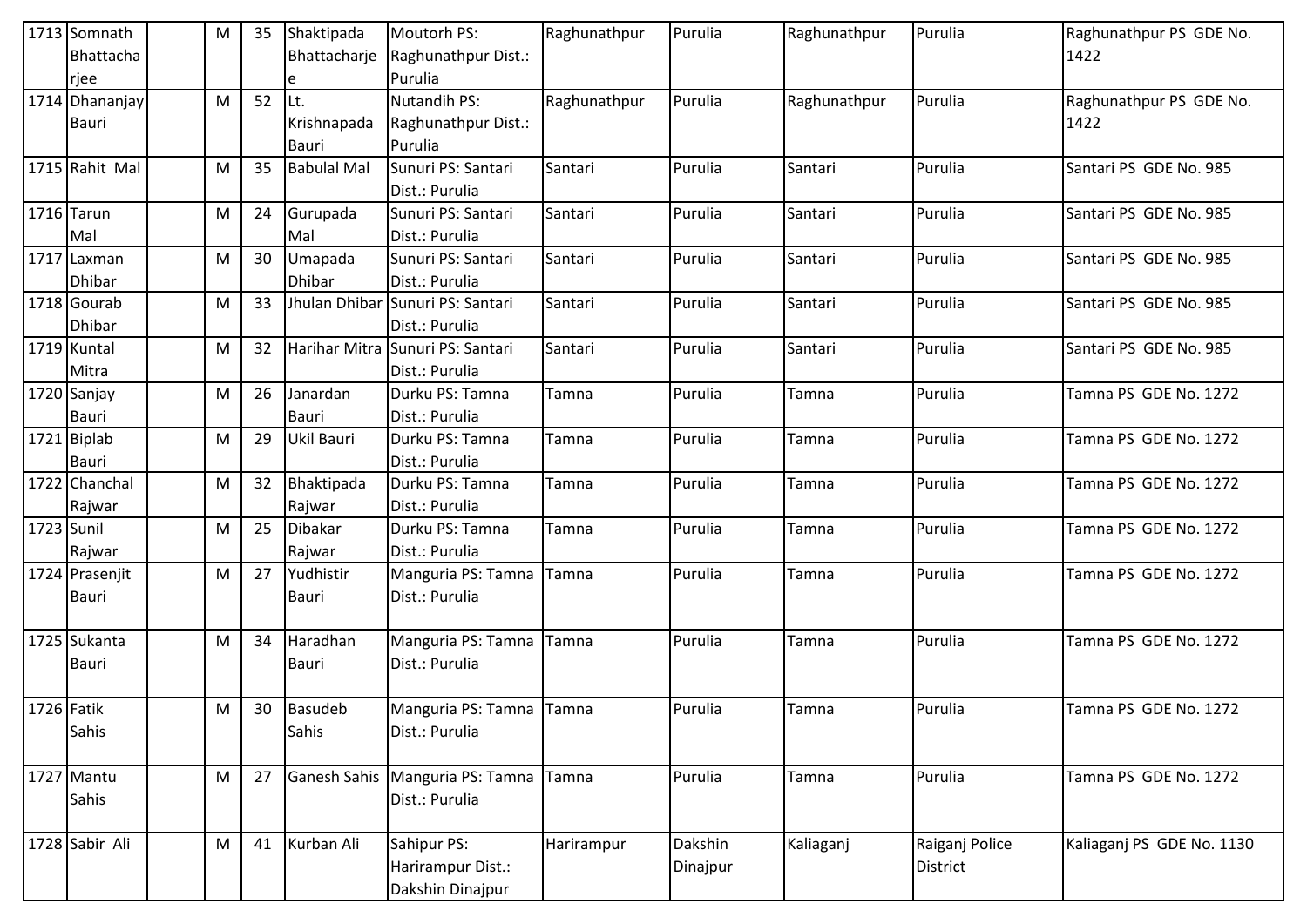|             | 1729 Menaka     | M | 48 | Bhumesh       | Dakshin Gouripur PS:               | Harirampur | Dakshin                  | Kaliaganj                         | Raiganj Police  | Kaliaganj PS GDE No. 1130    |
|-------------|-----------------|---|----|---------------|------------------------------------|------------|--------------------------|-----------------------------------|-----------------|------------------------------|
|             | Barman          |   |    | Barman        | Harirampur Dist.:                  |            | Dinajpur                 |                                   | District        |                              |
|             |                 |   |    |               | Dakshin Dinajpur                   |            |                          |                                   |                 |                              |
|             |                 |   |    |               |                                    |            |                          |                                   |                 |                              |
| 1730 Sunil  |                 | M | 45 | Bekra Mardi   | <b>Bihinagar PS:</b>               | Karandighi | Raiganj Police           | Karandighi                        | Raiganj Police  | Karandighi PS GDE No. 1205   |
|             | Mardi           |   |    |               | Karandighi Dist.:                  |            | <b>District</b>          |                                   | District        |                              |
|             |                 |   |    |               | Raiganj Police                     |            |                          |                                   |                 |                              |
|             |                 |   |    |               | <b>District</b>                    |            |                          |                                   |                 |                              |
|             | 1731 Sudharsan  | M | 45 | Dhananjay     | PS: Gangnapur Dist.:               | Gangnapur  | Ranaghat                 | Gangnapur                         | Ranaghat Police | Gangnapur PS GDE No. 1344    |
|             | Das             |   |    | Das           | Ranaghat Police                    |            | <b>Police District</b>   |                                   | District        |                              |
|             |                 |   |    |               | <b>District</b>                    |            |                          |                                   |                 |                              |
|             | 1732 Ashok      | M | 36 |               | Chuttu Ghosh PS: Ranaghat Dist.:   | Ranaghat   | Ranaghat                 | Gangnapur                         | Ranaghat Police | Gangnapur PS GDE No. 1344    |
|             | Ghosh           |   |    |               | Ranaghat Police                    |            | <b>Police District</b>   |                                   | District        |                              |
|             |                 |   |    |               | <b>District</b>                    |            |                          |                                   |                 |                              |
| 1733 Saiful |                 | M | 45 |               | Goffar Biswas PS: Gangnapur Dist.: | Gangnapur  | Ranaghat                 | Gangnapur                         | Ranaghat Police | Gangnapur PS GDE No. 1345    |
|             | <b>Biswas</b>   |   |    |               | Ranaghat Police                    |            | <b>Police District</b>   |                                   | District        |                              |
|             |                 |   |    |               | <b>District</b>                    |            |                          |                                   |                 |                              |
|             | 1734 Abbas      | M | 39 | Kasem         | PS: Gopalnagar Dist.:              | Gopalnagar | Bongaon Police Gangnapur |                                   | Ranaghat Police | Gangnapur PS GDE No. 1345    |
|             | Mondal          |   |    | Mondal        | <b>Bongaon Police</b>              |            | <b>District</b>          |                                   | District        |                              |
|             |                 |   |    |               | <b>District</b>                    |            |                          |                                   |                 |                              |
|             | 1735 Nishikanta | M | 50 | $S/O$ Lt      | PS: Hanskhli Dist.:                | Hanskhli   | Ranaghat                 | Hanskhli                          | Ranaghat Police | Hanskhli PS GDE No. 1809     |
|             | Roy             |   |    | Upendra       | Ranaghat Police                    |            | <b>Police District</b>   |                                   | District        |                              |
|             |                 |   |    | Nath Roy      | <b>District</b>                    |            |                          |                                   |                 |                              |
|             | 1736 Nirod Roy  | M | 73 | $S/O$ Lt      | PS: Hanskhli Dist.:                | Hanskhli   | Ranaghat                 | Hanskhli                          | Ranaghat Police | Hanskhli PS GDE No. 1809     |
|             |                 |   |    | Upendra       | Ranaghat Police                    |            | <b>Police District</b>   |                                   | District        |                              |
|             |                 |   |    | Nath Roy      | <b>District</b>                    |            |                          |                                   |                 |                              |
|             | 1737 Gopal      | M | 26 | $S/O$ Lt      | PS: Hanskhli Dist.:                | Hanskhli   | Ranaghat                 | Hanskhli                          | Ranaghat Police | Hanskhli PS GDE No. 1809     |
|             | Bakshi          |   |    | Dipankar      | Ranaghat Police                    |            | <b>Police District</b>   |                                   | District        |                              |
|             |                 |   |    | Bakshi        | <b>District</b>                    |            |                          |                                   |                 |                              |
|             | 1738 Rathindra  | M | 27 | S/O           | PS: Hanskhli Dist.:                | Hanskhli   | Ranaghat                 | Hanskhli                          | Ranaghat Police | Hanskhli PS GDE No. 1809     |
|             | Nath            |   |    |               | Rabindranath   Ranaghat Police     |            | <b>Police District</b>   |                                   | <b>District</b> |                              |
|             | Bakshi          |   |    | Bakshi        | <b>District</b>                    |            |                          |                                   |                 |                              |
|             | 1739 Sahadat    | M | 45 | Lt. Soukat Sk | Hasanpur PS:                       | Joynagar   |                          | Baruipur Police Baruipur g.r.p.s. | Sealdah G.R.P.  | Baruipur g.r.p.s. PS GDE No. |
|             | Sk              |   |    |               | Joynagar Dist.:                    |            | <b>District</b>          |                                   |                 | 1062                         |
|             |                 |   |    |               | <b>Baruipur Police</b>             |            |                          |                                   |                 |                              |
|             |                 |   |    |               | <b>District</b>                    |            |                          |                                   |                 |                              |
|             | 1740 Monirul    | M | 28 | Sunil Haque   | <b>Bridabanpur PS:</b>             | Domkal     | Murshidabad              | Berhampore                        | Sealdah G.R.P.  | Berhampore g.r.p.s. PS GDE   |
|             | <b>Biswas</b>   |   |    | <b>Biswas</b> | Domkal Dist.:                      |            |                          | g.r.p.s.                          |                 | No. 852                      |
|             |                 |   |    |               | Murshidabad                        |            |                          |                                   |                 |                              |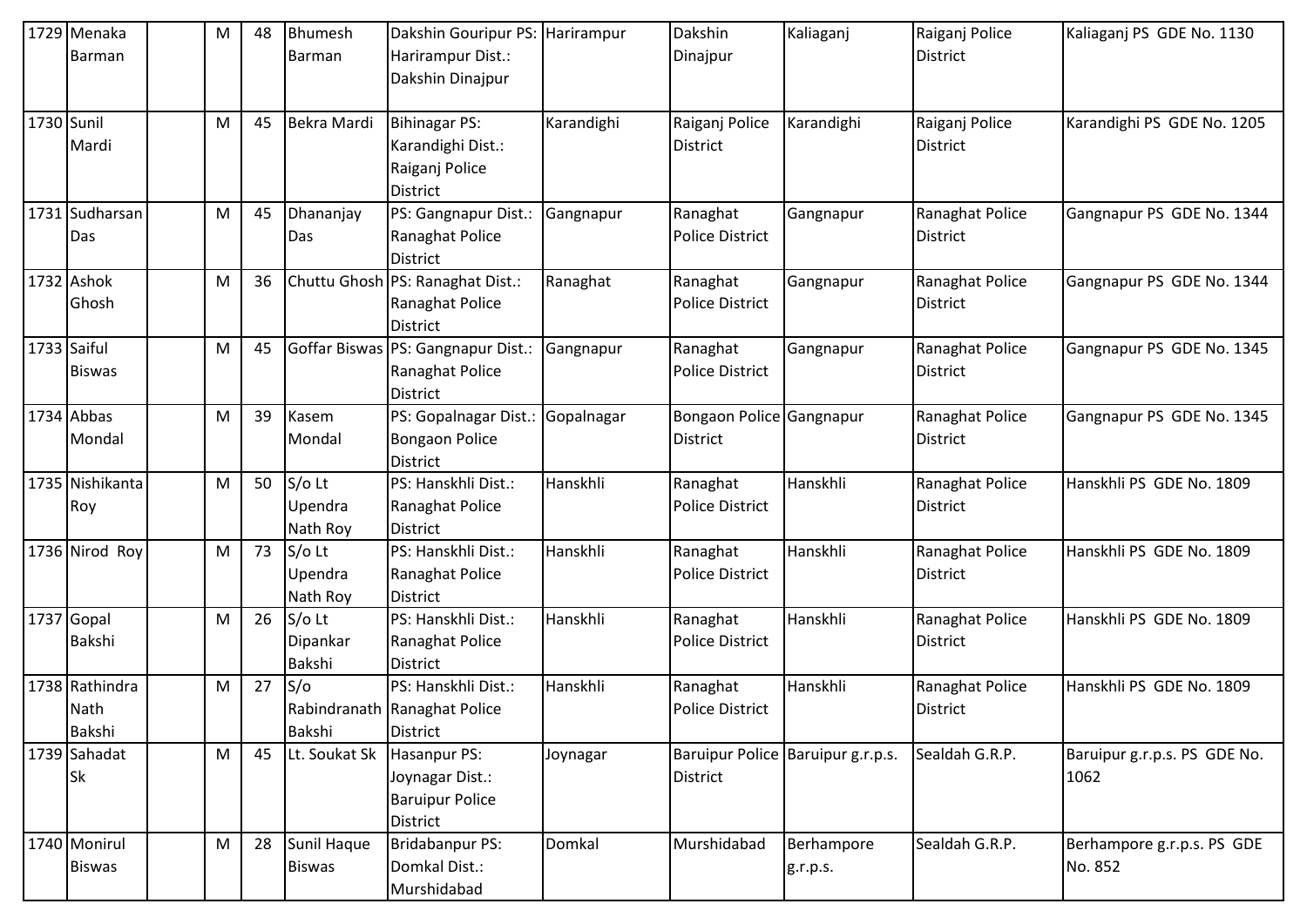|            | 1741 Goutam<br><b>Dhali</b>              |   | 31 |                            | Paritosh Dhali Maslandapur PS:<br>Habra Dist.: Barasat                                       | Habra         | Barasat                                   | Berhampore<br>g.r.p.s.                           | Sealdah G.R.P. | Berhampore g.r.p.s. PS GDE<br>No. 852 |
|------------|------------------------------------------|---|----|----------------------------|----------------------------------------------------------------------------------------------|---------------|-------------------------------------------|--------------------------------------------------|----------------|---------------------------------------|
|            | 1742 Palash<br>Mondal                    | M | 30 | Dinabandhu<br>Mondal       | Natabaria PS:<br>Mathurapur Dist.:<br>Sundarban Police<br><b>District</b>                    | Mathurapur    | Sundarban<br><b>Police District</b>       | Jadavpore g.r.p.s. Sealdah G.R.P.                |                | Jadavpore g.r.p.s. PS GDE No.<br>961  |
| 1743 Amir  | Laskar                                   | M | 26 | Kucho Laskar               | Baruipur sita kundu<br>PS: Baruipur Dist.:<br><b>Baruipur Police</b><br><b>District</b>      | Baruipur      | <b>District</b>                           | Baruipur Police Jadavpore g.r.p.s.               | Sealdah G.R.P. | Jadavpore g.r.p.s. PS GDE No.<br>961  |
|            | 1744 Majoffar<br>Mondal                  | M | 34 | Mannan<br>Mondal           | <b>Ghutiarisarif PS:</b><br>Jibantala Dist.:<br><b>Baruipur Police</b><br><b>District</b>    | Jibantala     | <b>District</b>                           | Baruipur Police Jadavpore g.r.p.s.               | Sealdah G.R.P. | Jadavpore g.r.p.s. PS GDE No.<br>975  |
| 1745 Sujan | <b>Ruidas</b>                            | M | 21 | Biswanath<br><b>Ruidas</b> | Bidhyadharpur PS:<br>Sonarpur Dist.:<br><b>Baruipur Police</b><br><b>District</b>            | Sonarpur      | <b>Baruipur Police</b><br><b>District</b> | Jadavpore g.r.p.s.                               | Sealdah G.R.P. | Jadavpore g.r.p.s. PS GDE No.<br>975  |
|            | 1746 Ankur<br>Pradhan                    | M | 27 | Anup<br>Pradhan            | Masanandapur PS:<br>Bagdah Dist.:<br><b>Bongaon Police</b><br><b>District</b>                | <b>Bagdah</b> | <b>District</b>                           | Bongaon Police Jadavpore g.r.p.s. Sealdah G.R.P. |                | Jadavpore g.r.p.s. PS GDE No.<br>975  |
|            | 1747 Subham<br><b>Kumar Shil</b>         | M | 25 | Sankar Shil                | Sugna 2 No. Lichutala Kalyani<br>PS: Kalyani Dist.:<br>Ranaghat Police<br><b>District</b>    |               | Ranaghat<br><b>Police District</b>        | Naihati g.r.p.s.                                 | Sealdah G.R.P. | Naihati g.r.p.s. PS GDE No.<br>1034   |
|            | 1748 Nayan<br>Chakrabor<br><sub>ty</sub> | M | 22 | Paritosh                   | Subhasnagar, Sugna<br>Chakraborty   PS: Kalyani Dist.:<br>Ranaghat Police<br><b>District</b> | Kalyani       | Ranaghat<br><b>Police District</b>        | Naihati g.r.p.s.                                 | Sealdah G.R.P. | Naihati g.r.p.s. PS GDE No.<br>1034   |
|            | 1749 Rabindra<br>Roy                     | M | 35 | Ratan Roy                  | Madanpur, 1 No.<br>Gobindapur PS:<br>Chakdah Dist.:<br>Ranaghat Police<br>District           | Chakdah       | Ranaghat<br>Police District               | Naihati g.r.p.s.                                 | Sealdah G.R.P. | Naihati g.r.p.s. PS GDE No.<br>1034   |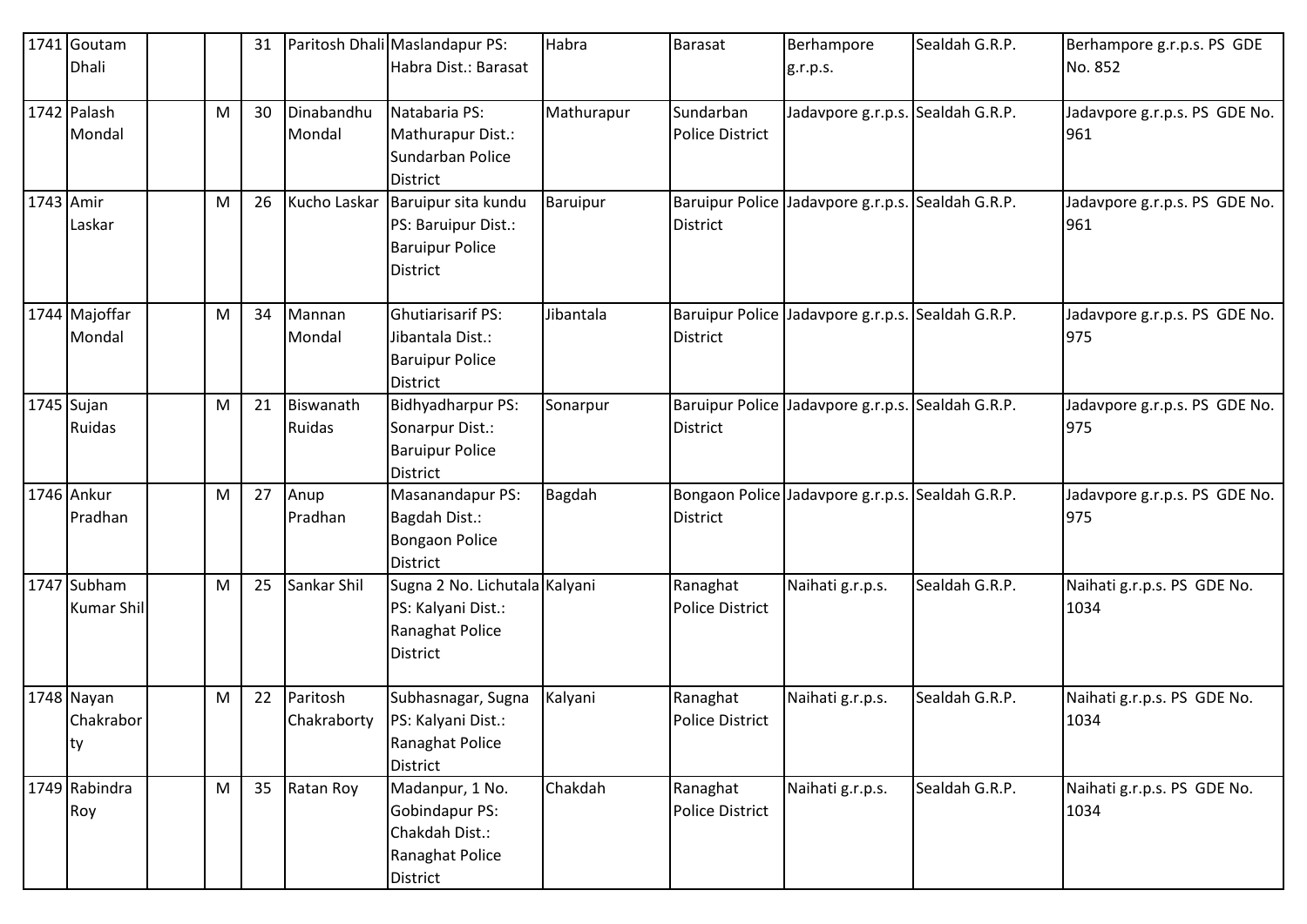|             | 1750 Payer Sk                 | M | 32 | Lt. Faroj Sk                 | Reginagar,<br>Paschimpara PS:<br>Raninagar Dist.:<br>Murshidabad                                         | Raninagar      | Murshidabad                                         | Naihati g.r.p.s.  | Sealdah G.R.P. | Naihati g.r.p.s. PS GDE No.<br>1034  |
|-------------|-------------------------------|---|----|------------------------------|----------------------------------------------------------------------------------------------------------|----------------|-----------------------------------------------------|-------------------|----------------|--------------------------------------|
|             | 1751 Arindam<br><b>Biswas</b> | M | 31 | <b>Subal Biswas</b>          | Birnagar, Najirpur PS: Taherpur<br>Taherpur Dist.:<br>Ranaghat Police<br>District                        |                | Ranaghat<br><b>Police District</b>                  | Naihati g.r.p.s.  | Sealdah G.R.P. | Naihati g.r.p.s. PS GDE No.<br>1034  |
|             | $1752$ Sujay<br>Saha          | M | 52 | Lt. Hare<br>Krishna Saha     | Jaygachi, Habra PS:<br>Habra Dist.: Barasat                                                              | Habra          | <b>Barasat</b>                                      | Naihati g.r.p.s.  | Sealdah G.R.P. | Naihati g.r.p.s. PS GDE No.<br>1035  |
|             | 1753 Pritish<br><b>Biswas</b> | M | 19 | Pravash<br><b>Biswas</b>     | Durgapur,<br>Krishnanagar PS:<br>Krishnanagar Dist.:<br>Krishnanagar Police<br>District                  | Krishnanagar   | Krishnanagar<br><b>Police District</b>              | Naihati g.r.p.s.  | Sealdah G.R.P. | Naihati g.r.p.s. PS GDE No.<br>1035  |
|             | 1754 Sk Rajesh                | M | 21 | Sk Ali Asrat                 | Saibati, Bobra PS:<br><b>Bhangar Dist.:</b><br><b>Baruipur Police</b><br><b>District</b>                 | <b>Bhangar</b> | Baruipur Police Naihati g.r.p.s.<br><b>District</b> |                   | Sealdah G.R.P. | Naihati g.r.p.s. PS GDE No.<br>1035  |
| $1755$ Raja | <b>Biswas</b>                 | M | 33 | Lt. Sankar<br><b>Biswas</b>  | Nilganj, Barrackpur<br>PS: Amdanga Dist.:<br>Barasat                                                     | Amdanga        | <b>Barasat</b>                                      | Naihati g.r.p.s.  | Sealdah G.R.P. | Naihati g.r.p.s. PS GDE No.<br>1035  |
|             | 1756 Ahamed<br><b>Biswas</b>  | M | 34 | Rotilal Biswas Krishnanagar, | Arandabas PS:<br>Krishnanagar Dist.:<br>Krishnanagar Police<br><b>District</b>                           | Krishnanagar   | Krishnanagar<br><b>Police District</b>              | Naihati g.r.p.s.  | Sealdah G.R.P. | Naihati g.r.p.s. PS GDE No.<br>1035  |
|             | 1757 Sunny<br>Saha            | M | 41 |                              | Lt. Netai Saha 74/5 Jagaddal,<br>Sundhia PS: Jagaddal<br>Dist.: Barrackpore<br>Police<br>Commissionerate | Jagaddal       | Barrackpore<br>Police<br>Commissionera<br>te        | Ranaghat g.r.p.s. | Sealdah G.R.P. | Ranaghat g.r.p.s. PS GDE No.<br>1067 |
|             | 1758 Sanjew Kr.<br>Sing       | M | 39 | Ramkumar<br>Sing             | 74/5 Jagaddal,<br>Sundhia PS: Jagaddal<br>Dist.: Barrackpore<br>Police<br>Commissionerate                | Jagaddal       | Barrackpore<br>Police<br>Commissionera<br>te        | Ranaghat g.r.p.s. | Sealdah G.R.P. | Ranaghat g.r.p.s. PS GDE No.<br>1067 |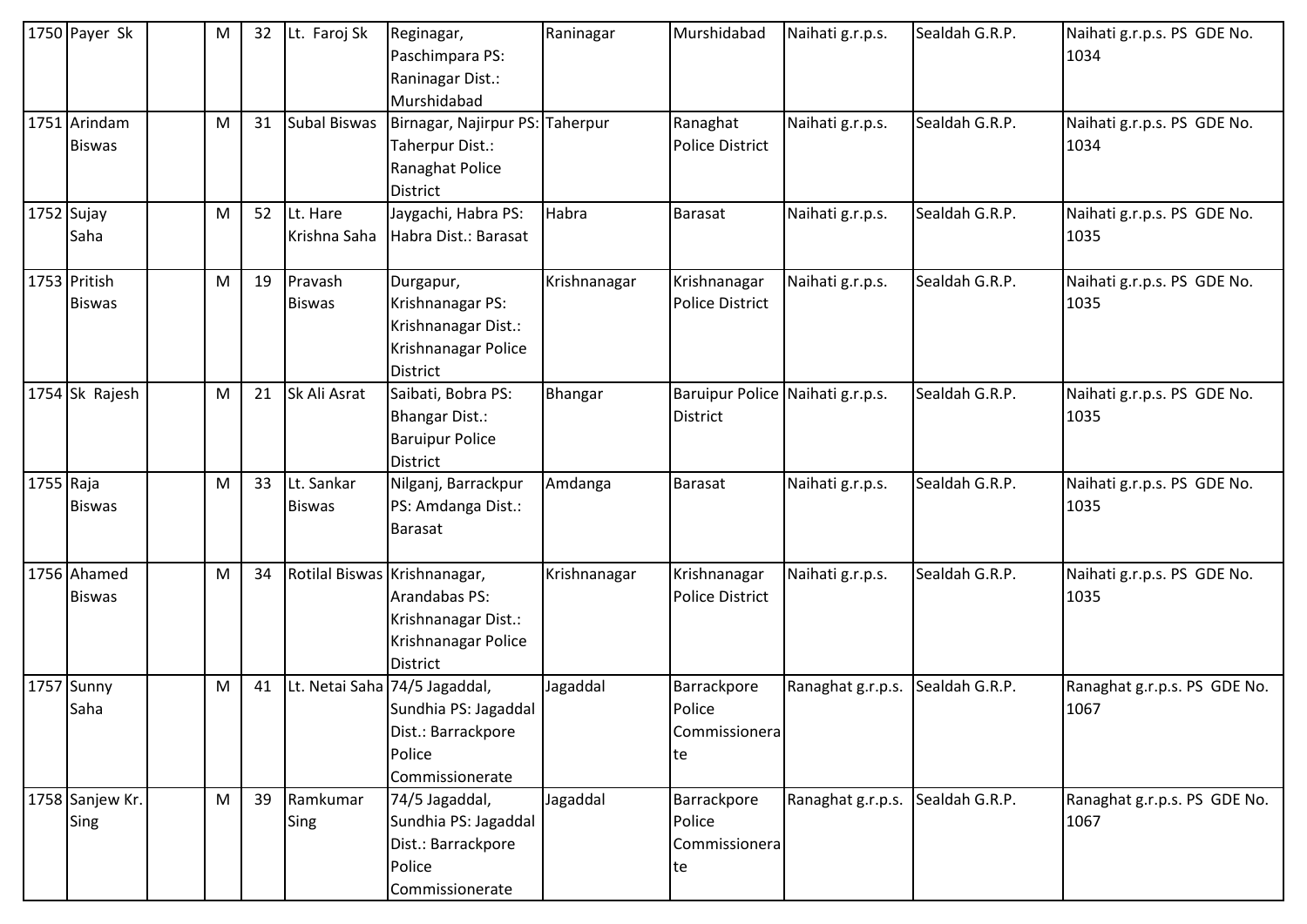|           | 1759 Anil Ram | М | 39 | Baburam           | Jagaddal PS: Jagaddal Jagaddal |             | Barrackpore            | Ranaghat g.r.p.s.                 | Sealdah G.R.P.  | Ranaghat g.r.p.s. PS GDE No. |
|-----------|---------------|---|----|-------------------|--------------------------------|-------------|------------------------|-----------------------------------|-----------------|------------------------------|
|           | Rathore       |   |    | Rathore           | Dist.: Barrackpore             |             | Police                 |                                   |                 | 1067                         |
|           |               |   |    |                   | Police                         |             | Commissionera          |                                   |                 |                              |
|           |               |   |    |                   | Commissionerate                |             | te                     |                                   |                 |                              |
|           | 1760 Gopal    | M | 26 | Kalipada          | Gorpara PS: Chakdah Chakdah    |             | Ranaghat               | Ranaghat g.r.p.s.                 | Sealdah G.R.P.  | Ranaghat g.r.p.s. PS GDE No. |
|           | <b>Biswas</b> |   |    | <b>Biswas</b>     | Dist.: Ranaghat                |             | <b>Police District</b> |                                   |                 | 1096                         |
|           |               |   |    |                   | <b>Police District</b>         |             |                        |                                   |                 |                              |
|           |               |   |    |                   |                                |             |                        |                                   |                 |                              |
|           | 1761 Kurban   | M | 48 | Lt. Kitab Ali     | Manickkol PS:                  | Gopalnagar  |                        | Bongaon Police Ranaghat g.r.p.s.  | Sealdah G.R.P.  | Ranaghat g.r.p.s. PS GDE No. |
|           | Mondal        |   |    | Mondal            | Gopalnagar Dist.:              |             | District               |                                   |                 | 1096                         |
|           |               |   |    |                   | <b>Bongaon Police</b>          |             |                        |                                   |                 |                              |
|           |               |   |    |                   | District                       |             |                        |                                   |                 |                              |
|           | 1762 Ramprosa | м | 40 | Shibnath          | <b>Betai PS:</b>               | Swarupnagar | Basirhat               | Ranaghat g.r.p.s.                 | Sealdah G.R.P.  | Ranaghat g.r.p.s. PS GDE No. |
|           | d Ghosh       |   |    | Ghosh             | Swarupnagar Dist.:             |             |                        |                                   |                 | 1096                         |
|           |               |   |    |                   | <b>Basirhat</b>                |             |                        |                                   |                 |                              |
| 1763 Amit |               | M | 24 | Ajit Sarkar       | Belgharia PS:                  | Ranaghat    | Ranaghat               | Ranaghat g.r.p.s.                 | Sealdah G.R.P.  | Ranaghat g.r.p.s. PS GDE No. |
|           | Sarkar        |   |    |                   | Ranaghat Dist.:                |             | <b>Police District</b> |                                   |                 | 1096                         |
|           |               |   |    |                   | Ranaghat Police                |             |                        |                                   |                 |                              |
|           |               |   |    |                   | <b>District</b>                |             |                        |                                   |                 |                              |
|           | $1764$ Tapas  | м | 54 | Narendra          | Basirhat, Bitlala              |             | Basirhat               | Sealdah g.r.p.s.                  | Sealdah G.R.P.  | Sealdah g.r.p.s. PS Outpost  |
|           | Mondal        |   |    |                   | Nath Mondal Basirhat North 24  |             |                        |                                   |                 | Bidhannagar OP GDE No. 554   |
|           |               |   |    |                   | Pgs                            |             |                        |                                   |                 |                              |
|           | 1765 Mithun   | M | 30 | Shyamapada        | Vill+PO Bamangachi             | Sonarpur    |                        | Baruipur Police Sonarpur g.r.p.s. | Sealdah G.R.P.  | Sonarpur g.r.p.s. PS GDE No. |
|           | Das           |   |    | Das               | PS: Sonarpur Dist.:            |             | District               |                                   |                 | 1150                         |
|           |               |   |    |                   | <b>Baruipur Police</b>         |             |                        |                                   |                 |                              |
|           |               |   |    |                   | District                       |             |                        |                                   |                 |                              |
|           |               |   |    |                   |                                |             |                        |                                   |                 |                              |
|           | 1766 Sanjay   | M | 39 | Lt Santosh        | <b>Vill Baruipur</b>           | Baruipur    |                        | Baruipur Police Sonarpur g.r.p.s. | Sealdah G.R.P.  | Sonarpur g.r.p.s. PS GDE No. |
|           | Mondal        |   |    | Mondal            | Bishalaxmitala PS:             |             | District               |                                   |                 | 1150                         |
|           |               |   |    |                   | <b>Baruipur Dist.:</b>         |             |                        |                                   |                 |                              |
|           |               |   |    |                   | <b>Baruipur Police</b>         |             |                        |                                   |                 |                              |
|           |               |   |    |                   | <b>District</b>                |             |                        |                                   |                 |                              |
|           | 1767 Anup     | M | 28 | Sandip            | Odlabari PS:                   | Malbazar    | Jalpaiguri             | New jalpaiguri                    | Siliguri Police | New jalpaiguri PS Outpost    |
|           | <b>Bhagat</b> |   |    | <b>Bhagat</b>     | Malbazar Dist.:                |             |                        |                                   | Commissionerate | Miranpalli OP GDE No. 750    |
|           |               |   |    |                   | Jalpaiguri                     |             |                        |                                   |                 |                              |
|           | 1768 Sandip   | M | 28 | <b>Biku Lakra</b> | Odlabari PS:                   | Malbazar    | Jalpaiguri             | New jalpaiguri                    | Siliguri Police | New jalpaiguri PS Outpost    |
|           | Lakra         |   |    |                   | Malbazar Dist.:                |             |                        |                                   | Commissionerate | Miranpalli OP GDE No. 750    |
|           |               |   |    |                   | Jalpaiguri                     |             |                        |                                   |                 |                              |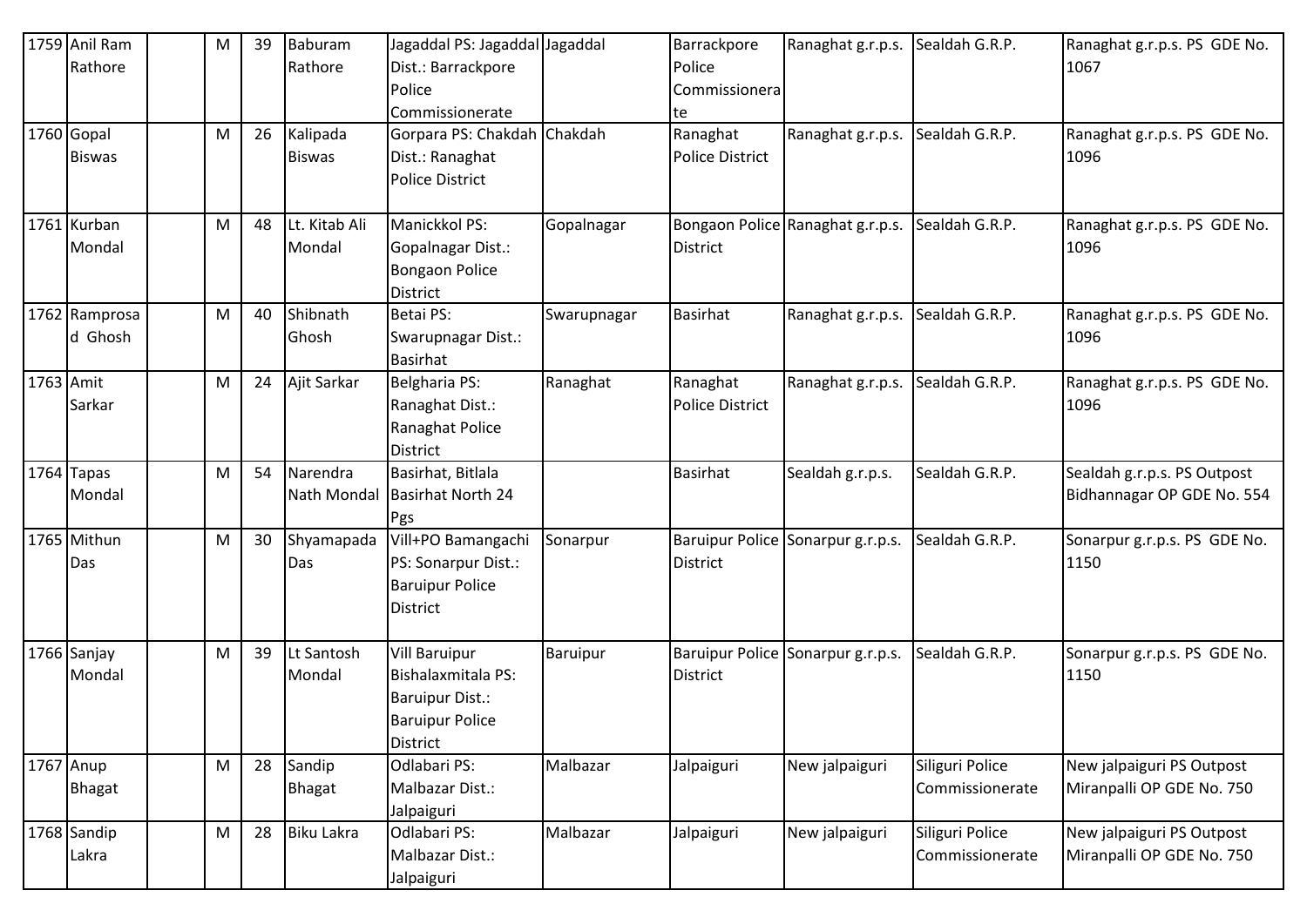|           | 1769 Manish    | м | 25 |                | Debu Barman Falakata PS: Falakata Falakata |           | Alipurduar      | New jalpaiguri | Siliguri Police | New jalpaiguri PS Outpost |
|-----------|----------------|---|----|----------------|--------------------------------------------|-----------|-----------------|----------------|-----------------|---------------------------|
|           | Barman         |   |    |                | Dist.: Alipurduar                          |           |                 |                | Commissionerate | Miranpalli OP GDE No. 750 |
|           | 1770 Mantosh   | M | 25 | Naren          | Fulbari PS: Falakata                       | Falakata  | Alipurduar      | New jalpaiguri | Siliguri Police | New jalpaiguri PS Outpost |
|           | Barman         |   |    | Barman         | Dist.: Alipurduar                          |           |                 |                | Commissionerate | Miranpalli OP GDE No. 750 |
| 1771 Amin |                | M |    | Late Sushil    | Odlabari PS:                               | Malbazar  | Jalpaiguri      | New jalpaiguri | Siliguri Police | New jalpaiguri PS Outpost |
|           | Oraon          |   |    | Oraon          | Malbazar Dist.:                            |           |                 |                | Commissionerate | Miranpalli OP GDE No. 752 |
|           |                |   |    |                | Jalpaiguri                                 |           |                 |                |                 |                           |
|           | 1772 Preyajit  | M | 22 | Subrata        | Uttar Kamakhaguri                          | Kumargram | Alipurduar      | New jalpaiguri | Siliguri Police | New jalpaiguri PS Outpost |
|           | Sarkar         |   |    | Sarkar         | PS: Kumargram Dist.:                       |           |                 |                | Commissionerate | Miranpalli OP GDE No. 752 |
|           |                |   |    |                | Alipurduar                                 |           |                 |                |                 |                           |
|           | 1773 Kamlesh   | M | 32 | Lt Krishna     | Habra Uttar, 24                            |           | Barasat         | New jalpaiguri | Siliguri Police | New jalpaiguri PS Outpost |
|           | Mondal         |   |    | Prasad         | Parganas Dist.:                            |           |                 |                | Commissionerate | Miranpalli OP GDE No. 752 |
|           |                |   |    | Mondal         | <b>Barasat</b>                             |           |                 |                |                 |                           |
|           | 1774 Swapan    | M |    | Sunil Roy      | AMBIKANAGAR PS:                            | Siliguri  | Siliguri Police | Siliguri       | Siliguri Police | Siliguri PS GDE No. 1624  |
|           | Roy            |   |    |                | Siliguri Dist.: Siliguri                   |           | Commissionera   |                | Commissionerate |                           |
|           |                |   |    |                | Police                                     |           | te              |                |                 |                           |
|           | 1775 Surajit   | M |    | Biswanath      | Commissionerate<br><b>GANGA NAGAR PS:</b>  |           | Siliguri Police | Siliguri       | Siliguri Police | Siliguri PS GDE No. 1624  |
|           |                |   |    |                |                                            | Siliguri  | Commissionera   |                | Commissionerate |                           |
|           | Roy            |   |    | Roy            | Siliguri Dist.: Siliguri<br>Police         |           |                 |                |                 |                           |
|           |                |   |    |                | Commissionerate                            |           | te              |                |                 |                           |
|           | 1776 Dipankar  | M |    | Hiten Hazra    | <b>BIJOY MORE PS:</b>                      | Siliguri  | Siliguri Police | Siliguri       | Siliguri Police | Siliguri PS GDE No. 1624  |
|           | Hazra          |   |    |                | Siliguri Dist.: Siliguri                   |           | Commissionera   |                | Commissionerate |                           |
|           |                |   |    |                | Police                                     |           | te              |                |                 |                           |
|           |                |   |    |                | Commissionerate                            |           |                 |                |                 |                           |
|           | 1777 Mangal    | M |    | Rameshwar      | <b>SITALA PARA</b>                         | Siliguri  | Siliguri Police | Siliguri       | Siliguri Police | Siliguri PS GDE No. 1624  |
|           | <b>Basfore</b> |   |    | <b>Basfore</b> | <b>JALPAIMORE PS:</b>                      |           | Commissionera   |                | Commissionerate |                           |
|           |                |   |    |                | Siliguri Dist.: Siliguri                   |           | te              |                |                 |                           |
|           |                |   |    |                | Police                                     |           |                 |                |                 |                           |
|           |                |   |    |                | Commissionerate                            |           |                 |                |                 |                           |
|           | 1778 Sanjoy    | M |    | Nanu Roy       | <b>JALPAIMORE</b>                          | Siliguri  | Siliguri Police | Siliguri       | Siliguri Police | Siliguri PS GDE No. 1624  |
|           | Roy            |   |    |                | NATUNPARA PS:                              |           | Commissionera   |                | Commissionerate |                           |
|           |                |   |    |                | Siliguri Dist.: Siliguri                   |           | te              |                |                 |                           |
|           |                |   |    |                | Police                                     |           |                 |                |                 |                           |
|           |                |   |    |                | Commissionerate                            |           |                 |                |                 |                           |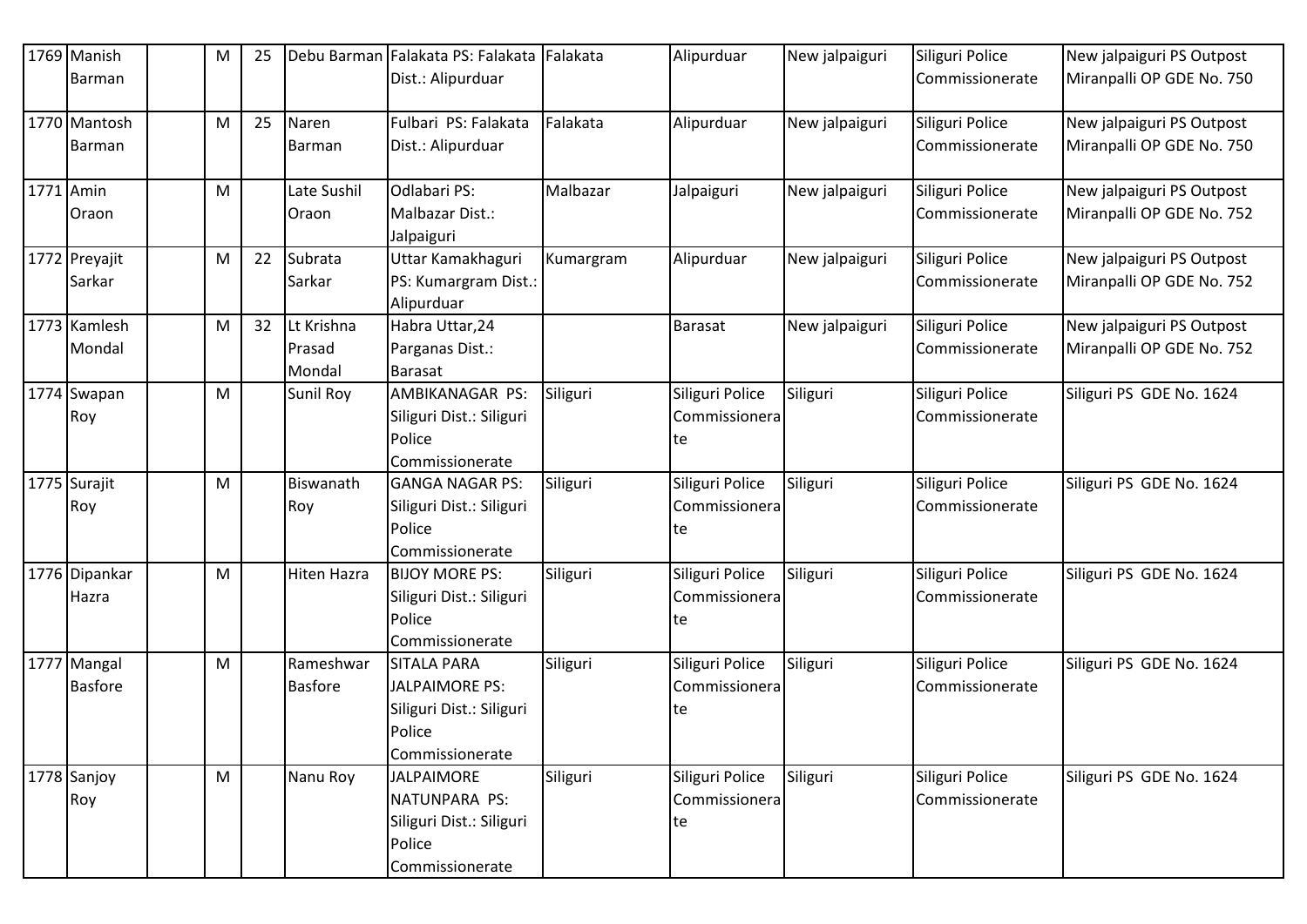|           | 1779 Partha<br>Roy     | M         | Jayanta Roy          | MATIGARA PATIRAM Siliguri<br>JOTE PS: Siliguri Dist.:<br>Siliguri Police<br>Commissionerate                            |                | Siliguri Police<br>Commissionera<br>te | Siliguri | Siliguri Police<br>Commissionerate | Siliguri PS GDE No. 1624 |
|-----------|------------------------|-----------|----------------------|------------------------------------------------------------------------------------------------------------------------|----------------|----------------------------------------|----------|------------------------------------|--------------------------|
|           | 1780 Pripul<br>Ghosh   | M         | Madhusudan<br>Ghosh  | GANGINAGAR<br>NOTUNPARA, W/NO-<br>05 PS: Siliguri Dist.:<br>Siliguri Police<br>Commissionerate                         | Siliguri       | Siliguri Police<br>Commissionera<br>te | Siliguri | Siliguri Police<br>Commissionerate | Siliguri PS GDE No. 1624 |
|           | 1781 Raja Roy          | M         | Jotish Roy           | SURIYA SEN COLONY New jalpaiguri<br><b>BLOCK -D PS: New</b><br>jalpaiguri Dist.:<br>Siliguri Police<br>Commissionerate |                | Siliguri Police<br>Commissionera<br>te | Siliguri | Siliguri Police<br>Commissionerate | Siliguri PS GDE No. 1624 |
|           | 1782 Amarjit<br>Mahato | M         | Laxman<br>Mahato     | <b>MAJDUR</b><br>COLONY, W/NO-28<br>PS: New jalpaiguri<br>Dist.: Siliguri Police<br>Commissionerate                    | New jalpaiguri | Siliguri Police<br>Commissionera<br>te | Siliguri | Siliguri Police<br>Commissionerate | Siliguri PS GDE No. 1624 |
| 1783 Biki | Mahato                 | M         | Munna<br>Mahato      | <b>MAJDUR</b><br>COLONY, W/NO-28<br>PS: New jalpaiguri<br>Dist.: Siliguri Police<br>Commissionerate                    | New jalpaiguri | Siliguri Police<br>Commissionera<br>te | Siliguri | Siliguri Police<br>Commissionerate | Siliguri PS GDE No. 1624 |
|           | 1784 Raja<br>Mahato    | ${\sf M}$ | Budheswar<br>Mahanto | <b>MAJDUR</b><br>COLONY, W/NO-28<br>PS: Siliguri Dist.:<br>Siliguri Police<br>Commissionerate                          | Siliguri       | Siliguri Police<br>Commissionera<br>te | Siliguri | Siliguri Police<br>Commissionerate | Siliguri PS GDE No. 1624 |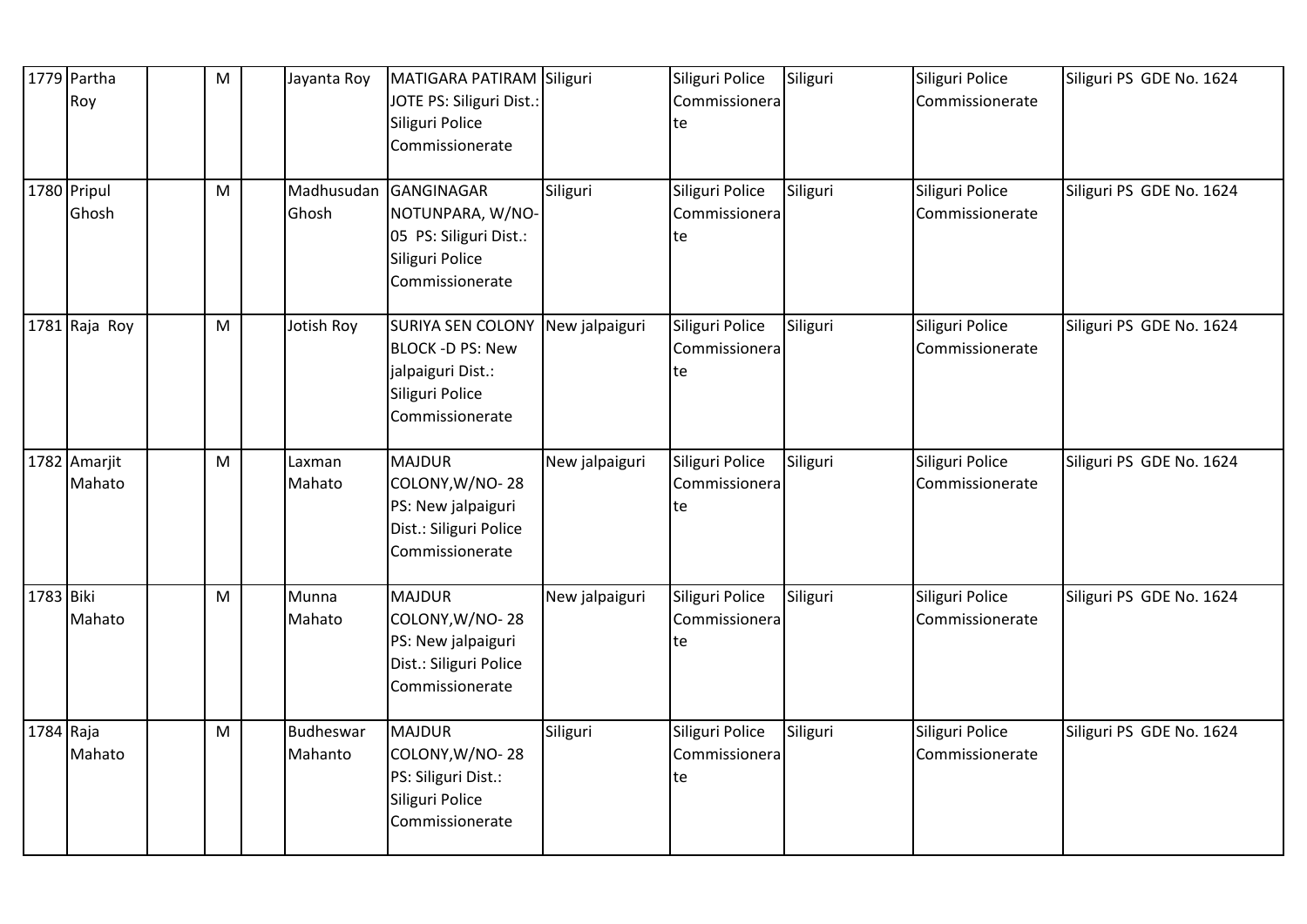| 1785 Raja | Kumar                           | M | Gourchand<br>Mahato             | <b>MAJDUR</b><br>COLONY, W/NO-28<br>PS: Siliguri Dist.:<br>Siliguri Police<br>Commissionerate                                                                | Siliguri    | Siliguri Police<br>Commissionera<br>te | Siliguri | Siliguri Police<br>Commissionerate | Siliguri PS GDE No. 1624 |
|-----------|---------------------------------|---|---------------------------------|--------------------------------------------------------------------------------------------------------------------------------------------------------------|-------------|----------------------------------------|----------|------------------------------------|--------------------------|
|           | 1786 Surojit<br>Roy             | M | S/o-Lt. Subo<br>Roy             | <b>UTTAR</b><br>BHELURDABRI, PO-<br><b>ALIPURDUAR PS:</b><br>Siliguri Dist.: Siliguri<br>Police<br>Commissionerate                                           | Siliguri    | Siliguri Police<br>Commissionera<br>te | Siliguri | Siliguri Police<br>Commissionerate | Siliguri PS GDE No. 627  |
|           | 1787 Promod<br><b>Kr Sharma</b> | M | Mahesh<br>Sharma                | SASTRI NAGAR, NEAR Bhaktinagar<br><b>HANS VILA,</b><br>ASHRAMPARA, PO-<br><b>SEVO PS:</b><br><b>Bhaktinagar Dist.:</b><br>Siliguri Police<br>Commissionerate |             | Siliguri Police<br>Commissionera<br>te | Siliguri | Siliguri Police<br>Commissionerate | Siliguri PS GDE No. 627  |
|           | 1788 Anish<br>Chettri           | M | $S/O-$<br>Dalbahadur<br>Chettri | MAHAKALPALLY,<br>WARD NO. 10, NEAR<br><b>SURYA SEN PARK PS:</b><br>Siliguri Dist.: Siliguri<br>Police<br>Commissionerate                                     | Siliguri    | Siliguri Police<br>Commissionera<br>te | Siliguri | Siliguri Police<br>Commissionerate | Siliguri PS GDE No. 627  |
|           | 1789 Debankus<br>h Das          | M | S/o-Sukhen<br>Das               | 20 APC SARANI,<br><b>HEIDERPARA</b><br>MARKET, OPP- FISH<br><b>MARKET PS:</b><br>Bhaktinagar Dist.:<br>Siliguri Police<br>Commissionerate                    | Bhaktinagar | Siliguri Police<br>Commissionera<br>te | Siliguri | Siliguri Police<br>Commissionerate | Siliguri PS GDE No. 627  |
|           | 1790 Amit Das                   | M | S/o-ashit Das                   | JANATA NAGAR,<br><b>WARD NO. 44, PO-</b><br><b>SEVOKE ROAD PS:</b><br><b>Bhaktinagar Dist.:</b><br>Siliguri Police<br>Commissionerate                        | Bhaktinagar | Siliguri Police<br>Commissionera<br>te | Siliguri | Siliguri Police<br>Commissionerate | Siliguri PS GDE No. 627  |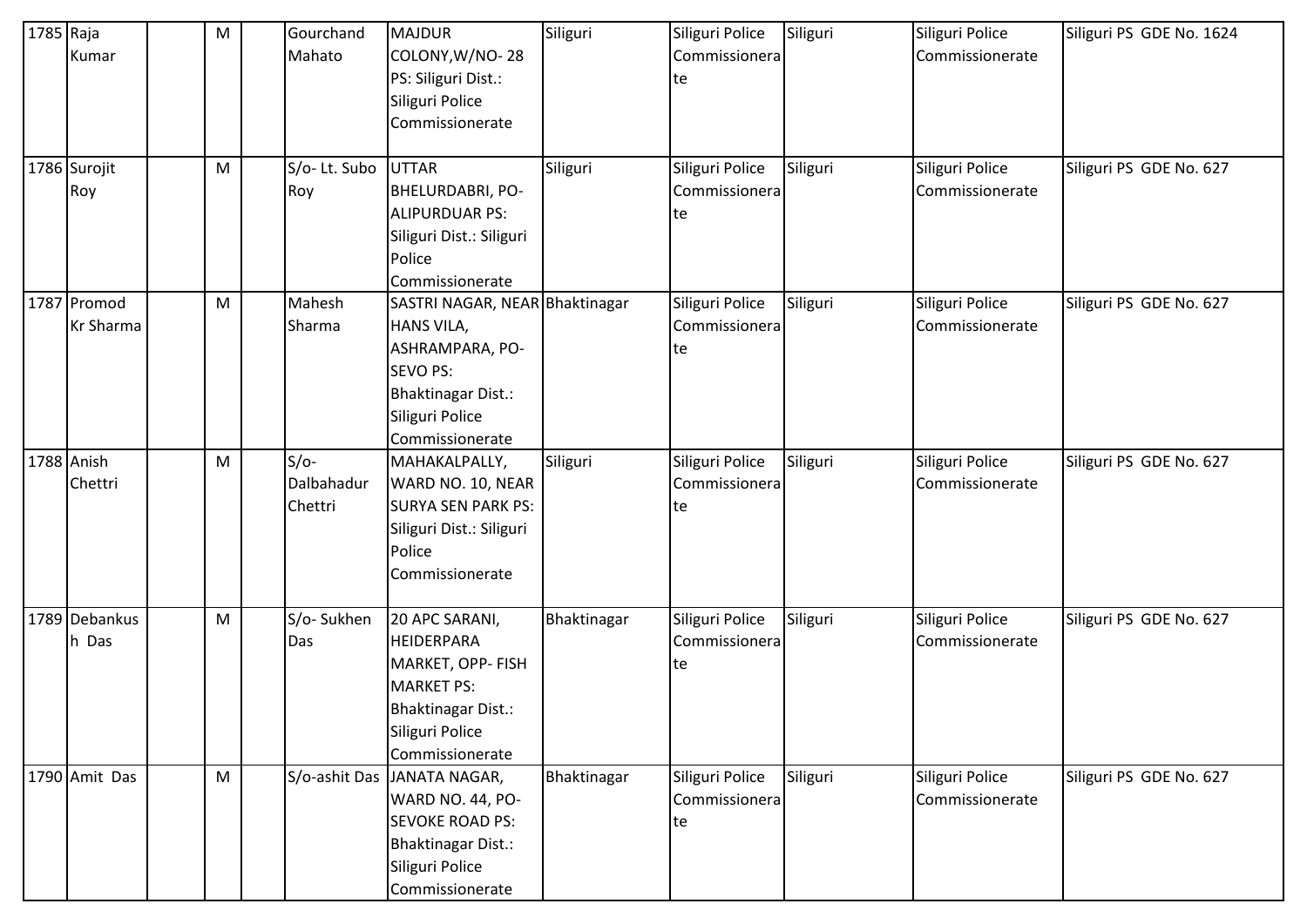|          | 1791 Pintu     | $^\text{\textregistered}$ | M |    | $S/O-$ Lt.        | ZILA RAMGHAR,                             | Siliguri   | Siliguri Police        | Siliguri | Siliguri Police  | Siliguri PS GDE No. 627 |
|----------|----------------|---------------------------|---|----|-------------------|-------------------------------------------|------------|------------------------|----------|------------------|-------------------------|
|          | Khan           | <b>FARID</b>              |   |    | <b>Braduddin</b>  | RAILIGAR BAZAR, PS:                       |            | Commissionera          |          | Commissionerate  |                         |
|          |                | <b>KHAN</b>               |   |    | Khan              | Siliguri Dist.: Siliguri                  |            | te                     |          |                  |                         |
|          |                |                           |   |    |                   | Police                                    |            |                        |          |                  |                         |
|          |                |                           |   |    |                   | Commissionerate                           |            |                        |          |                  |                         |
|          | 1792 Raj Roy   |                           | M |    | S/o- Jamuna       | CHAYANPARA,                               | Siliguri   | Siliguri Police        | Siliguri | Siliguri Police  | Siliguri PS GDE No. 627 |
|          |                |                           |   |    | Roy               | <b>THAKUR</b>                             |            | Commissionera          |          | Commissionerate  |                         |
|          |                |                           |   |    |                   | PANCHANAN ROAD,                           |            | te                     |          |                  |                         |
|          |                |                           |   |    |                   | <b>NEAR THAKUR PAN</b>                    |            |                        |          |                  |                         |
|          |                |                           |   |    |                   | PS: Siliguri Dist.:                       |            |                        |          |                  |                         |
|          |                |                           |   |    |                   | Siliguri Police                           |            |                        |          |                  |                         |
|          |                |                           |   |    |                   | Commissionerate                           |            |                        |          |                  |                         |
|          |                |                           |   |    |                   |                                           |            |                        |          |                  |                         |
|          | 1793 Arvind    |                           | M |    | Uma Shankar       | Nehru Road,                               | Siliguri   | Siliguri Police        | Siliguri | Siliguri Police  | Siliguri PS GDE No. 671 |
|          | Prasad         |                           |   |    | Prasad            | opposite Chowdary                         |            | Commissionera          |          | Commissionerate  |                         |
|          |                |                           |   |    |                   | Flour Mill, Ward no-                      |            | te                     |          |                  |                         |
|          |                |                           |   |    |                   | PS: Siliguri Dist.:                       |            |                        |          |                  |                         |
|          |                |                           |   |    |                   | Siliguri Police                           |            |                        |          |                  |                         |
|          |                |                           |   |    |                   | Commissionerate                           |            |                        |          |                  |                         |
|          |                |                           |   |    |                   |                                           |            |                        |          |                  |                         |
|          | 1794 Mithun    |                           | M |    |                   | Subhal Kumar Adarsha Nagar Math, Siliguri |            | Siliguri Police        | Siliguri | Siliguri Police  | Siliguri PS GDE No. 685 |
|          | Kumar          |                           |   |    |                   | Ward no-04 PS:                            |            | Commissionera          |          | Commissionerate  |                         |
|          |                |                           |   |    |                   | Siliguri Dist.: Siliguri                  |            | te                     |          |                  |                         |
|          |                |                           |   |    |                   | Police                                    |            |                        |          |                  |                         |
|          |                |                           |   |    |                   | Commissionerate                           |            |                        |          |                  |                         |
|          | 1795 Nur Islam |                           | M | 25 | Mujit Sk          | Masa PS: Diamond                          | Diamond    | Diamond                | Kakdwip  | Sundarban Police | Kakdwip PS GDE No. 1499 |
|          | Sk.            |                           |   |    |                   | Harbour PD Cyber                          | Harbour PD | <b>Harbour Police</b>  |          | District         |                         |
|          |                |                           |   |    |                   | Crime Dist.: Diamond Cyber Crime          |            | <b>District</b>        |          |                  |                         |
|          |                |                           |   |    |                   | Harbour Police                            |            |                        |          |                  |                         |
|          |                |                           |   |    |                   | District                                  |            |                        |          |                  |                         |
|          | 1796 Prathik   |                           | M |    | 35 Lt. Ajit Tanti | Karanjali PS: Kulpi                       | Kulpi      | Sundarban              | Kulpi    | Sundarban Police | Kulpi PS GDE No. 1285   |
|          | Tanti          |                           |   |    |                   | Dist.: Sundarban                          |            | Police District        |          | District         |                         |
|          |                |                           |   |    |                   | <b>Police District</b>                    |            |                        |          |                  |                         |
| 1797 Nur |                |                           | M | 24 | <b>Basar Ali</b>  | Kusum Pukur PS:                           | Kulpi      | Sundarban              | Kulpi    | Sundarban Police | Kulpi PS GDE No. 1285   |
|          | Hossain        |                           |   |    | Laskar            | Kulpi Dist.:                              |            | <b>Police District</b> |          | District         |                         |
|          | Laskar         |                           |   |    |                   | Sundarban Police                          |            |                        |          |                  |                         |
|          |                |                           |   |    |                   | District                                  |            |                        |          |                  |                         |